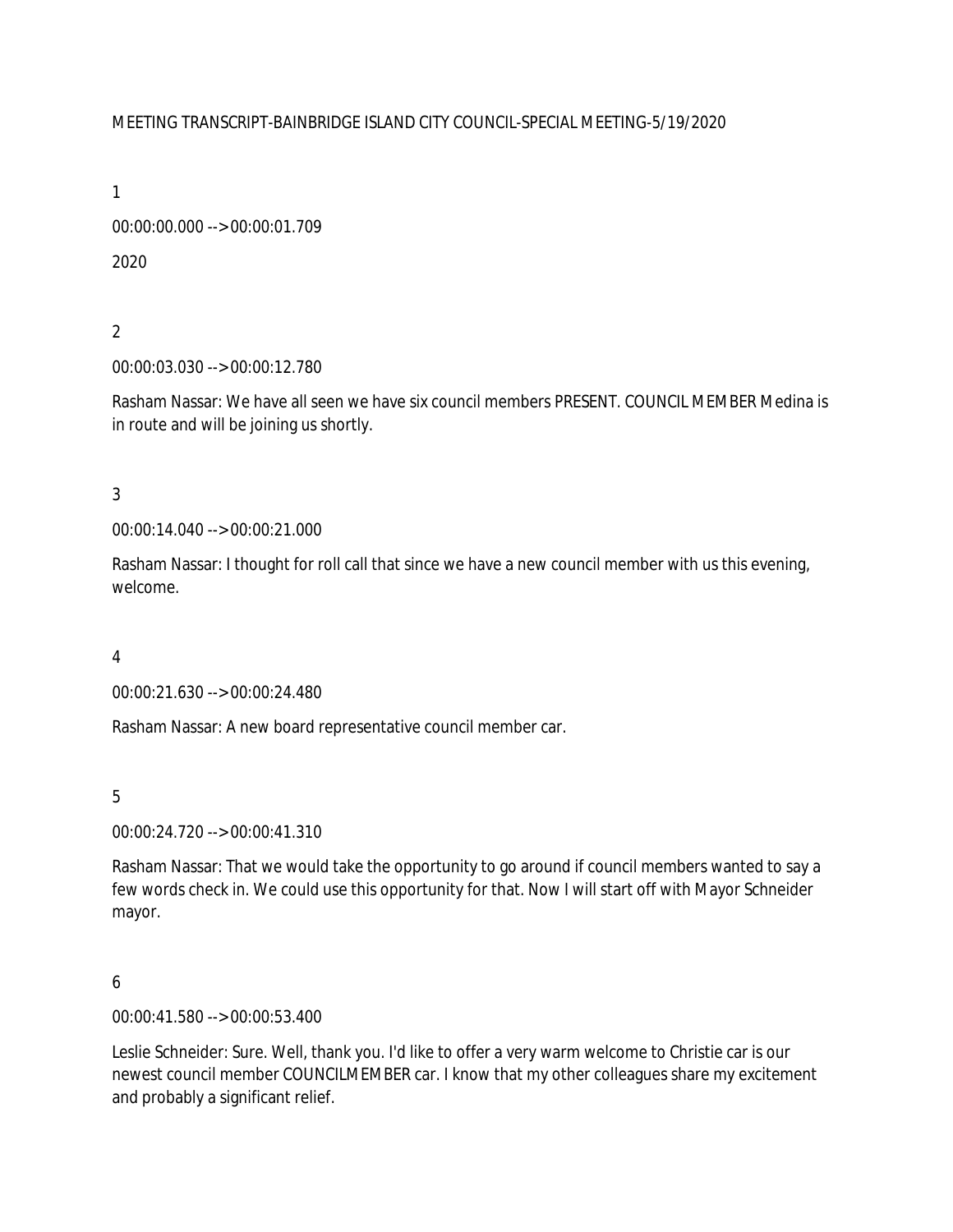00:00:53.850 --> 00:01:00.090

Leslie Schneider: That you're now on board and we no longer have a hole in our midst and we're confident that you'll hit the ground running.

8

00:01:01.500 --> 00:01:05.670

Leslie Schneider: Given your deep experience with council and city business from the staff side.

9

00:01:06.060 --> 00:01:20.760

Leslie Schneider: And I also just want to say you impress me personally with your community engagement in city committees and nonprofit boards on the island going way back. I don't think anyone can diminish your commitment to this city. So, welcome aboard and

10

00:01:23.550 --> 00:01:38.610

Leslie Schneider: To all of you who are watching tonight. Please know that our intent is to have a traditional photo ops wearing in for COUNCILMEMBER car someday soon when we're able to return to our in person council chambers surroundings. So we're very glad to have you here.

11

00:01:39.780 --> 00:01:40.230

Thank you.

12

00:01:41.940 --> 00:01:43.470

Rasham Nassar: COUNCILMEMBER Pollock.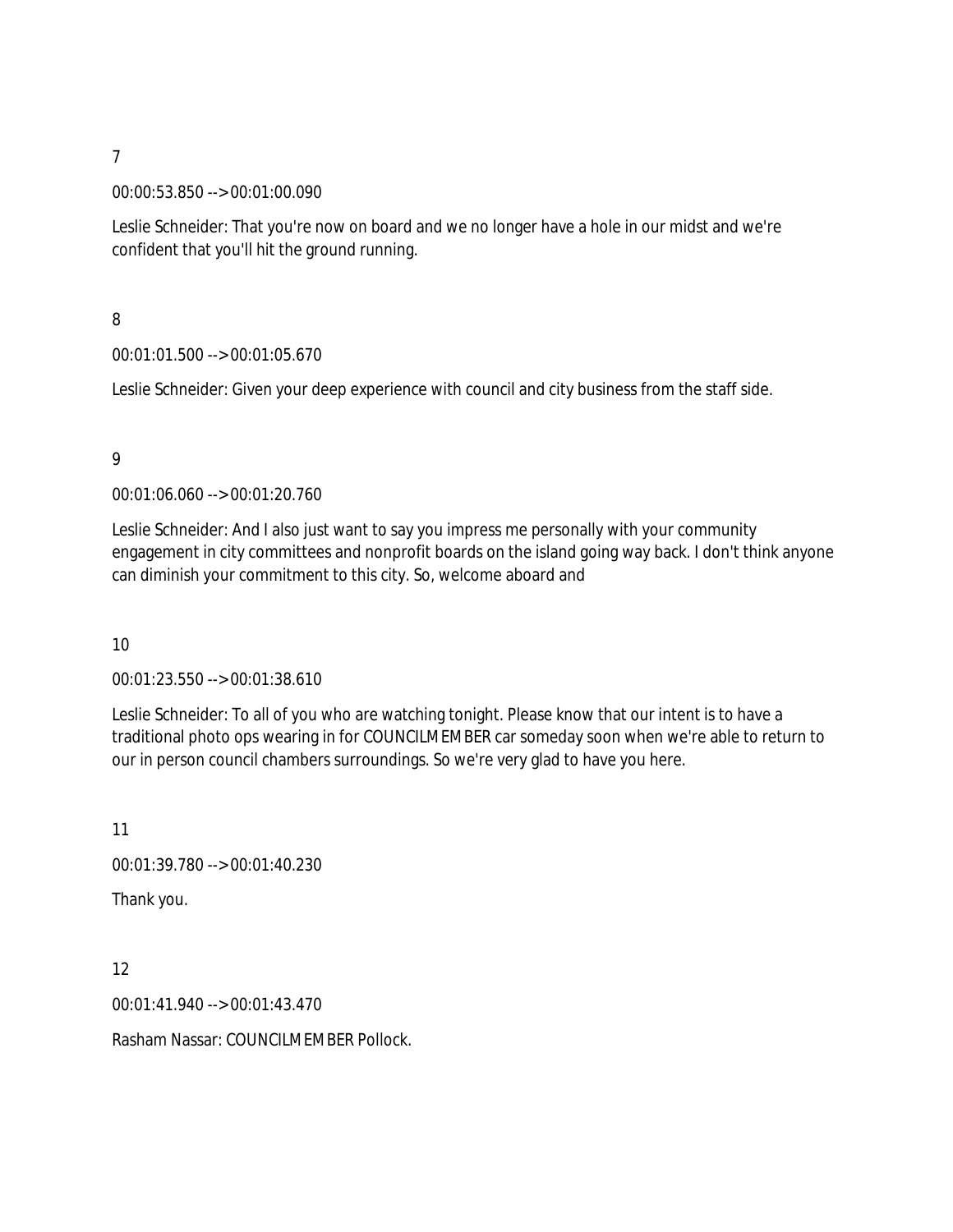00:01:46.740 --> 00:01:50.370

Rasham Nassar: Up unmute COUNCILMEMBER Pollock. We can't hear you.

14

00:01:51.750 --> 00:01:53.190

Michael Pollock: There we go. How about that.

15

00:01:54.390 --> 00:01:57.090

Michael Pollock: Better. You don't have to rip lip read now.

## 16

00:01:58.830 --> 00:02:12.420

Michael Pollock: Hey, I just wanted to as well give you a warm welcome. Christy, you know, I just thought your we didn't talk about a lot about your qualifications, but your resume is just stellar and

# 17

00:02:12.930 --> 00:02:29.790

Michael Pollock: So impressive all the work you've done and I think even more so than that is the support from the community and I just found that the letters were inspiring the really the stars came out to shine for you.

# 18

00:02:30.660 --> 00:02:41.700

Michael Pollock: So, so welcome. And I even um, you know, just kind of one of my late nights can't get to sleep things. I actually took all your letters and put them in a in a document and

19

00:02:42.660 --> 00:02:48.990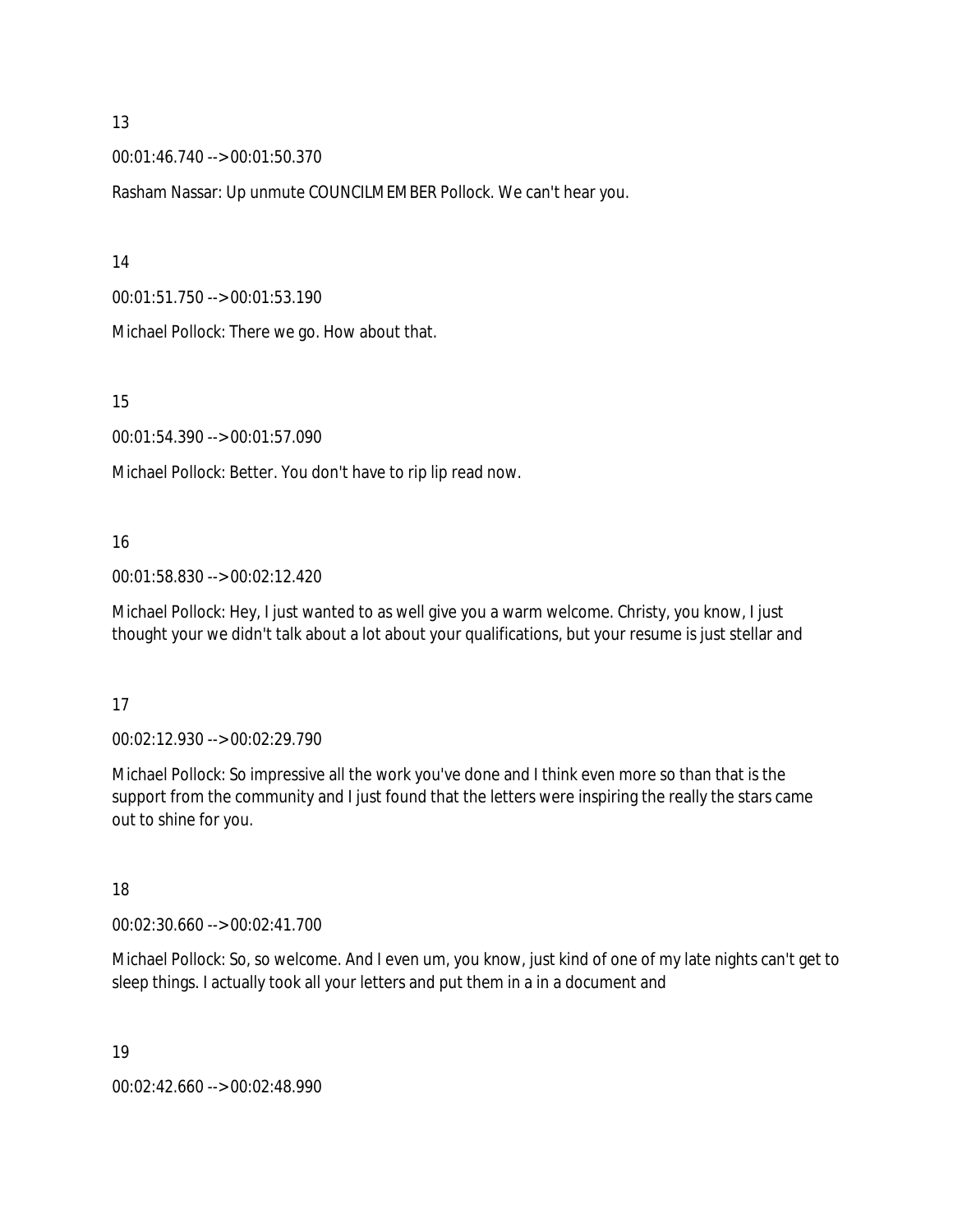Michael Pollock: You know, kids kind of gussied them up a little bit. I just sent that to you. So it's a public record, but I just thought you would want to

 $20$ 

00:02:49.920 --> 00:02:57.120

Michael Pollock: Have the outpouring of support in one place that you could look at it and enjoy it something I would have done for myself.

21

00:02:57.570 --> 00:03:09.930

Michael Pollock: If I wasn't so burned out from running a council race. So I just wanted to give that to you so you can have it. So I mean, went to all of you and I'm giving it to you. I don't want to vote on it, but I'm giving it to you on behalf of all of the Council.

22

00:03:11.880 --> 00:03:26.580

Michael Pollock: So anyway, thank you. Welcome. I'm so glad you stepped up. I just can't speak enough and and i think you know the the commitment that it involves and you still stepped up so that says a lot about your character so

23

00:03:27.060 --> 00:03:28.530

Christy Carr: Thank you. Thanks very much.

24

00:03:30.750 --> 00:03:32.370

Rasham Nassar: COUNCILMEMBER deets.

25

00:03:35.190 --> 00:03:37.350

Joe Deets: Hey, Christy Welcome aboard.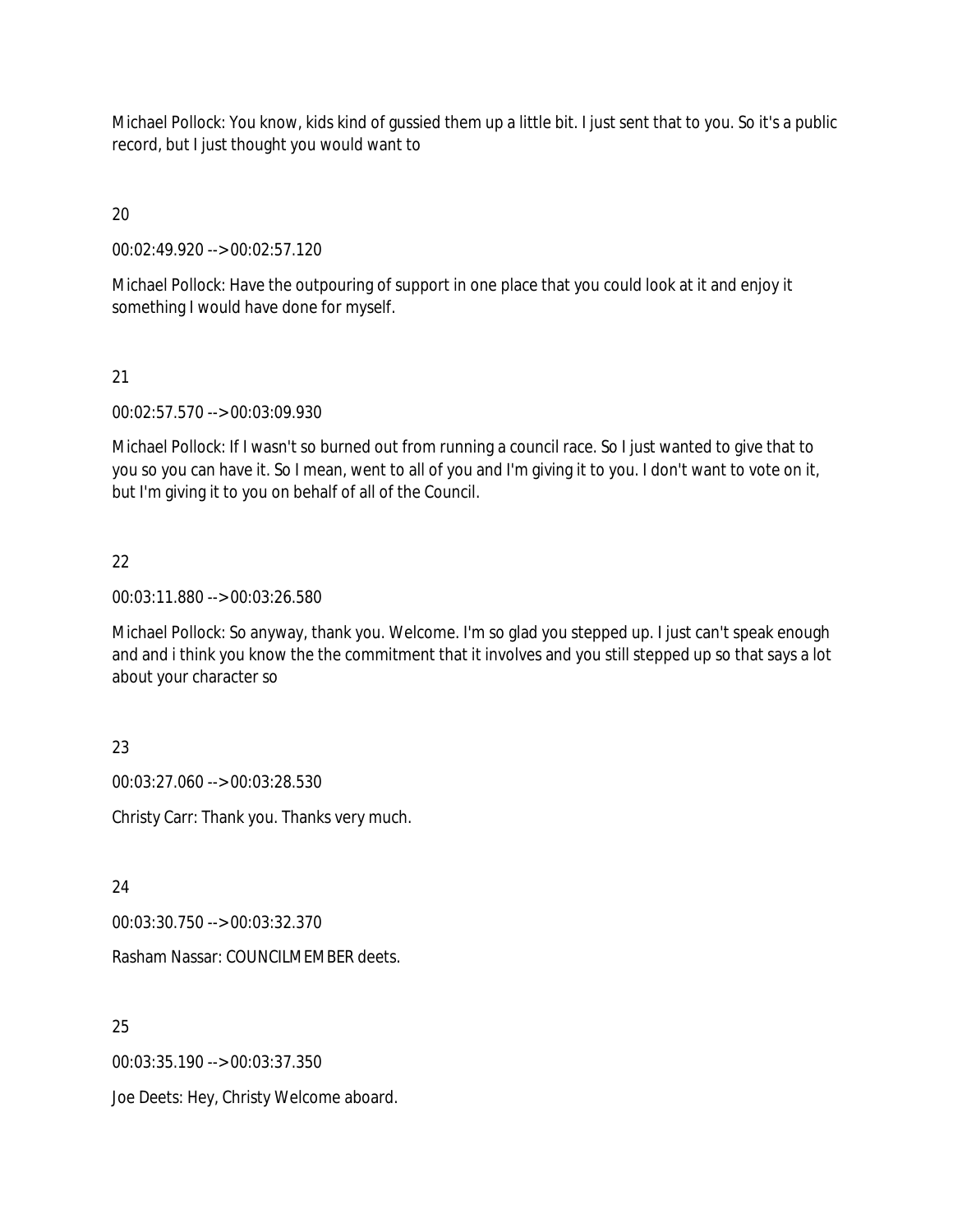00:03:39.000 --> 00:03:53.550

Joe Deets: I will second what my colleagues have said it's such a such a relief frankly to have you on board. You're just, you are such a stellar candidate and in I think

27

00:03:54.000 --> 00:03:56.520

Joe Deets: You have a good idea of what you're getting into.

28

00:03:58.260 --> 00:04:13.650

Joe Deets: All of all that is entailed. And so that really fills me with respect that, you know, the hard work and and you stepped up and that is that speaks volumes to to me and and all. All of us here.

29

00:04:15.270 --> 00:04:32.700

Joe Deets: If I may, I did have one to deviate on something else on check in, since this is one thing council members have is a megaphone and this is I want to just give a shout out to the city support for the business community, I've reached out via the Chamber's

30

00:04:33.990 --> 00:04:46.770

Joe Deets: Email network last week just letting them know how important the city believes how imperative. It is to the city to do all that it can to support the local business community, and that

31

00:04:47.790 --> 00:04:54.960

Joe Deets: Reaching out it was a good first step. And I asked if you have concerns questions please reach out to me or really any of us.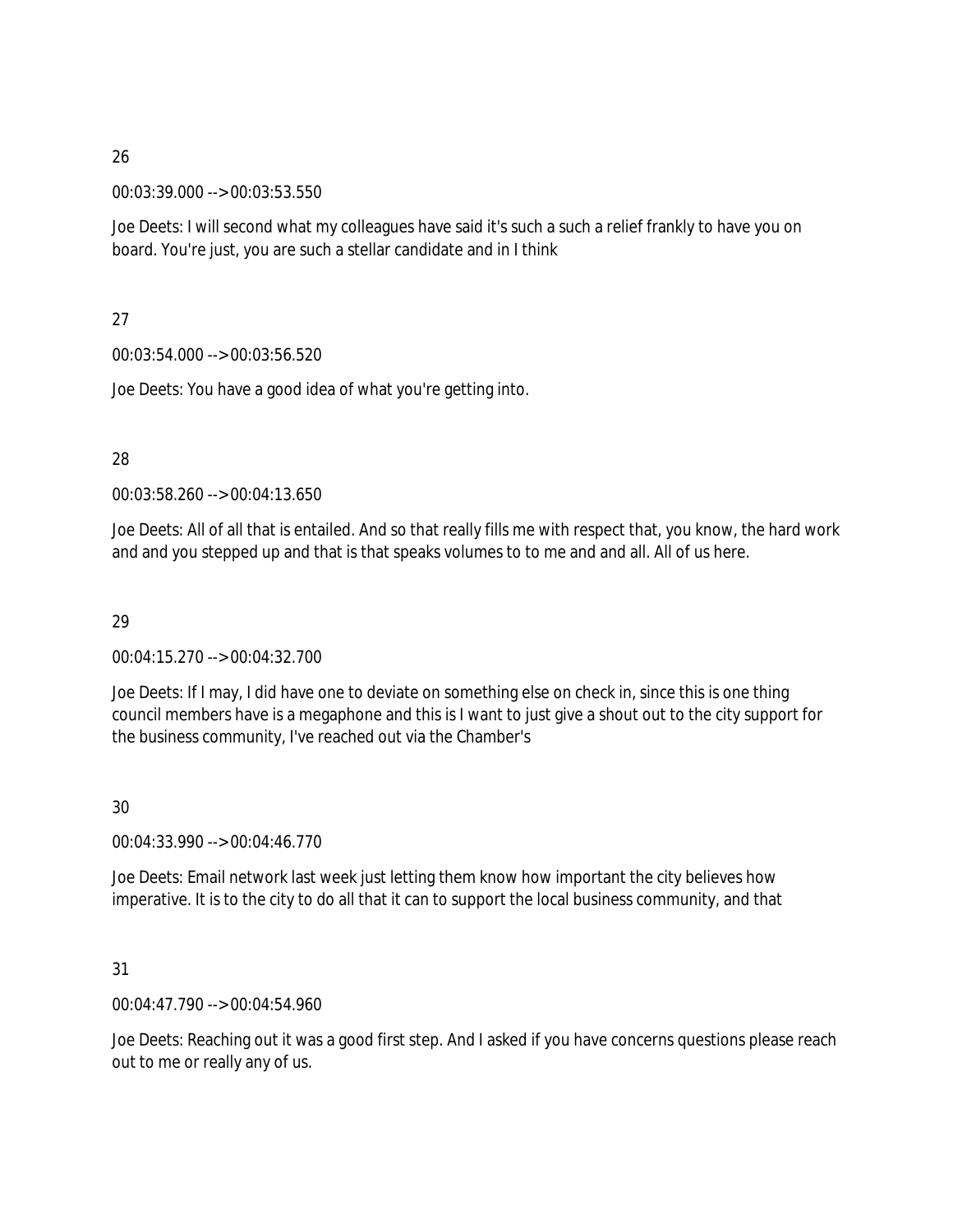00:04:55.620 --> 00:05:03.900

Joe Deets: Because frankly, you know, there's really no better time really now to start working together, the city and the business community. This is it to do that.

33

00:05:04.290 --> 00:05:17.640

Joe Deets: And really if there's ever a new time to a time to look out consider new ideas and solutions. This is it. So I've gotten some good responses. And so I just want to give a shout out any

34

00:05:18.420 --> 00:05:27.870

Joe Deets: Business owners out there. The city does care to care help because we're. This is a really tough time. So, signing out.

35

00:05:29.430 --> 00:05:32.970

Rasham Nassar: Thank you. Councilmember deets council member had topless.

36

00:05:35.220 --> 00:05:46.710

Kirsten Hytopoulos: Christie. I guess I deserve to be just about last after getting to be one of the first people who who got to ask questions of all the candidates. That was great. I got to ask all my question. So everything I would like to say I think has been said.

37

00:05:47.100 --> 00:05:55.320

Kirsten Hytopoulos: I'm also really excited about having you I'm impressed with your background and your materials were wonderful. Your letter express such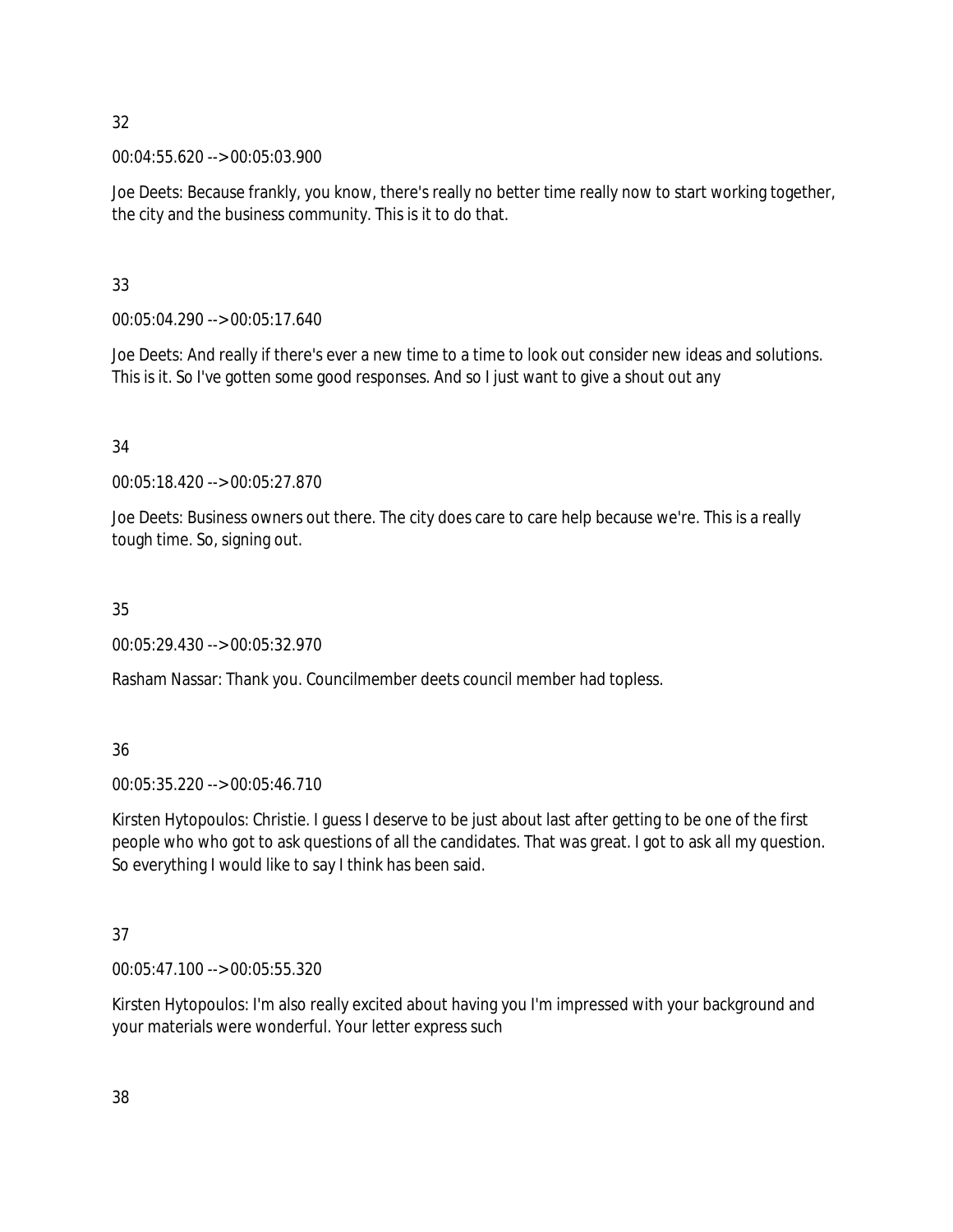00:05:55.680 --> 00:05:59.370

Kirsten Hytopoulos: Commitment to this position in this in this island. I'm so welcome.

## 39

00:05:59.700 --> 00:06:11.310

Kirsten Hytopoulos: And I guess I would only add that I hope you know this can be difficult work, and I hope that you'll reach out to all of us and just keep the lines of communication open. I think we all know communication can go sideways on city council and if we all just keep

40

00:06:11.880 --> 00:06:19.500

Kirsten Hytopoulos: Trying to reach out and stay connected to the extent we can within the okay maybe we should do that. So, welcome.

41

00:06:20.580 --> 00:06:21.030

Kirsten Hytopoulos: Thank you.

42

00:06:22.950 --> 00:06:25.440

Rasham Nassar: And council member car.

43

00:06:27.240 --> 00:06:28.440 Christy Carr: Oh, you want me to check in.

# 44

00:06:29.820 --> 00:06:35.160

Christy Carr: Yeah, thanks. Thanks everyone for your kind words and I really appreciate being here and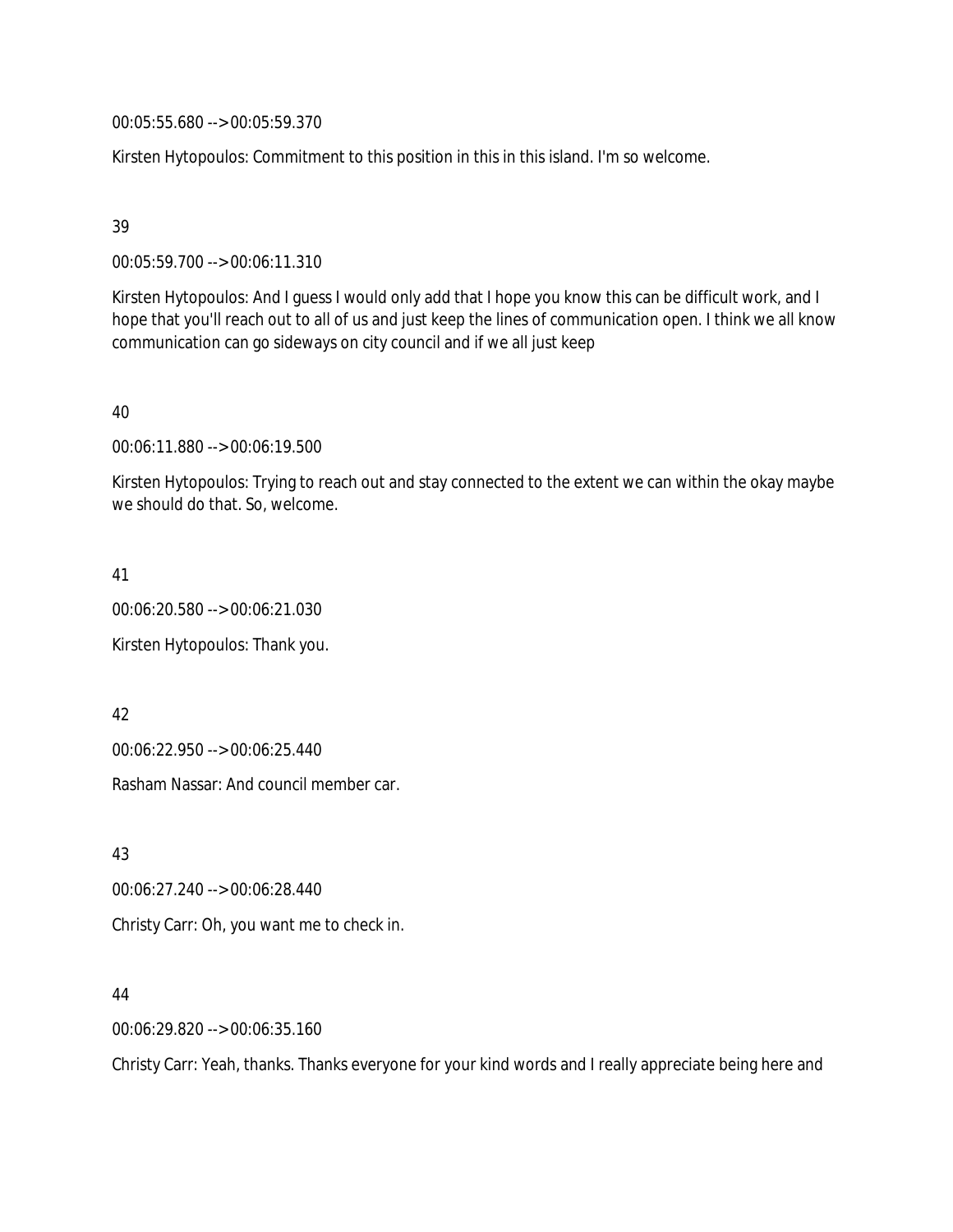00:06:35.190 --> 00:06:38.970

Christy Carr: Thank you all for your support in selecting me

46

00:06:40.230 --> 00:06:46.920

Christy Carr: I sort of think I do know what I'm getting into. But of course, can't know for sure. So even given that

47

00:06:48.000 --> 00:06:59.400

Christy Carr: And how crazy all my friends think I am. I'm still really looking forward to working with all of you and helping serve the community. So thanks again. I really appreciate this opportunity.

48

00:07:07.200 --> 00:07:07.350

Joe Deets: For

49

00:07:10.890 --> 00:07:11.580

Rasham Nassar: Sure.

50

00:07:13.980 --> 00:07:28.890

Rasham Nassar: COUNCILMEMBER nisar I'm love everything that's been said so far, really happy to have you on board council member car. Welcome. I'm grateful your

51

00:07:30.090 --> 00:07:35.220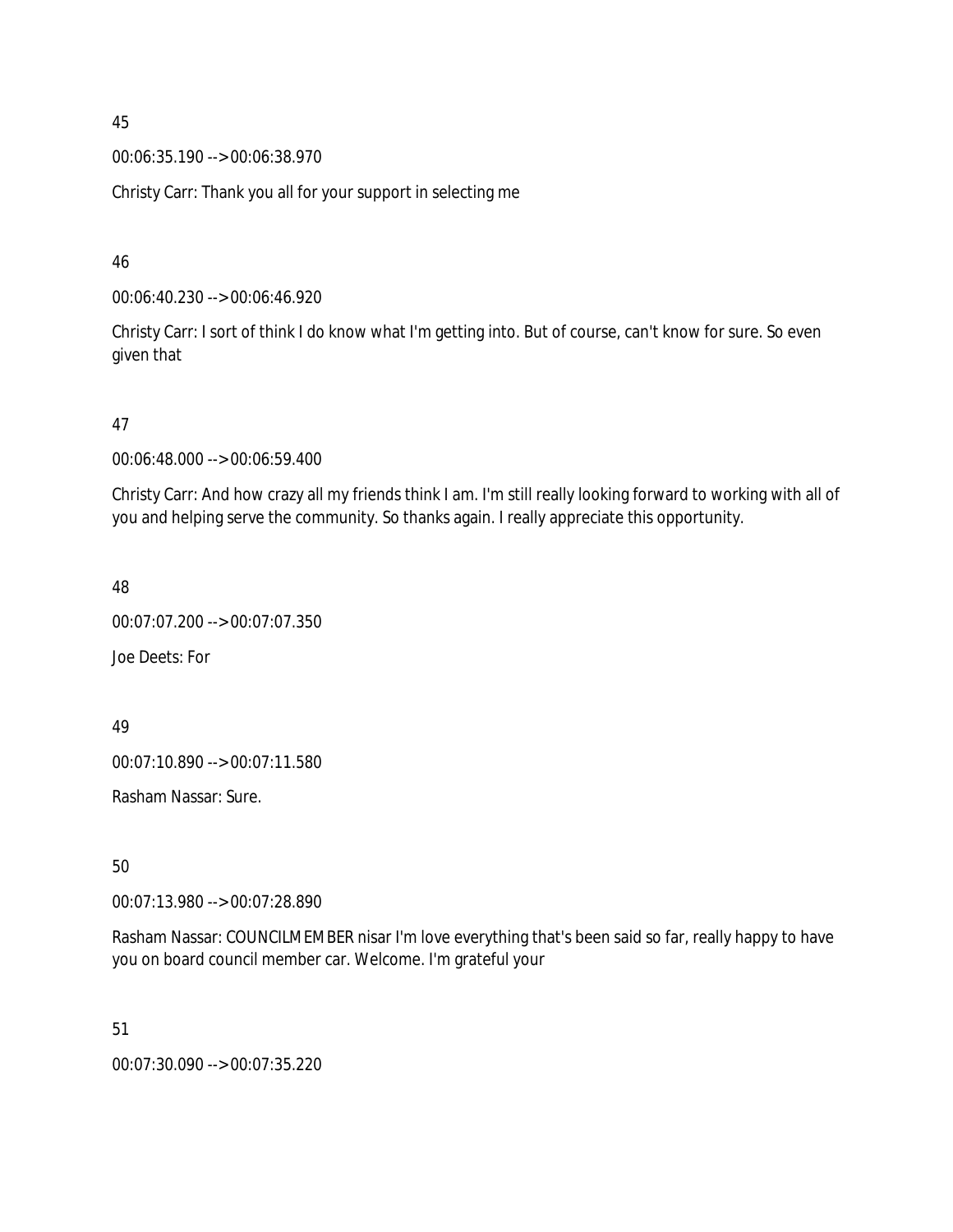Rasham Nassar: For your participation and really looking forward to working with you on the city council.

52

00:07:36.420 --> 00:07:49.260

Rasham Nassar: Just to reiterate, everything that my colleagues have said if you if you ever feel you need to reach out to council members know that we all deeply value.

53

00:07:50.130 --> 00:08:01.470

Rasham Nassar: Interpersonal relationships, making sure that you feel welcome and introducing you to the Council dynamic here. I'm looking forward to having you on board and thanks again for throw your hat in the ring.

## 54

00:08:06.450 --> 00:08:13.560

Rasham Nassar: Okay, I'm getting I'm getting a little bit of reverb feedback. So I just want to point that out. I don't know if there's

55

00:08:15.960 --> 00:08:18.120

Rasham Nassar: Just noting that Christine

56

00:08:19.890 --> 00:08:30.690

Rasham Nassar: We will move on in our agenda, we are on item to approval of the agenda. Do any council members have any modifications for changes to tonight's agenda.

57

00:08:31.710 --> 00:08:32.760

Rasham Nassar: They'd like to suggest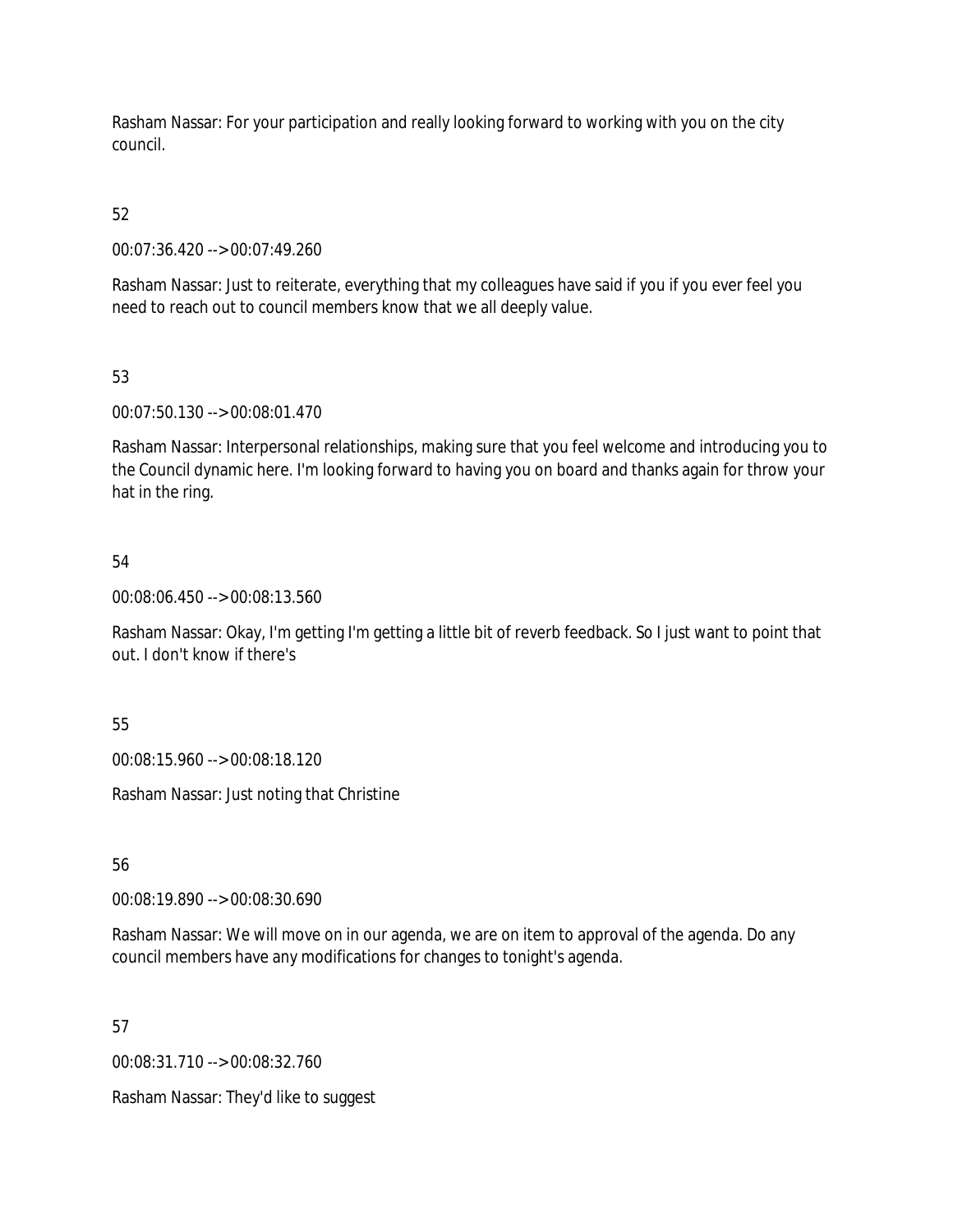00:08:34.230 --> 00:08:35.250

Rasham Nassar: COUNCILMEMBER deets.

59

00:08:35.760 --> 00:08:38.580

Joe Deets: Yeah, thank you. Yes, I would.

60

00:08:39.810 --> 00:08:50.430

Joe Deets: Make a motion to add to the agenda a discussion of the grow Avenue Safe Streets pilot project and recommendations for next steps coming from the working group.

61

00:08:58.590 --> 00:08:59.700 Rasham Nassar: And would you

#### 62

00:08:59.730 --> 00:09:01.770

Leslie Schneider: Council member had colic has seconded that

#### 63

00:09:04.500 --> 00:09:06.720

Rasham Nassar: Would you propose that under Council discussion.

#### 64

00:09:07.650 --> 00:09:08.250 Joe Deets: Um,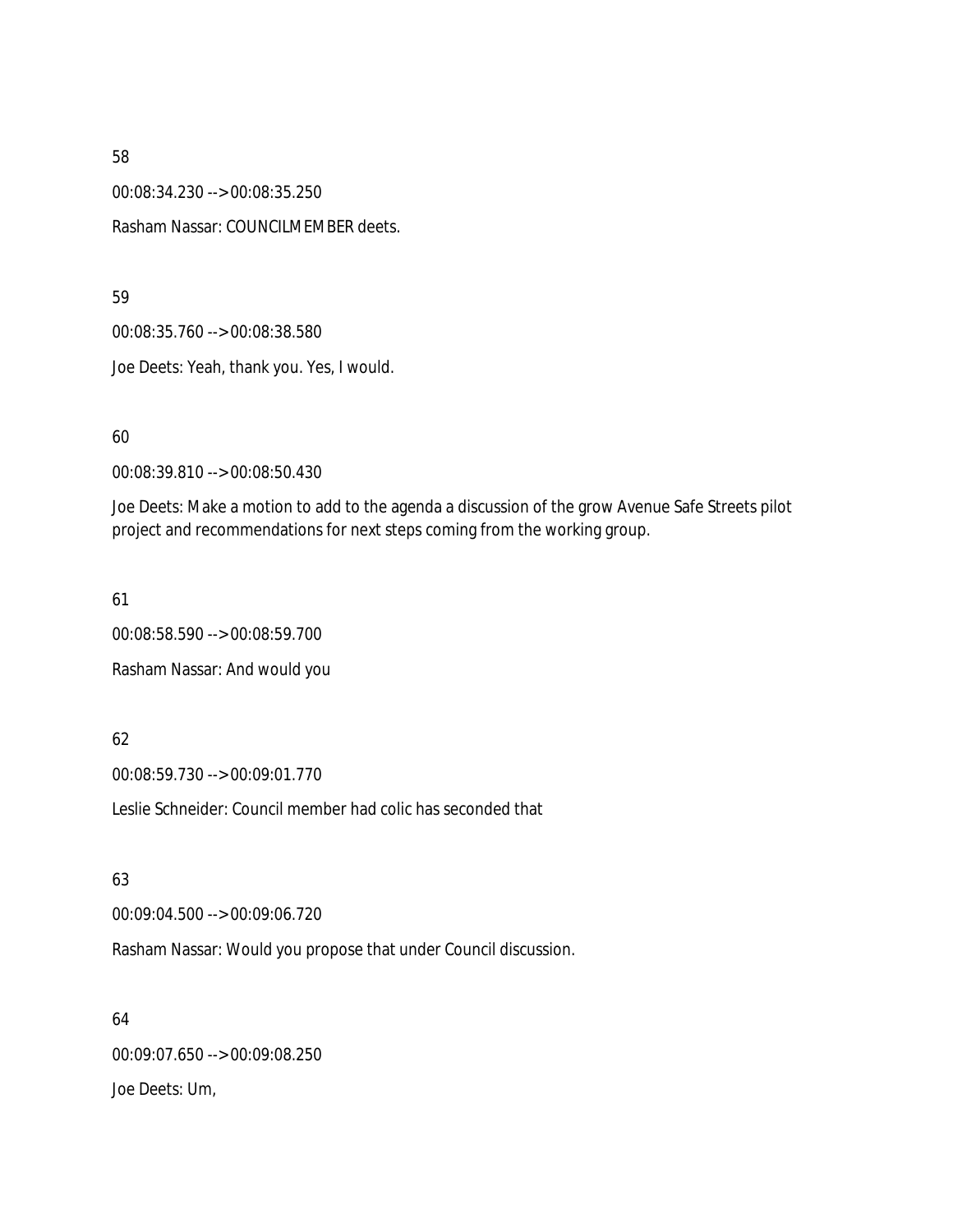#### 00:09:08.670 --> 00:09:14.730

Joe Deets: You know, I was wondering, is it unfinished business or is the discussion. I'm

#### 66

00:09:16.110 --> 00:09:16.890 Michael Pollock: I'm finished.

67 00:09:17.580 --> 00:09:19.650 Joe Deets: And it's unfinished.

68 00:09:19.710 --> 00:09:20.310 Rasham Nassar: Okay, so

# 69

00:09:21.780 --> 00:09:24.000 Joe Deets: Good for everyone. He

70

00:09:24.720 --> 00:09:28.230

Rasham Nassar: 70 okay if everyone's okay we'll add it as a news item 70

#### 71

00:09:34.050 --> 00:09:41.460

Michael Pollock: I'm just wondering if there is reverberation if everybody mutes that tends to help if not speaking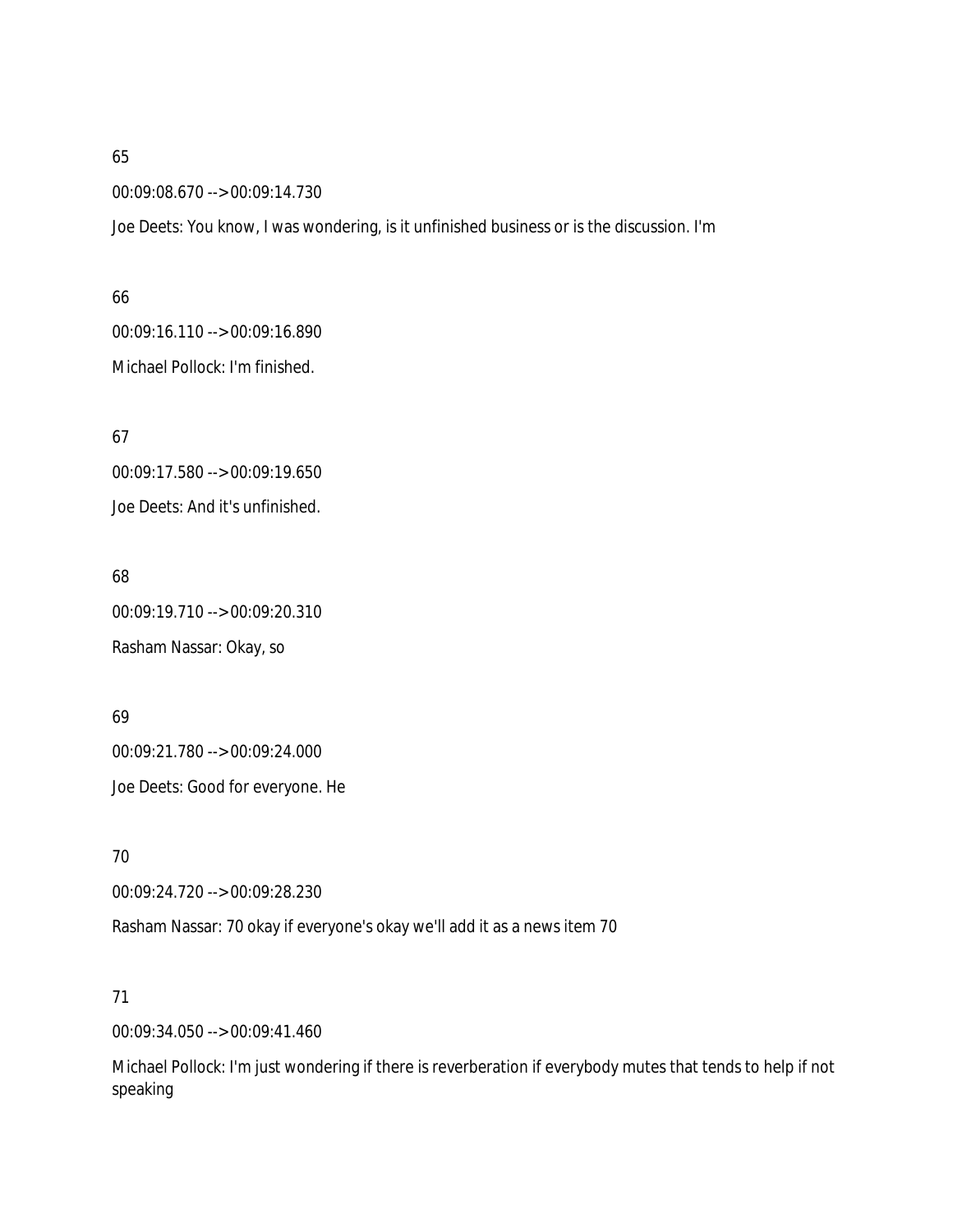00:09:43.710 --> 00:09:44.880

Rasham Nassar: Counselor I topless.

# 73

00:09:45.510 --> 00:09:57.210

Kirsten Hytopoulos: Yeah. This relates a little bit to what Joe just were Joe put the last item, but I just wanted to note that I think when we were looking at this week's agenda last week. We're talking about trying to put

# 74

00:09:57.750 --> 00:10:14.580

Kirsten Hytopoulos: Up some of the conversations that we're going to have under item nine earlier so we weren't exhausted but oh well. They're under nine. Um, but could we possibly move the executive session FAQ from the city attorney to the top of that I have to talk with nine

75

00:10:16.980 --> 00:10:17.880 Kirsten Hytopoulos: I think it in

76

00:10:18.660 --> 00:10:19.080

Kirsten Hytopoulos: The rest.

# 77

00:10:20.160 --> 00:10:24.390

Rasham Nassar: Are you proposing exchanging nine before 9am just change it changing them out.

78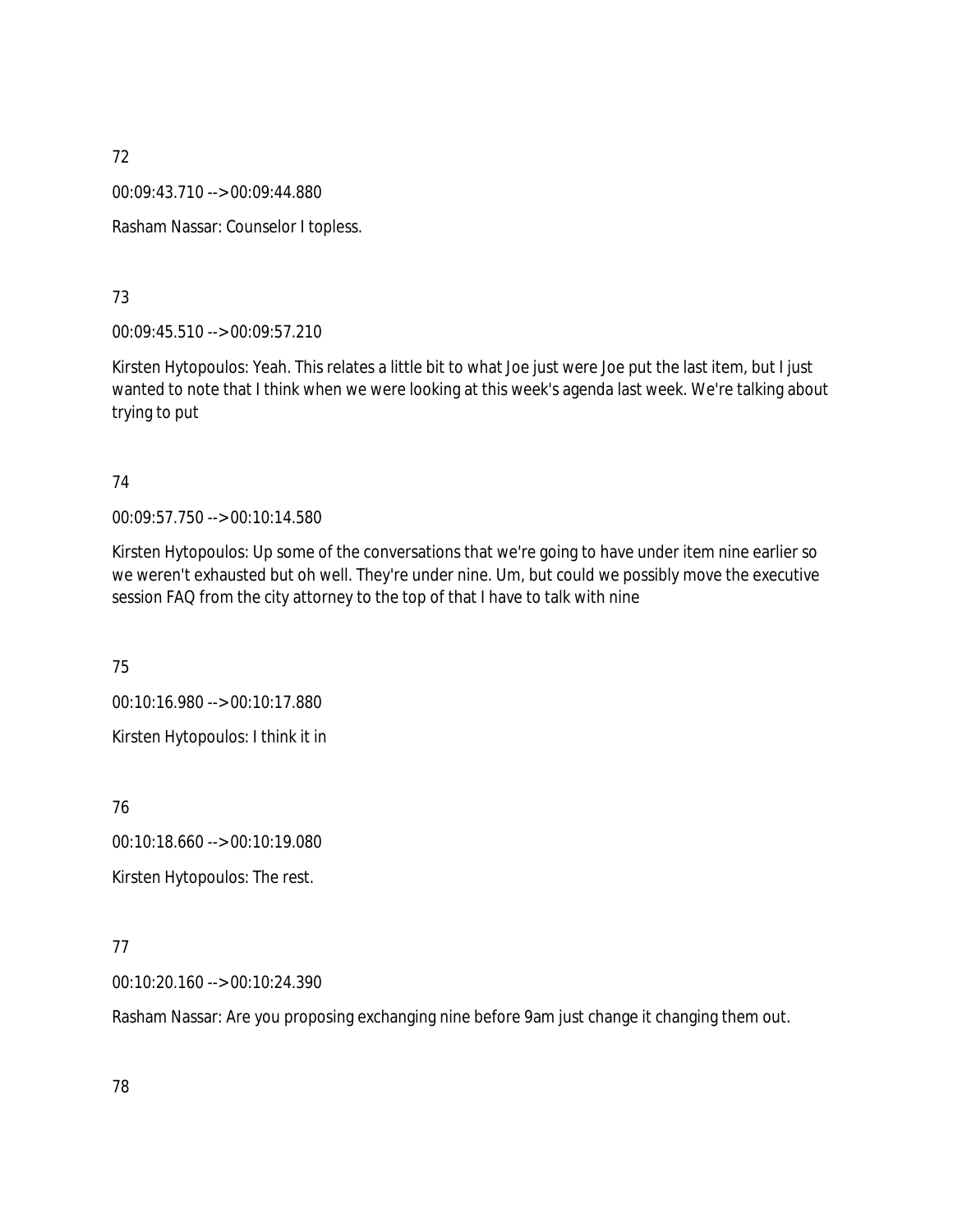00:10:24.540 --> 00:10:25.110

Yes.

79

00:10:26.280 --> 00:10:26.370

I

80

00:10:29.310 --> 00:10:31.080

Rasham Nassar: Do any council members.

# 81

00:10:33.600 --> 00:10:50.370

Rasham Nassar: Have any opposition to that or is everyone amenable to us, exchanging 94 9898 would be FAQ and executive sessions and then the 90 would be the review Council liaison appointments. We're just changing the order of those two topics. Is that accurate. Okay.

82

00:10:56.700 --> 00:10:59.820

Rasham Nassar: Any other suggestions or modifications to the agenda tonight.

83

00:11:03.660 --> 00:11:06.060

Rasham Nassar: Would like to propose emotion.

84

00:11:07.170 --> 00:11:07.530

Joe Deets: Yeah.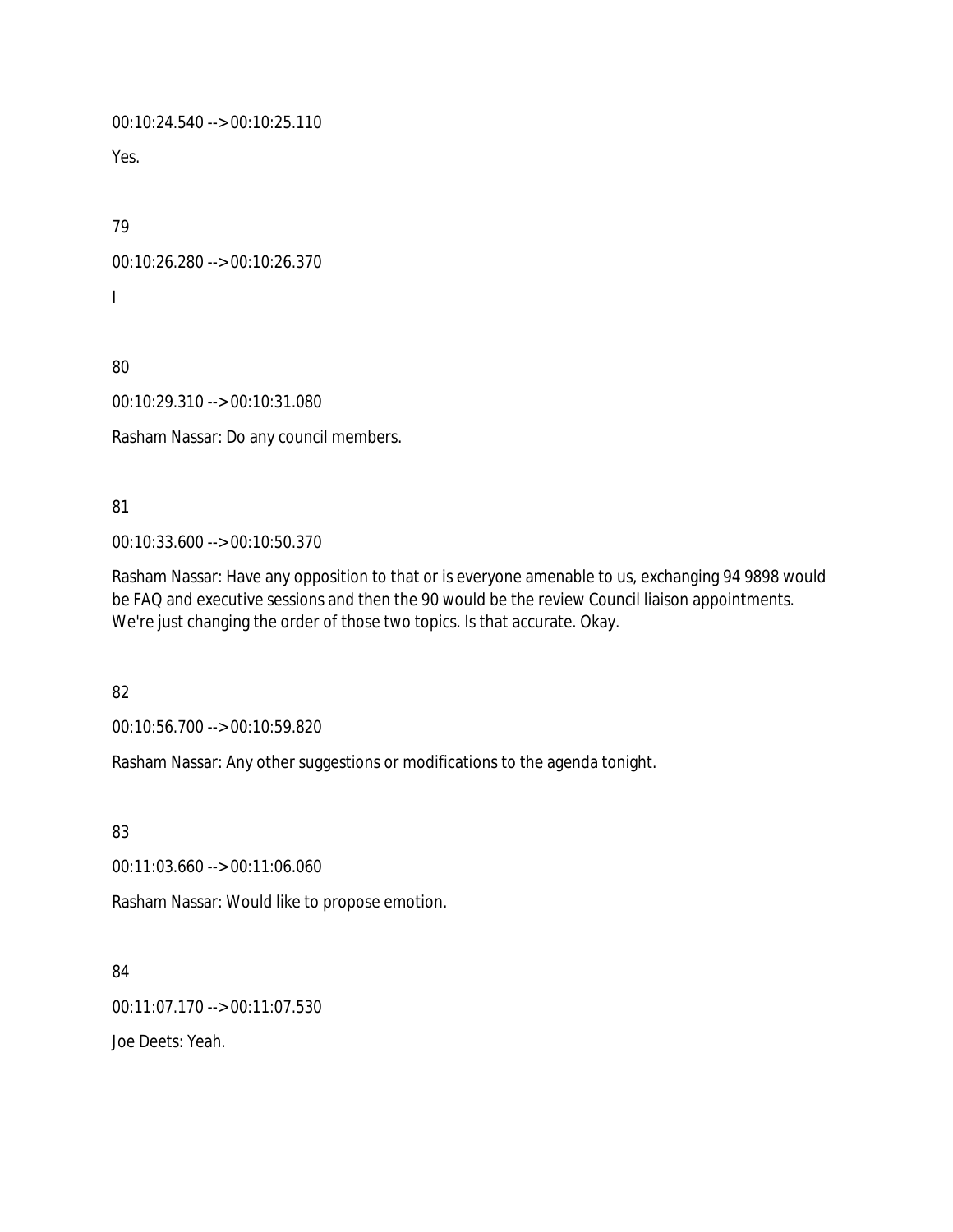00:11:09.090 --> 00:11:13.230

Joe Deets: Oh my hand stories I moved to approve the agenda, as amended.

86

00:11:17.580 --> 00:11:22.920

Rasham Nassar: Their second for that. Councilmember Pollux second did, any opposed to the motion on the floor.

87

00:11:24.450 --> 00:11:39.240

Rasham Nassar: That motion is approved with unanimous consent. Moving on to the conflict of interest disclosure do any council members have any conflicts of interest to disclose Council ever had topless. Your hand is still raised, but I assume you just left it up. Okay.

88

00:11:42.030 --> 00:11:47.430

Rasham Nassar: Okay. Seeing then we will move on the third item on our agenda is public comment.

#### 89

00:12:03.600 --> 00:12:11.370

Rasham Nassar: So the public comment period is public general public comment related to any item on the agenda or any item related to city business.

90

00:12:13.560 --> 00:12:16.440

Rasham Nassar: Christine, are you facilitating

91

00:12:19.740 --> 00:12:20.700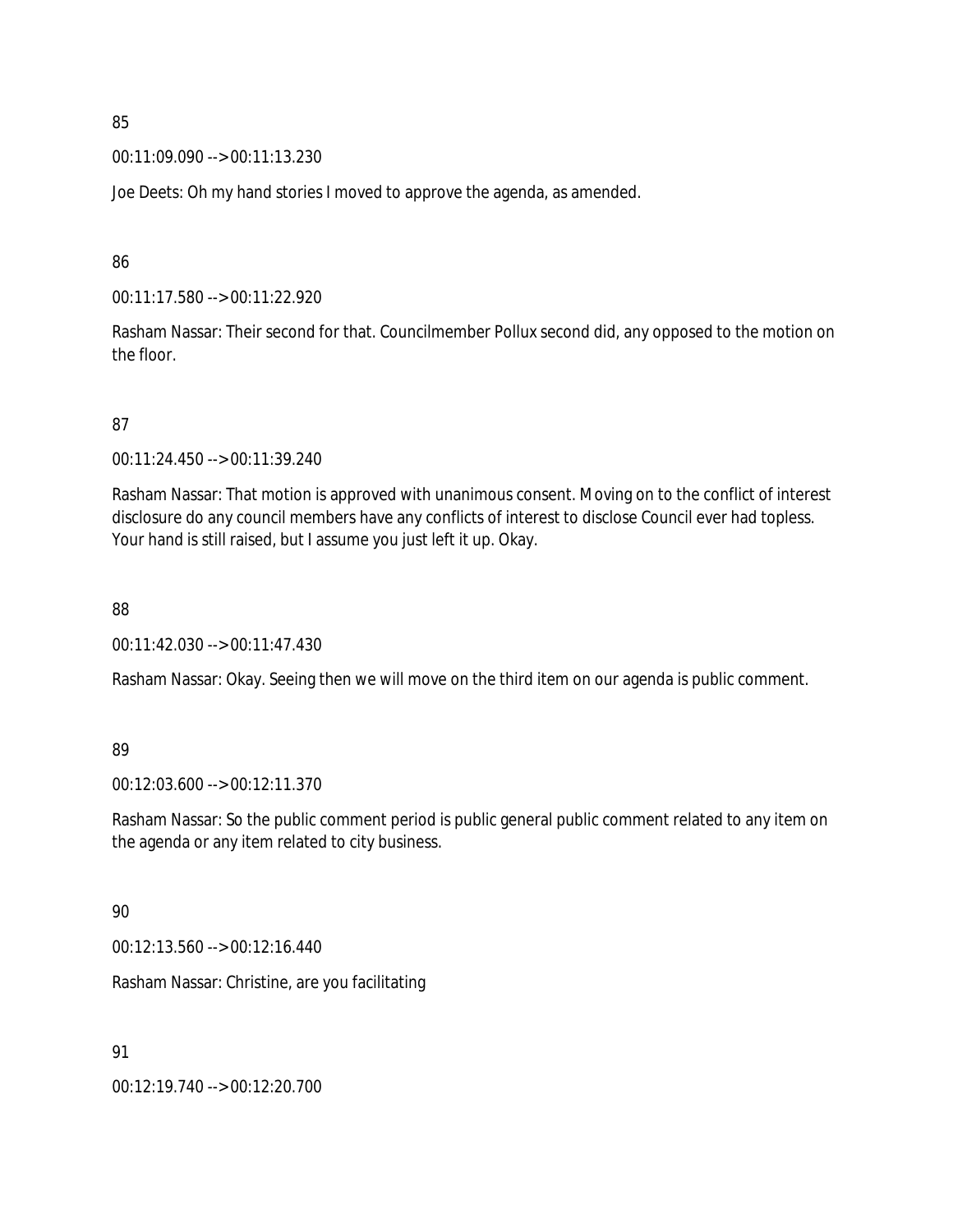Rasham Nassar: People public comment.

92

00:12:22.740 --> 00:12:27.180

Christine Brown: Yes, yes. Once you call on the person to comment. I will unmute them.

# 93

00:12:29.070 --> 00:12:49.860

Rasham Nassar: Some going over to the attendees panel here the right side of the screen. And I see that Sal Dahlia has his hand raised the time will be kept in the chat feature of this meeting room. So three minutes to comments. So whenever you're ready, unmute. And again welcome.

## 94

00:12:50.310 --> 00:12:52.980

Sal DeRosalia: Okay, I think I'm unmuted. Is that correct,

95

00:12:53.160 --> 00:12:53.910

Rasham Nassar: We can hear you.

# 96

00:12:54.360 --> 00:13:07.110

Sal DeRosalia: Perfect. Okay, I just. My name is Sandra Rosalia I live on Madison Avenue and I am calling in, because I really would love more of a response for businesses on Bainbridge Island.

# 97

00:13:08.010 --> 00:13:14.820

Sal DeRosalia: I just feel like the city has continued to say things like the chamber in the downtown Association are working on things.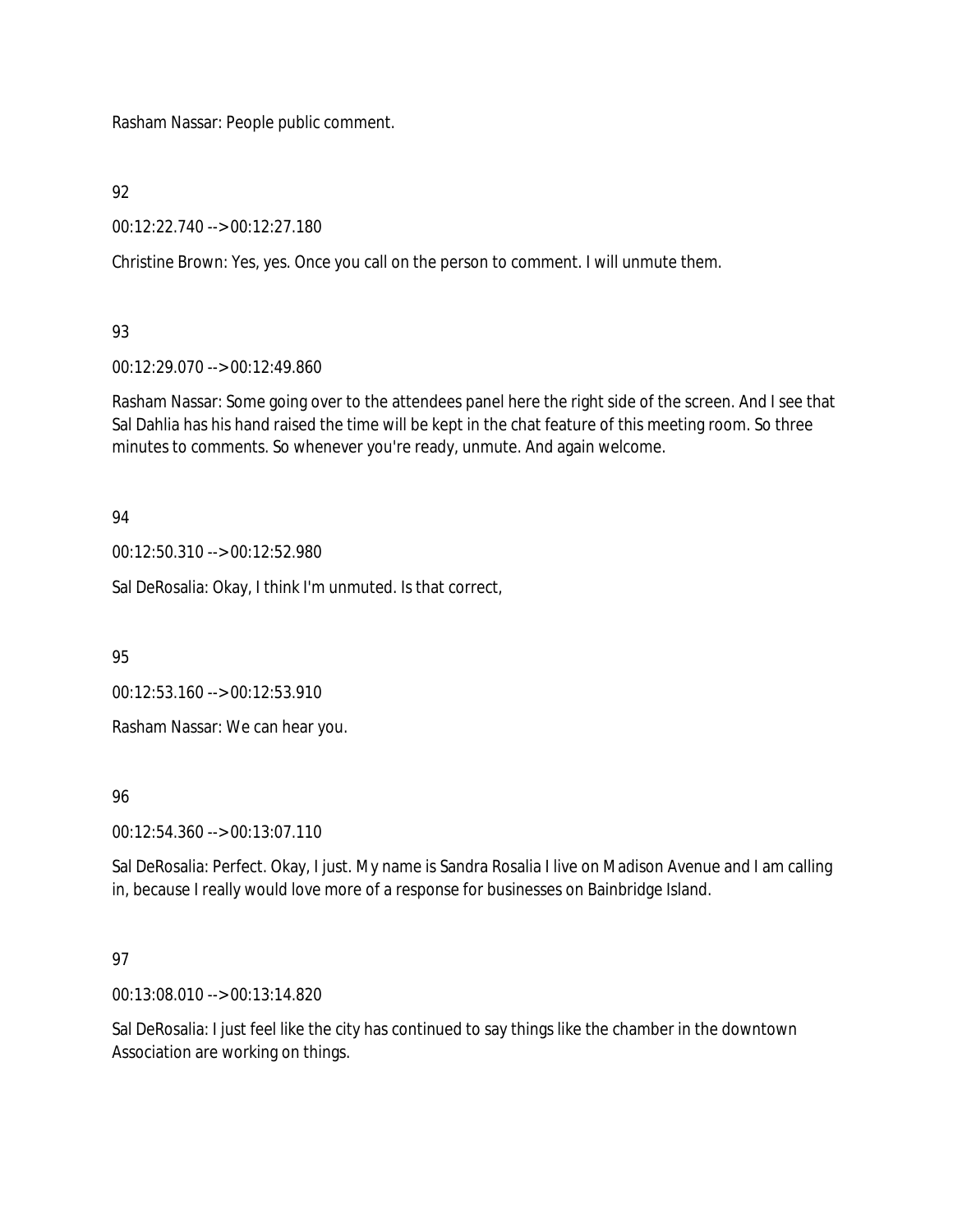00:13:15.450 --> 00:13:22.830

Sal DeRosalia: Sort of like that Bainbridge bucks program. And to be honest, I'm sure they're working on some things, but from what I know.

## 99

00:13:23.820 --> 00:13:33.450

Sal DeRosalia: It hasn't helped anybody for the most part it's really I don't think the response that anybody's looking for or needs. And so if there could be some kind of

100

00:13:33.900 --> 00:13:38.940

Sal DeRosalia: Meeting or something with with people who have a stake like business owners myself people like that.

## 101

00:13:39.360 --> 00:13:46.590

Sal DeRosalia: Not just the Chamber of Commerce in the downtown Association because neither of those organizations represent me and one will allow me to be a member

102

00:13:47.340 --> 00:13:52.470

Sal DeRosalia: So, so I don't like I've reached out to Joe deets. I've had a conversation with Joe deets about business.

103

00:13:53.190 --> 00:13:58.170

Sal DeRosalia: And basically, I was told to go to the like the kits app site and look at some webinars.

104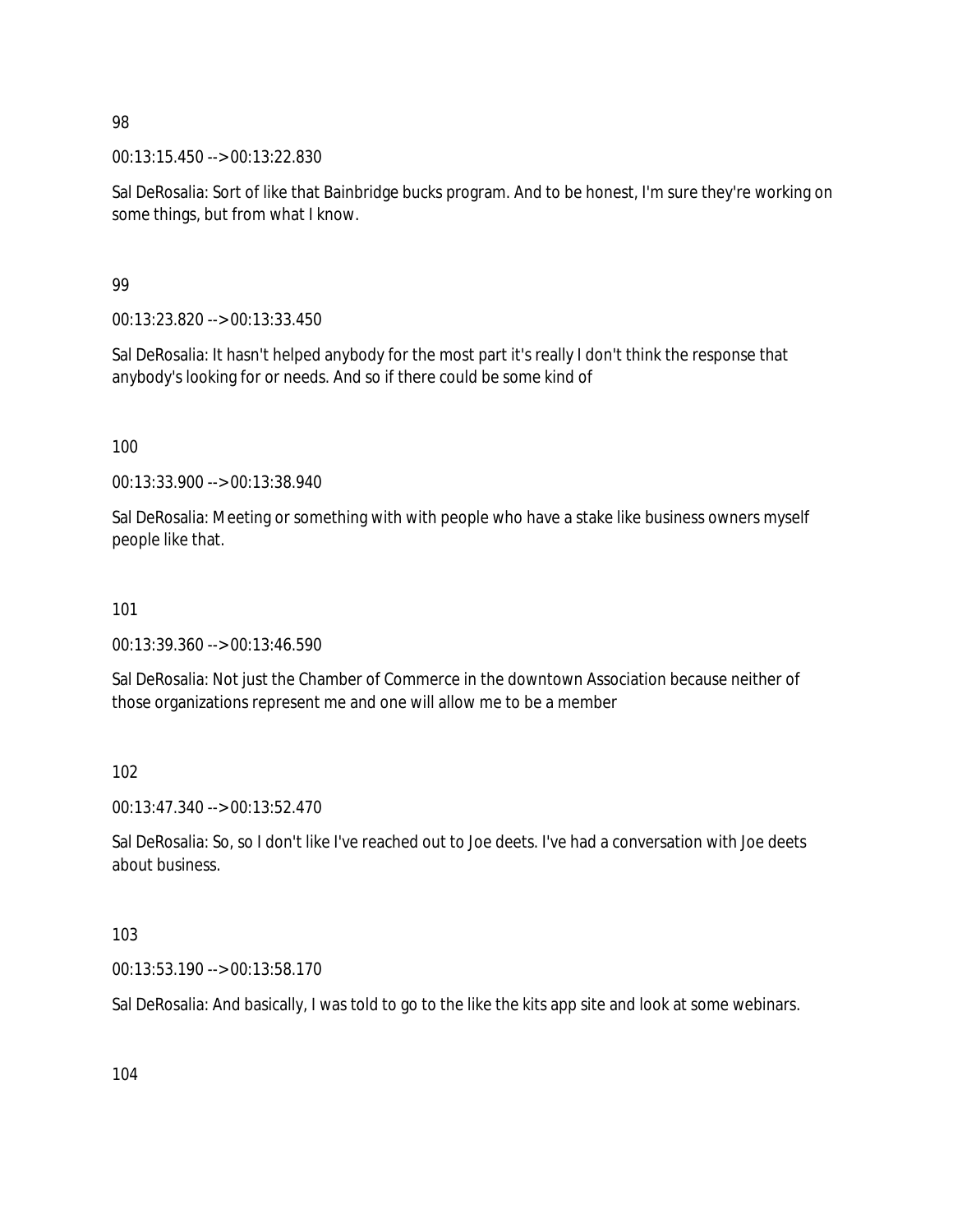00:13:58.950 --> 00:14:10.830

Sal DeRosalia: And and I need more if the city is going to say that there they care and they're in the process of helping them like I need to see what that looks like. Because it's certainly hasn't been anything that I've seen so far.

105

00:14:11.640 --> 00:14:27.540

Sal DeRosalia: So, and I speak for myself. I'm sure I can speak for other people, but I want, I'll just speak for myself. And so if anybody could speak to that in a meaningful way. Not a we're trying, or these organizations are. I would love to hear what those things are. Thank you.

106

00:14:32.280 --> 00:14:40.050

Rasham Nassar: Thank you very much. So are there any other members of the public with us in the meetings, I would like to comment.

107

00:14:43.170 --> 00:14:55.110

Rasham Nassar: Not seeing any other hands raise. So, we will close the public comment period and move forward in our agenda for the mayor SUPPORT MAYOR Snyder.

108

00:14:56.280 --> 00:14:58.950

Leslie Schneider: Thank you. This will be pretty quick.

109

00:15:00.360 --> 00:15:13.170

Leslie Schneider: I just want to share sort of a, we are all in this together story that was brought to my attention by one of our business owners and Winslow ADAM So luck of your bond rugs and he just sent me a

110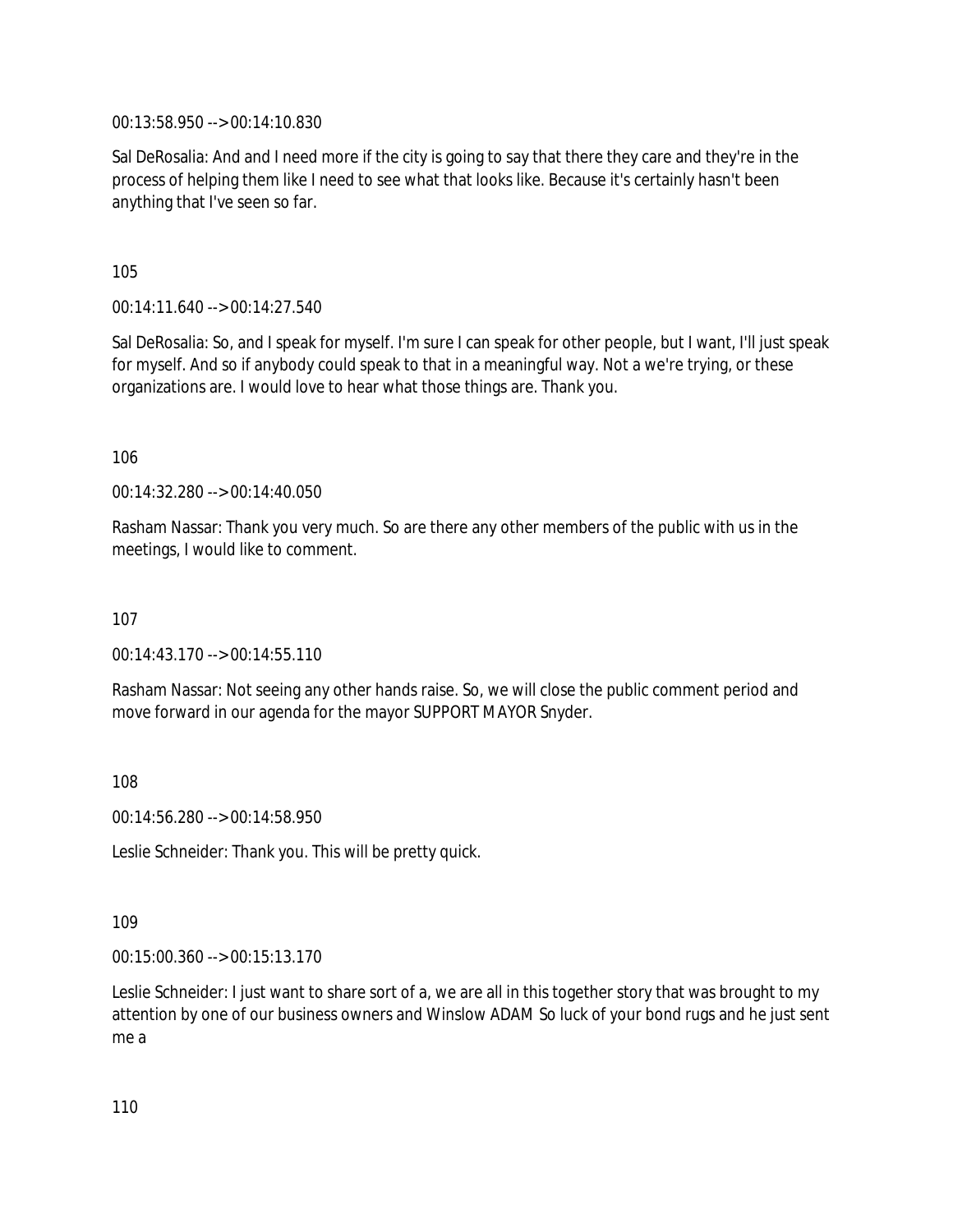00:15:14.220 --> 00:15:19.680

Leslie Schneider: Just a quick note that says, and I looked it up to validate according to the AP

111

00:15:20.400 --> 00:15:29.010

Leslie Schneider: A second Turkish military plane took off from airbase near Ankara in Turkey on April 30 carrying medical aid to the United States.

112

00:15:29.310 --> 00:15:40.680

Leslie Schneider: This was the second delivery of pee pee, including masks hazmat suits and disinfectants and the items were sent in boxes displaying the words of 13th century Sufi poet.

113

00:15:41.490 --> 00:15:50.310

Leslie Schneider: Rumi and in both Turkish and English which says after hopelessness. There is so much hope and after darkness. There is so much brighter sun.

114

00:15:50.880 --> 00:16:00.840

Leslie Schneider: So Ankara is about a three hour drive from Adams hometown of Sultan honey and I just thought that it was a lovely way of just showing how much we are all connected.

115

00:16:01.950 --> 00:16:11.190

Leslie Schneider: And then some news, I'm sure a lot of us are eager to hear. So, Governor Jay Inslee announced new criteria today for that allows

116

00:16:11.550 --> 00:16:18.540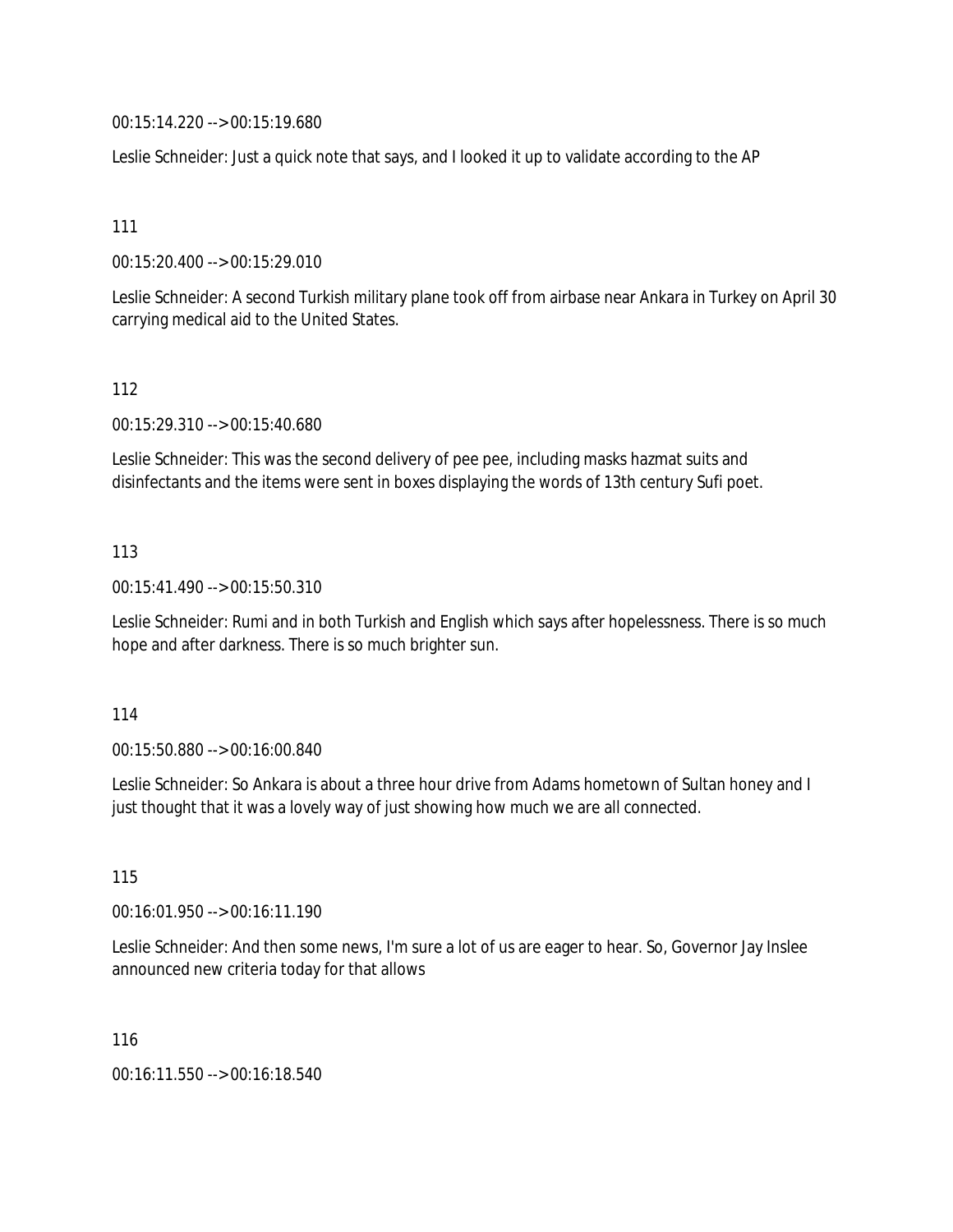Leslie Schneider: 10 more counties, including kids up to apply for a variance to move into phase two of the state's reopening plan.

# 117

00:16:19.470 --> 00:16:31.560

Leslie Schneider: Instead of the old criteria that only counties have 75,000 population or less good apply the new criteria states that counties with less than 10 new cases per 100,000 residents.

## 118

00:16:32.040 --> 00:16:52.410

Leslie Schneider: Over a 14 day span are eligible to apply. And kids SAP has seen only seven cases in the month of May in a total population of 270 1000 which means we have a margin of about 20 cases, however, because a new positive test at a long term care facility just was reported and

## 119

00:16:55.320 --> 00:17:03.930

Leslie Schneider: And that might result in further infections that our kits that public health department will delay in applying for the variants, until at least may 28

#### 120

00:17:04.350 --> 00:17:16.320

Leslie Schneider: So for all the important reasons. Let's keep our fingers and toes crossed that we do not have an outbreak at a facility with highly vulnerable residence. So that's, that's it for me right now.

121

00:17:18.570 --> 00:17:21.000

Rasham Nassar: Thank you for that Mayor Schneider, I'm

#### 122

00:17:22.830 --> 00:17:27.900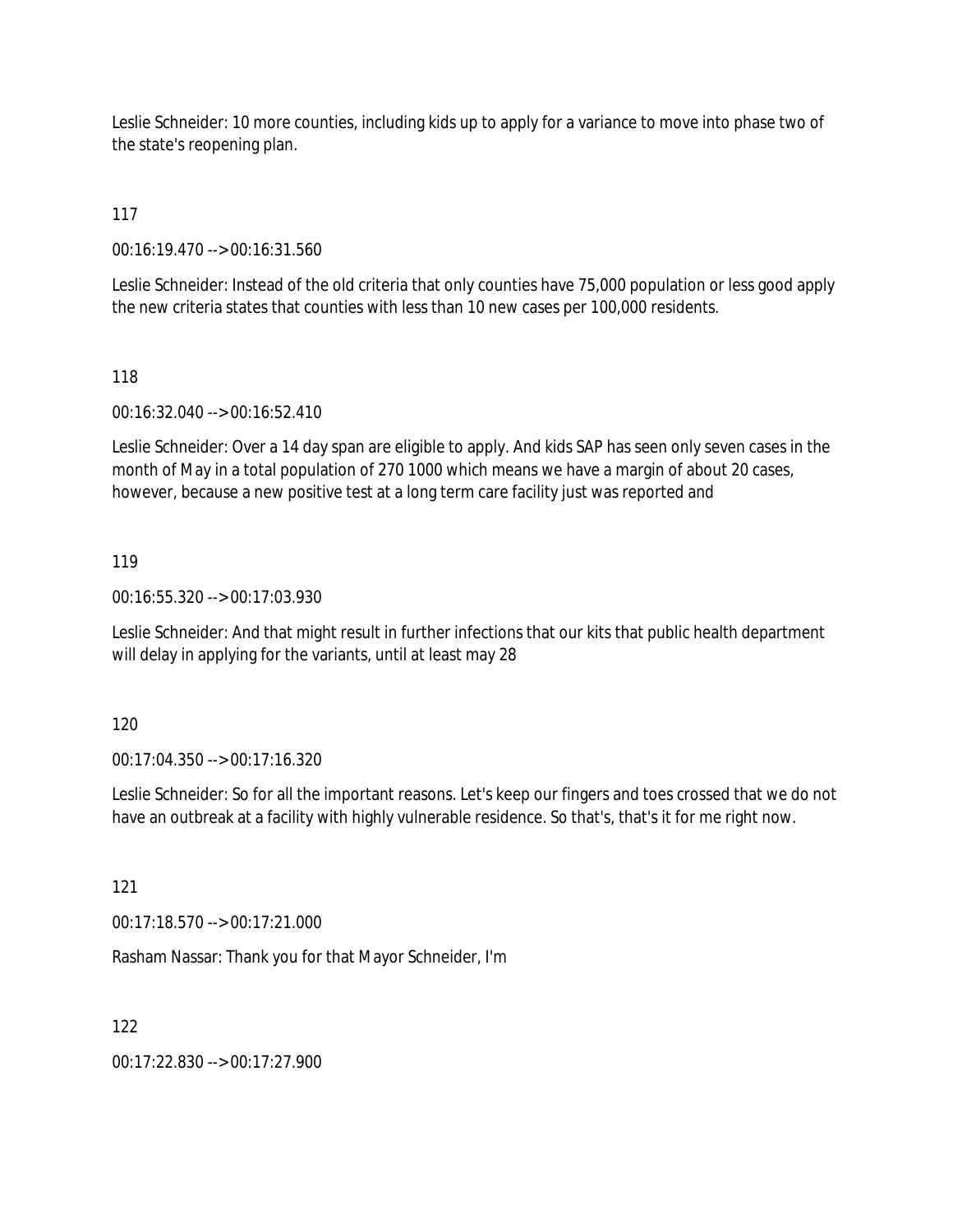Rasham Nassar: Moving on, in our agenda to Item five, which is the city managers report city manager Smith.

123

00:17:28.440 --> 00:17:32.520

Morgan Smith: Good evening Council house the volume on this. Good. Okay.

124

00:17:33.120 --> 00:17:39.840

Morgan Smith: A couple things I wanted to touch base on today. The first is for you and for community members who may be listening.

125

 $00.17.40$  140 -->  $00.17.51$  510

Morgan Smith: Related to the city's advisory groups, as you recall our typical annual cycle is that we have vacancies that come up most of our vacancies come up at this time of year, and we are looking for.

126

00:17:52.830 --> 00:18:01.350

Morgan Smith: volunteers to raise their hand and express interest in serving on our groups and then those appointments are made to be effective on July 1

127

00:18:01.770 --> 00:18:12.480

Morgan Smith: And so we've continued to push forward with those recruitment and we've continued to have great success and hear from a number of islanders who are still interested in available to help in various areas.

128

00:18:13.050 --> 00:18:18.870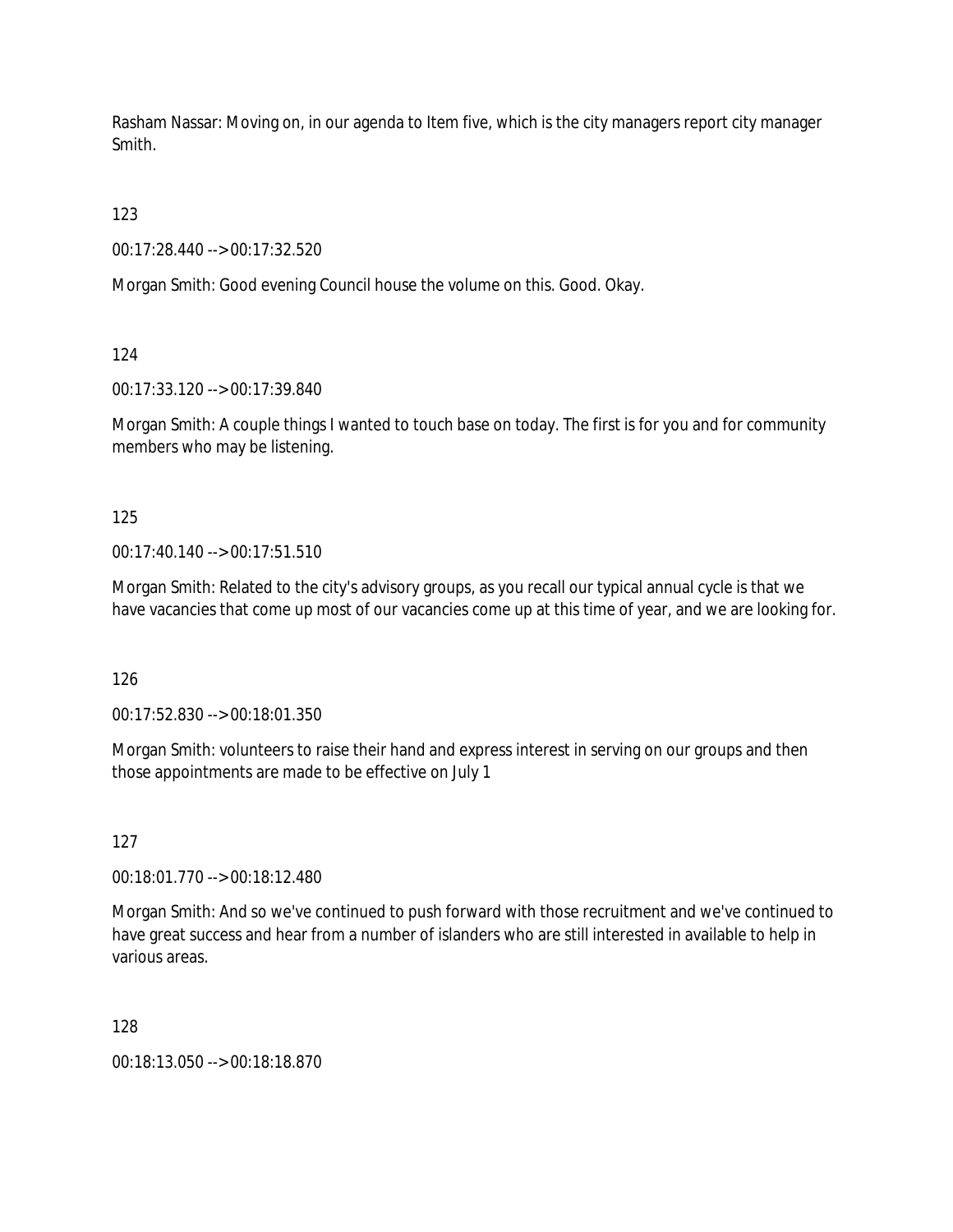Morgan Smith: And so I wanted to let everyone know that that is still moving forward and to also update the Council specifically

129

00:18:19.200 --> 00:18:28.230

Morgan Smith: On the fact that with a couple of exceptions really only one place that's a concern. We now have enough applicants to move forward and fill all the vacancies.

130

00:18:28.770 --> 00:18:36.570

Morgan Smith: And so we're ready to have council members participate in the process to consider the applicants and make your recommendations for Council appointment.

131

00:18:37.350 --> 00:18:54.060

Morgan Smith: So I just wanted to highlight that let you know where that's where that stands and then let you know to expect to hear from Roz last off on city staff to begin to coordinate that process because it does take some time on your part, and with the committee chairs to

132

00:18:55.290 --> 00:19:03.960

Morgan Smith: Review and and work out some remote 10 minute interviews with the applicants. So stay tuned. I assume that something council does want to move forward with

133

00:19:04.290 --> 00:19:14.610

Morgan Smith: I also want to just assure people that, as is typical for right now our city attorney is assessing everything that we take up and making sure that it's in alignment with the governor's orders.

134

00:19:14.910 --> 00:19:22.980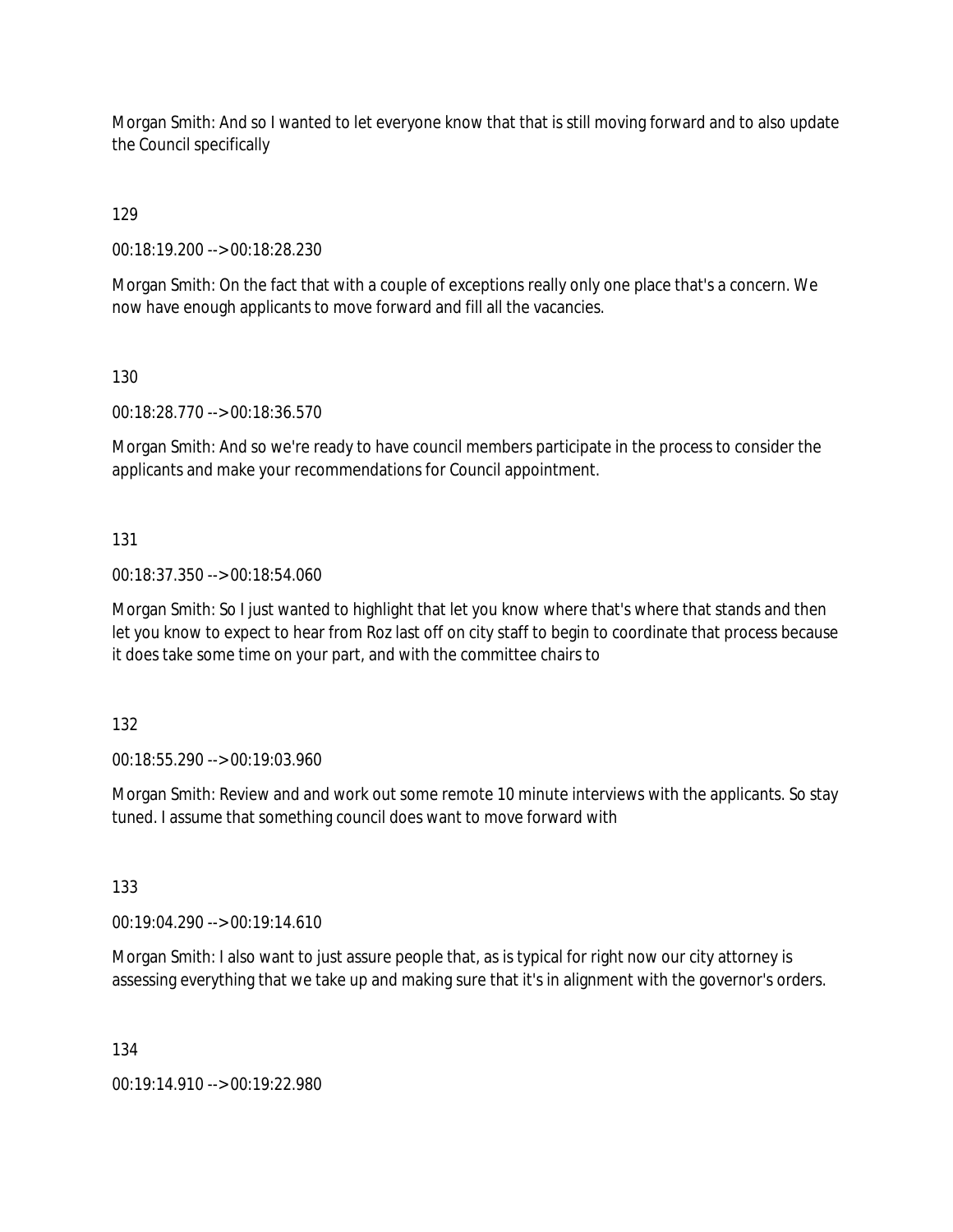Morgan Smith: So he's reviewed the committee's and the appointments at hand and finds them to be in alignment with the current orders so

135

00:19:23.490 --> 00:19:27.420

Morgan Smith: I do have to say, and I know this will be disappointing. Some people were not ready to

136

00:19:28.380 --> 00:19:41.700

Morgan Smith: Say that these committees will be coming to work right now. But what this does is put us in a position so that we have seats filled the committee's will be able to have a quorum, so that when we do get to that phase that we're able to

# 137

00:19:42.450 --> 00:19:54.030

Morgan Smith: Bring them back into our work that there isn't this logistical part holding things up. So I think it would be great to go forward with this, and unless Council has objections that will be what's happening next

# 138

00:19:56.340 --> 00:20:02.760

Morgan Smith: Okay, so I'm moving on then. I don't know if COUNCILMEMBER her topless. Did you have a question about that.

139

00:20:02.850 --> 00:20:12.960

Kirsten Hytopoulos: Yeah, I do. Um, so I know that, you know, part of the one of the exceptions to our being able to do work has to do with whether it relates directly to responding to coven

140

00:20:13.920 --> 00:20:25.380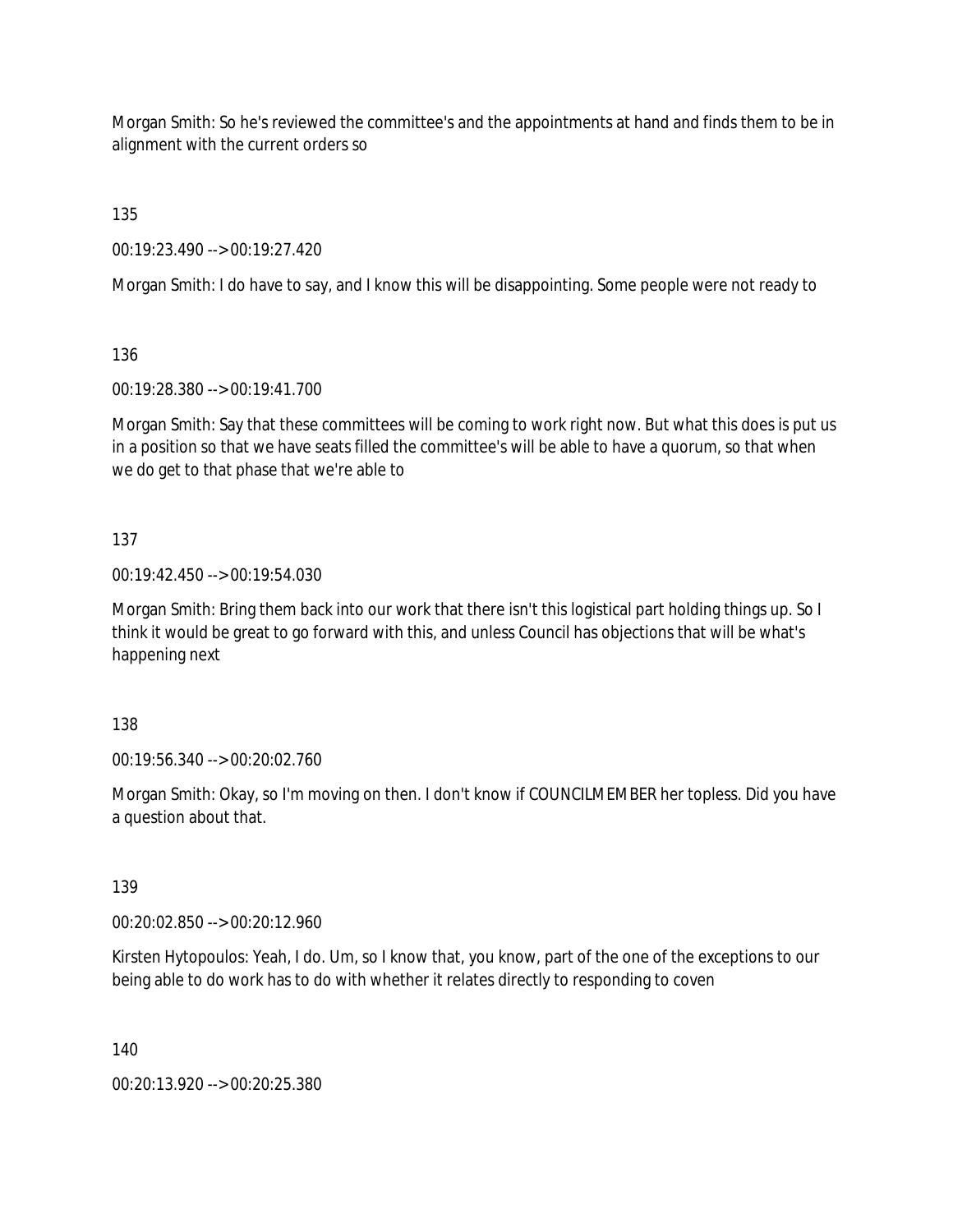Kirsten Hytopoulos: Is there. Do you imagine opportunity to allow any of the committee's to convene remotely if they feel that there is something that they could be offering for the and I've heard specifically from one committee.

141

00:20:27.270 --> 00:20:39.120

Kirsten Hytopoulos: And I guess that's really my my big Council question might be a policy question, but in other words not to start up regular committee meetings, but if there were a committee that felt that they had something to offer in that direction. Would that be feasible.

142

00:20:39.600 --> 00:20:52.230

Morgan Smith: Well, a lot of Islanders are offering a lot of things. And I don't want anything I say next to feel like I'm minimizing that there's a universe of ways in which residents are pitching in. And there are avenues to help

143

00:20:53.280 --> 00:21:04.680

Morgan Smith: When a city committee meets then that that that just happens. And there's some flavor of a meeting, that's just about emergency response and none of these committees are chartered with

144

00:21:05.130 --> 00:21:17.940

Morgan Smith: Leading can oversee response that's done by our professional emergency management coordinator or EEOC train staff with a great deal of systems from volunteers. So if there are committee members who feel like they have ideas to lend or

145

00:21:18.870 --> 00:21:26.460

Morgan Smith: Or energy or resources. There are lots of venues for us to take in that. Good thinking, but we're just not able to support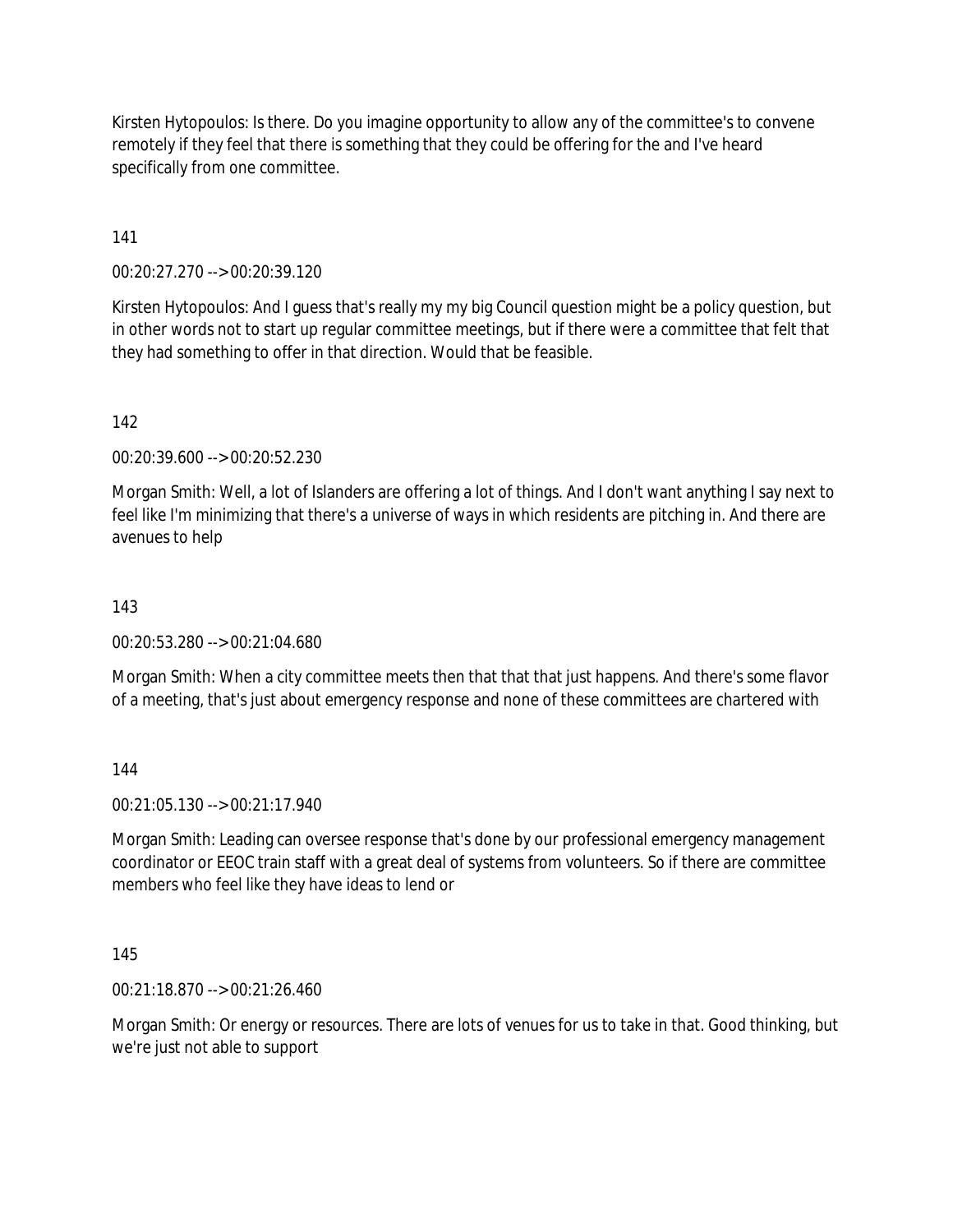00:21:27.840 --> 00:21:34.110

Morgan Smith: Turning on a committee for that purpose. And then I would just say without sounding too critical I don't know exactly what's the vision.

147

00:21:34.560 --> 00:21:41.460

Morgan Smith: But those committees don't have that charter those committees do other kinds of work, none of which were anticipated around this topic, so

148

00:21:41.850 --> 00:21:52.560

Morgan Smith: I know people are really eager to come back and do things. I feel in my role that I really have to emphasize how much staff is right now trying to do two things at the same time.

149

00:21:53.280 --> 00:22:02.580

Morgan Smith: And it's not possible for us to invite committees back to work and not imagine that that creates additional work in and of itself. And I want to be ready to do that. Well, before we take it up.

150

00:22:03.720 --> 00:22:04.200

Kirsten Hytopoulos: Thank you.

151

00:22:04.890 --> 00:22:08.790

Morgan Smith: Um, but I know it's important. And we're moving towards that, as well as we can.

152

00:22:09.840 --> 00:22:21.180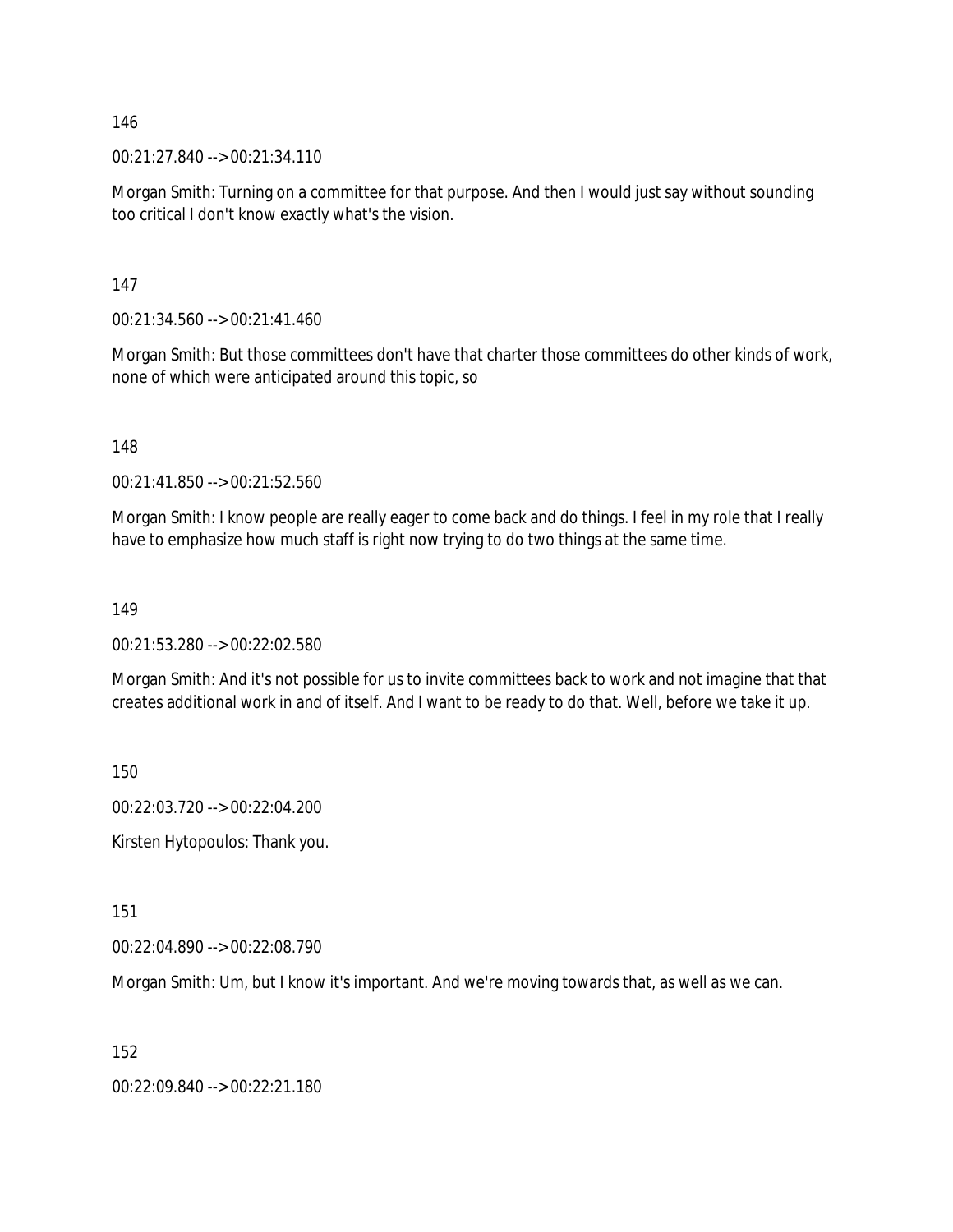Morgan Smith: The second item I wanted to share, which I think probably many of you are aware of there's certainly been a lot of Community interest throughout the day today. But there's been an incident where a gray whale.

153

00:22:22.020 --> 00:22:38.040

Morgan Smith: Who is deceased has washed up on Manitoba beach. And so for those of you who are in the right part of the social media universe. This has been a pretty significant topic for the day. And if you're not aware, then this is my time to share that with you.

154

00:22:39.330 --> 00:22:46.260

Morgan Smith: But for folks who have questions about that. I'm just going to give you an update the remains of the gray whale washed up near Merton cove.

155

00:22:47.100 --> 00:22:52.500

Morgan Smith: Earlier this morning, the National Oceanic and Atmospheric Administration, which we know is Noah.

156

00:22:53.220 --> 00:23:01.650

Morgan Smith: Fisheries is the controlling agency for these events and was notified Washington Department of Fish and Wildlife was also notified and responded to the site.

157

00:23:02.160 --> 00:23:06.090

Morgan Smith: City police were aware and have been there throughout the day.

158

00:23:06.870 --> 00:23:14.280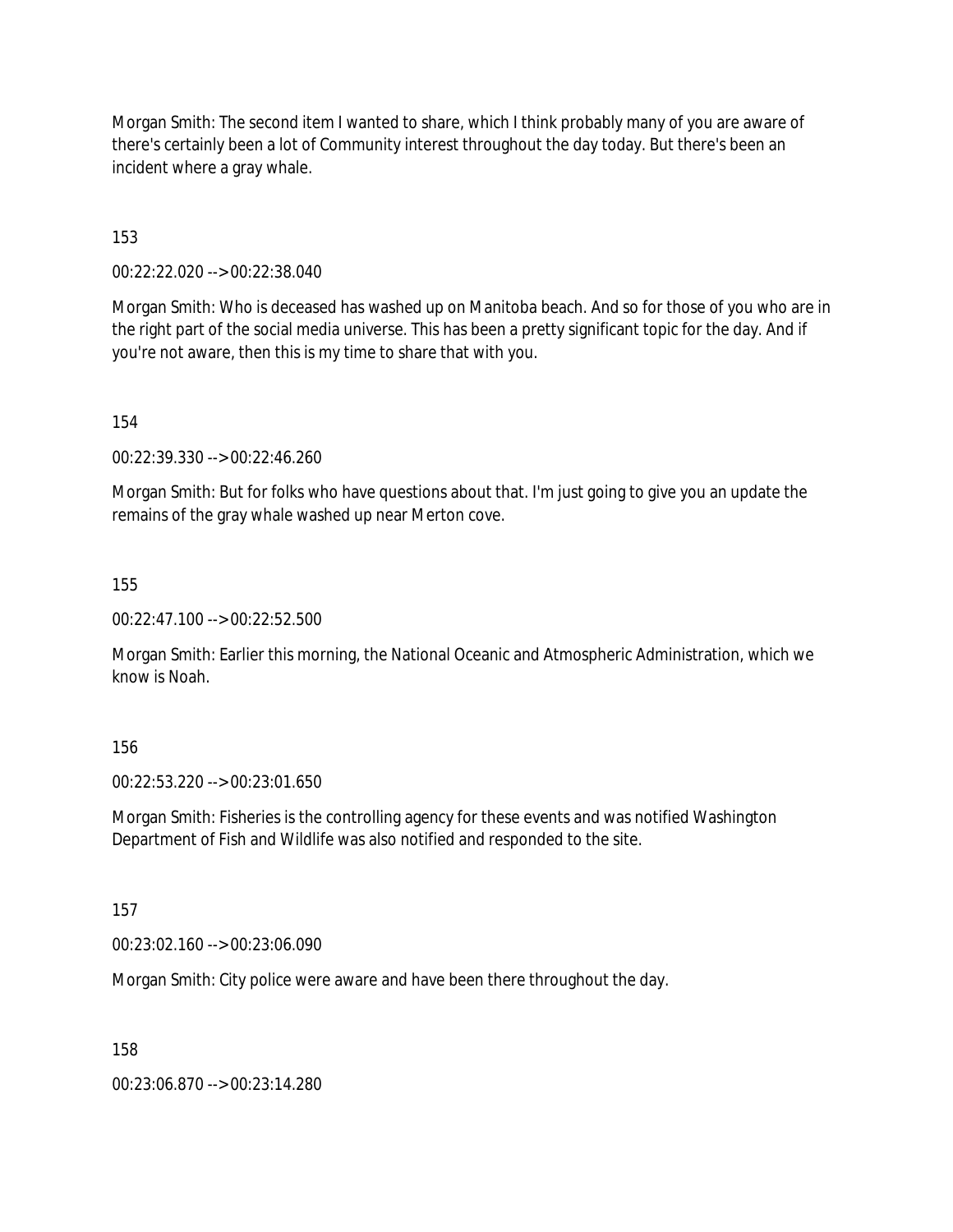Morgan Smith: Know provided guidance on approved methods of disposal for the carcass. The first method is through natural decomposition

159

00:23:14.580 --> 00:23:20.250

Morgan Smith: Which occurs over a period of approximately six months at the current location or some other location along the shoreline.

## 160

00:23:20.880 --> 00:23:25.680

Morgan Smith: And obviously there are places in Washington state where that works better than others.

161

00:23:26.280 --> 00:23:33.060

Morgan Smith: The second option is to have a contractor tow the remains to a pre approved location and have the decomposition happen there.

162

00:23:33.810 --> 00:23:37.050

Morgan Smith: That requires government approvals and also some funding.

163

00:23:38.040 --> 00:23:49.740

Morgan Smith: So as far as what's happened at this point in the day. We've provided information to Noah to convey that we don't have a different place on our shoreline. That would be preferable to the place that the

164

00:23:50.340 --> 00:24:02.100

Morgan Smith: Whales remains are now meaning not that we think it's a good place for it to be. It's we don't have some other place up around the bend. That's better. So there isn't an easy right this minute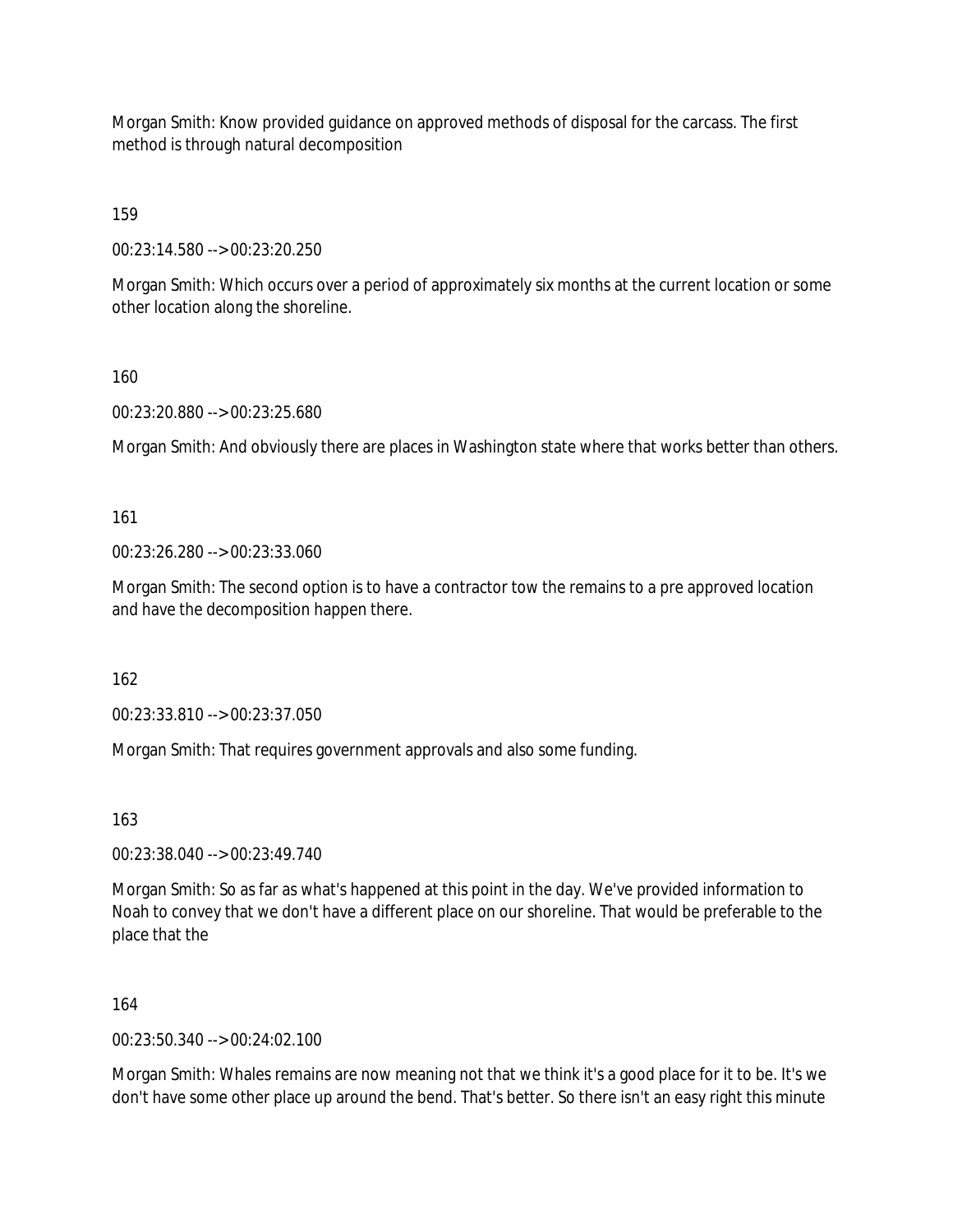00:24:02.970 --> 00:24:14.070

Morgan Smith: Response the availability of an alternate remote location is being explored by fish and wildlife and should they find a location. The remains will be towed by fish and wildlife most likely

166

00:24:14.400 --> 00:24:24.810

Morgan Smith: And the city will be prepared to assist that if, if we can, so we're going to continue to coordinate with those agencies who are the lead in this kind of events and work with them to find a solution.

167

00:24:25.170 --> 00:24:30.540

Morgan Smith: And as soon as we have more information about what they recommend and plan will be sharing that so

168

00:24:33.390 --> 00:24:35.280

Morgan Smith: Okay, that's it for my report. Thank you.

169

00:24:37.830 --> 00:24:39.390

Rasham Nassar: Thank you. CITY MANAGER Smith.

170

00:24:39.720 --> 00:24:42.810

Rasham Nassar: I was entirely unaware of the

171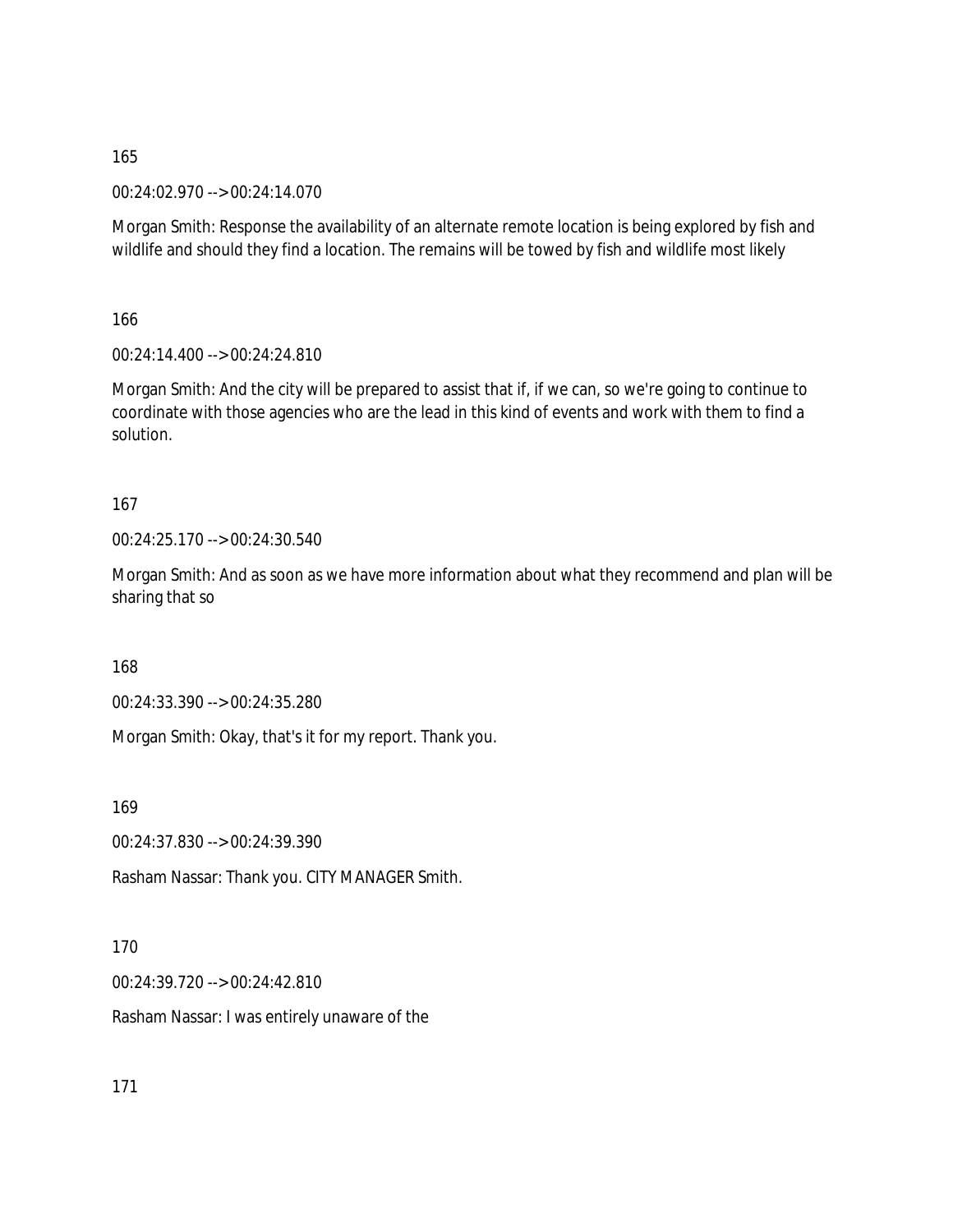00:24:44.100 --> 00:24:46.680

Rasham Nassar: Wildlife event occurring on the island.

172

00:24:47.700 --> 00:24:48.630

Rasham Nassar: Pretty significant

173

00:24:50.130 --> 00:24:50.970

Rasham Nassar: Thank you for sharing.

#### 174

00:24:52.350 --> 00:24:58.080

Rasham Nassar: We will move on and our agenda now to future Council agendas and real quick before we dive into this

175

00:24:58.710 --> 00:25:02.190

Rasham Nassar: Council member car I neglected to

#### 176

00:25:03.420 --> 00:25:15.120

Rasham Nassar: Tell you that the way that we facilitate these virtual meetings in terms of how a call to call on council members that would like to comment is through your use of the hand raise

#### 177

00:25:16.440 --> 00:25:28.320

Rasham Nassar: feature which exists in the panelists function of this virtual zoom room. So you would raise your hand, there's a little blue hand it pops up. And then when you are called on you can put your hand down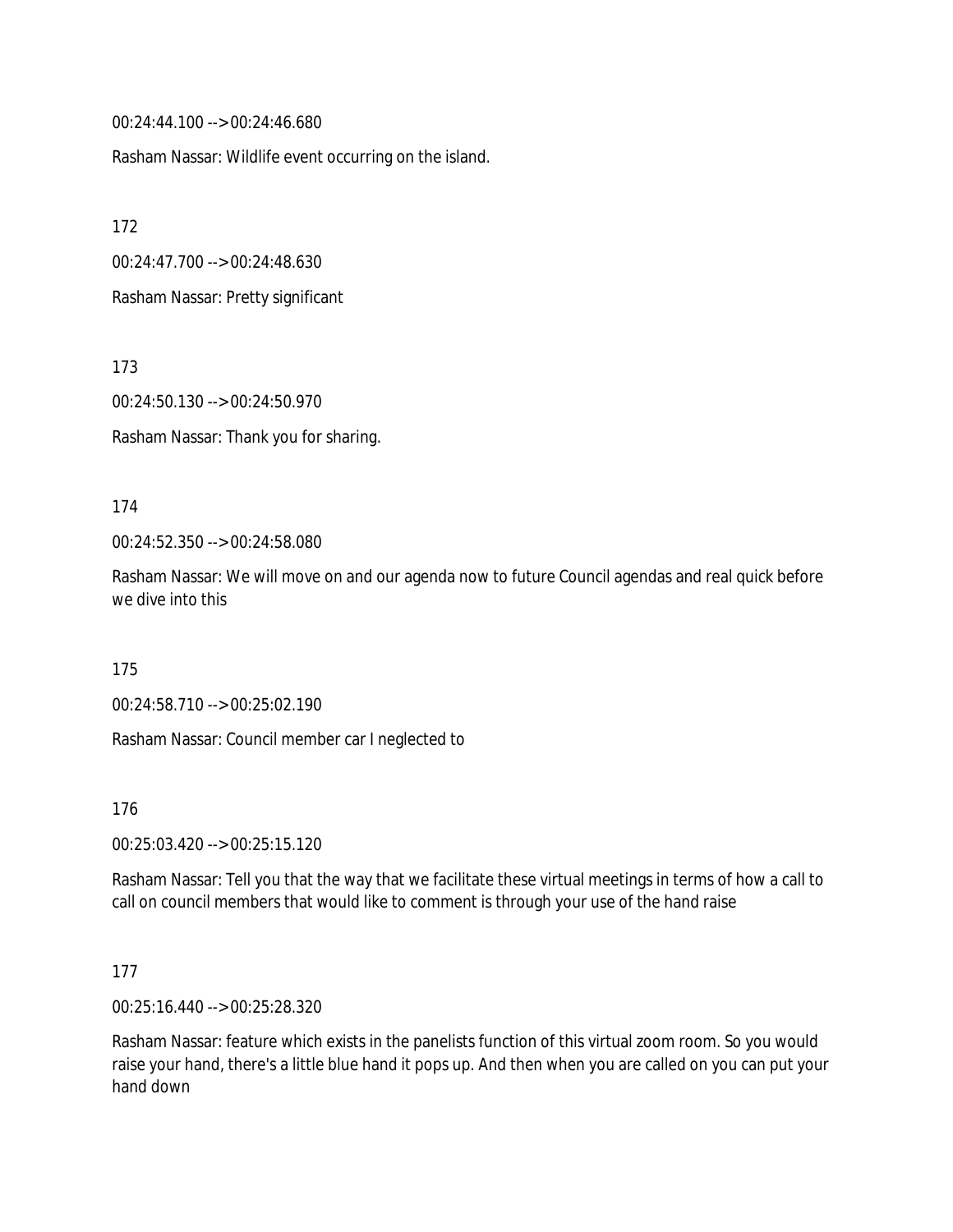178 00:25:29.670 --> 00:25:30.630 Rasham Nassar: Just FYI.

179

00:25:32.400 --> 00:25:35.790

Rasham Nassar: Future Council agenda is council members, how

180

00:25:36.930 --> 00:25:45.420

Morgan Smith: So the mayor suggested, since they're quite a number in here that I just walked through generally, and I think that would be helpful because I included

181

00:25:45.990 --> 00:25:57.300

Morgan Smith: More agendas than we usually do, because I would like council to get oriented towards what we're expect to bring forward in June, so I won't go through these in a lot of detail, but I just want to highlight a few things.

182

00:25:58.230 --> 00:26:06.090

Morgan Smith: For next week we'll be adding an item which is to set a public asked you to set a public hearing on June night.

183

00:26:06.990 --> 00:26:12.630

Morgan Smith: And that public hearing would be to consider whether to extend the landmark tree ordinance for an additional six months.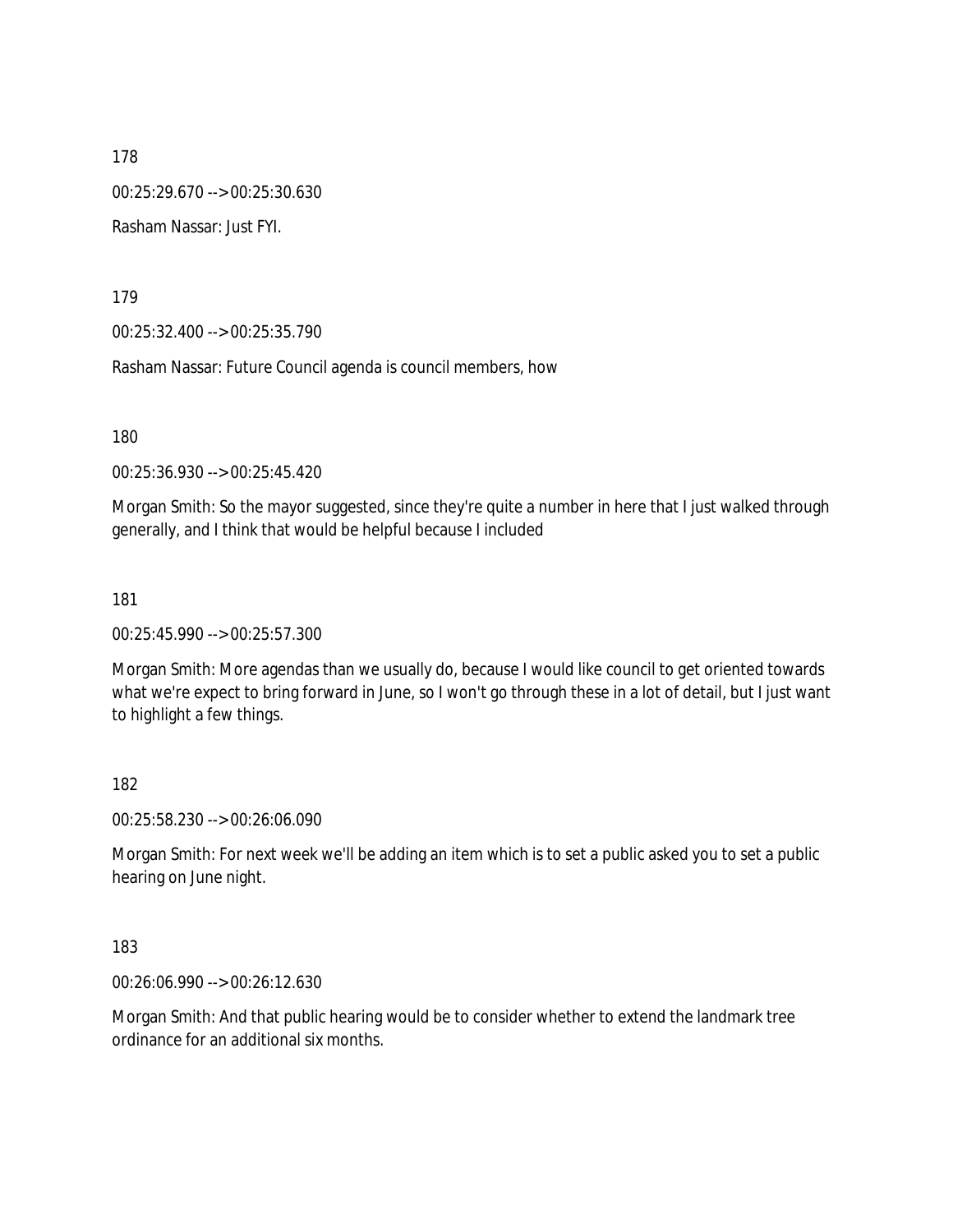00:26:13.110 --> 00:26:16.800

Morgan Smith: It was currently. It was most recently extended to the end of June.

185

00:26:17.340 --> 00:26:26.010

Morgan Smith: And the expectation which Council received a briefing on what from the city arborist was that he would be picking up a work plan to bring forward some recommended

186

00:26:26.820 --> 00:26:32.700

Morgan Smith: Changes, but because of the way the calendar shook out after that point that work did not was not able to happen.

#### 187

00:26:33.210 --> 00:26:46.620

Morgan Smith: So rather than have the L to expire. We just want to acknowledge that we lost some time on the calendar and have you consider another six month extension to do that identical work plan, but otherwise next week, the highlights are

188

00:26:47.790 --> 00:26:57.450

Morgan Smith: That the climate change advisory committee will be presenting you with a presentation that they had prepared for March, which is the overview of their climate action plan goals and strategies.

189

00:26:58.530 --> 00:27:07.260

Morgan Smith: Significantly Public Works has a lot of time place to do the first workshop with you on a Capital Improvement Plan, which is critical for our budget development process.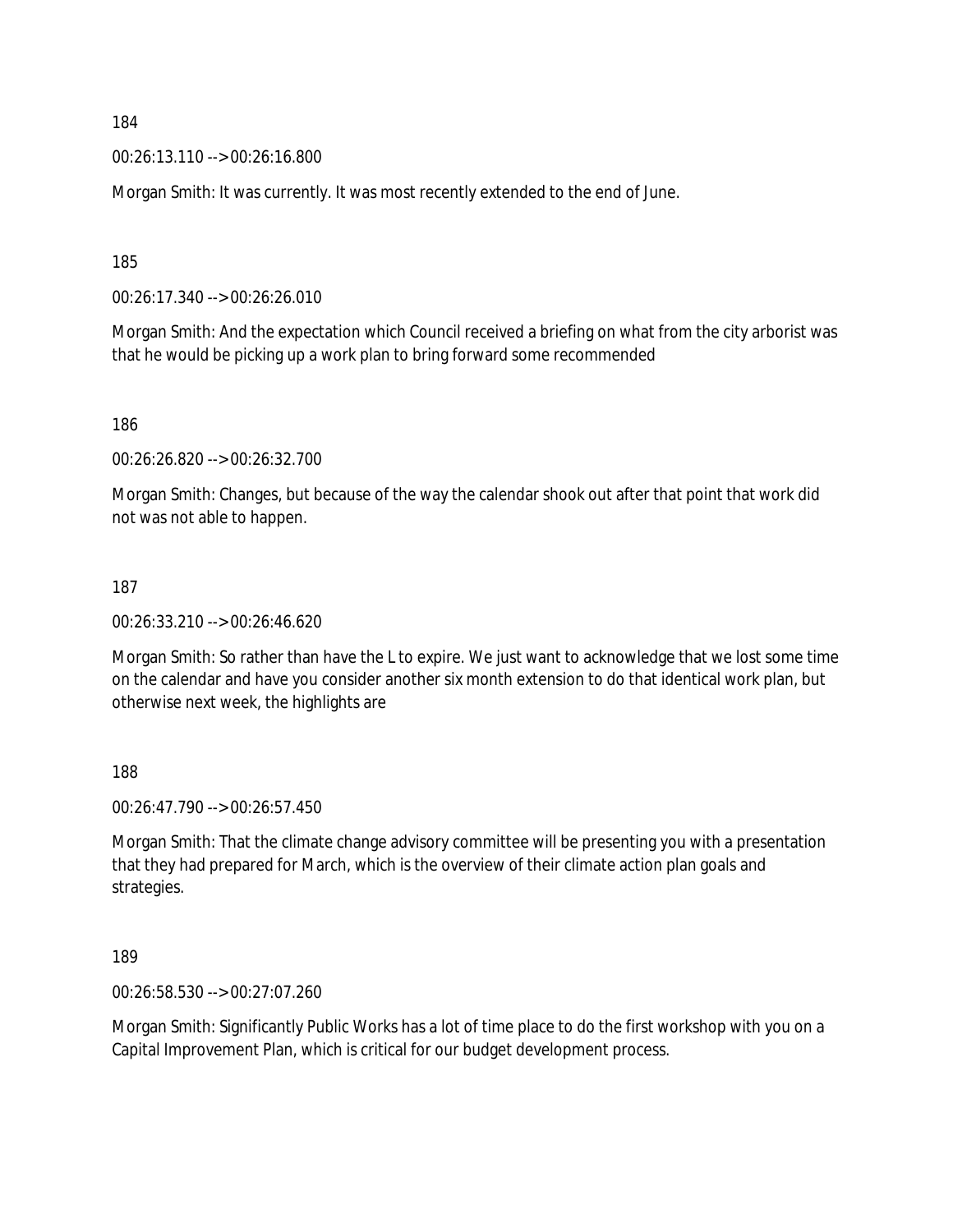00:27:08.220 --> 00:27:19.560

Morgan Smith: The Council had previously referred to climate emergency resolution to the climate change advisory committee. And so this is a time for that item to come back for additional Council discussion and to hear the committee is feedback.

191

00:27:20.610 --> 00:27:30.030

Morgan Smith: And then looking at Section nine. You'll recall that at your march 6 retreat you develop some draft goals for the remainder of 2020

192

00:27:30.420 --> 00:27:42.030

Morgan Smith: As well as goals for the 2021 2022 budget development and we would have typically brought those to you pretty quickly after that for you to formally approve them. And this is an opportunity to do so.

193

00:27:43.650 --> 00:27:53.310

Morgan Smith: So that's the last meeting that we are planning to organize a special meeting. And then when you turn to the June agendas at with councils feedback. Those are shaped

194

00:27:53.670 --> 00:27:58.920

Morgan Smith: As returning to our typical study session business meetings study session business meeting.

195

00:27:59.340 --> 00:28:15.180

Morgan Smith: So they'll follow. We will do our best to follow the intent of that and to bring action items on business meetings and not on study sessions. These schedules also anticipate returning to the structure where public comment is accepted at business meetings and non study sessions.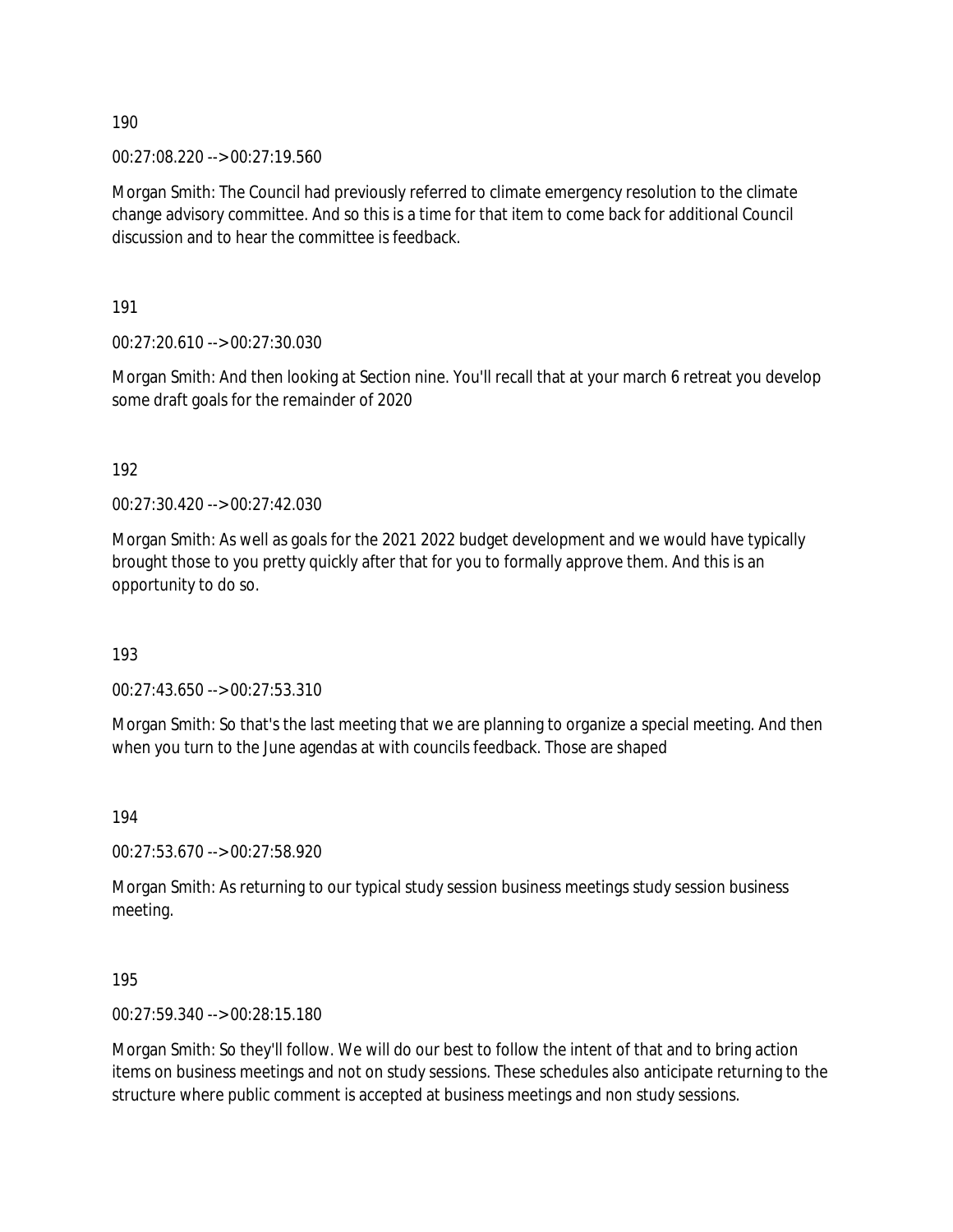00:28:16.530 --> 00:28:21.900

Morgan Smith: All the meetings are planning to start at six o'clock. And the other thing I just wanted to point out was

197

00:28:22.800 --> 00:28:27.510

Morgan Smith: The focus for June was really the resumption of kind of the Council's highest priority work.

198

00:28:28.170 --> 00:28:39.900

Morgan Smith: From when we had to step back in March. So the things on here mostly look familiar. And then to the degree we have capacity. I'm proposing to bring forward some of

199

00:28:40.290 --> 00:28:52.920

Morgan Smith: Our most critical sort of business continuity items in particular, continuing and hopefully completing the conversation on sustainability features for the police court project. And that's on June 2

200

00:28:54.210 --> 00:28:56.550

Morgan Smith: And then some of our annual roadwork

201

00:28:57.570 --> 00:29:04.020

Morgan Smith: Road striping and things like that. The other couple of things I want to highlight at the session on June 16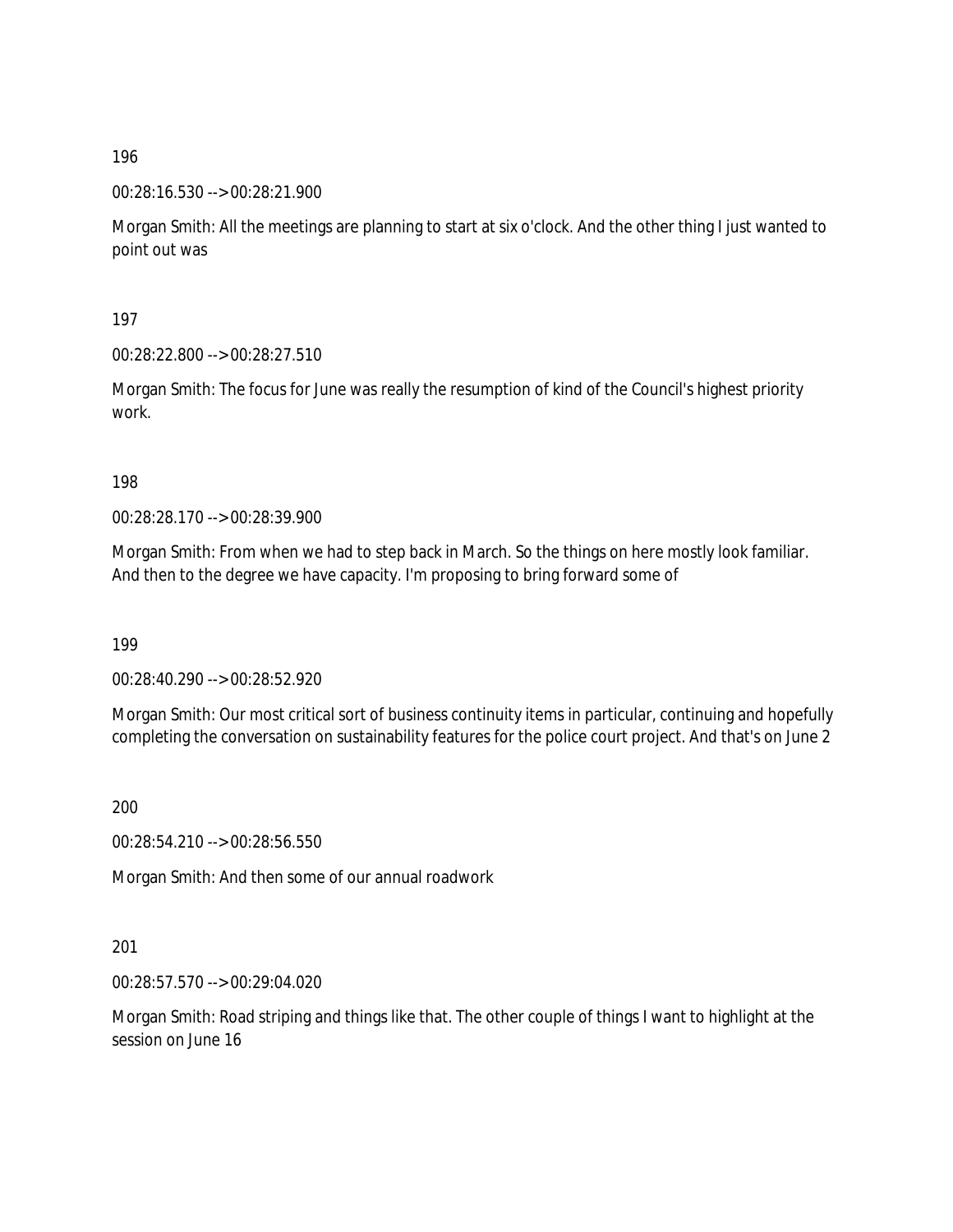00:29:04.710 --> 00:29:13.560

Morgan Smith: Three topics are planned for that and I think they all three are fairly time sensitive, even though their policy discussions. The first is

203

00:29:14.160 --> 00:29:23.640

Morgan Smith: Kristin drew the communications coordinator and I will be bringing to you an overview of the communications plan and where it stands after the one year with Coby connects

204

00:29:24.600 --> 00:29:34.530

Morgan Smith: That was a request from Council that we reassess at that time. And we also really need to hear from you because we need to understand whether you want. Could we connect to continue to go forward.

205

00:29:34.950 --> 00:29:39.630

Morgan Smith: And at what sort of level of effort and that will help us with the 2122 budget.

206

00:29:40.560 --> 00:29:49.320

Morgan Smith: Also per Council direction on the 16th. We will return to the self service storage moratorium and talk about your policy direction on that which was

207

00:29:49.830 --> 00:30:01.260

Morgan Smith: A specific topic in recent meetings and then six be is not quite finessed with the title. So I wanted to make sure you understand what is anticipated that night.

208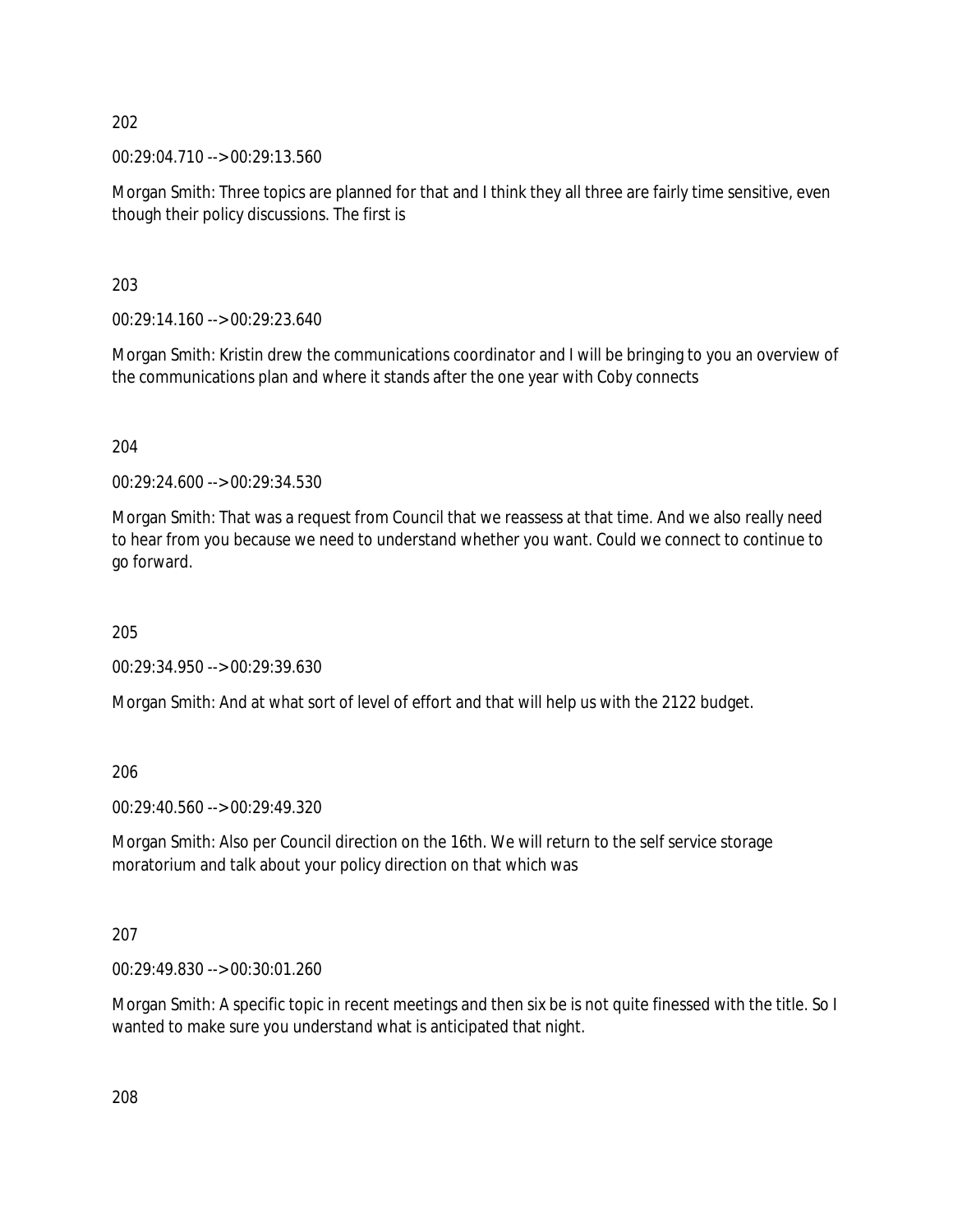00:30:02.670 --> 00:30:11.430

Morgan Smith: The Council has had a lot of discussion, since the start of the year around different topics, all of which are somewhat related exclusionary zoning.

209

00:30:12.030 --> 00:30:22.200

Morgan Smith: You're interested in having a different approach with floor area ratio your interest with in having the planning commission weigh in on that topic.

210

00:30:22.680 --> 00:30:30.540

Morgan Smith: The potential to connect floor area ratio to the transfer of development rates and then also on here. I would say is the Not yet.

211

00:30:31.410 --> 00:30:43.140

Morgan Smith: On the horizon, but the concept of a Winslow area master plan. And so I feel as if these topics have all been kind of entered at different points in time but but have some overlap.

212

00:30:43.620 --> 00:30:49.620

Morgan Smith: And what staff is hoping and thinks would be helpful for what the Council and the planning commission and for staff.

213

00:30:49.980 --> 00:30:57.180

Morgan Smith: Is for us to circle together rather than diving into any one of these and hear from Council on how you see these as being connected

214

00:30:57.690 --> 00:31:08.460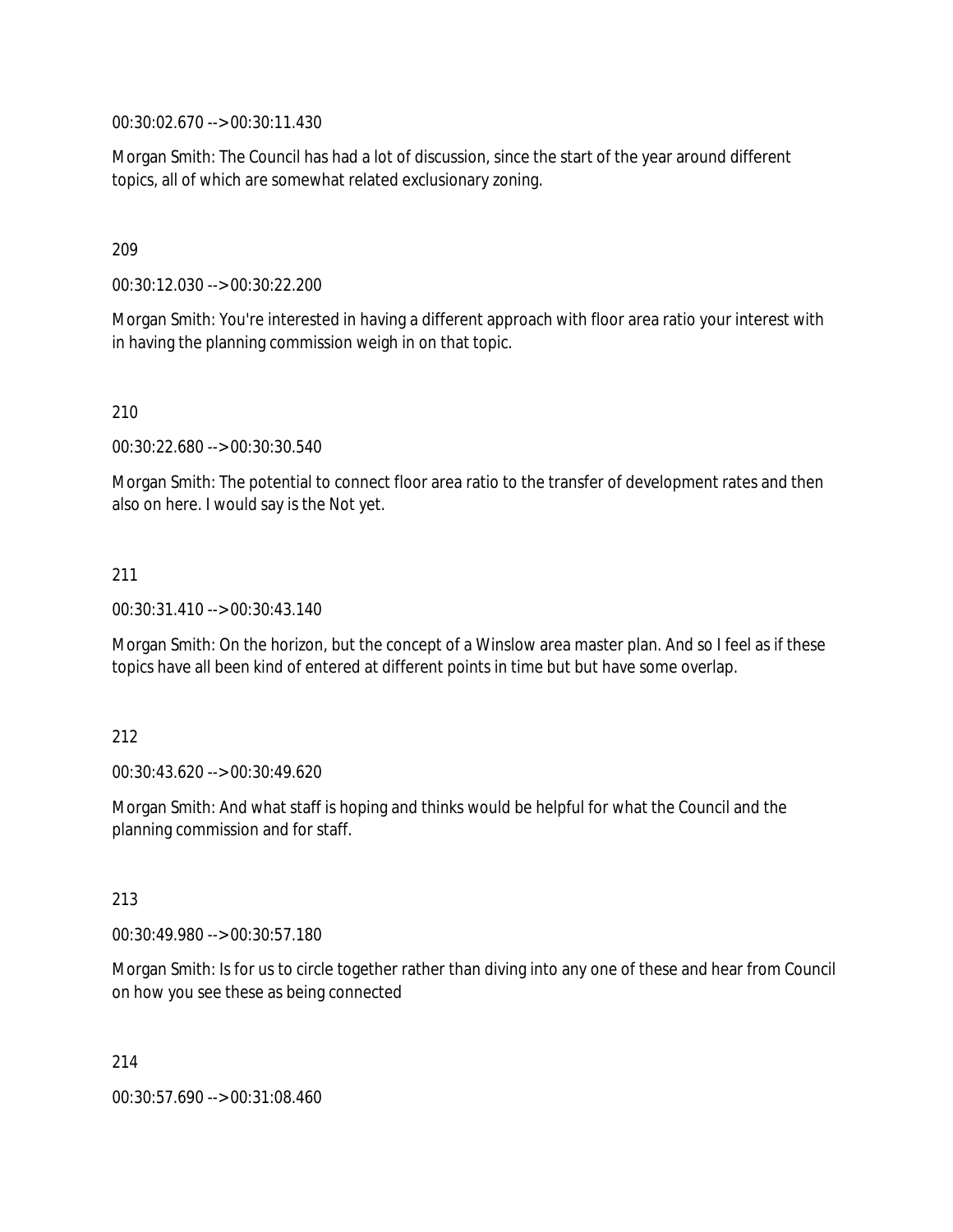Morgan Smith: So that we can understand which pieces to pick up in a cohesive way and which you see a standalone exercises that don't need to be attached to one another because

## 215

00:31:08.970 --> 00:31:21.840

Morgan Smith: Otherwise I'm worried that, for example, the planning commission will go and do work and develop a recommendation for you on floor area ratio and the Council will be having an exclusionary zoning TD our conversation.

## 216

00:31:22.920 --> 00:31:41.100

Morgan Smith: And those aren't completely separate universe. So, so we're going to try and shape that a bit. But on the 16th, I think it would be helpful for us to hear from the Council which pieces of those. You want to be actively working on right now and which pieces you think are separate.

## 217

00:31:44.010 --> 00:31:47.550

Morgan Smith: So I can answer any other questions you have on the June agendas.

#### 218

00:31:51.090 --> 00:32:03.690

Rasham Nassar: I have a quick. I have a quick follow up to that, just to be clear, you what you just out you just outlined and agenda topic for the 16th related to all those pieces and kind of how they fit together. We have tonight on the agenda, the

#### 219

00:32:05.340 --> 00:32:07.440

Rasham Nassar: Citywide work plan priorities.

220

00:32:10.170 --> 00:32:10.320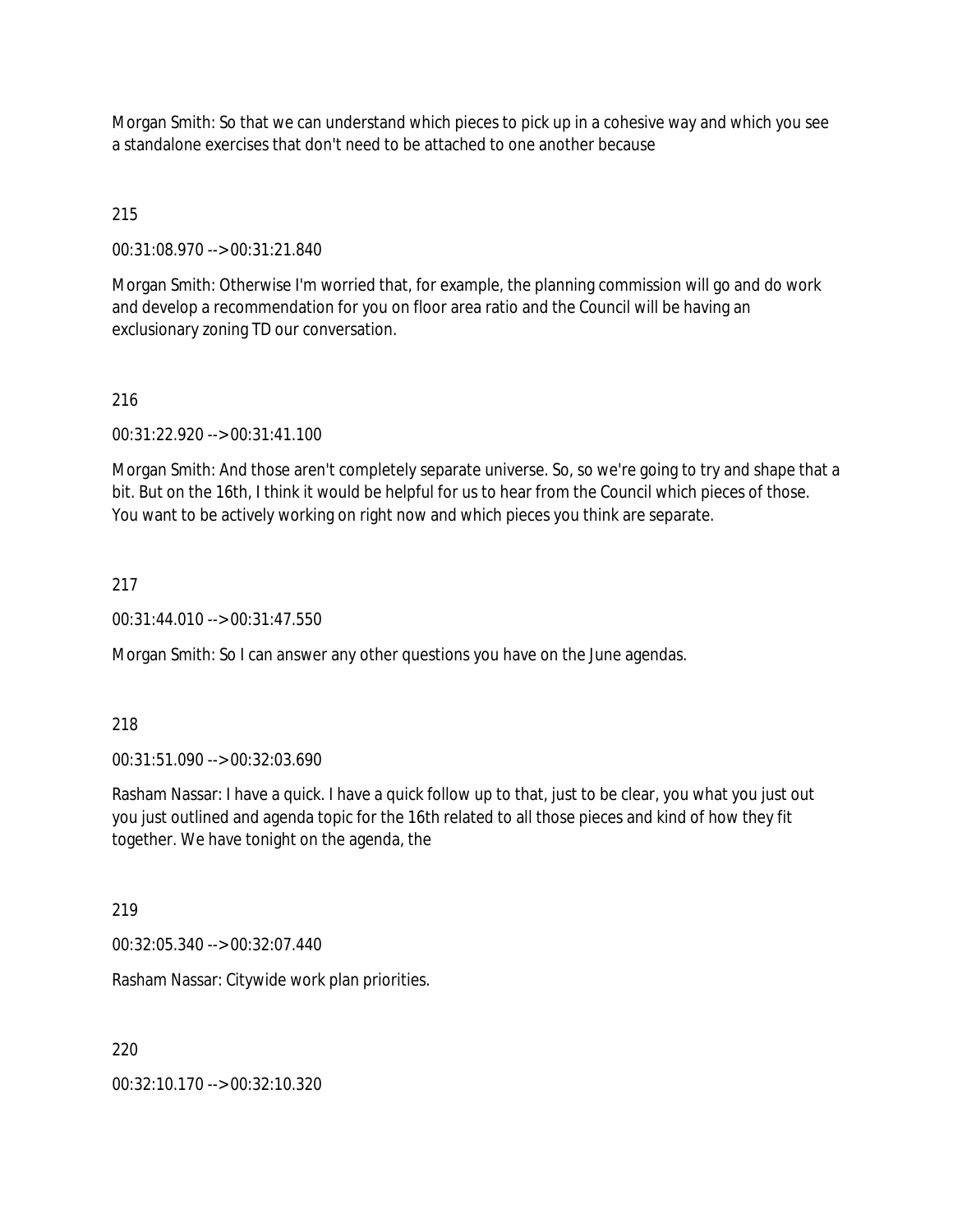Morgan Smith: In

221

00:32:10.500 --> 00:32:11.640 Rasham Nassar: My mind those two

#### 222

00:32:12.750 --> 00:32:16.530

Rasham Nassar: These two agenda items are related, or what you propose for the 16th in this

223

00:32:16.920 --> 00:32:18.060

Rasham Nassar: Again, so

224

00:32:19.050 --> 00:32:21.360

Rasham Nassar: Yeah, I think you know where I'm going with this, I guess.

#### 225

00:32:21.450 --> 00:32:33.780

Morgan Smith: What I would say is, without any specific topic if Council, the word plan and takes anything off, it would, it has the potential to affect future agenda. So this is the map where we're going.

#### 226

00:32:34.140 --> 00:32:34.590

Morgan Smith: And I guess.

#### 227

00:32:35.130 --> 00:32:39.330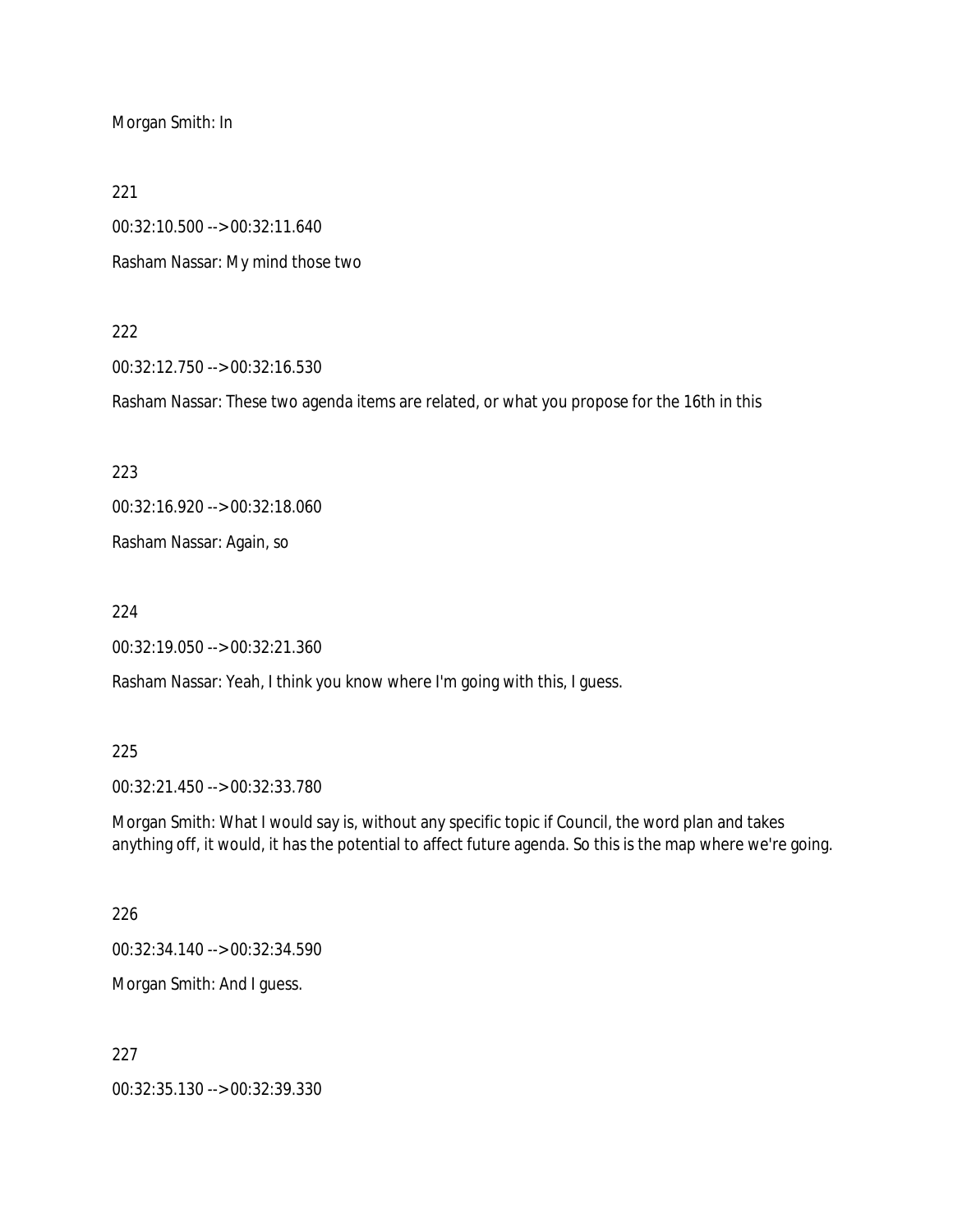Morgan Smith: To your point, though, I just want to highlight the reason that I'm proposing, we have this kind of

# 228

00:32:39.810 --> 00:32:52.860

Morgan Smith: Where are we going, circling coordinating conversation is, for example, if I'm just meeting my obligation of finding the things that were scheduled in the first quarter that needs to move forward. I would be working with

# 229

00:32:53.970 --> 00:33:01.170

Morgan Smith: Our consultants from exclusionary zoning to bring them back to the table, but I don't know that that's the most productive way to do that, given the

# 230

00:33:01.380 --> 00:33:07.170

Morgan Smith: Council has given Planning Commission some direction over here that's related to that. So I do think we need to have an Oregon.

## 231

00:33:07.410 --> 00:33:15.240

Morgan Smith: You know, assuming it's still part of our plan. I think we do need to have an organizing conversation about these related topics and get some clarity around how they should proceed.

## 232

00:33:15.870 --> 00:33:20.250

Rasham Nassar: OK, I see some nodding heads. I think their support for that. Councilmember I topless.

# 233

00:33:21.720 --> 00:33:30.930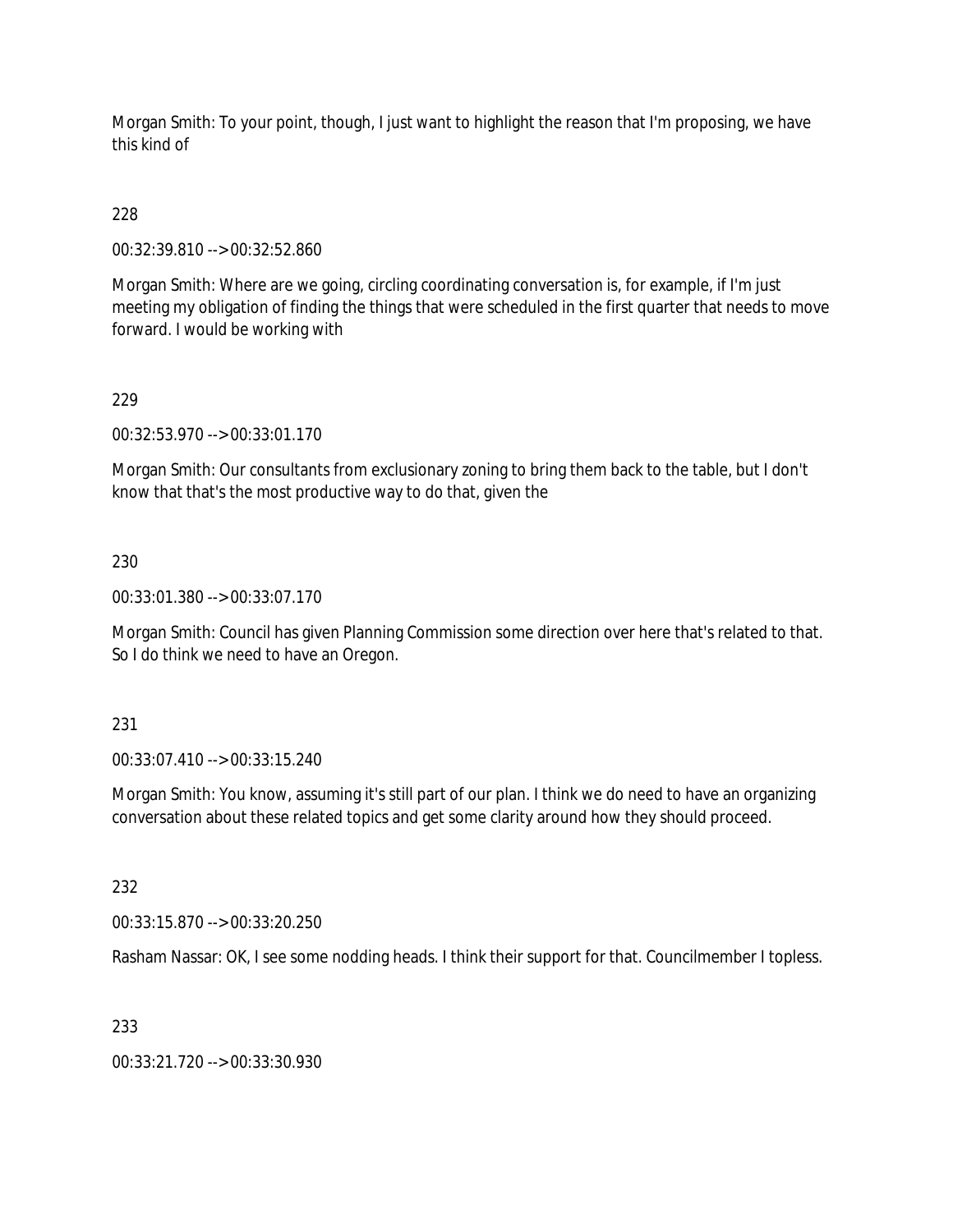Kirsten Hytopoulos: Yeah. Along those lines, and that's actually two items. I'd like to see coming up that, where are you tracking and they relate specifically NOW TO THIS ITEM ON JUNE 16

# 234

00:33:31.290 --> 00:33:41.820

Kirsten Hytopoulos: So there's the overarching idea that we were going to maybe have maybe a segment called a subcommittee of both council members and commission members to talk about how we might do some process things differently.

## 235

00:33:43.410 --> 00:33:55.800

Kirsten Hytopoulos: And I know that part of the conversation that's bubble up back and forth in retreat on the Dyess here has been the idea of getting them more involved certainly having them involved to present. And did you want to say something we're

#### 236

00:33:57.660 --> 00:33:59.610

Morgan Smith: Just wanted to make sure you saw that on

237

00:33:59.670 --> 00:34:00.780

Rasham Nassar: THE 26th of

238

00:34:00.780 --> 00:34:08.670

Morgan Smith: May. So next week I'm proposed a placeholder to return to the Council discussion about an ad hoc committee on land use review.

239

00:34:09.240 --> 00:34:20.700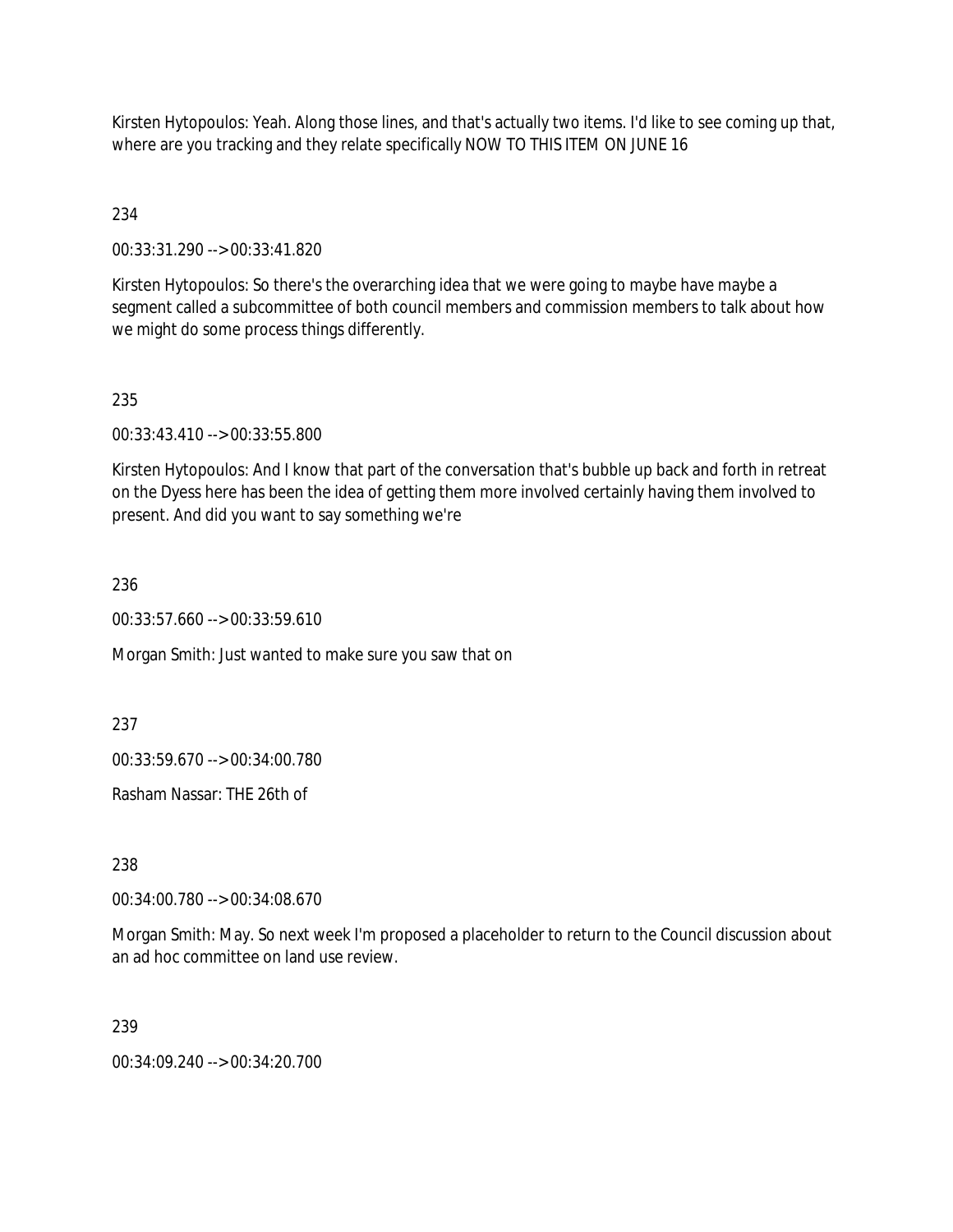Kirsten Hytopoulos: Okay, that that's related but not the same thing, but that's okay. We could talk there. This is the process beach. This is the relationship and interaction between us, the two bodies versus the land use review.

240

00:34:21.750 --> 00:34:29.550

Kirsten Hytopoulos: But where I was going with this is, I'd be curious to know what how how council would feel about having a joint meeting with planning commission

241

00:34:29.940 --> 00:34:34.020

Kirsten Hytopoulos: At the stage you're talking about on the 16th and so just hear me out a little bit.

## 242

00:34:34.350 --> 00:34:42.390

Kirsten Hytopoulos: Not that they tell us what to do, but that they have a lot of valuable insight specifically about the interconnectedness of all of these pieces that we're talking about.

243

00:34:42.660 --> 00:34:57.300

Kirsten Hytopoulos: So getting their feedback and then us having a conversation about how we as the policy making body want to proceed. I think I'd like that advice and input early on. So I kind of want to put that out there for that item on the 16th and then I had something else, but

244

00:34:57.900 --> 00:34:58.350

Kirsten Hytopoulos: For that

245

00:35:00.510 --> 00:35:14.910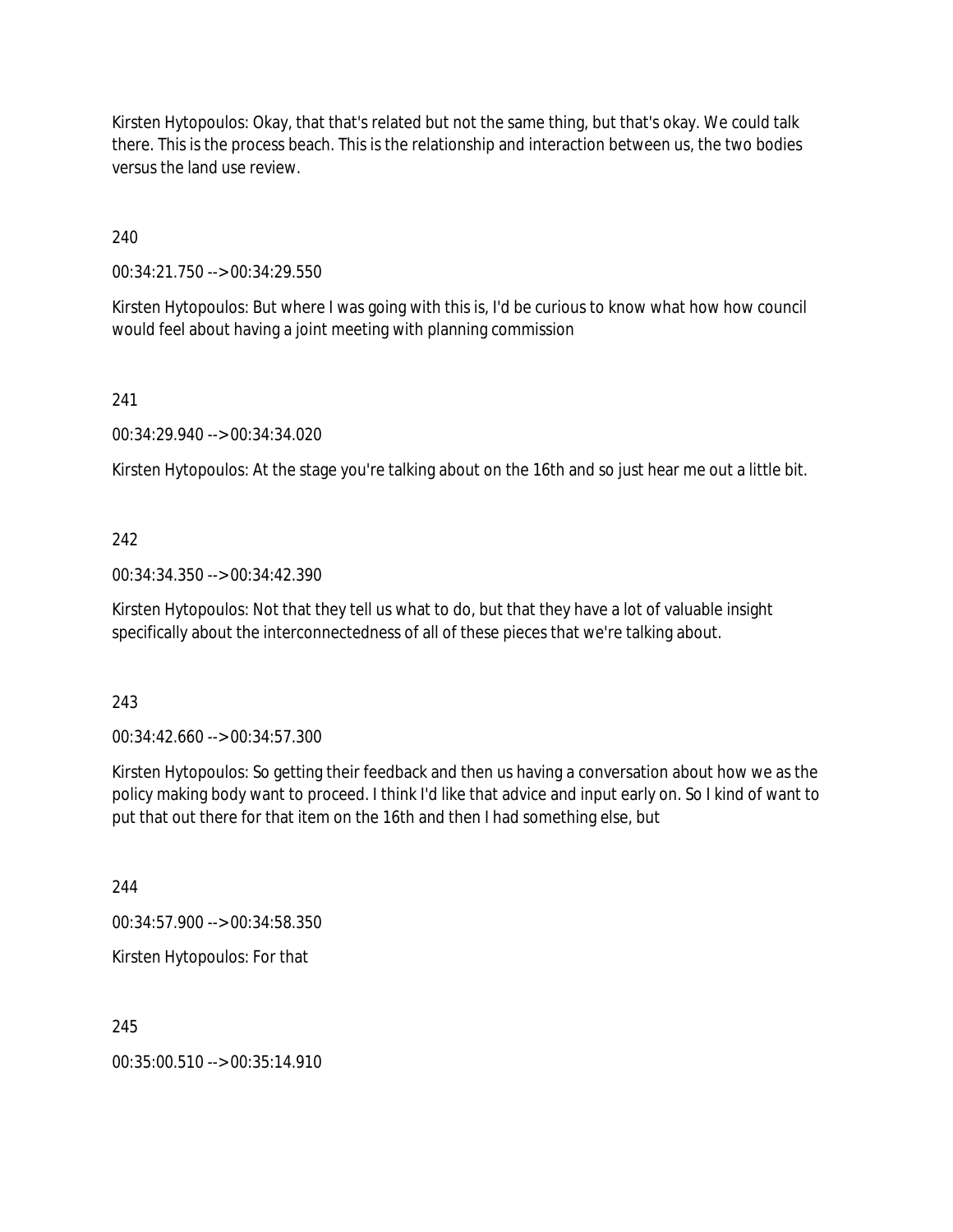Rasham Nassar: Thank you. Councilmember hi tapulous I think I personally think that's a great idea. I know we've talked in some other capacity about inviting planning Commissioners to join the Council of the table. I think the 16th is a really great opportunity to do that.

246

00:35:15.930 --> 00:35:21.510

Rasham Nassar: So I'll make a note of that. And unless there's anyone that feels differently.

247

00:35:22.590 --> 00:35:29.460

Rasham Nassar: Would it be okay to go ahead and looking to city manager Smith to to invite clinic Commissioners to attend that 16th discussion.

## 248

00:35:29.700 --> 00:35:33.270

Morgan Smith: Well, I think it would be worthwhile given it would be, it would be

## 249

00:35:33.810 --> 00:35:45.840

Morgan Smith: Have some different this to it, even if we were having a regular meeting, but given the remote meeting format. I guess it might be worth a minute for us to talk together about what that might look like, because we do have two other significant topics.

250

00:35:46.410 --> 00:35:56.790

Morgan Smith: Place for that night. So would you want to think about maybe having a time at the beginning, that was an hour for that conversation with planning commission and then do the other two topics that

251

00:35:57.240 --> 00:35:59.280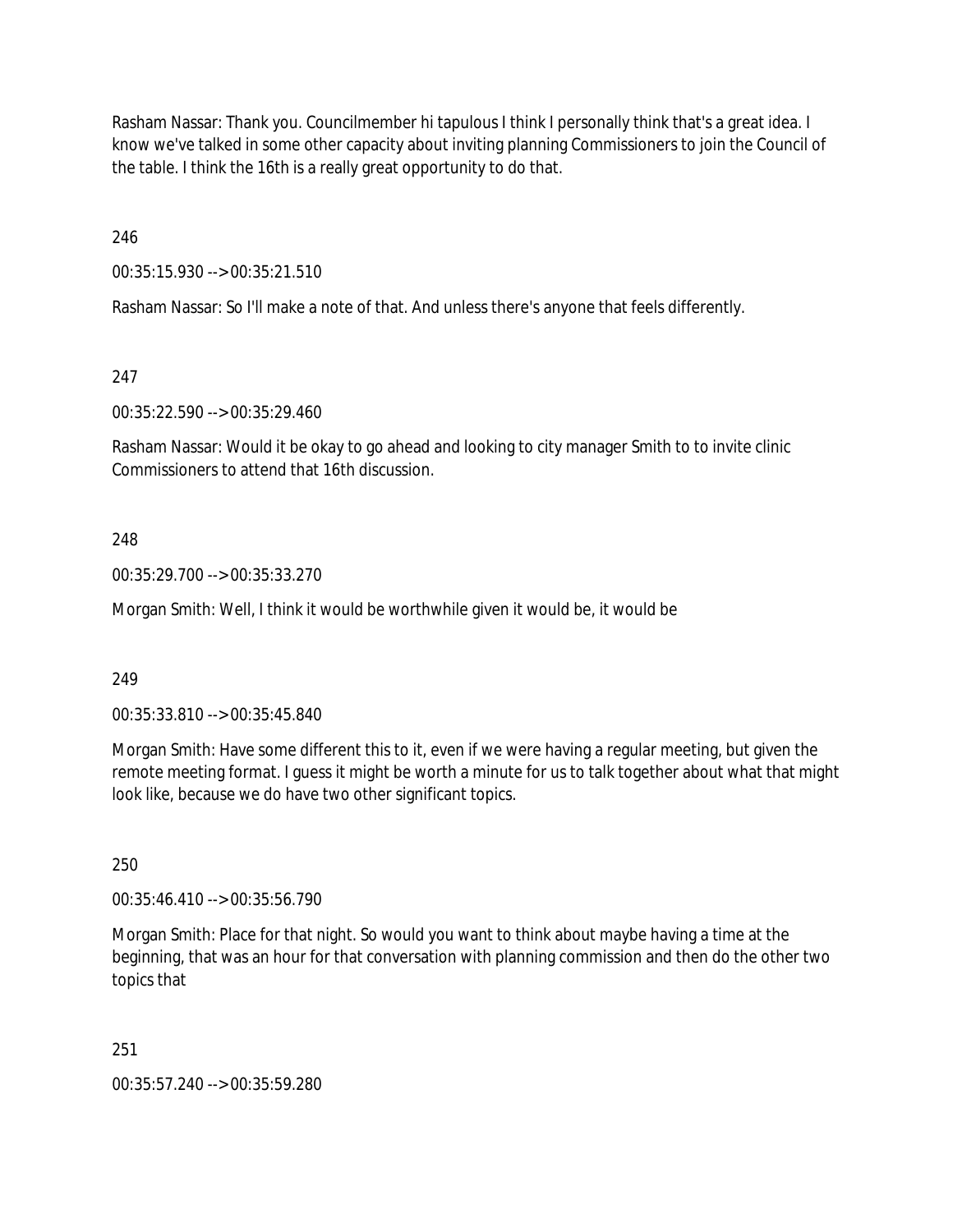Morgan Smith: Yeah, like a way to approach it.

252

00:35:59.640 --> 00:36:09.120

Rasham Nassar: Okay, I see some nodding heads. I think, I think we all agree that giving that discussion topic primetime would probably be. What would, what is most fair. Okay.

# 253

00:36:10.770 --> 00:36:18.840

Rasham Nassar: And then before I go to COUNCILMEMBER DC I see several hands up. I will go to you. Councilmember deets. Next, but I don't want to lose track of the second agenda item.

254

00:36:19.170 --> 00:36:31.770

Rasham Nassar: Which relates to the committee, the ad hoc committee proposal, I think that was by COUNCILMEMBER Medina and high topless as city manager Smith stated she placed it as a placeholder on that future agenda.

255

00:36:32.550 --> 00:36:35.970

Rasham Nassar: But it sounds like there might be some difference in approach or intent.

## 256

00:36:36.960 --> 00:36:49.350

Rasham Nassar: By COUNCILMEMBER Dina at high top ball is in your proposal of that. So maybe we could just get some clarity on that before we leave this discussion item. I hope you're tracking what I'm saying. Okay. Okay, great. So let's come back to that first council members.

257

00:36:51.060 --> 00:36:51.360

Rasham Nassar: Okay.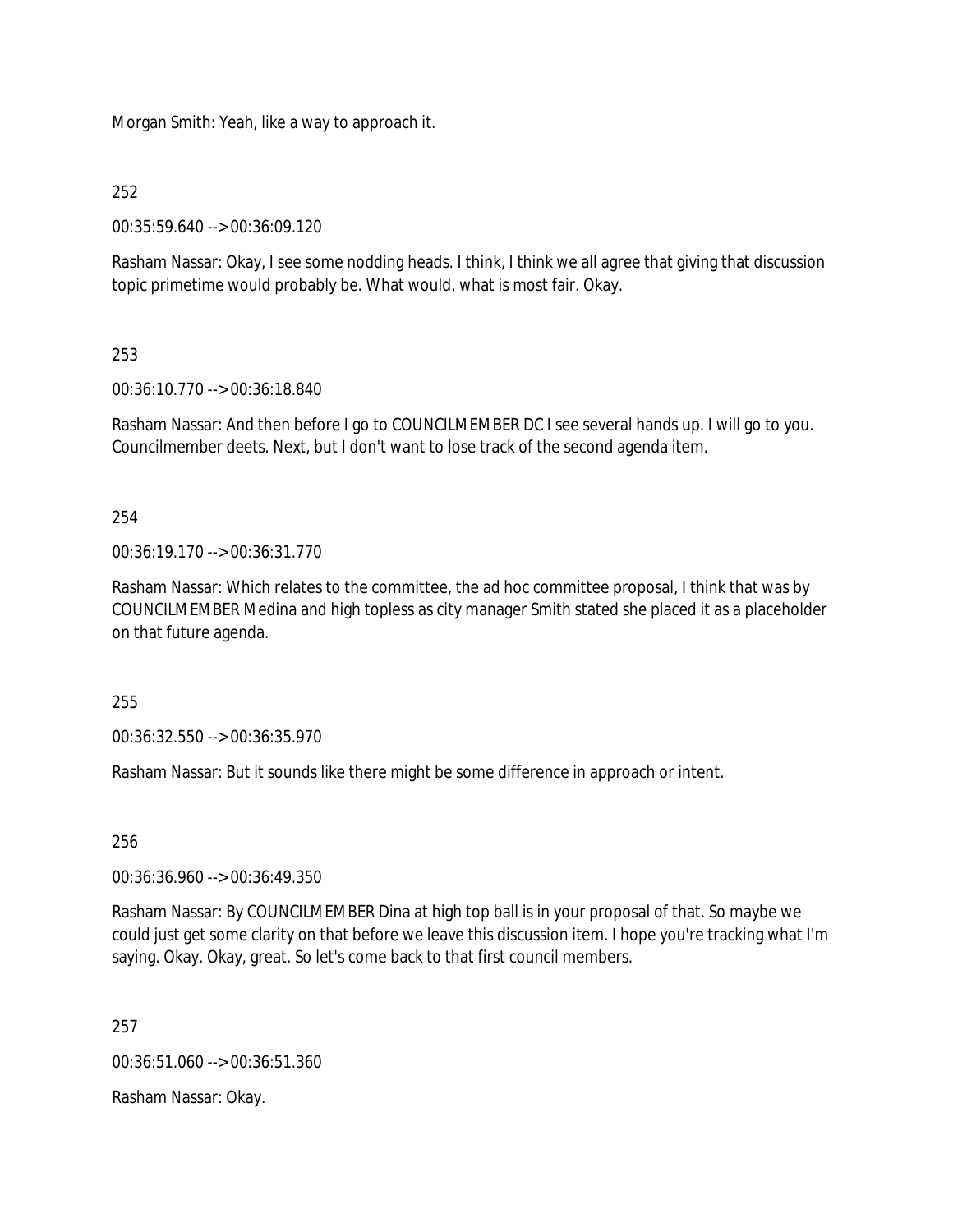00:36:51.630 --> 00:37:00.600

Joe Deets: I'll be quick. I just had two questions, if I may. One is a topic that's been around for a while. That's the Public Safety Committee.

259

00:37:01.440 --> 00:37:13.500

Joe Deets: That committee last met, I think, in September of last year and then its function essentially rolled over into the full Council late the end of last year, and I think

260

00:37:14.910 --> 00:37:19.530

Joe Deets: We have yeah Morgan. So I was just gonna ask, When are we going to talk about the public safety committee.

261

00:37:21.000 --> 00:37:31.230

Morgan Smith: So again, it's not it's not called the public safety committee, we are now making quarterly briefings related to the police department to the full Council, the Public Safety Committee was abrogated

262

00:37:32.280 --> 00:37:39.840

Morgan Smith: By the Council's action. And so we had a fourth quarter briefing ready to give you in March and then that meeting was cancelled.

263

00:37:40.170 --> 00:37:46.320

Morgan Smith: And so, and then our new police chief has joined us. So he and I are working together. It's not. I think as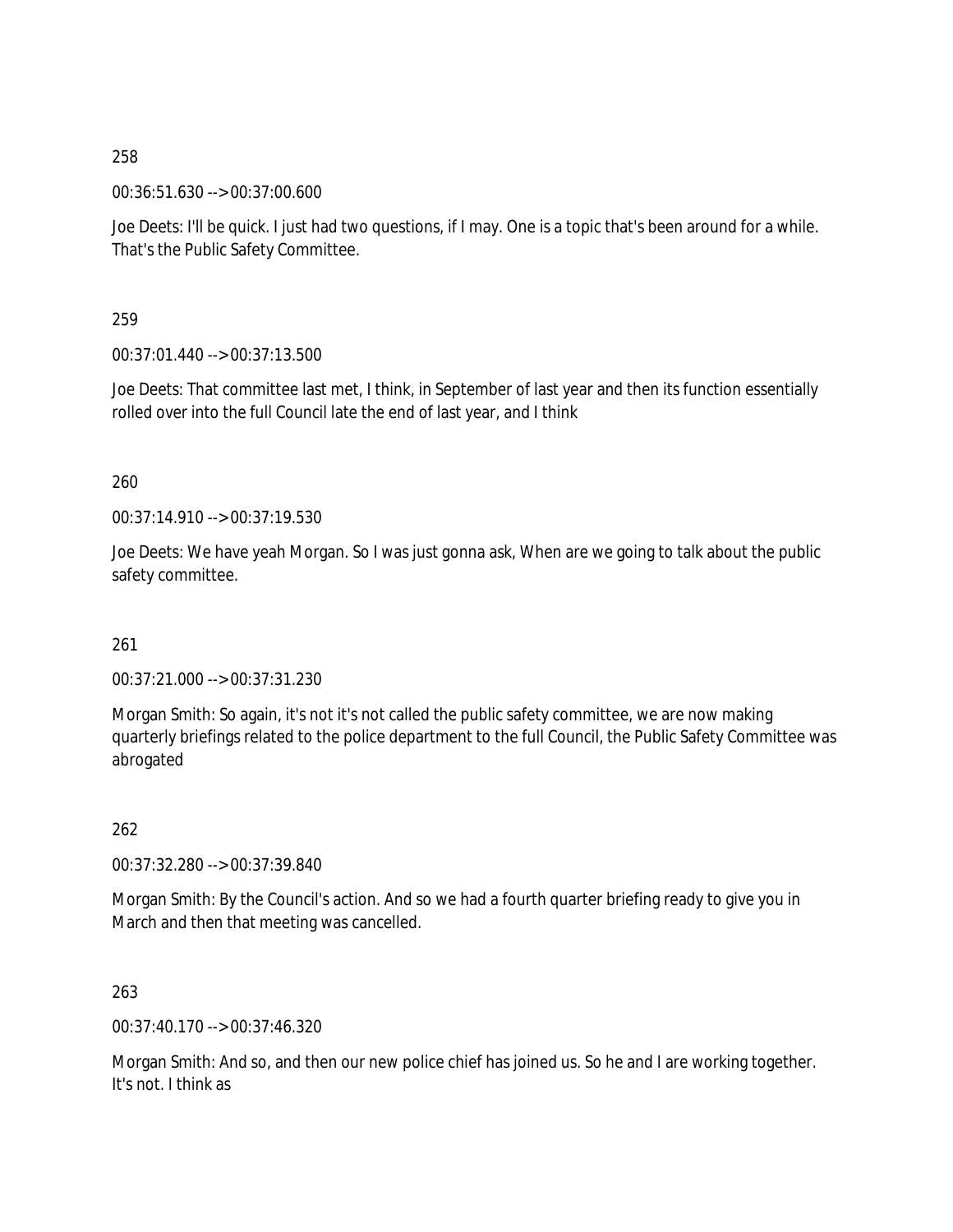00:37:46.710 --> 00:37:58.740

Morgan Smith: Effective for him to deliver the briefing that was planted by others in first quarter, and we're going to be in the second quarter here now in a minute. So he's planning to bring a briefing to you in July.

# 265

00:37:59.400 --> 00:38:10.260

Morgan Smith: So quarter, as is the case with many other items that would typically put part of our cycle, but we have been tracking that and we are looking forward to bringing that forward in July.

## 266

00:38:10.650 --> 00:38:20.580

Joe Deets: Okay, thank you. And I had another question. And I asked this one. There was something that I was interested in and plus a constituent was asking what was going on with that. So thank you.

267

00:38:21.780 --> 00:38:32.730

Joe Deets: The second. My second question is a new item, the funding that the city got through the cares act 730 5000 and change. Are we going to have a discussion about

268

00:38:34.080 --> 00:38:36.510

Joe Deets: Strategies for us, utilizing those monies

## 269

00:38:37.290 --> 00:38:50.280

Morgan Smith: Yeah, absolutely. We haven't received that money yet so I don't want people to have the impression that it's here and it's arrived. So once we get a little more shape to it, which I hope will happen soon will absolutely, place, time for Council discussion around that.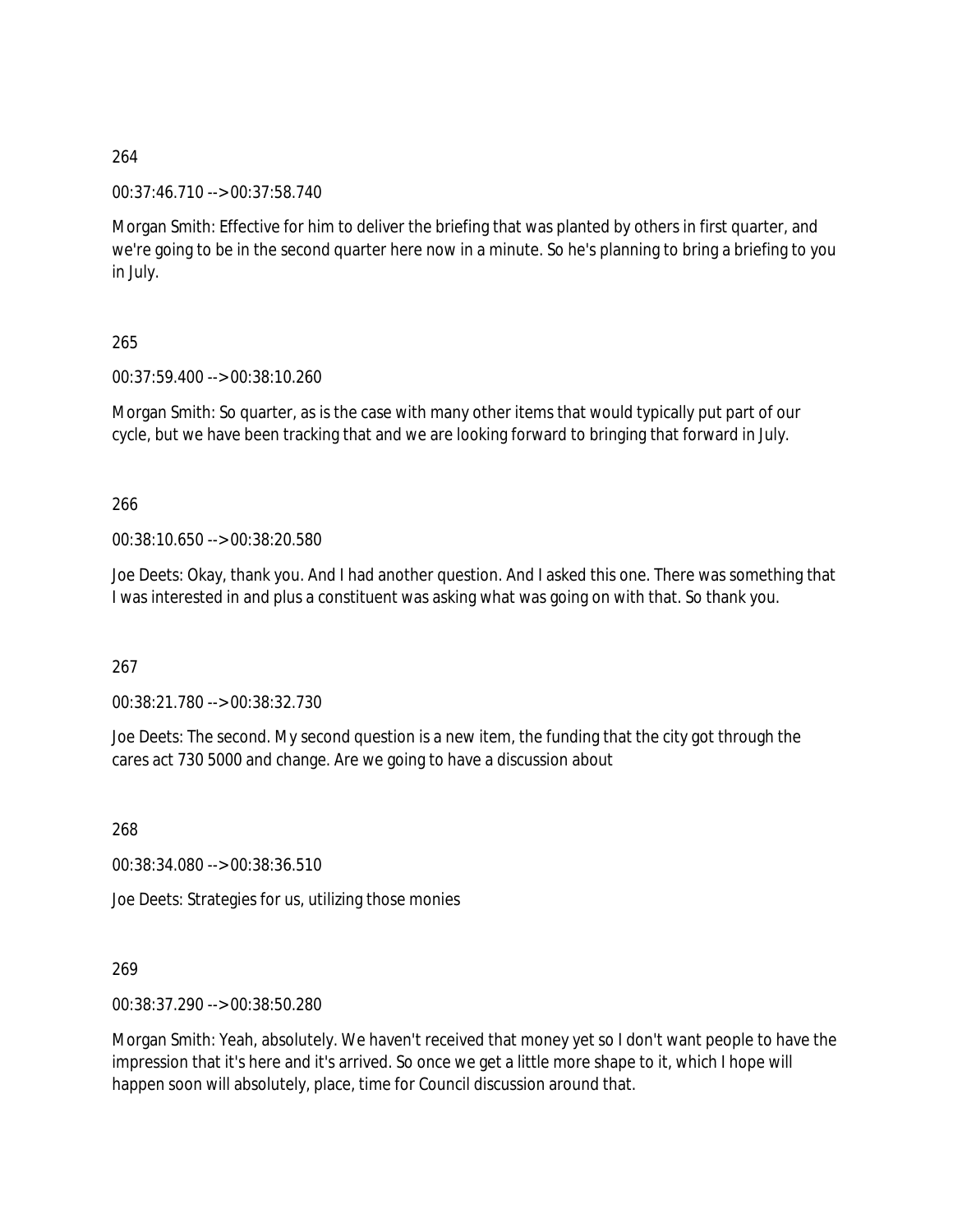270 00:38:50.580 --> 00:38:51.510 Joe Deets: Okay, thank you.

271

00:39:06.270 --> 00:39:08.010

Leslie Schneider: So you're on mute.

272

00:39:08.490 --> 00:39:09.390

Mayor Schneider.

273

00:39:11.760 --> 00:39:12.090

Rasham Nassar: Thank you.

274

00:39:12.780 --> 00:39:20.070

Leslie Schneider: I just had a quick thought and suggested I don't know if the timing would work out. But this is relating back to the previous topic about having a joint

275

00:39:22.410 --> 00:39:24.750

Leslie Schneider: Planning Commission, Council meeting.

276

00:39:26.010 --> 00:39:34.830

Leslie Schneider: Would it work to have it on that sort of fifth Tuesday. I think it's June right isn't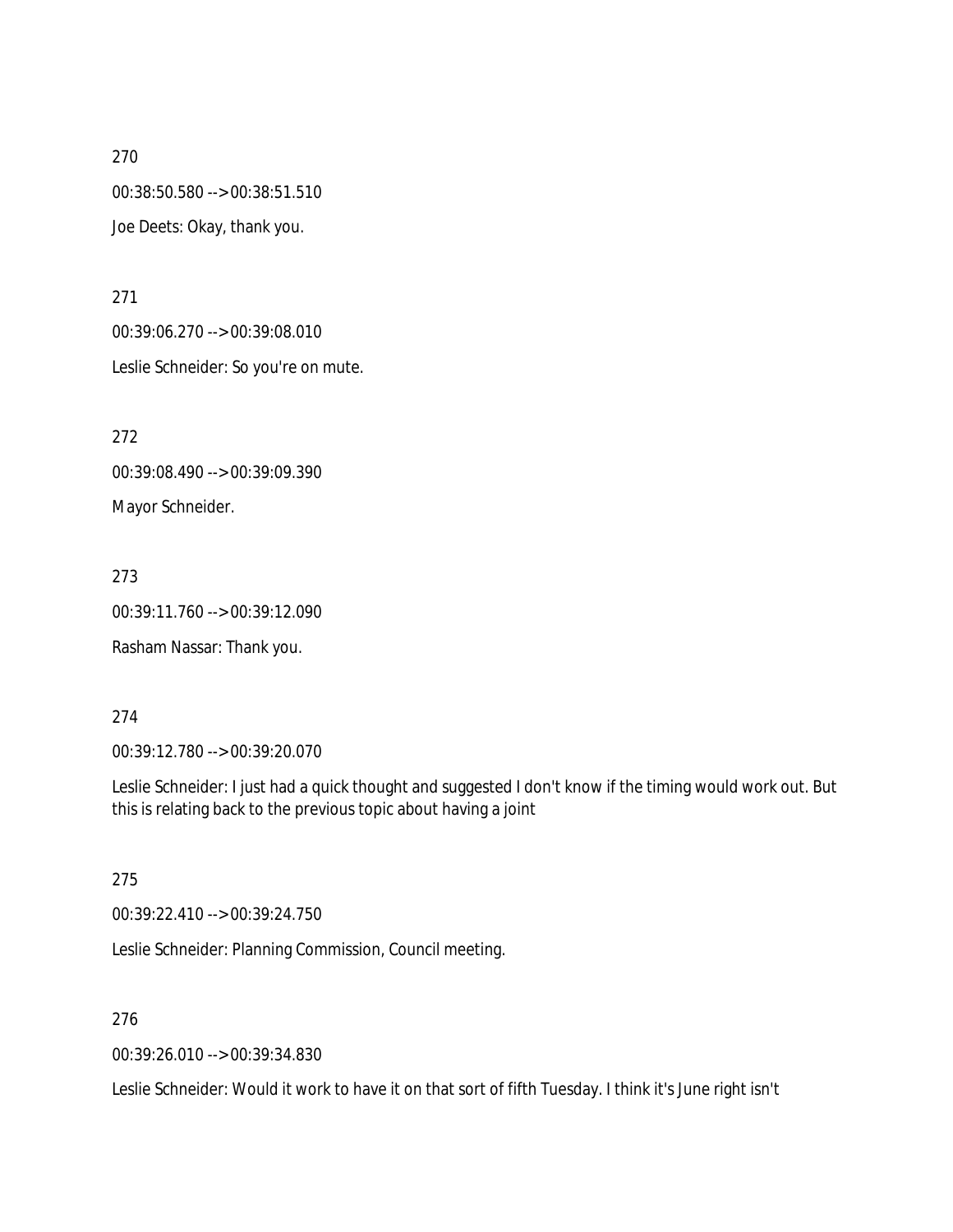277 00:39:35.160 --> 00:39:35.580 Leslie Schneider: It and I

278

00:39:35.970 --> 00:39:47.910

Leslie Schneider: And I know there might be lots of other things we'd like to put on a on a fifth Tuesday, but I just wanted to throw it out there if that kind of opens up some breathing room for for something a little bit different.

279

00:39:54.390 --> 00:40:04.260

Morgan Smith: Well, I guess if you're asking my opinion I wouldn't mind having that on a separate night because it will feel very different and will have a different rhythm. Also, I

280

00:40:05.280 --> 00:40:21.420

Morgan Smith: Am a little worried that we may have a Civ conversation and need to spill over to a second discussion with you. And then we would have, you know, have time to add that to the 16th. Instead, but it's it's the Council's decision whether you how you how and when you want to structure this

281

00:40:24.270 --> 00:40:26.580

Rasham Nassar: One one thought and playing devil's advocate.

282

00:40:27.780 --> 00:40:34.110

Rasham Nassar: City Manager Smith is that if it relates to potentially consolidating the work plan for 2020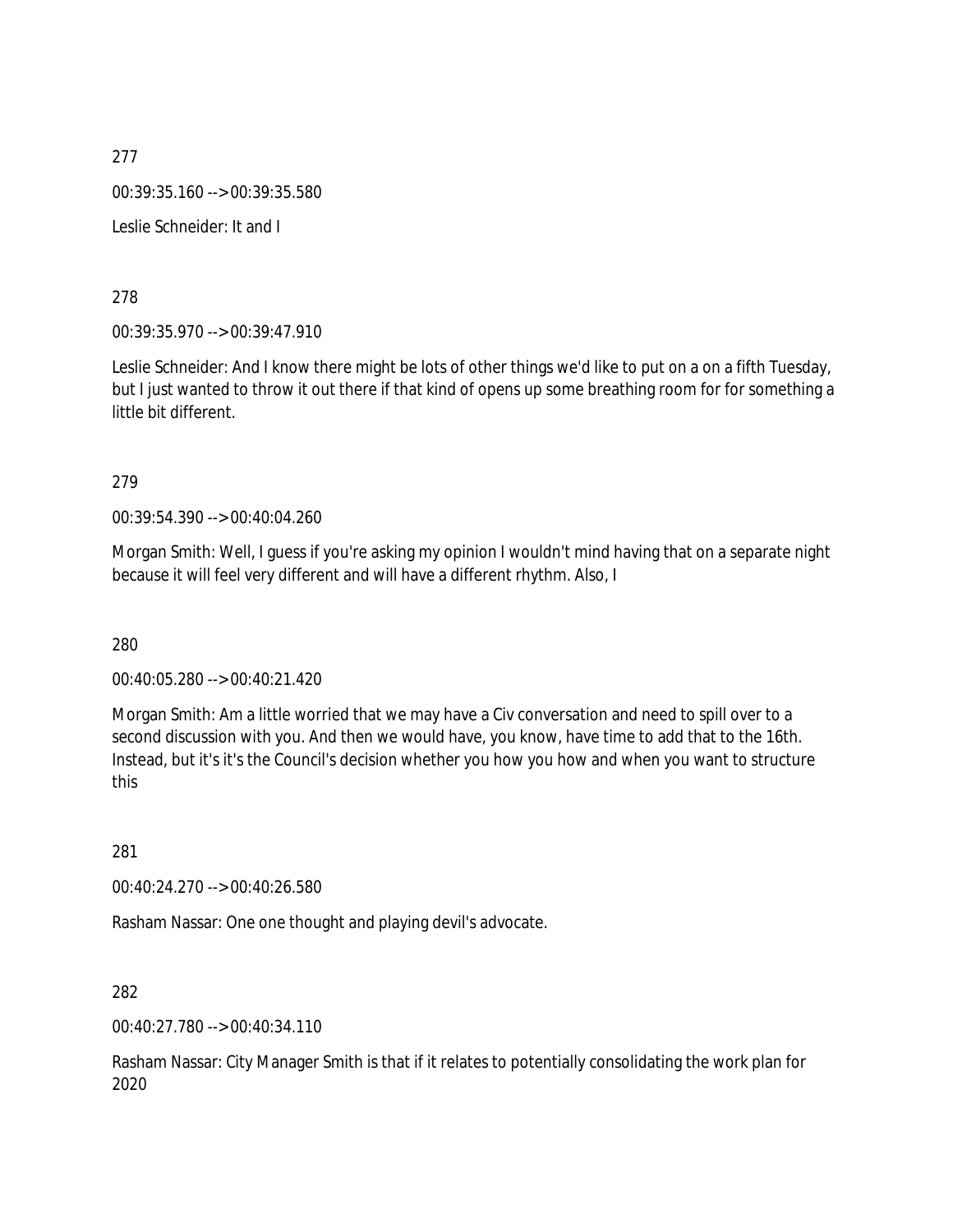00:40:35.250 --> 00:40:42.390

Rasham Nassar: Would it be most beneficial to staff staff for us to have that discussion sooner rather than later. Just put it out there.

284

00:40:43.200 --> 00:40:44.310

Morgan Smith: We have plenty to do

285

00:40:45.990 --> 00:40:51.660

Morgan Smith: Whatever it whatever Council prefers works can work for us, but that's that's a good point.

286

00:40:51.960 --> 00:40:55.740

Rasham Nassar: And do we want some consensus on that right now. Should we kind of

287

00:40:56.040 --> 00:41:01.800

Morgan Smith: Yeah, for sure. I mean, we are working to relate the materials that go behind these agendas right now so

288

00:41:01.950 --> 00:41:12.510

Rasham Nassar: Okay, so the proposal is to have a joint city council clinic admission meeting related to the variety of legislative topics that the Council's currently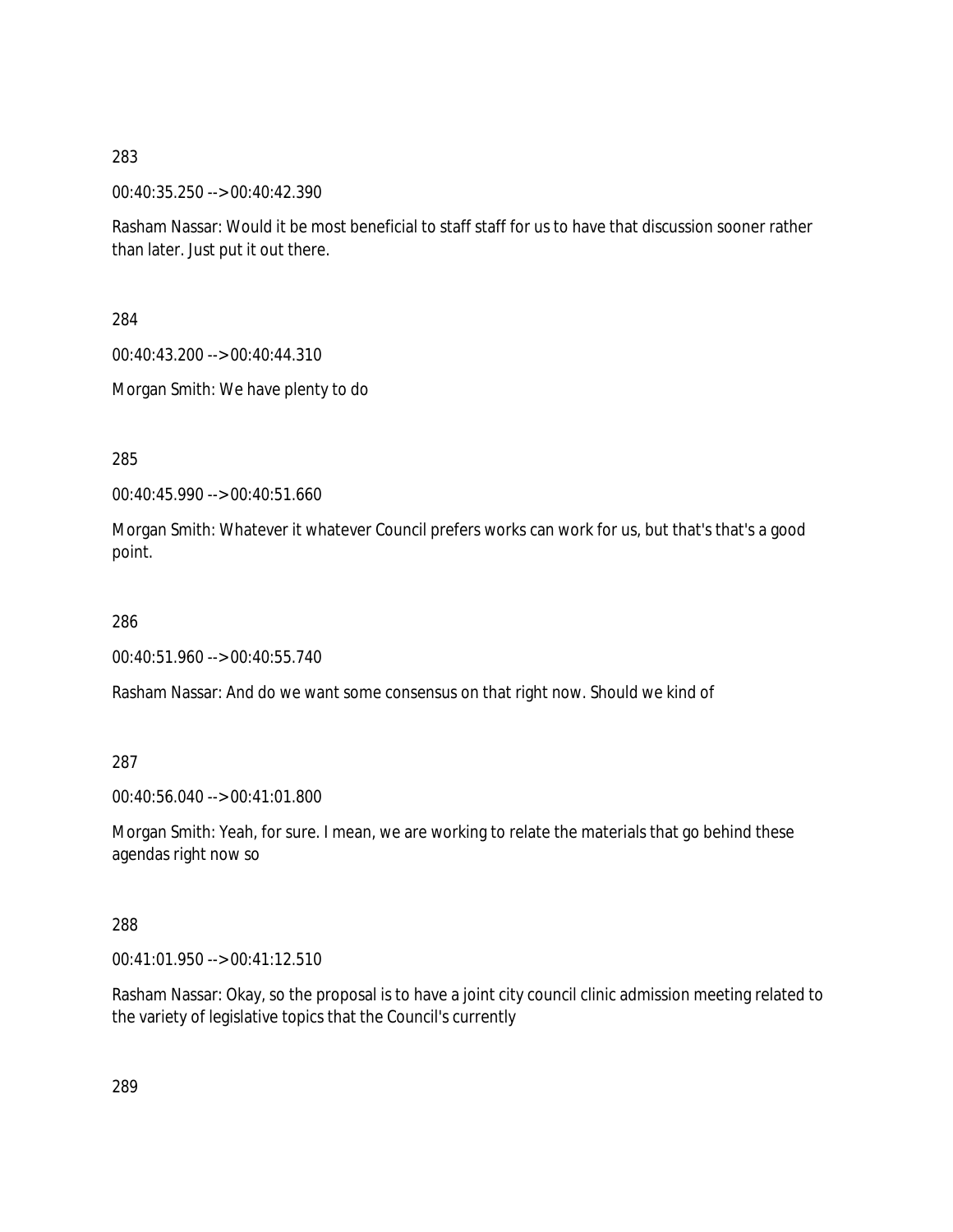00:41:12.900 --> 00:41:27.420

Rasham Nassar: Undertaking on instead of having that discussion take place on the 16th, the proposal is is to schedule that as a special City Council meeting on the fifth to state of June. What is that June.

290

00:41:27.780 --> 00:41:28.200

Morgan Smith: 30

291

00:41:28.620 --> 00:41:35.460

Rasham Nassar: June 30 so that would be a standalone separate special city council meeting for that purpose only how to council members feel about that.

292

00:41:36.900 --> 00:41:37.680

Thumbs up.

293

00:41:39.150 --> 00:41:41.400

Rasham Nassar: Yeah, Counselor policy of thoughts on that.

294

00:41:41.550 --> 00:41:47.040

Michael Pollock: Yeah, you know, it's actually one of the few times that I'm going to be able to get away for field work.

295

00:41:48.150 --> 00:41:50.220

Michael Pollock: If field work opens up so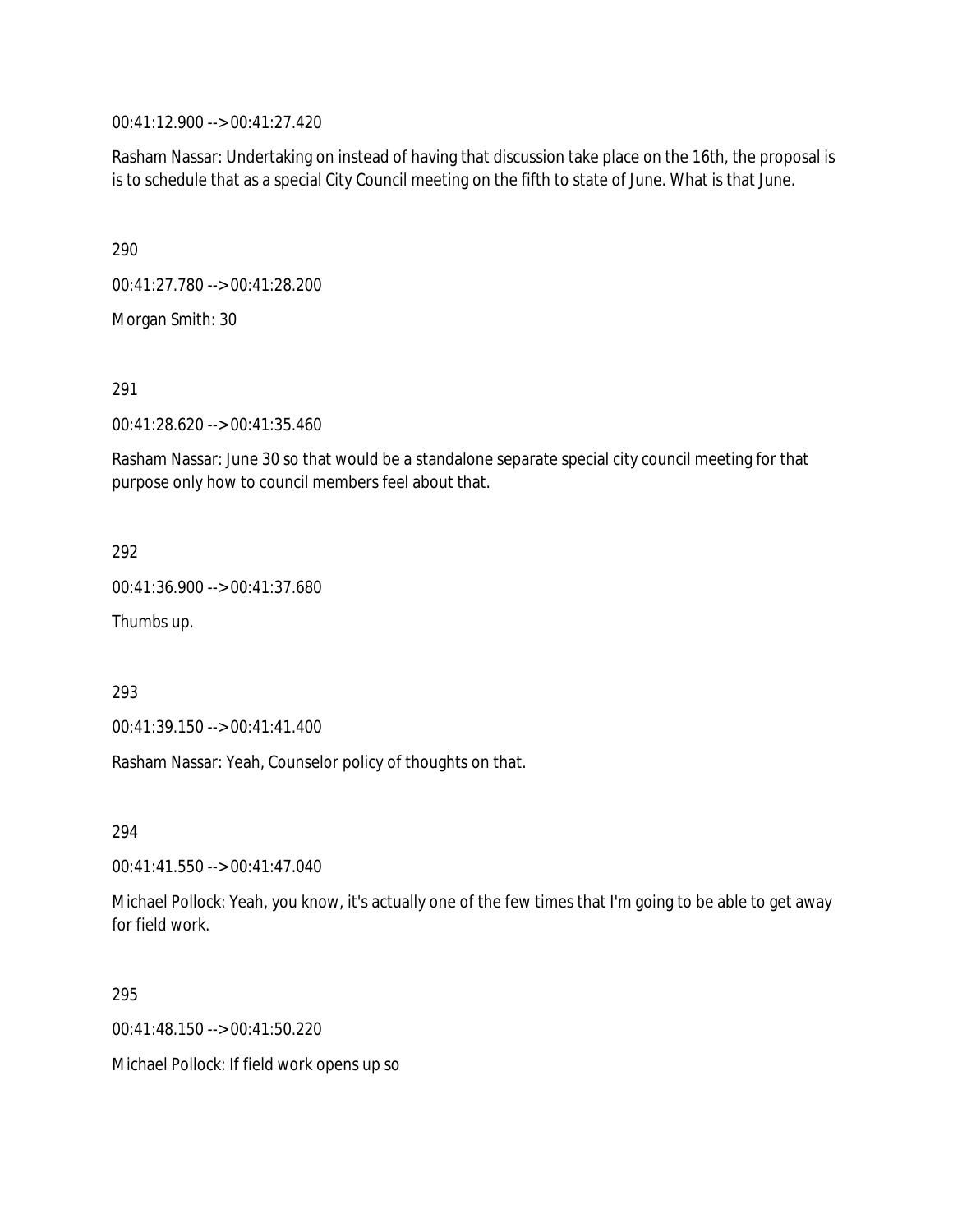00:41:50.640 --> 00:41:52.320

Michael Pollock: I won't be able to attend them.

297

00:41:52.470 --> 00:42:00.960

Michael Pollock: And I kind of have that plan for a while. I don't know. Are we going to be doing remote meetings at that point in time.

298

00:42:01.500 --> 00:42:03.270

Morgan Smith: It's quite likely i would i would

299

00:42:03.390 --> 00:42:12.390

Michael Pollock: Hope. So I'd be able to phone in on it. But I mean, my sense though is is is that sooner rather than later would be

300

00:42:13.770 --> 00:42:20.760

Michael Pollock: Pretty be preferable for the reasons stated and, you know, just to consider. We can have a special meeting on it on a

301

00:42:22.530 --> 00:42:26.910

Michael Pollock: Same week or something as well. If we wanted to do it earlier, you know,

302

00:42:29.880 --> 00:42:45.360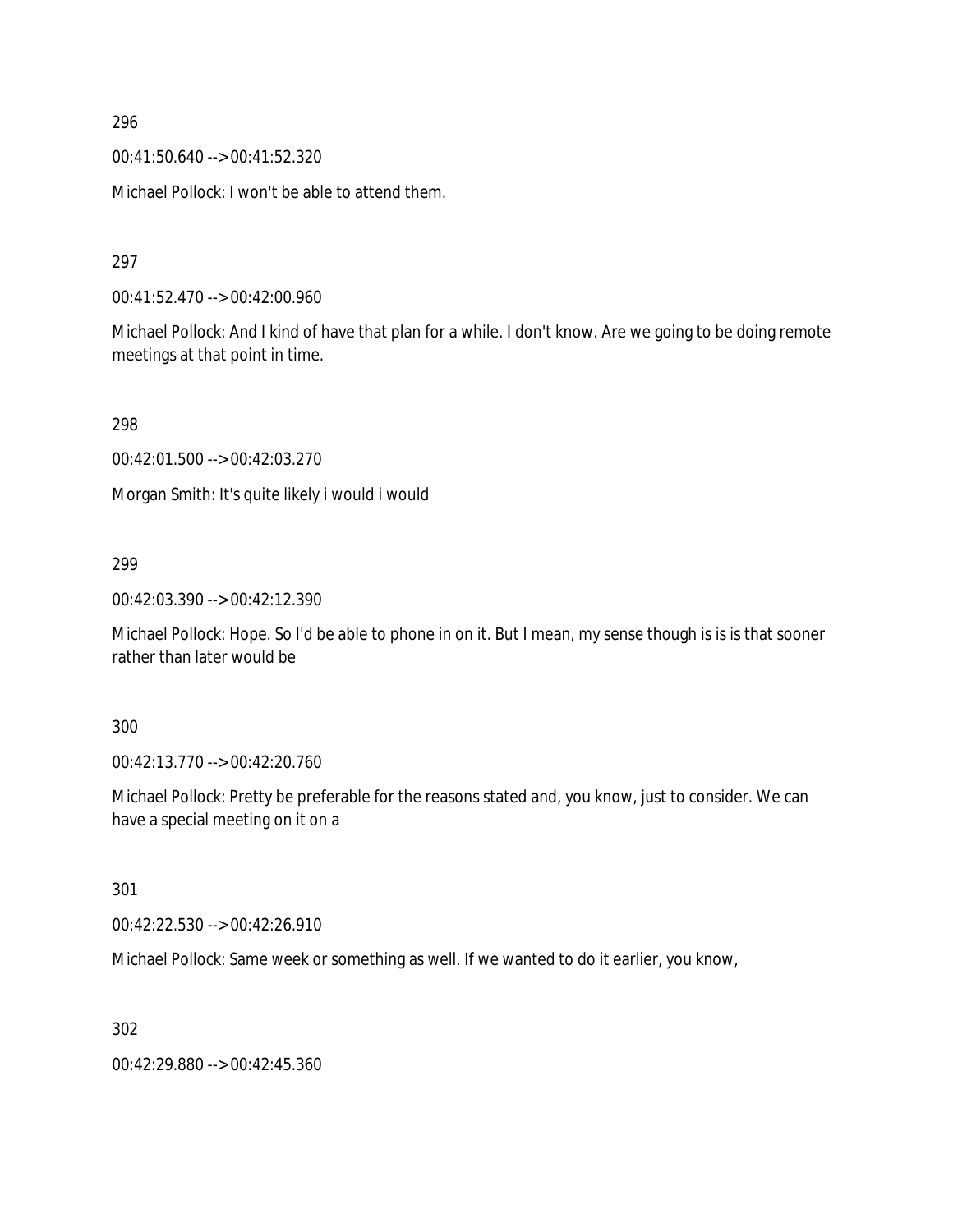Michael Pollock: An open week as a relatively precious commodity, so I'm a little hesitant to do that. So I just throw that out that I you know that's it's may 19 now so I just prefer to do it sooner rather than later, I guess.

303

00:42:47.970 --> 00:42:54.930

Rasham Nassar: Council member. I'm going to go to Medina. Councilmember Medina, you've had your hand up and then HIGH CASTLE overhead topless you

304

00:42:57.690 --> 00:42:59.130

Kol Medina: Asked for the timing of it.

305

00:43:00.300 --> 00:43:05.940

Kol Medina: I totally get your points there counselor Pollock. I'm fine with it Tuesday or find some other time.

306

00:43:07.830 --> 00:43:12.630

Kol Medina: My question is just what my question always is about any of our agenda items is

307

00:43:13.890 --> 00:43:25.470

Kol Medina: What's, what's the purpose. So I just like to have a little more understanding of like what the goal is. Of having us together to talk about what towards what and you're like why

308

00:43:26.190 --> 00:43:35.580

Morgan Smith: Are you asking for me to clarify why I thought this topic would be useful or for Council of our job was to speak to why have it as a joint meeting with planning commission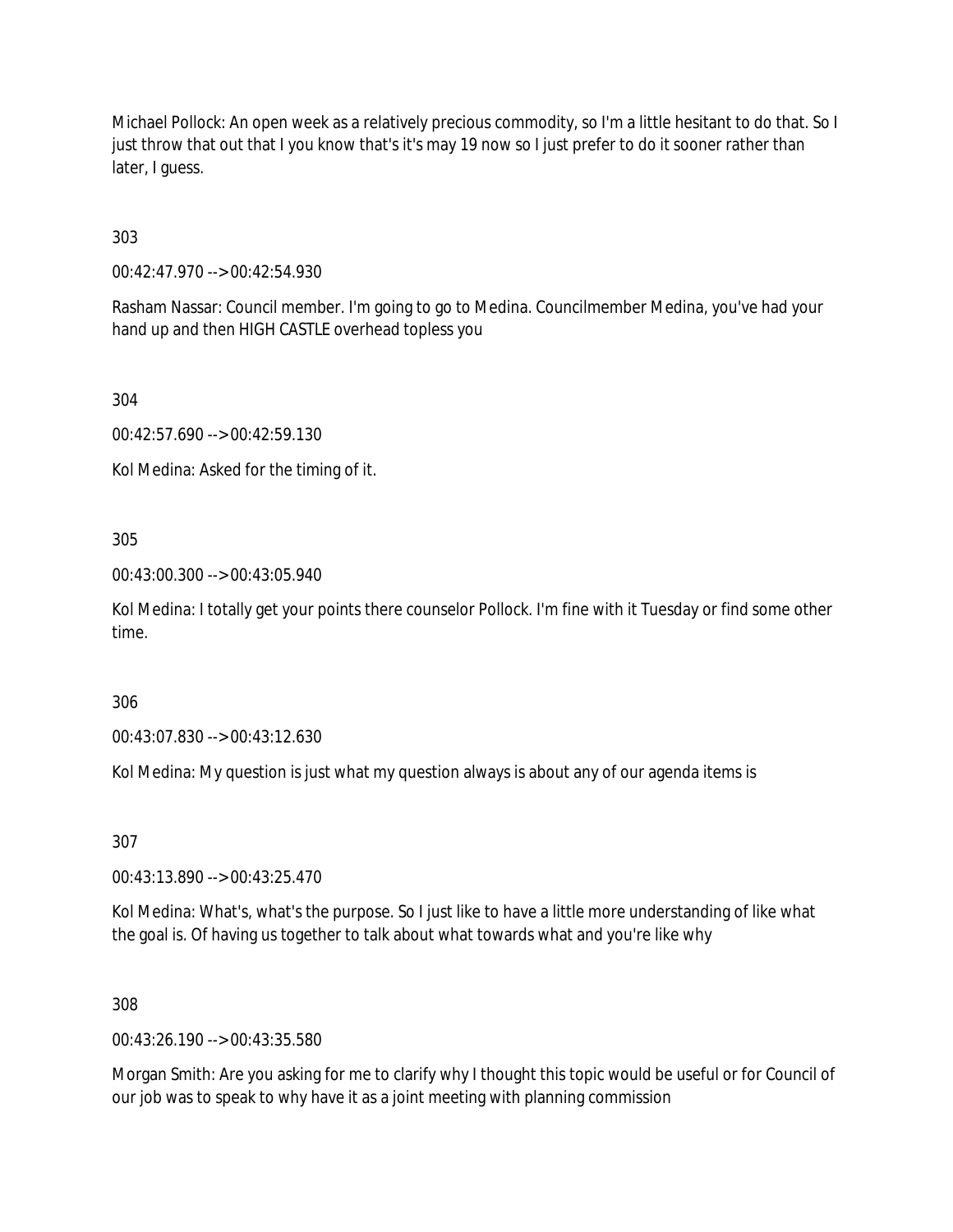00:43:35.910 --> 00:43:37.020

Kol Medina: Yeah, the ladder.

310

00:43:39.210 --> 00:43:40.320

Kirsten Hytopoulos: Well, I'm

311

00:43:40.440 --> 00:43:52.080

Kirsten Hytopoulos: Like I said a moment ago, I feel like part utilizing you know the resource that we have in the planning commission just both in their expertise and experience with the code and these issues.

312

00:43:52.890 --> 00:43:59.940

Kirsten Hytopoulos: And the fact that they will ultimately receive from us a product or will receive a product work on it sent back to them.

313

00:44:00.390 --> 00:44:07.200

Kirsten Hytopoulos: Bringing them in when we're making such a fundamental decision is how to prioritize which sections of the code to

314

00:44:07.710 --> 00:44:15.060

Kirsten Hytopoulos: To tackle first and they may have ideas about how and why they fit together. And granted, we'll hear from city staff as well as the staff will have an opinion.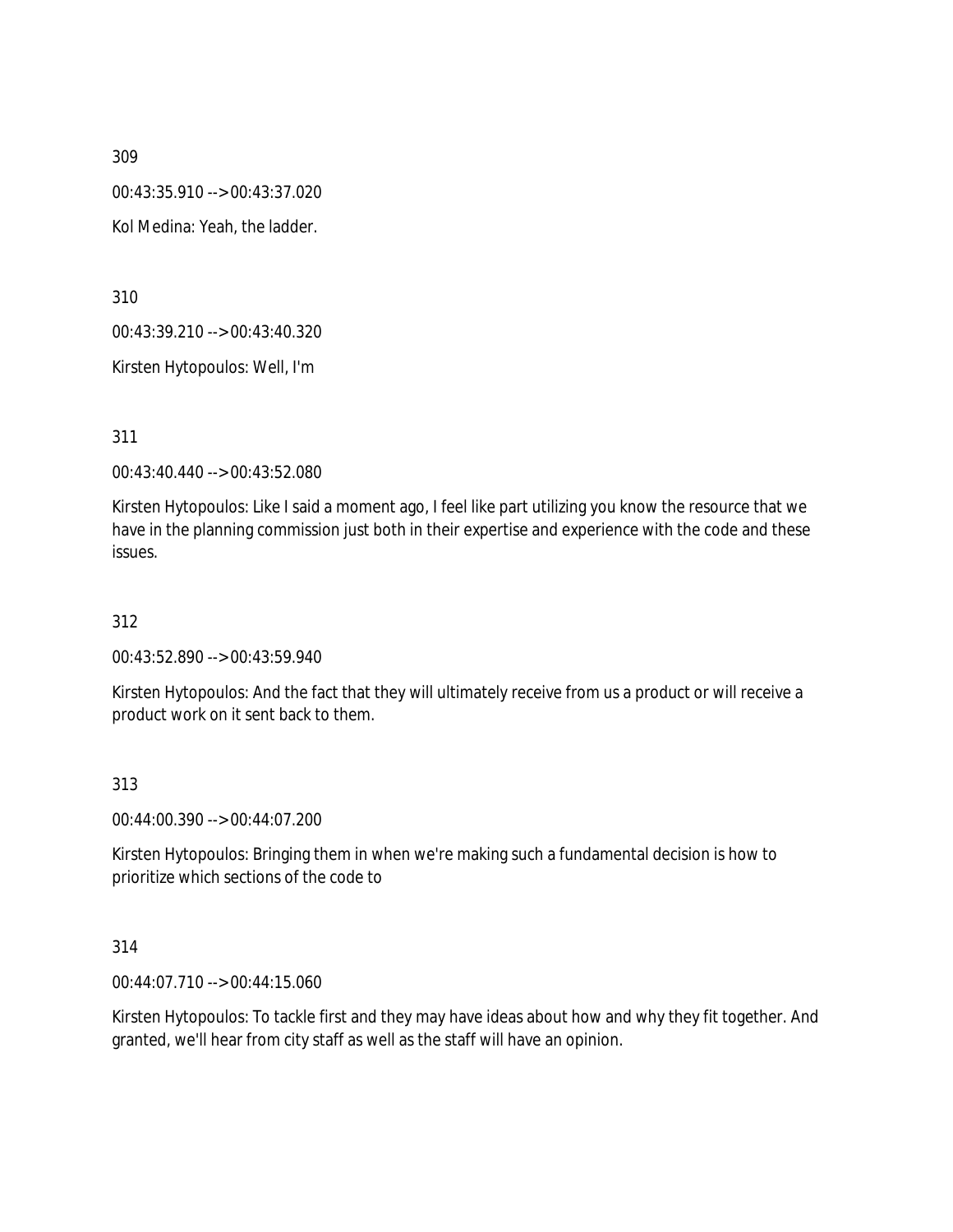00:44:15.450 --> 00:44:21.870

Kirsten Hytopoulos: But I think this accomplishes both a potentially tangible value from them with knowledge and perspective.

316

00:44:22.260 --> 00:44:28.950

Kirsten Hytopoulos: As well as its relationship building that's not the whole reason but that's what they're asking for from us. They want to be integrated into our process.

317

00:44:29.340 --> 00:44:31.320

Kirsten Hytopoulos: And I'm and I think there's real value in that.

318

00:44:31.620 --> 00:44:41.130

Kirsten Hytopoulos: So I feel like and maybe maybe city manager can explain further what she envisioned for that conversation. But it sounds like a very high level conversation. So we can start to winnow down

319

00:44:41.370 --> 00:44:46.380

Kirsten Hytopoulos: So it sounds like a good time to key into them. And then, as I said, I think we then do have an in

320

00:44:46.770 --> 00:44:53.550

Kirsten Hytopoulos: A conversation just as a Council about what our priorities are. I'm not deferring to plan Commission how we then prioritize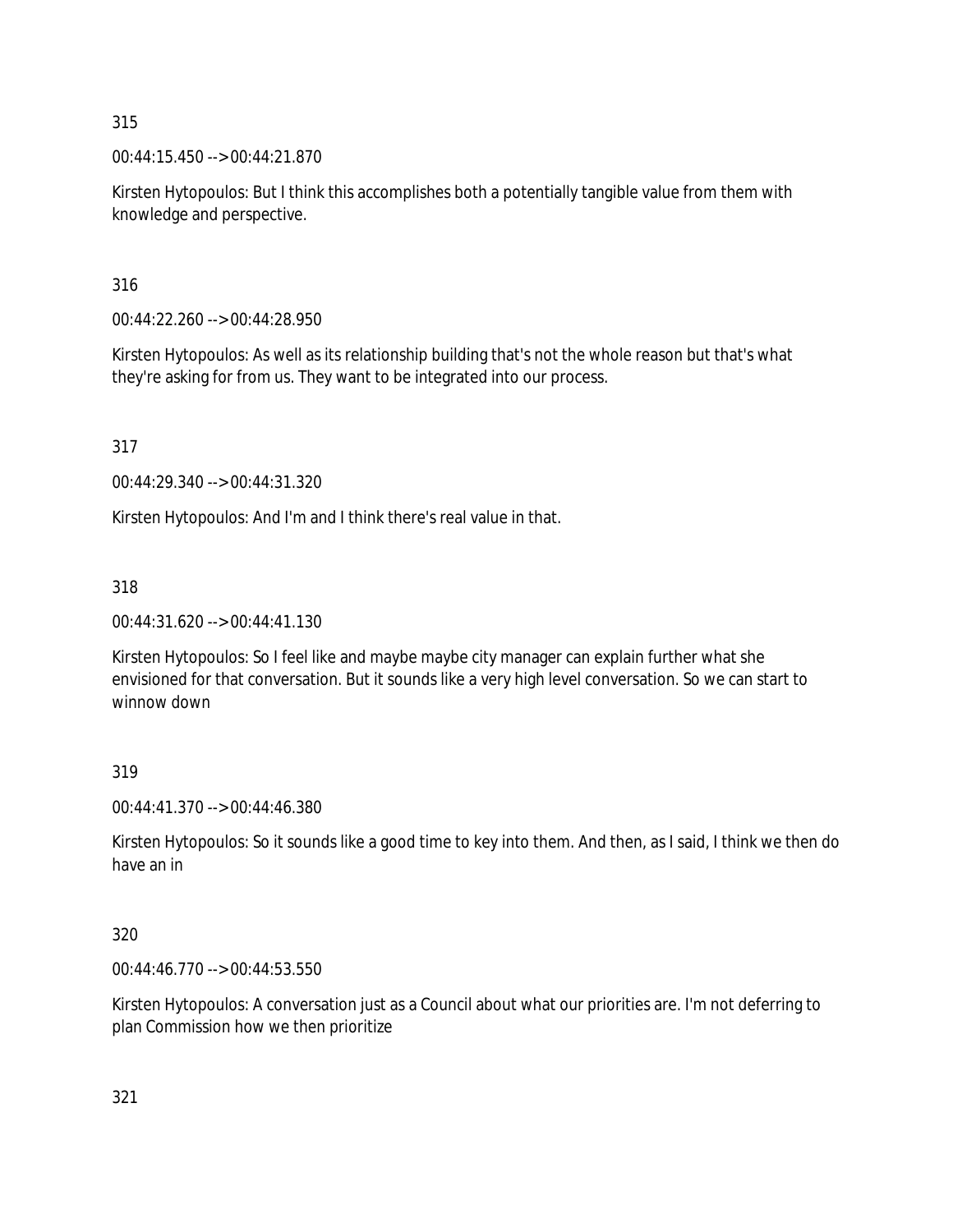00:44:53.970 --> 00:45:03.570

Kirsten Hytopoulos: But just bringing them in to participate in that. Background conversation. I would hope that whatever structure. The city manager was planning to have staff lead us through

# 322

00:45:04.020 --> 00:45:12.360

Kirsten Hytopoulos: We could all be led through or it could be minor the minor modifications for that, but maybe Morgan has some perspective on that.

323

00:45:15.390 --> 00:45:16.710

Morgan Smith: I guess in my

# 324

00:45:17.820 --> 00:45:30.060

Morgan Smith: vision of what that topic would look like. It was for staff to lay out that the three or four. And if you include the wisdom masterplan five concepts that sort of touch one another space.

## 325

00:45:30.720 --> 00:45:39.000

Morgan Smith: And to see what councils feedback was on whether you see those as being intersecting and should then travel forward in a more coordinated way.

326

00:45:39.390 --> 00:45:47.580

Morgan Smith: Or whether you could clarify. No, we really just want to work on far right here and we want to do a TR in a different way over here.

327

00:45:47.910 --> 00:45:56.880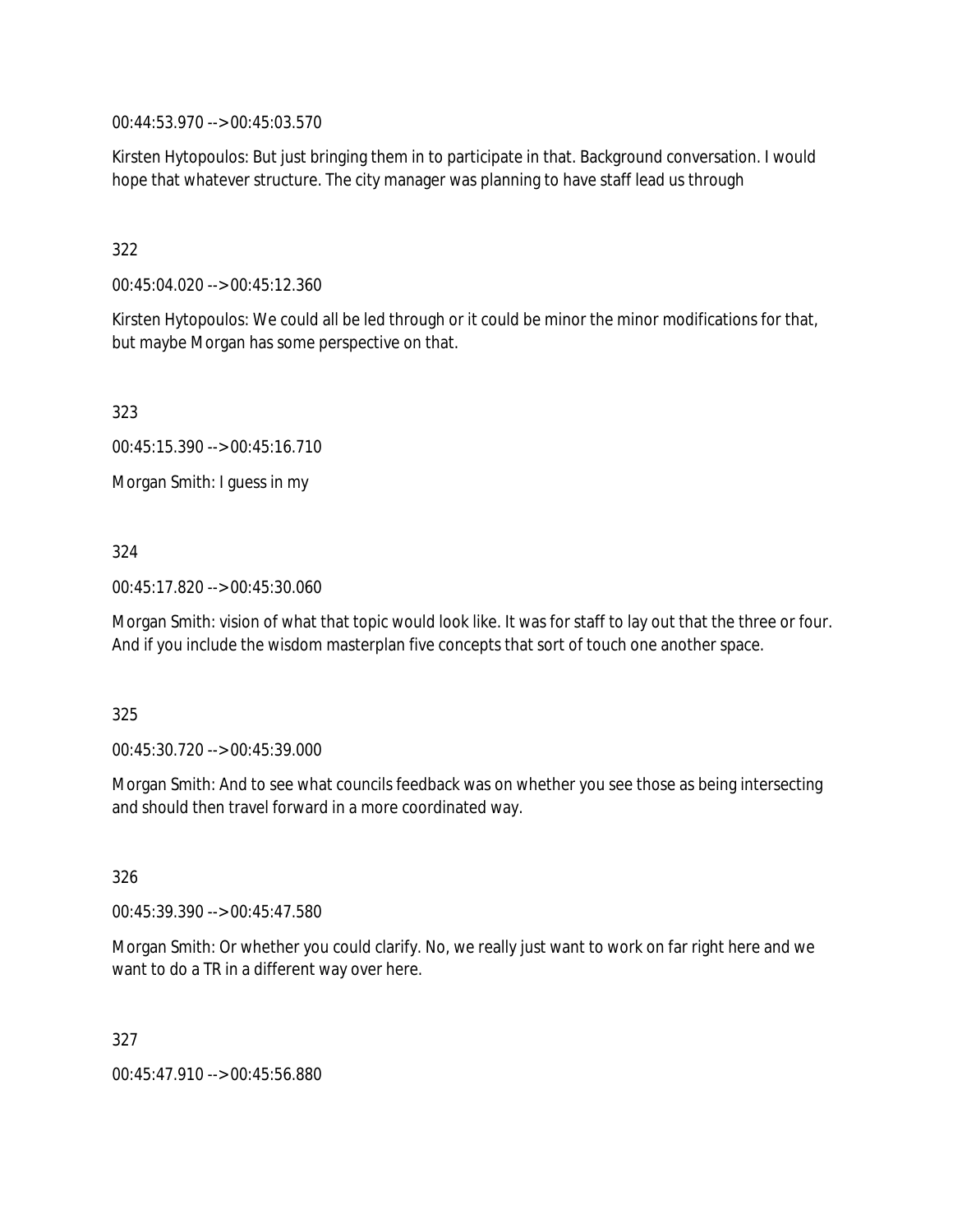Morgan Smith: So there's no reason why others like the planning commission would benefit from being in the room and hearing all that and seeing and Clara and and you know, to the degree

328

00:45:57.240 --> 00:46:03.630

Morgan Smith: Council can clarify that for us, then we would all be on the same page. At the same time, I think the question for counsel might be

329

00:46:04.890 --> 00:46:14.640

Morgan Smith: And we have time to figure it out, how you want to structure it in terms of their participation, are they there to here. Are they being they're invited to encourage their

330

00:46:15.240 --> 00:46:26.610

Morgan Smith: Absorption of that and they're on their first hand understanding councils direction or they being asked to contribute to the discussion and lend their, you know, vote so to speak to how how and when things proceed.

331

00:46:28.230 --> 00:46:30.180

Rasham Nassar: Counselor Medina. Does that answer your question.

332

00:46:31.080 --> 00:46:38.850

Kol Medina: Well, thanks for thanks for coming back to me. It doesn't answer my question. And what I'm really concerned about is the last part of what the city manager said and

333

00:46:39.360 --> 00:46:45.570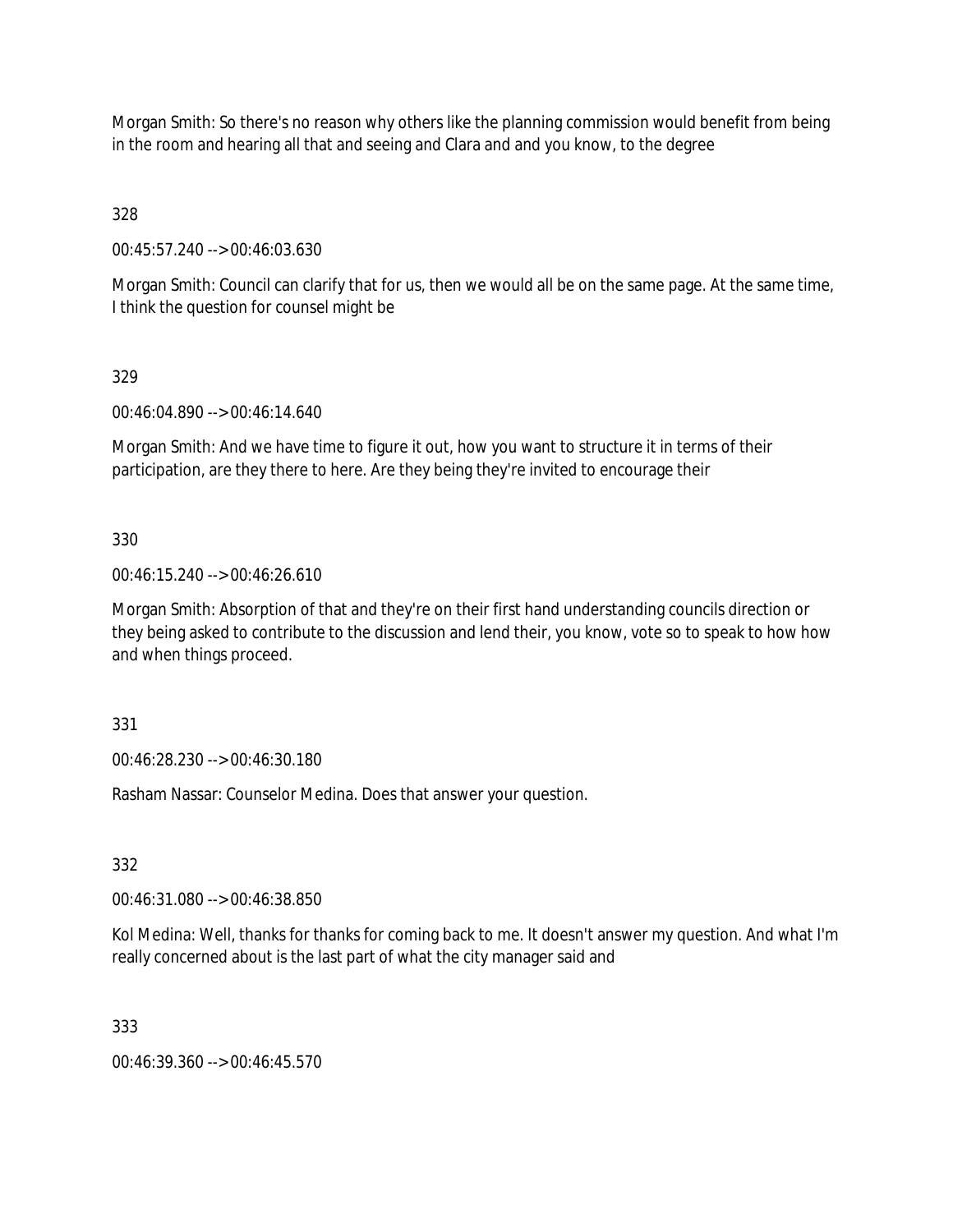Kol Medina: I will counselor I topless talked about the last part of her comments as well. His decision making structure.

334

00:46:46.770 --> 00:46:56.700

Kol Medina: I assume that city manager was hoping we would as a council hear the presentation and come to some conclusions in order to move the work plan forward.

335

00:46:57.540 --> 00:47:02.070

Kol Medina: If the planning commission is sitting there with us when we're supposed to be coming to conclusions.

# 336

00:47:03.000 --> 00:47:09.330

Kol Medina: How is that going to work, and I know from our populace. You don't think they should be part of the decision making. That's part of what you said.

337

00:47:10.170 --> 00:47:21.930

Kol Medina: But, but what does that mean are we gonna, we're gonna have a moment where we say, okay, now it's decision time and we're going to ask them to go. And then we move on to decision making or is it going to be separate meeting or, like, how does that work.

338

00:47:22.260 --> 00:47:22.680

Kirsten Hytopoulos: I think

339

00:47:23.760 --> 00:47:24.210

Rasham Nassar: Sorry.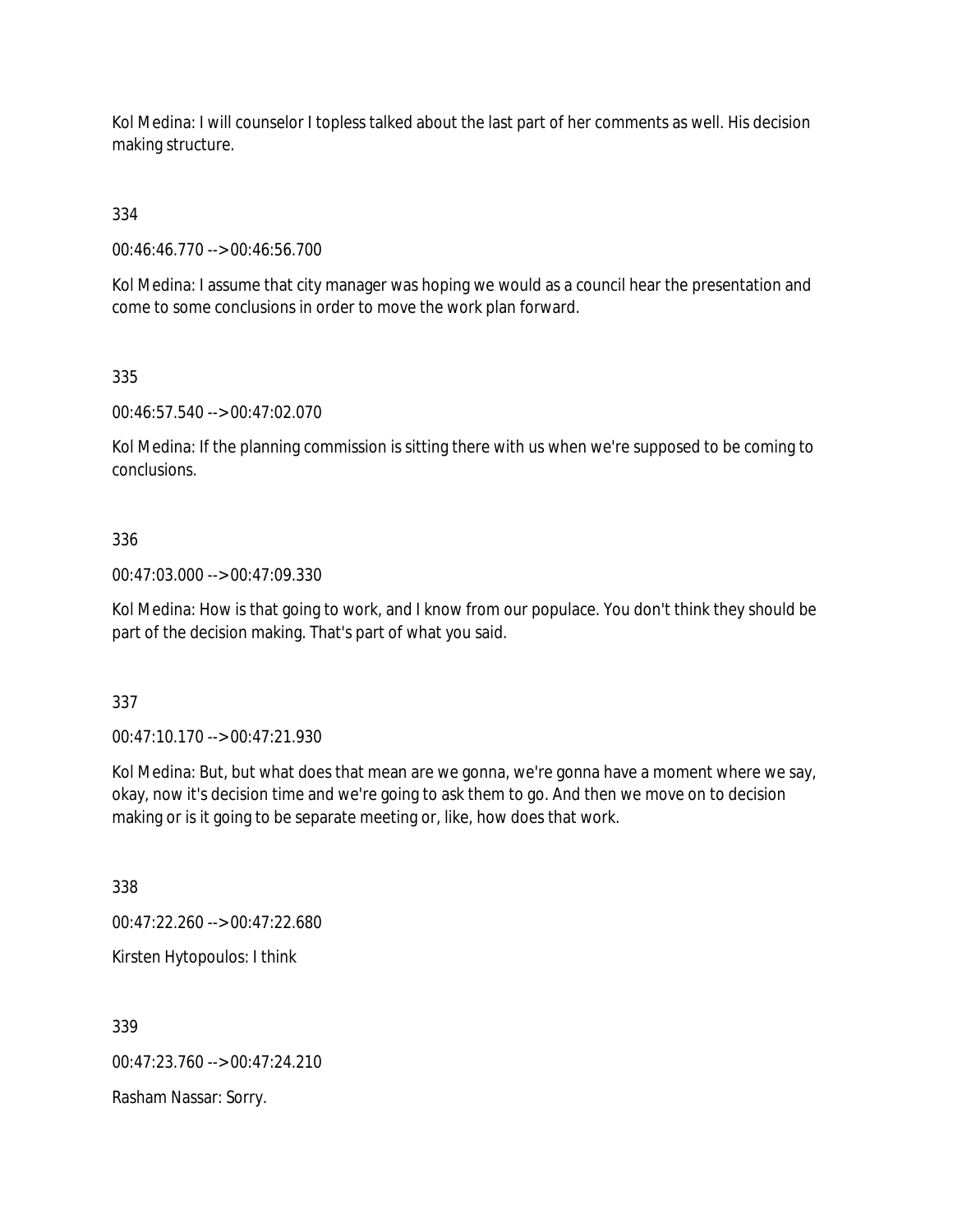00:47:25.740 --> 00:47:29.160

Rasham Nassar: Go ahead, Counselor hi topless and then counselor Pollock you've had your hand raised for

341

00:47:30.180 --> 00:47:30.390

Rasham Nassar: I

342

00:47:30.420 --> 00:47:44.730

Kirsten Hytopoulos: Think it. I think it needs to come back to us. So unfortunately this adds an extra step. But that seems like the most reasonable way to to hurt to parcel it out. So I anticipated that we basically would then come back for a shorter conversation as a council.

343

00:47:46.890 --> 00:47:47.340

Michael Pollock: Yeah.

344

00:47:48.240 --> 00:47:54.240

Michael Pollock: If I go yeah I would concur with that I sort of like to get going. Sooner rather than later, because

345

00:47:54.630 --> 00:48:02.100

Michael Pollock: I really think the planning commission has tremendous expertise to contribute to our understanding of how these things are related.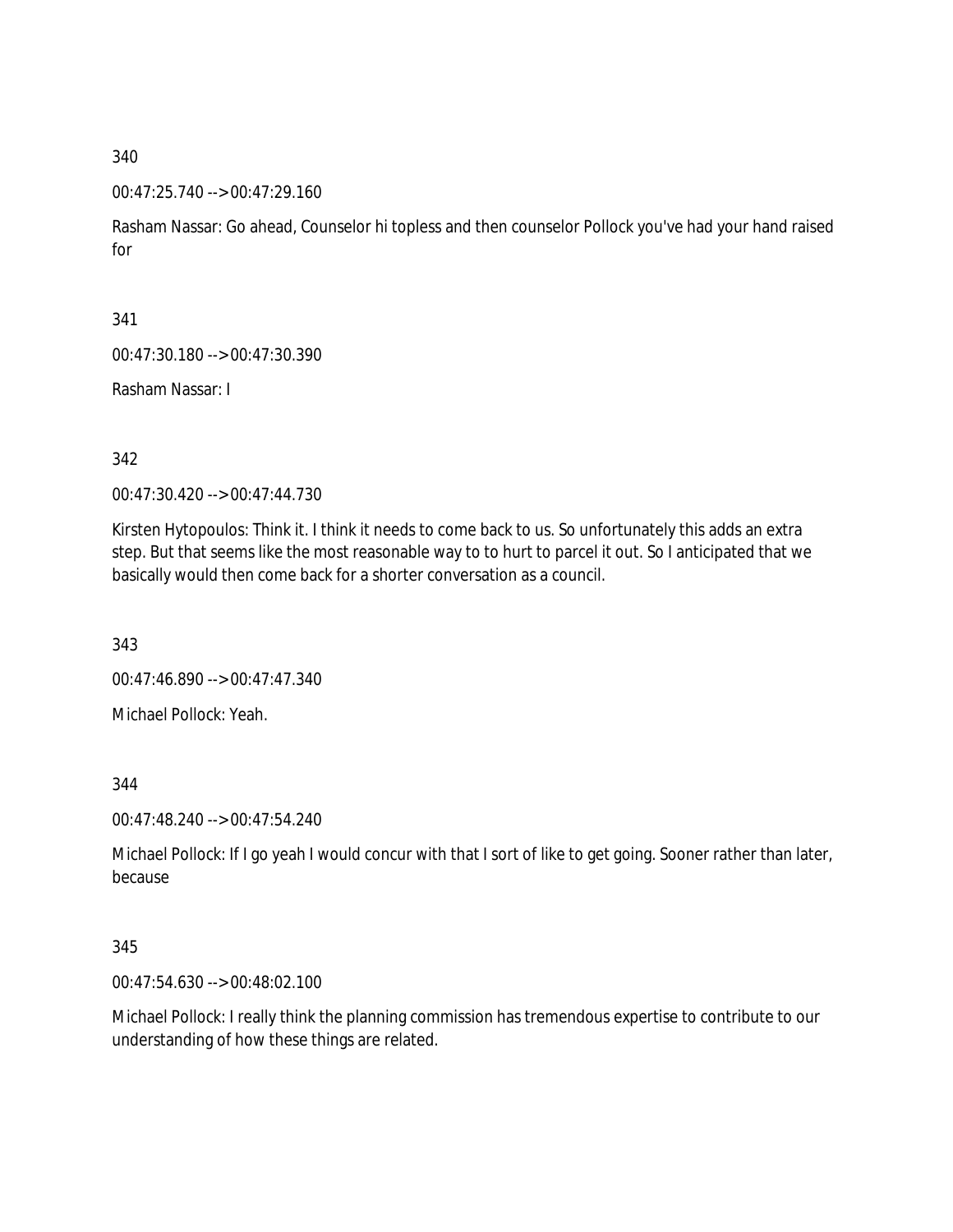# 00:48:02.520 --> 00:48:09.060

Michael Pollock: And yeah, ultimately, we make a decision, but I sure would like to get their input on the structure of

# 347

00:48:09.480 --> 00:48:18.060

Michael Pollock: And how these are interrelated and then and then have a follow up meeting amongst ourselves. That's what I think makes a lot of sense. I don't that's

# 348

00:48:18.510 --> 00:48:27.750

Michael Pollock: COUNCILMEMBER hi populates if that's if that's kind of along the lines of what you're saying, but I think I'm agreeing with what you're suggesting, and I think it's a good, a good suggestion.

349

00:48:30.360 --> 00:48:35.190

Rasham Nassar: Okay, so, um, I think we've got one decision point

## 350

00:48:36.990 --> 00:48:51.240

Rasham Nassar: Finalized here, which is that when we have that discussion, we will have the planning Commissioners present. I think I hear a majority Council support for that. The next question that we have not answered is, whether that discussion is going to happen on the 16th or the 30th of June.

# 351

00:48:52.260 --> 00:48:59.280

Rasham Nassar: I will point out that we are we are may 19 which will be putting this discussion out over a month if we wait until the 30th of June.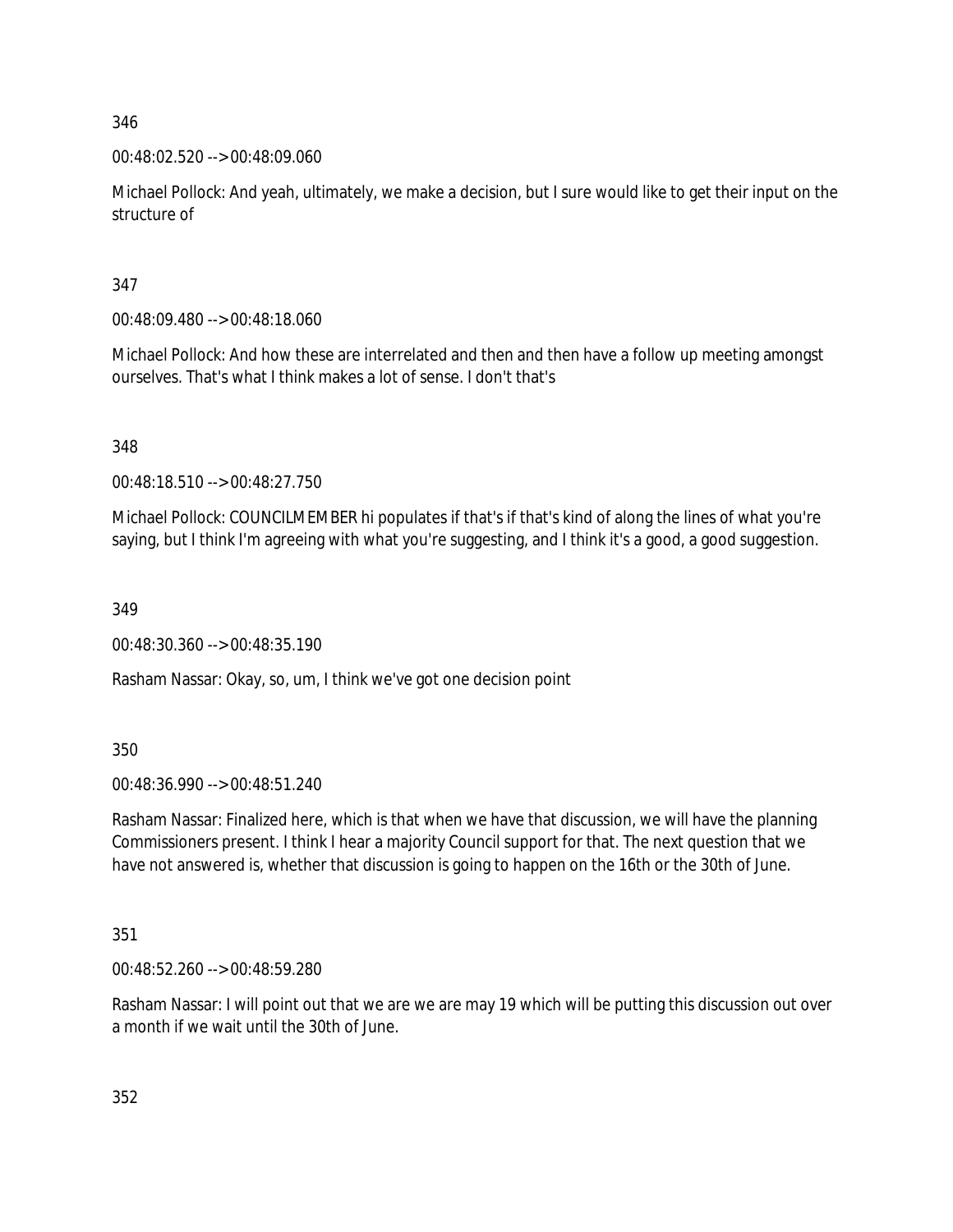00:49:01.080 --> 00:49:01.470

Morgan Smith: So,

353

00:49:01.740 --> 00:49:02.910

Rasham Nassar: putting that out there.

354

00:49:02.940 --> 00:49:04.050

Rasham Nassar: And then we just

355

00:49:04.080 --> 00:49:06.660

Rasham Nassar: Will see where Council falls on that.

356

00:49:08.610 --> 00:49:15.360

Morgan Smith: Would be to place it on the 16th to have it be the first hour of that meeting. And if we get two or three weeks down the road.

## 357

00:49:15.750 --> 00:49:28.620

Morgan Smith: And there's some other amount of content that's building up that we need more Council time for will solve for that. But if that's not the case. I think it's a manageable meeting to do that, and the other two topics on the 16th.

358

00:49:31.080 --> 00:49:32.580

Rasham Nassar: Okay Council, Mr. Hyde topless.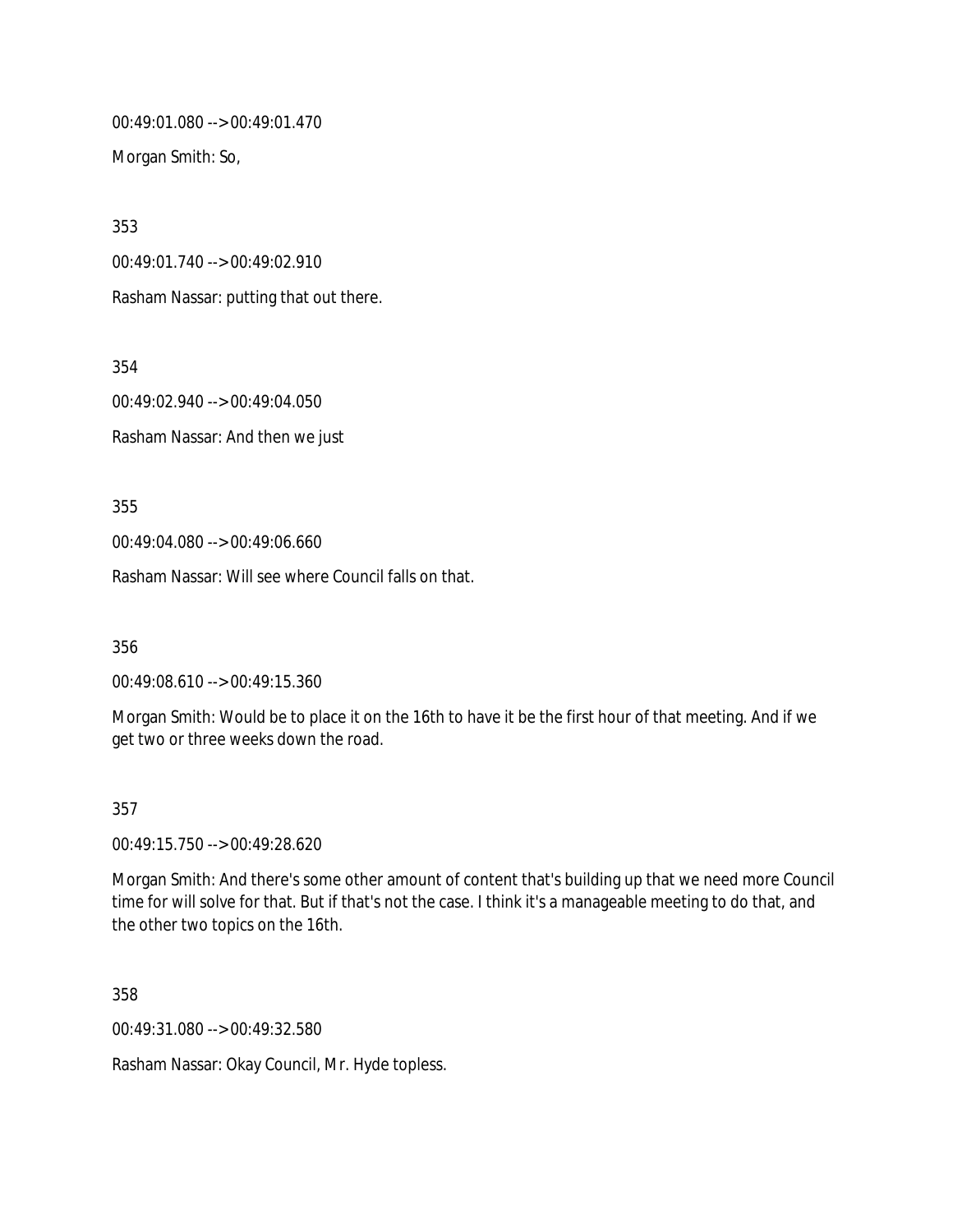00:49:34.350 --> 00:49:46.740

Kirsten Hytopoulos: I think with as many peoples who will be present and it being such a huge issue. And although you know all three or four of those sections of the land use code and deciding how they work together and how to prioritize them.

360

00:49:47.160 --> 00:49:56.340

Kirsten Hytopoulos: I'm a little concerned about whether an hour's enough and a standalone meeting for two hours, made a lot of sense me mobilize all those people try to really process. The give good time to process it.

361

00:49:57.780 --> 00:50:09.630

Kirsten Hytopoulos: So it, you know, if we could find. I don't like I've had two meetings in one week. But if we have to have a second meeting in an earlier week. That's fine. I'd rather do that then put it on to the 16th and give it short shrift.

362

00:50:14.550 --> 00:50:22.110

Rasham Nassar: Any other council members when I'm comment, especially in light of the city managers last remarks counselor Pollock.

363

00:50:22.350 --> 00:50:23.250

Michael Pollock: Well, yeah.

364

00:50:24.270 --> 00:50:27.330

Michael Pollock: I think that two shorter meetings would be more productive.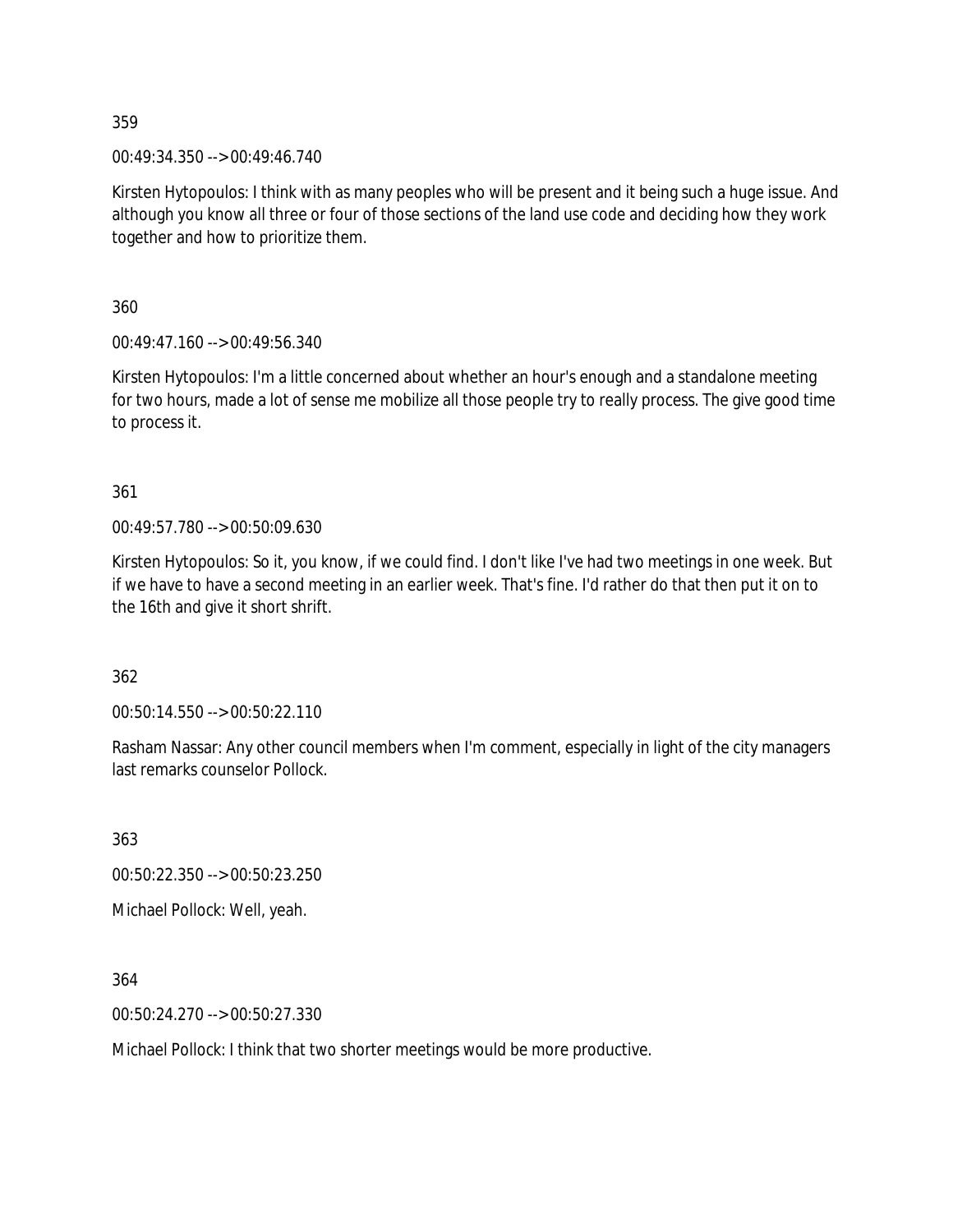00:50:28.860 --> 00:50:35.250

Michael Pollock: So if we can do to that week. I mean, I don't know about you guys, but most of my evenings are pretty

366

00:50:37.410 --> 00:50:42.480

Michael Pollock: Yeah, one way or another. And it's the same amount of time. It's just would be spread over two days instead of one.

367

00:50:43.710 --> 00:50:45.060

Michael Pollock: That's what makes most sense to me.

368

00:50:45.780 --> 00:50:52.080

Morgan Smith: Okay, well, we can start by looking at availability surveying council members and planning Commissioners for like a Monday.

369

00:50:53.310 --> 00:51:03.450

Morgan Smith: Of that week or Thursday is probably problematic. But, but we can look at Monday and see what the response looks like and maybe revisit this with you next Tuesday when we have some more information.

370

00:51:03.990 --> 00:51:05.190

Morgan Smith: Yeah, okay.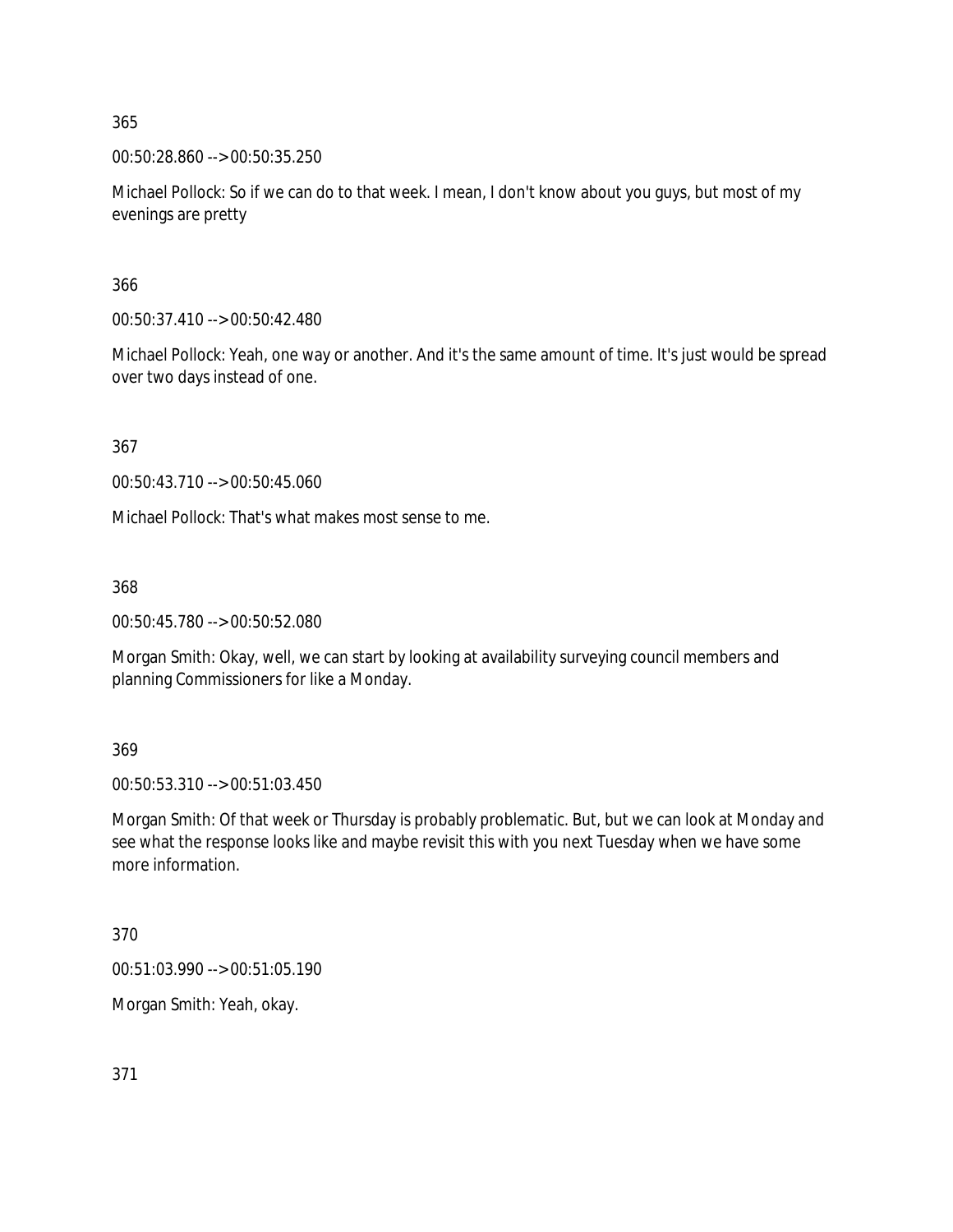00:51:06.000 --> 00:51:11.160

Rasham Nassar: Okay, great. And Council my head topless. Your hand is raised, are you going to circle back to that.

# 372

00:51:11.820 --> 00:51:20.700

Kirsten Hytopoulos: I was going to come back to answer your question about the land use looking we're currently at the at the item. I do think that that's what counts on everything and I were talking about. So that looks fine.

373

00:51:21.660 --> 00:51:27.330

Kirsten Hytopoulos: I did have one more item, just for some upcoming meeting that I wanted to throw out there that is not new, but has fallen off.

## 374

00:51:28.800 --> 00:51:36.120

Kirsten Hytopoulos: It goes back to the reforming of the committee's and eventually, you know, opening of them. That is the ethics question.

## 375

00:51:36.690 --> 00:51:42.120

Kirsten Hytopoulos: So whether or not we're gonna make any changes before we the new epic sport is set and begins to work.

## 376

00:51:42.420 --> 00:51:52.140

Kirsten Hytopoulos: And I would just point out that there's at least one actual error in the current version. And I think that everyone I've talked about it agrees we have at least one error. And the fact is that Article one is still in there.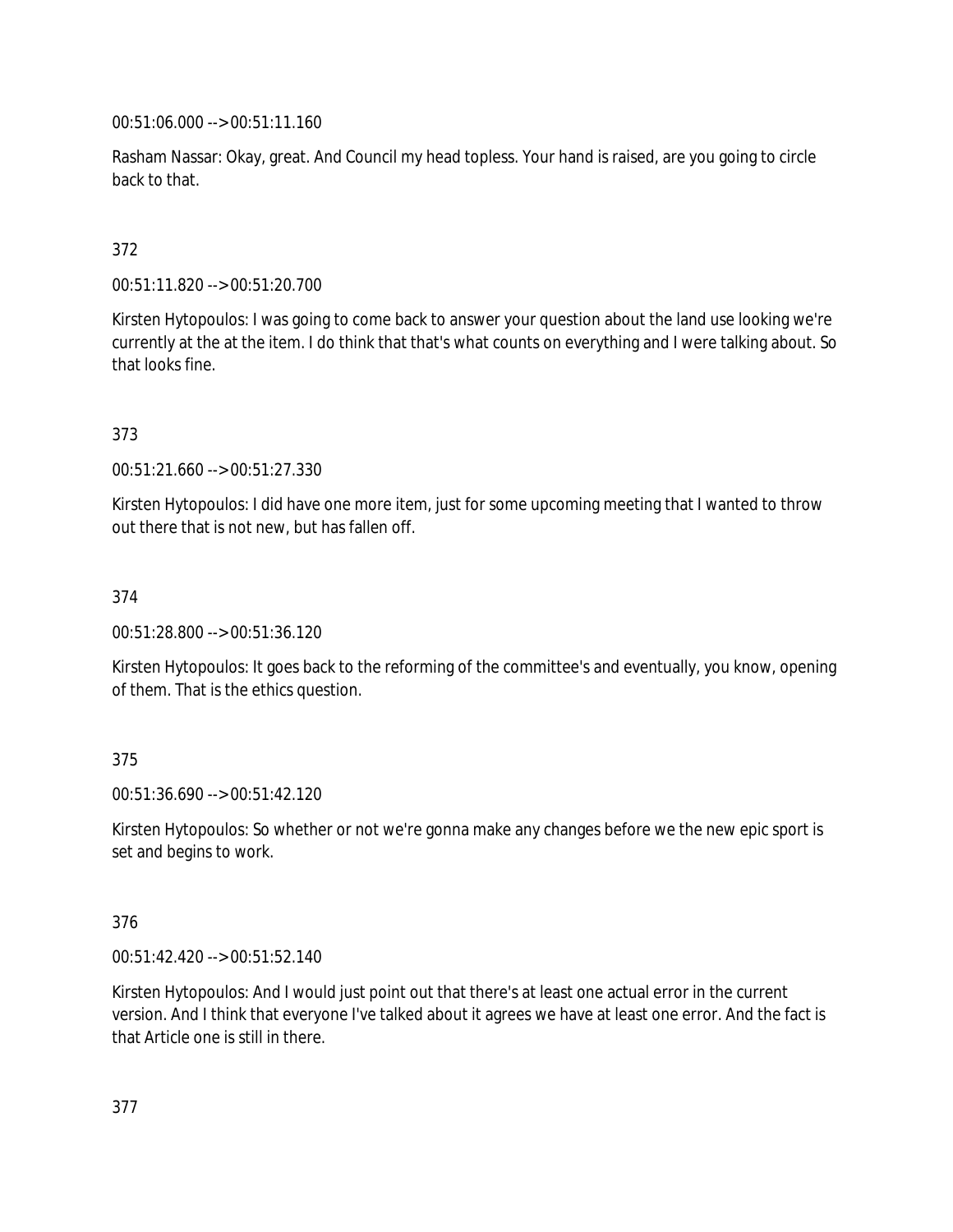00:51:52.620 --> 00:52:09.210

Kirsten Hytopoulos: I'm happy to since I'm gonna keep pushing up this. I'm happy to take on the job of trying to bring something forward, doing whatever I can to help with the lifting, but I think it would be strange to receive the planet. I mean, the ethics board and and then potentially

378

00:52:09.420 --> 00:52:11.280

Kirsten Hytopoulos: You know, three months later, start working on it again.

379

00:52:11.310 --> 00:52:13.410

Kirsten Hytopoulos: But I just want to bring that back to the table.

380

00:52:15.450 --> 00:52:16.290

Rasham Nassar: That's member public

381

00:52:18.870 --> 00:52:30.630

Michael Pollock: Yeah, that's fine. I do we want to talk about that now. Are you just saying let's put it on an agenda item. I mean, can we can we put that on the agenda for next week since we're seeing that be moving along.

382 00:52:31.080 --> 00:52:31.320 Kirsten Hytopoulos: Right.

383

00:52:31.680 --> 00:52:37.590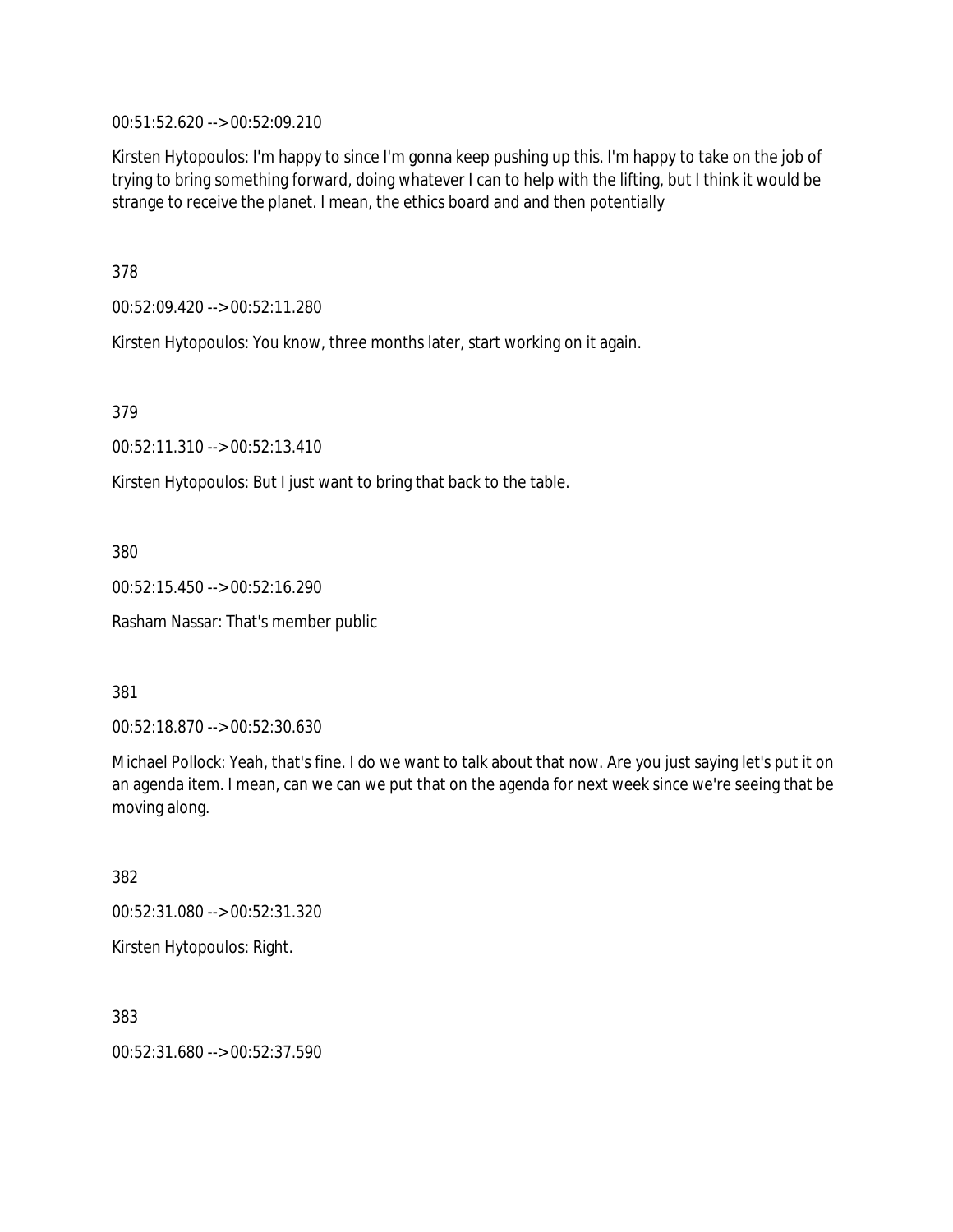Kirsten Hytopoulos: Went to a data item to talk about the timing of it. That's fine. I think the world would be okay with that at least. Yeah.

384

00:52:38.040 --> 00:52:38.490

Okay.

385 00:52:40.620 --> 00:52:44.070 Rasham Nassar: Okay. And so what can you just

386

00:52:45.660 --> 00:52:53.010

Rasham Nassar: Quickly reiterate the scope of that discussion counselor head topless. Just so when we take it back to Thursday's agenda setting meeting we've captured the intent.

387

00:52:53.970 --> 00:52:58.290

Kirsten Hytopoulos: So I don't know, a 10 minute item maybe about 25 minutes but better Newton.

388

00:52:58.980 --> 00:53:05.100

Kirsten Hytopoulos: Just talking about where, where do we who assessing prior who prioritises. This is something that needs to happen when

389

00:53:05.280 --> 00:53:12.870

Kirsten Hytopoulos: Do we need to do this before we we pull the ethics board back together. Certainly ethics board needs to start meeting as soon as they can. That would be a little strange if they didn't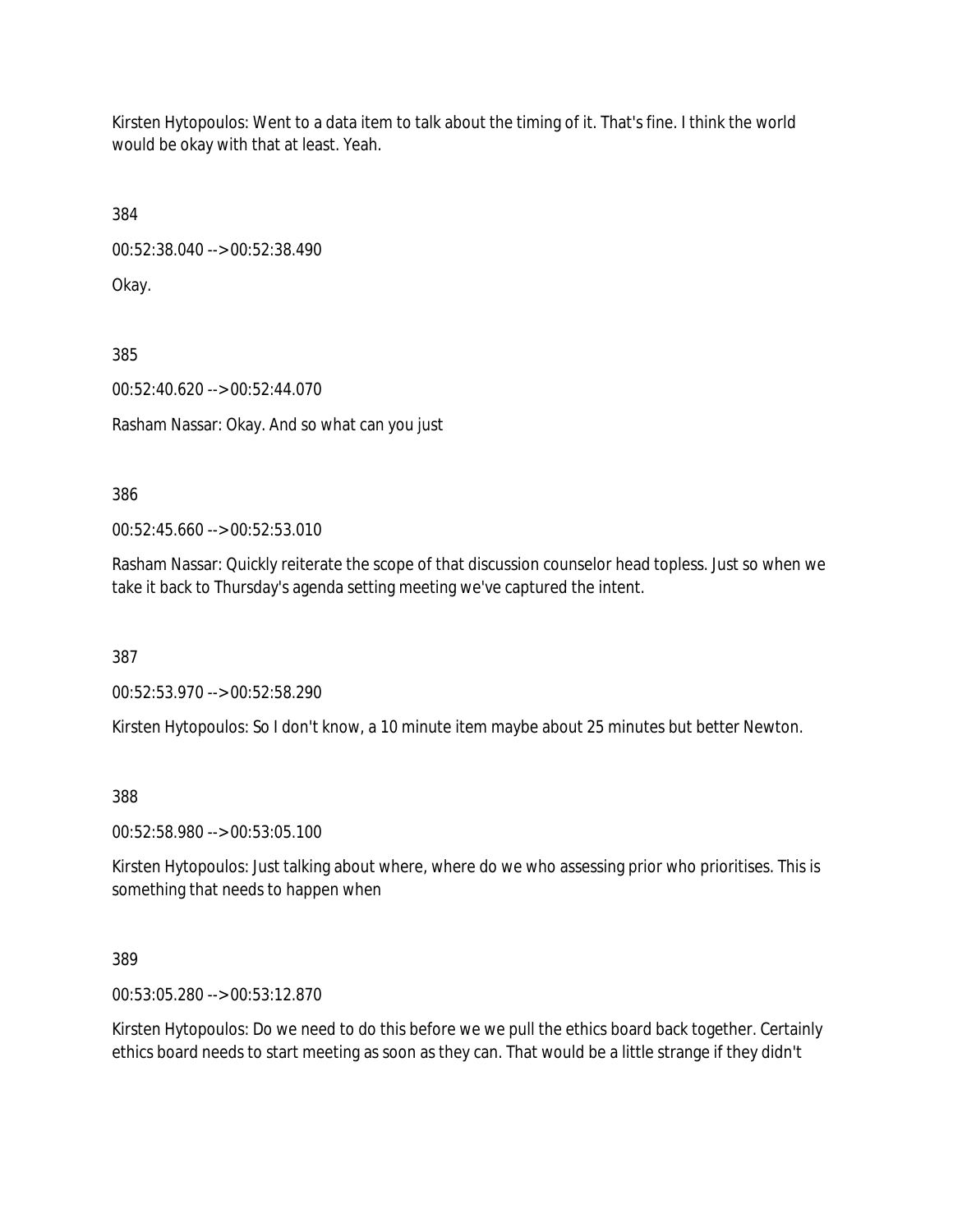00:53:13.380 --> 00:53:15.660

Kirsten Hytopoulos: So yeah, does that make sense.

391

00:53:16.440 --> 00:53:16.740

Michael Pollock: Yes.

392

00:53:17.610 --> 00:53:18.930

Rasham Nassar: I've made a note of that.

#### 393

00:53:23.130 --> 00:53:29.520

Rasham Nassar: Okay, any other council members like to comment make suggestions or changes to feature Council agendas.

394

00:53:32.910 --> 00:53:34.110

Rasham Nassar: All right.

395

00:53:37.890 --> 00:53:43.140

Rasham Nassar: Okay, moving on to item seven on our agenda unfinished business.

396

00:53:45.570 --> 00:53:52.140

Rasham Nassar: I'm seven eight is the 2020 fiscal impact on revenue and expenses forecasts and I'm going to turn it over to use the Manage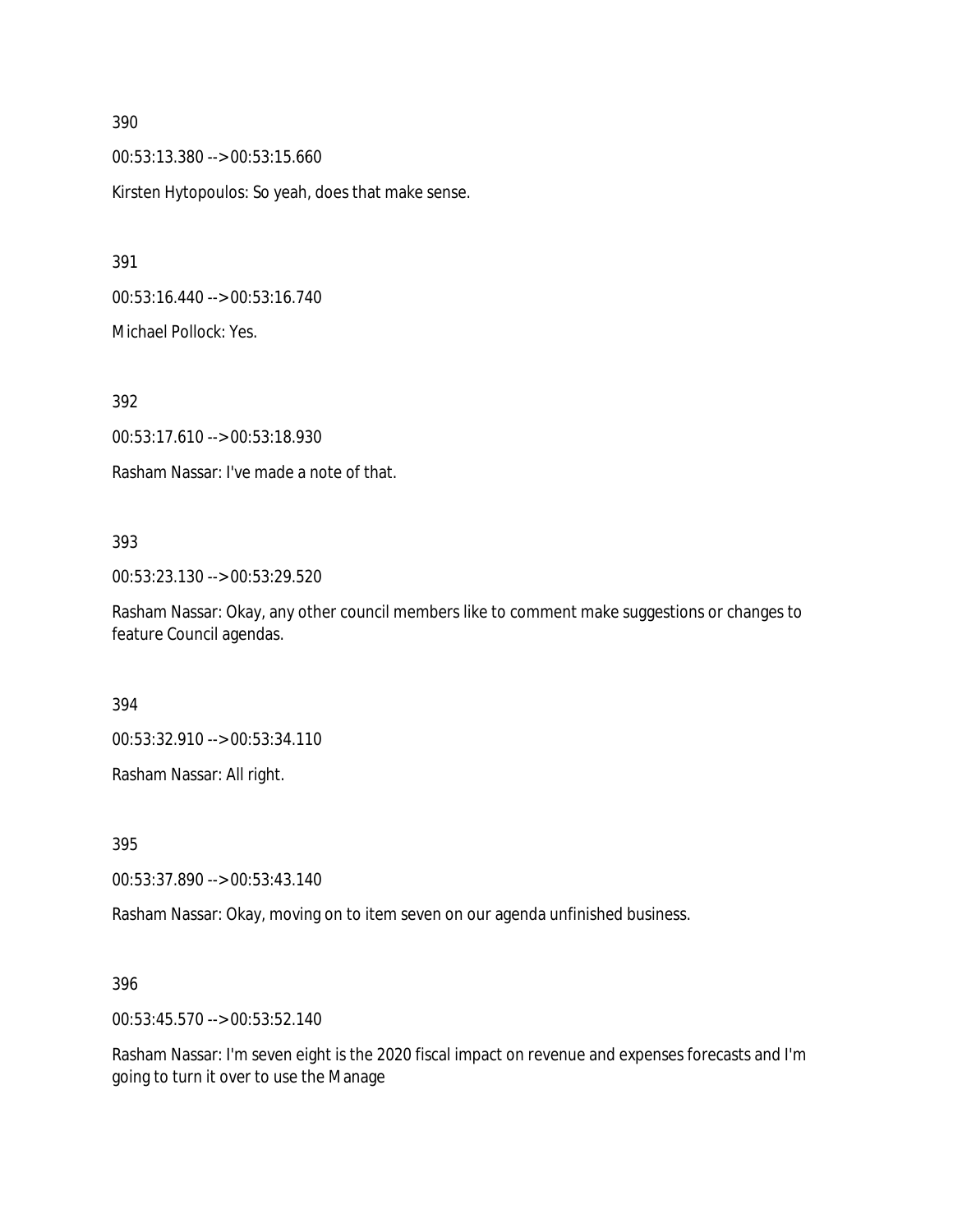00:53:53.790 --> 00:54:04.230

Morgan Smith: Your account. So we had a very detailed and hopefully useful conversation with you last week about our current forecasts for the fiscal impacts that we anticipate in

398

00:54:05.880 --> 00:54:08.760

Morgan Smith: As you'll recall, we roll those up to

399

00:54:10.590 --> 00:54:17.250

Morgan Smith: Our current thinking, which is that we expect something like a four and a half million dollar impact to our tax supported general funds.

400

00:54:18.450 --> 00:54:27.210

Morgan Smith: And that is a significant impact, but it's one that we believe we can offset, to a large degree by making a couple of different choices.

401

00:54:27.690 --> 00:54:34.440

Morgan Smith: About \$1.3 million of that could be addressed by holding most of our vacant staff vacancies.

402

00:54:34.980 --> 00:54:39.270

Morgan Smith: Open for the remainder of this year, while we wait and see if our forecast is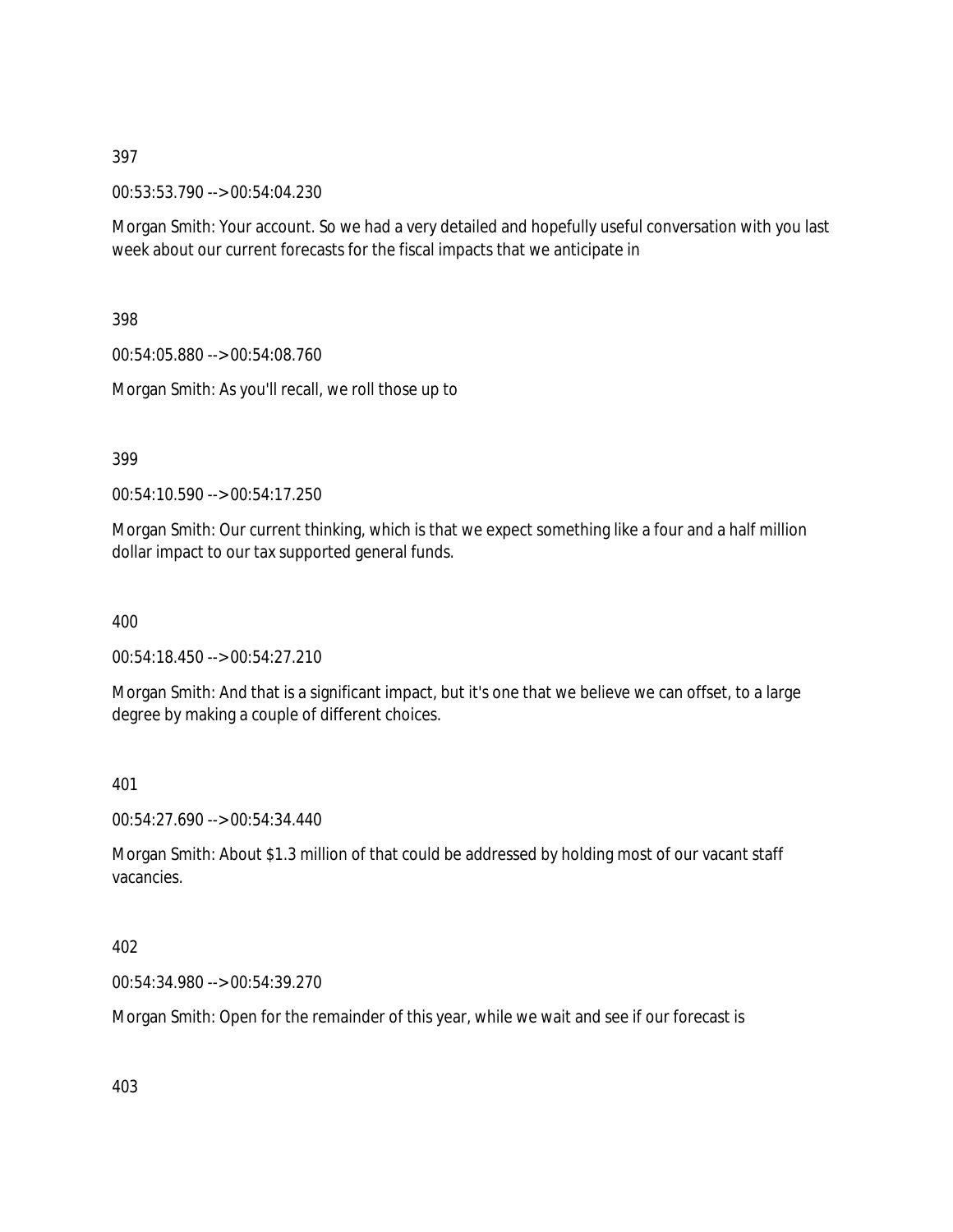00:54:39.630 --> 00:54:47.820

Morgan Smith: About in line with what actually happens to low to high, etc. Should we think that's prudent and also sustainable in the near term.

# 404

00:54:48.150 --> 00:55:01.320

Morgan Smith: For business continuity, it would not be sustainable long term perspective, as we've talked about, but I think it makes good sense for here. Now we also outline for you a series of discretionary spending decisions that we think would also be

405

00:55:02.190 --> 00:55:14.670

Morgan Smith: Good to plan for and to to put in our thinking for the next six months. And if those were to go forward. We think that would provide an additional \$1.4 million in offset.

406

00:55:15.240 --> 00:55:23.460

Morgan Smith: And that would leave roughly about \$1.8 million in funding gap that could be addressed through our available fund balance.

## 407

00:55:23.910 --> 00:55:36.720

Morgan Smith: To do so would mean use of roughly 15% of our combined fund balance that we expect to have at the end of the year, but would not yet require us to allocate any of our reserve funds.

408

00:55:37.350 --> 00:55:49.800

Morgan Smith: So it feels like in an appropriate approach if things shake out at about that order of magnitude. The most important thing to continue to tell you, and the community is unfortunately we just don't know what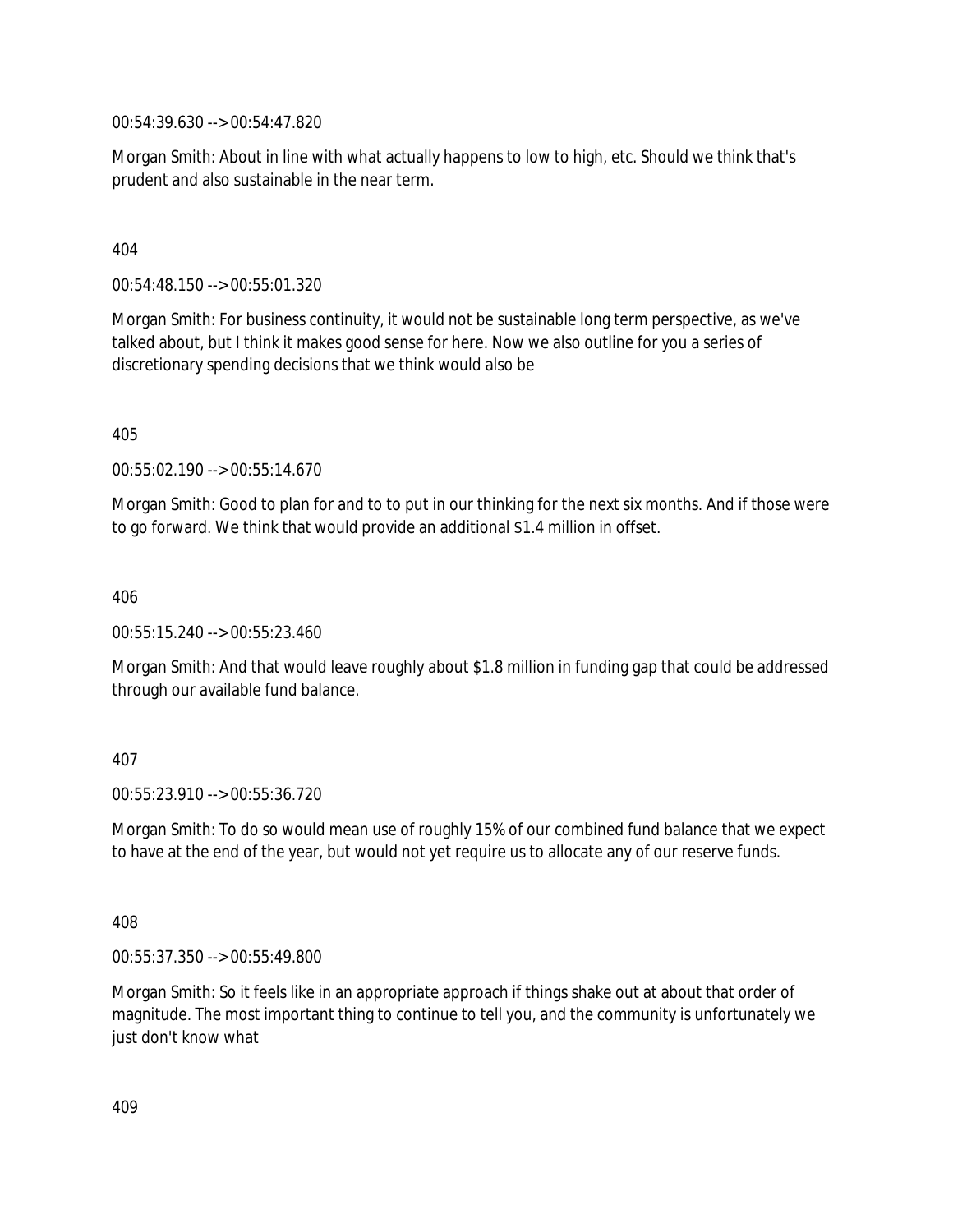00:55:50.820 --> 00:56:02.580

Morgan Smith: What we're going to actually experience over the next six to nine months. I have a lot of confidence in our forecast because we have a lot of insight into how our business typically behaves and where we have volatility and where we don't

410

00:56:03.570 --> 00:56:07.890

Morgan Smith: But what I can't say with as much confidence is what's going to happen in the world.

411

00:56:08.430 --> 00:56:14.820

Morgan Smith: Are we going to slowly pivot back to something more like regular business and community activity.

## 412

00:56:15.150 --> 00:56:26.730

Morgan Smith: Or are we going to get four, six weeks down the road and experience and other significant shut down instead of restrictions. We just don't know that. And so having that amount of uncertainty in it is important to recognize

## 413

00:56:27.780 --> 00:56:39.900

Morgan Smith: But it's also important to build a map for what you do know. And that's what we've done and presented it to you. And I think there's a lot of value in making sure that you feel informed and understand why we have the forecast. We have

## 414

00:56:40.500 --> 00:56:43.350

Morgan Smith: And our commitment to you is to come back every month and check in.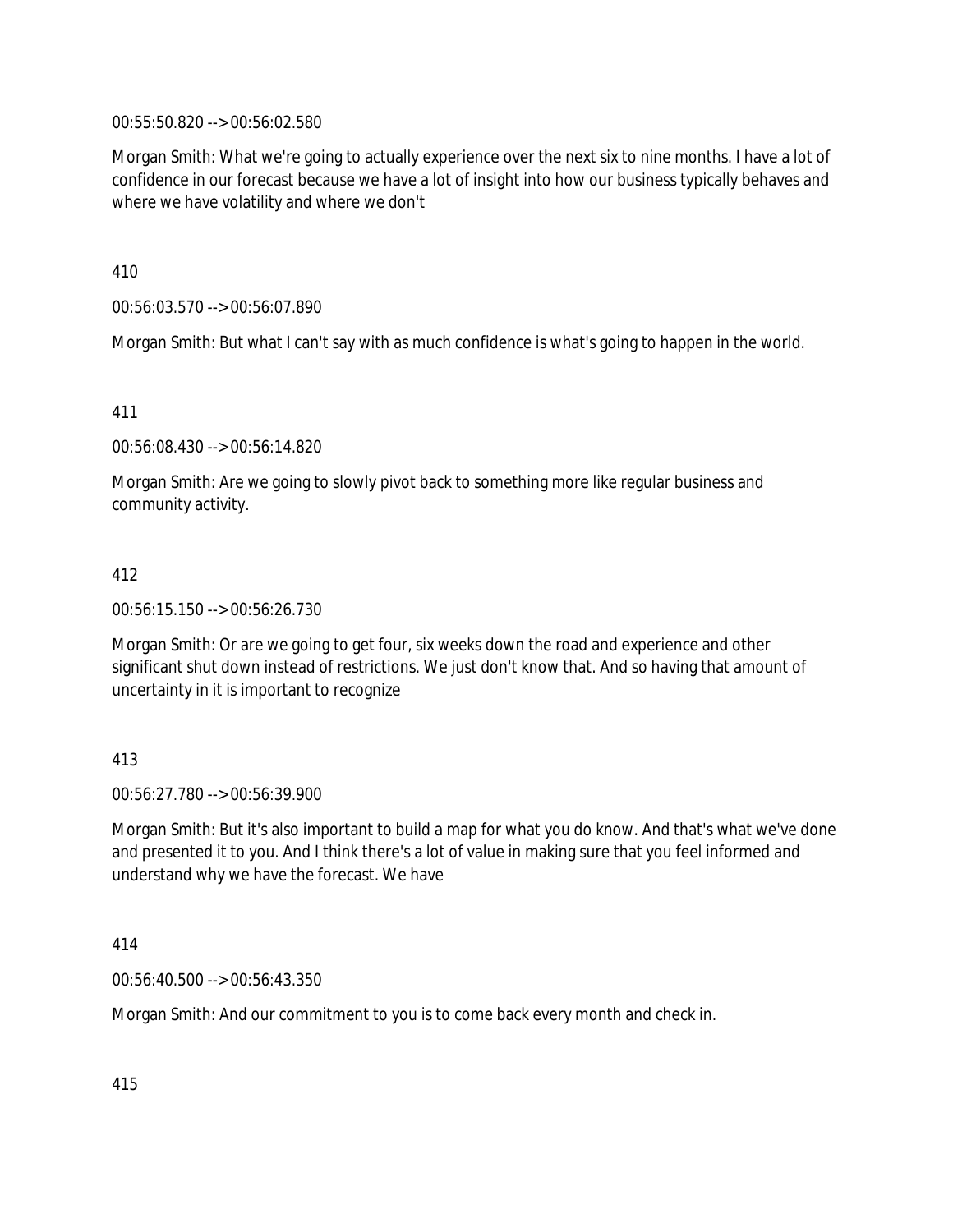00:56:43.890 --> 00:56:52.620

Morgan Smith: And I want to answer any questions you have. But then, my goal is to is for us, whether it's tonight or at some point in the near future.

416

00:56:52.950 --> 00:57:02.250

Morgan Smith: To have a shared vision of what we think the next few months are so that we can continue to spend our time and energy on the other important decision making this in front of us.

417

00:57:02.640 --> 00:57:09.930

Morgan Smith: So Elena, and I are both here. Happy to answer any follow up questions you have from last week or discuss anything else in more detail.

#### 418

00:57:11.340 --> 00:57:15.450

Rasham Nassar: Thank you for that city manager so COUNCILMEMBER. Do you have your hand raised.

#### 419

00:57:15.720 --> 00:57:24.060

Joe Deets: Yeah, thank you. Um, yeah, I really like the work Morgan that you and so on. And all the staff have done on the budget.

420

00:57:24.810 --> 00:57:36.780

Joe Deets: Analysis. This is immensely helpful and I think in all I speak for all of us that we all feel more comfortable but like you said it. There's a huge degree of uncertainty. A case in point.

421

00:57:38.070 --> 00:57:46.230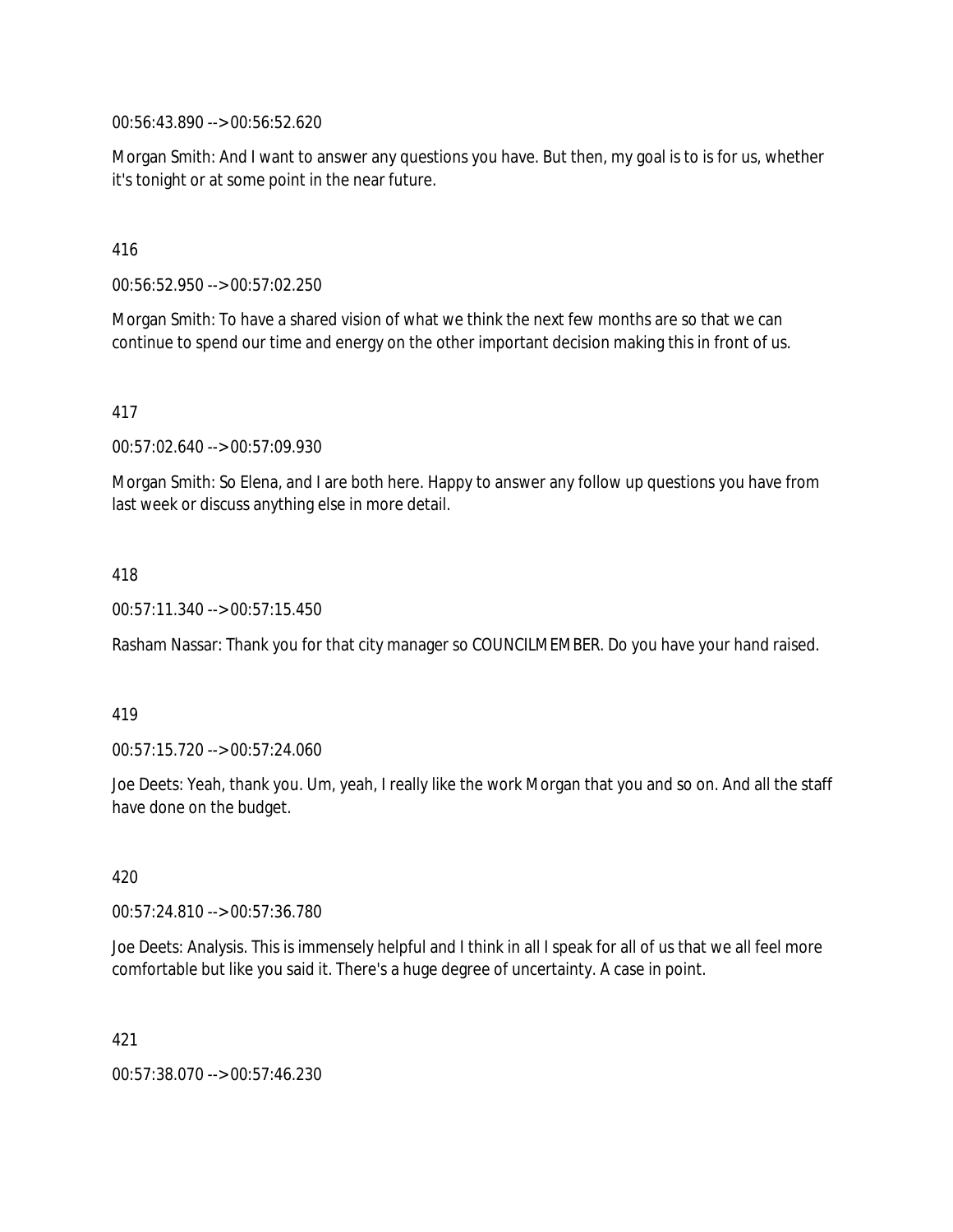Joe Deets: When are we going to reopen I mean this community, but will they look like and then will we need to retract things we don't know.

422

00:57:46.800 --> 00:58:02.460

Joe Deets: And and it's that very nature, do you can you advise us when you came with that potential budget losses of 15 to 20% I know in the past. The city has had sort of a optimistic, pessimistic, middle of the road scenario.

## 423

00:58:03.990 --> 00:58:17.070

Joe Deets: Did you apply that and if you did were were in that 15 to 20% estimate was an estimating that we would reopen and then not retract. I'm so I just started, I want to ask that.

#### 424

00:58:18.330 --> 00:58:25.080

Morgan Smith: Yeah, no, that's a good question. I think there's a slide where we mentioned that this is our it's our I would say typical for our

425

00:58:31.980 --> 00:58:38.490

Rasham Nassar: Smith, you're the volume just went a little crazy. You

426

00:58:40.350 --> 00:58:47.040

Rasham Nassar: Know, we're still getting some fuzzy kind of reverb sounding a little crackled try one more time.

#### 427

00:58:48.870 --> 00:58:50.160

Morgan Smith: I will just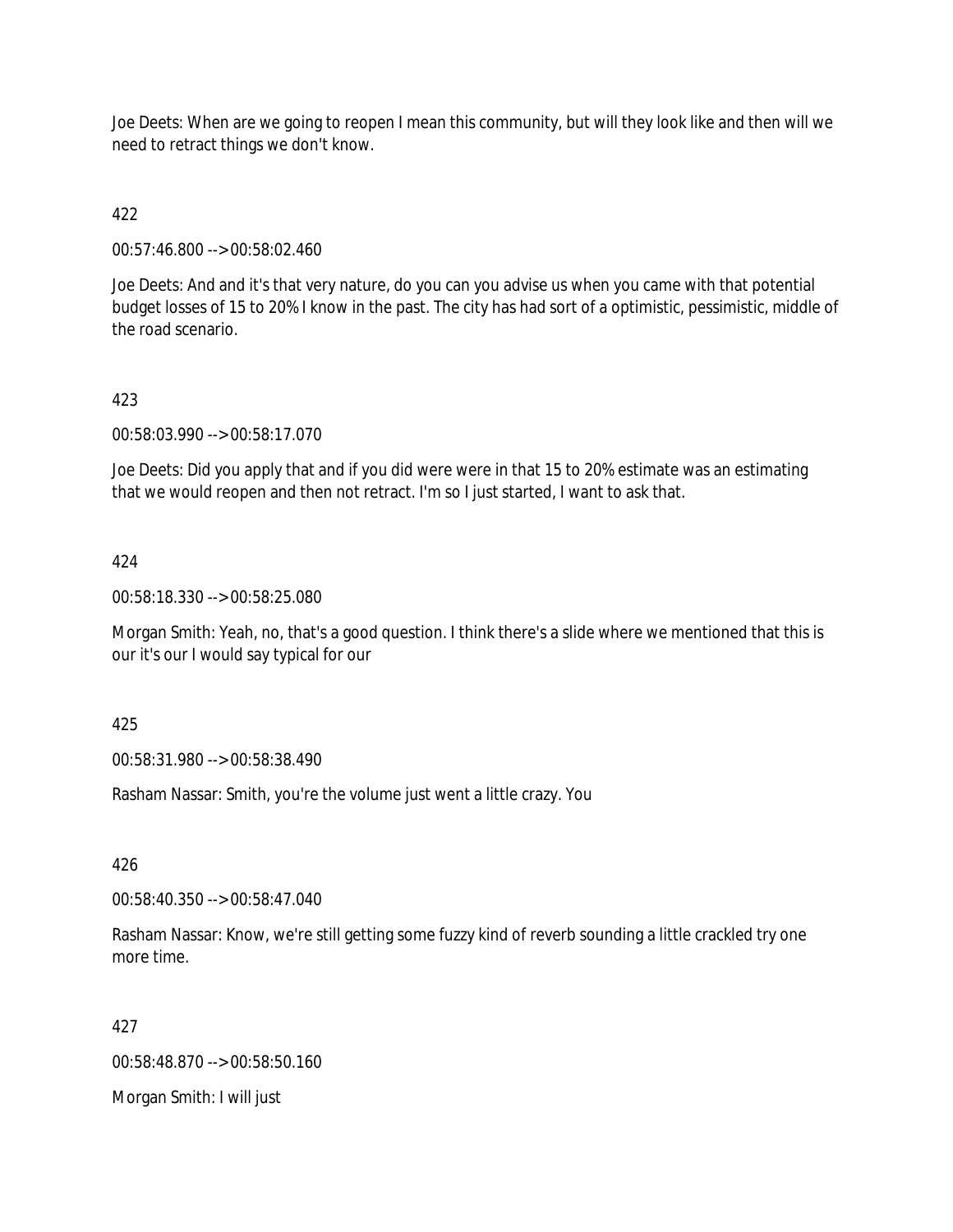428 00:58:50.190 --> 00:58:50.730

Play.

429

00:58:52.290 --> 00:58:52.740

Rasham Nassar: Okay.

430

00:58:53.910 --> 00:58:58.920

Rasham Nassar: Whatever you just said, I think that fixed it. So go ahead and then will I will interrupt you. Again, if it

431

00:58:59.700 --> 00:59:00.210

Morgan Smith: I will

432

00:59:01.320 --> 00:59:06.360

Morgan Smith: Do what you did, which was a bunch of hand gestures just broke out on the screen and that helped me know to stop talking.

433

00:59:07.980 --> 00:59:24.720

Morgan Smith: Um, so what I think I was saying is that it's a good question and I think we labeled our forecast as being conservative. And I think throughout the math and the analysis that we did. We applied. What's our characteristic city.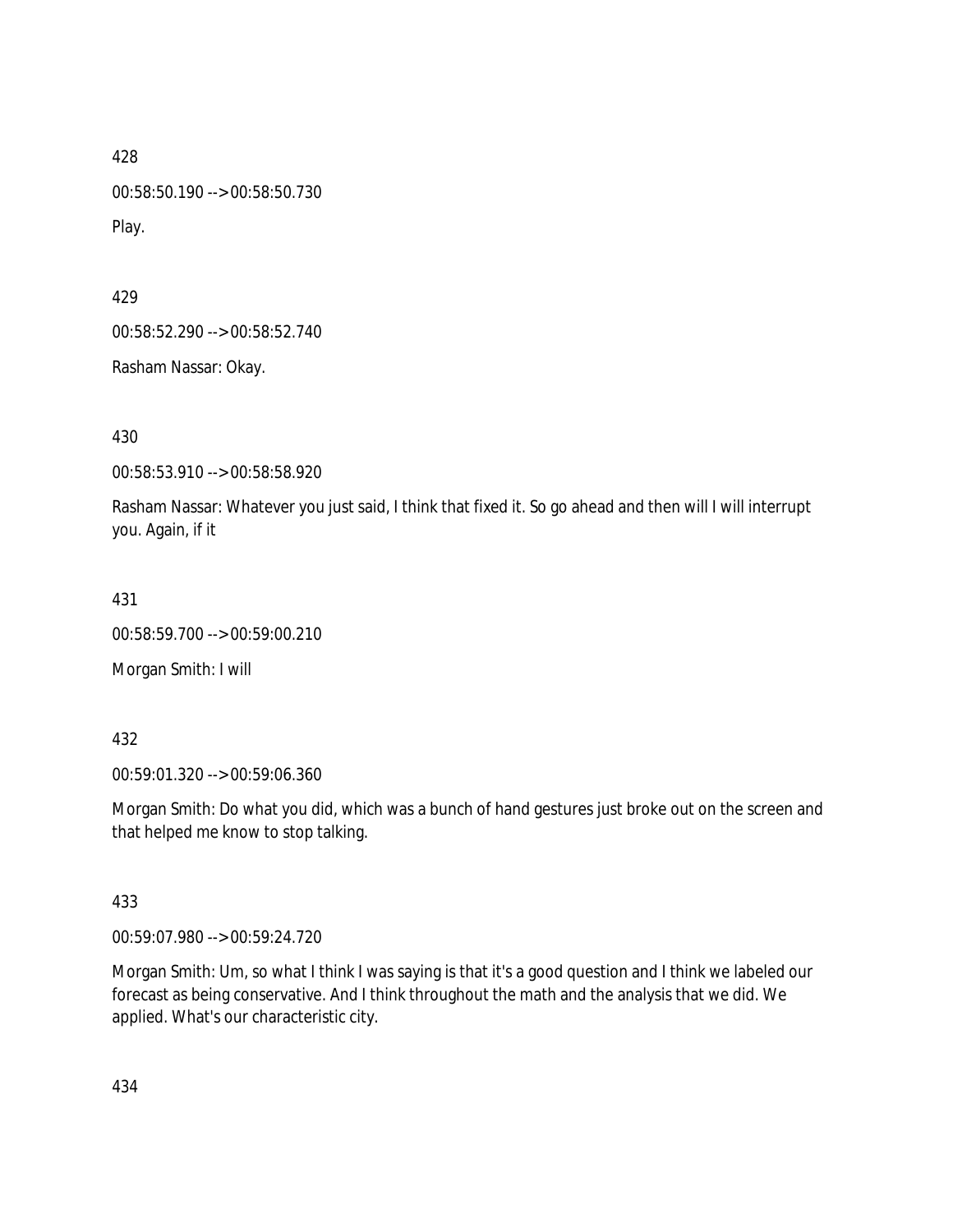00:59:26.490 --> 00:59:36.060

Morgan Smith: Setting at this point, which is to be as thorough as possible and to be on the conservative side of things. So

## 435

00:59:37.470 --> 00:59:46.140

Morgan Smith: But, to some degree, our setting will have less influence than just the nature of our revenue streams. It is just the case that

436

00:59:47.040 --> 00:59:54.030

Morgan Smith: Relatively few of our revenue streams are dependent on things like retail sales. And that's really where you see

#### 437

00:59:54.660 --> 01:00:04.560

Morgan Smith: Sort of the up and down of contractions and restrictions coming and going. And so we took a pretty aggressive look at that line item.

#### 438

01:00:05.100 --> 01:00:15.060

Morgan Smith: A lot of the other line items, don't move as much in that way. So even if we are way wrong and we end up being shut down for another six weeks in the middle of the summer.

#### 439

01:00:15.480 --> 01:00:23.790

Morgan Smith: That will be important and will definitely update our forecasting as a result of that, but it will throw all of this off the table.

440

01:00:24.540 --> 01:00:44.640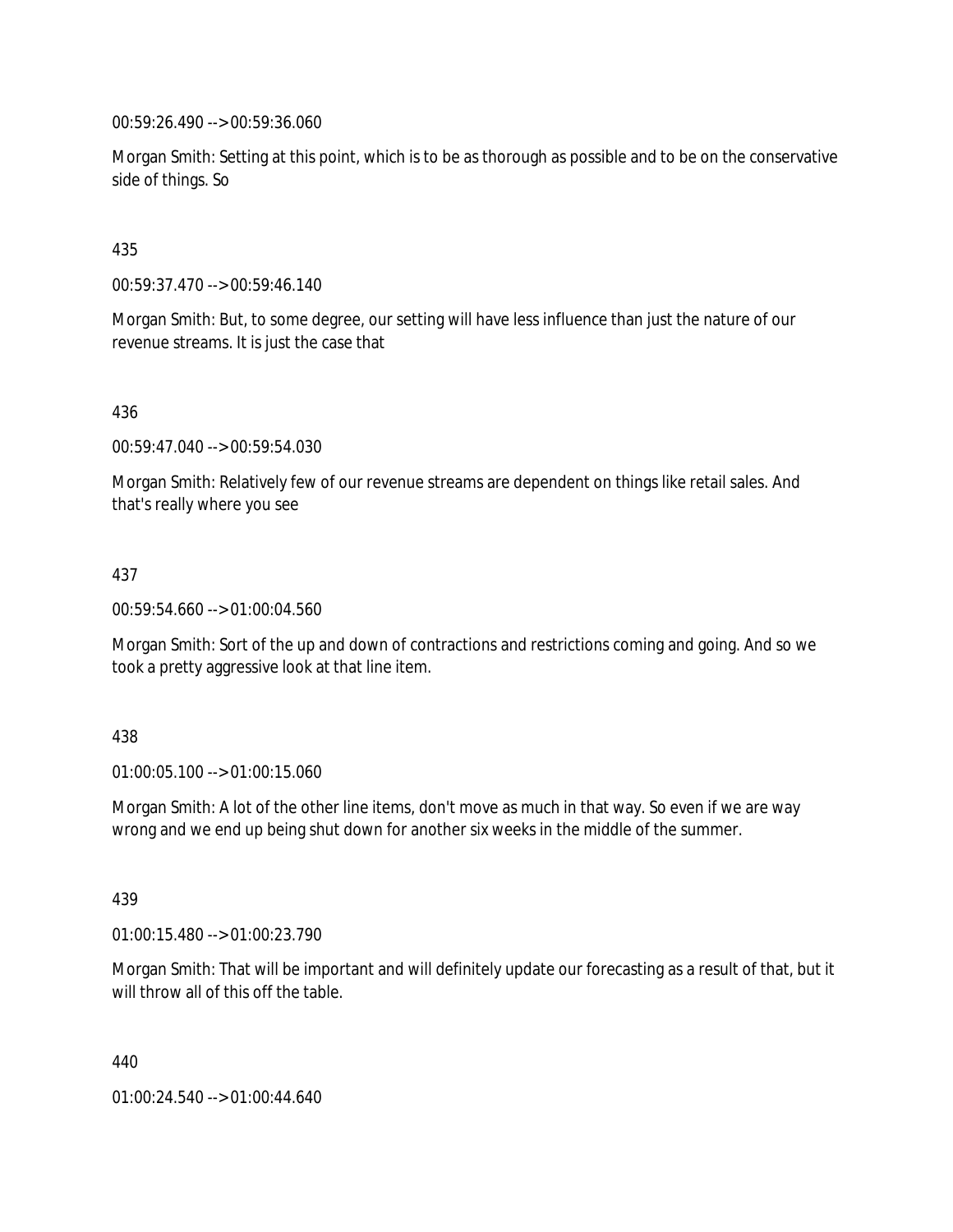Morgan Smith: What really matters to us. Next is not so much 2020 because we, we have a really pretty good intuition about what can happen in six or nine months, but it's like any other event. It's the amplification of what that might mean for the next one to five years. So the important thing is to

441

01:00:45.960 --> 01:00:53.790

Morgan Smith: I think come to some agreement about what we expect for the next few months, but to then begin to really work on what we think that means for

## 442

01:00:55.020 --> 01:01:10.890

Morgan Smith: And really the next five years. And so what will will will really matter is if the experience happens that you described as a hypothetical and we expect it will keep happening for three to five years, or will it always be sort of an 18 month event that we're going to move beyond

443

01:01:14.760 --> 01:01:15.210

Rasham Nassar: Okay.

444

01:01:16.410 --> 01:01:23.100

Rasham Nassar: I don't see any other hands raised. Um, I will point out to council members that there is emotion in our packet

445

01:01:27.150 --> 01:01:29.130

Rasham Nassar: COUNCILMEMBER deets. Thank you.

446

01:01:29.430 --> 01:01:40.530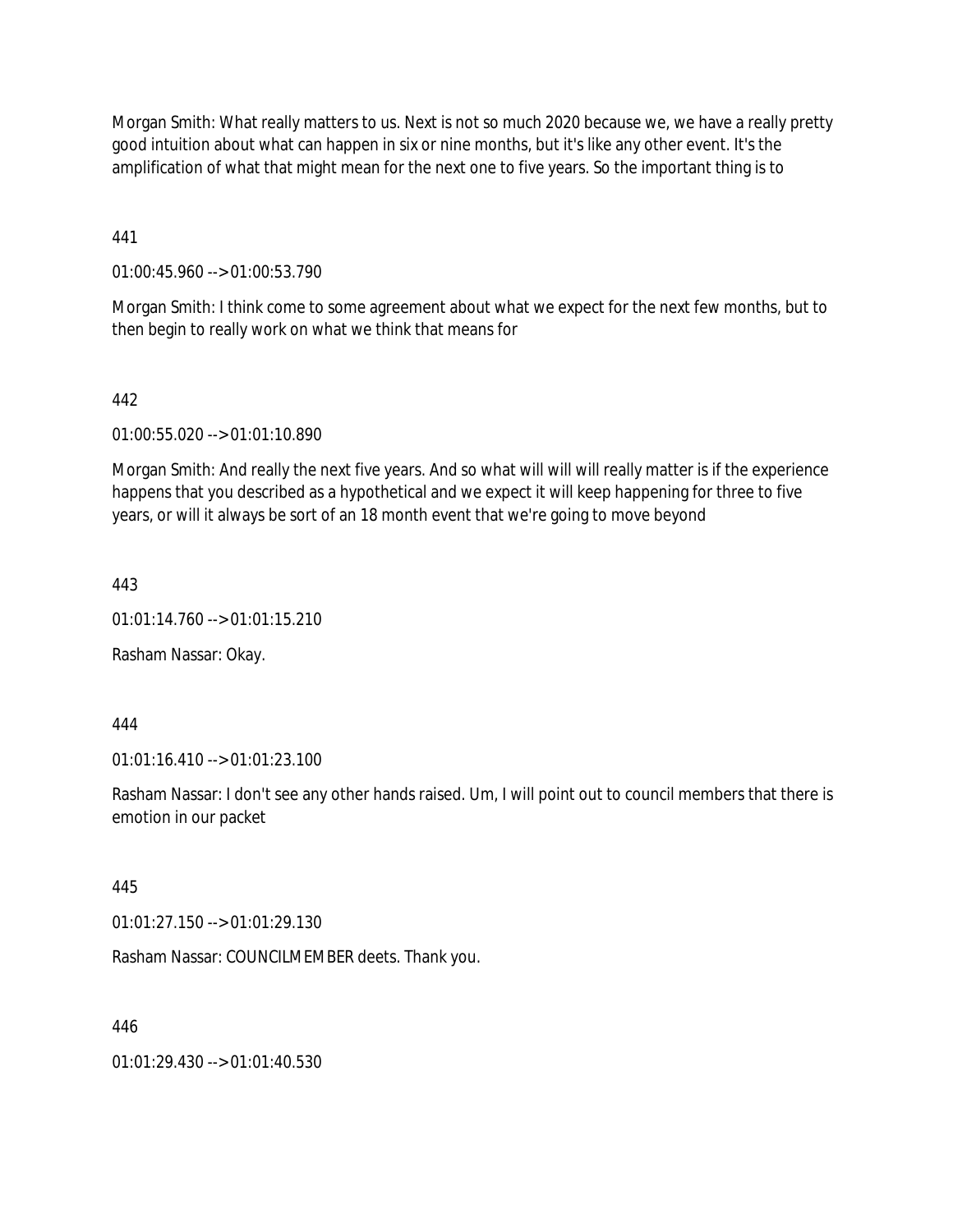Joe Deets: Um, I moved to authorize the city manager to pursue the approach proposed as part of this agenda item to address emerging fiscal impacts to the 2020 budget.

447

01:01:42.990 --> 01:01:46.620

Rasham Nassar: COUNCILMEMBER Pollux second that motion any further Council discussion.

448

01:01:52.380 --> 01:01:54.360

Rasham Nassar: All those in favor please say aye.

449

01:01:54.780 --> 01:01:55.770

Leslie Schneider: Aye. Aye.

450

01:01:56.520 --> 01:01:57.510

Rasham Nassar: Are there any opposed.

451

01:01:59.340 --> 01:02:03.270

Rasham Nassar: Okay that motion passes unanimously. Thank you for that city manager Smith.

## 452

01:02:03.810 --> 01:02:10.050

Morgan Smith: Yeah, and counsel, just before we leave this, I want to emphasize to my commitment and the staffs commitment that the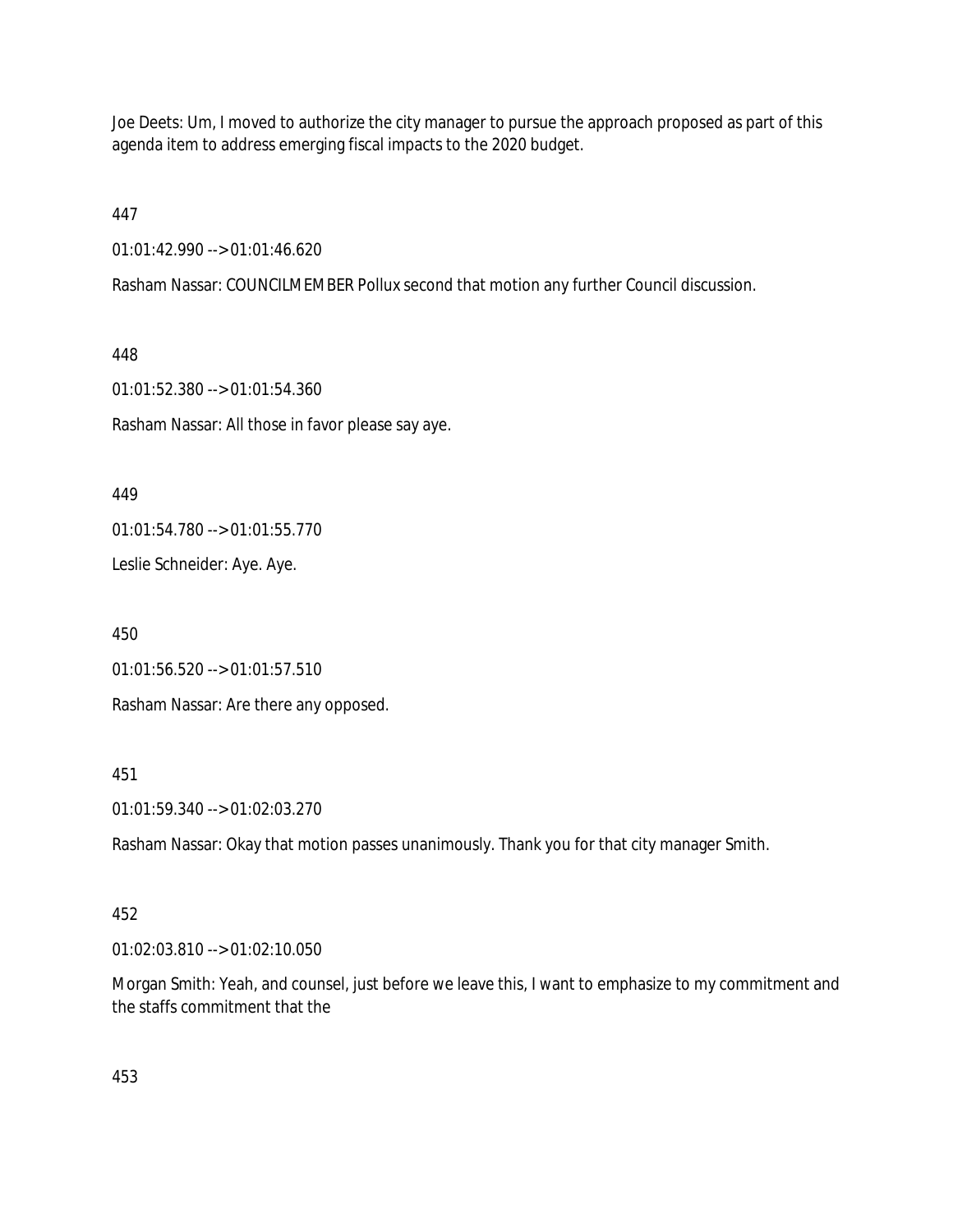01:02:10.440 --> 01:02:19.950

Morgan Smith: Emotion was phrased in sort of broad strokes intentionally. This is a map that I want. And I want you guys to have a sense of why will bring forward certain items as we

### 454

01:02:20.190 --> 01:02:30.360

Morgan Smith: Go through the next few months, and why certain items will be set aside and that we have a shared idea that, but to the degree that we see that things it's important for you and for us to change adjust tweak.

455

01:02:31.170 --> 01:02:39.120

Morgan Smith: Can ramp up need to ramp down, it'll be our responsibility to come to you and I want to re emphasize our commitment to do that so

#### 456

01:02:41.220 --> 01:02:46.860

Rasham Nassar: Great. Really appreciate those comments city manager Smith and I know that you kind of delve into that last week when we first discussed it

### 457

 $01:02:47.970 \rightarrow 01:02:54.870$ 

Rasham Nassar: So again, just a lot of appreciation for you, Deputy city manager. Sure. And the finance department at the city.

458

01:02:57.120 --> 01:02:57.630

Morgan Smith: Okay.

459

01:02:58.050 --> 01:03:06.000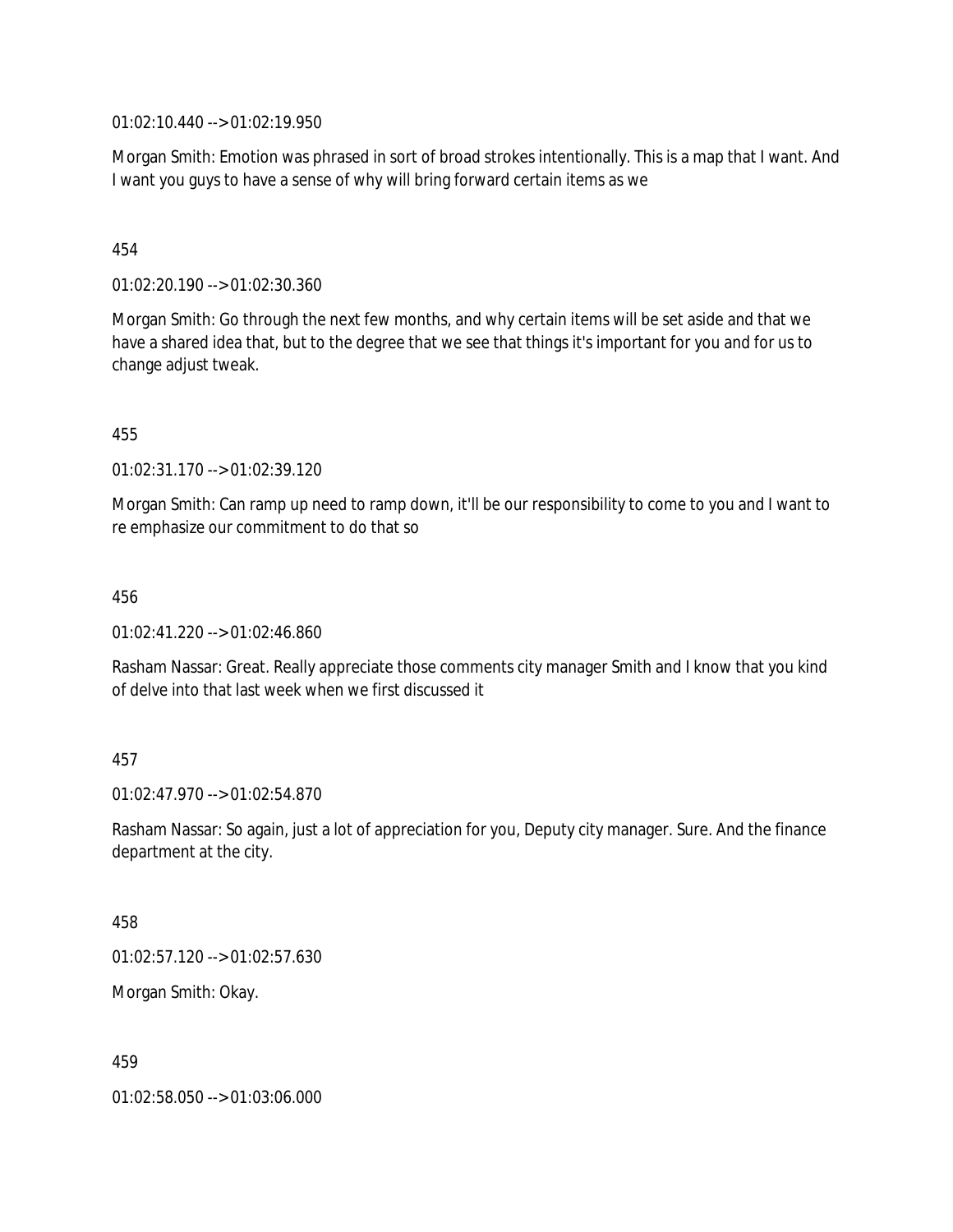Rasham Nassar: Moving on, in our agenda and this is you again city manager Smith. So we are at items seven be impacts to the 2020 citywide work plan priorities.

460

01:03:07.620 --> 01:03:18.060

Morgan Smith: Council. So this is our, our, kind of partner discussion and alongside our are the places where we can make spending choices, there's sort of two flavors of impact to the word plan.

# 461

01:03:18.390 --> 01:03:29.220

Morgan Smith: One is the flavor that just happened to us. It's just things that we didn't control. We lost time on the calendar. We've lost the ability to do outreach in the way we thought we would. And so, that creates impacts to the to

# 462

01:03:30.120 --> 01:03:40.200

Morgan Smith: Our plans and the other is to acknowledge that our capacity is different than we thought it would be when we work together on this roadmap in January and so

### 463

01:03:41.250 --> 01:03:52.470

Morgan Smith: To some degree, this is just more of a report out than a proposed plan of action, but it is a report out on where the things we cared about the most for the year currently stand,

464

01:03:52.890 --> 01:04:03.540

Morgan Smith: And some labeling with the yellow green and red of what what our expectations are for when these things will move to their next steps.

465

01:04:04.080 --> 01:04:18.360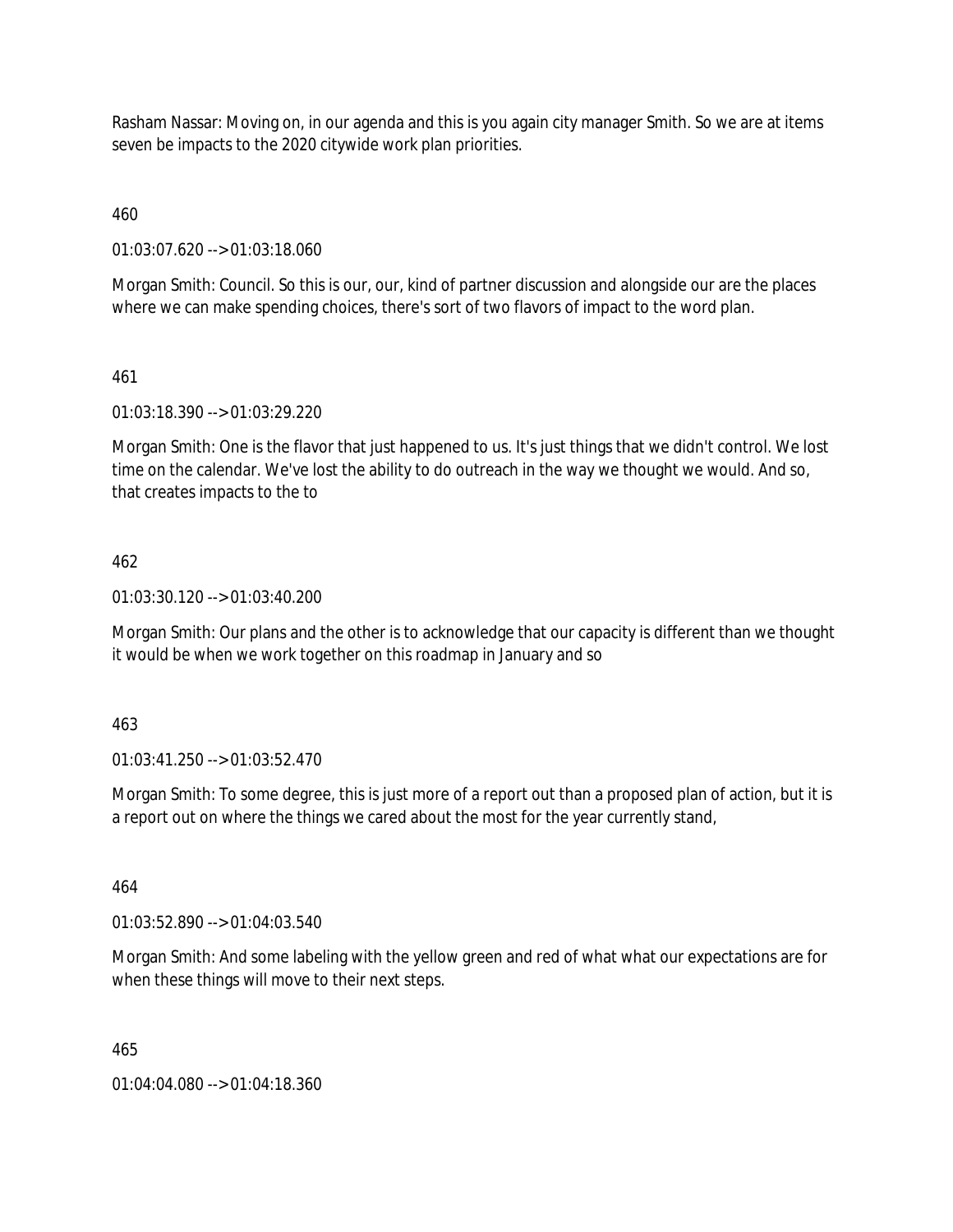Morgan Smith: And I think the the importance for my perspective is for us to again have a shared vision in the same way that this original list reflected our agreement about where it was most important to spend city time and resources.

466

01:04:18.960 --> 01:04:27.510

Morgan Smith: This is still at what the function of this roadmap is. But as you can see some of these things aren't expected to happen for us this year or aren't

467

01:04:29.370 --> 01:04:41.280

Morgan Smith: Described as being as critical as others. So in packaging forward this look at our next few months I applied my understanding of what we need to do.

468

01:04:41.790 --> 01:04:47.490

Morgan Smith: What our projects that have our most significant investment and highest level of interest to move forward.

469

01:04:47.880 --> 01:04:55.530

Morgan Smith: And then I used as a point of reference, the Council's articulated highest priorities as well. So things like green building affordable housing.

470

01:04:56.040 --> 01:05:11.190

Morgan Smith: The land use review process using using those things which you reaffirmed in March helped me to see what policy topics I'm I expect Council will want to have brought forward to the degree we have capacity.

471

01:05:12.210 --> 01:05:22.890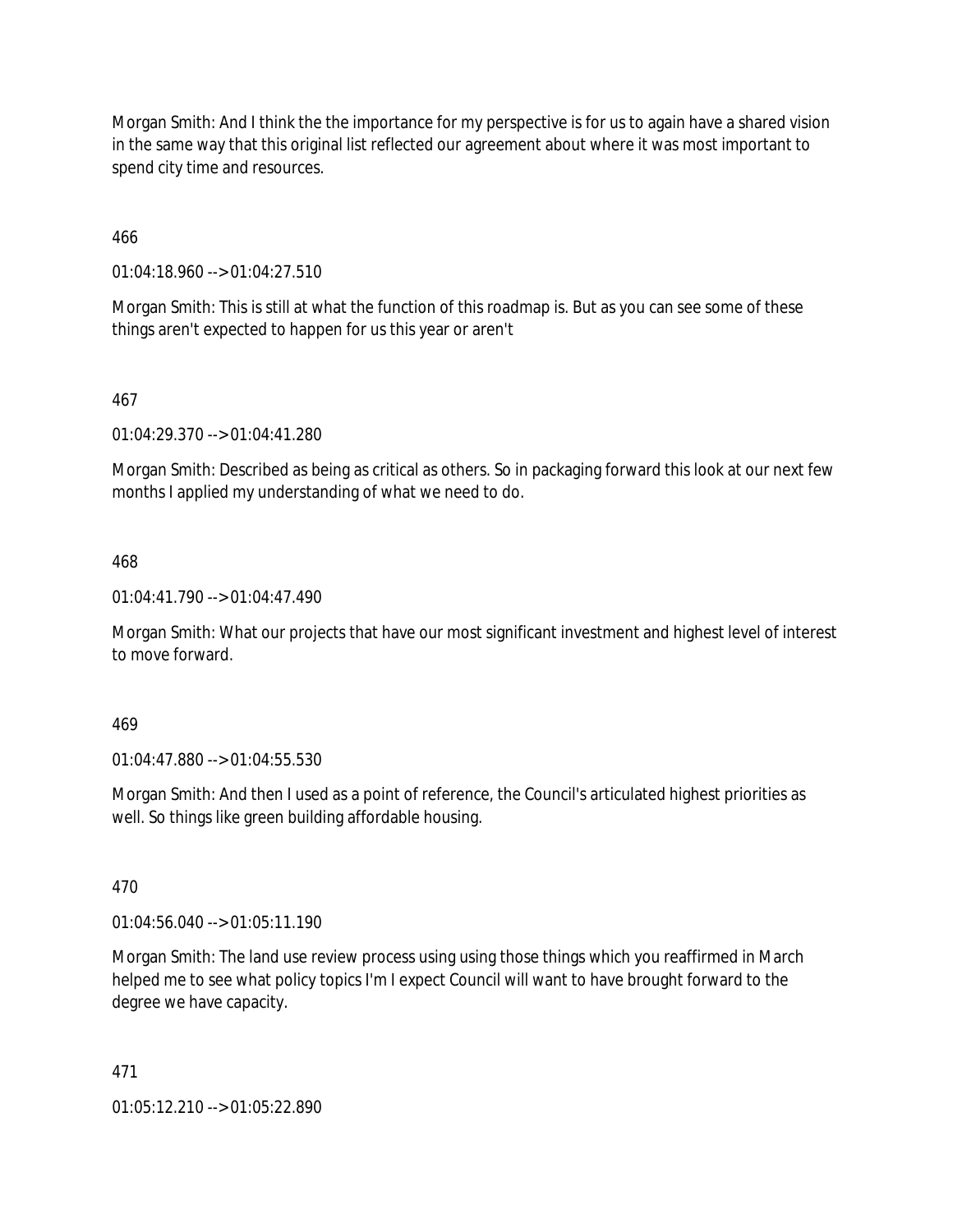Morgan Smith: So again, I'd be happy to answer any questions or my senses, there may be some interest in Council discussing whether some of these should have a more conservative timing or approach.

472

01:05:27.990 --> 01:05:37.770

Rasham Nassar: I don't see any hands, hands raised. Thank you for that introduction city manager Smith do any council members have any comments or

473

01:05:44.940 --> 01:05:45.930

Rasham Nassar: COUNCILMEMBER car.

474

01:05:50.490 --> 01:05:52.500

Rasham Nassar: And unmute your mic and

475

01:05:54.750 --> 01:05:55.440

Rasham Nassar: Happens to all

476

01:05:55.830 --> 01:05:56.220

Yeah.

### 477

01:05:58.350 --> 01:06:03.030

Rasham Nassar: Go ahead. I was just curious if, as with the previous agenda item on fiscal impacts and that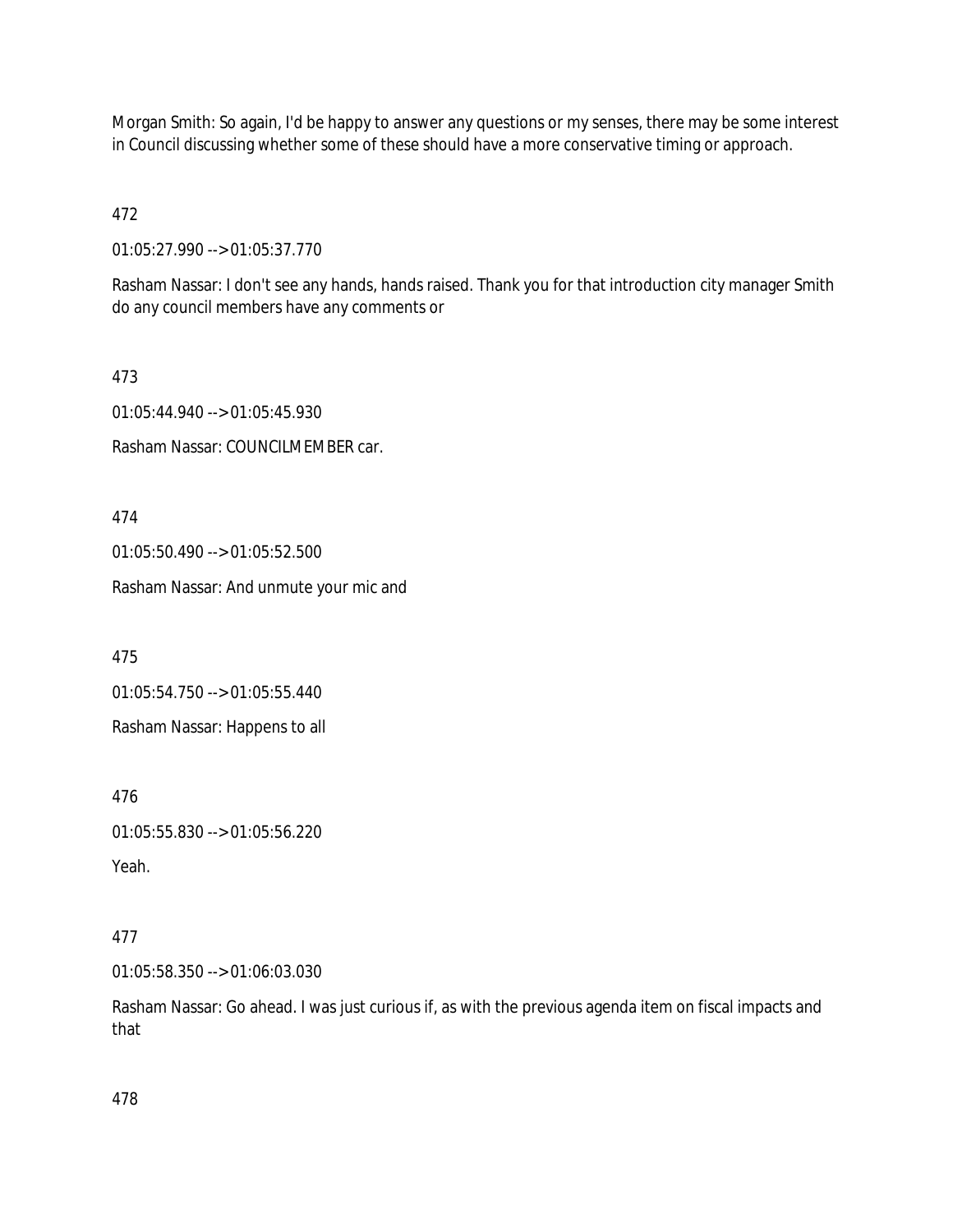01:06:03.060 --> 01:06:10.530

Christy Carr: Kind of coordination with the city manager and the Council and revisiting it if that's the same sort of flavor that this will take on

479

01:06:11.400 --> 01:06:19.080

Christy Carr: Or if it's those red, yellow, green boxes are more set in stone, and the only example I

480

01:06:19.980 --> 01:06:29.430

Christy Carr: Would would bring up is that Winslow master plan and both discussing the timing, our approach to that as well as initiating it are both deferred to 2020

481

01:06:29.970 --> 01:06:45.570

Christy Carr: And I think specific to the agenda item on 16th or the special meeting on the 30th about all those things that are related. Those are really important and would be challenging to discuss outside the framework of the Winslow master plan. So I'm just wondering

482

01:06:47.070 --> 01:06:52.590

Christy Carr: If again, this is something that we can revisit or if we should change that.

483

01:06:53.580 --> 01:07:00.210

Morgan Smith: So my perspective is that this is always a map that then becomes a living document as we go through time.

484

01:07:00.420 --> 01:07:09.450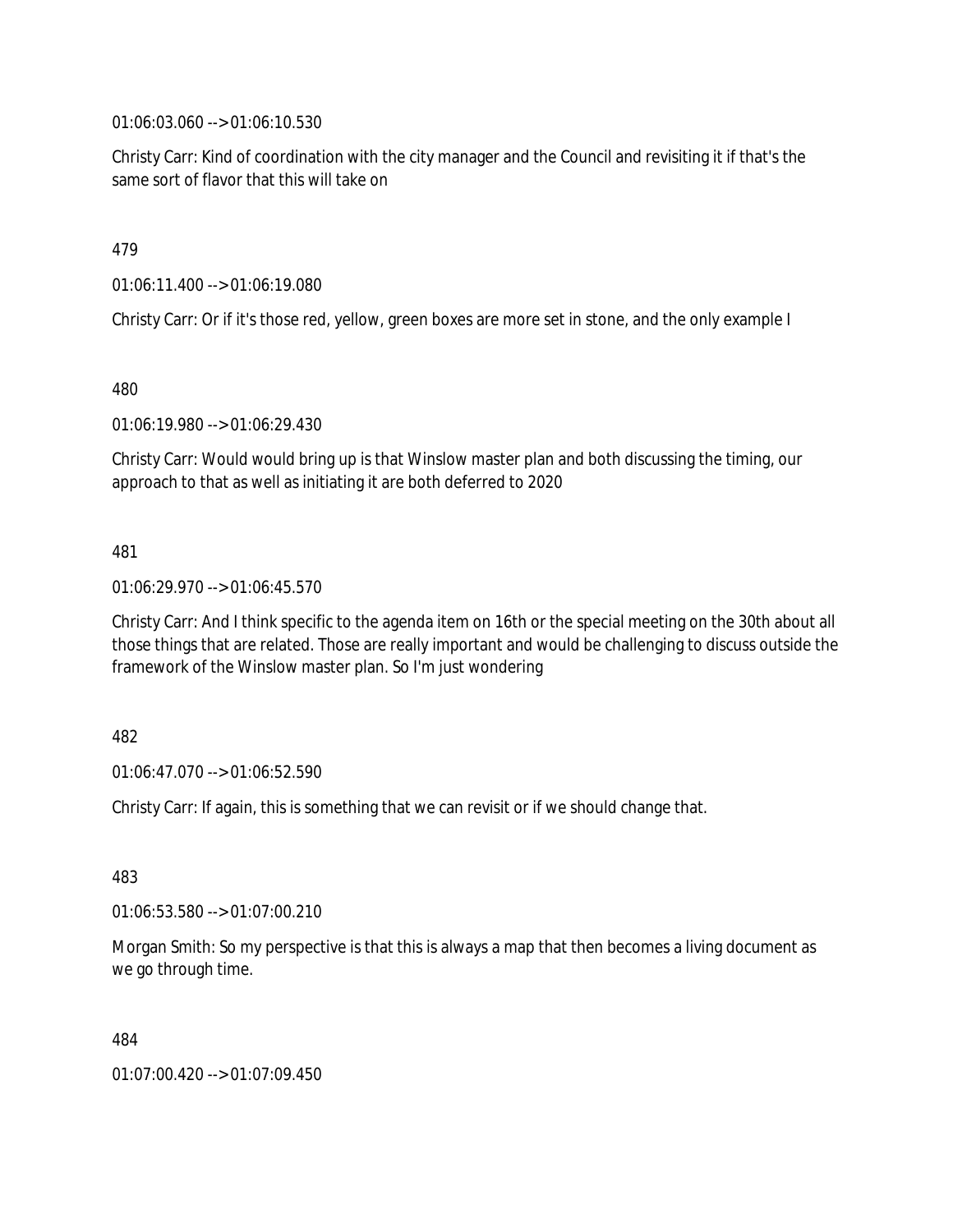Morgan Smith: I don't update it with the Council, every month and I wouldn't recommend doing that now because it ends up being more effort to report and less time available for the doing

485

01:07:09.870 --> 01:07:24.300

Morgan Smith: Typically we report out at the beginning a year end and it mid year, which makes sense. But to your point, if we make decisions about the Winslow area master plan and how that does or doesn't coordinate and there's some tie in to work in

486

01:07:25.410 --> 01:07:33.000

Morgan Smith: Then the next time you see this which ideally would be in the end of July, for a mid year look it would reflect that.

### 487

01:07:33.690 --> 01:07:40.050

Morgan Smith: What I was doing and highlighting that is red is that when this list was first built, which is actually the back end of a two year plan.

488

01:07:40.500 --> 01:07:43.290

Morgan Smith: When this list was first built in January 2019

489

01:07:43.830 --> 01:07:56.010

Morgan Smith: There was a very now feels like a very optimistic goal that we would wrap up the island center sub area plan in 2019 and that would TS up to begin the Windsor and master plan.

490

01:07:56.250 --> 01:08:02.310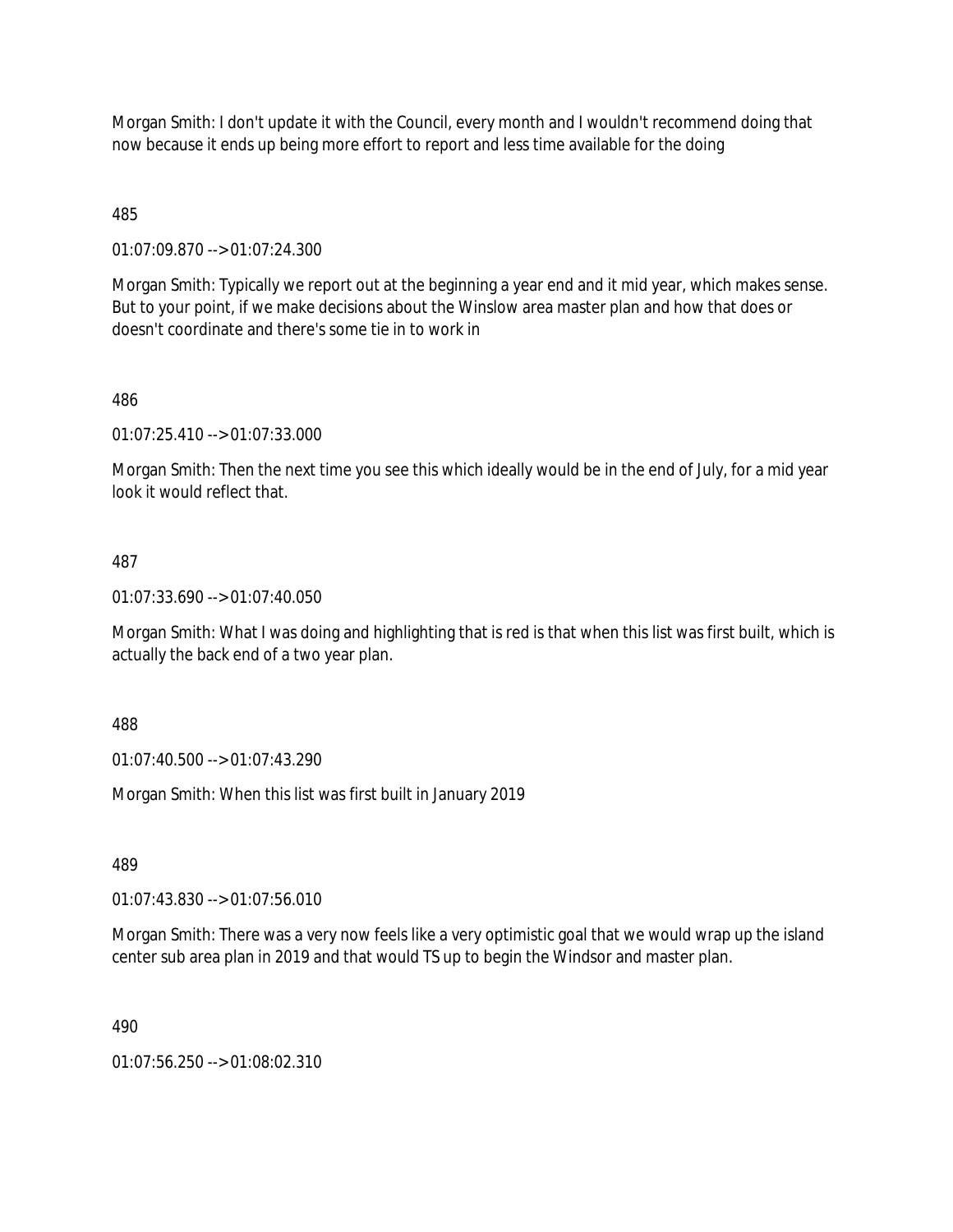Morgan Smith: In 2020 and so that concept is being ready to launch that really biggest of our master plans.

# 491

01:08:03.090 --> 01:08:20.430

Morgan Smith: Is why I flagged it as red because I don't expect to that, absent making some really significant cuts in capacity somewhere else that we have an intention or the wherewithal to do that. But that doesn't preclude speaking about it in the context of that other sort of integrated discussion.

# 492

01:08:24.840 --> 01:08:31.890

Rasham Nassar: So I think the answer to. Councilmember cars question was yes it is flexible, to some degree, but it's also complicated. Yeah.

### 493

01:08:31.920 --> 01:08:37.290

Morgan Smith: But I thought I heard a little bit of an allusion to will we be revisiting this on a monthly basis. And that's not my intent.

494

01:08:38.460 --> 01:08:44.370

Rasham Nassar: Right. Okay. Um, thank you for that. Let's go to council member deeds, you have your hand raised.

### 495

01:08:44.760 --> 01:08:46.440

Joe Deets: Yeah, it's just gonna make a motion.

### 496

01:08:47.820 --> 01:08:57.360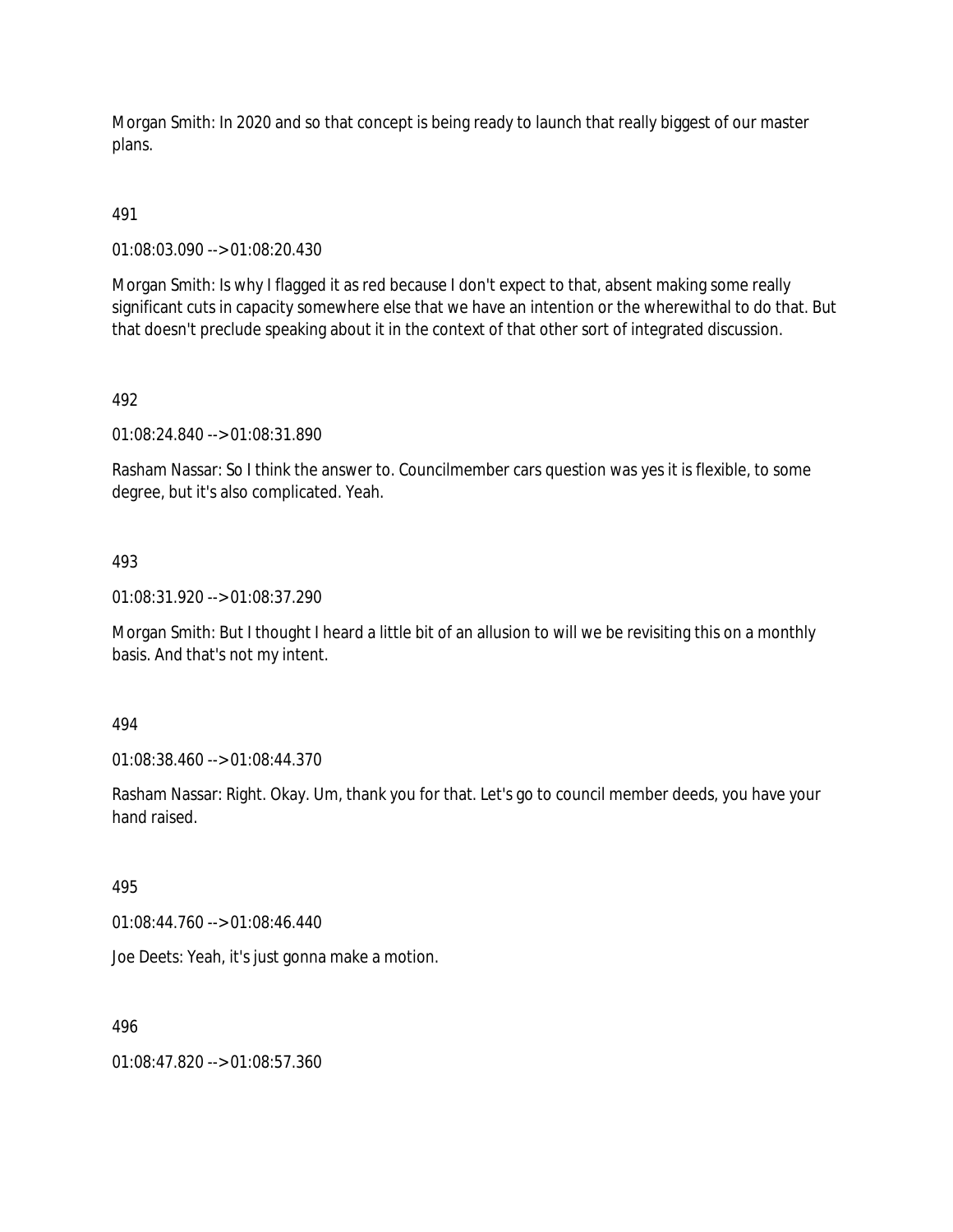Joe Deets: I moved to authorize the city manager to make the proposed adjustments to the city's 2020 city wide work plan priorities as described in this agenda item.

497

01:08:58.440 --> 01:08:58.920

Rasham Nassar: I'll second.

498

01:08:59.760 --> 01:09:02.850

Rasham Nassar: May your standard seconded, and Mayor center you have your hand raised.

# 499

01:09:04.350 --> 01:09:15.210

Leslie Schneider: Sure. I just wanted to say that I, I think this is a good roadmap and, you know, I don't have any huge concerns with it. So I was just giving more or less a thumbs up.

500

01:09:18.150 --> 01:09:20.190

Rasham Nassar: COUNCILMEMBER pollick

501

01:09:21.510 --> 01:09:22.470

Rasham Nassar: Did you have a hand raised.

502

01:09:23.640 --> 01:09:25.890

Michael Pollock: I did. I just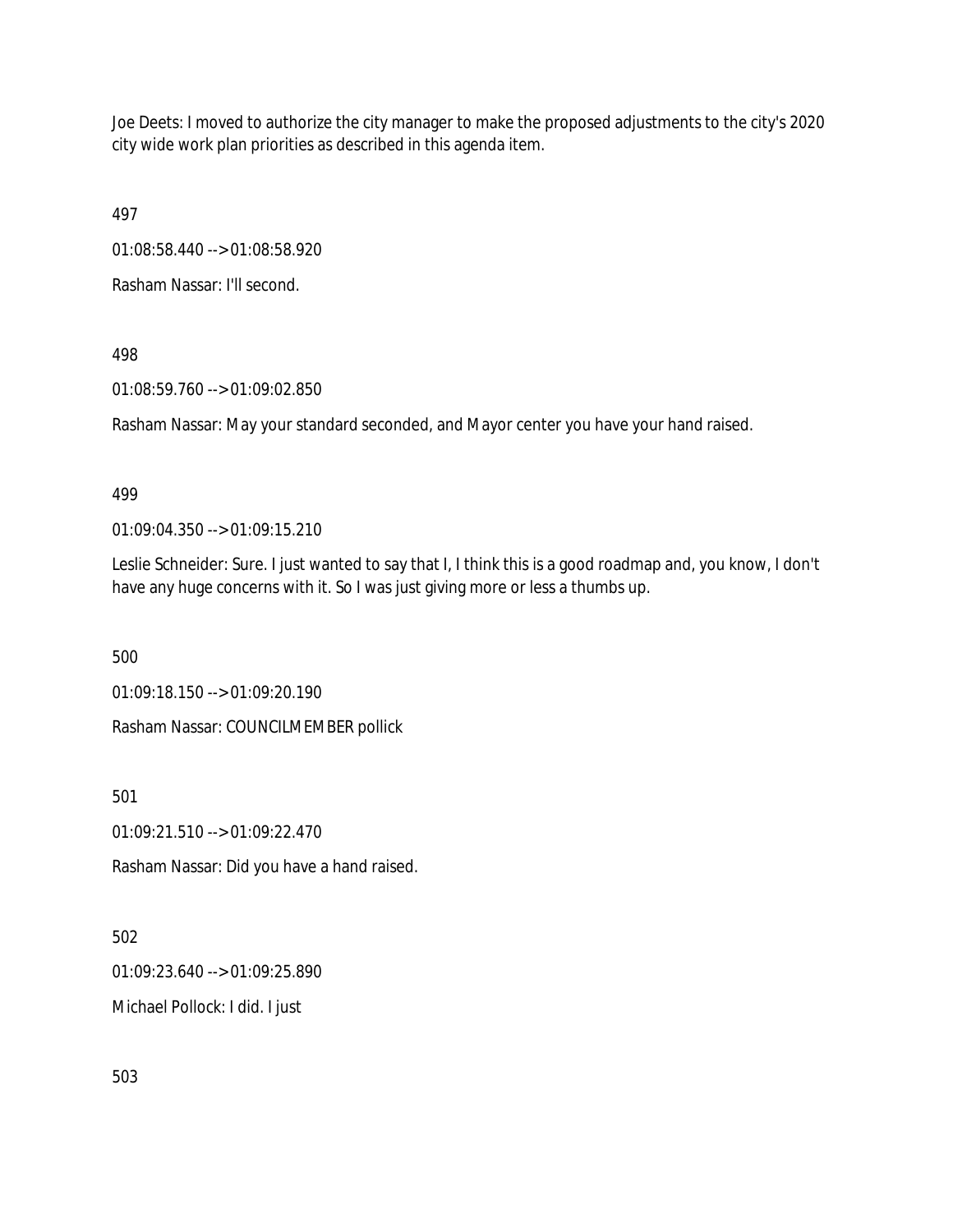01:09:27.240 --> 01:09:41.370

Michael Pollock: I'm in regards to COUNCILMEMBER cars comment I, you know, in my mind, I have a web somewhat tangled web of land use regulations and includes the Winslow master plan.

504

01:09:42.510 --> 01:09:48.330

Michael Pollock: Transfer development rights see up process, etc, etc, and I'm

505

01:09:49.980 --> 01:09:59.910

Michael Pollock: It's not just a question of understanding the relationships, but it's understanding where to begin. Right, like, sort of, there's a sequence of interactions in there. Of course, it's kind of circular and so

506

01:10:00.360 --> 01:10:09.540

Michael Pollock: I guess it just speaks to me that the need that we need to get going out the conversation with the planning commission and really get kind of an understanding of that because

507

01:10:10.770 --> 01:10:20.820

Michael Pollock: Once we get a sense of what we need to tackle first that is what's related to the next, which are antecedent factors affecting a particular

508

01:10:21.600 --> 01:10:29.820

Michael Pollock: Land use activity or section of the ordinance that that's going to guide us in terms of what should be a priority, as I see it, so

509

01:10:30.240 --> 01:10:45.330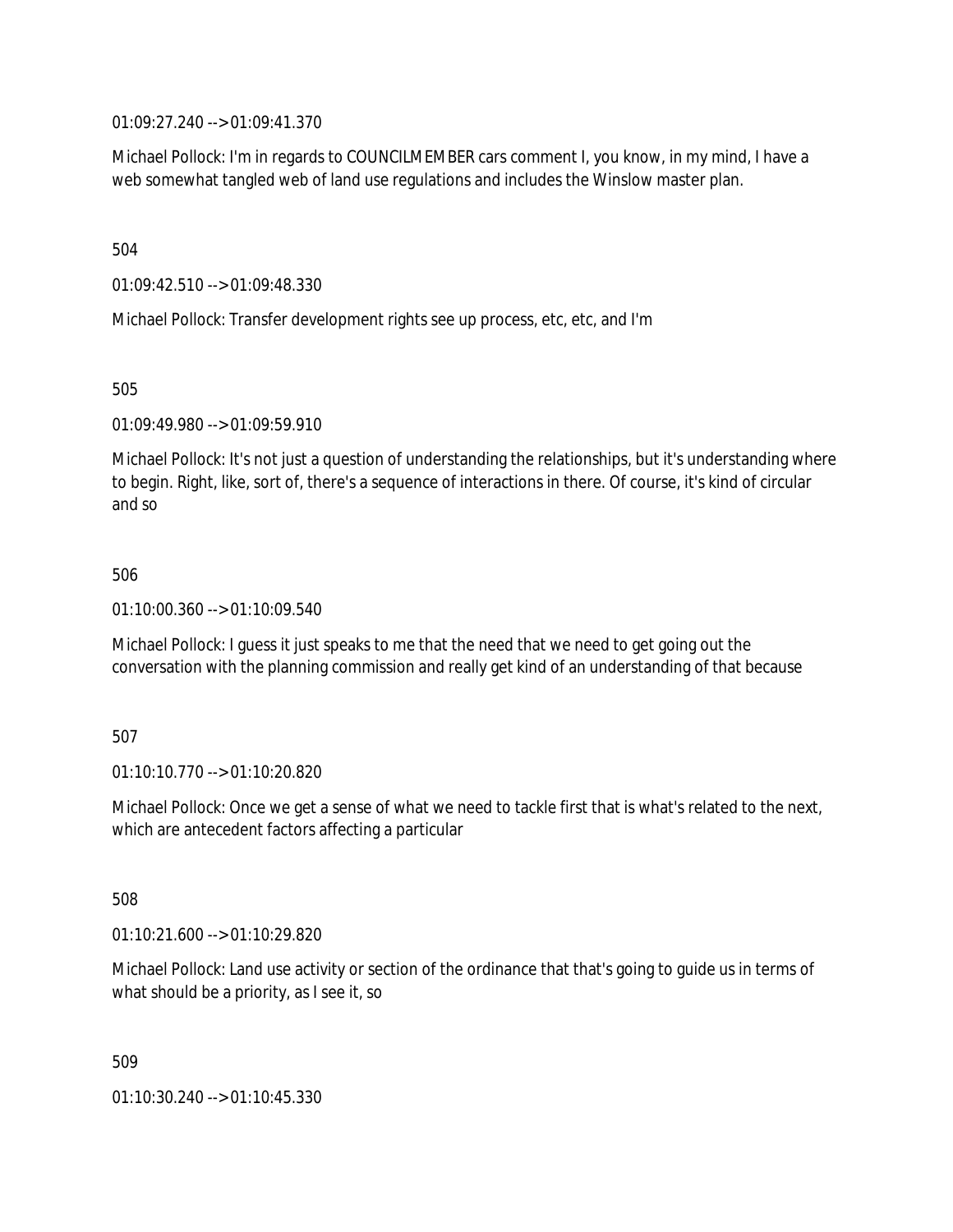Michael Pollock: I think I'm hopeful put it that way that the conversation that we're going to have around the 15th is maybe going to get to that issue of when it's appropriate to tackle the Winslow master plan visa V is some of these other land use issues.

510

01:10:49.500 --> 01:10:50.700

Rasham Nassar: It hasn't been my job. Alice

511

01:10:51.900 --> 01:10:58.470

Kirsten Hytopoulos: Yeah, just to clarify, I don't I'm hopeful. We didn't hear anything, contrary to that from the city manager.

### 512

01:10:58.830 --> 01:11:05.970

Kirsten Hytopoulos: I assume that when you talk about Morgan. When you talk about having to free up significant capacity of for some reason we come out of that conversation and say,

### 513

01:11:06.690 --> 01:11:16.980

Kirsten Hytopoulos: We want to work on a Wednesday master plan and we understand we now have to put all of these other policy issues aside, we can do that, it would just require offsets right

### 514

01:11:17.580 --> 01:11:30.420

Morgan Smith: Yeah. And I guess the reason my my eyebrows go up when I think of starting the Winslow area masterplan is a that is a really big significant project that will require more than just city staff and will

### 515

01:11:30.990 --> 01:11:38.910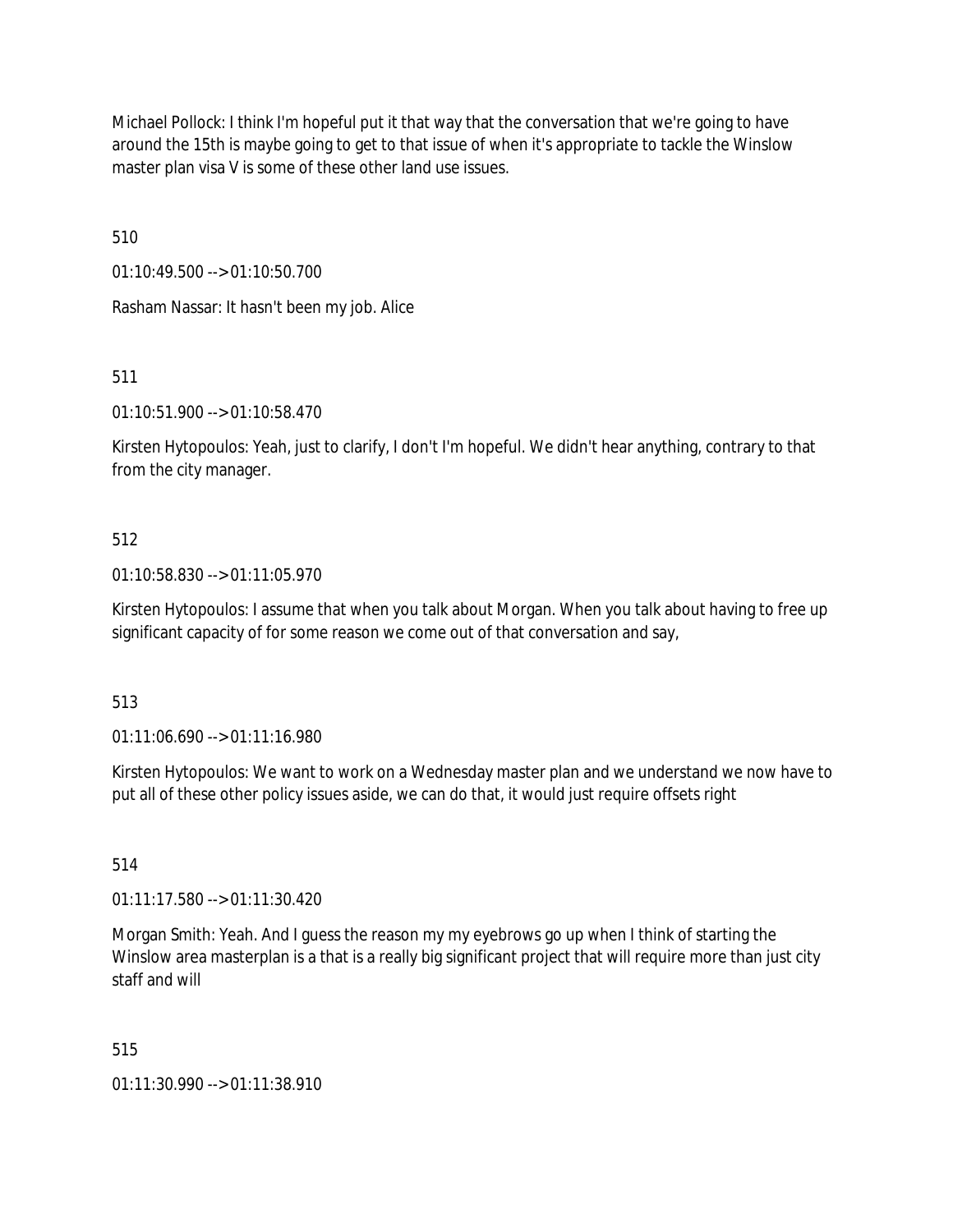Morgan Smith: necessitate us bringing a large part of our community into the conversation with us. It's a two year project. It's something that, again,

516

01:11:39.180 --> 01:11:48.690

Morgan Smith: We had high hopes coming out of the comp plan update that councils direction was to start with the island center plan and then the idea was that we would next pick up the Winslow plan.

517

01:11:49.080 --> 01:11:54.990

Morgan Smith: And if that's what we decided to do I, we will have staff will work with you to shape that and tell you how and when

### 518

01:11:55.980 --> 01:12:03.780

Morgan Smith: But, but I want to be realistic. It's not a small exercise and it would require doing some real rework. If we wanted to pick that up in 2020

519

01:12:04.170 --> 01:12:13.770

Morgan Smith: Now, if we want as part of budget development to envision as we're bringing hopefully knock on Glass. The island center set a plan to fruition this year.

520

01:12:14.070 --> 01:12:21.780

Morgan Smith: And organizing our thoughts on what the resources and capacity needs to be to, perhaps, and this is Council's decision. I'm not suggesting it but if you wanted to make

521

01:12:22.050 --> 01:12:34.830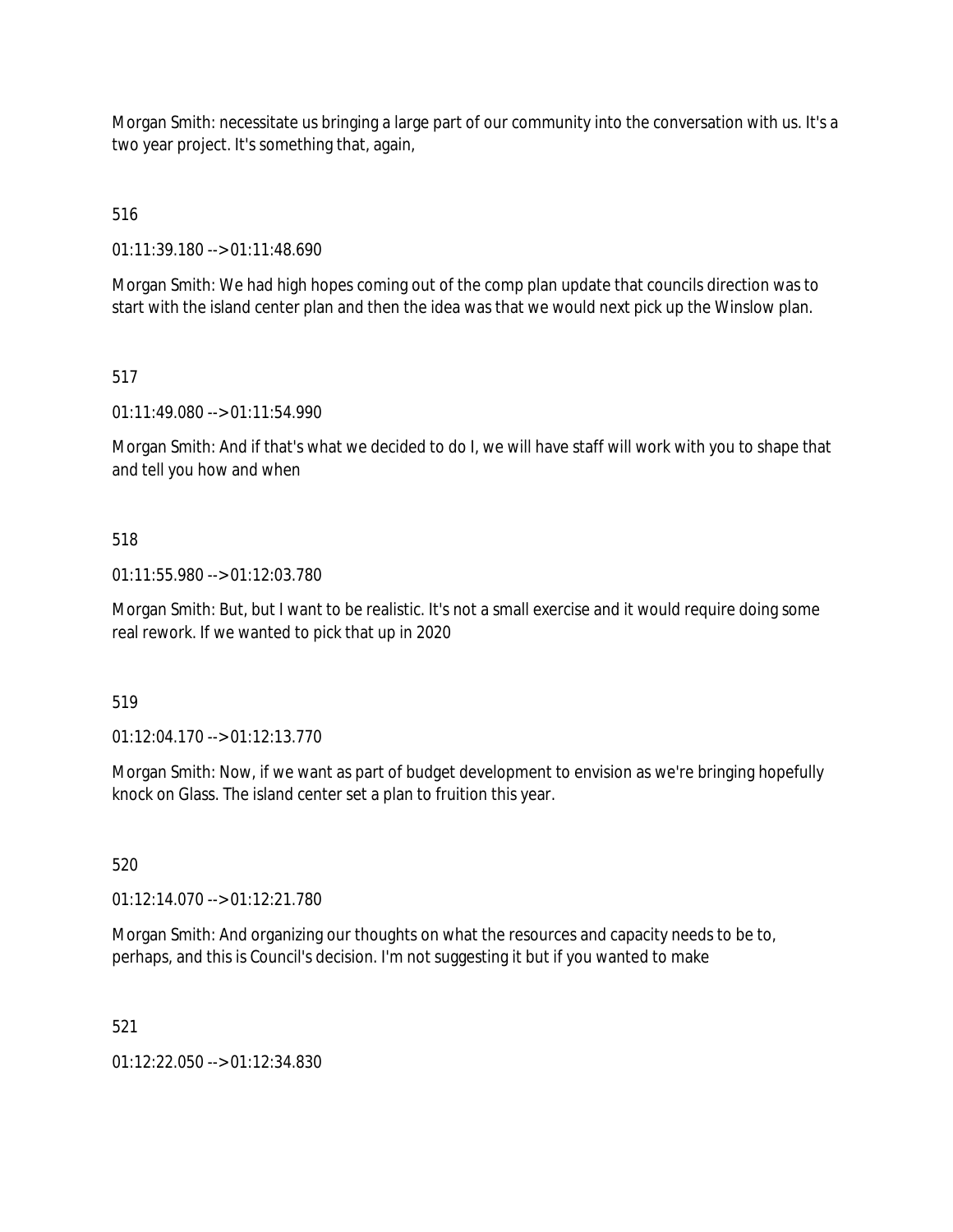Morgan Smith: Kicking off the Winslow area master plan a priority to begin in 2020 then you know we have a clear runway to do that and make those plans now and build them into the budget and our planning for next year.

522

01:12:35.970 --> 01:12:42.630

Morgan Smith: By concept of our capacity was if you wanted to bring that into 2020 we would really have to think about how we could do that.

523

01:12:46.260 --> 01:12:49.020

Rasham Nassar: Customer high top list your hand, the stories that you want to add to that.

524

01:12:52.110 --> 01:12:53.940

Rasham Nassar: Any other council members like to weigh in.

525

01:12:58.950 --> 01:13:03.570

Rasham Nassar: Okay, really raised for that discussion tonight. I think we have the clarity that we need

526

01:13:04.920 --> 01:13:09.000

Rasham Nassar: Related to what the motion that we are making means tonight for the work plan.

### 527

01:13:10.050 --> 01:13:22.530

Rasham Nassar: I'm glad to hear some reassurance from the city manager that it is flexible on subject to change, especially related to any potential outcomes in terms of new direction that Council might want to pursue from our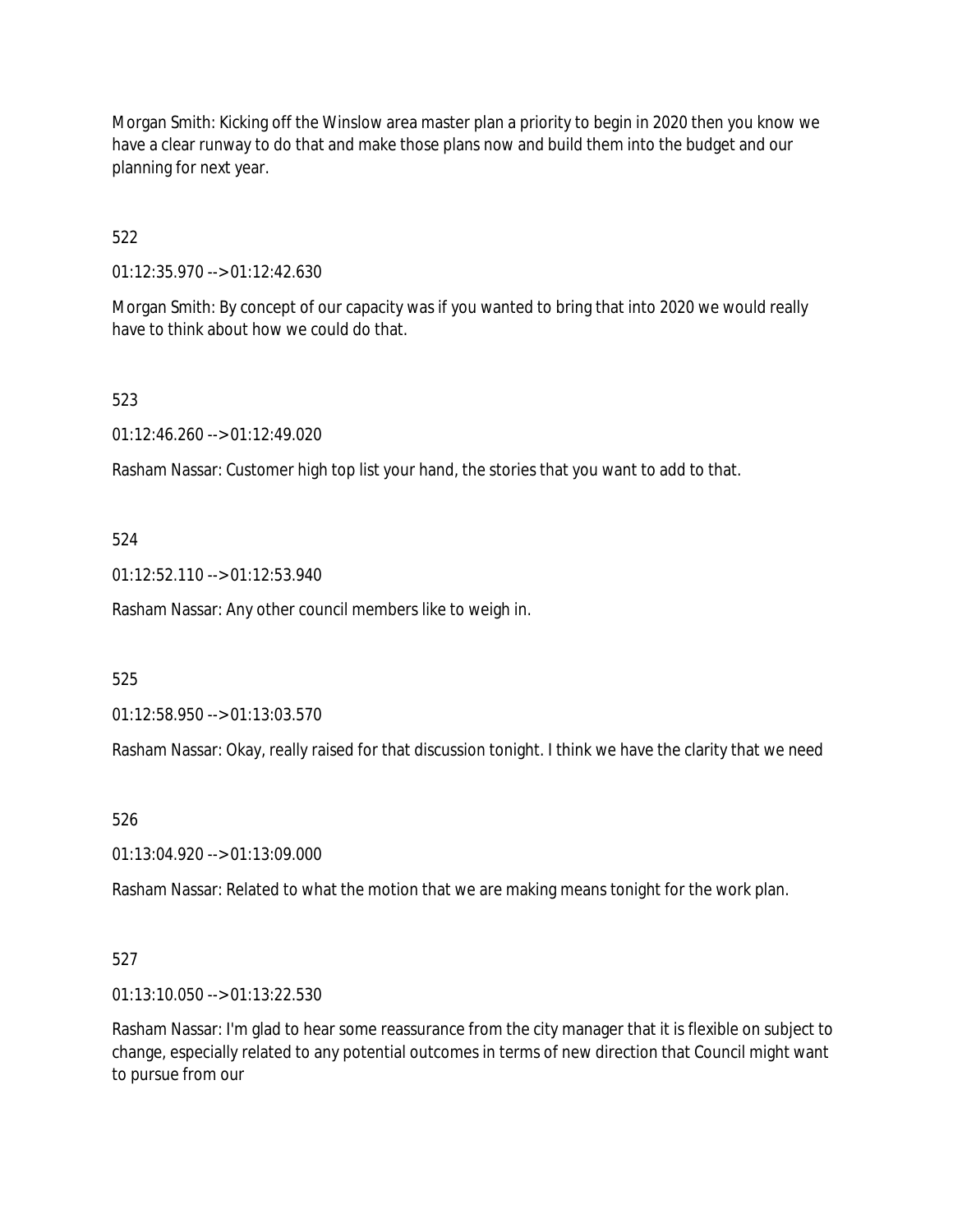01:13:23.640 --> 01:13:26.580

Rasham Nassar: What is that the June 16 meet joint meeting with the planning commission

#### 529

01:13:28.650 --> 01:13:32.220

Rasham Nassar: So unless anyone would like to make any further comment.

#### 530

01:13:33.240 --> 01:13:37.830

Rasham Nassar: We will take a vote. All those in favor of the motion on the floor, please say aye.

#### 531

01:13:38.520 --> 01:13:39.210

Leslie Schneider: Aye. Aye.

532

01:13:40.350 --> 01:13:41.220

Any opposed.

533

01:13:43.410 --> 01:13:45.810

Rasham Nassar: Okay that motion passes unanimously.

#### 534

01:13:47.190 --> 01:13:54.330

Morgan Smith: Council, I just want to thank you again for both of these topics and you're good discussion and support for them. I just want to acknowledge that we've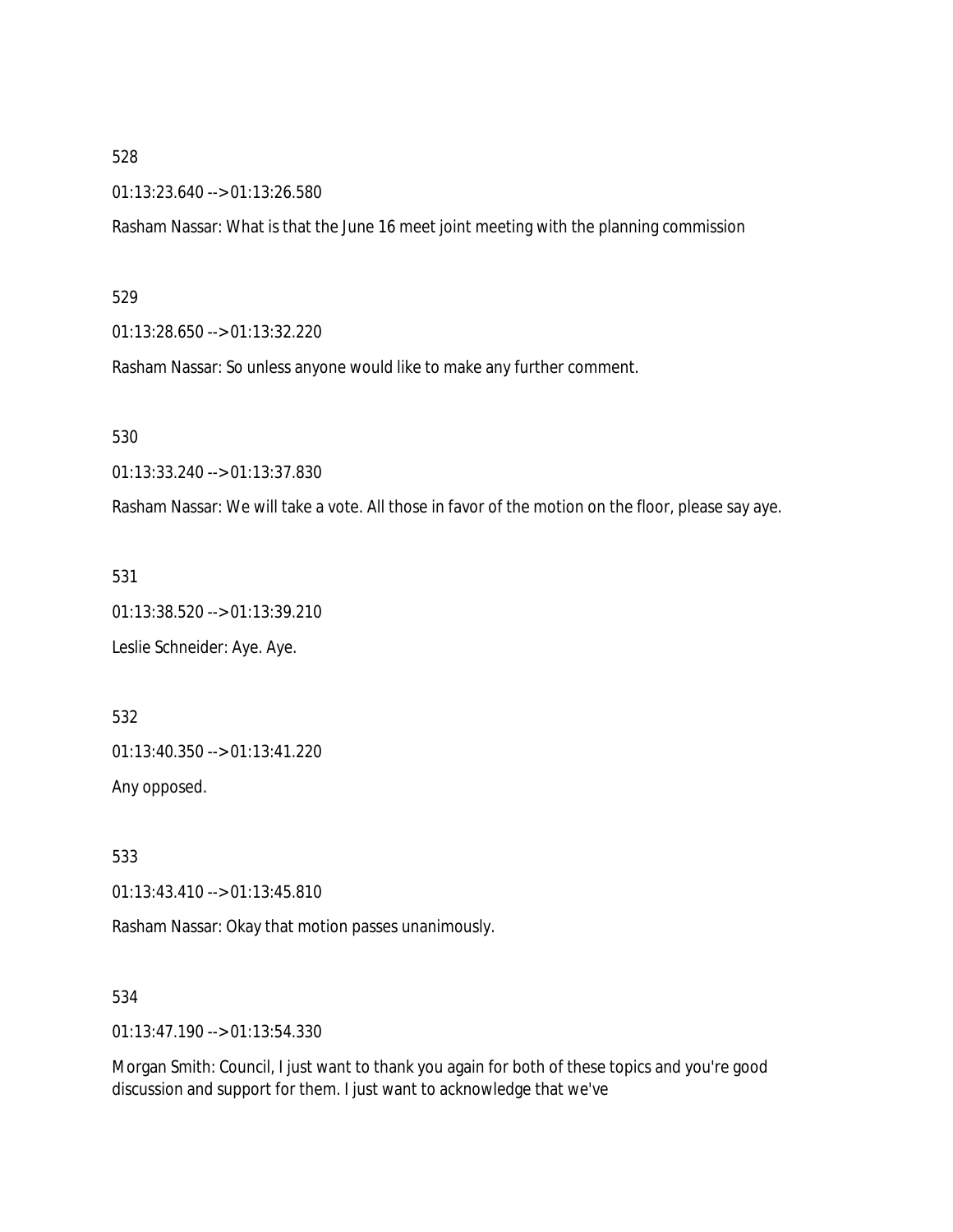01:13:54.720 --> 01:14:13.230

Morgan Smith: Actually kind of executed a mid year mini strategic planning scramble and it was. It's great to have your support in that and to have your insights and thinking, and we'll keep at it. No doubt things begin to feel steadier and more organized but appreciate your support in the meantime.

536

01:14:15.000 --> 01:14:16.290 Rasham Nassar: Thank you, city manager so

537

01:14:18.720 --> 01:14:27.840

Rasham Nassar: Moving on, in our agenda item seven, see which is the sportsman club new Berkeley intersection improvements grant acceptance and budget amendment.

538

01:14:29.880 --> 01:14:30.870

Rasham Nassar: Public Works.

539

01:14:32.850 --> 01:14:36.780

Rasham Nassar: City Manager Smith will crispy joining us in the panelists.

540

01:14:37.770 --> 01:14:46.530

Morgan Smith: Yes, it may just take us a minute to get those logistics but Chris was Vicki public works director is coming online certainly makes three topics. So I will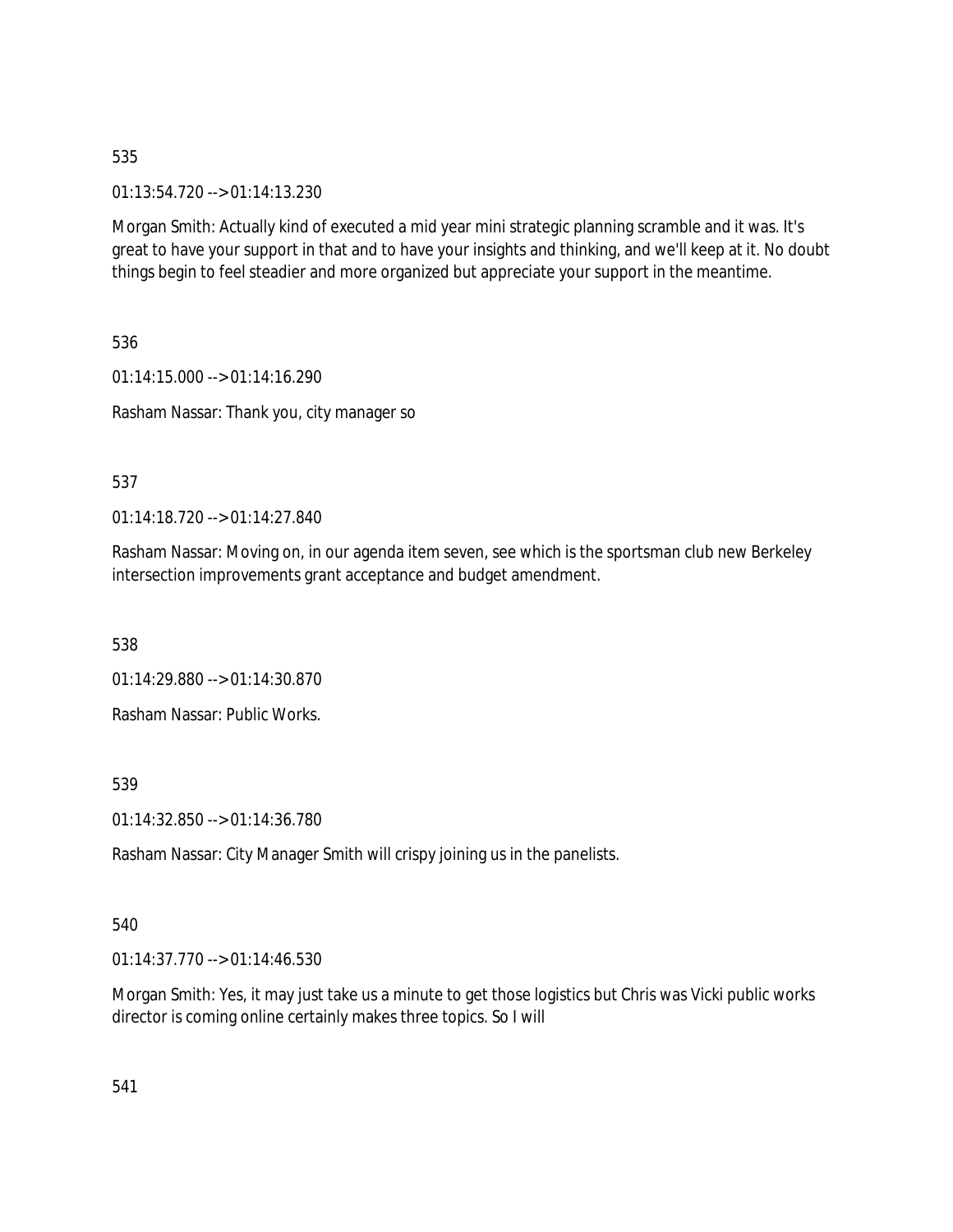01:14:48.480 --> 01:14:51.930

Morgan Smith: Have that Christina. Is that working okay

542

01:14:55.110 --> 01:14:58.410

Christine Brown: All right. He has a panelist invite. I haven't seen him appear

543

01:15:03.690 --> 01:15:11.160

Morgan Smith: Yeah. Um, are you want to just sit you need to get to your documents were having some real time meeting drama. Okay.

544

01:15:12.360 --> 01:15:26.580

Morgan Smith: Call me when you're online, I guess. Okay. However, our structure which Vicki just poked his head in my office and said he's having some computer issues and maybe you guys would like to move on to one of the topics in Section nine

545

01:15:27.660 --> 01:15:30.720

Morgan Smith: And then come back to his items if that's feasible.

546 01:15:31.320 --> 01:15:31.890 Rasham Nassar: I would

547 01:15:32.430 --> 01:15:34.290

Morgan Smith: Or seven either grow Avenue.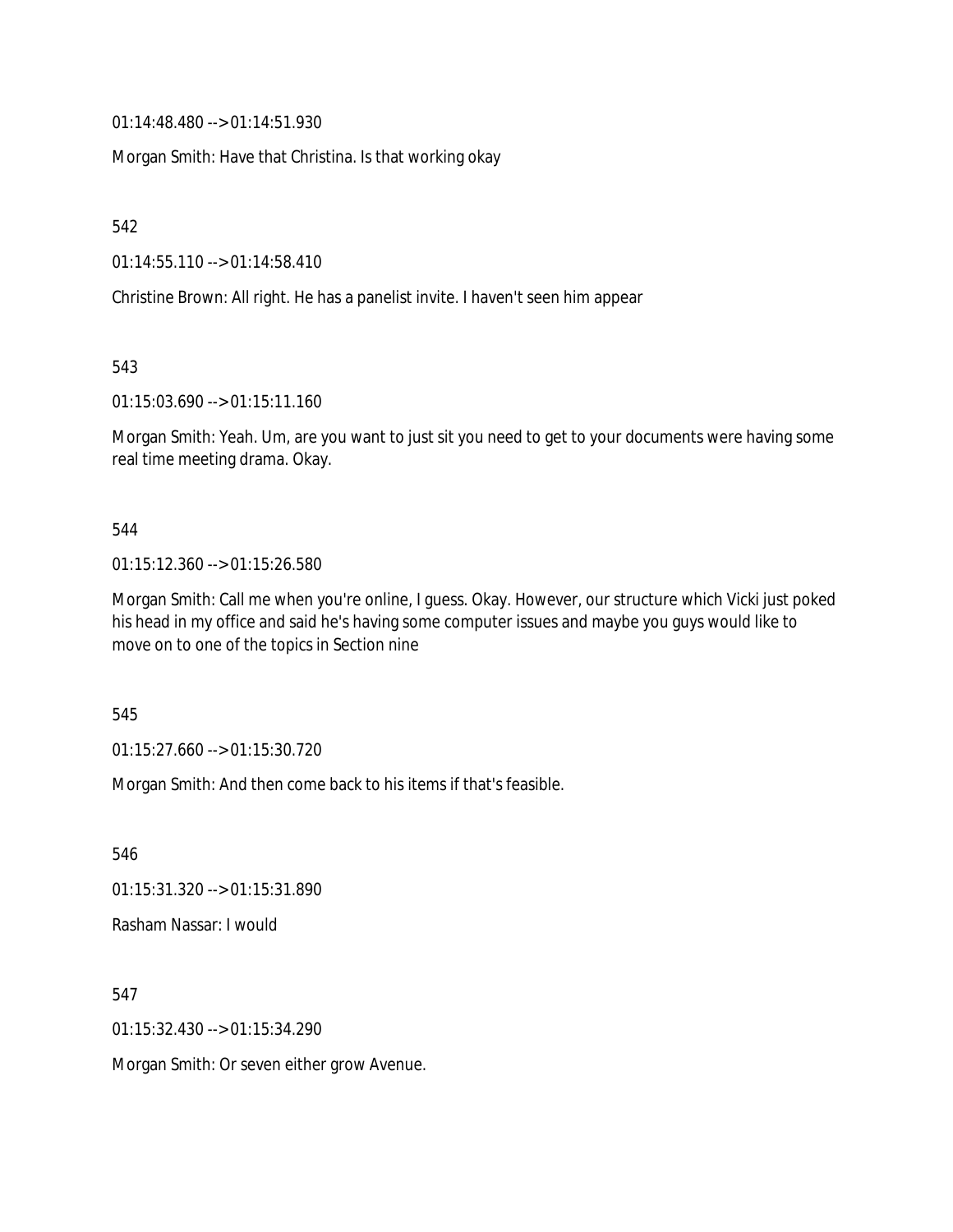01:15:35.550 --> 01:15:50.550

Rasham Nassar: Yeah, this is council. Okay. Moving seven he up to now, we make it the new 70 and 70 sorry and that topic. Again, as a reminder, was the discussion of the grow Avenue traffic coming safety project.

549

01:15:52.200 --> 01:16:03.690

Rasham Nassar: We have a council ad hoc committee that was formed in relation to this topic and I think COUNCILMEMBER deets you propose adding this item to tonight's agenda. So I'm gonna turn it over to you.

550

01:16:05.520 --> 01:16:12.780

Joe Deets: Thank you, Deputy Mayor. Yeah. And thank you for allowing this to come on very quickly and I feel I need to

551

01:16:13.830 --> 01:16:23.340

Joe Deets: alleviate some concerns in the community that we keep pushing this issue, kind of on announced on the agendas and a bit of a timing issue, frankly,

552

01:16:24.510 --> 01:16:36.990

Joe Deets: But let me just say we did do the pilot as you now, for I think it was three days where it was through way that grow Avenue was closed for through way traffic and

553

01:16:38.220 --> 01:16:56.850

Joe Deets: I've we as counsel, including myself, got over 20 email comments as well as squeaky wheels and favorite screen ways got did a survey and got I think was 150 responses. And so the purpose of this conversation was just to briefly update you on the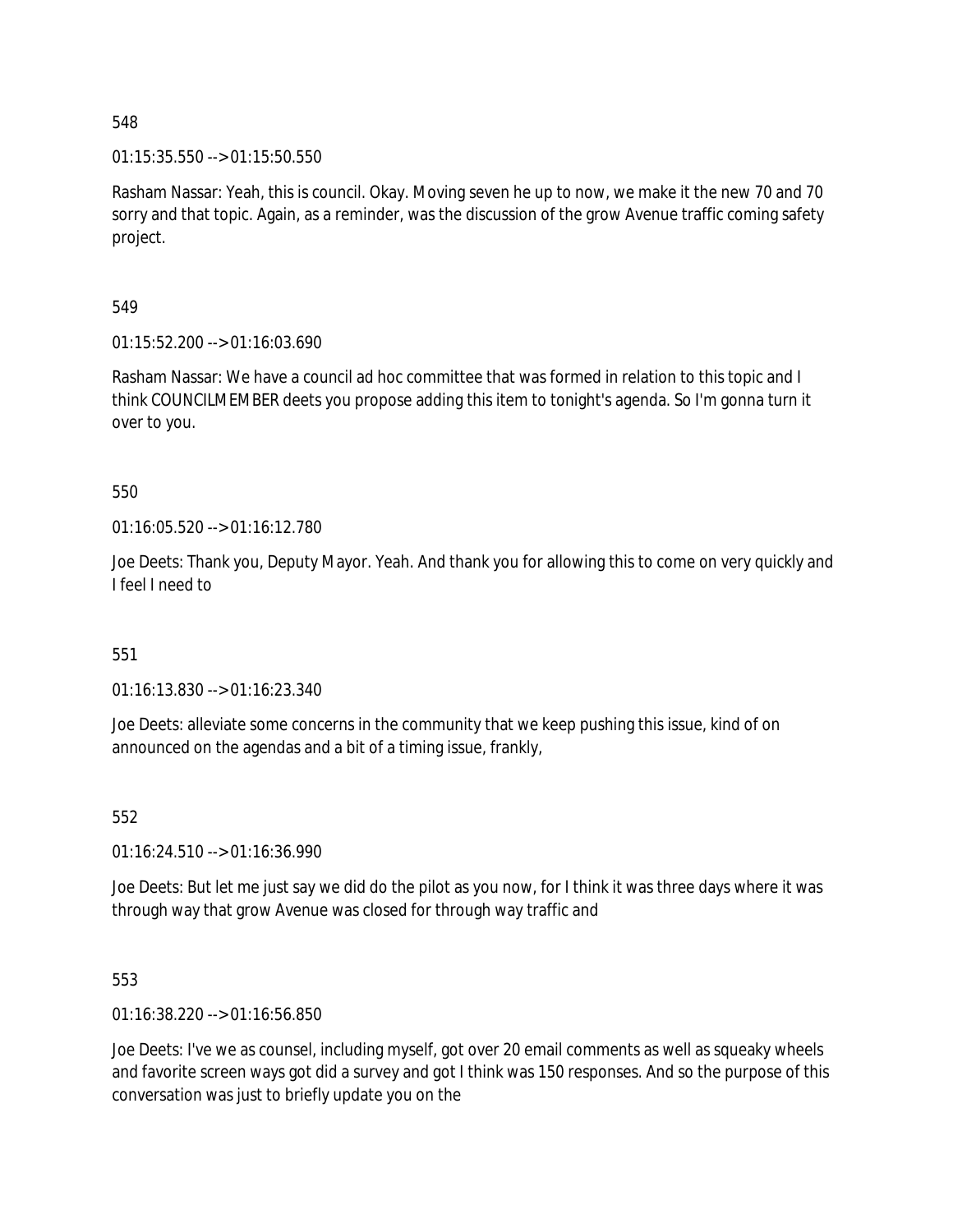01:16:58.110 --> 01:17:09.450

Joe Deets: On the comments and the surveys and and then our suggestions for next steps. So I have two colleagues here very welcome to chime in. But let me just go straight to the

555

 $01:17:11.010 \rightarrow 01:17:18.450$ 

Joe Deets: The survey that was put out in that was circulated to all of you. Unfortunately, that's not part of the agenda item. So any

### 556

01:17:20.190 --> 01:17:28.440

Joe Deets: Any citizens wondering what that survey looks like please let me know. I'll set it up to you. But basically, it was, it was pretty straightforward. It's like a

557

01:17:29.310 --> 01:17:51.270

Joe Deets: Do, are you in favor or not in favor of continuing Safe Streets traffic vision on ground, you know. No, no, timing him. And and intent here with just what I do like this or do you not kind of question and there was 150 responses. The number who said yes was at to the nose.

558

01:17:55.890 --> 01:17:56.880

Joe Deets: Very interesting.

559

01:17:57.900 --> 01:18:00.570

Rasham Nassar: We're getting some distortion on your and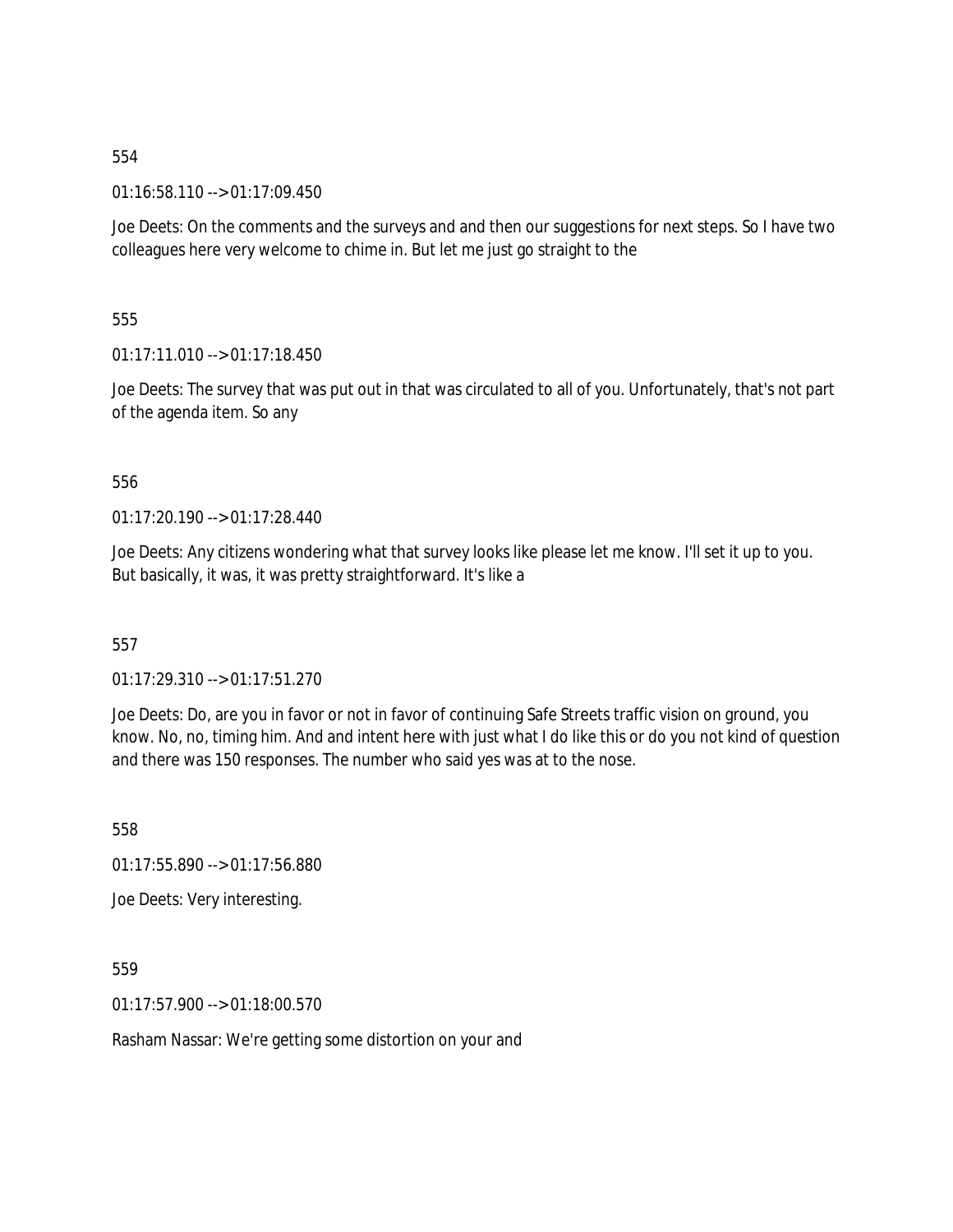560 01:18:00.630 --> 01:18:03.960 Joe Deets: Oh, I'm sorry. Okay. Is that better.

01:18:05.100 --> 01:18:06.210 Rasham Nassar: It's better. Yes.

561

562 01:18:06.420 --> 01:18:06.780 Joe Deets: Okay.

563 01:18:07.470 --> 01:18:08.280 Rasham Nassar: Do you carry on.

564 01:18:08.400 --> 01:18:09.510 Joe Deets: Do I need to start over.

565 01:18:10.140 --> 01:18:11.490

Rasham Nassar: No, no, not at all.

566

01:18:11.760 --> 01:18:14.940

Rasham Nassar: Okay, just pick up where you left off. We only lost a few words so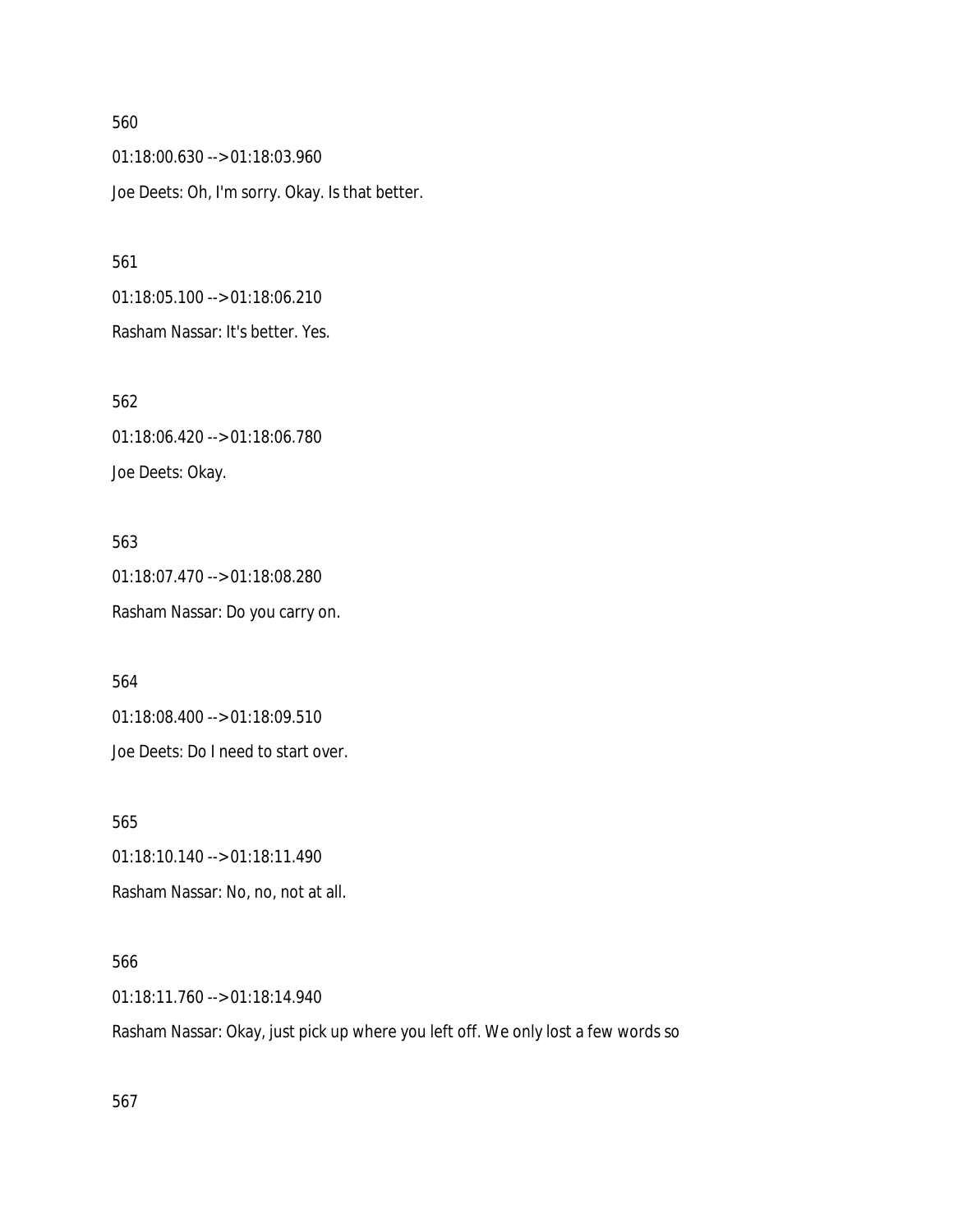01:18:14.970 --> 01:18:15.780

Rasham Nassar: Okay, probably

568

01:18:16.050 --> 01:18:16.860

Joe Deets: Not important

569

01:18:19.020 --> 01:18:20.850

Joe Deets: But anyway, what the

570

01:18:20.880 --> 01:18:25.650

Joe Deets: What was I think very interesting in the responses is that

571

01:18:26.790 --> 01:18:37.710

Joe Deets: Those who it was broken down geographically roughly and and folks who live on grow were very strongly in favor of whether the traffic revision. Let me just say that

572

01:18:38.220 --> 01:18:52.410

Joe Deets: And while those the neighboring streets. We're not you know and and then folks who lived outside of those areas were kind of mix sort of 5050 and they liked it or didn't like it. So,

573

01:18:53.010 --> 01:19:15.270

Joe Deets: What that showed to, to me at least, was that if you lived on ground fee. This is really nice, very supportive. If you're on love grande maybe less so. And and the concerns that I was able to glean was his love Grande, say for example, going to suffer traffic consequences with this exercise.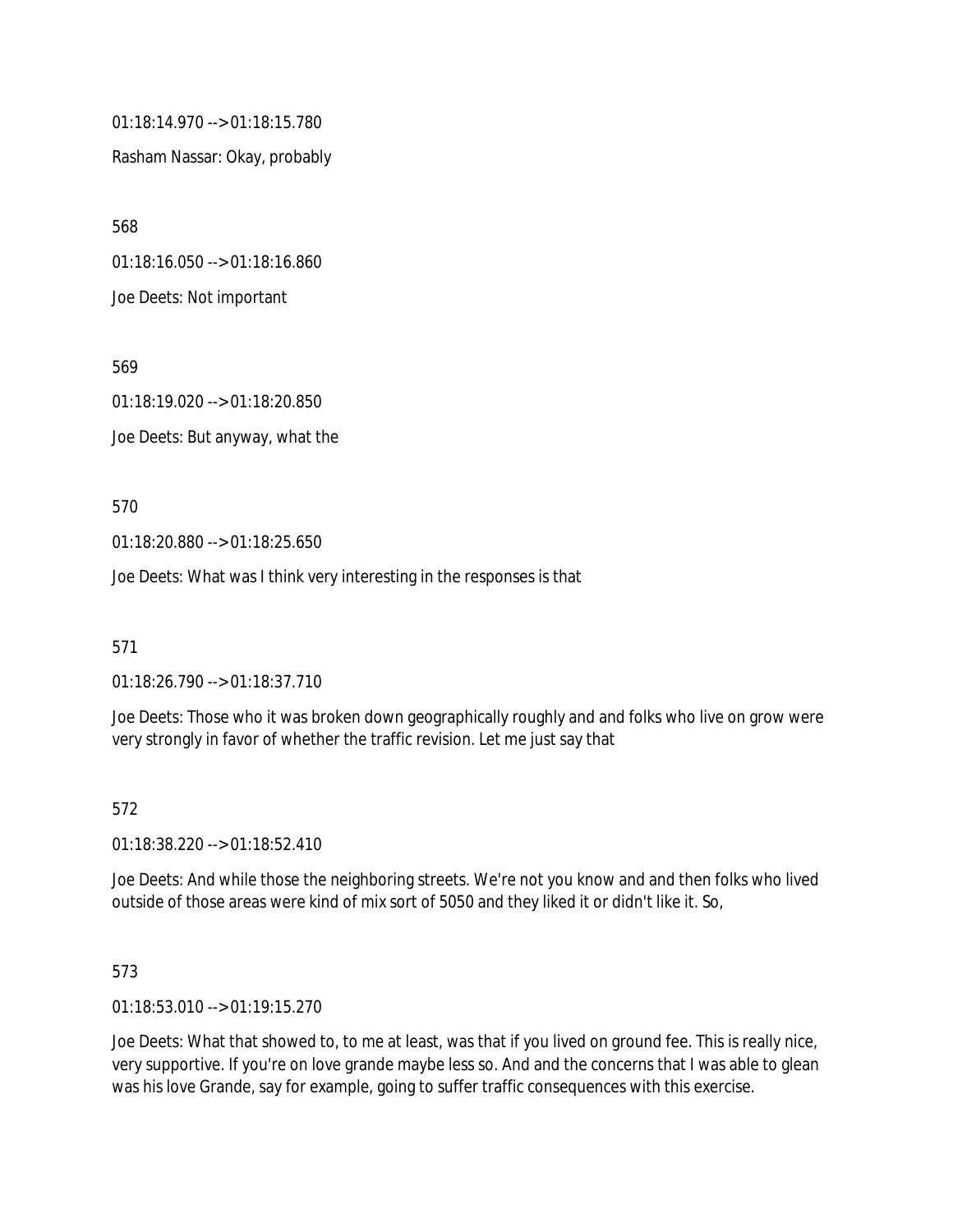01:19:17.100 --> 01:19:21.180

Joe Deets: I didn't see any data or any anyone actually saying that happened.

575

01:19:22.440 --> 01:19:23.550

Joe Deets: But what I

576

01:19:24.960 --> 01:19:36.270

Joe Deets: My proposal or my college. My are the working groups proposal would be to let's extend the pilot continue the pilot as soon as started as soon as we can.

577

01:19:36.990 --> 01:19:42.630

Joe Deets: And up until the time when the Wyatt way road construction begins.

578

01:19:43.500 --> 01:19:53.460

Joe Deets: And that way, we'll have another chance to do this and longer time period, more folks to comment and then of course, once the construction starts, then we do need to stop it.

579

01:19:53.760 --> 01:20:03.450

Joe Deets: But this will then give us a chance to really do a full public process of this project. So I'll leave it at that. Because I've talked a lot and welcome to answer any questions.

580

01:20:03.990 --> 01:20:05.250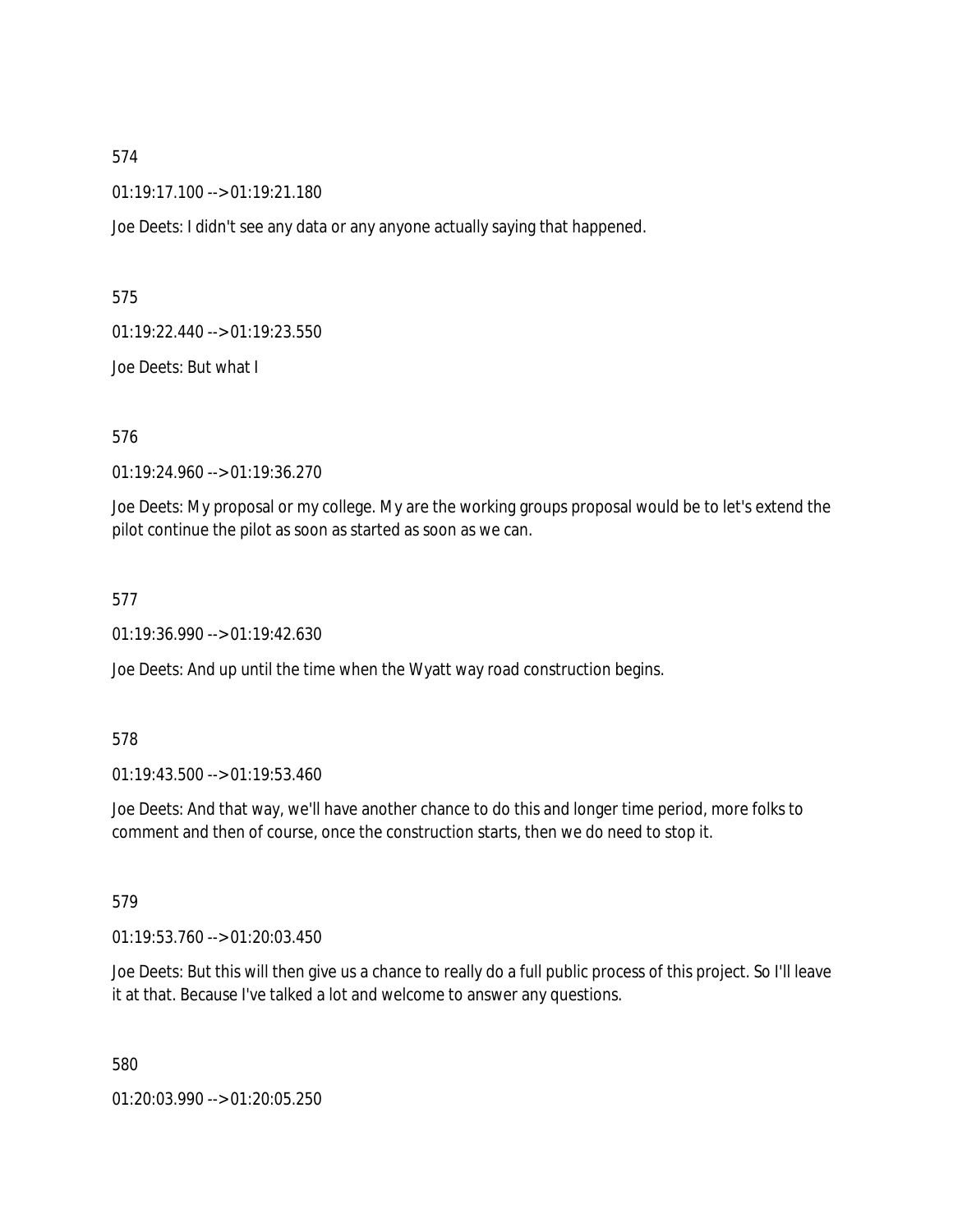Rasham Nassar: That's number high topless.

581

01:20:06.690 --> 01:20:14.160

Kirsten Hytopoulos: So, considering that we don't we don't expect probably to be back to full traffic flow in that period. Or maybe we do

582

01:20:15.150 --> 01:20:23.430

Kirsten Hytopoulos: I'm a little concerned about how much good information. We're getting on the impact how many people will be impacted and contact us. As far as public responses.

583

01:20:23.910 --> 01:20:42.090

Kirsten Hytopoulos: And then I am hoping that this is going at some point towards some sort of a professional analysis of how closing grow to through traffic would impact the the intersection, the Madison and why intersection, for example.

584

01:20:43.560 --> 01:20:55.350

Kirsten Hytopoulos: And just generally speaking, how does this, how does this affect our transportation plan, etc. So the kind of mechanical background engineering planning stuff that needs to happen. So I don't know. Those are two questions. One is,

585

01:20:56.460 --> 01:21:01.200

Kirsten Hytopoulos: Do we expect that we're going to be having normal you know times like I

586

01:21:01.260 --> 01:21:02.490

Kirsten Hytopoulos: I live in the South.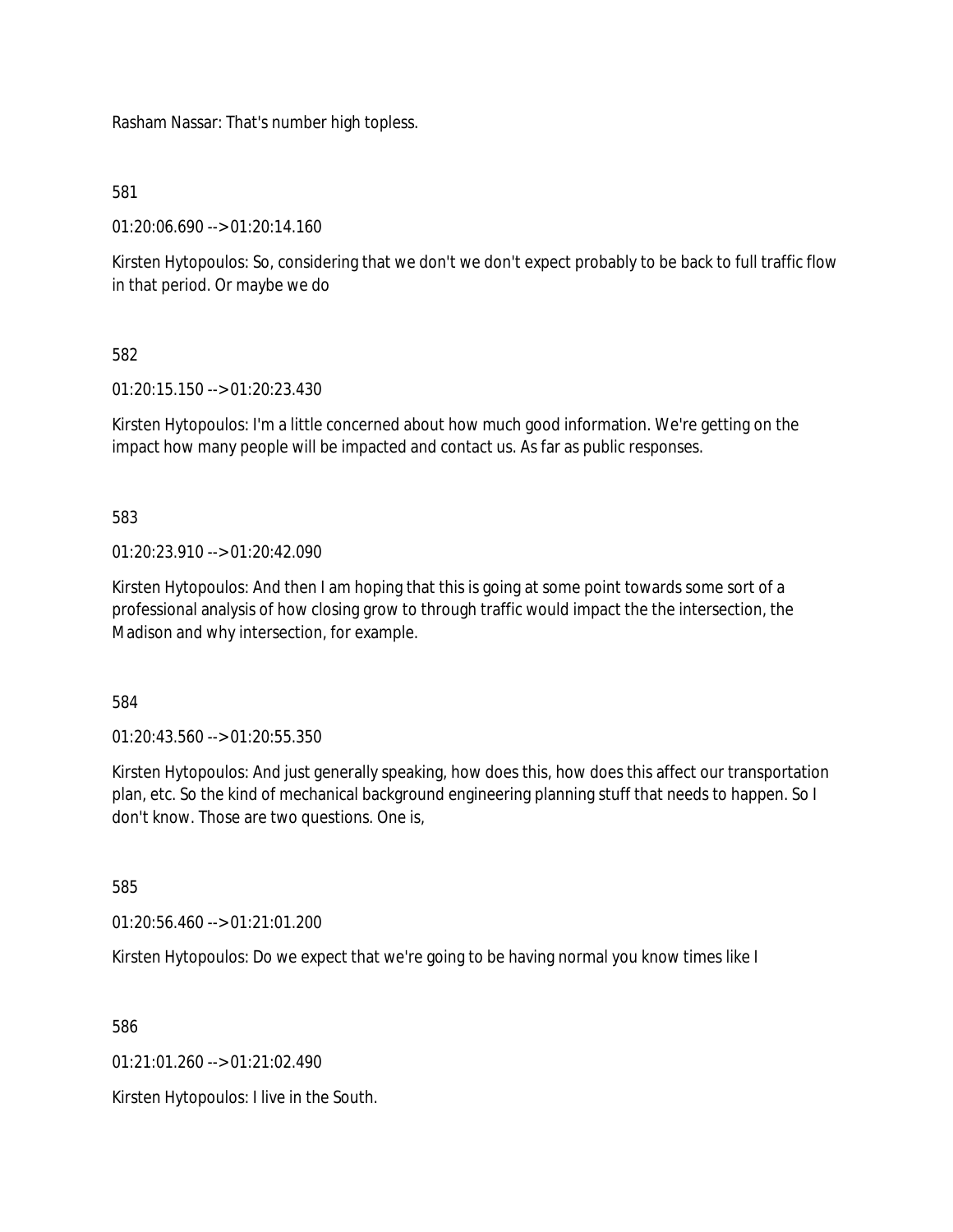### 01:21:02.640 --> 01:21:07.350

Kirsten Hytopoulos: And and I work on perfect when I work on the island. So that's how I get there, grow.

# 588

01:21:08.430 --> 01:21:15.480

Kirsten Hytopoulos: So I won't be doing that and I won't be impacting other intersection. So what are your thoughts about us, not having that information.

### 589

01:21:17.190 --> 01:21:19.650

Rasham Nassar: Can I ask a quick clarifying question.

590

01:21:20.970 --> 01:21:22.500

Rasham Nassar: Either city manager Smith or

# 591

01:21:24.390 --> 01:21:28.800

Rasham Nassar: public works director. Where's Becky, when is the white way.

# 592

01:21:30.240 --> 01:21:31.380

Rasham Nassar: Route about construction.

# 593

01:21:32.550 --> 01:21:35.160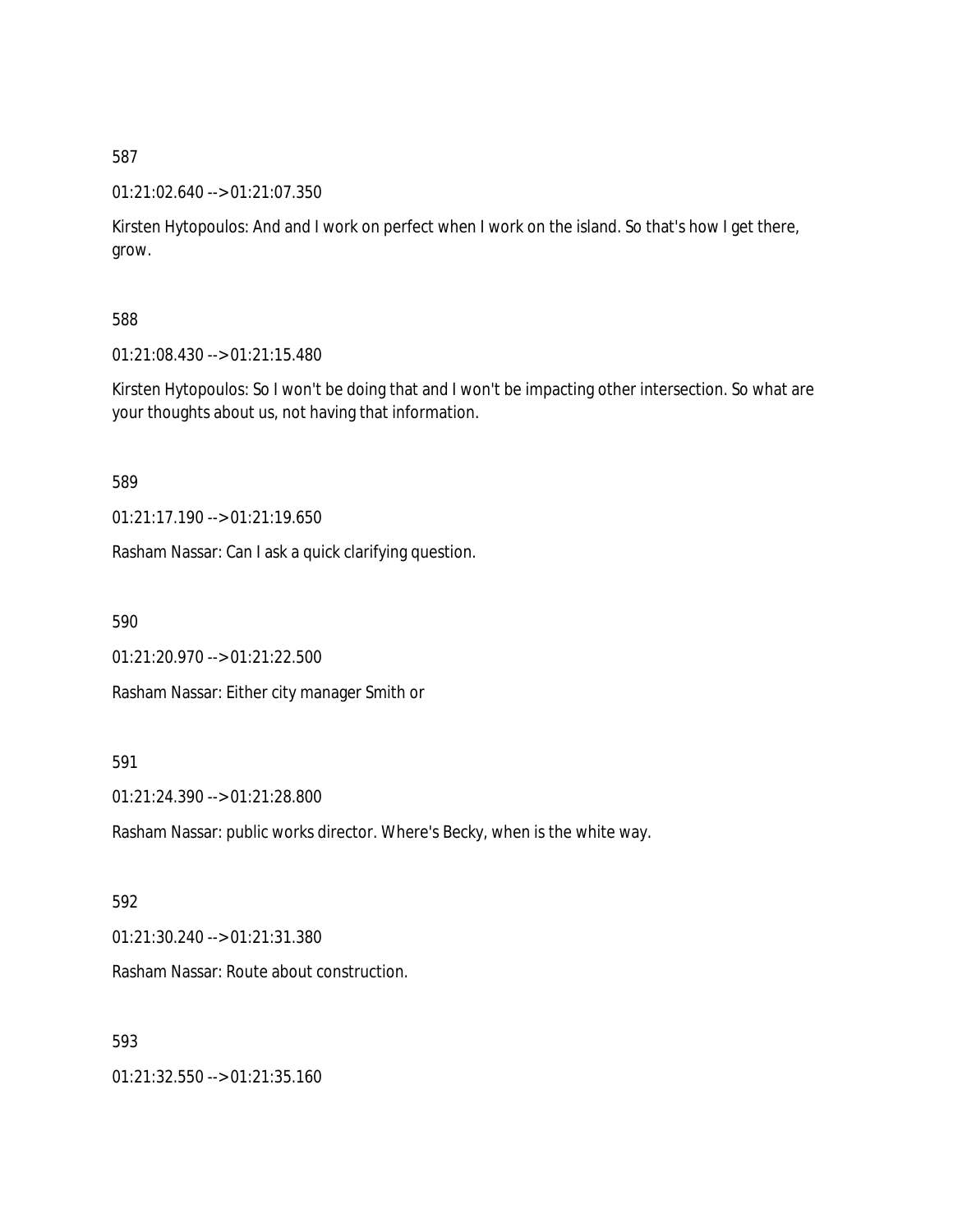Rasham Nassar: scheduled to begin to we have a definitive date for that yet.

594

01:21:35.400 --> 01:21:45.090

Morgan Smith: Yes, I'm Chris and I public works director, which Vicki, and I have talked about that. And we've identified June 1 as the day after, which we would not want

595

01:21:45.810 --> 01:21:49.170

Morgan Smith: The closure to continue because at that point then

596

01:21:49.440 --> 01:21:59.820

Morgan Smith: Will be within a week or so we think of why it way construction starting so we need some time to communicate with people about what those traffic impacts are going to be for the time that the intersection is under construction.

597

01:22:00.240 --> 01:22:07.800

Morgan Smith: So my request would be whatever you're considering that we anticipate that it can only happen until June 1

598

01:22:08.160 --> 01:22:18.780

Morgan Smith: And so to council member Hi Thomas this question about whether traffic will resume to normal. I don't see that we will be back in normal traffic flows that quickly. So that answers the question.

599

01:22:19.800 --> 01:22:24.540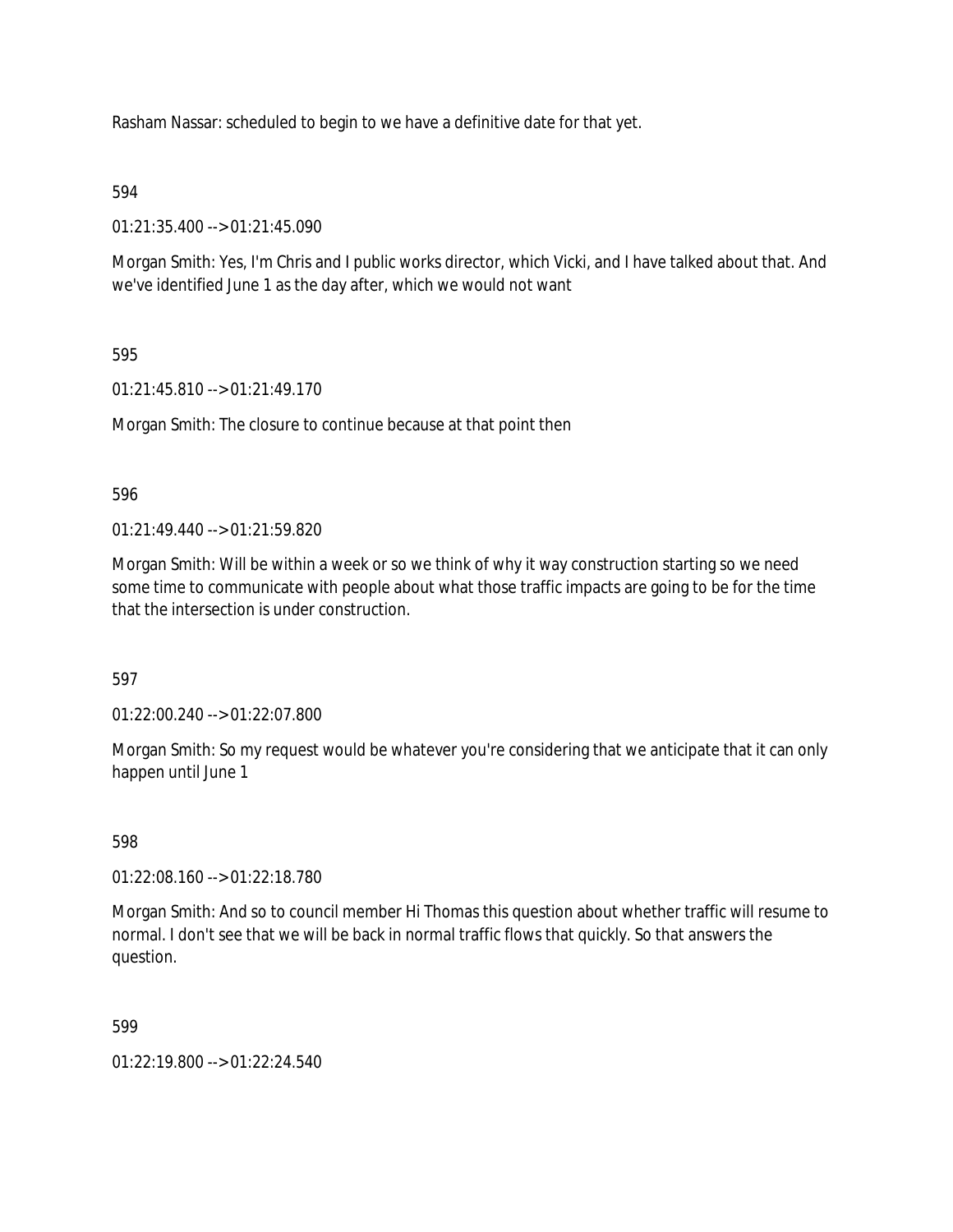Rasham Nassar: It does. Thank you. And then, question back to COUNCILMEMBER deets or anyone in the

600

01:22:25.890 --> 01:22:37.530

Rasham Nassar: In the Council ad hoc committee, are you proposing a recommendation for action tonight, or is this just kind of informative discussion and then we would talk about it next week or

601

01:22:38.700 --> 01:22:39.780

Rasham Nassar: I'm just kind of wondering what

602

01:22:41.220 --> 01:22:42.780

Rasham Nassar: If there's if there's any

603

01:22:44.190 --> 01:22:47.520

Rasham Nassar: Outcome that that that you that either of you are seeking

604

01:22:48.840 --> 01:22:49.890

Joe Deets: Well thank you well.

### 605

01:22:51.660 --> 01:22:57.000

Joe Deets: Actually I'd like action tonight because just June 1 let's just take a look at the calendar.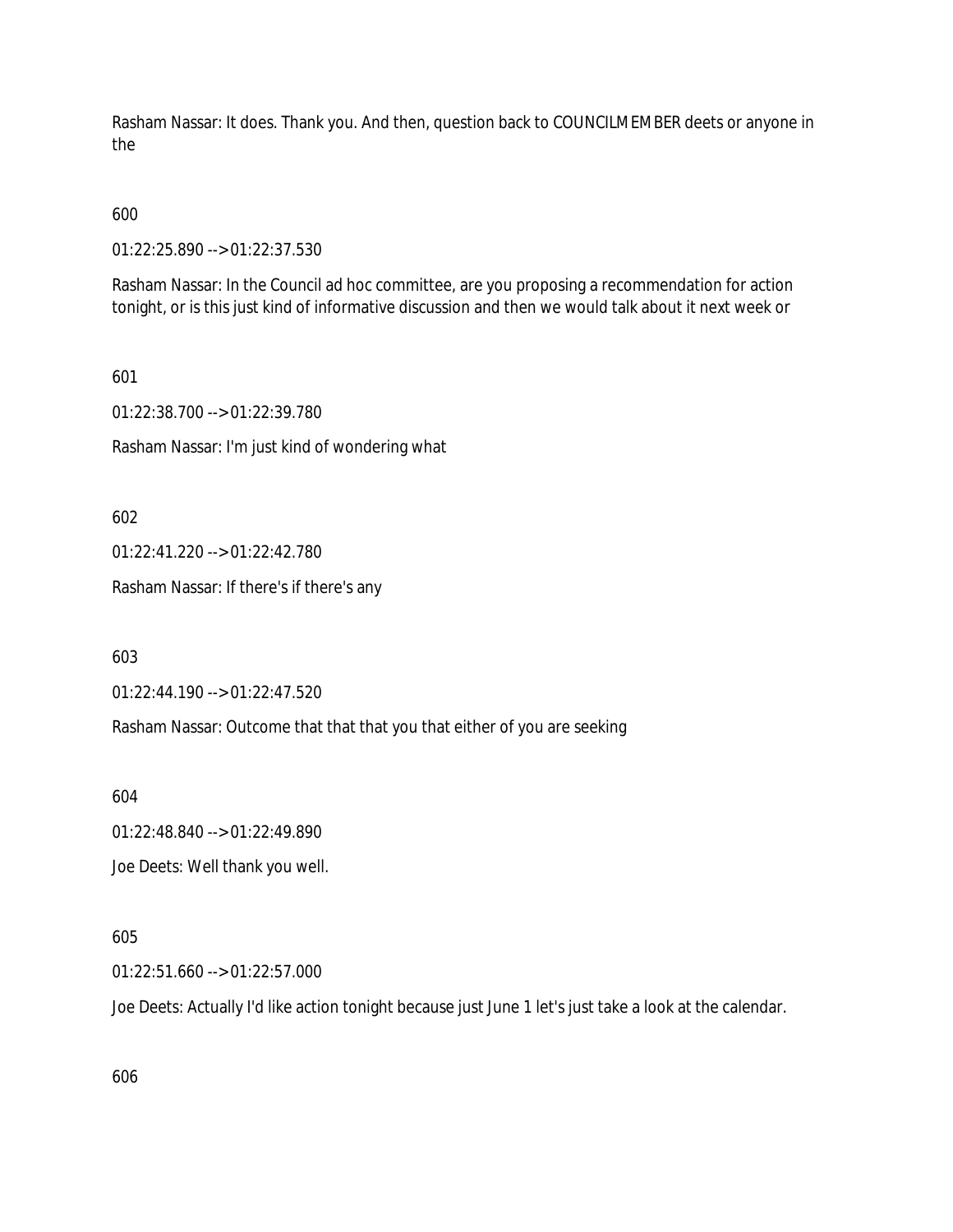01:22:58.530 --> 01:22:59.190

Joe Deets: The phone

607

01:23:00.690 --> 01:23:16.680

Joe Deets: That's the end of next week, pretty much, we have basically less than two weeks to go. So if we did the full process and let's put it on agenda and discuss it and everything. June 1 is going to come and go.

608

01:23:17.880 --> 01:23:27.240

Joe Deets: Okay, so in some ways, folks, this is a way to give the grow folks a break in traffic while it's slow

#### 609

01:23:28.560 --> 01:23:44.190

Joe Deets: And before the construction. So it's not the be all and end all of analysis, but it is a way to under this coven 19 to give some folks who live in in an air neighborhood a break from traffic and

610

01:23:45.180 --> 01:23:55.200

Joe Deets: I frankly think that's a good thing and low cost of the of the folks who are upset about it a chance to kind of, are you really upset about it.

611

01:23:55.590 --> 01:24:05.250

Joe Deets: I mean, why exactly why do you not like it other than you just don't like it. So, and let me just say if we if this goes forward, and people are upset.

612

01:24:05.910 --> 01:24:18.870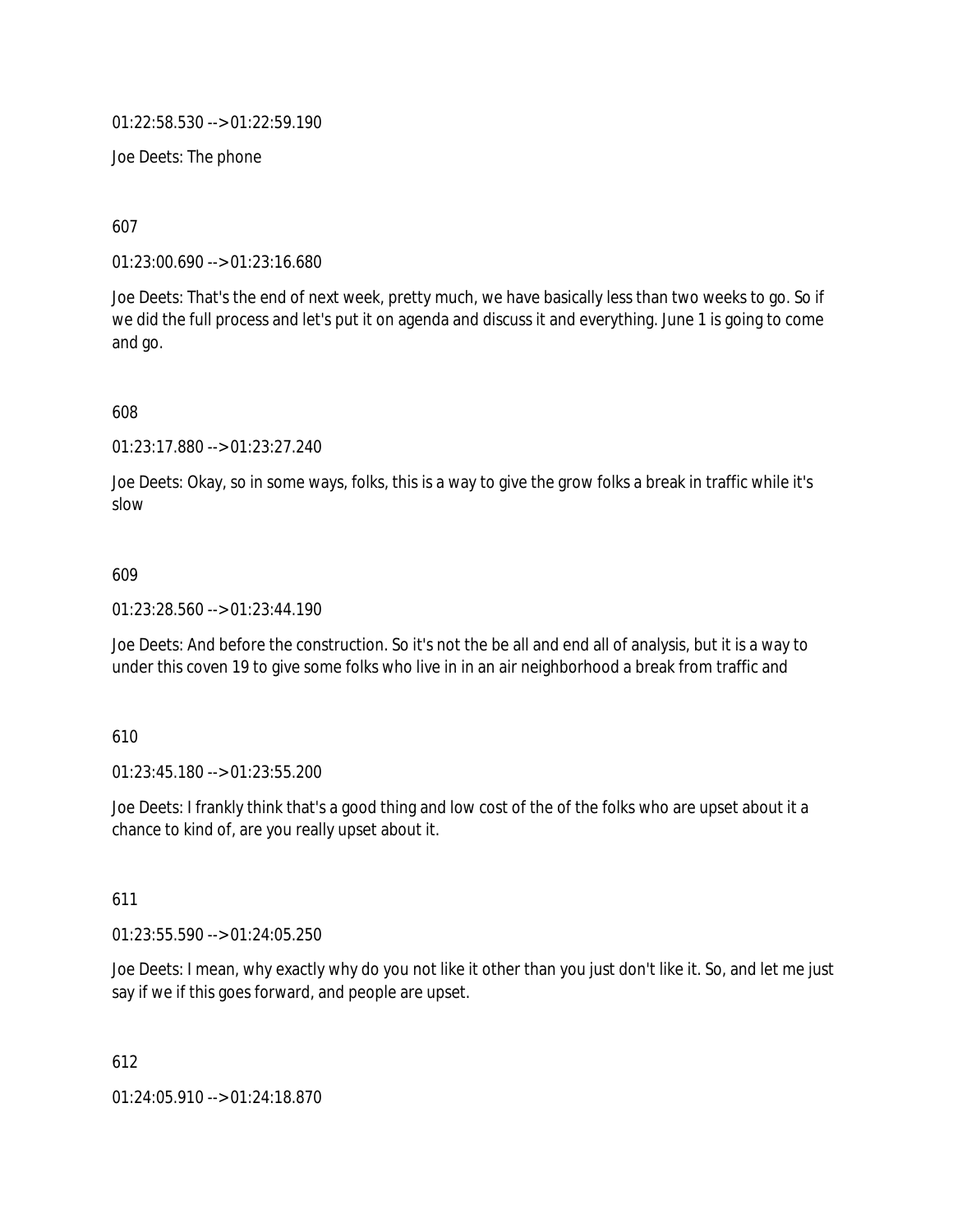Joe Deets: It's my fault. I'll take playing send, send the emails to me. Okay, don't send it to Morgan don't send it to squeaky wheel, send it to deets. And I'll take the heat. I'm happy to do that because I believe in doing this. So how's that

613

01:24:19.890 --> 01:24:28.110

Rasham Nassar: Thank you. Councilmember deeds. I'm going to go to council member council member Pollock your hand goes up, and then it comes down several times when

614

01:24:28.620 --> 01:24:29.880

Michael Pollock: I'm anticipating

615

01:24:30.810 --> 01:24:36.090

Rasham Nassar: Okay, I won't call on you. Then what do you want to speak. Come on hand raised.

616

01:24:37.590 --> 01:24:44.940

Michael Pollock: Yeah, I mean I'll wait. I'll just point out to other people's comments, but I will want to weigh in.

617

01:24:45.540 --> 01:24:49.830

Rasham Nassar: Okay, welcome back to you then. Councilmember Medina and then council member Hi topless.

### 618

 $01:24:51.900 \rightarrow 01:24:57.990$ 

Kol Medina: Cancelled dates. I want to thank you for taking the lead on this. I have not been able to participate as much as I hoped.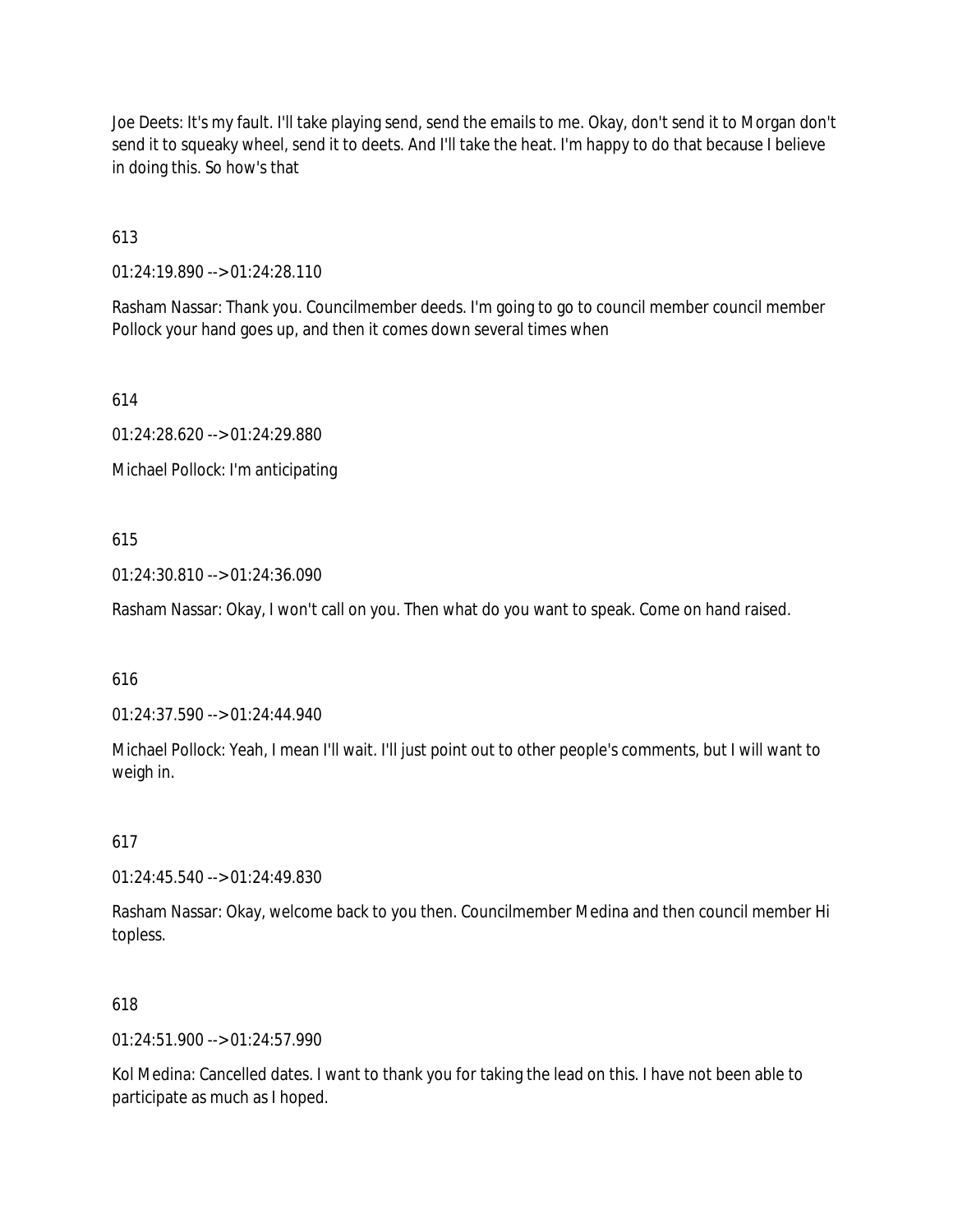### 01:24:58.050 --> 01:25:03.570

Kol Medina: In all the work. So both you and counselor, Paul, I thank you for the work you're doing and

# 620

01:25:05.100 --> 01:25:13.950

Kol Medina: And thanks for saying all emails can go to you. So I hope everyone go ahead and send him a counselor deets. That's fine. But I do want to

# 621

01:25:14.580 --> 01:25:24.450

Kol Medina: affirm that I agree with the Council reduced suggested, I'd like to take action on this tonight, not just for the reasons of counselor date said, but for the broader reasons.

622

01:25:25.320 --> 01:25:33.600

Kol Medina: Climate change is real. It's coming. We are going to have to have changes to our traffic modalities and patterns. It's going to have to happen sometime

### 623

01:25:34.110 --> 01:25:44.850

Kol Medina: This is an opportunity to try something on as a pilot project. See how it goes, let people see it in real life and what it functions like and then make some judgments about it.

### 624

01:25:45.720 --> 01:25:53.790

Kol Medina: We rarely get an opportunity to do something like this. And I think we should take it and I understand that it causes some people some frustrations.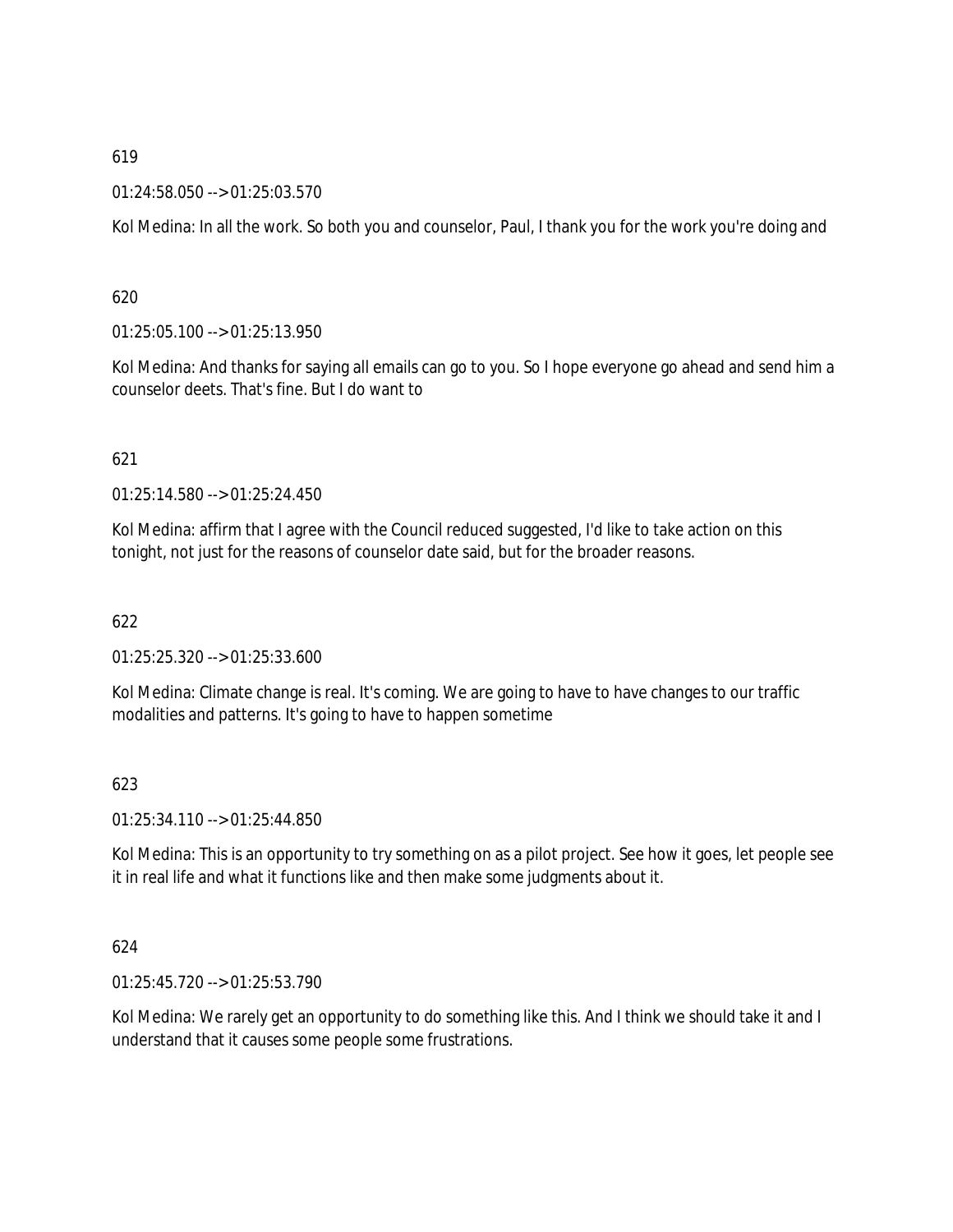01:25:55.140 --> 01:26:06.090

Kol Medina: Some people have maybe more than frustration. I get that. But I think it's really important for the future of our community that we take these opportunities to do experiments like this when we can because

626

01:26:06.390 --> 01:26:11.370

Kol Medina: Hopefully it will build towards some much needed changes down the line in future years. So I'm fully supportive

627

01:26:13.200 --> 01:26:14.250

Rasham Nassar: City attorney.

628

01:26:14.790 --> 01:26:16.950

Rasham Nassar: Your hand is raised, did you have something to weigh in here.

629

01:26:17.940 --> 01:26:30.570

Joe Levan: Yeah, I just wanted to point out, as we pointed out before, because this is a special meeting, you're limited to take an action on items already on the agenda. So it just depends. If this action was part of the action that you already took

630

01:26:30.930 --> 01:26:35.460

Joe Levan: And contemplated about what was going to happen with this roadway, then that would be okay. But if it's not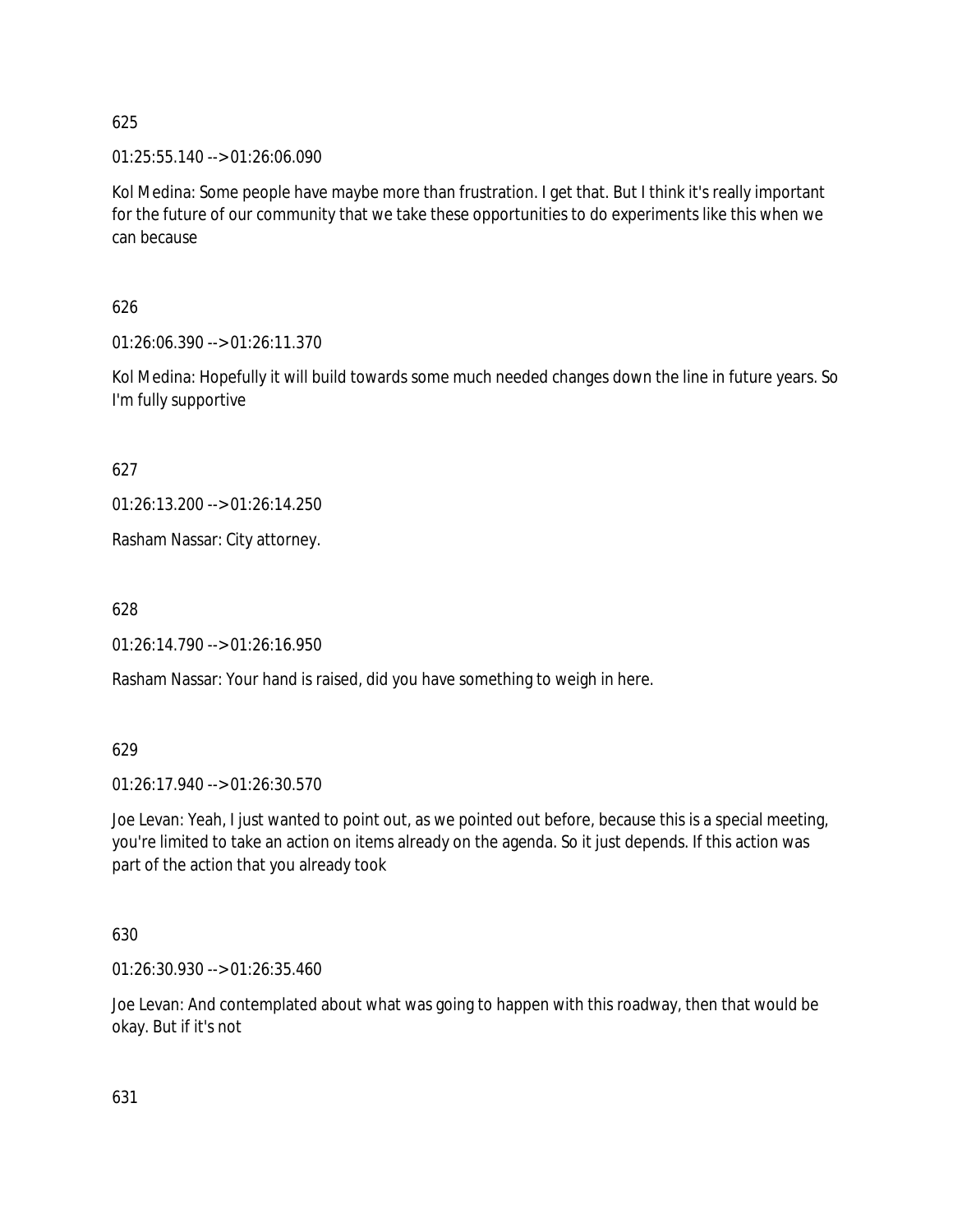01:26:35.850 --> 01:26:37.590

Joe Levan: Then you couldn't take action on it tonight.

632

01:26:39.420 --> 01:26:40.440

Joe Levan: Because it's a special meeting.

633

01:26:42.270 --> 01:26:43.710

Rasham Nassar: Okay, um,

634

01:26:45.780 --> 01:26:55.590

Rasham Nassar: I don't know that that we would need a motion. If the majority of counsel were to support extending the pilot project. But, I mean, that's really would be a question for either you were sitting manager Smith.

635

01:26:56.940 --> 01:26:57.150

Rasham Nassar: But

636

01:26:57.240 --> 01:26:59.040

Rasham Nassar: COUNCILMEMBER Paula, could you want to comment on that.

637

01:26:59.070 --> 01:27:00.330

Michael Pollock: Yeah yeah actually are.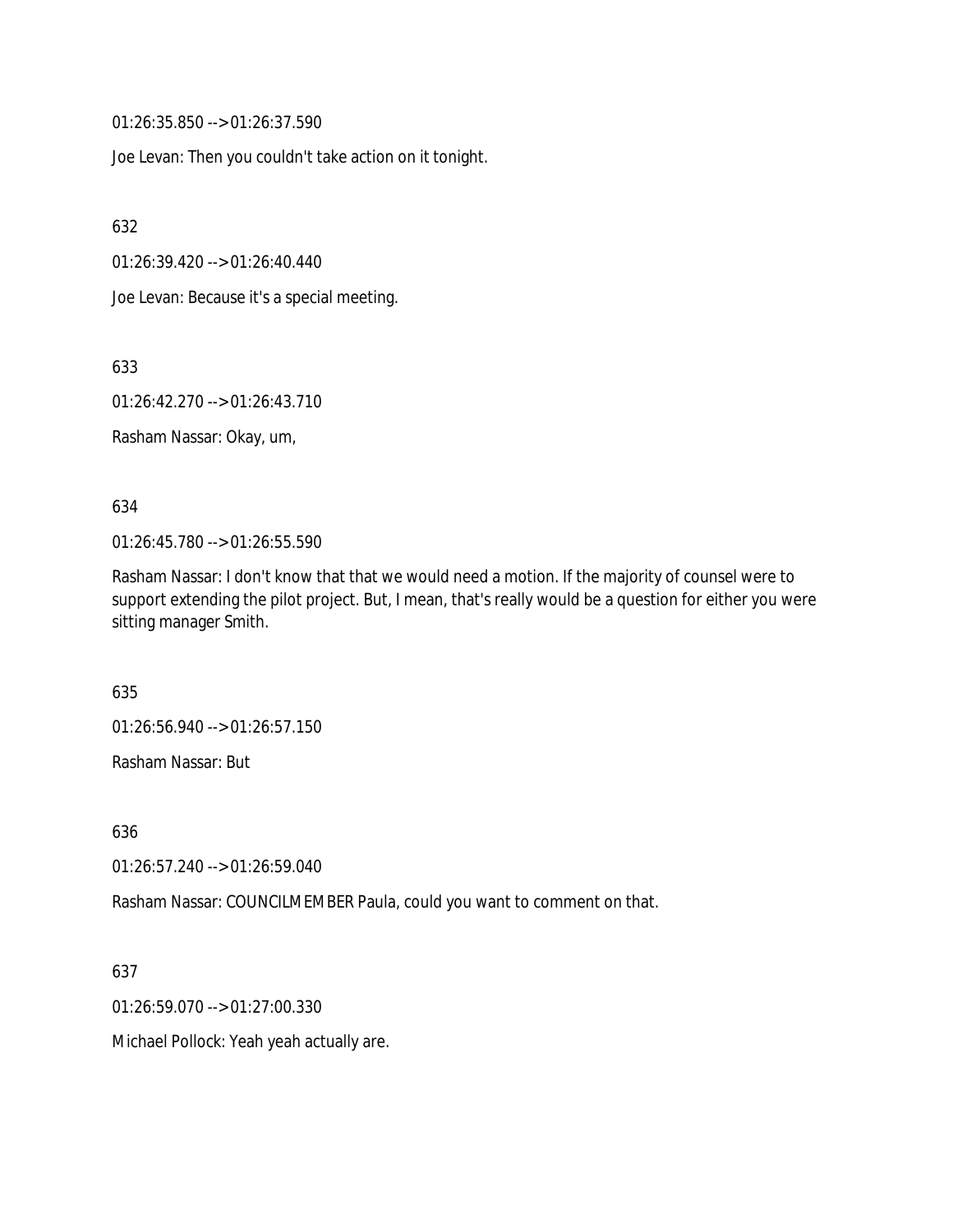01:27:01.500 --> 01:27:07.500

Michael Pollock: Specific specifically when we talked about this, and we've got a little garbled we're not really asking for permission.

639

01:27:08.370 --> 01:27:14.250

Michael Pollock: Unless there's some sort of violent objection with this is just considered it part of the the

### 640

01:27:15.180 --> 01:27:27.180

Michael Pollock: The pilot project that we've already agreed to and and so we're really just kind of meant to be a check in, just what we want to do. I didn't, I didn't anticipate emotion or anything being needed for this.

641

01:27:27.930 --> 01:27:36.390

Michael Pollock: So, but if you know people were just adamant about us not moving forward. I guess what, you know, that's kind of what we run into here.

642

01:27:37.590 --> 01:27:38.040

Michael Pollock: So,

643

01:27:38.460 --> 01:27:39.780

Rasham Nassar: Handsome our high topless.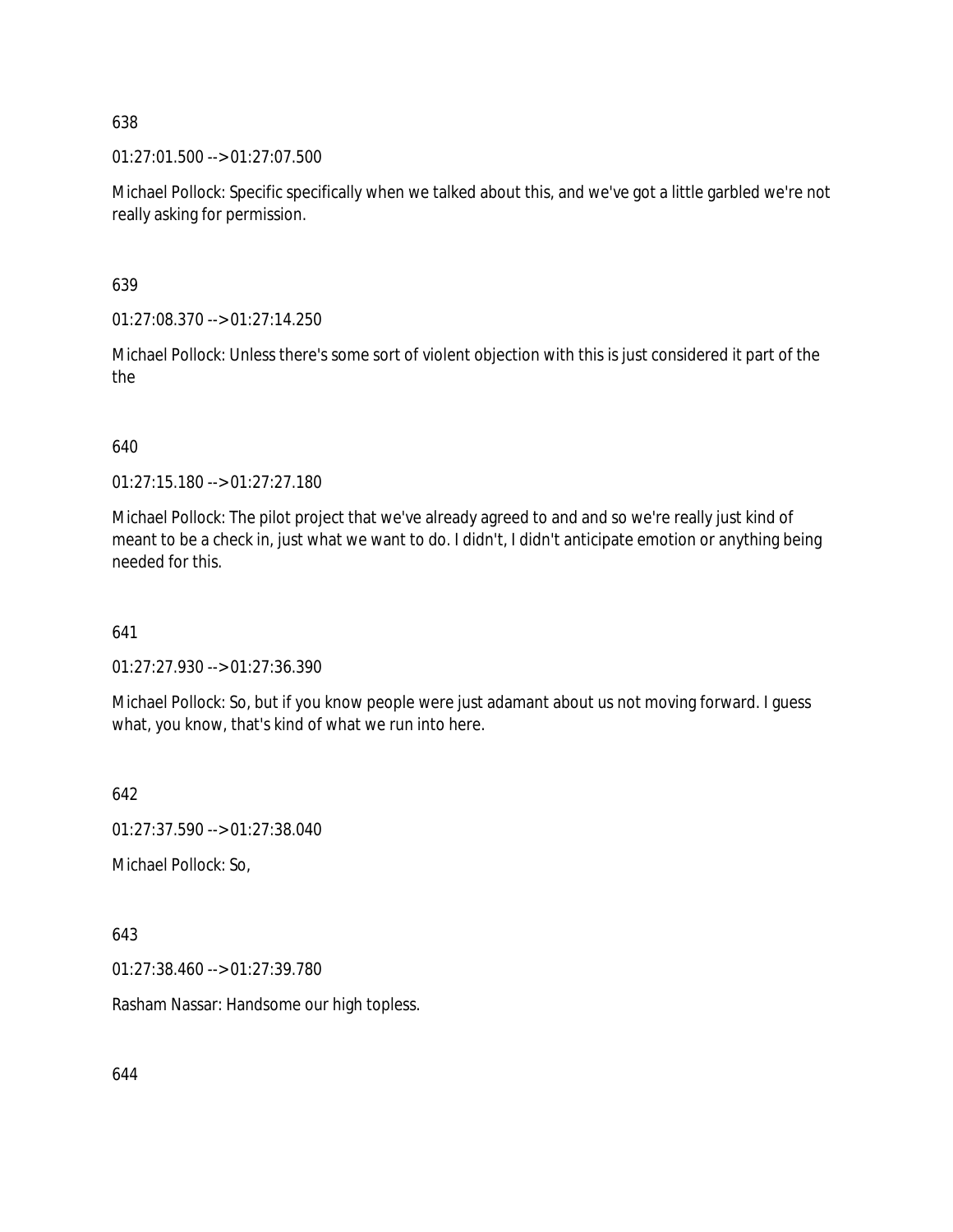01:27:40.530 --> 01:27:47.190

Kirsten Hytopoulos: I may remain the lone voice kids this but, and if I don't have to vote, I probably don't have to explain why. But I just want to say

# 645

01:27:47.700 --> 01:28:00.390

Kirsten Hytopoulos: I love the idea of finding a street or streets in the future on the island to shut down within with intention and planning where we've determined that it makes sense for traffic flow that we can we can save this street for pedestrian and

### 646

01:28:01.170 --> 01:28:05.970

Kirsten Hytopoulos: You know, other activities because we know we can route traffic this way. And, you know, etc.

### 647

01:28:06.390 --> 01:28:15.360

Kirsten Hytopoulos: If this just doesn't feel very well thought out and it doesn't feel it doesn't feel just harmless, because it is closing off the street during the time we're not going to get any really measurable data so

### 648

01:28:15.780 --> 01:28:25.200

Kirsten Hytopoulos: Because I'm very much the minority, I will be quiet. But I just wanted to say that I do like the idea I'd like to look at the future, but I would want to approach it in a very different way.

649

01:28:27.120 --> 01:28:28.110

Rasham Nassar: pantomime Medina.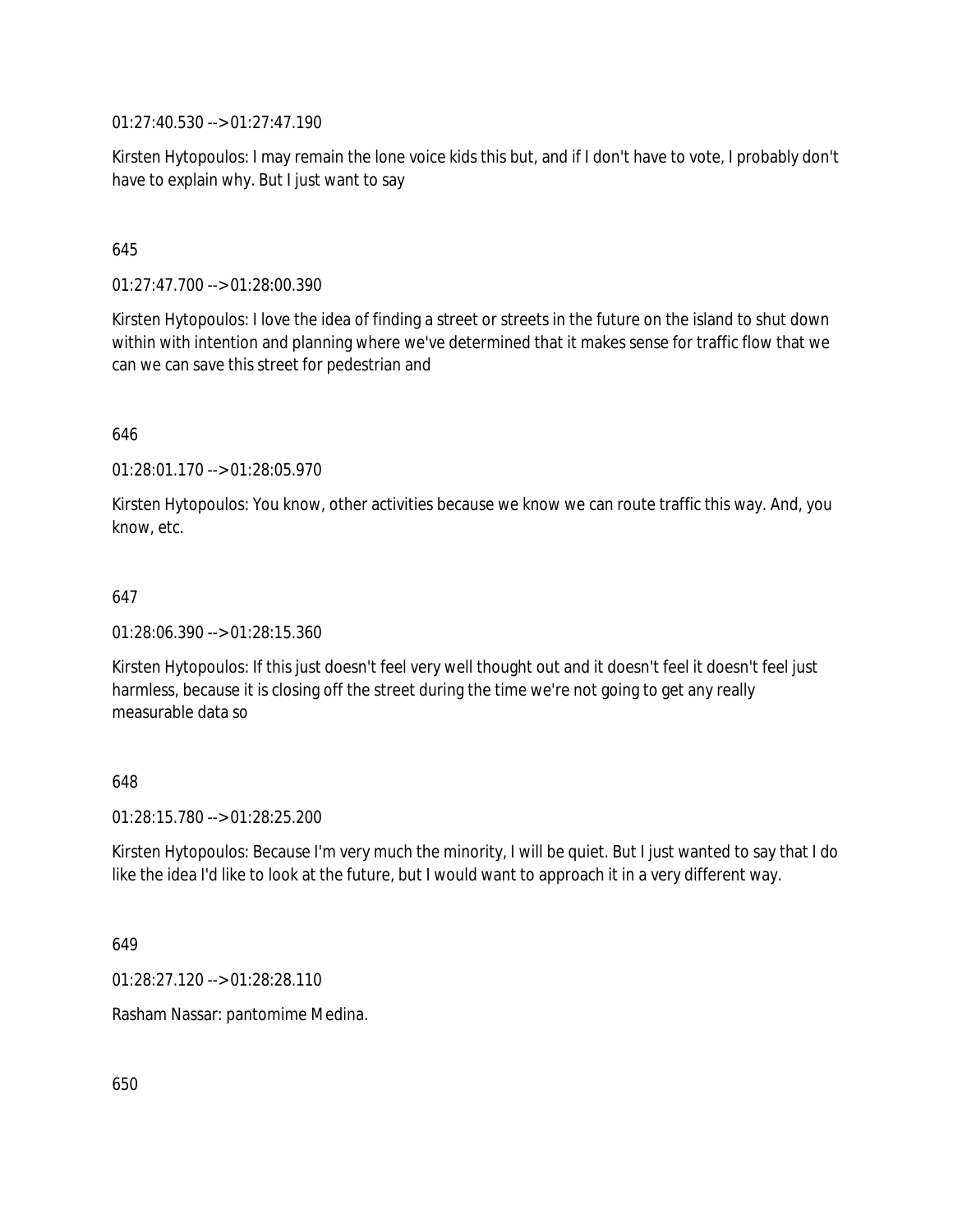01:28:30.720 --> 01:28:32.070

Rasham Nassar: COUNCILMEMBER Pollock.

651

01:28:32.400 --> 01:28:41.670

Michael Pollock: Yeah, so, so I just wanted to weigh in on that before. Joe got going too far on the on the legal stuff is that I think

### 652

01:28:42.360 --> 01:28:52.350

Michael Pollock: COUNCILMEMBER Medina spoke well and and i'm going to steal a quote from council member of deeds, you know, which is he's adapt or die. And I really think that there's a need to

# 653

01:28:54.060 --> 01:29:01.530

Michael Pollock: I hope I quoted you right there and there's a need for us as a as a city as a governmental organization to be able to

### 654

01:29:01.920 --> 01:29:11.640

Michael Pollock: Make decisions, a little more quickly. You know government's really cumbersome, as it is so so you know i. To me, this has been really interesting to just see all of the

655

01:29:12.120 --> 01:29:19.470

Michael Pollock: Kind of the sand that gets in the gears of forward progress and yet at the same time. I mean, you can see the graph behind me, which

656

01:29:20.190 --> 01:29:27.270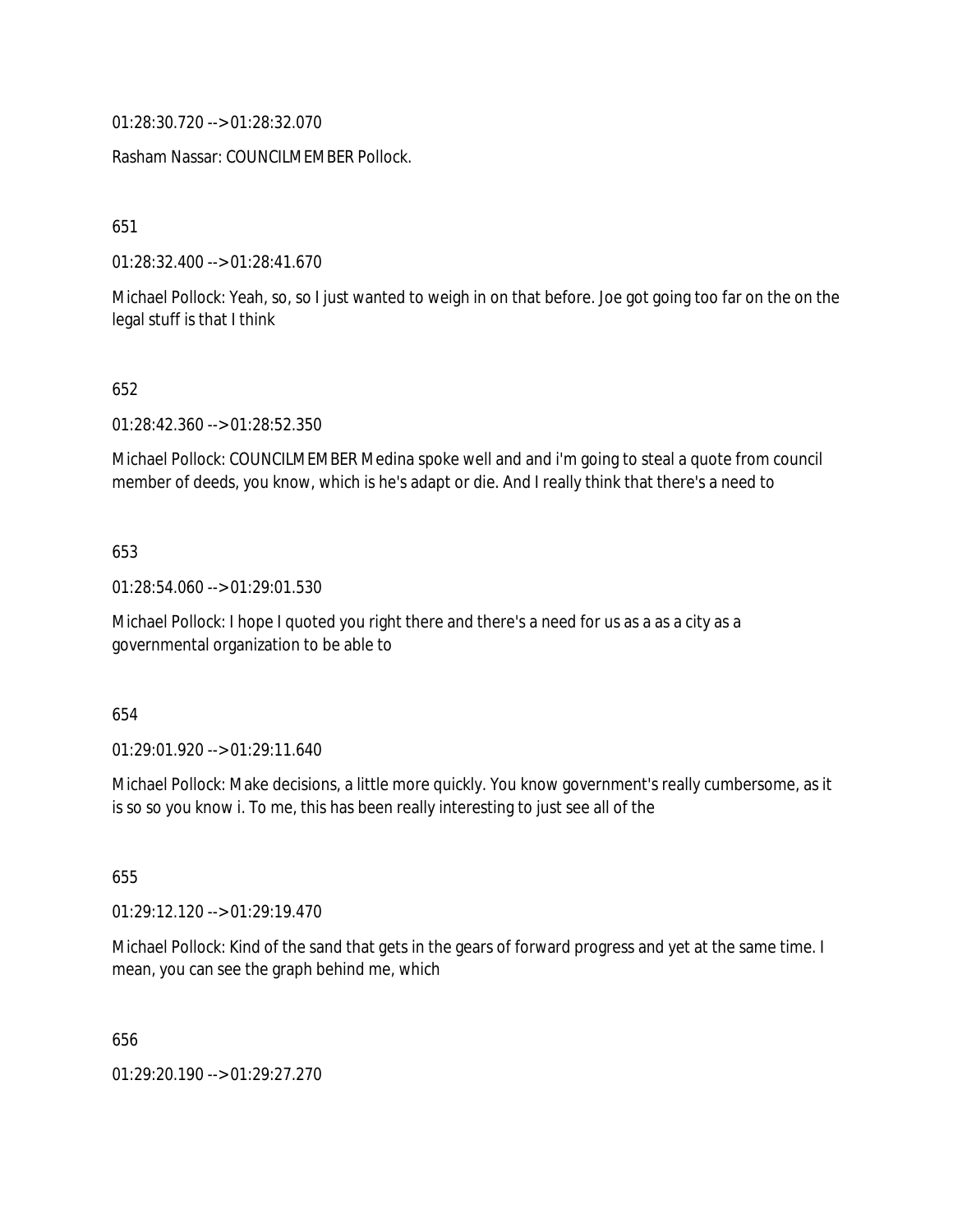Michael Pollock: You know, it shows. We're really heading into some pretty grim climate scenarios if we don't actually adapt and figure out a way to

657

01:29:27.930 --> 01:29:37.740

Michael Pollock: To reduce our carbon footprint. I mean, we're heading into a climate that hasn't been seen and you know 5060 million years, kind of, kind of timeframe, so

### 658

01:29:38.550 --> 01:29:52.050

Michael Pollock: We need to do something and I just view this as that. Come on. We can't just shut down to local traffic only a street for a few weeks. I mean, if we if we can't really do that we're

659

01:29:52.440 --> 01:29:54.030

Michael Pollock: kind of screwed. So

660

01:29:56.970 --> 01:30:02.490

Michael Pollock: I just try to give some perspective here there's fairly minor little thing that I hope we could do more of and

### 661

01:30:02.730 --> 01:30:09.060

Michael Pollock: And kind of have that flexibility and adaptability agility that that we don't often see in government.

### 662

 $01:30:11.670 \rightarrow 01:30:14.190$ 

Rasham Nassar: City Manager Smith. Your hand is raised, or do you want to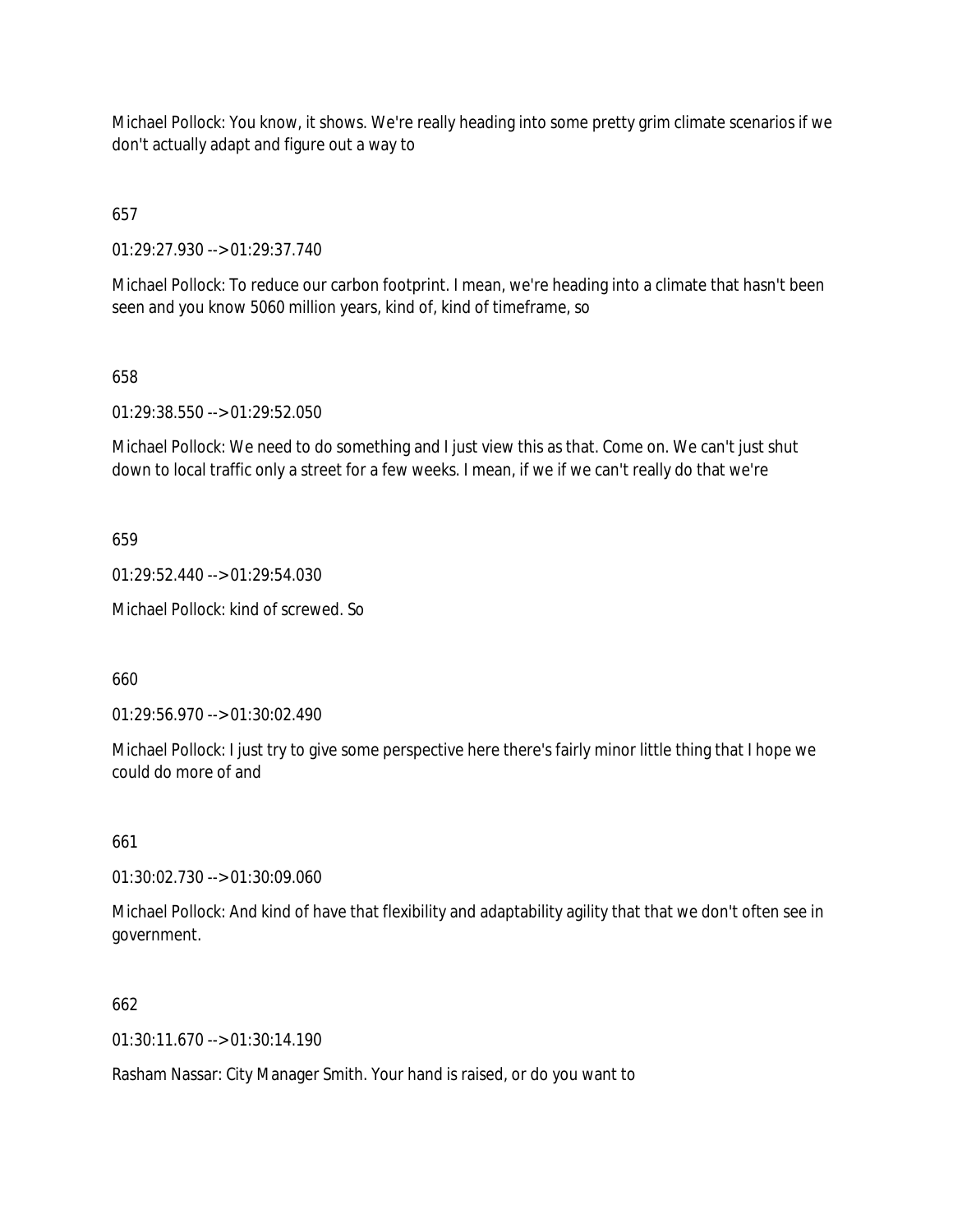01:30:14.580 --> 01:30:17.280

Rasham Nassar: Add some logistical points to this discussion.

664

01:30:18.660 --> 01:30:21.330

Morgan Smith: ONLY ONES. THE COUNCIL discussion is concluded.

665

01:30:21.900 --> 01:30:25.440

Rasham Nassar: Okay there. Councilmember hi topless. Your hand is still raised you want to

666

01:30:28.260 --> 01:30:32.550

Rasham Nassar: Any other council members want to weigh in. Mayor Snyder.

667

01:30:33.630 --> 01:30:34.560

Rasham Nassar: Now,

668

01:30:35.640 --> 01:30:36.750

Rasham Nassar: COUNCILMEMBER car.

669

01:30:38.790 --> 01:30:44.310

Leslie Schneider: I mean I'm generally supportive. So I'm not, I don't need to take, take the time to speak if I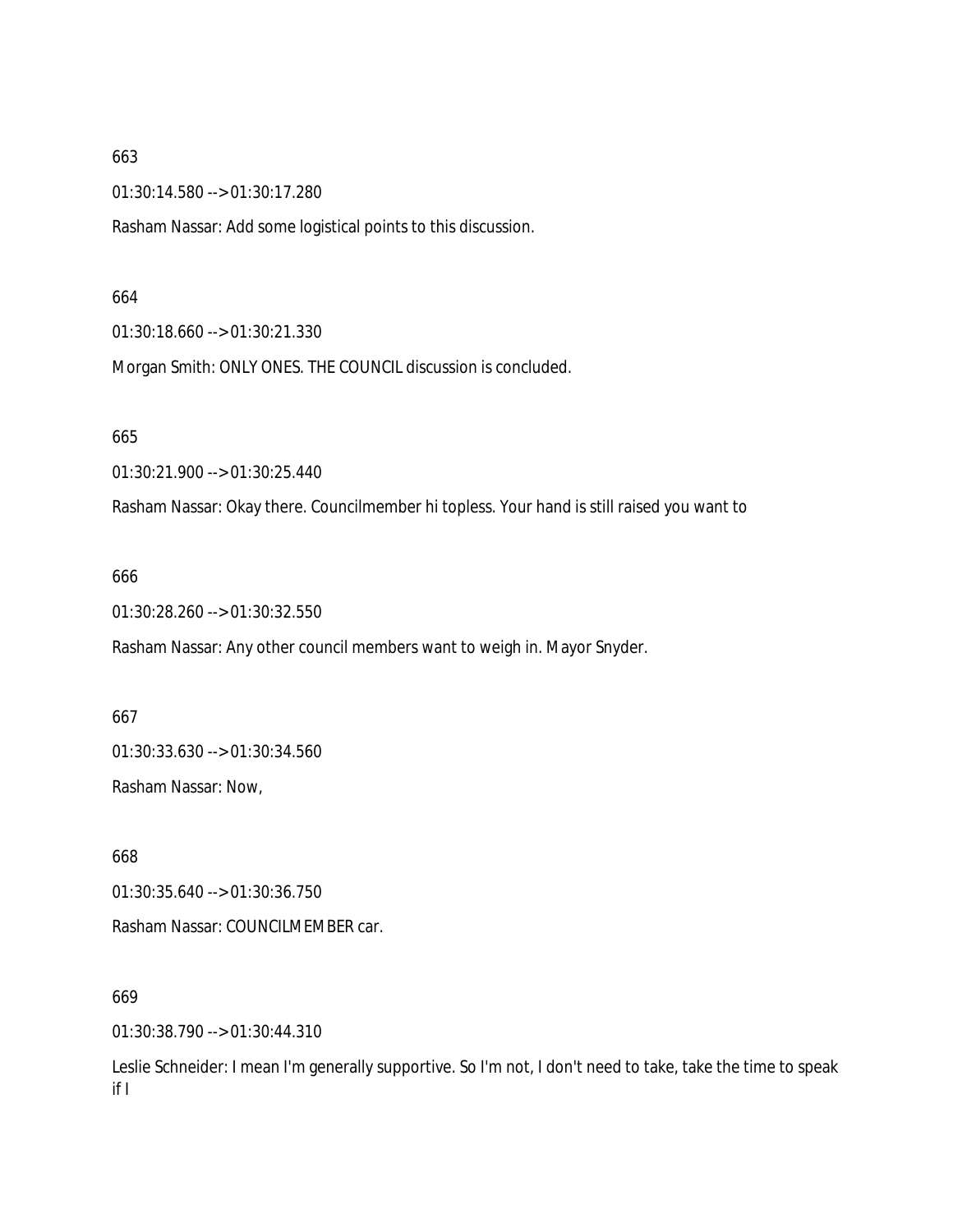### 01:30:45.810 --> 01:30:53.730

Joe Deets: I'll just say that the working group, we were looking at if if I Kirsten, I totally respect. You're saying

### 671

01:30:54.870 --> 01:31:03.630

Joe Deets: But I, I think some quickness adaptability is in order here under the circumstances. So that's my view and my colleagues view, too.

### 672

01:31:04.050 --> 01:31:19.020

Joe Deets: But I have a question to the city manager, as far as when this could be launched again would be say this Friday, perhaps, would that be sufficient Friday. And then, and just before June 1

### 673

01:31:21.900 --> 01:31:34.230

Morgan Smith: Yeah, I have a couple of comments to make. Um, to answer your question. Yeah, I think that timing could work well that we would follow sort of the rhythm before and put the signs out on Friday afternoon and leave them up.

### 674

01:31:35.520 --> 01:31:44.550

Morgan Smith: Until June 1 take them down. The morning of June 1 which is a Monday as we did last time. So it would be a 10 day instead of a four day

### 675

01:31:46.650 --> 01:31:53.370

Morgan Smith: A couple things I just want to say clearly so we're all on the same page. I understand the constraints of the special me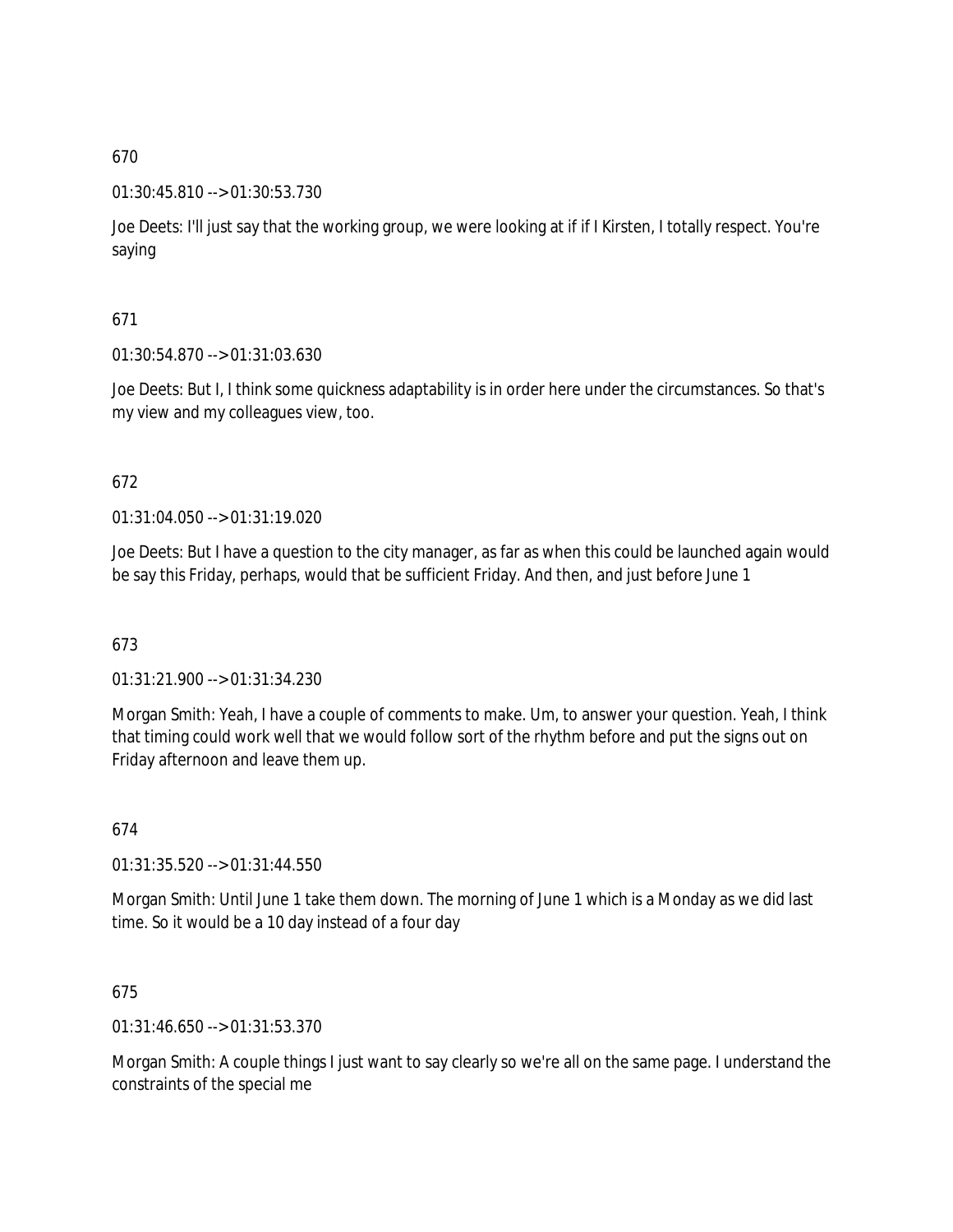01:31:54.660 --> 01:32:03.780

Morgan Smith: And I take to heart. Councilmember Pollux comment about seeing in the gears has as maybe the sand master.

677

01:32:05.310 --> 01:32:18.600

Morgan Smith: But I also want to say that when we return to regular work. I really encourage council to resume some more of the discipline about when we bring topics up. I know this is a fast moving projects.

# 678

01:32:19.950 --> 01:32:29.850

Morgan Smith: But part of why we try to have agenda planning and why things take a little bit of time is because it is no small thing to close a street to through traffic.

679

01:32:30.300 --> 01:32:36.240

Morgan Smith: It is something that in order to help mitigate people's concerns we try it. We would want to communicate about

680

01:32:36.600 --> 01:32:42.450

Morgan Smith: So I get that this is different. And it's been something that by its nature was sort of a pop up.

# 681

01:32:42.900 --> 01:32:50.760

Morgan Smith: And that's important, but it's also important when we move in June and July and beyond. Back to the work that you're doing.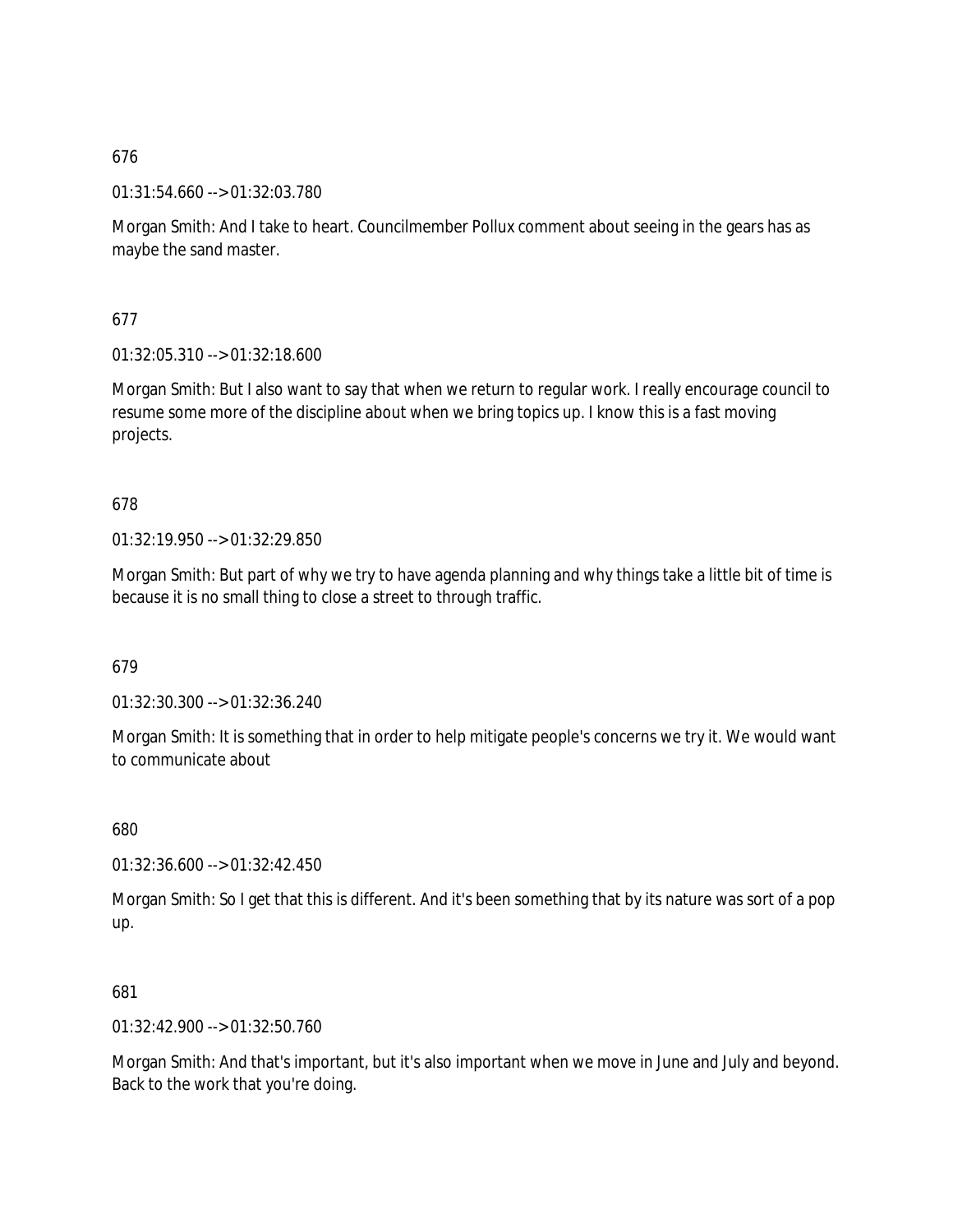01:32:51.090 --> 01:33:00.510

Morgan Smith: I hope you'll acknowledge that we do our work better when we can have time to plan together and bring you the most complete information and share what's going on with the community with some lead time

683

01:33:01.350 --> 01:33:15.930

Morgan Smith: And I think I wanted to say is I think they're a little bit of gymnastics in constructing a world in which this doesn't require emotion. I'm happy to resume the pilot projects without councils direction, but I also

684

01:33:16.410 --> 01:33:24.960

Morgan Smith: Want to say that I wouldn't typically do so without clear authority from a majority of council members, but I think we all understand

685

01:33:25.830 --> 01:33:31.620

Morgan Smith: Kind of when that's important and and why that that that's not doesn't need to be an issue tonight so

686

01:33:32.400 --> 01:33:44.340

Morgan Smith: Last part is I also want to say clearly that the expectations for what staff will do just for the project. I hope can remain as they were for the four day pilot, which is that we will provide communication through nixle and through the city managers.

687

01:33:46.920 --> 01:33:55.020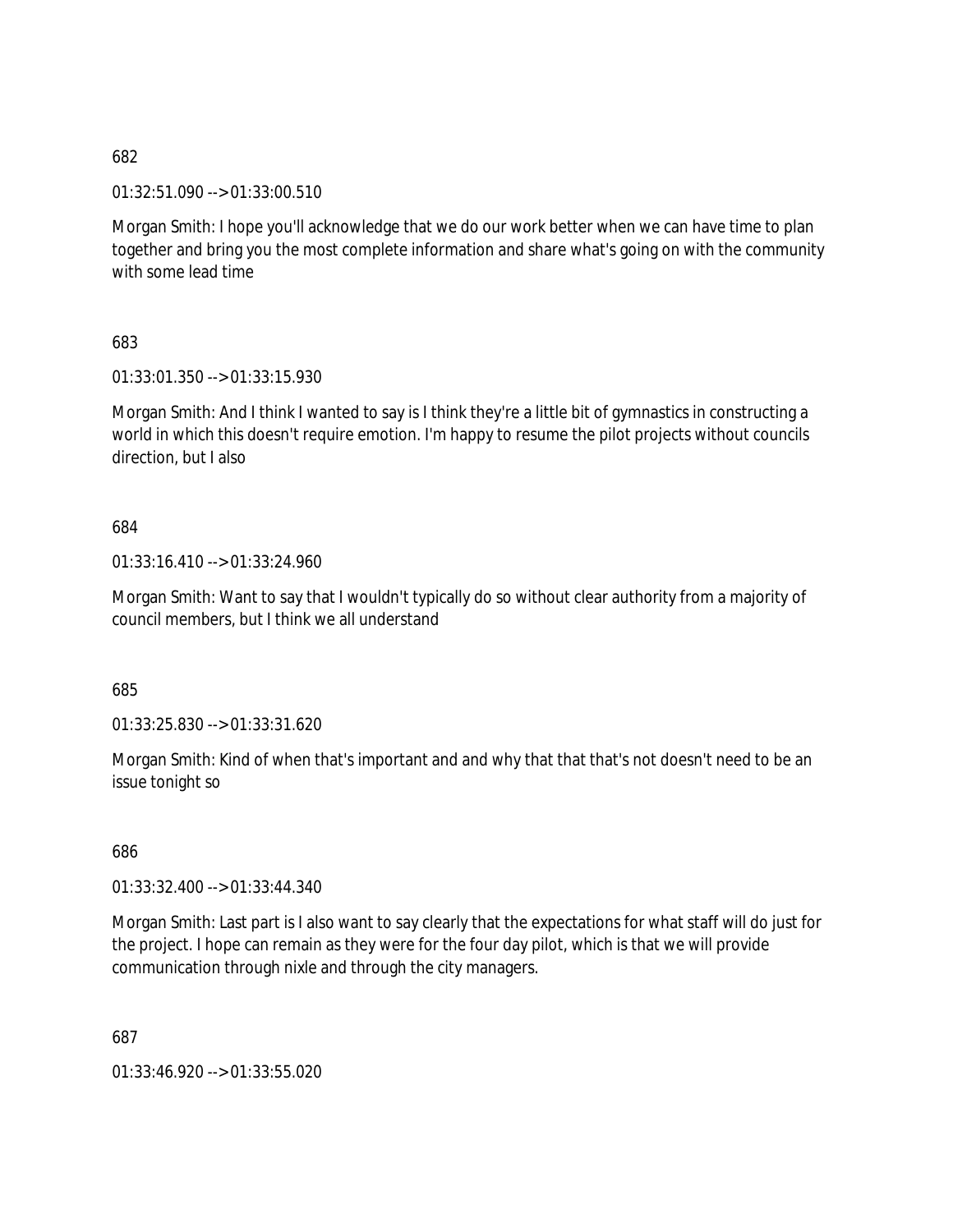Morgan Smith: Friday message, but any other outreach that the advocates want to do. I hope they will feel free to take up and to do will put the signs out there.

688

01:33:55.620 --> 01:34:11.040

Morgan Smith: We I think have a well organized plan for how that can happen. And if there's anything else that you think you would like the city staff to do. I hope you'll tell me now so that we have time to understand that request. And if not, we'll just do make our contributions as they were before.

689

01:34:14.580 --> 01:34:17.550

Rasham Nassar: Several hands have gone up. But can I just ask a quick question.

690

01:34:18.600 --> 01:34:26.370

Rasham Nassar: Thank you kind of get you invited this line of inquiry in your comments city manager Smith was there any study or or note of impacts the level

691

01:34:28.200 --> 01:34:37.590

Morgan Smith: Know, because by design. This was a project that the community advocates developed and city staff were not asked to think about it comprehensively. Nor was their time to do so

692

01:34:37.950 --> 01:34:49.620

Morgan Smith: What I would envision is that this pilot gives everyone some real life experience with this particular idea, but then presuming the sustainable transportation project goes forward.

693

01:34:50.010 --> 01:35:04.260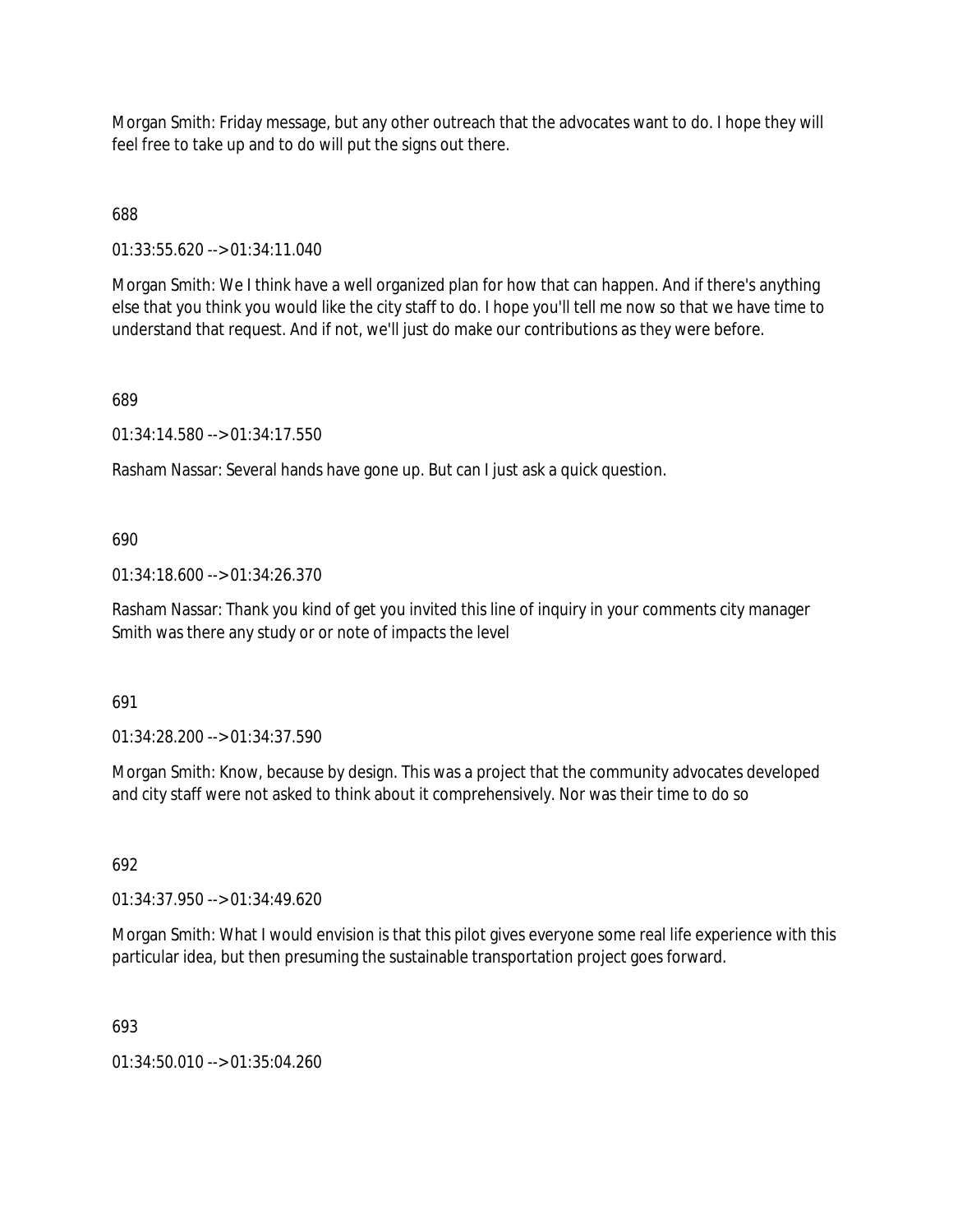Morgan Smith: I would hope that participants in that project would have this concept front and center is one of the things that they wanted to learn more about in a more technical way and communicate around and more expansive way than was done over these past couple of weeks.

694

01:35:06.690 --> 01:35:08.730

Rasham Nassar: Okay. Councilmember Medina.

695

01:35:09.840 --> 01:35:17.280

Kol Medina: Thank you. I just don't want to leave council had top was out in the cold there. I want to say I absolutely agree with your comments.

## 696

01:35:17.730 --> 01:35:30.240

Kol Medina: What you're suggesting about how this should be done is absolutely correct. That is the way it should be done. But for me, for the reasons I explained, I'm willing to do it this way. This time, but I just want to say I agree with you.

697

01:35:32.160 --> 01:35:33.240

Rasham Nassar: COUNCILMEMBER deets.

698

01:35:33.600 --> 01:35:43.950

Joe Deets: Yeah. And, and I just want to say the same thing. Here's than we I totally see where you're getting coming from and and hopefully you see where we're coming from so

699

01:35:45.120 --> 01:35:58.200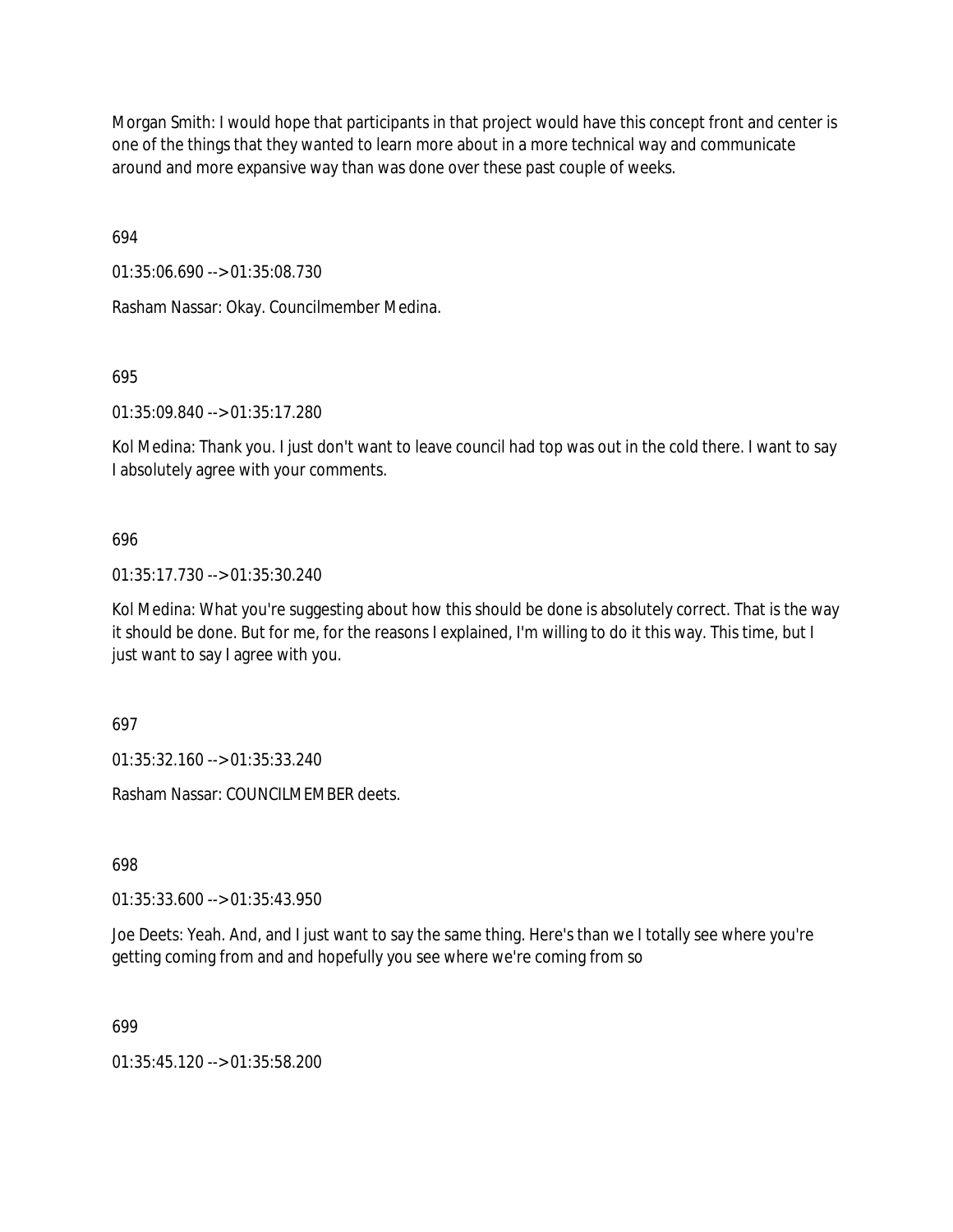Joe Deets: But I just feel. Let's give this let's continue with this I there was enough positive comments that we received I feel it's worthwhile. And look, this is a golden opportunity for us to do this.

700

01:35:59.220 --> 01:36:11.310

Joe Deets: And it's just for a few days and and and help clarify people's concerns you don't like it. Well, why do you not like it is, where is it very difficult. So it's going to be a real live

## 701

01:36:11.850 --> 01:36:27.120

Joe Deets: Case study that I think will provide some very good anecdotal evidence. So I'm really looking forward to it. And thank you, city manager for being so accommodative. And yes, we will apply strong discipline in the future. I promise.

## 702

01:36:29.670 --> 01:36:31.440

Joe Deets: So you can count on. Thank you.

703

01:36:33.030 --> 01:36:33.870

Rasham Nassar: Mayor Snyder.

704

01:36:34.440 --> 01:36:45.840

Leslie Schneider: Sorry, just a super quick question. Are we is squeaky wheels going to be renewing the survey, just to make sure that we're capturing feedback.

## 705

 $01:36:46.860 \rightarrow 01:36:47.970$ 

Leslie Schneider: I don't know. Okay.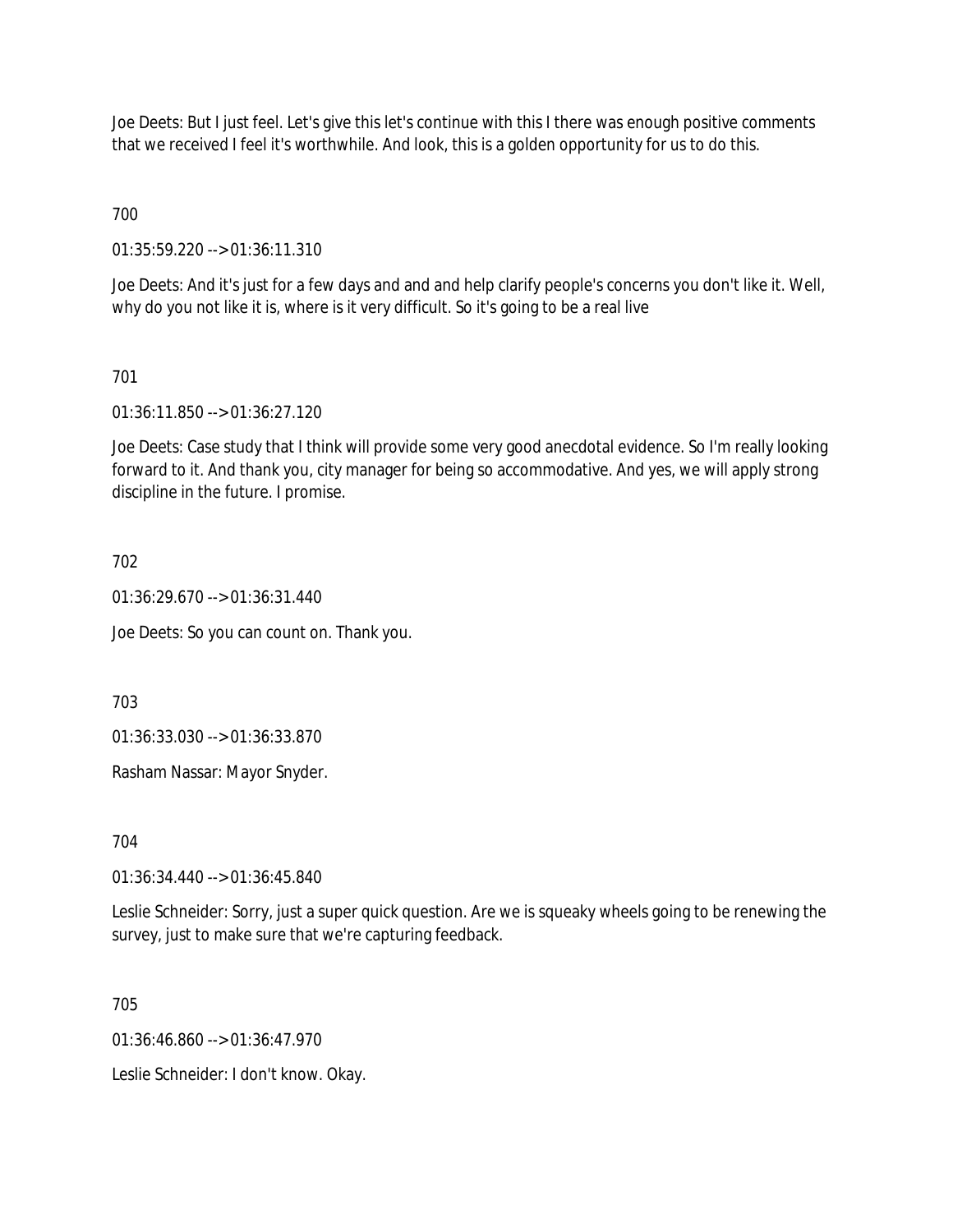01:36:48.240 --> 01:36:51.630

Joe Deets: That wasn't discussed a we can touch base.

## 707

01:36:54.330 --> 01:37:01.260

Leslie Schneider: I think the opportunity, yet again, data would be wonderful. You know, if yeah any any data any more data gathered would be great.

## 708

01:37:02.760 --> 01:37:11.070

Joe Deets: But, you know, as we see we're under a big time crunch and maybe we won't have all this data, but we will have a project that

## 709

01:37:11.970 --> 01:37:28.620

Joe Deets: People can look back and say, wow, how did that go and and it will help form the conversation moving into the future where we will be more methodical, and I'd like to see inviting other neighborhoods to come to us and say, we'd like this to I'd like to hear that. So,

#### 710

01:37:33.870 --> 01:37:35.730

Rasham Nassar: Any other Council comments on this topic.

## 711

01:37:39.690 --> 01:37:49.140

Rasham Nassar: Okay see manager Smith that clear for you, the Council majority direction there. Thank you. Councilmember deeds for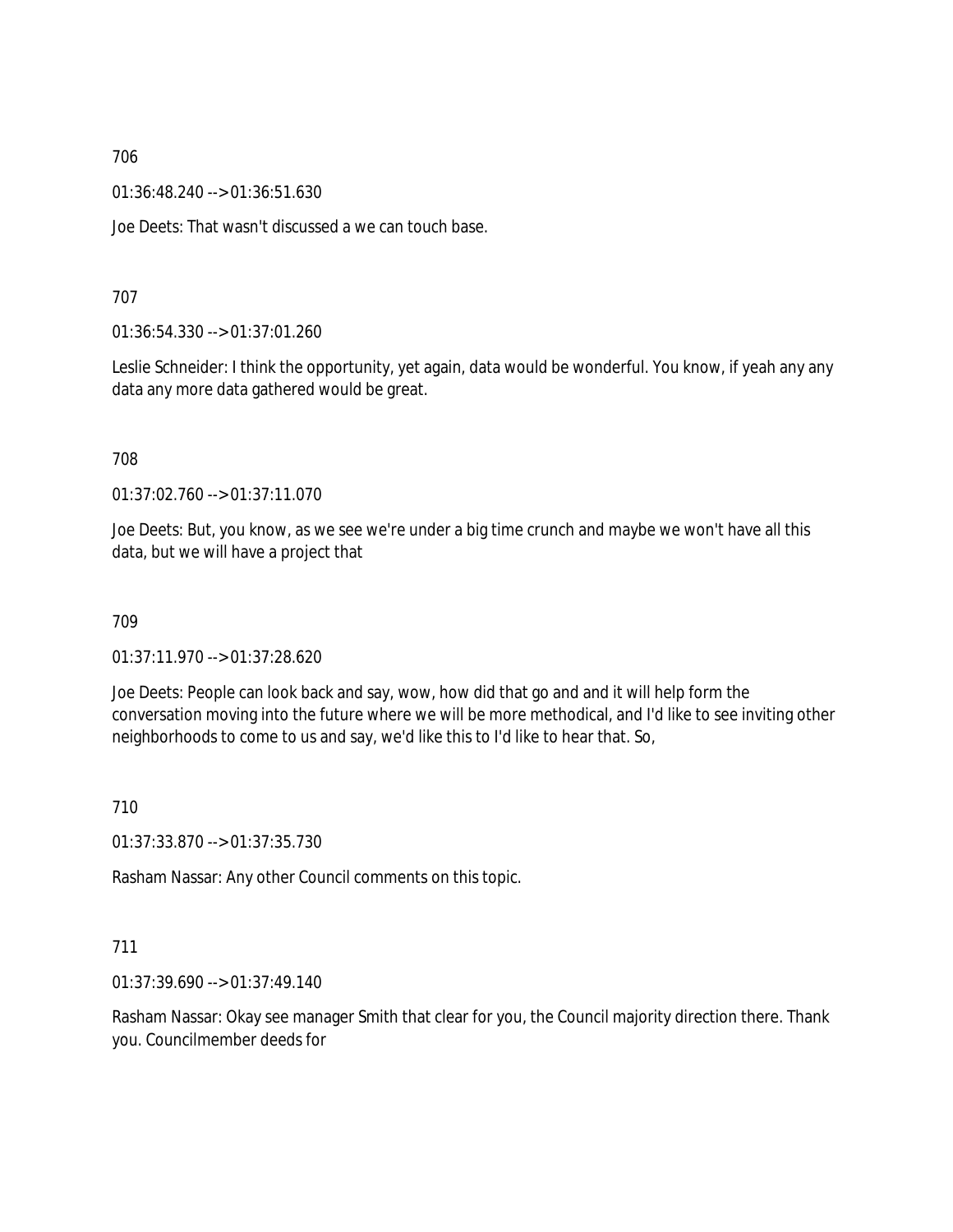01:37:49.650 --> 01:37:54.300

Rasham Nassar: bringing this up and COUNCILMEMBER hi topless. Thank you for for for stating your

713

01:37:54.870 --> 01:38:03.810

Rasham Nassar: Your perspective and your opinions. I do want to acknowledge that we did receive a lot of emails that express concern and they weren't all from inconvenience motorists

714

01:38:04.650 --> 01:38:14.250

Rasham Nassar: I hope that there is some outreach to the level Ave residents, so we can hear from them as to how they may or may not be impacted by the by the grill closure.

715

01:38:17.640 --> 01:38:17.970

Rasham Nassar: Okay.

716

01:38:21.870 --> 01:38:22.830

Rasham Nassar: Moving on.

717

01:38:24.570 --> 01:38:25.650

Rasham Nassar: We are

718

01:38:26.700 --> 01:38:31.650

Rasham Nassar: Going back in our agenda now to what is it 70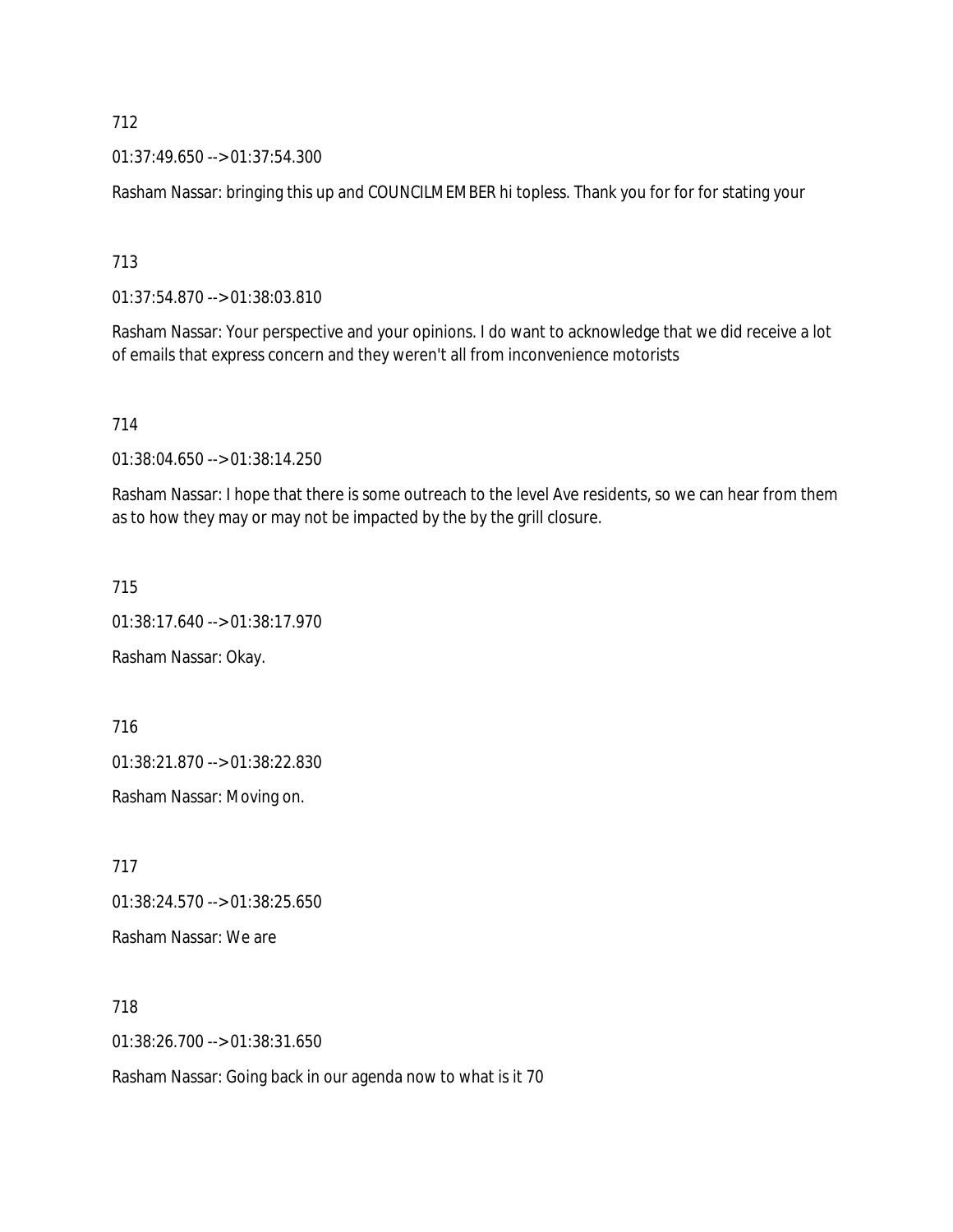01:38:35.070 --> 01:38:47.370

Rasham Nassar: sportsman club new Brooklyn and intersection improvements grant acceptance budget amendment holic or extractor. Where's Becky's joined us in the room. Nice to see you tonight. Chris, welcome.

720

01:38:48.930 --> 01:38:50.640

Rasham Nassar: And, the floor is yours.

721

01:38:51.480 --> 01:39:00.660

Chris Wierzbicki: I apologize for my technical difficulties I came to the office thinking the internet would be better and turns out. Maybe it was better in my guest room than it was in my office. So, lesson learned.

722

01:39:02.490 --> 01:39:07.410

Chris Wierzbicki: So we're going to talk about sportsman tonight. I will share the presentation with you so that you can

723

01:39:08.610 --> 01:39:09.210

Chris Wierzbicki: See it

724

01:39:18.900 --> 01:39:20.040

Chris Wierzbicki: All right. Can everybody see that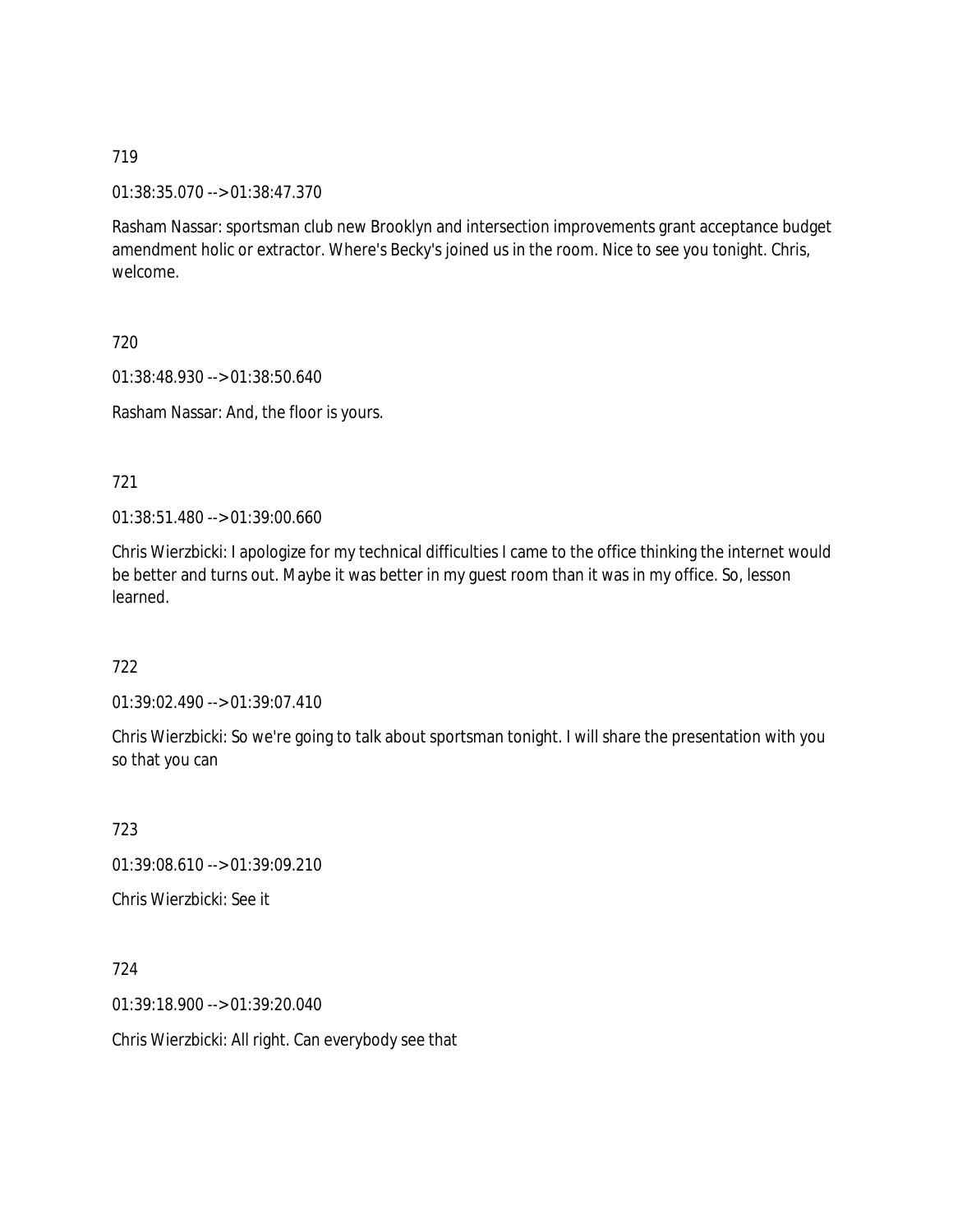01:39:22.920 --> 01:39:23.220

Chris Wierzbicki: Okay.

726

01:39:24.480 --> 01:39:29.010

Chris Wierzbicki: So we're going to be giving update on the support from club new Brooklyn intersection improvement project.

727

01:39:29.700 --> 01:39:39.930

Chris Wierzbicki: If you remember we last discuss this project at the March 3 study session and the direction that the Council gave at that time was to look at

728

01:39:40.470 --> 01:39:56.820

Chris Wierzbicki: Other suite of non non motorized improvements, other than around about at this intersection. So we, the Council was very interested in the separate paths and the bicycle and pedestrian facilities at the intersection, but not necessarily interested in the

729

01:39:58.410 --> 01:40:09.570

Chris Wierzbicki: Improvements that around about what bring and also thinking about what the cost of that project was trying to find ways to reduce the overall cost of the project.

730

01:40:10.590 --> 01:40:21.360

Chris Wierzbicki: So you asked us to do two things. One is to request a grant extension. We have a federal transportation grant for this project that was supposed to have expired this spring.

731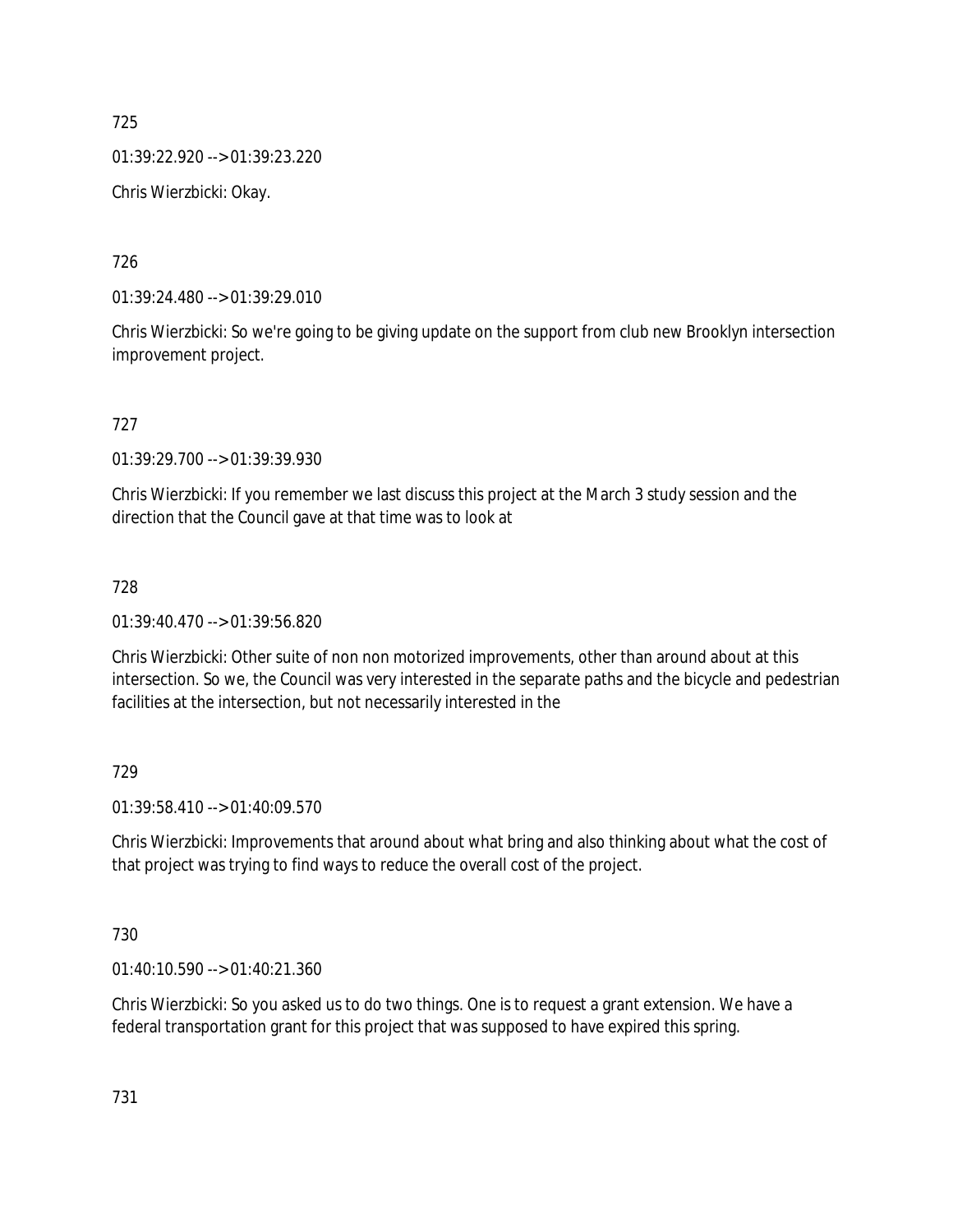01:40:22.050 --> 01:40:30.660

Chris Wierzbicki: So you asked us to see if we can extend that and you also asked us to look at a revised scope for the project and determine what that might look like. So we're going to talk about both of those things briefly.

# 732

01:40:32.970 --> 01:40:43.080

Chris Wierzbicki: You have to move everybody out of the way so I can see. So the design revisions that we came up with. We worked with tool design, which is a planning and engineering firm out of Seattle.

## 733

01:40:43.890 --> 01:40:52.500

Chris Wierzbicki: To help us come up with a revised scope of work and includes a number of different things that I'll just go over briefly and then we can talk about specific questions if you have any

## 734

01:40:53.220 --> 01:41:04.260

Chris Wierzbicki: So generally, the intersection geometry stays pretty much the same. Although we would be narrowing up the travel lanes to as a traffic calming approach for as vehicles approach the intersection

## 735

01:41:04.770 --> 01:41:16.110

Chris Wierzbicki: We'd be expanding the multi use path and sidewalk extensions, both to the north up towards Woodward and to the east, at least the sidewalk and path would be extended east towards the

## 736

01:41:17.490 --> 01:41:33.420

Chris Wierzbicki: North Town woods entrance and then obviously accommodating sidewalks and Ada ramps and crosswalks at the intersection as well, we'd be shortening those crosswalks right now. Some of them are fairly long distance for people to cross the street. So we'd be shorting those distances up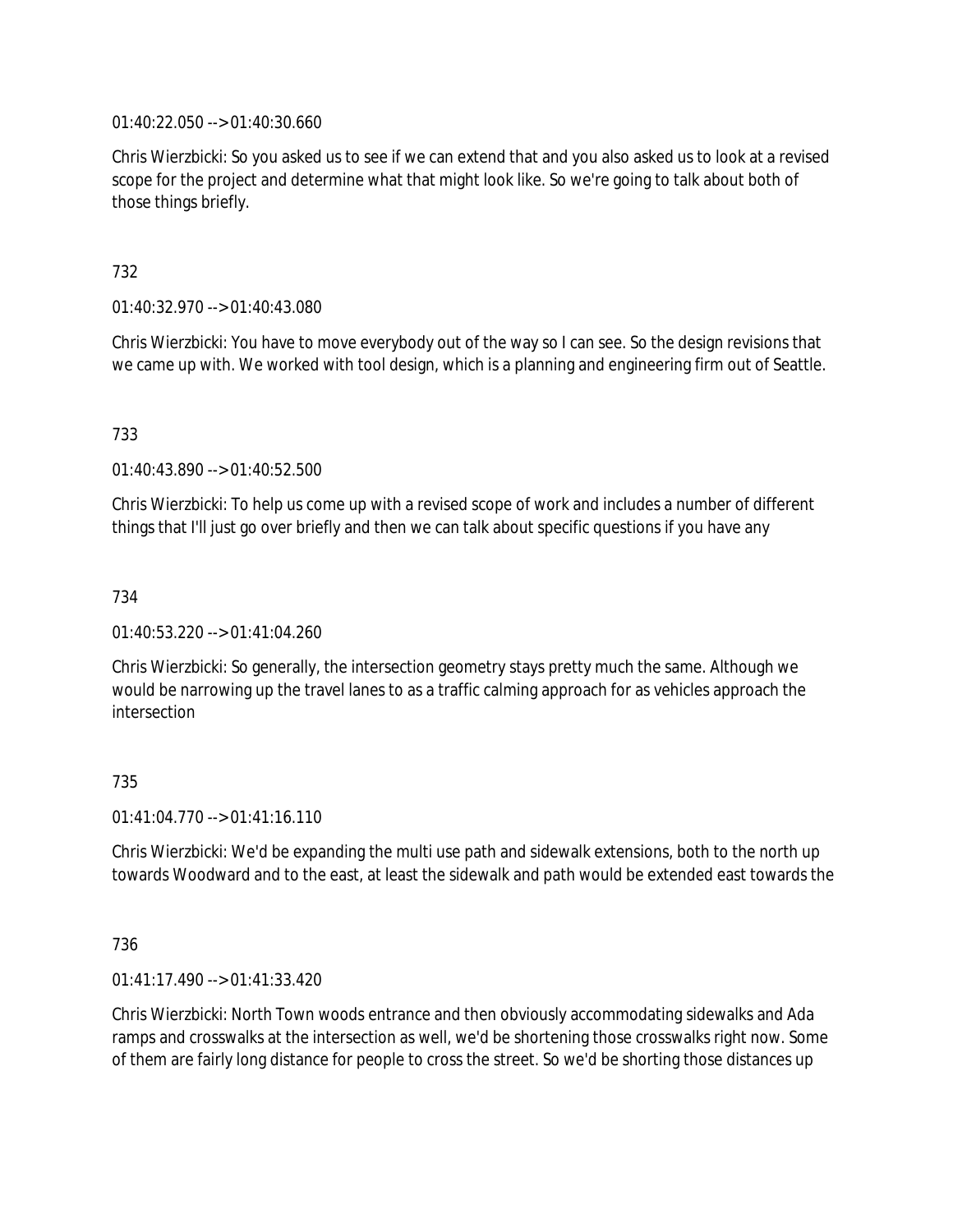01:41:35.550 --> 01:41:45.180

Chris Wierzbicki: Will also be adding a race crosswalk to the right hand turn lane. As you can see their cars will still be able to use that right turn pocket, but the stop bars, all the way at the end so cars.

# 738

01:41:46.710 --> 01:41:58.080

Chris Wierzbicki: We design engineers felt like we needed some more visibility for pedestrians at that particular intersection if there wasn't going to be a stop right before where people cross the street. That's why we have a raised crosswalk there.

# 739

01:41:59.100 --> 01:42:04.680

Chris Wierzbicki: We be extending the bike shoulders and 500 feet in every direction of the intersection on both sides.

# 740

01:42:05.310 --> 01:42:11.130

Chris Wierzbicki: In some places, we already have that extension. So we would be kind of filling in all the gaps within 500 feet.

# 741

01:42:11.940 --> 01:42:20.370

Chris Wierzbicki: Adding some lighting and some additional landscaping to the plan and this plan, you'll be happy to hear has very limited tree removal, if any.

# 742

01:42:21.120 --> 01:42:34.380

Chris Wierzbicki: There may as we get into the project. And if we identify any trees that might be dead or dying. That would be best be removed. We might remove some but in order to accommodate the improvements you see here. We don't, we're not anticipating removing any trees at this point.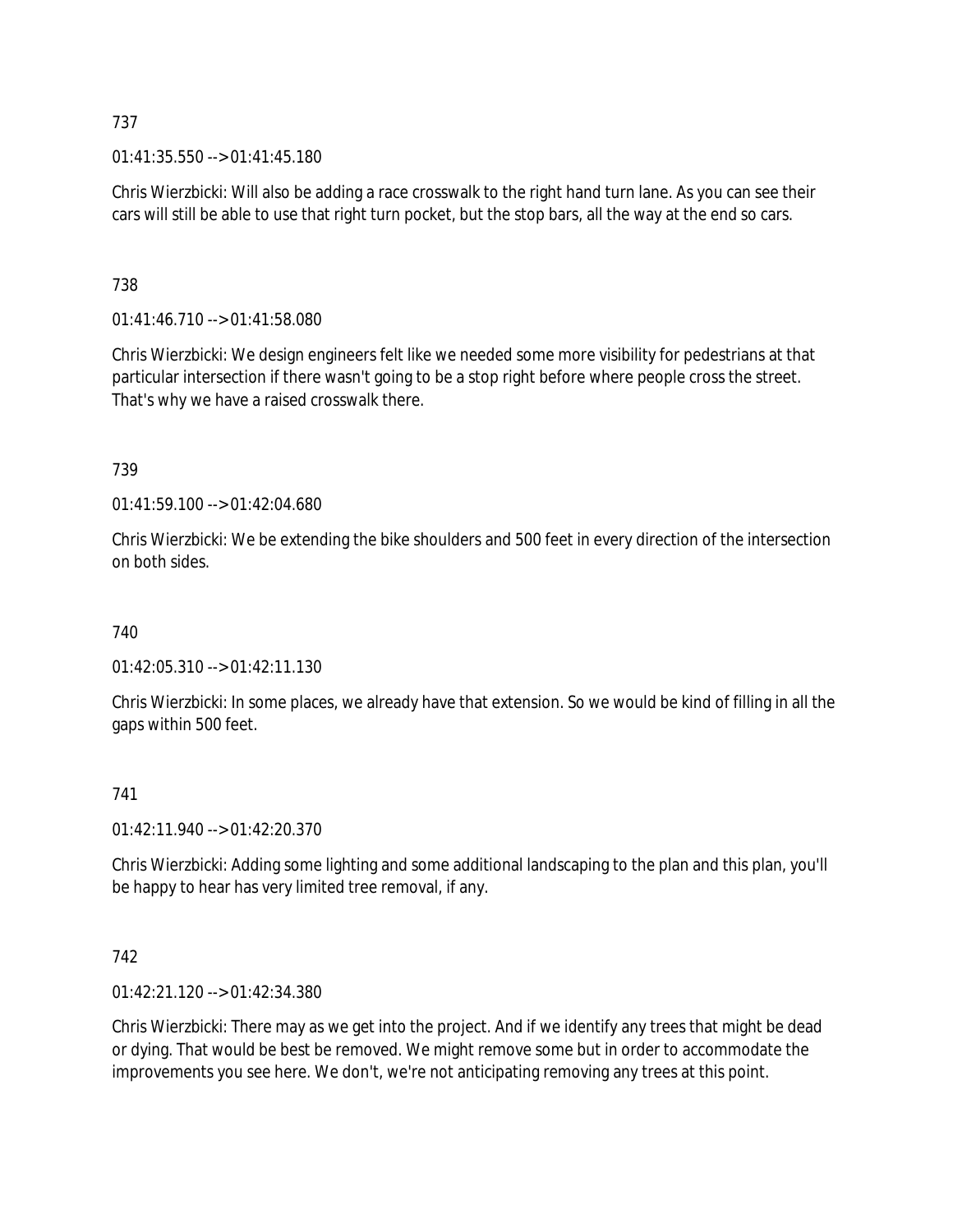01:42:36.300 --> 01:42:37.740 Chris Wierzbicki: So that is the

744

01:42:39.090 --> 01:42:47.370

Chris Wierzbicki: Scope in terms of the grant status itself, we were able to secure an extension for the grant and through 2021

745

01:42:48.450 --> 01:42:51.870

Chris Wierzbicki: That was a, it's a fairly complicated process, the

746

01:42:52.980 --> 01:43:01.320

Chris Wierzbicki: Care CC's regional project evaluation committee reviewed the scope and the extension and then Puget Sound Regional Council also reviewed and approved it.

747

01:43:02.070 --> 01:43:14.040

Chris Wierzbicki: We do not yet have approval from wash dot we're waiting for the Council's direction on this project before we approach them, but I'm anticipating that they will also not have a problem with the extension.

748

01:43:15.330 --> 01:43:23.760

Chris Wierzbicki: The construction contract. In this case, we need to be awarded before the end of the year, which is pretty tight timeline. So we have quite a bit of work to do in order to meet that deadline.

749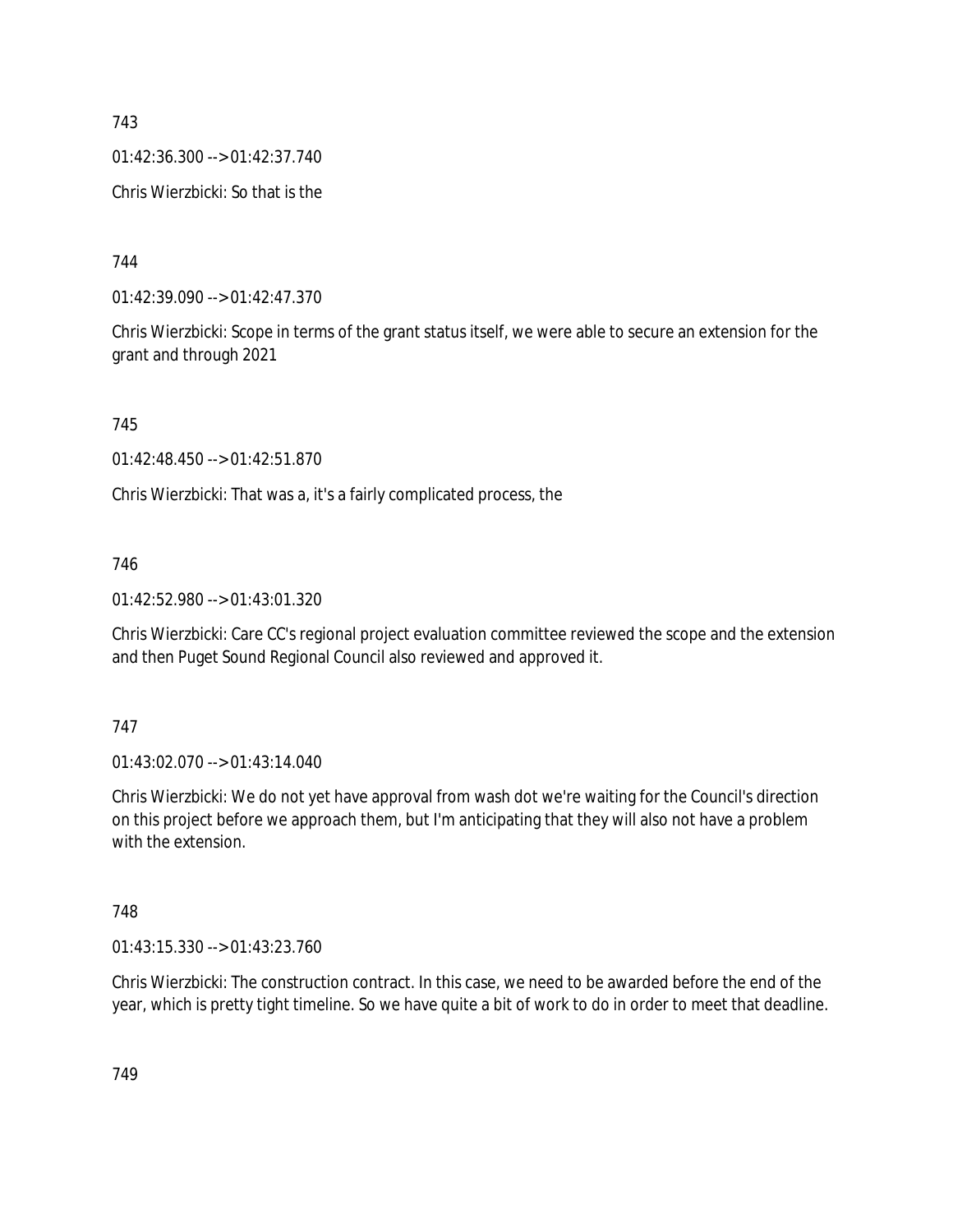01:43:24.840 --> 01:43:31.080

Chris Wierzbicki: The project cost is total 650,000 that's kind of starting now.

750

01:43:32.280 --> 01:43:42.900

Chris Wierzbicki: And because the overall project cost has been reduced the grant amount that we're receiving has also been reduced from 703,000 which we had previously for construction down to 400,000

751

01:43:44.400 --> 01:44:00.810

Chris Wierzbicki: As a result of that, the amount of money that the city will need to put up in order to match the grant has gone up to 250,000 and just to note that if we decide to cancel the project overall will have to pay back about 155,000 and grant funds that we spent on the last design.

752

01:44:02.280 --> 01:44:20.610

Chris Wierzbicki: So last slide is just about the budget, the project does have city money still remaining in the project about \$123,000 worth. So if you wanted to pursue this project and add the 250 for the match, you'd have to make a motion to amend the budget to add 120 \$7,000 for that to 50

753

01:44:23.220 --> 01:44:24.450

Chris Wierzbicki: And I think that's where we're at.

754

01:44:25.500 --> 01:44:27.240

Chris Wierzbicki: I'm happy to answer any questions about anything.

755

01:44:29.910 --> 01:44:32.550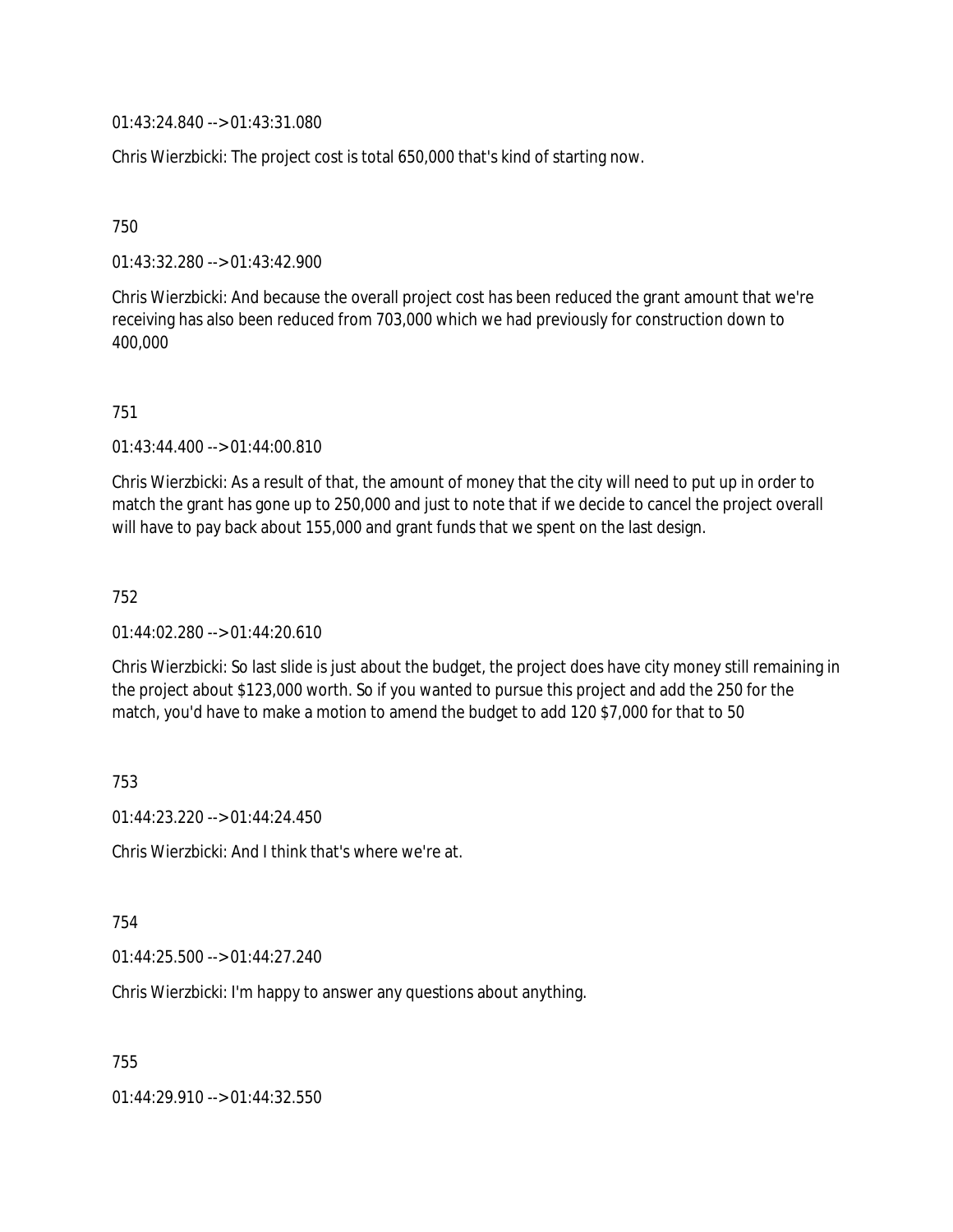Rasham Nassar: Thank you, public works director. Where's Becky.

756

01:44:32.670 --> 01:44:33.300

Welcome

757

01:44:34.380 --> 01:44:48.720

Rasham Nassar: A council members would we do we want a public works director we respect to continue to share his screen, would it benefit our discussion to have that visual of the maybe the visual Chris. If you can go back to the first

758

01:44:51.390 --> 01:44:51.900

Chris Wierzbicki: I think I did.

759

01:44:55.110 --> 01:44:55.740

Rasham Nassar: Yeah yeah

760

01:45:00.090 --> 01:45:00.780

Rasham Nassar: Um,

761

01:45:05.760 --> 01:45:09.840

Rasham Nassar: I'm pulling my participants path terminals slow here.

762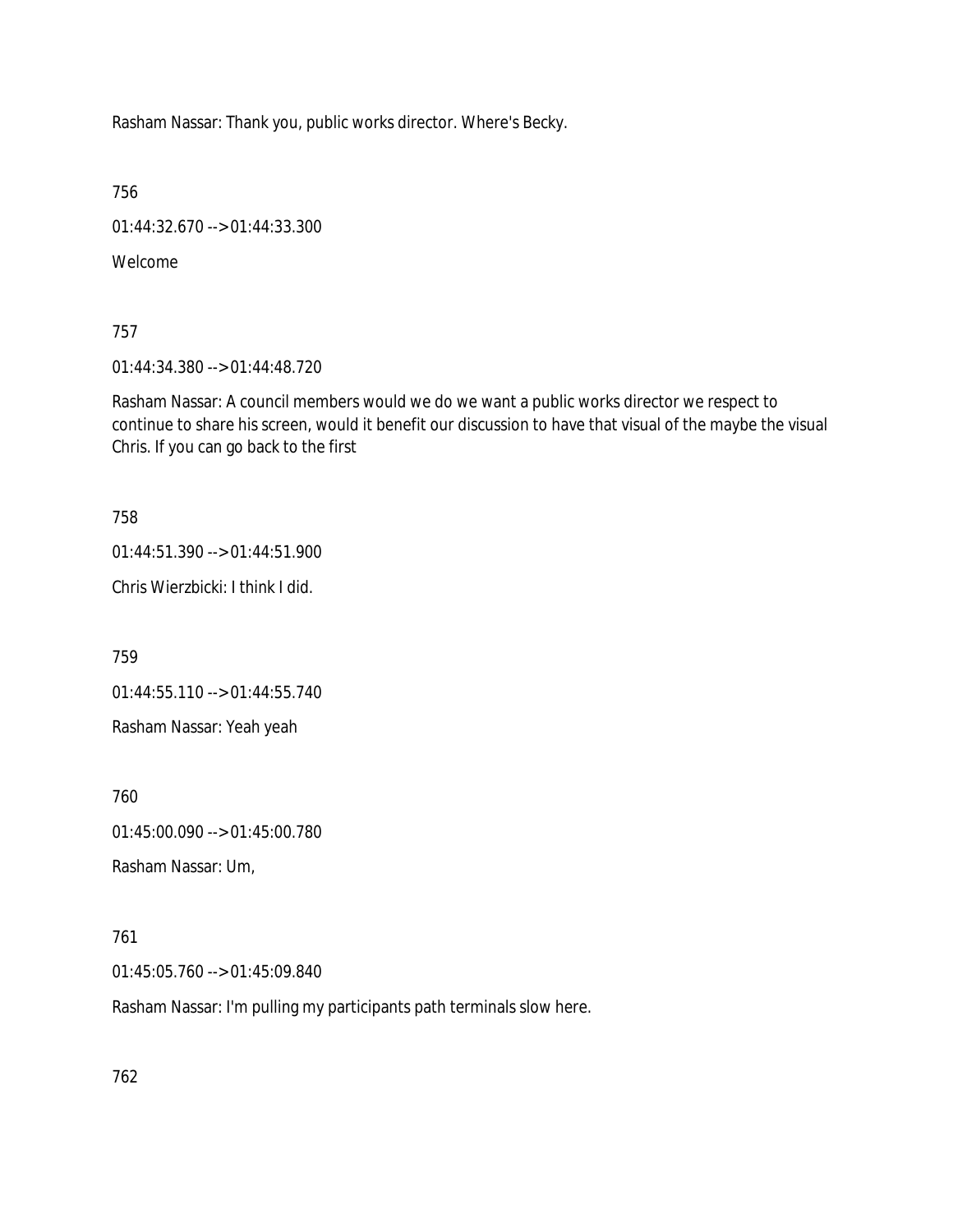01:45:12.120 --> 01:45:14.250

Rasham Nassar: Mayor Schneider, you have your hand raised.

763

01:45:16.020 --> 01:45:33.510

Leslie Schneider: Thank you. I'm Chris. This is just so exciting. I, I, if I remembering correctly, you know this, the sidewalk on along new Brooklyn that's been like a big gap right this is something that has just been

764

01:45:35.880 --> 01:45:45.000

Leslie Schneider: A connection that just hasn't been there. And so we were going to get a lot of really wonderful stuff. I love the narrower vehicle lane to help slow cars.

765

01:45:46.200 --> 01:45:48.000

Leslie Schneider: And the raised crosswalks

766

01:45:50.700 --> 01:46:00.270

Leslie Schneider: It made me. I mean, I know there's lots of reasons for doing a raised crosswalk, but it also just made me think, okay, those kids that are going to be crossing that crosswalk just grew

767

01:46:01.560 --> 01:46:11.850

Leslie Schneider: Up. I mean, they're just going to have that much more visibility because they will be higher than they would have been before. I know it's not a lot, but I think that these things matter. So just super quick.

768

01:46:13.350 --> 01:46:15.660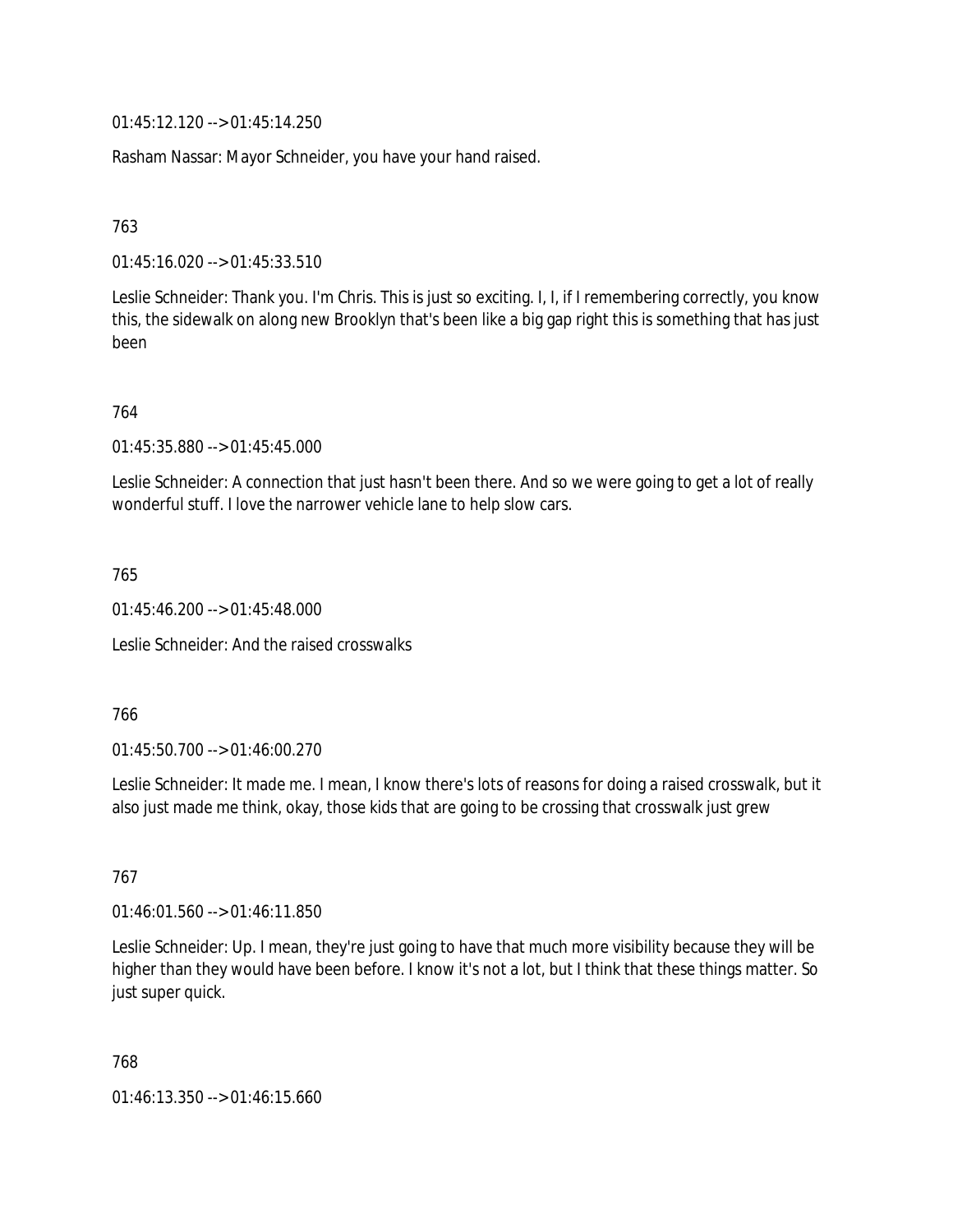Leslie Schneider: I wanted to ask about two things.

## 769

01:46:16.860 --> 01:46:24.690

Leslie Schneider: With the with the shoulder extension. So we're, you know, we're adding some shoulder

# 770

01:46:26.880 --> 01:46:40.980

Leslie Schneider: Area for bicyclists, is there a way that we can put a little bit of separation on those shoulders, you know, whether it's bollards flexible posts planters just. Is there any wiggle room.

# 771

01:46:42.030 --> 01:46:54.810

Leslie Schneider: To do that, and if not now, is there a way that we could plan to sneak that in at some time in the future. And I have one more. But if you want to respond to that one.

772

01:46:55.170 --> 01:46:56.970

Chris Wierzbicki: If you just give me both and I'll respond to both

773

01:46:57.480 --> 01:47:08.130

Leslie Schneider: Okay. And then the other one is a little smaller. But I think still significant in that. I think there's a lot of general questions out in the world about whether bicycles are allowed to be on sidewalks.

## 774

 $01:47:08.550 \rightarrow 01:47:24.090$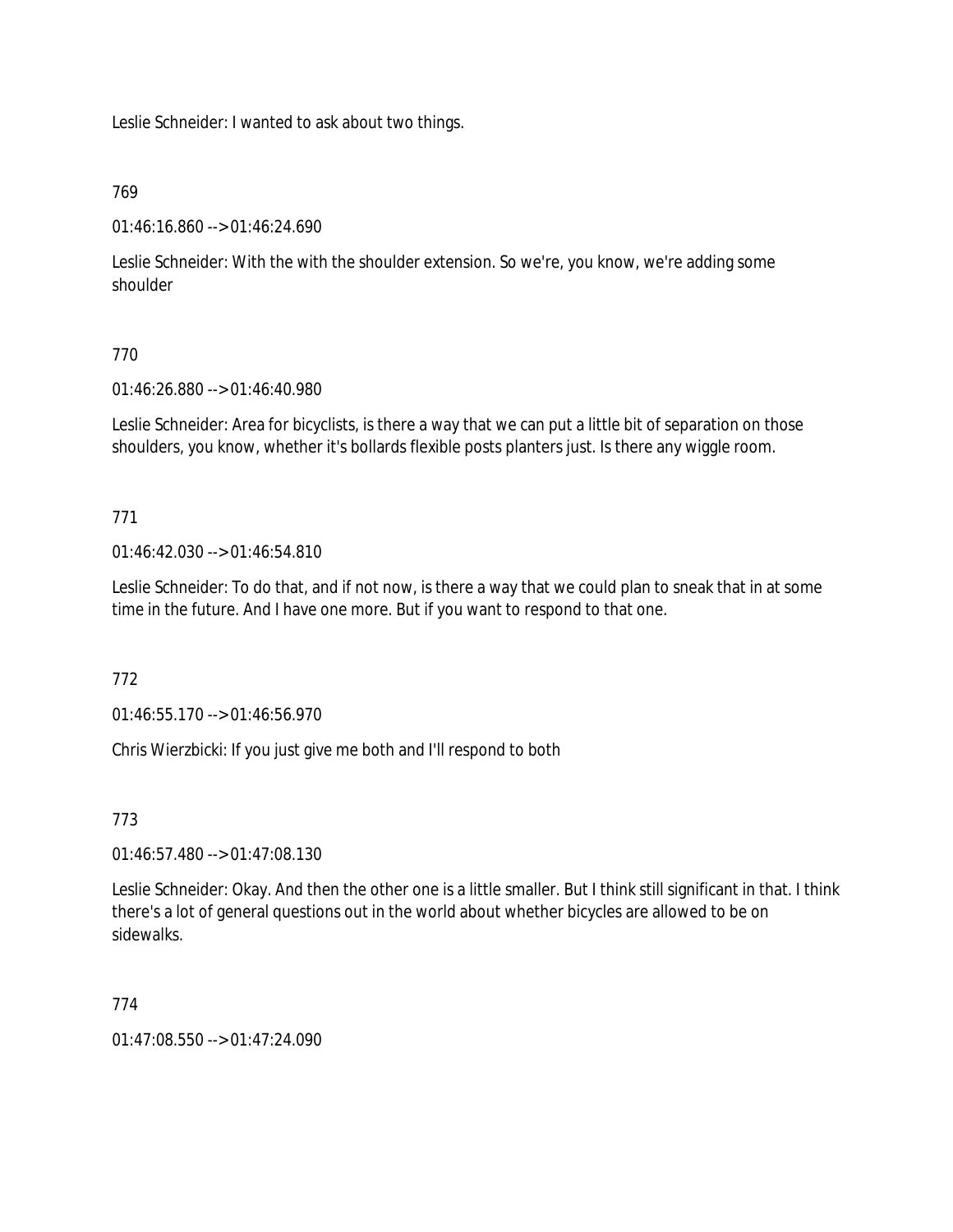Leslie Schneider: And so in this case we're specifically identifying this as a shared use path. And so, can we just make sure that it's identified as such that we were communicating that so that there's no question that bicyclists are coexisting with pedestrians.

775

01:47:25.980 --> 01:47:26.160

Chris Wierzbicki: Okay.

776

01:47:27.270 --> 01:47:31.410

Chris Wierzbicki: Happy to address those. I'll talk about your first one

777

01:47:32.880 --> 01:47:38.850

Chris Wierzbicki: The wide shoulders from five feet to something more like seven with a visual what we call a visual separation, some sort of

778

01:47:39.990 --> 01:47:45.360

Chris Wierzbicki: Will be double stripe and potential cones, or something like that in the roadway. I think we can look at that.

779

01:47:45.930 --> 01:47:52.020

Chris Wierzbicki: The only thing that obviously there, there could be, well, there will be cost associated with that and we'll have to figure out what that looks like.

780

 $01:47:53.010 \rightarrow 01:48:01.530$ 

Chris Wierzbicki: The only thing that gives me a little bit of hesitation, is that I know as you travel west down new Brooklyn, the side of the road drops off pretty steeply on that side.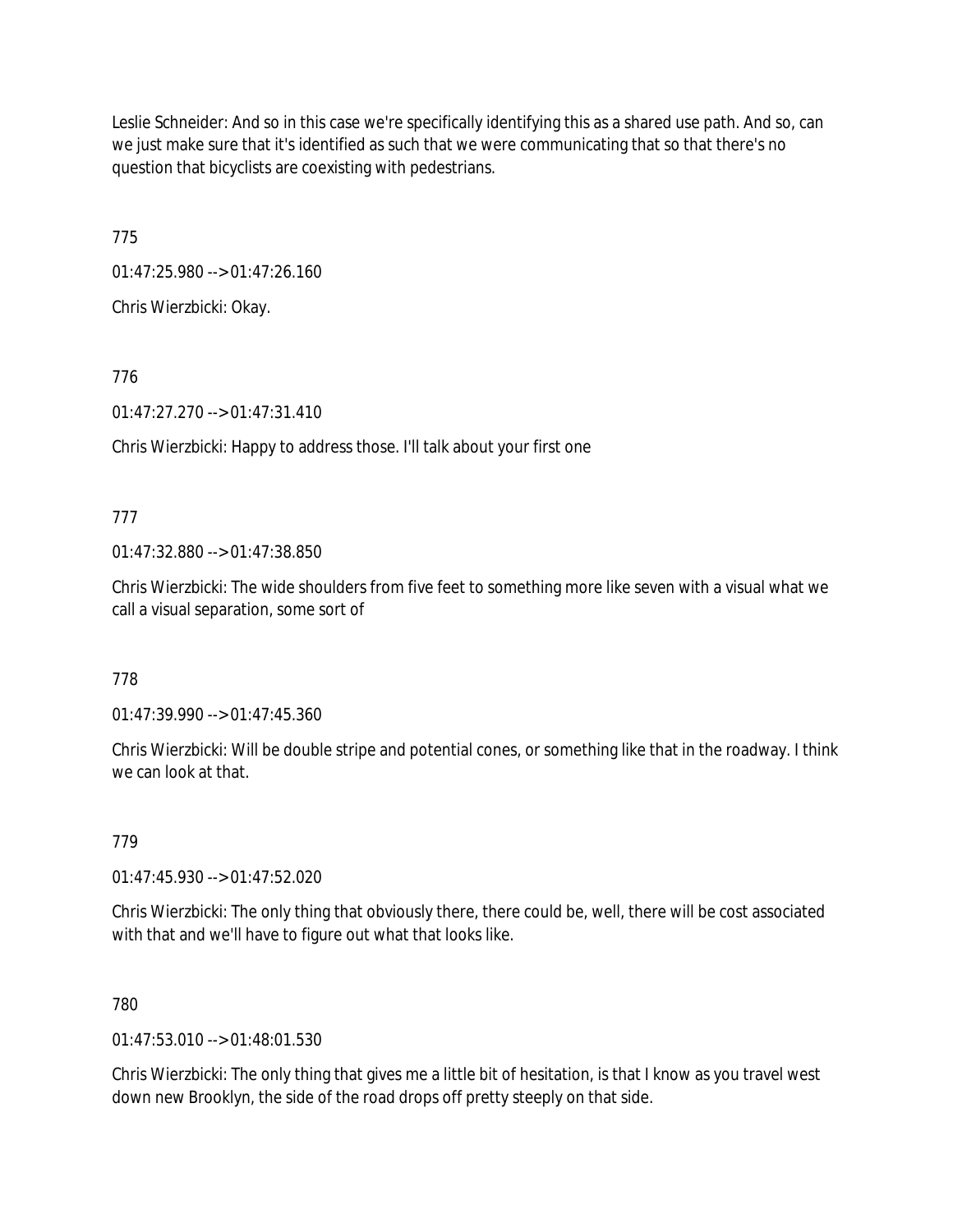01:48:02.460 --> 01:48:09.150

Chris Wierzbicki: And we could end up in a situation where we're building fairly expensive retaining walls in order to get that extra two feet.

782

01:48:10.380 --> 01:48:16.260

Chris Wierzbicki: But we'll keep that in mind. And I think we can look and see where we're in this

783

01:48:17.280 --> 01:48:19.200

Chris Wierzbicki: Vicinity that would make sense and would

784

01:48:20.370 --> 01:48:25.860

Chris Wierzbicki: Be able to accommodate it within the budget and we'll kind of see where we land, but I know where you're coming from. And actually we are

785

01:48:26.460 --> 01:48:37.650

Chris Wierzbicki: As we start to look at more of these projects that are that are kind of basic shoulder projects in the future. We are going to try to start looking towards more of a seven foot standard that includes that two foot separation, so

786

01:48:37.710 --> 01:48:44.010

Leslie Schneider: And and is that seven foot standard absolutely necessary. Like, you can't sneak some little plastic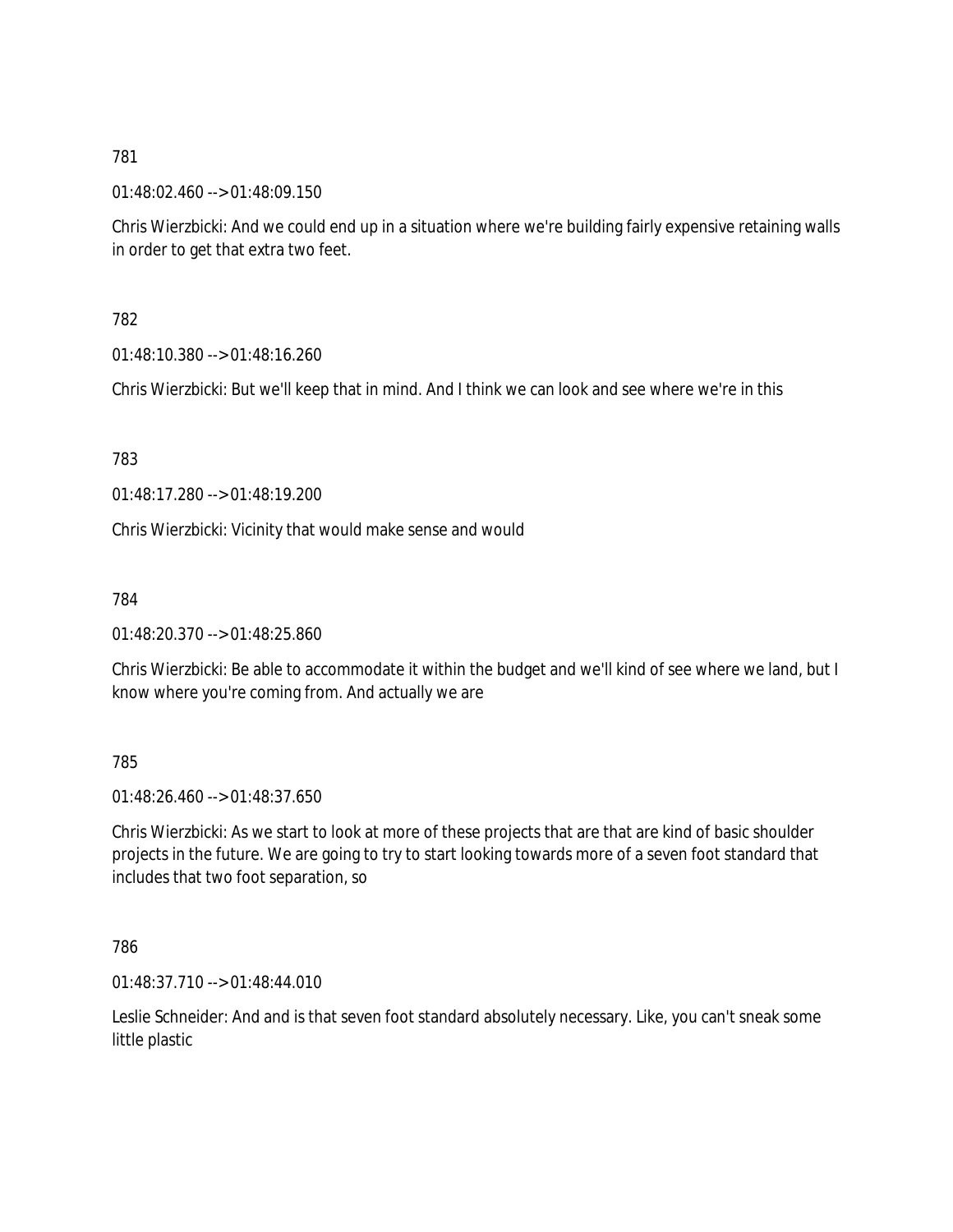01:48:45.600 --> 01:48:45.780 Oh,

788

01:48:46.890 --> 01:48:48.270

Chris Wierzbicki: Well, if there's something in there.

789

01:48:48.780 --> 01:48:53.910

Chris Wierzbicki: That would be a five foot lane with a two foot separation or 18 inch separation or something like that. Okay.

## 790

01:48:55.320 --> 01:49:00.630

Chris Wierzbicki: Great. And on your second point, we can absolutely add signage about the

791

01:49:01.710 --> 01:49:02.820

Chris Wierzbicki: Sidewalk being multiuse

792

01:49:03.960 --> 01:49:12.150

Chris Wierzbicki: It's not really shown on this plan, but there's probably also some alternate materials we can use to designate what's a multi use and what's kind of regular sidewall.

793

01:49:12.840 --> 01:49:14.880

Leslie Schneider: Great, thank you very much.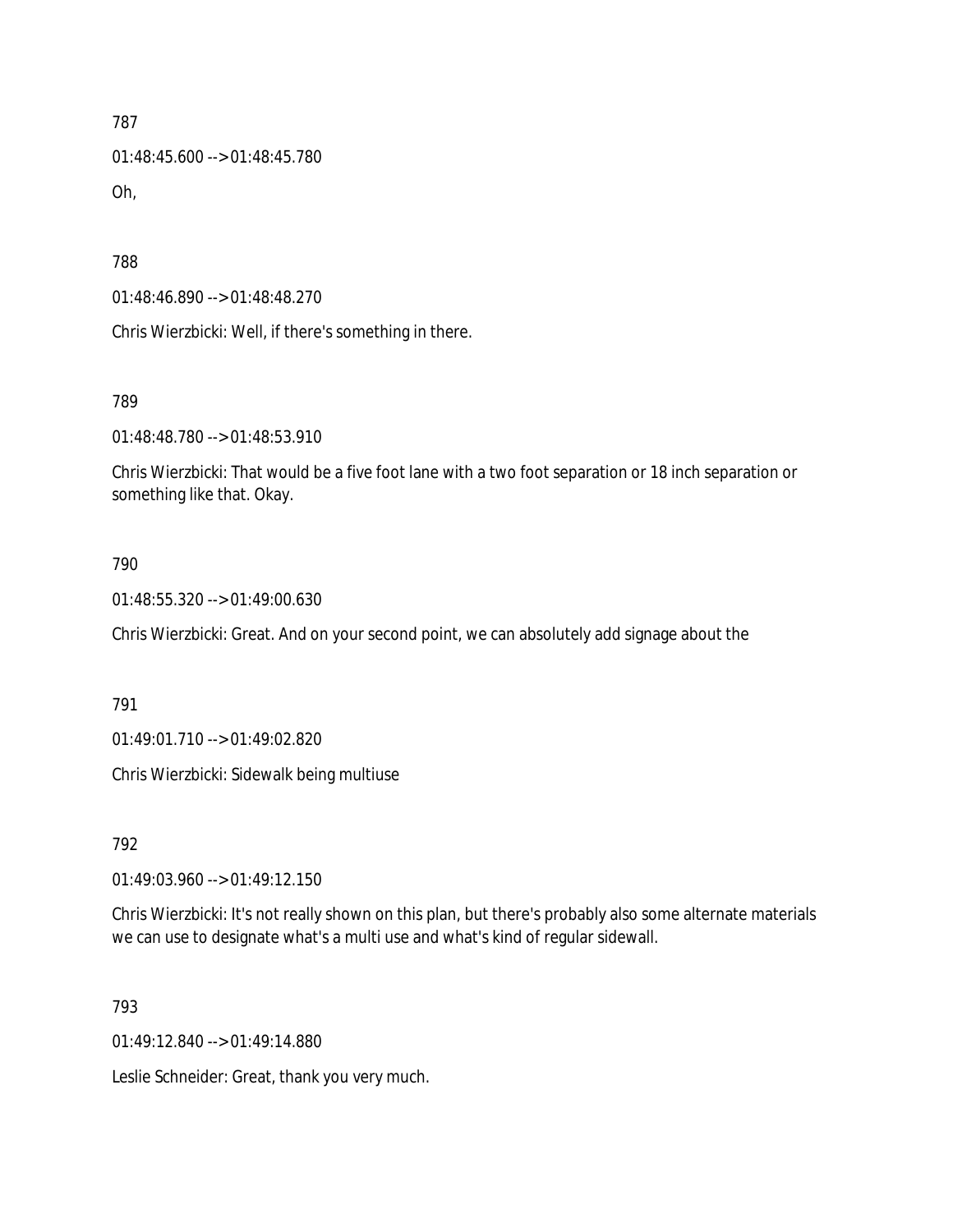01:49:16.320 --> 01:49:32.730

Rasham Nassar: I have a quick question. And I, and I hope that it's beneficial for the public and the full council to hear public works director. Where's Becky. When is the deadline by which you need to submit a full complete design in order to be eligible for the grant funding.

795

01:49:33.270 --> 01:49:39.600

Chris Wierzbicki: We are essentially there we've submitted this and we've submitted the extension both have been kind of

796

01:49:41.460 --> 01:49:44.100

Chris Wierzbicki: Approved. But obviously with you.

797

01:49:45.570 --> 01:49:53.880

Rasham Nassar: Tonight is pretty much it in terms of feedback on this new design. This is our opportunity to give it and then you'll take the feedback that you here tonight.

798

 $01:49:54.390 \rightarrow 01:50:05.400$ 

Rasham Nassar: And bake it into what will essentially be a finalized design. So it will not be kind of open for for for feedback or debate after this point is that, am I understand that correctly.

799

01:50:06.030 --> 01:50:14.820

Chris Wierzbicki: There are some obviously there's some still minor details that we need to work out in the plan, but I not anticipating and bringing it back again for another review before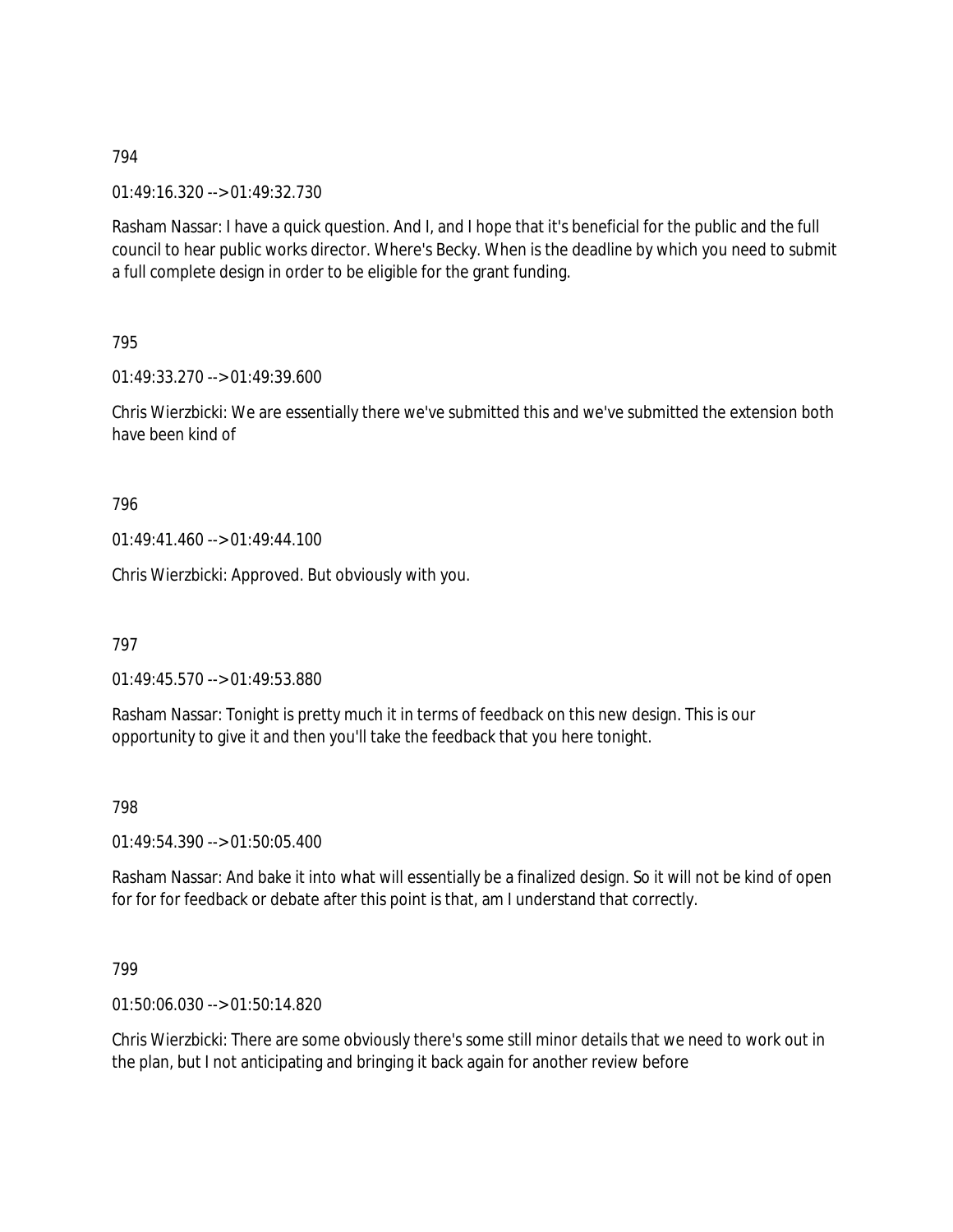01:50:14.850 --> 01:50:15.540

Chris Wierzbicki: construction work.

801

01:50:16.380 --> 01:50:20.910

Rasham Nassar: Okay, great. Just want to clarity on that. Thank you very much. Councilmember high topless.

802

01:50:22.590 --> 01:50:32.340

Kirsten Hytopoulos: Yeah, I just wanted to say this week. Feels like such a success story and makes me feel good that I was not supportive of the roundabout and I like the fact that I could be not supported around about

#### 803

01:50:32.700 --> 01:50:40.380

Kirsten Hytopoulos: But that you guys could come up with something that really reflects what I think the majority, I hope all of Council was looking for. And so we didn't just

804

01:50:41.070 --> 01:50:48.750

Kirsten Hytopoulos: Eliminate a project loser grant opportunity we got something really cool. And so I'm really excited about the project and I want to thank staff for the work

805

01:50:51.990 --> 01:50:53.010

Rasham Nassar: COUNCILMEMBER car.

806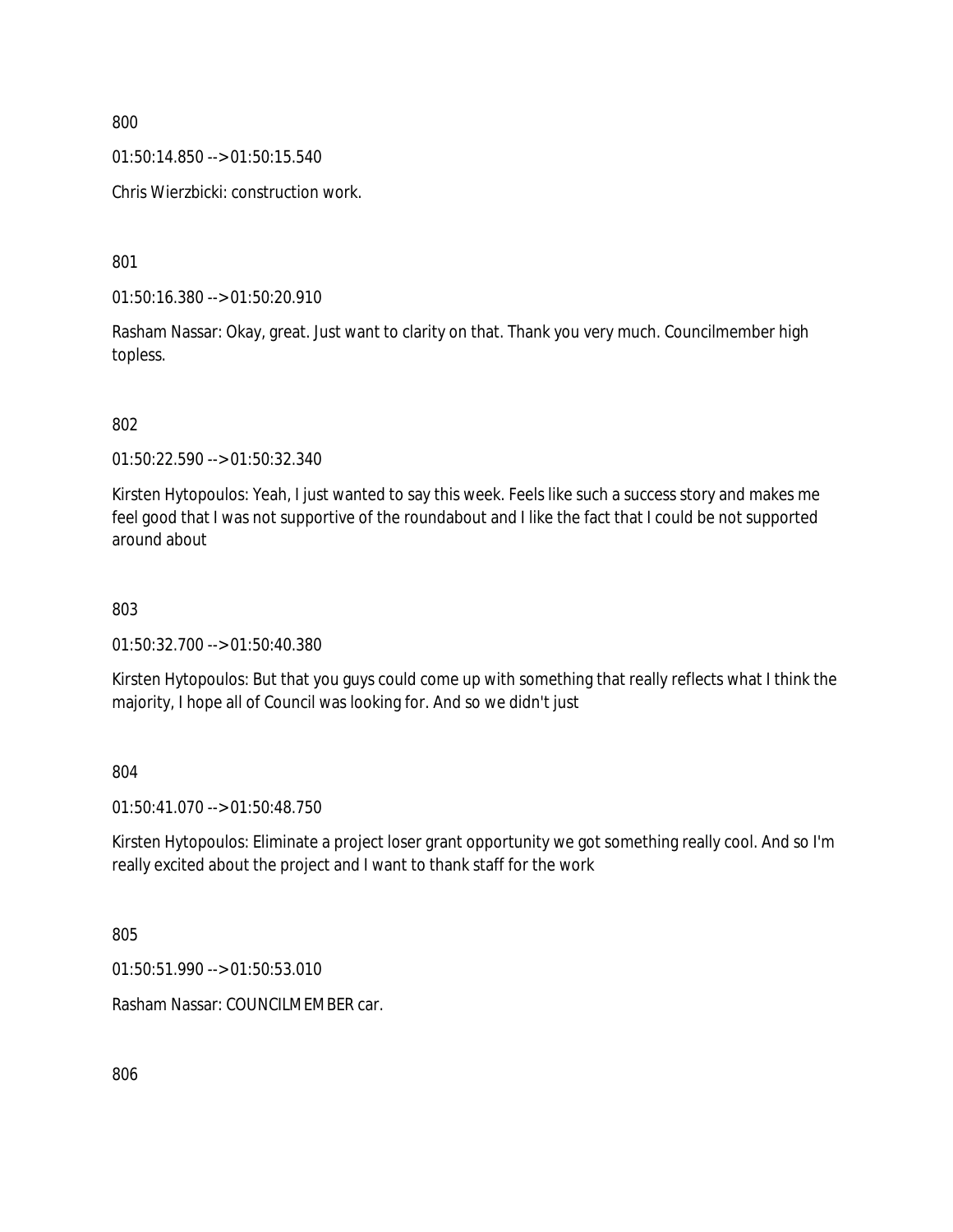01:50:56.790 --> 01:50:57.360

Christy Carr: Thank you.

807

01:50:58.530 --> 01:51:10.020

Christy Carr: I just had a question. Two questions quickly, I might have more. There's a number of trees that are marked with orange tape and I'm presuming that those just are marked

808

01:51:10.860 --> 01:51:19.500

Christy Carr: for some other reason then that there'll be removed. Specifically, so you know where they are. And then my other question.

## 809

01:51:20.310 --> 01:51:27.930

Christy Carr: I understand all ages and abilities in terms of bicycling and a goal and having that goal, as well as prioritizing

## 810

01:51:28.440 --> 01:51:37.110

Christy Carr: school aged children at this intersection. But I think that this intersection, just like with our auto traffic is a really high use north south.

811

01:51:37.560 --> 01:51:44.850

Christy Carr: And east west route for cyclists. And so my question is about kind of forcing

812

01:51:45.750 --> 01:51:56.670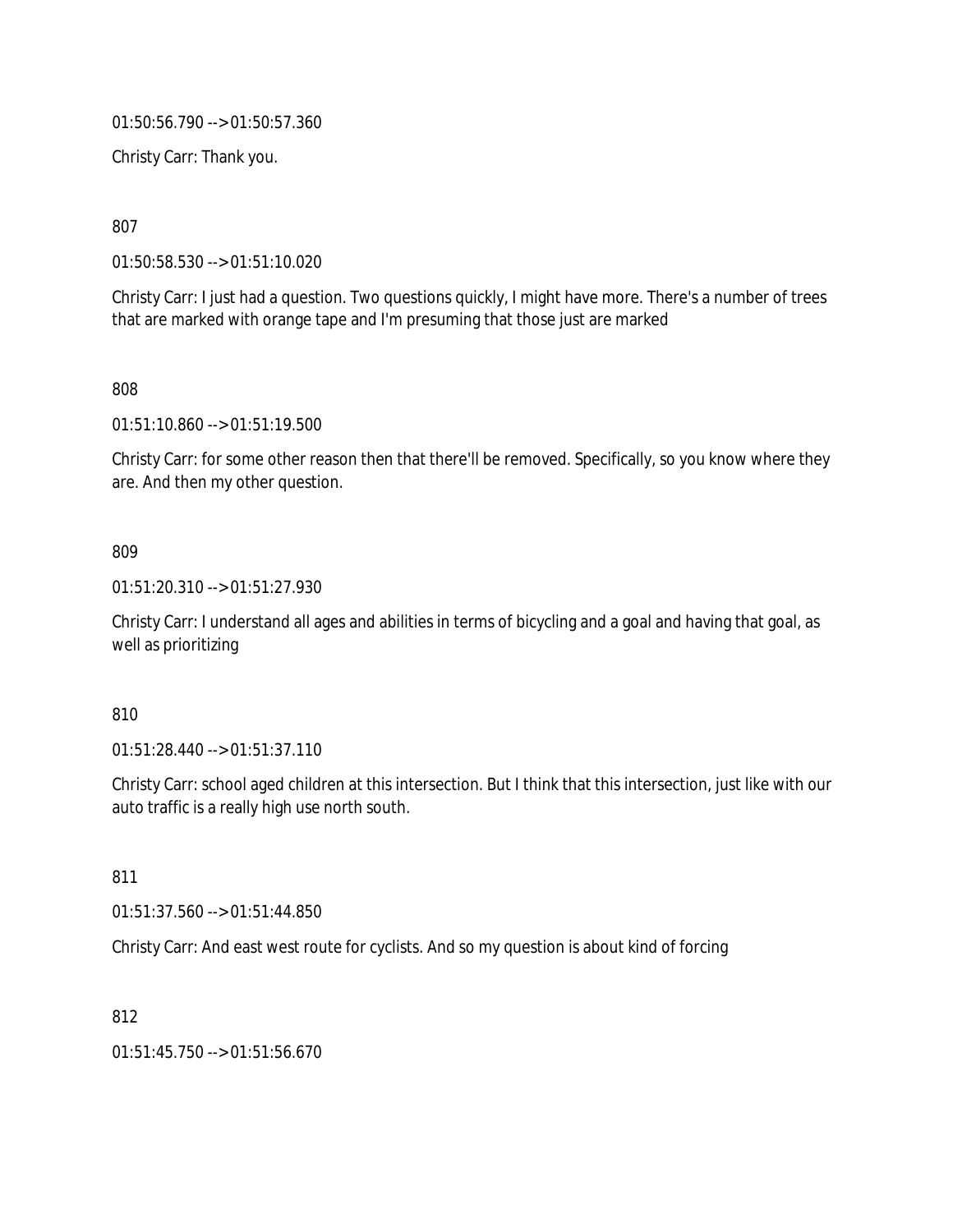Christy Carr: Cyclists to go from the shoulder and having the only place where they can go is to the the ramp to the sidewalk understanding that potentially, it will be signed.

813

01:51:57.570 --> 01:52:06.390

Christy Carr: Or materials would would say that that's okay, but I would hope that it also be okay that a cyclist would choose to not go on a sidewalk because

814

01:52:07.050 --> 01:52:15.480

Christy Carr: Frankly, I don't know how many confident writers, if you will, would choose to do that. And I think that again.

## 815

01:52:16.080 --> 01:52:22.050

Christy Carr: I appreciate all ages and all abilities. But that's all ages and all abilities. So we can't forget those

816

01:52:22.590 --> 01:52:34.560

Christy Carr: More competent writers that probably don't want to hop up onto a sidewalk and kind of go through a crosswalk on on a Saturday bike ride or commute, for that matter. So could you speak to both of those.

817

01:52:35.520 --> 01:52:35.820

Sure.

818

01:52:37.470 --> 01:52:49.230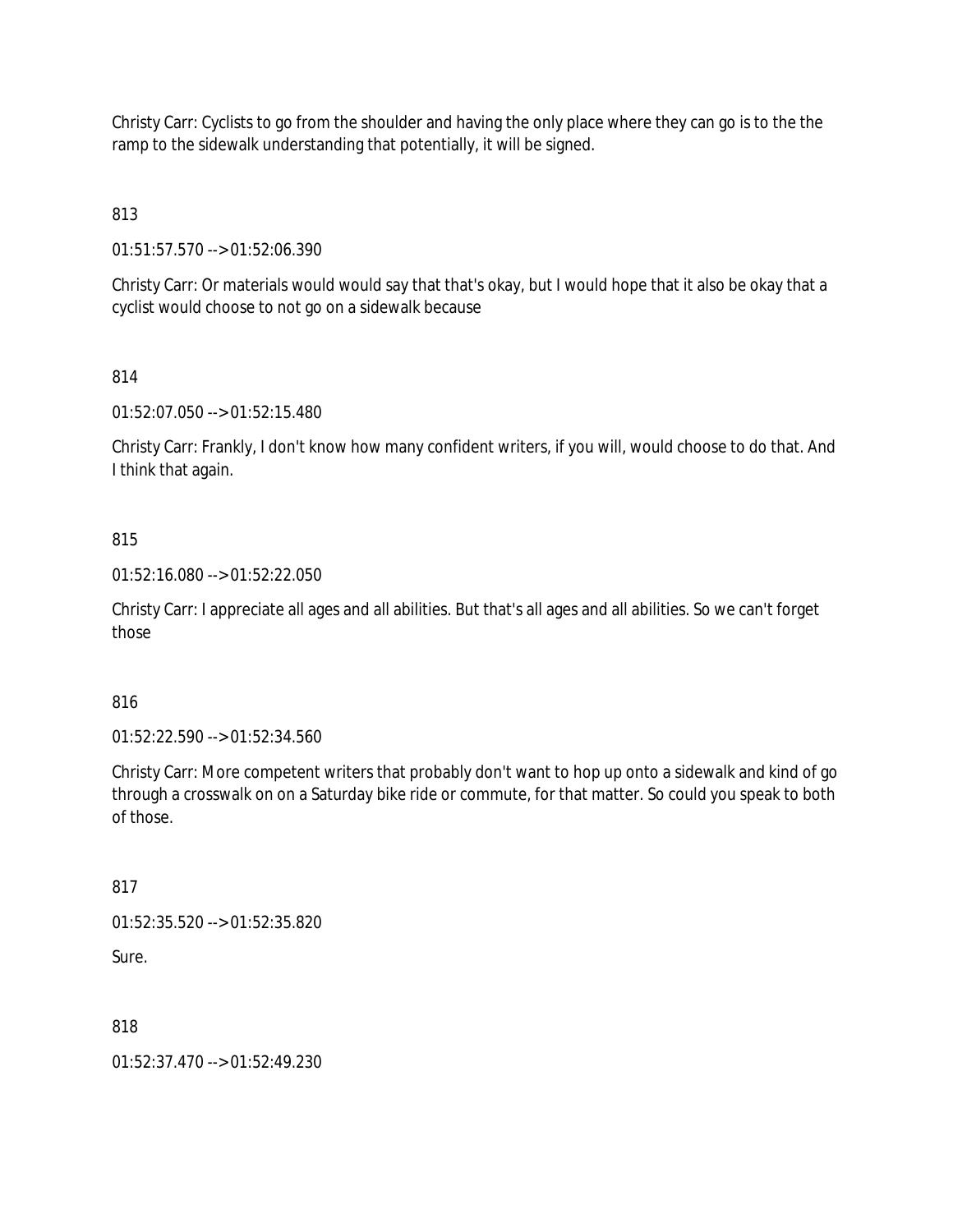Chris Wierzbicki: As far, there are trees marked all over this intersection on every corner and I have tried to research, who mark them and why and I haven't been able to find out the answer to that. So,

819

01:52:49.710 --> 01:52:55.290

Chris Wierzbicki: I don't know why all those trees are marked. We certainly this project is not planning to remove any trees so

## 820

01:52:57.000 --> 01:53:00.450

Chris Wierzbicki: That's my point on that one. If it will learn something. Maybe somebody watching those who

#### 821

01:53:01.980 --> 01:53:02.580

Chris Wierzbicki: All the trees.

## 822

01:53:03.840 --> 01:53:12.330

Chris Wierzbicki: Secondly, with regard to the all ages, so that you can't see it on this plan. But the idea would be where the bicycle lane transitions to the multi use path.

## 823

01:53:12.720 --> 01:53:16.440

Chris Wierzbicki: That the vehicle lane would transition to a Cheryl and kind of the way we haven't Winslow

#### 824

01:53:17.070 --> 01:53:31.890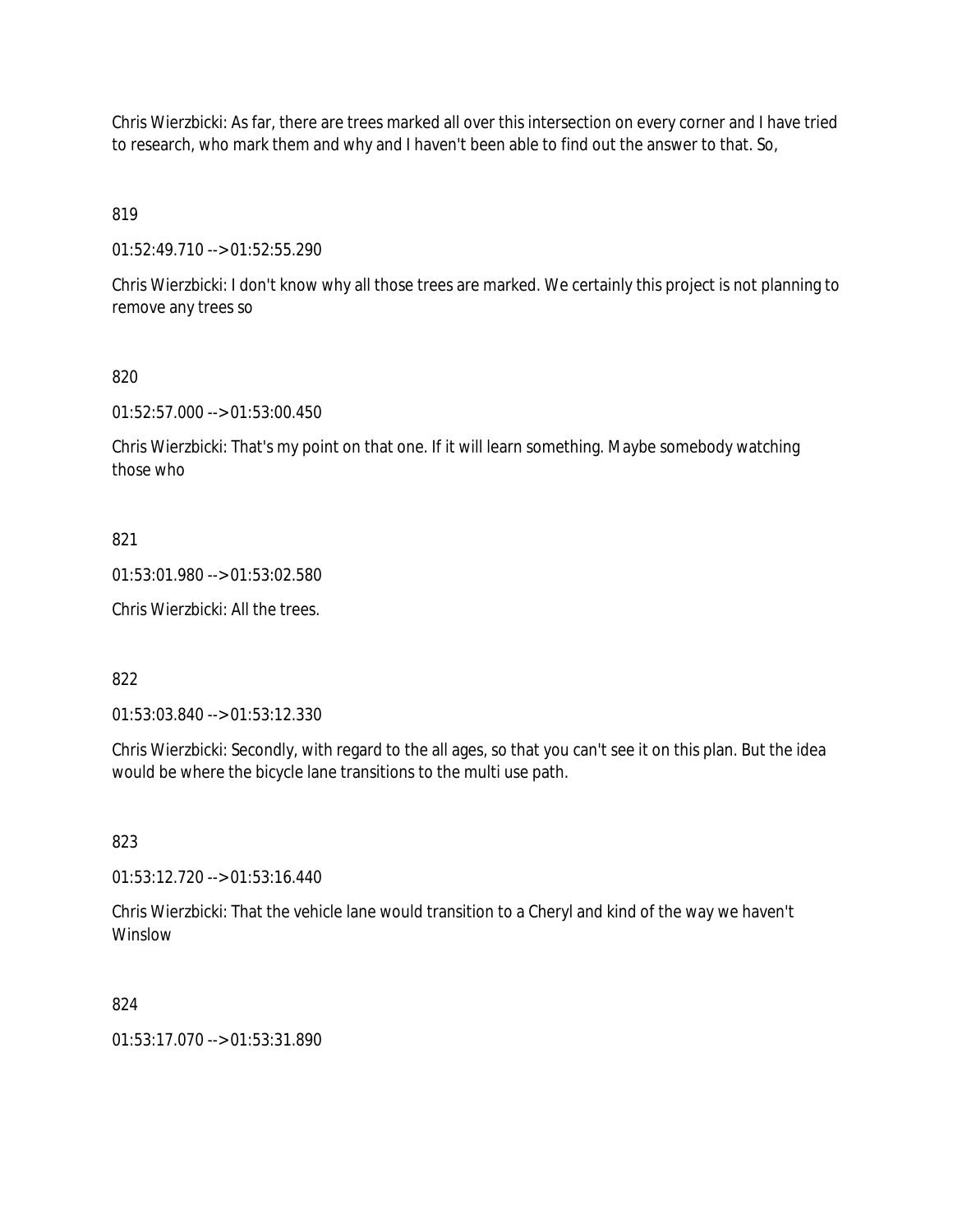Chris Wierzbicki: So bicyclists that wants to stay in the road, certainly can. And the idea is to signal the drivers and that's what's happening at that transition. So, so you really so bicyclists really have the choice to either stay in the road or use the bad

825

01:53:36.600 --> 01:53:37.920

Chris Wierzbicki: That help answer your question.

826

01:53:42.930 --> 01:53:45.330

Rasham Nassar: COUNCILMEMBER car if you could just run it and

827

01:53:49.290 --> 01:53:52.710

Christy Carr: Thank you for your response. That's really helpful.

828

01:53:54.000 --> 01:54:05.220

Christy Carr: And then in terms of the choice for cyclists. It seems like that would be the paint line on the shoulder carry through to the stop line or

829

01:54:05.580 --> 01:54:08.430

Chris Wierzbicki: The sheriff a bicycle with the two arrows.

830

01:54:08.670 --> 01:54:16.260

Chris Wierzbicki: Yeah, so that's where we typically were a bicycle lane ends or there's some transition to mingle with traffic. We use that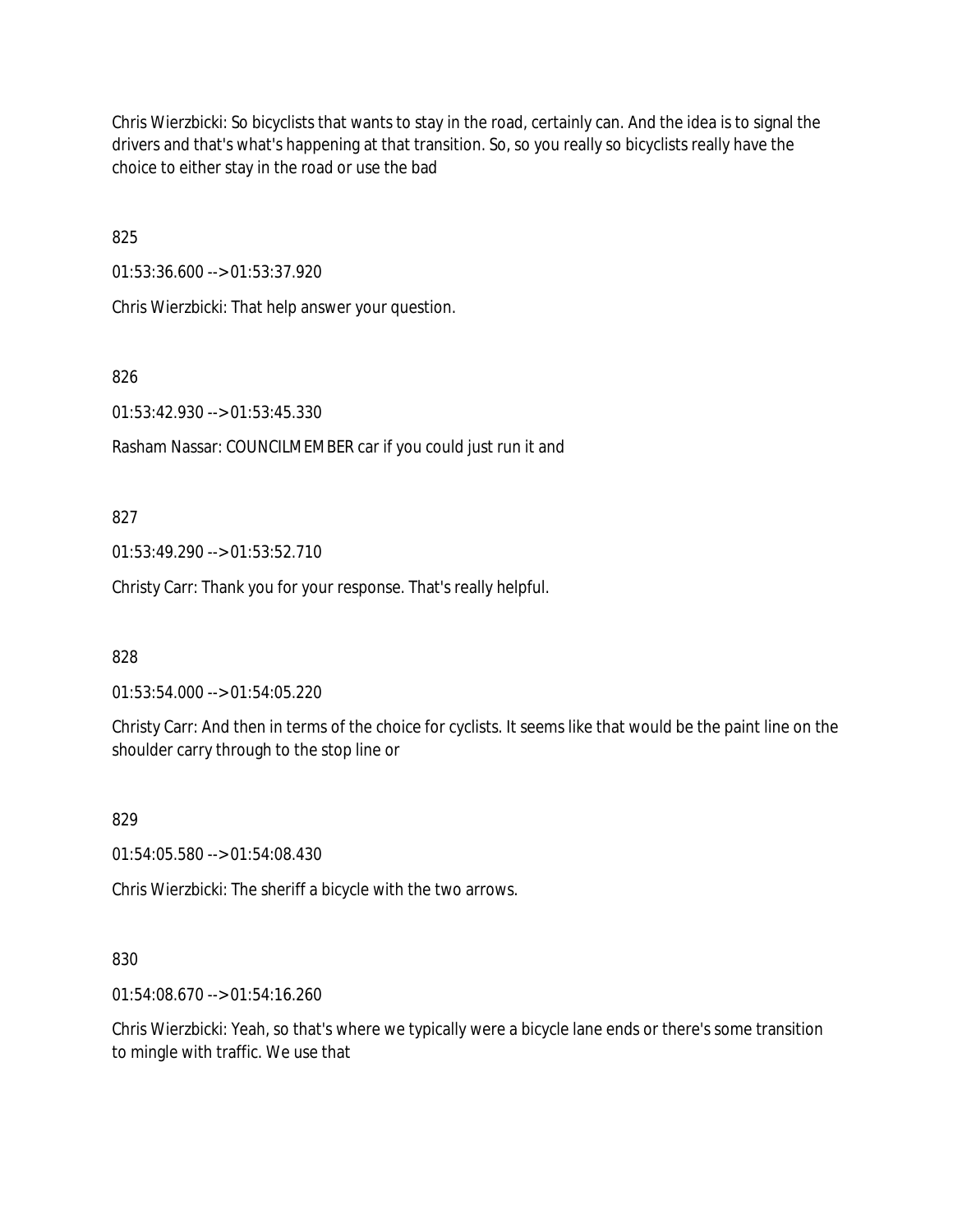01:54:18.450 --> 01:54:23.100

Chris Wierzbicki: anymore so that everyone kind of knows that there's going to be there is shared use of the street at that point.

832

01:54:24.720 --> 01:54:27.660

Christy Carr: Yeah, I just think that's a really important safety.

833

01:54:29.370 --> 01:54:45.510

Christy Carr: Point, because otherwise, it becomes a complex place which I, from my understanding is where accidents happen right so I'm just looking at this design. I would hope that it would be refined to reflect that.

834

01:54:47.850 --> 01:54:49.350

Christy Carr: So that there is that option.

## 835

01:54:53.460 --> 01:54:58.200

Rasham Nassar: Thank you for those points and council member car and I certainly agree with you. Thanks for bringing that up.

#### 836

01:55:00.600 --> 01:55:03.870

Rasham Nassar: I'm going to go on to COUNCILMEMBER had topless. Your hand is raised

## 837

01:55:10.500 --> 01:55:20.520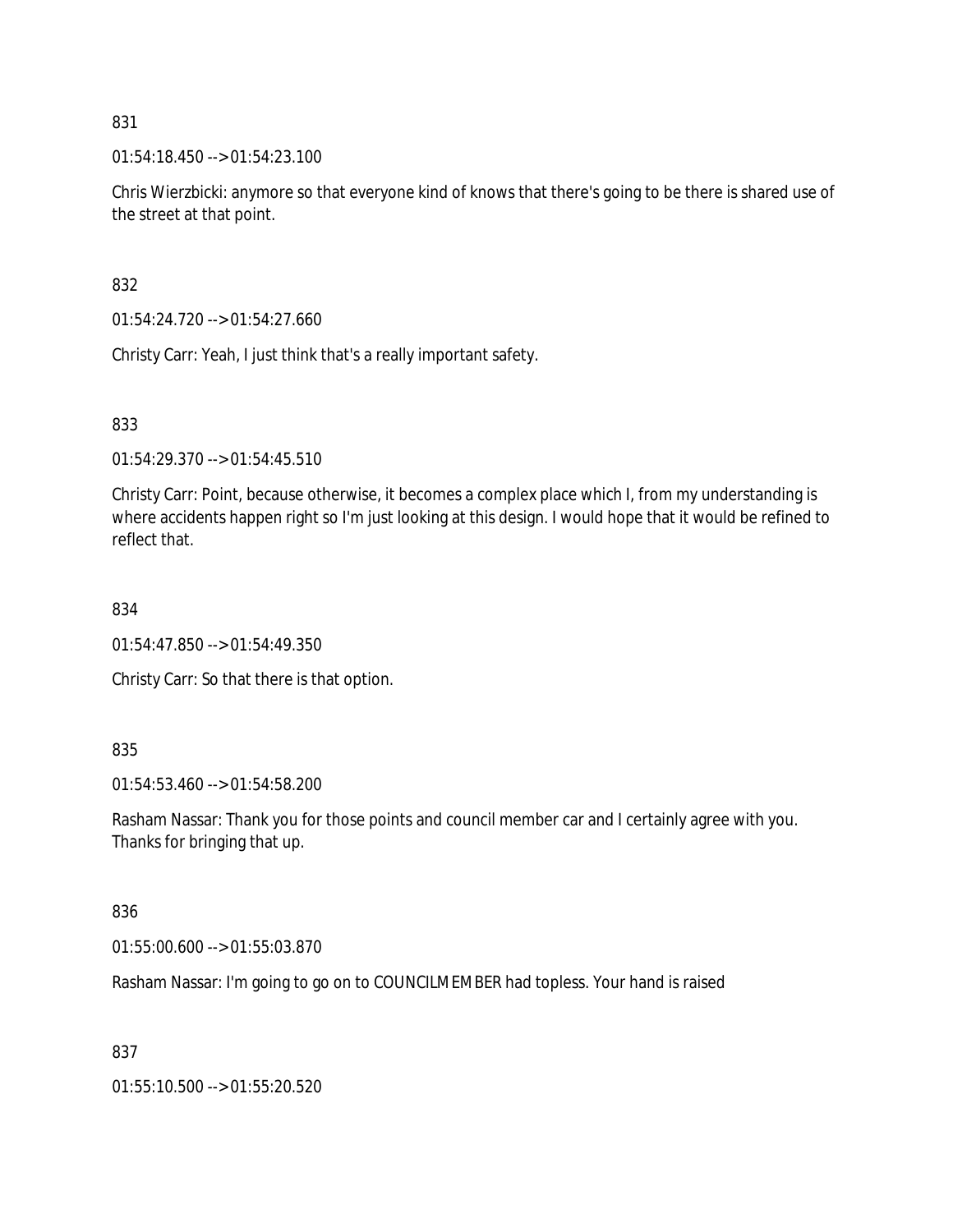Rasham Nassar: unraced we haven't heard from council member Pollock or Medina on this. So either of you would like an opportunity to speak.

838

01:55:25.500 --> 01:55:29.610

Rasham Nassar: I can't, I can't see everyone's video right now, which is why I'm just asking. Since we have

839

01:55:30.060 --> 01:55:31.680

Rasham Nassar: The shared screen.

840

01:55:35.460 --> 01:55:36.540

Rasham Nassar: COUNCILMEMBER deets.

841

01:55:36.840 --> 01:55:37.890

Joe Deets: Yeah. Hi. Thank you.

842

01:55:39.000 --> 01:55:48.510

Joe Deets: I'm really excited about this project and I'm so glad that we were able to pivot from the round about design. I mean, we saved.

843

01:55:49.740 --> 01:55:50.340

Joe Deets: Chris

844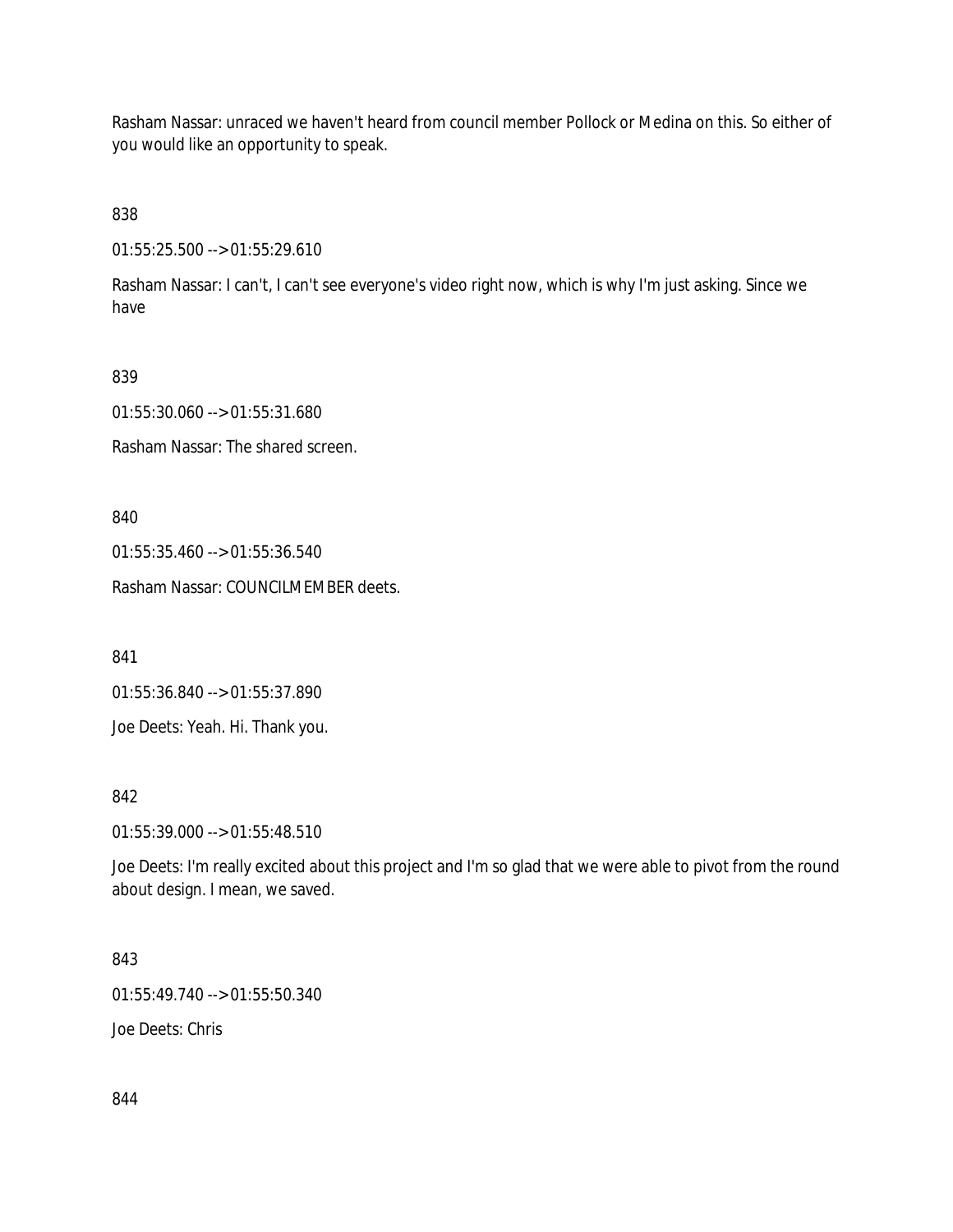01:55:52.500 --> 01:55:52.740

Rasham Nassar: What

845

01:55:53.130 --> 01:56:04.740

Joe Deets: Quite a bit of money. The city, city did by doing this, I can somehow a million dollars comes to mind. But maybe that's a an exaggeration, but we did there was quite a bit of savings that was done by switching to this.

846

01:56:06.540 --> 01:56:12.600

Joe Deets: Let's just say less obtrusive but badly needed remodel, so I'm totally in favor. Thank you.

847

01:56:16.890 --> 01:56:18.120

Rasham Nassar: COUNCILMEMBER Pollock.

848

01:56:21.420 --> 01:56:22.470

Rasham Nassar: COUNCILMEMBER Medina.

849

01:56:26.040 --> 01:56:26.580

Rasham Nassar: Okay.

850

01:56:27.810 --> 01:56:28.680

Rasham Nassar: Is that you cool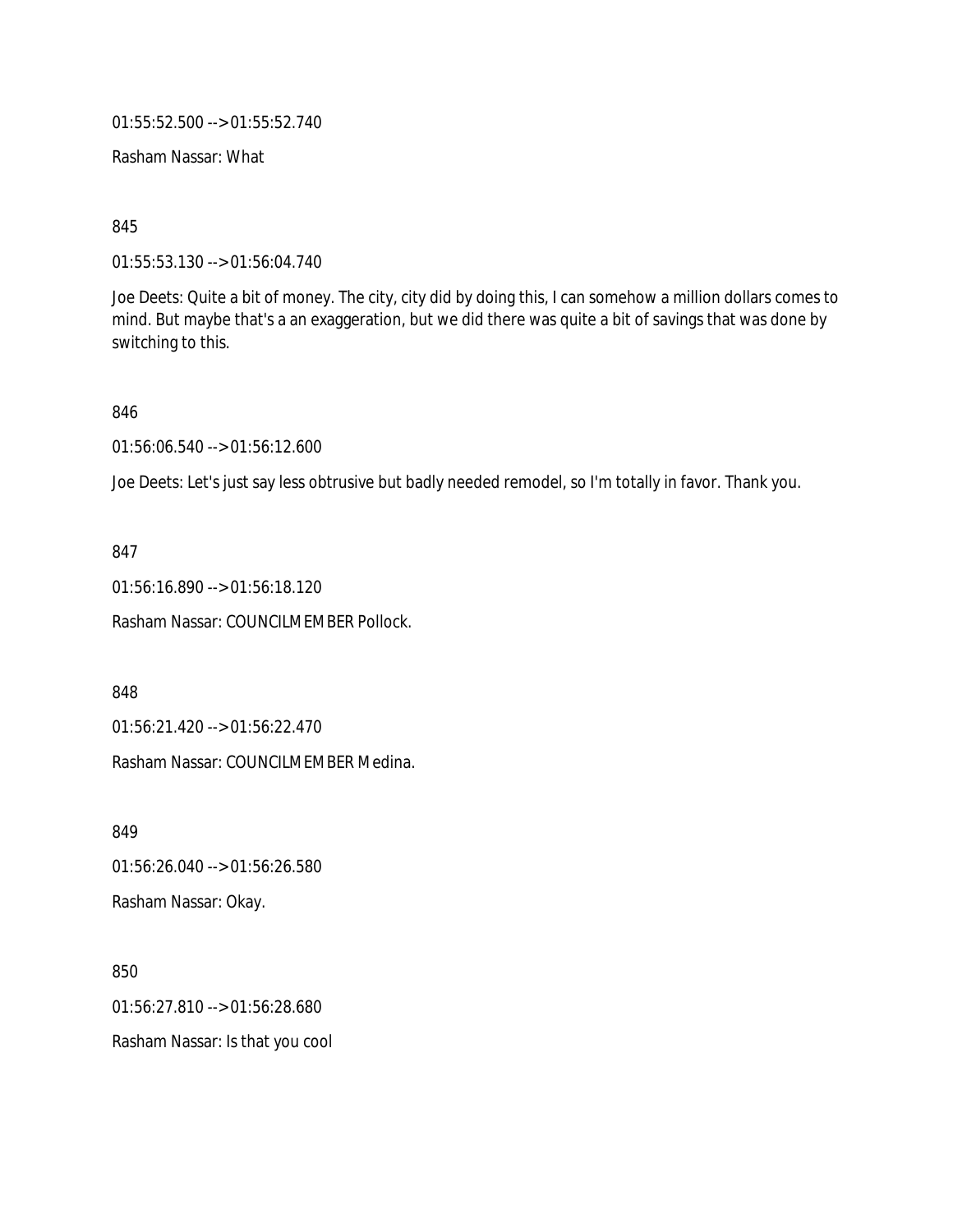01:56:28.950 --> 01:56:31.620 Kol Medina: Largest appreciate you asking

852

01:56:31.980 --> 01:56:33.030

Kol Medina: I have nothing that

853

01:56:33.090 --> 01:56:35.280

Kol Medina: I'm happy with this and I'm eating my dinner.

854

01:56:36.270 --> 01:56:36.570

Okay.

855

01:56:38.040 --> 01:56:48.120

Rasham Nassar: I'm okay. And I will just quickly add that I'm very grateful to you and the public works department at the city.

856

01:56:49.230 --> 01:56:57.180

Rasham Nassar: Chris for bringing this back. I know that some of the discussions that we have related to the round about were contentious and there were a lot of strong feelings in the community.

857

01:56:58.200 --> 01:57:03.240

Rasham Nassar: They were difficult discussions and I imagine difficult for you to have to endure and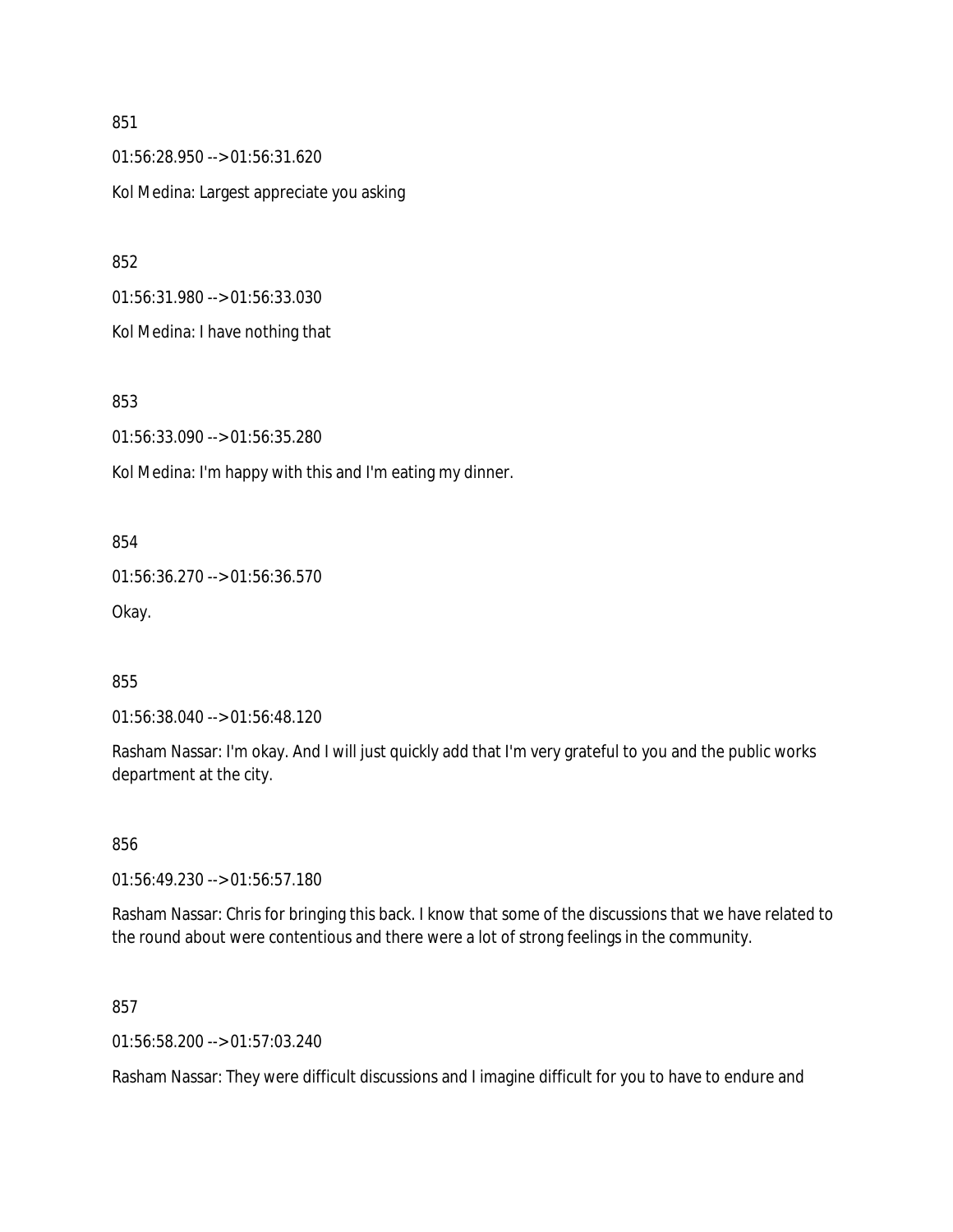01:57:04.350 --> 01:57:04.740

Rasham Nassar: From

859

01:57:04.860 --> 01:57:13.770

Rasham Nassar: What I'm seeing here. You really listened and took the Council on the public feedback and turned it into something that we're all pretty much happy with.

860

01:57:14.280 --> 01:57:26.760

Rasham Nassar: I took the liberty of sharing this design with some of those members of our community that were very strongly opposed to the round about. And this was received almost unanimously in favor

861

01:57:28.020 --> 01:57:37.320

Rasham Nassar: The members of the public that I spoke to very strongly support this and are happy to see the Council move ahead with this design. So that makes my job easy

862

01:57:38.040 --> 01:57:44.550

Rasham Nassar: I just want to express that to you. I'm very grateful and then a quick. A quick follow up point is that I'm

863

01:57:45.420 --> 01:57:55.020

Rasham Nassar: Picking up on something mayor Snyder said there are some suggestions or maybe some considerations for future improvements minor improvements to create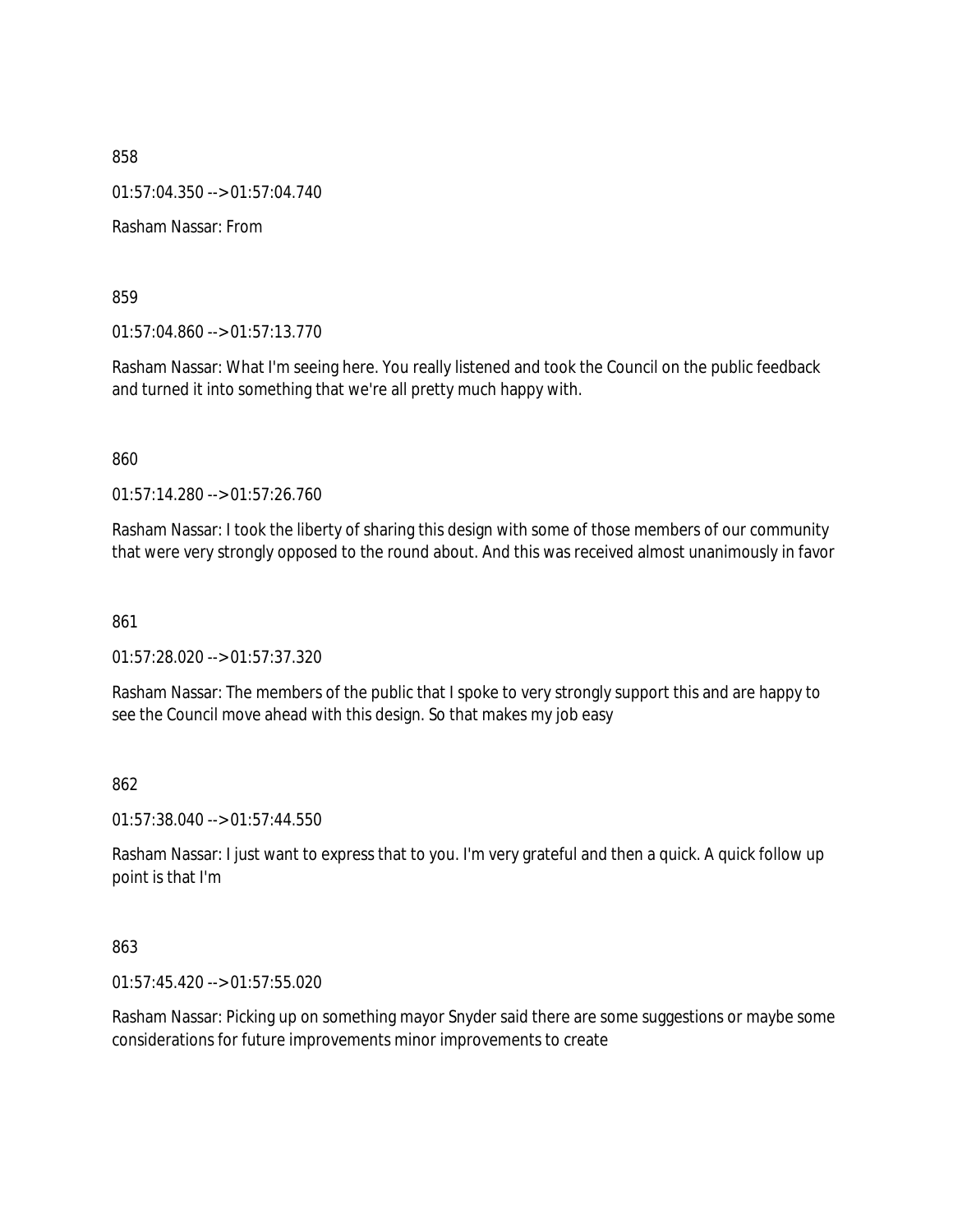01:57:55.500 --> 01:58:07.650

Rasham Nassar: An implement more pedestrian non motorized safety features within this design and it sounds like that's certainly an option that the city can entertain at some future date but

865

01:58:08.160 --> 01:58:23.310

Rasham Nassar: We are in a position at this point to move ahead with this because we are on a deadline. So I think it's safe to say that we have a majority Council support I'm anticipating that will move this ahead, and for those members of the public that wrote in

866

01:58:24.480 --> 01:58:38.670

Rasham Nassar: Who expressed desire to see more safety enhancements built into the design. I imagine that the sustainable transportation plan discussions and public participation meetings at that committee level will be the place to do that so

867

01:58:39.990 --> 01:58:48.240

Rasham Nassar: There is emotion in our packet council members if some brave council member would like to make it. Councilmember deets.

868

01:58:48.570 --> 01:58:51.540

Joe Deets: I seem to be making motions tonight.

869

01:58:52.830 --> 01:59:06.720

Joe Deets: Okay, this kind of long. I moved to forward for approval with the may 26 2020 CONSENT AGENDA authorization for the city manager to accept a revised federal transportation grant award.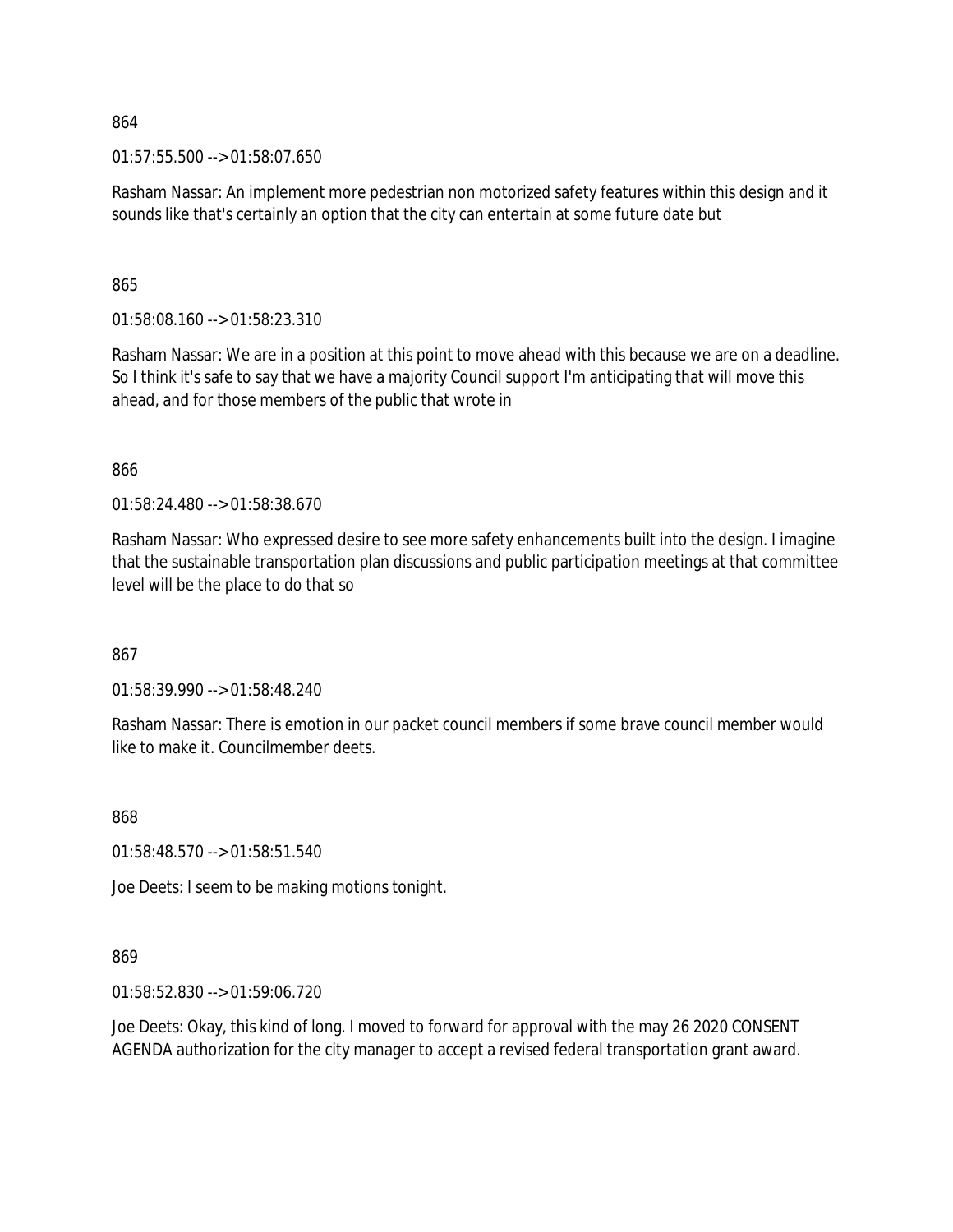01:59:07.050 --> 01:59:27.000

Joe Deets: For the sportsman's club slash new Brooklyn intersection improvements project in the amount of 400,000 and to prepare a second quarter general fund budget amendment for 120 \$6,756 to complete the required project match.

871

01:59:29.520 --> 01:59:34.170

Rasham Nassar: COUNCILMEMBER Pollock seconds that motion. Is there any further discussion.

872

01:59:36.240 --> 01:59:38.760

Rasham Nassar: All those in favor of the motion on the floor, please say aye.

873

01:59:39.210 --> 01:59:39.810

Leslie Schneider: Aye.

874

01:59:40.590 --> 01:59:41.430

Any opposed.

875

01:59:42.780 --> 01:59:44.730

Rasham Nassar: That motion passes unanimously.

876

01:59:47.160 --> 01:59:54.750

Rasham Nassar: Thank you very much for that public works director. Where's Becky and we will move on in our agenda now two items seven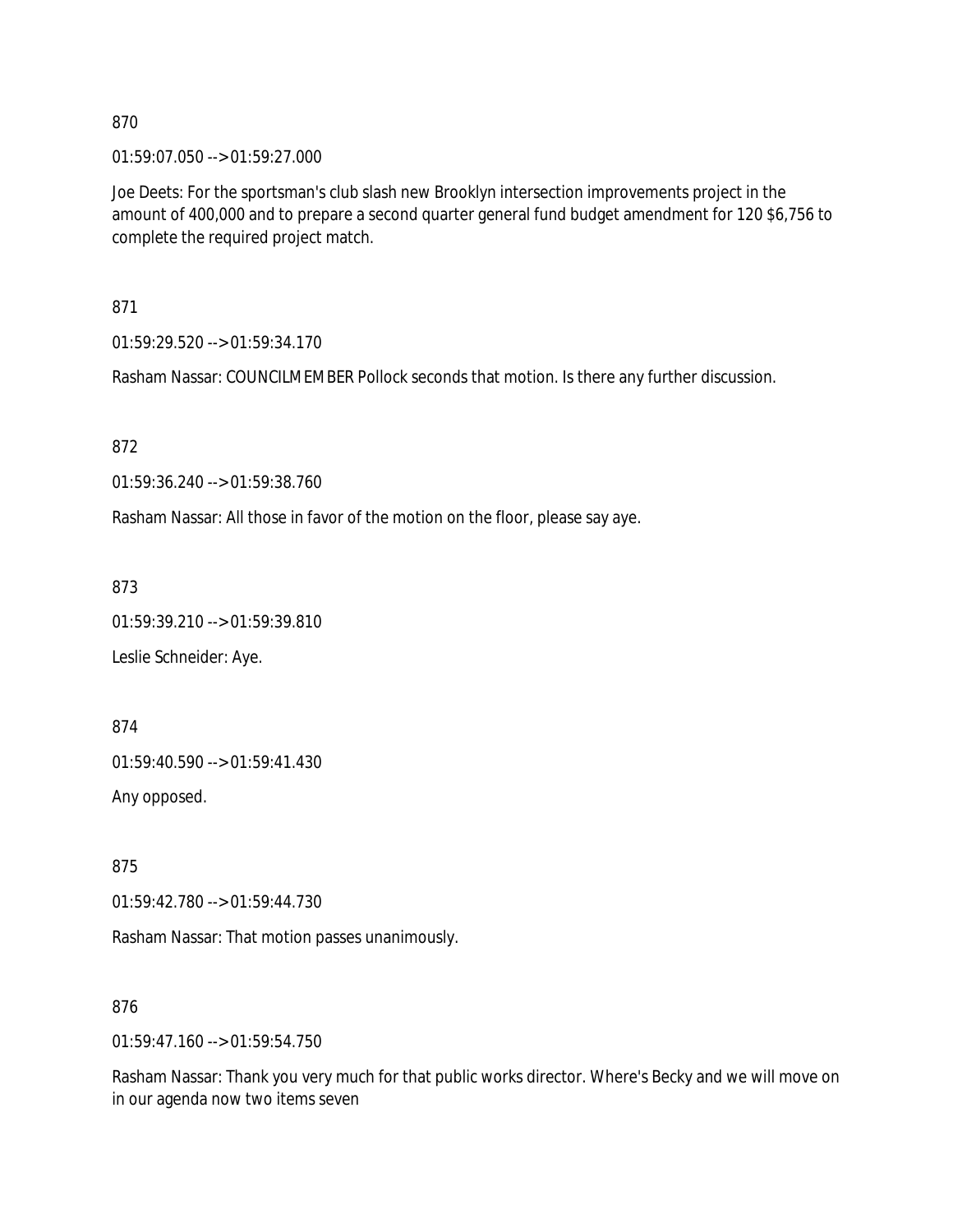01:59:56.640 --> 01:59:58.020

Rasham Nassar: He I think

878

01:59:58.410 --> 01:59:59.370

Rasham Nassar: A new item 70

879

01:59:59.850 --> 02:00:06.270

Rasham Nassar: Which is you again why away reconstruction design professional services agreement amendment number five. Go ahead.

880

02:00:06.780 --> 02:00:15.660

Chris Wierzbicki: Okay, thank you. And thanks for the kind words about sports meme that people are happy with it. Hopefully we can meet all it either deadlines required because we are tight schedule so

881

02:00:17.640 --> 02:00:30.930

Chris Wierzbicki: Moving on to Wyatt, so no slides for this. I'll just give you a brief overview. So as we discussed earlier in your meeting the white way reconstruction project is going to start up hopefully June 8 will be the first day of construction.

882

02:00:33.120 --> 02:00:41.760

Chris Wierzbicki: We had a Seattle transportation planner engineer slash landscape architect help us develop the plans MIT SVR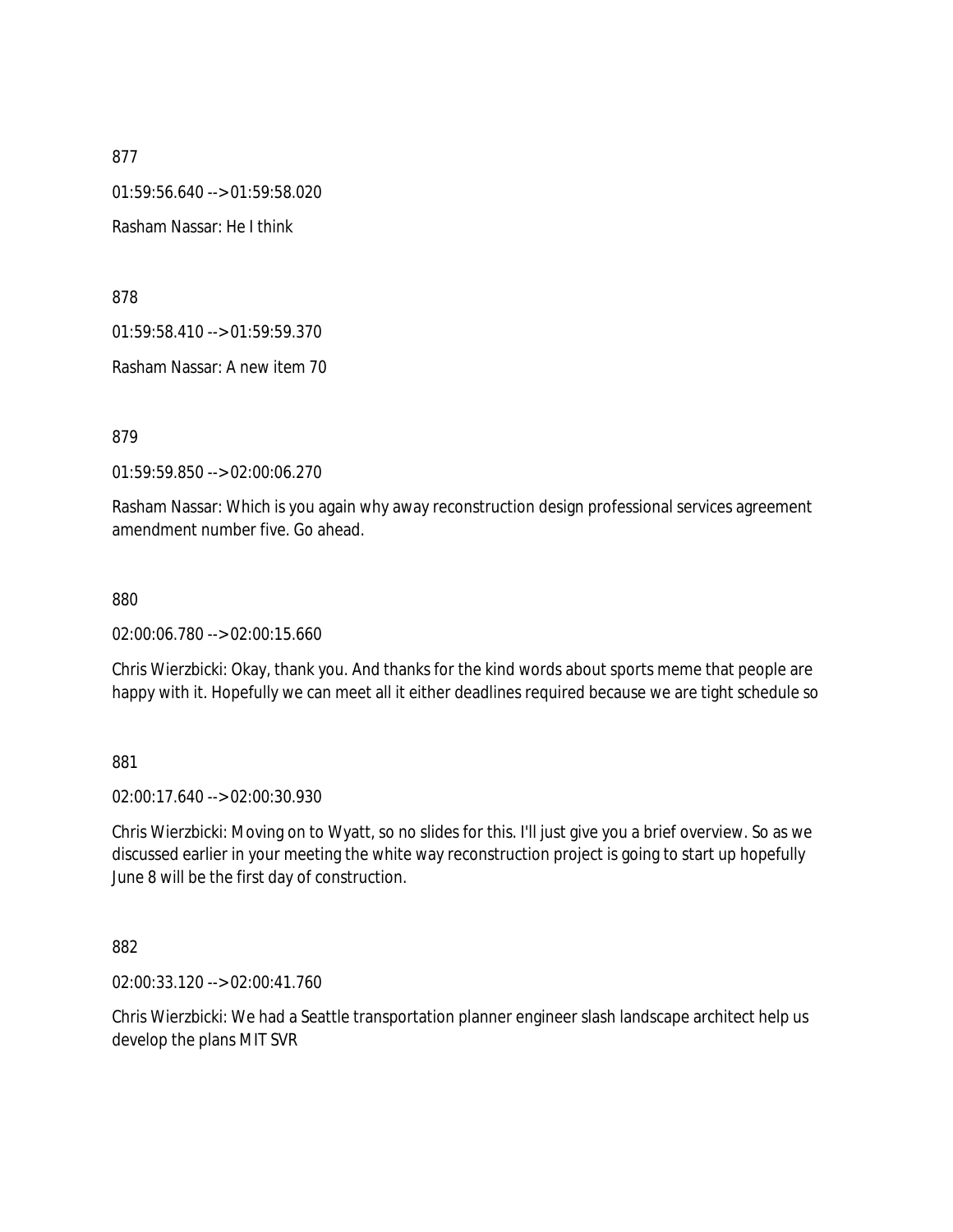02:00:42.300 --> 02:00:47.370

Chris Wierzbicki: Who has helped us with a number of different city projects in the past few years, they're great firm.

884

02:00:48.090 --> 02:00:55.740

Chris Wierzbicki: We would like to have them on retainer to help us answer design questions and help problem solve issues that come up during construction.

885

02:00:56.400 --> 02:01:07.200

Chris Wierzbicki: It's very helpful to have the designer on hand when you're building something so that if there's something that's not clearly understood in the plans are there are questions that we can call on them to to help us with that.

886

02:01:07.680 --> 02:01:13.590

Chris Wierzbicki: So this is an amendment to their existing contract that helped that was primarily for the design of this project.

887

02:01:14.100 --> 02:01:20.190

Chris Wierzbicki: The amendment is about \$15,000 that will should carry us through the construction phase of the project.

888

02:01:21.090 --> 02:01:30.150

Chris Wierzbicki: And the reason why it's coming to Council is because the contracts that are over \$50,000 or over the city managers limit anytime they're amended.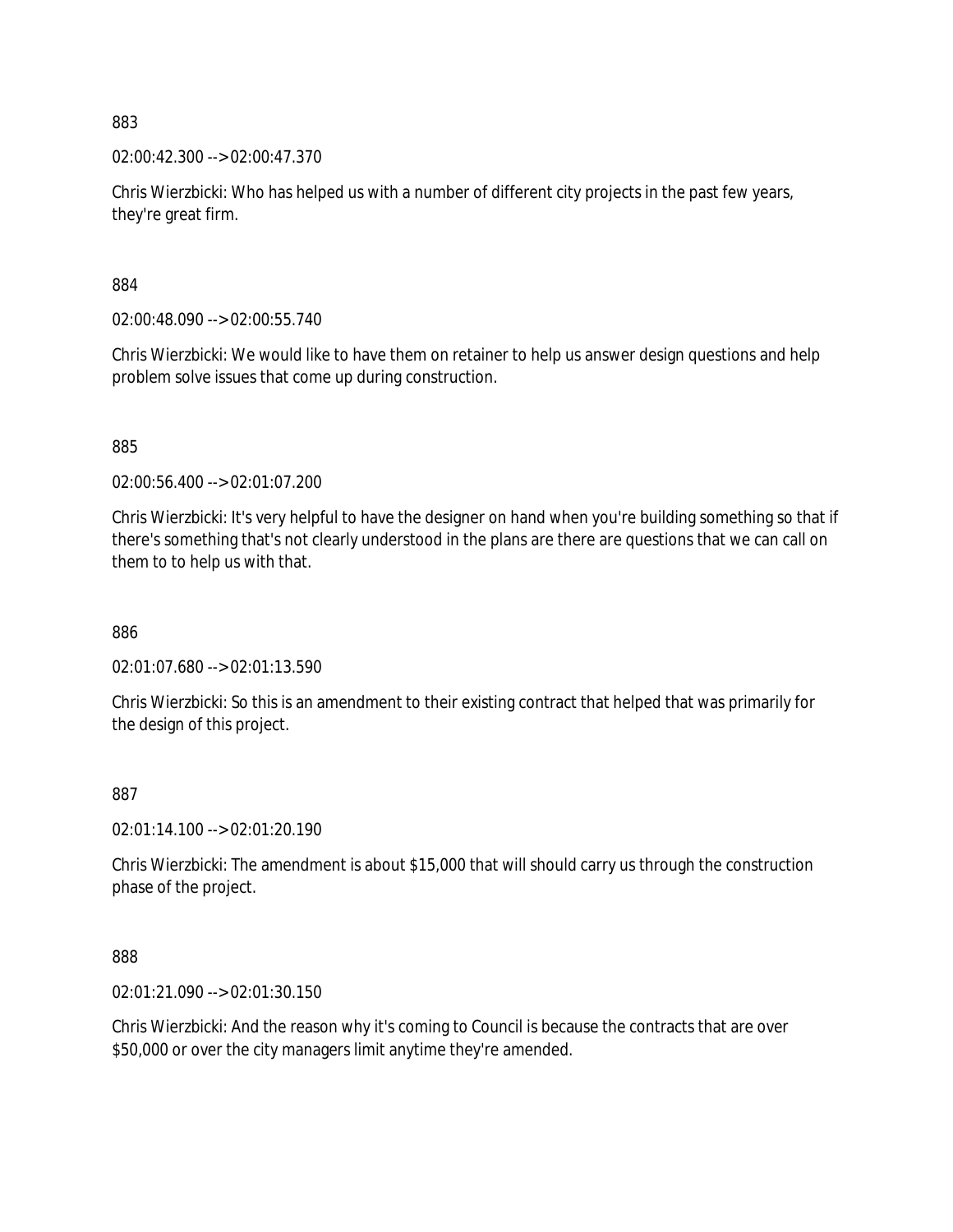02:01:30.630 --> 02:01:40.830

Chris Wierzbicki: Even if that amount is less than 50,000 if the contract is amount is over that amount, the Council needs to authorize that amendment. So I think that's all I have on that happy to answer any questions by

890

02:01:41.730 --> 02:01:42.780

Rasham Nassar: COUNCILMEMBER dates.

891

02:01:49.260 --> 02:01:50.220

Rasham Nassar: Go ahead and unmute

892

02:01:51.000 --> 02:01:56.220

Joe Deets: Okay, sorry. Um, I didn't take my hand down. But let me do this.

893

02:01:57.870 --> 02:02:11.670

Joe Deets: Since I'm making emotions. I moved him forward amendment number five to the professional services agreement for the White Way reconstruction project design for approval with the may 26 2020 consent agenda.

894

02:02:13.830 --> 02:02:16.320

Rasham Nassar: COUNCILMEMBER Pollock second that motion.

895

02:02:17.670 --> 02:02:19.050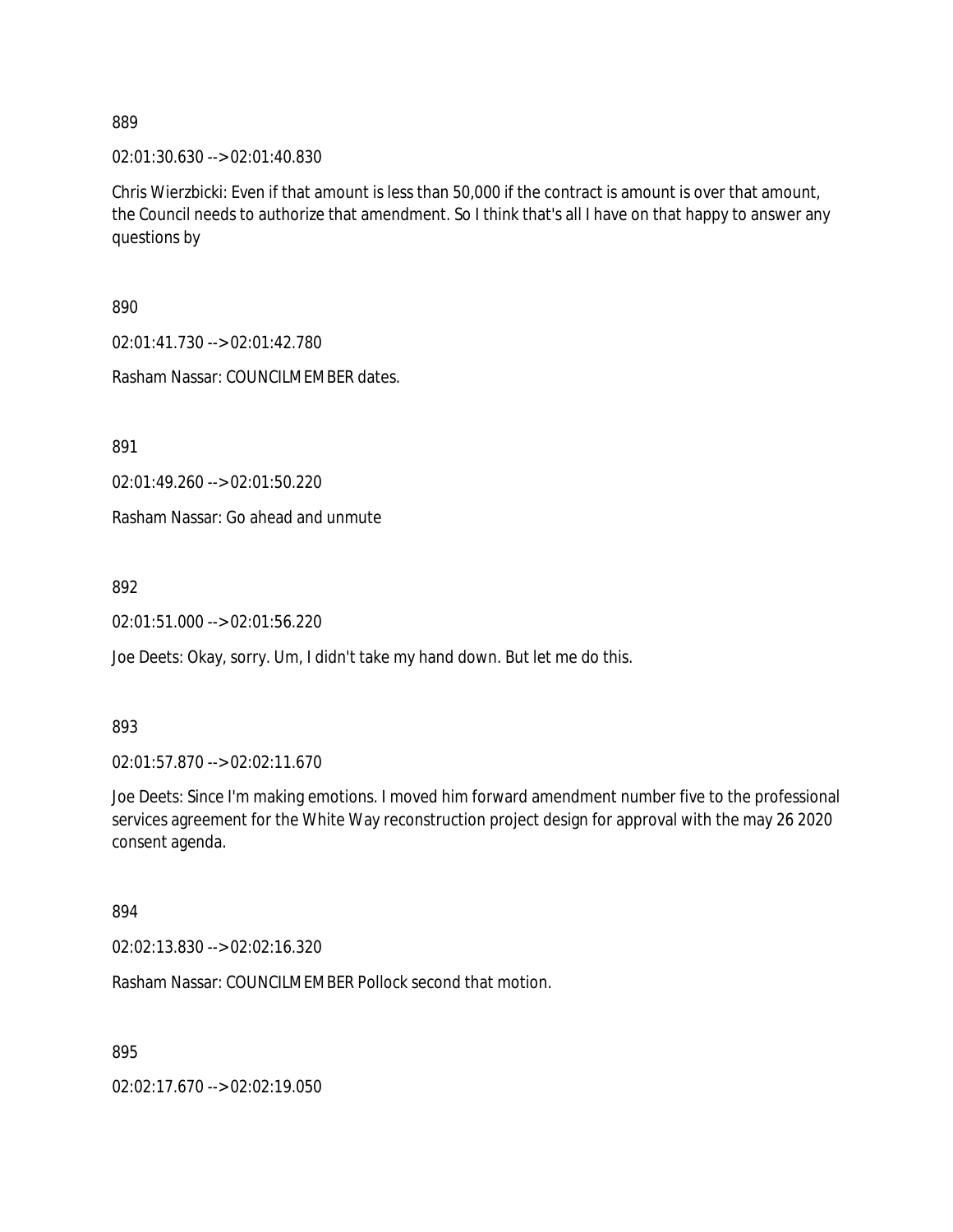Rasham Nassar: Any further Council discussion.

896

02:02:20.370 --> 02:02:22.110

Rasham Nassar: Or any Council discussion, I should say.

#### 897

02:02:25.560 --> 02:02:28.680

Rasham Nassar: Okay, all those in favor of the motion on the floor, please say aye.

898

02:02:29.010 --> 02:02:29.880

Kirsten Hytopoulos: Aye. Aye.

899

02:02:30.540 --> 02:02:31.500

Rasham Nassar: Aye. Any opposed.

900

02:02:32.970 --> 02:02:44.190

Rasham Nassar: That motion carries unanimously. Thank you again public works director. Where's Vicki, and we are concluding our unfinished business portion of our agenda. Moving on to item eight new business.

## 901

02:02:46.380 --> 02:02:47.100

Rasham Nassar: A

902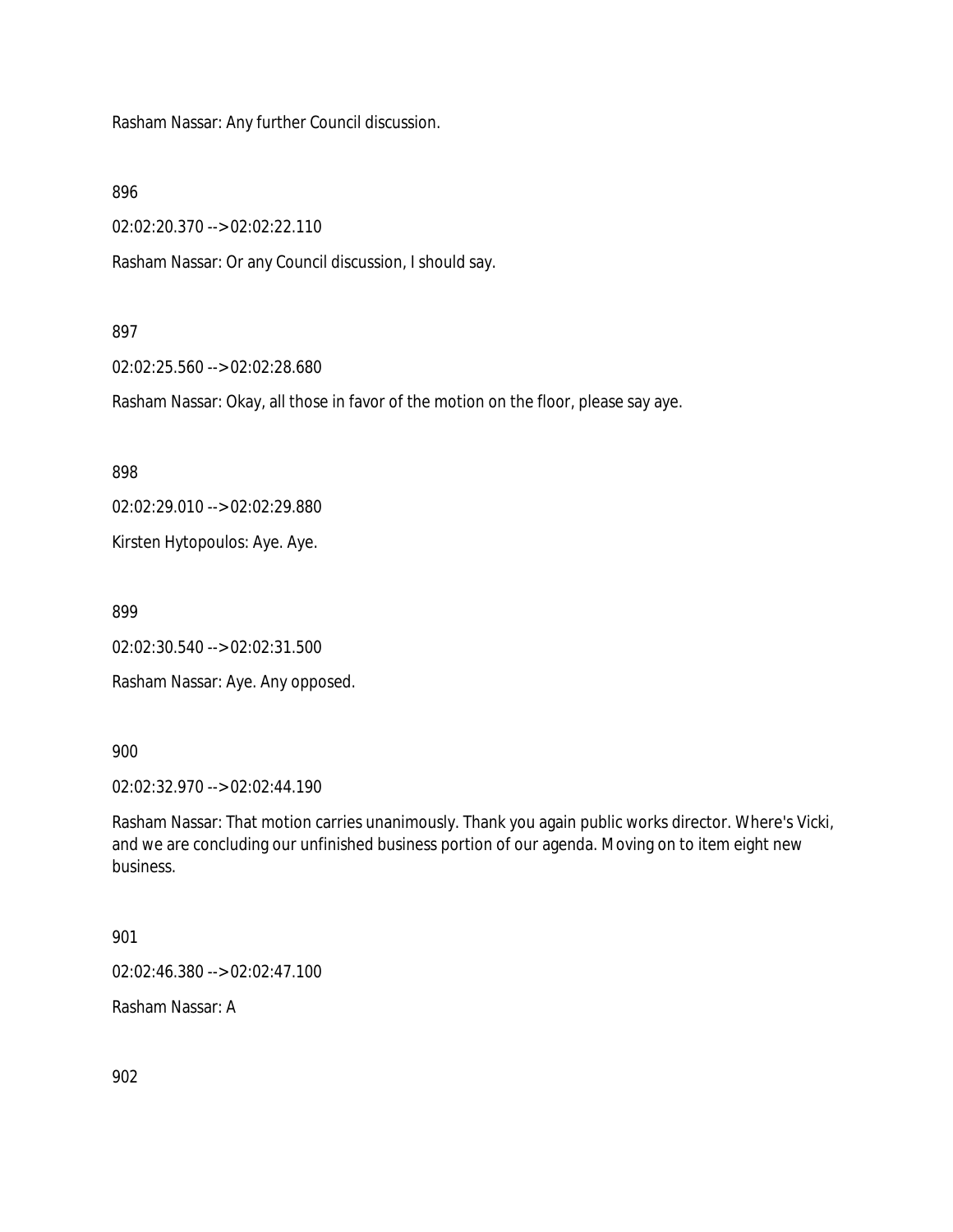02:02:48.360 --> 02:02:53.550

Rasham Nassar: Cooper Creek fish barrier removal grant opportunity and again

903

02:02:55.770 --> 02:03:00.540

Chris Wierzbicki: Three's a charm. See, I have something to share with you here.

904 02:03:03.870 --> 02:03:04.290 Chris Wierzbicki: Where is it

905 02:03:17.220 --> 02:03:18.450 Chris Wierzbicki: Right. Everybody see that

906 02:03:20.730 --> 02:03:21.000 Chris Wierzbicki: Okay.

907

02:03:22.710 --> 02:03:28.050

Chris Wierzbicki: Right. So this is a great opportunity for this fish passage improvement.

#### 908

02:03:29.310 --> 02:03:34.470

Chris Wierzbicki: I'll just jump right to the map here. Everybody overseas. I can see what to say.

909

02:03:35.850 --> 02:03:42.960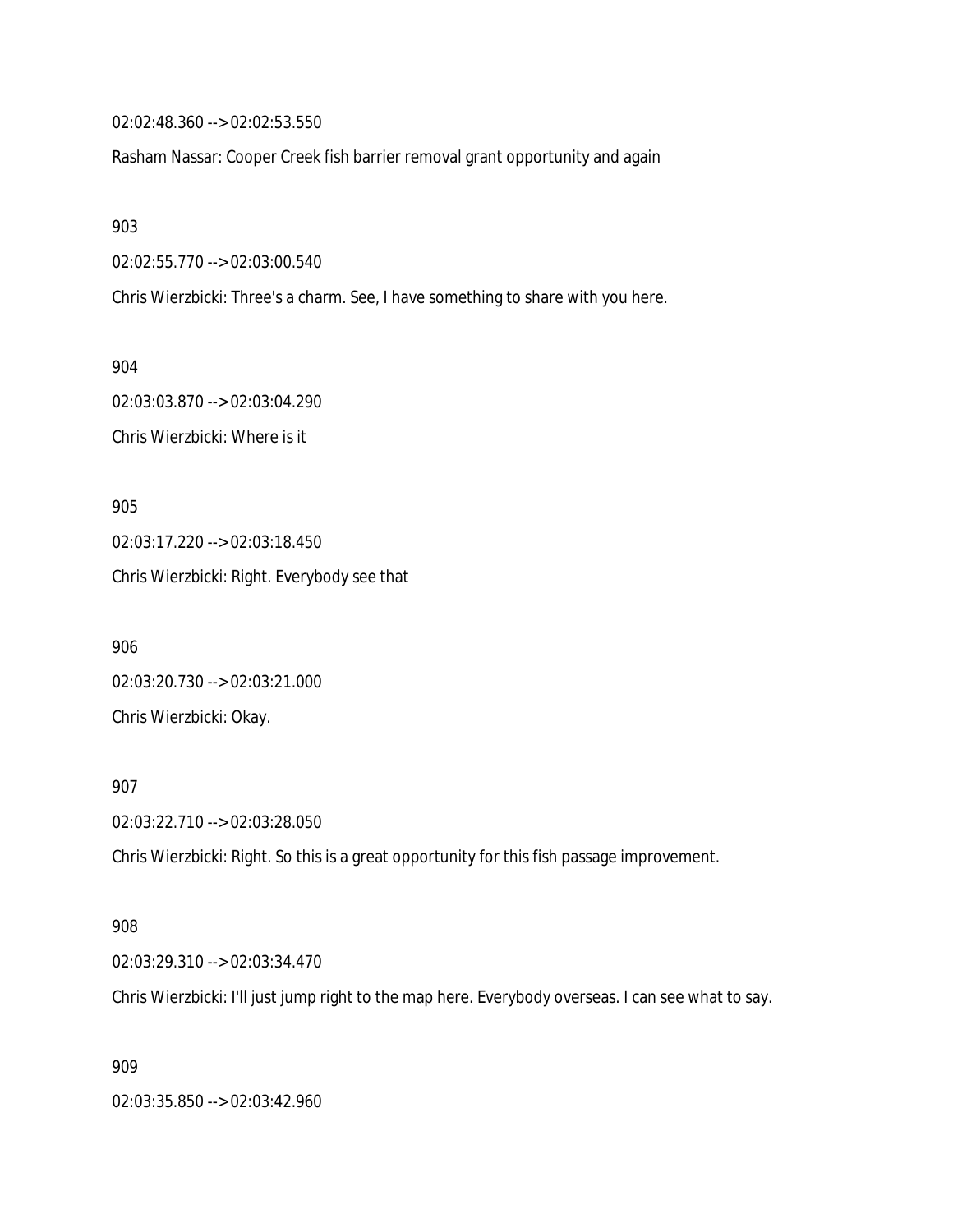Chris Wierzbicki: So this is a covert replacement that is associated with a non motorized project that is currently on our capital improvement plan.

910

02:03:43.320 --> 02:03:54.210

Chris Wierzbicki: It is the Eagle harbor drive non motorized improvements which are basically shoulder improvements on Eagle harbor drive starting at the Ben. There were what becomes Eagle harbor and extending

# 911

02:03:55.140 --> 02:04:02.880

Chris Wierzbicki: South and then east along Eagle harbor drive along the shoreline there. So that's what we call phase one of that non motorized improvement.

## 912

02:04:03.900 --> 02:04:17.370

Chris Wierzbicki: And in order to facilitate that improvement which would mean widening the roadway. We need to replace it covert, which you can see right there in the little yellow bar on the map, which is just to the north of where the green light garages.

## 913

02:04:18.900 --> 02:04:22.320

Chris Wierzbicki: That existing covert is a 30 inch metal covert it's

914

02:04:23.820 --> 02:04:33.720

Chris Wierzbicki: in decent shape we probably would not be, it would not be at the top of the list for for replacement. If it wasn't for this project, but it is a good infrastructure replacement regardless

915

02:04:34.740 --> 02:04:46.290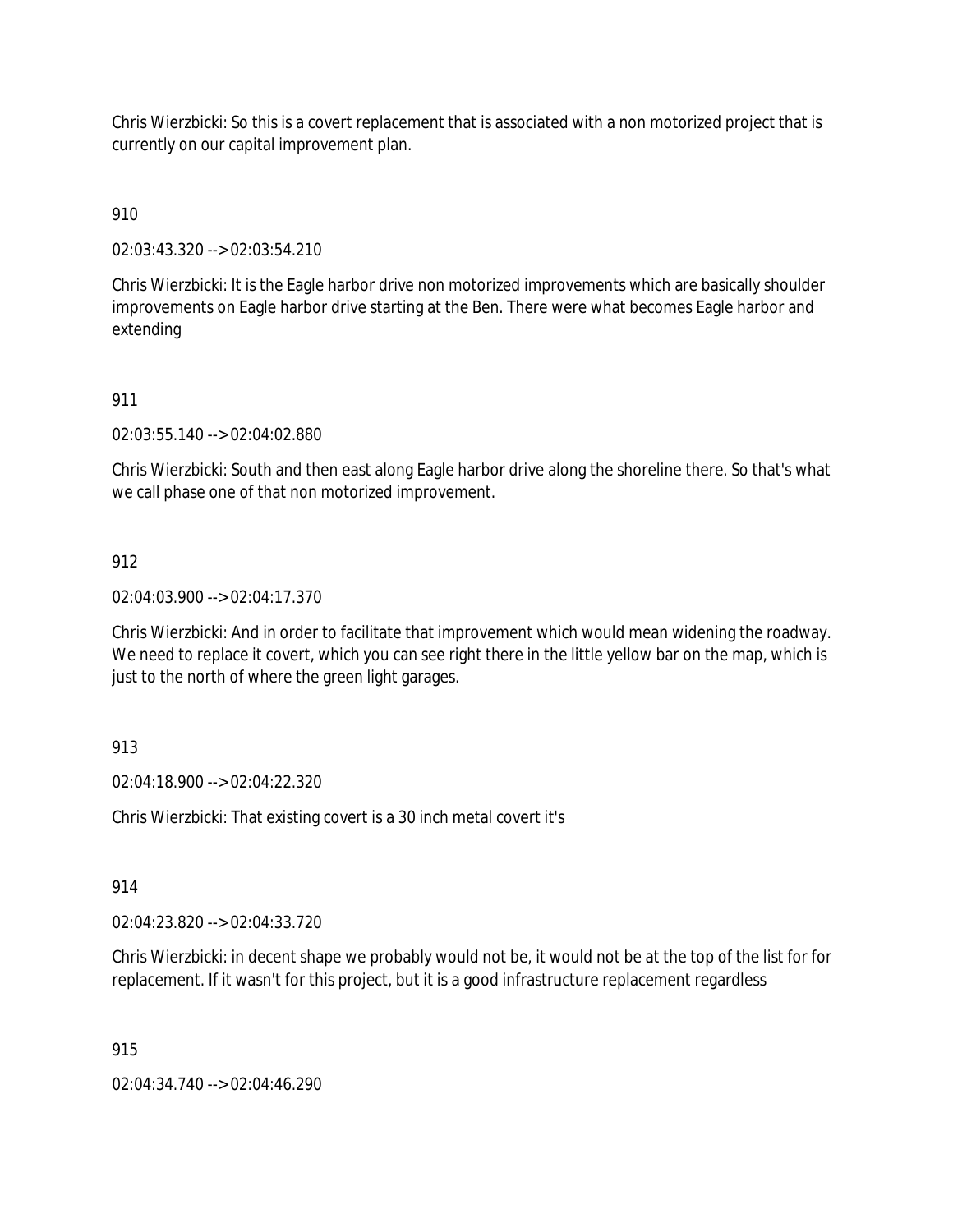Chris Wierzbicki: This is a fish passage barrier. So it needs to be replaced with either a bridge or a simulation what they call a simulation box cover which is basically a concrete box.

916

02:04:47.520 --> 02:04:57.750

Chris Wierzbicki: That allows for a full width stream bed underneath and by doing so will open up about 6000 linear feet of fish habitat to the west, their

# 917

02:04:58.440 --> 02:05:07.590

Chris Wierzbicki: Wild chumps Sam and have been spotted recently in this location and that habitat West Side continues all the way up in through the city's property there at the head of the bay well site.

## 918

02:05:09.570 --> 02:05:18.090

Chris Wierzbicki: So this is so we would be replacing this covert in potential in advance of doing their other the rest of the road improvements. If we get this program.

919

02:05:19.380 --> 02:05:30.180

Chris Wierzbicki: A little bit about the grant itself. So this is the Brian Abbott fish barrier removal board that has set aside about \$26 million for fish passage replacements throughout the state.

## 920

02:05:31.020 --> 02:05:39.330

Chris Wierzbicki: We did submit a project screening form on this project to the board and they approve that screen form in April. So they have already seen this project and

## 921

02:05:40.110 --> 02:05:52.560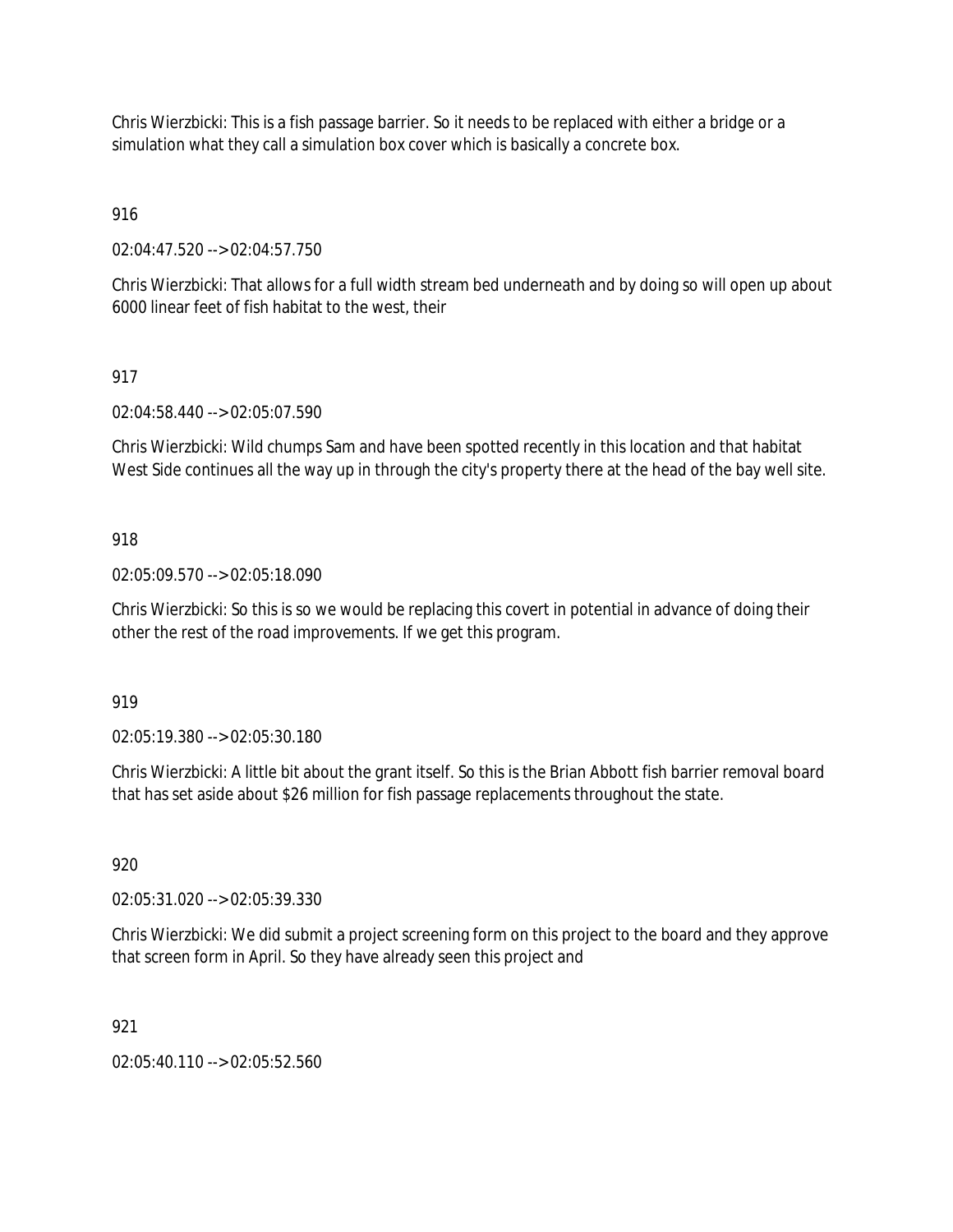Chris Wierzbicki: Essentially invited us to apply for this grant, whether that means we will receive the money. I don't know. But certainly I think means we have a better than 5050 chance of getting the funds because if they've already seen some of the information

922

02:05:53.790 --> 02:06:02.100

Chris Wierzbicki: The project cost itself, which is basically the colon replacement plus a little bit of rotor placement on each side of the cover to facilitate the construction

# 923

02:06:03.180 --> 02:06:10.830

Chris Wierzbicki: Is about 700,594 of that would come from the grant itself and the city would provide \$106,000 match.

## 924

02:06:11.580 --> 02:06:19.050

Chris Wierzbicki: Those match funds are already included in the should say capital improvement plan tip in the year 2023

#### 925

02:06:19.890 --> 02:06:31.710

Chris Wierzbicki: So if we were to get the grant depending on how the time framework that we mask the Council to move those funds from the outer years and 23 to a year if we were able to get the project done sooner.

## 926

02:06:33.450 --> 02:06:40.980

Chris Wierzbicki: This. And just one more note about the tip. So in this up this covert is fully funded so

## 927

02:06:42.450 --> 02:06:50.430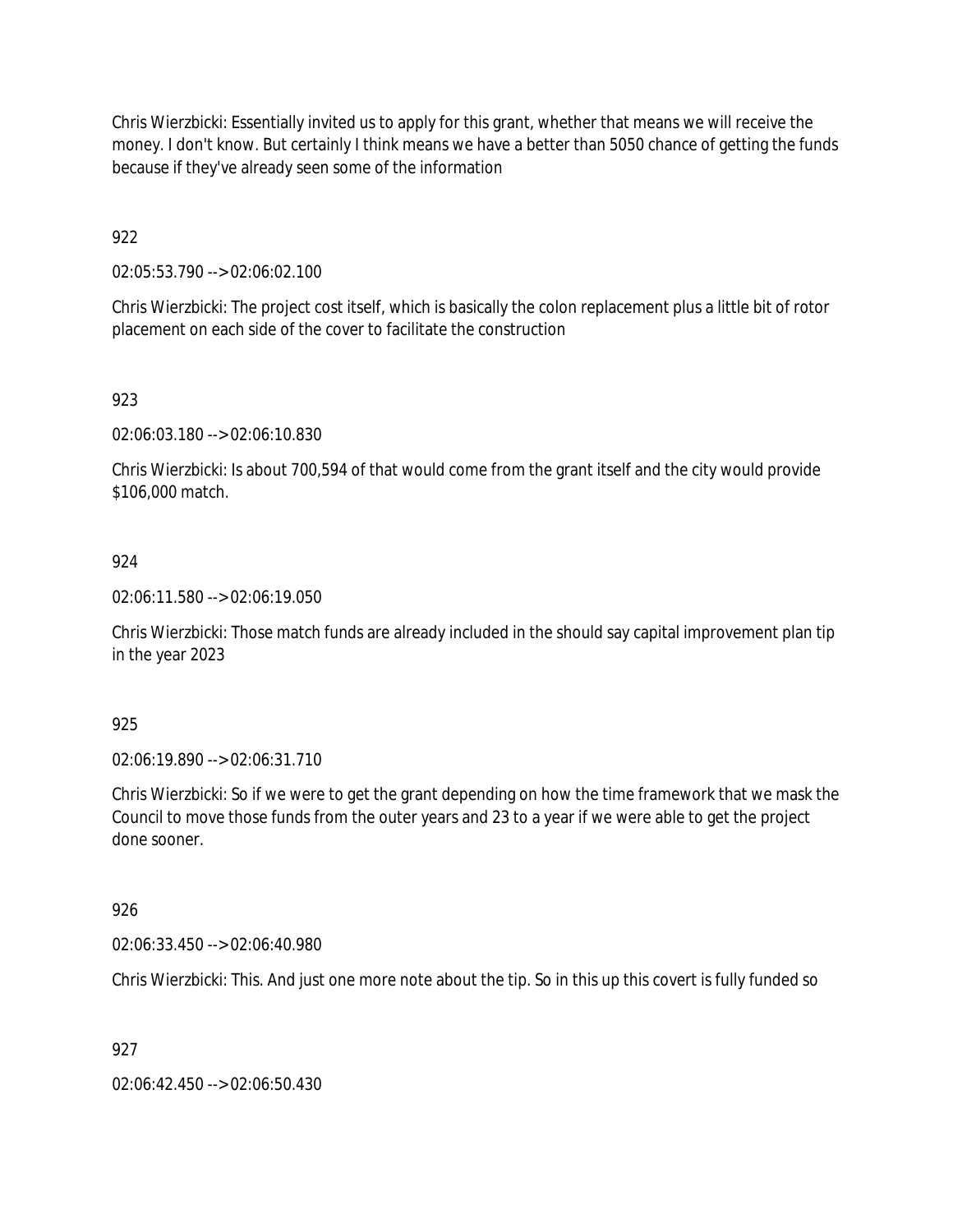Chris Wierzbicki: If we were to get this grant opportunity that is essentially stormwater fund money that we could free up for an additional project so

928

02:06:50.940 --> 02:06:59.640

Chris Wierzbicki: This is the, this is kind of the best grant application, you can get for money for construction and design for a project that is already on the books.

# 929

02:07:00.300 --> 02:07:13.920

Chris Wierzbicki: And that would, you know, it doesn't add more to our plate, necessarily, but get something done we've already been we've agreed to do according to the plan and frees up money for other things for other priorities. So the application is due on May 29 I

# 930

02:07:15.300 --> 02:07:28.440

Chris Wierzbicki: Think that's all the information I had. So we are in the process of putting pulling together those application materials in in hopes that you will agree that this makes sense to submit so happy to answer questions about that.

## 931

02:07:30.180 --> 02:07:37.770

Rasham Nassar: Thank you for that introduction. I'm personally really excited for this and I'm really grateful for you to bring for you for bringing it forward.

# 932

02:07:42.240 --> 02:07:45.480

Rasham Nassar: If you could quickly and share your screen.

## 933

02:07:48.060 --> 02:07:51.240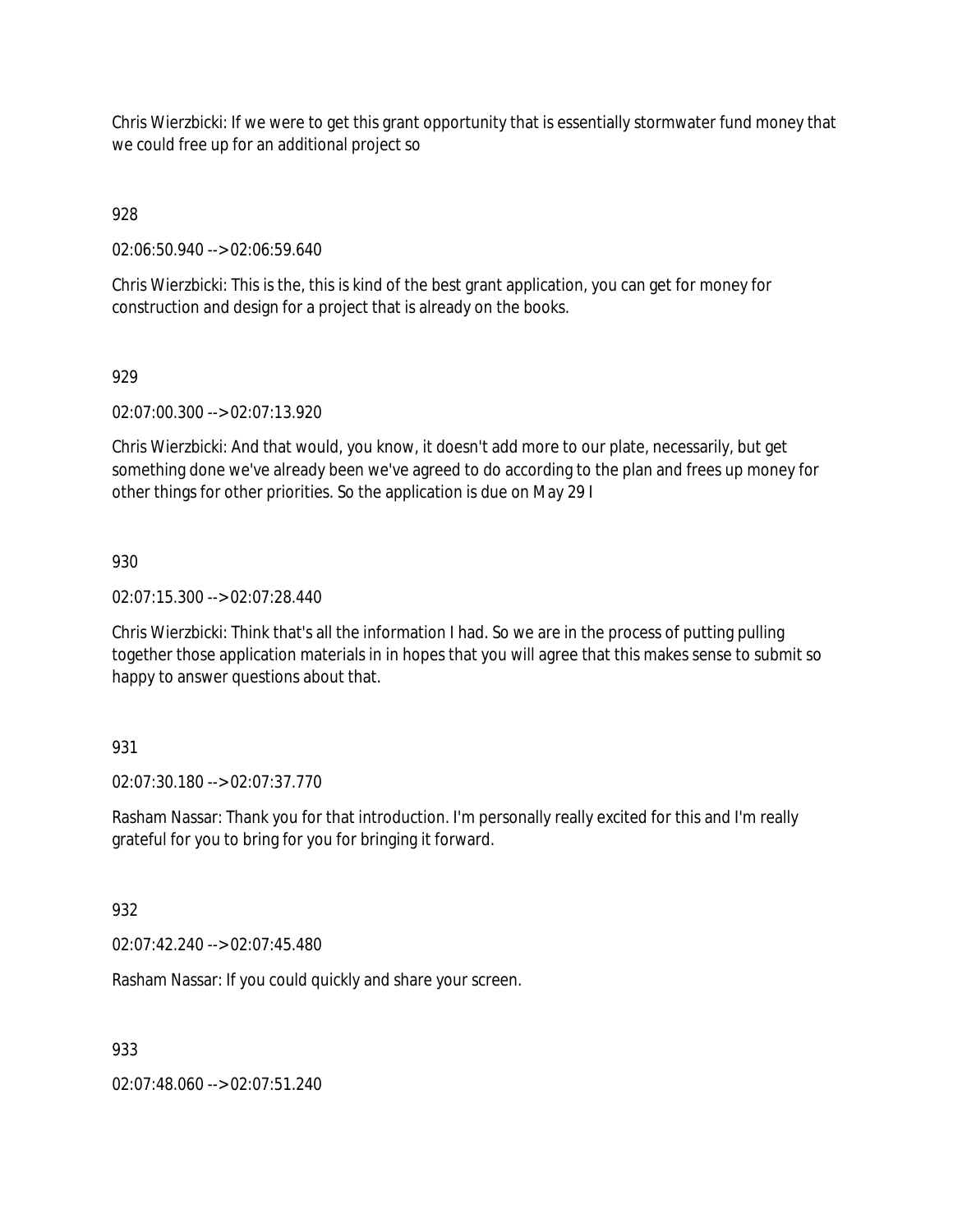Rasham Nassar: And bring us back. There we are. Okay.

934

02:07:52.590 --> 02:07:56.430

Rasham Nassar: Would any council member like to comment on this.

935

02:08:01.230 --> 02:08:02.070

Rasham Nassar: Mayor Snyder.

936

02:08:03.900 --> 02:08:07.470

Leslie Schneider: So this, this is a really great opportunity. Chris, thank you so much.

937

02:08:10.950 --> 02:08:20.520

Leslie Schneider: So I'm assuming that since this was in this tip for 2023 and I understand that we're not trying to do the multimodal piece of this right now but potentially this could

938

02:08:22.920 --> 02:08:25.860

Leslie Schneider: Mean, we're not talking about the tip right now but

## 939

02:08:27.540 --> 02:08:35.070

Leslie Schneider: Does this make it possible to look at doing our multimodal improvements in a different time frame or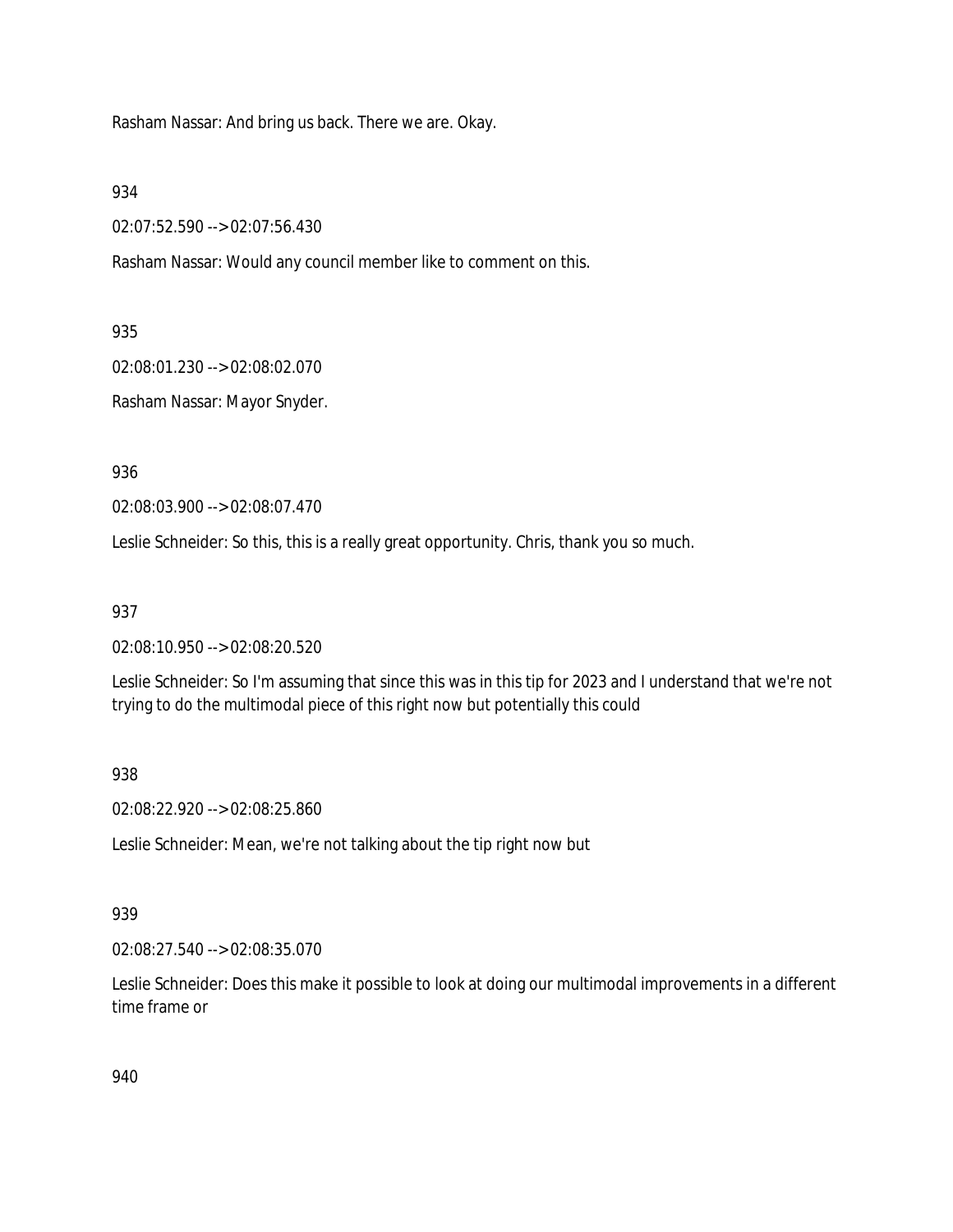02:08:36.300 --> 02:08:39.900

Leslie Schneider: Or does it just free up money in, you know, in for stormwater

941

02:08:42.150 --> 02:08:47.820

Chris Wierzbicki: I think it all depends on the timing. I don't think we actually hear about whether we're awarding these funds too late in the year.

942

02:08:48.360 --> 02:08:59.400

Chris Wierzbicki: And it at that time, I think we would want to have another conversation about whether it makes sense to package all those improvements together and whether because there's probably some cost savings and doing all that work at one time, as opposed to

943

02:08:59.850 --> 02:09:10.020

Chris Wierzbicki: The two projects there. This project is the non motorized project that's that includes the fish passages also right now on our list for

944

02:09:11.520 --> 02:09:22.590

Chris Wierzbicki: A federal grant so we submitted three projects for County wide federal funding. There's a meeting. We're having a meeting to discuss those on the 27th and that this project is one of those. So there's a possibility that

945

02:09:24.150 --> 02:09:29.310

Chris Wierzbicki: We could get federal grant funds for the non motorized piece of this as well. So there's a bunch of different kind of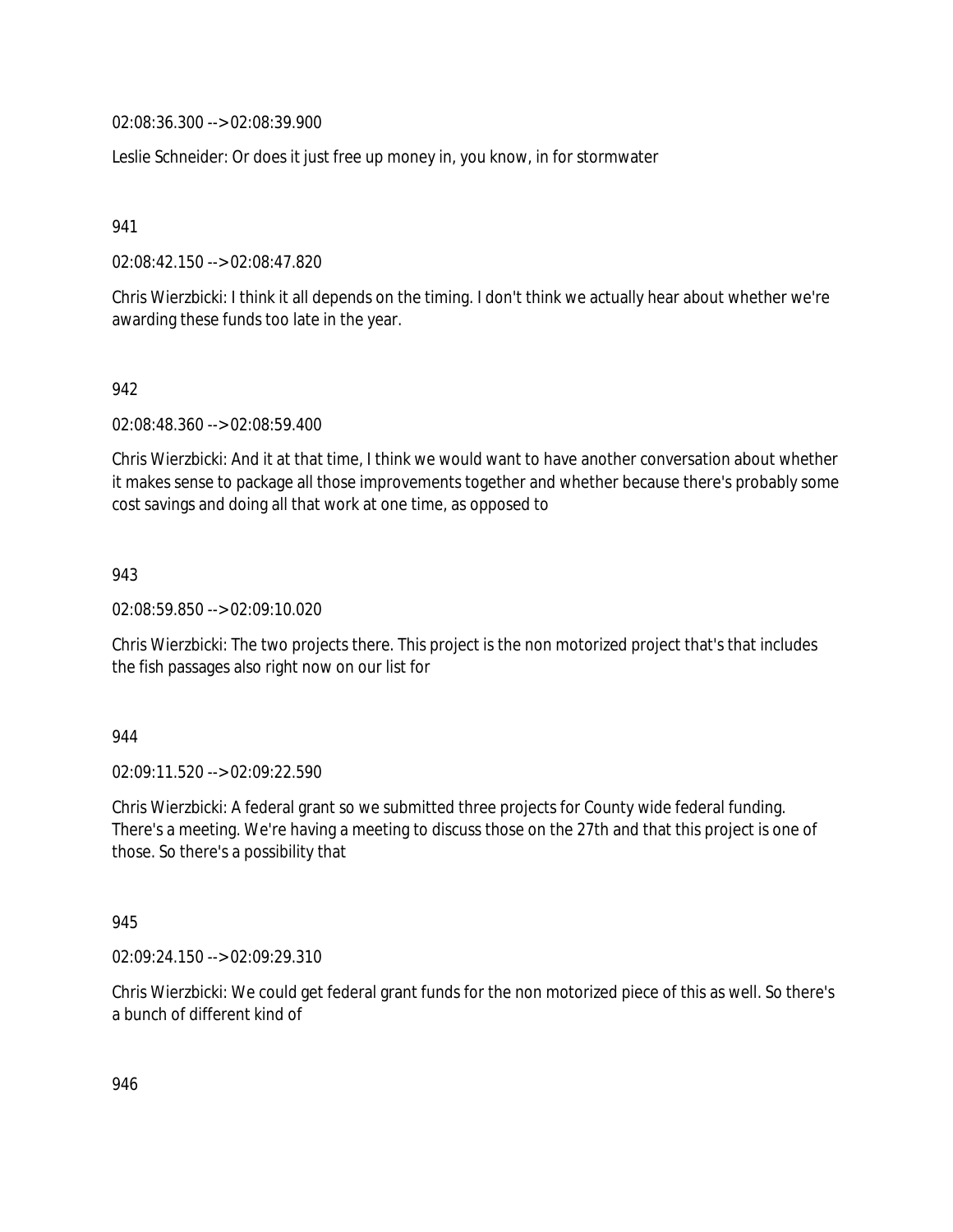02:09:30.360 --> 02:09:33.090

Chris Wierzbicki: Things that play as as we, as these decisions come together.

947

02:09:33.930 --> 02:09:36.810

Leslie Schneider: That's fantastic. I'm very excited. Thank you so much.

948

02:09:40.800 --> 02:09:44.760

Rasham Nassar: Any other. COUNCIL MEMBER COMMENTS. There is emotion in the packet

949

02:09:46.320 --> 02:09:47.130

Rasham Nassar: COUNCILMEMBER de

950

02:09:47.940 --> 02:09:49.440

Joe Deets: ver from the table.

951

02:09:50.550 --> 02:10:07.350

Joe Deets: I moved forward authorization for the city manager to a block to apply for Brian Abbott fish barrier removal grant to support the Cooper Creek fish barrier removal project for approval with the may 26 2020 consent agenda.

952

02:10:08.850 --> 02:10:10.770

Rasham Nassar: Counselor Pollock second that motion.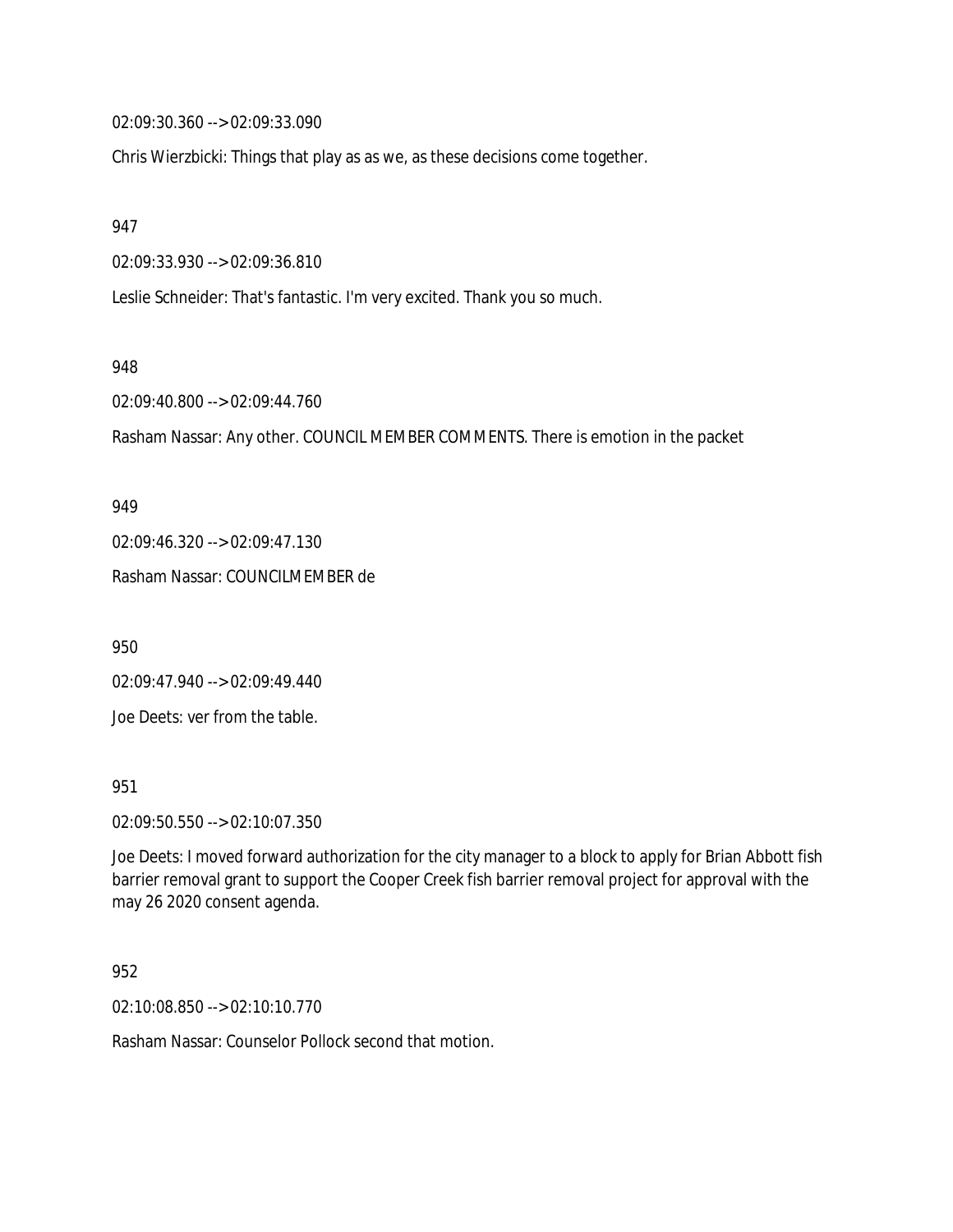02:10:12.000 --> 02:10:13.290

Rasham Nassar: Any further Council discussion.

954

02:10:14.610 --> 02:10:15.600

Rasham Nassar: COUNCILMEMBER Pollock.

955

02:10:18.120 --> 02:10:21.720

Michael Pollock: I'm not muted. Hey, thanks. I just wanted

## 956

02:10:22.890 --> 02:10:31.410

Michael Pollock: To make sure that just if you say 6000 linear feet upstream and that seems like that's over a mile of stream.

957

02:10:34.020 --> 02:10:34.470

Michael Pollock: And

958

02:10:35.220 --> 02:10:35.880

Chris Wierzbicki: LOT, DOESN'T IT

959

02:10:36.120 --> 02:10:36.390

I mean,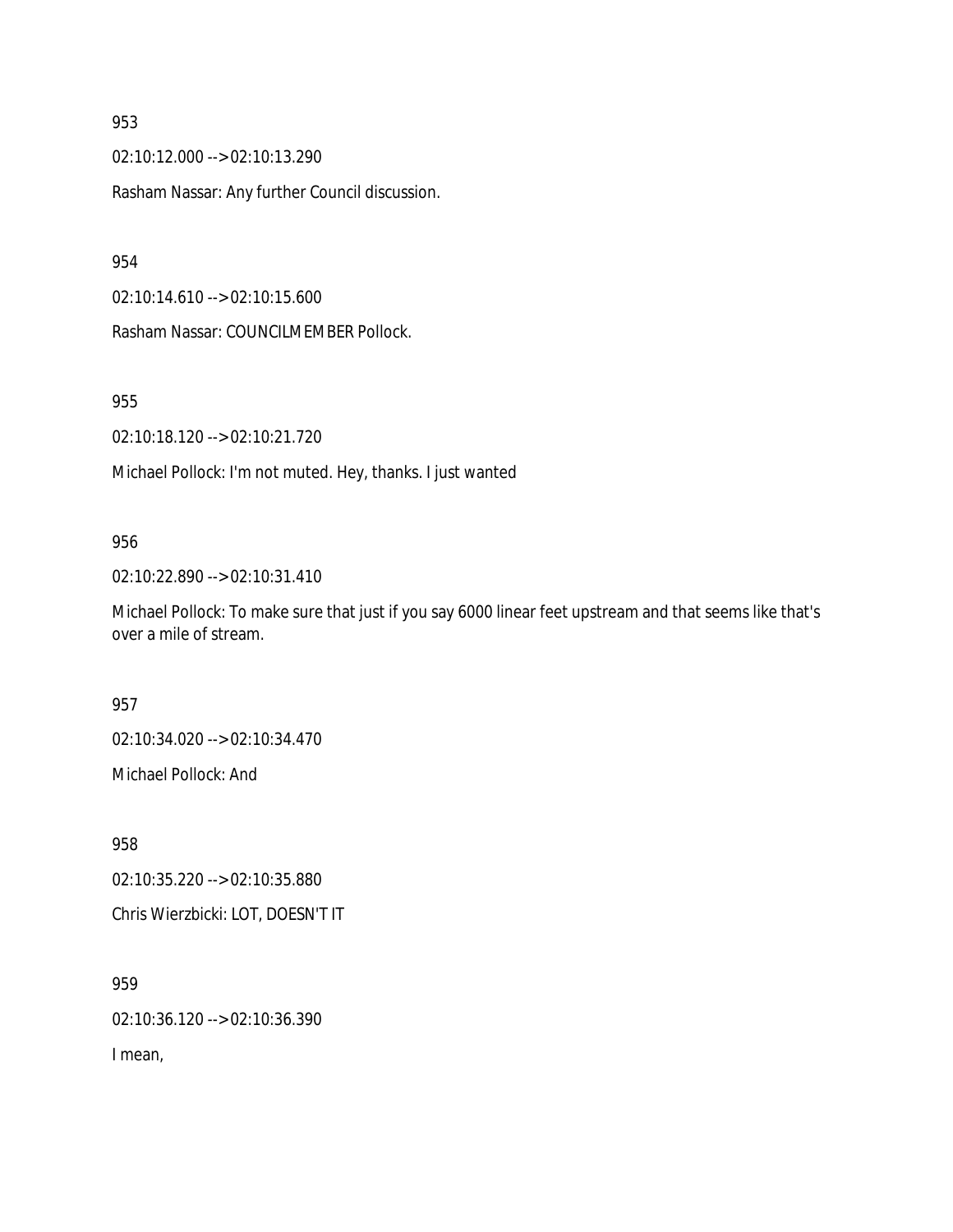02:10:37.710 --> 02:10:38.940

Chris Wierzbicki: Euro there by mistake.

961

02:10:39.720 --> 02:10:49.800

Michael Pollock: Yeah. And then I think that there might be be if there's tributaries and stuff, but it does seem high and then I mean, just in terms of selling. And I think that you also have the potential for

962

02:10:51.300 --> 02:10:53.940

Michael Pollock: steelhead and coho maybe

## 963

02:10:55.290 --> 02:11:05.940

Michael Pollock: The chum would only use a really pretty. They certainly won't use a mile of it so I you know I don't know how much they care in terms of the qualifications for the grant and stuff, but just from a

## 964

02:11:06.540 --> 02:11:13.590

Michael Pollock: You know fact checking thing, but it's really, it's really neat habitat. I've actually walked that stream and there's a lot of potential

965

02:11:14.610 --> 02:11:16.530

Michael Pollock: In there for some pretty

966

02:11:17.610 --> 02:11:30.840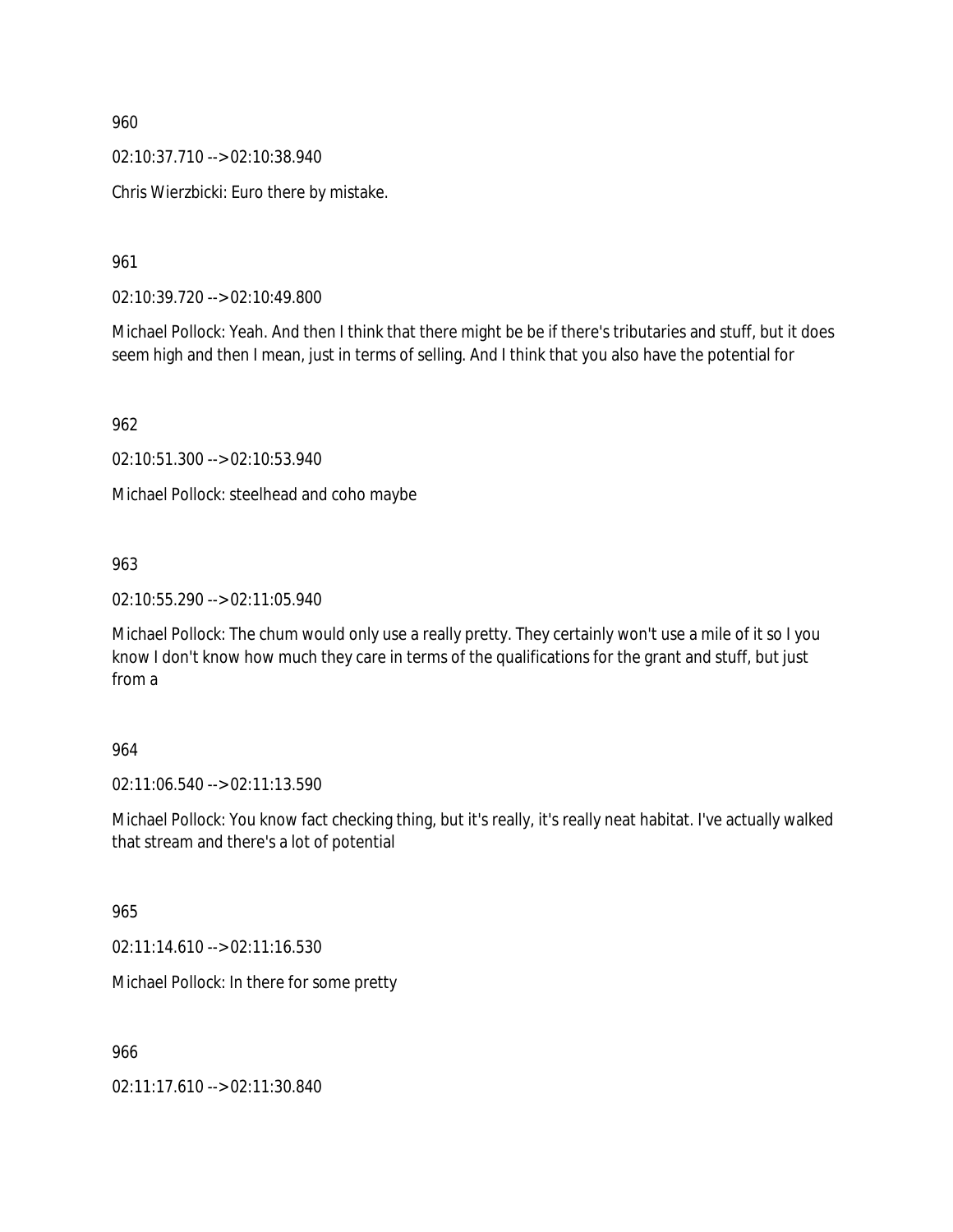Michael Pollock: Good fish activity. So it's pretty nice. So I'm happy to see that I'm a little surprised that it's three quarters of a million dollars for that. And, but, you know, inflation. What are you going to do

967

02:11:31.860 --> 02:11:35.520

Michael Pollock: And that's that. Also, I think it's worth noting.

968

02:11:35.970 --> 02:11:36.930

Michael Pollock: That this is

969

02:11:37.320 --> 02:11:52.380

Michael Pollock: I'm assuming part of maybe some of the reasons that funds are available is because of the settlement with the tribes. The states that amount with the tribes, but there's a sort of been an ongoing commitment to open up fish habitat for

970

02:11:53.880 --> 02:12:09.360

Michael Pollock: Because the tribes have a right to it. So there's been ongoing dispute about that and stuff. So I don't know if this is related to funds that we're going to use that. But it's just we're all trying to do our part to make sure that fish have access to spotting and and make colors.

971

02:12:10.560 --> 02:12:15.420

Michael Pollock: So that they're not a barrier to fish. And so it's good to see that that's going on on Bainbridge Island.

972

02:12:20.610 --> 02:12:22.530

Rasham Nassar: Any other. COUNCIL MEMBER COMMENTS.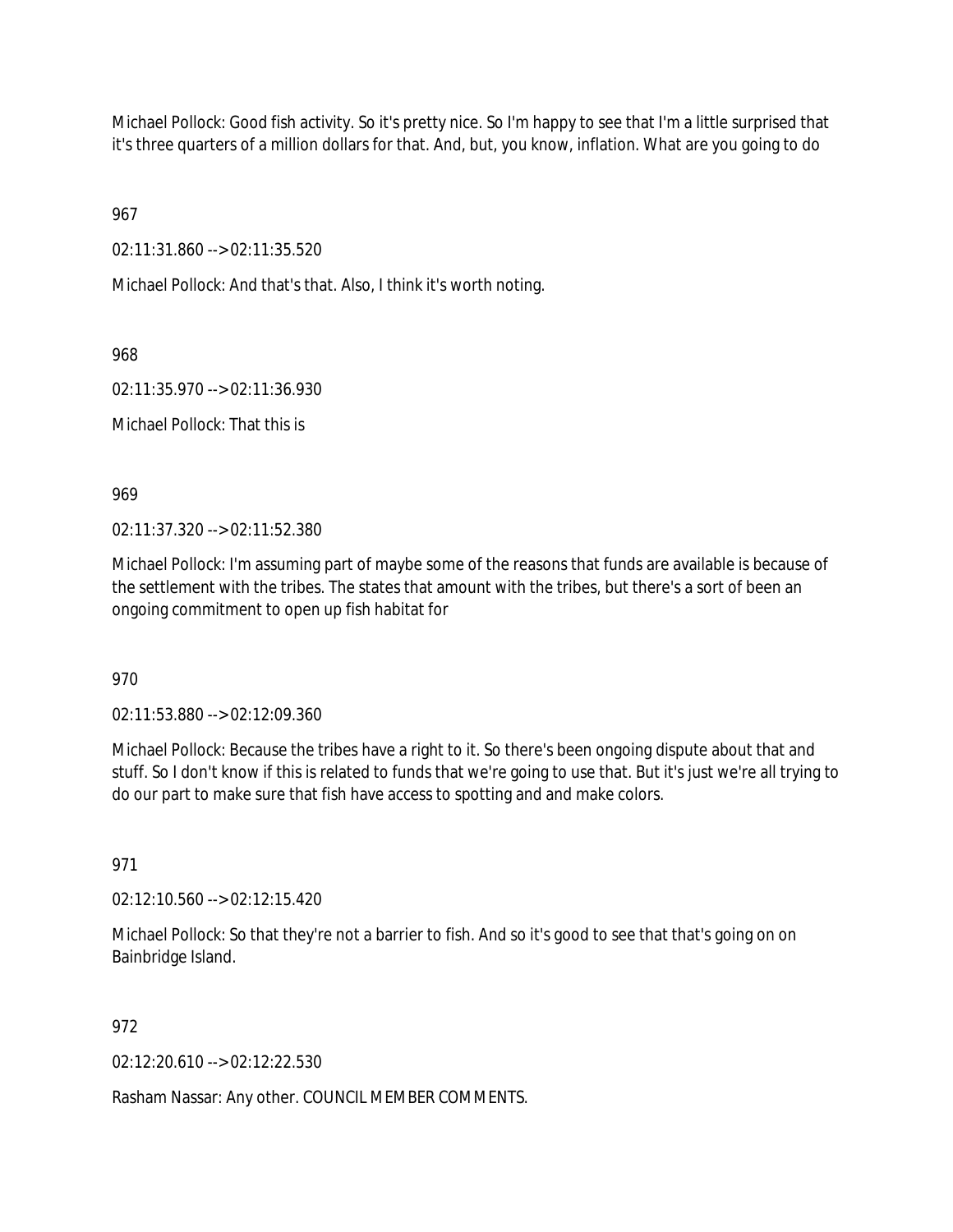02:12:24.360 --> 02:12:26.910

Rasham Nassar: Anything else you'd like to add public works director. Where's Becky.

974

02:12:28.170 --> 02:12:33.210

Rasham Nassar: No. Okay. So Ray, take a vote. All those in favor of the motion on the floor, please say aye. Aye.

975

02:12:36.000 --> 02:12:36.750

Rasham Nassar: Any opposed.

976

02:12:39.180 --> 02:12:40.950

Rasham Nassar: Okay that motion passes unanimously.

977

02:12:41.730 --> 02:12:42.330

Rasham Nassar: Thank you.

978

02:12:42.480 --> 02:12:51.180

Rasham Nassar: For joining us tonight Publix work director. We're specie appreciate you presenting the items tonight. And thanks again for your time and work.

979

02:12:52.290 --> 02:12:53.730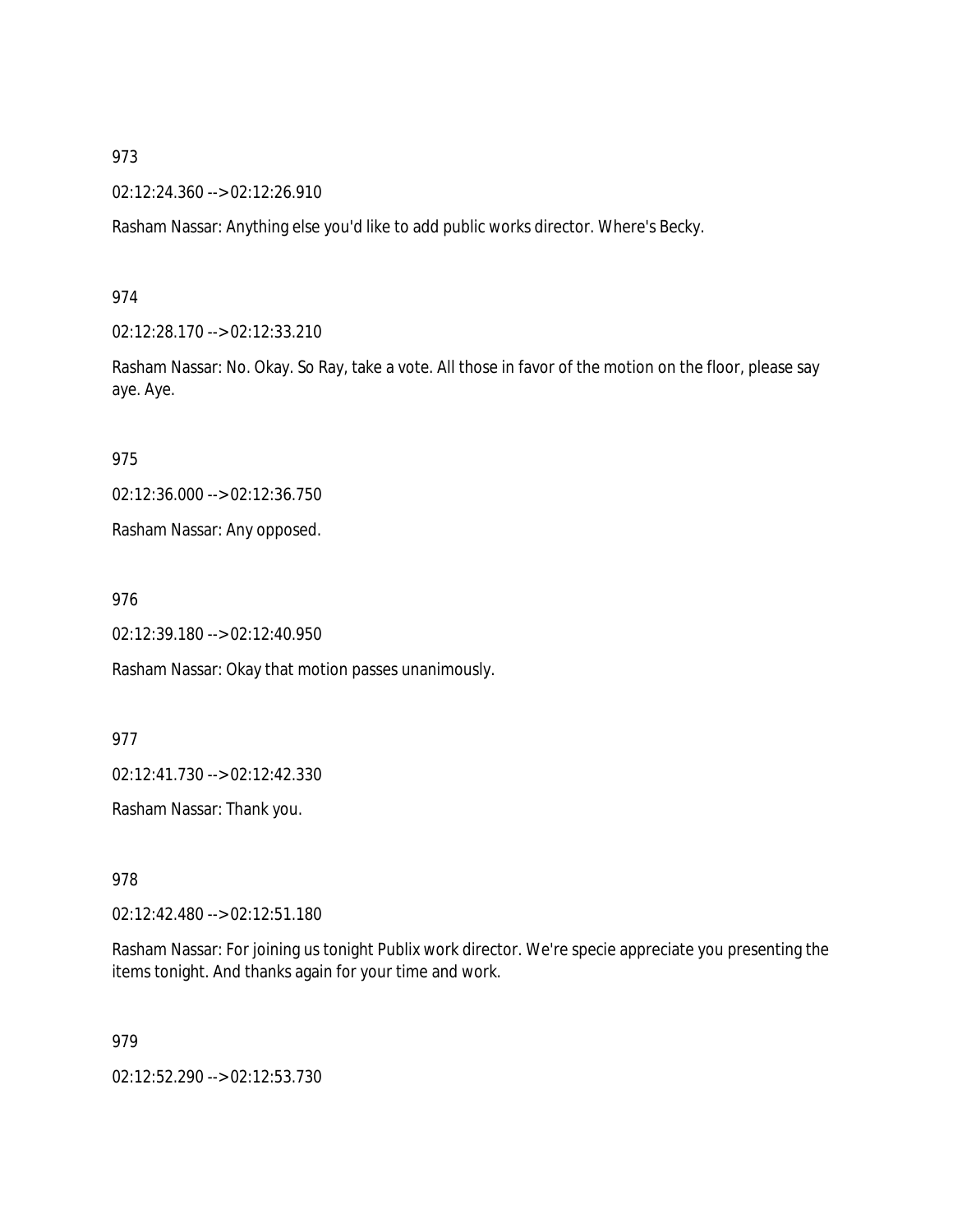Chris Wierzbicki: Thank you. See you next week.

### 980

02:12:55.770 --> 02:13:08.130

Rasham Nassar: Okay Council, we are at our two hour mark two hour and 10 minutes to just want to check in with the group are any council members interested in taking a quick five minute break. Before we dive into Council discussion.

### 981

02:13:09.420 --> 02:13:12.720

Rasham Nassar: See one hand raise. Yes, five minutes.

### 982

02:13:15.660 --> 02:13:16.770

Rasham Nassar: Counts overhead topless.

### 983

02:13:17.910 --> 02:13:28.500

Kirsten Hytopoulos: Yeah, I'm going to that if everybody else wants it. I just wanted to point out that I was, I don't know why I read the agenda wrong as far as moving the the FAQ on executive session up

#### 984

02:13:29.700 --> 02:13:34.920

Kirsten Hytopoulos: So I wouldn't have a problem proceeding, the way it was. It actually made more sense and price. I'm going to ask

985

02:13:36.330 --> 02:13:37.320

Kirsten Hytopoulos: Just probably come back.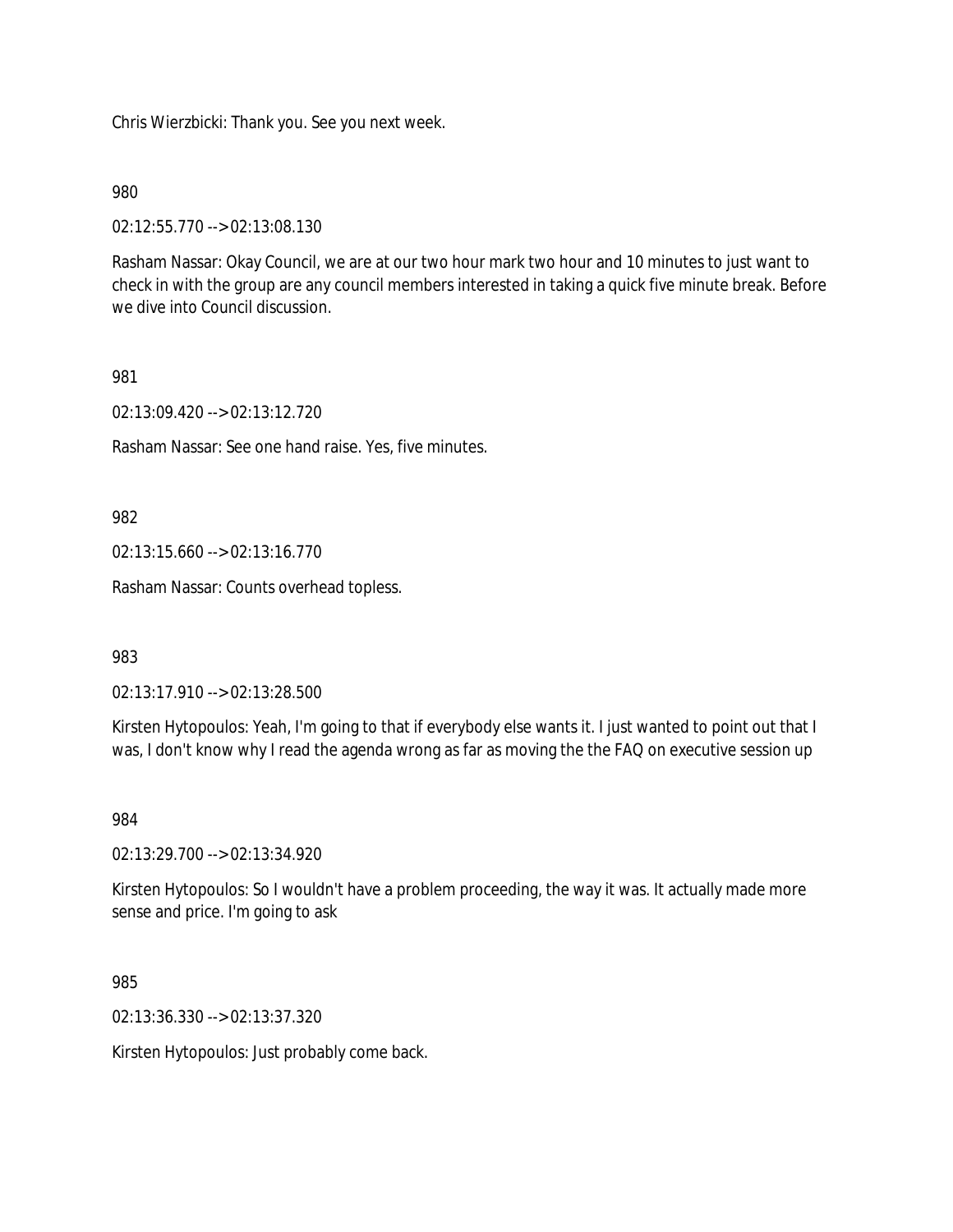02:13:39.180 --> 02:13:41.790

Rasham Nassar: Okay, maybe we could take that up when we, when we come back.

987

02:13:42.840 --> 02:13:55.230

Rasham Nassar: But for now, five minute break. Sounds good. Everyone, so it's 714. Why don't we go ahead and say that we will resume at 720 so if everyone can be back and ready to go at 720 okay

988

02:13:57.000 --> 02:13:57.690

Rasham Nassar: See you then.

### 989

02:15:01.170 --> 02:15:04.650

Rasham Nassar: Okay, welcome back council members.

990

02:15:06.840 --> 02:15:13.350

Rasham Nassar: We will now reconvene our meeting and move on to item nine Council discussion.

991

02:15:15.000 --> 02:15:29.460

Rasham Nassar: The first item for Council discussion which we amended tonight was to switch the order of item nine, eight and nine be such that the first item nine, a is now FAQ on executive sessions.

#### 992

02:15:29.970 --> 02:15:39.420

Rasham Nassar: COUNCILMEMBER high topless before we took a break you. You said you maybe wanted to share some comments that you thought the reverse order would be more appropriate.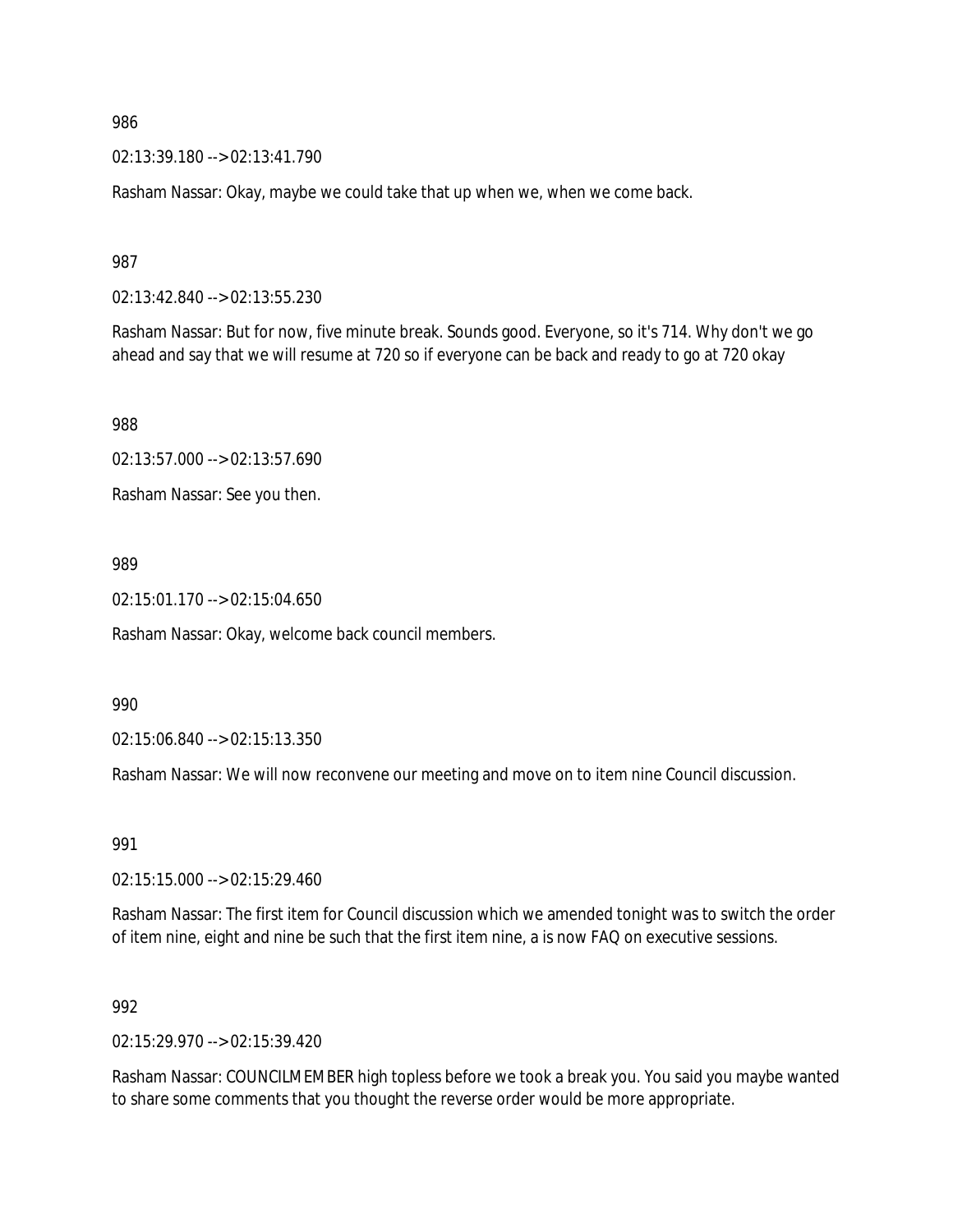02:15:39.960 --> 02:15:47.370

Rasham Nassar: I don't know if if we need to go down that route. I don't know if how council members feel if the order of these two topics is

994

02:15:49.260 --> 02:15:51.900

Rasham Nassar: Is that important.

995

02:15:53.640 --> 02:16:01.710

Rasham Nassar: Or if everyone's okay we can just move on with the change the order of those agenda agenda items that we approved earlier in the night.

996

02:16:03.150 --> 02:16:04.620

Rasham Nassar: Council ever had topless. Did you want to

997

02:16:05.280 --> 02:16:21.120

Kirsten Hytopoulos: Well, I just, I asked to change it because I misread the agenda and had reverse items 90 and see and to me it was a logical continuity talked to hear from Joe and then talk about nine. See, but I'm not going to push it. I asked for it. I was wrong.

998

02:16:22.320 --> 02:16:27.750

Kirsten Hytopoulos: It's not the end of the world. But I think it would make more sense to talk about to keep the original order of the agenda so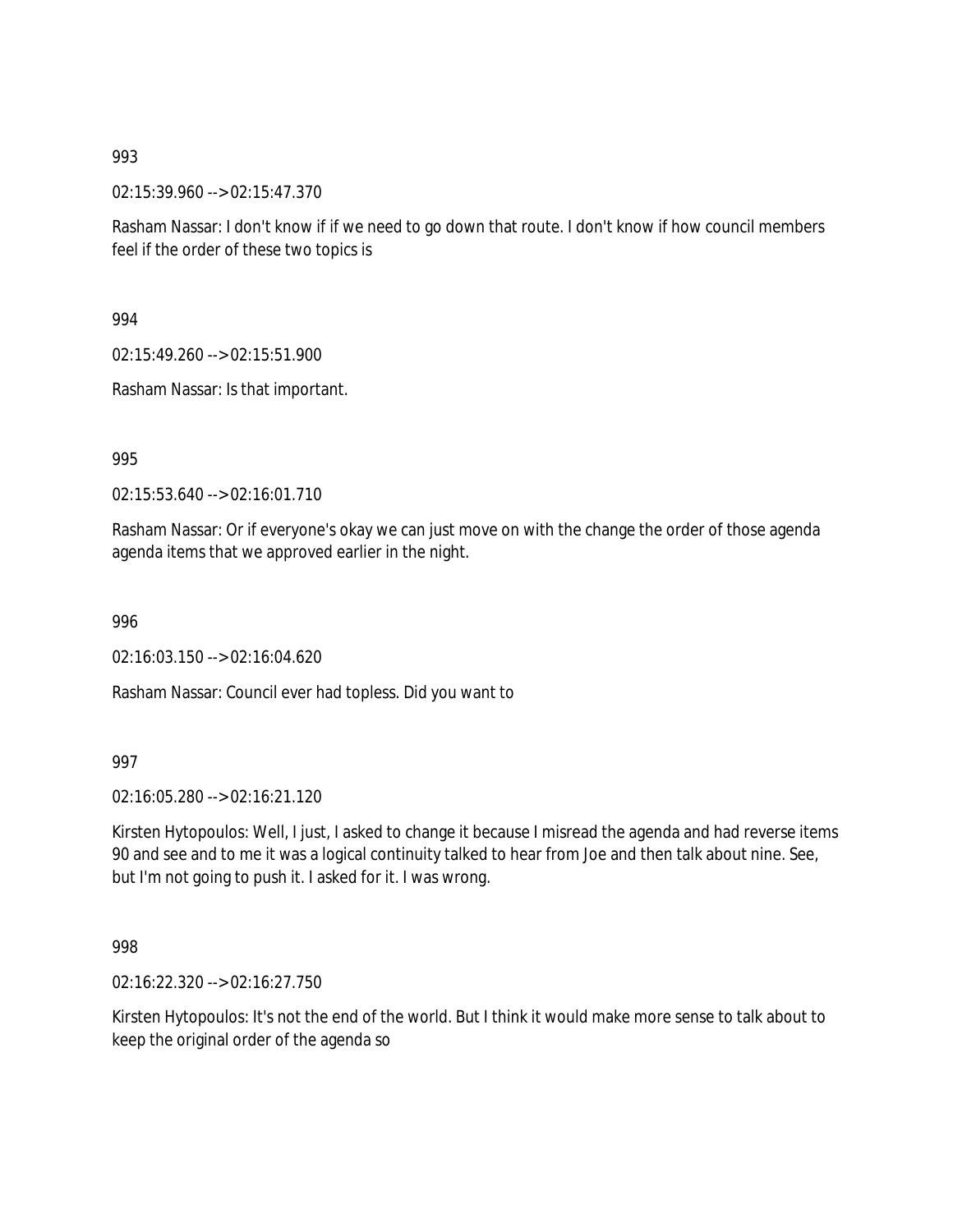02:16:30.900 --> 02:16:31.950

Rasham Nassar: Okay, I'm

1000

02:16:32.460 --> 02:16:47.610

Rasham Nassar: I'm picking up on on your point here and I am recalling that in our agenda setting meeting on Thursday, Mayor Schneider, we agreed that we would have items, what are now nine b and c and have

1001

02:16:48.420 --> 02:16:56.190

Rasham Nassar: approaching them in consecutive order and I'm realizing now that we actually shifted it such that the Council Lee is on appointments is happening in between.

1002

 $02:17:01.020 \rightarrow 02:17:12.510$ 

Leslie Schneider: I think if you know I think it makes sense to go with for it in the original order. And I think it's going to be a pretty quick. Quick topic to do the Council liaison stuff. So if that's OK with everyone.

1003

02:17:12.990 --> 02:17:19.710

Rasham Nassar: Okay, my apologies for not catching that the. There's a lot of words here and this Council discussion section of the agenda.

1004

02:17:21.480 --> 02:17:30.180

Rasham Nassar: So I missed that one. At the time that we were discussing it earlier, so my apologies for that city attorney. Is there any problem with us just reverting back to the original order.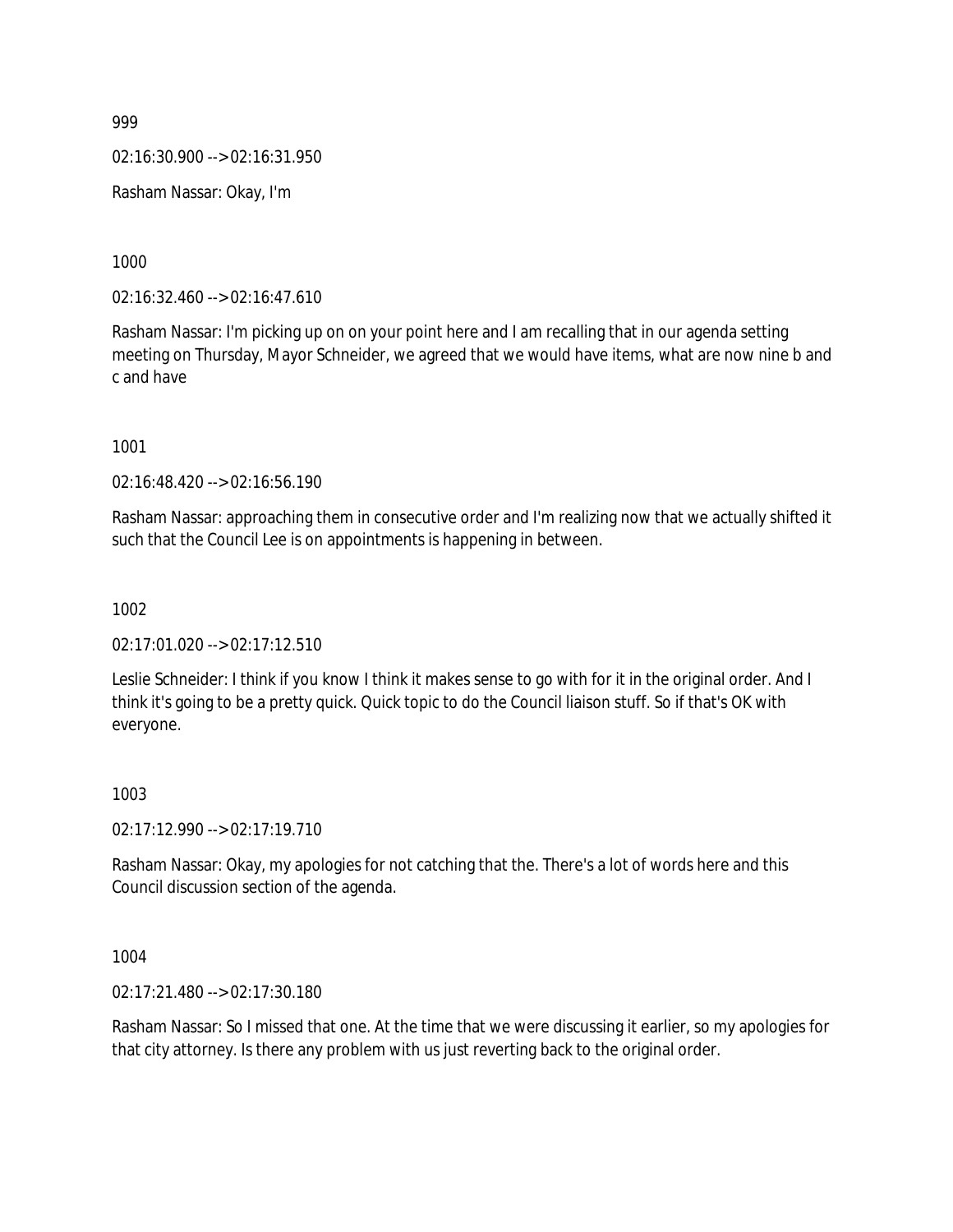02:17:31.140 --> 02:17:31.590

Joe Levan: Nobody should

1006

02:17:33.060 --> 02:17:38.460

Joe Levan: Make a motion to to to amended back the way it was just so it's clear for the record.

1007

02:17:38.970 --> 02:17:43.710

Kirsten Hytopoulos: I will, I will make that motion. Since this is my fault. I make a motion to return to the original order.

1008

02:17:44.880 --> 02:17:45.180

Rasham Nassar: Cycle.

1009

02:17:47.040 --> 02:17:48.630

Rasham Nassar: Okay, all those in favor please say aye.

1010

02:17:49.350 --> 02:17:49.650

Rasham Nassar: Aye.

1011 02:17:50.310 --> 02:17:51.240

Any opposed.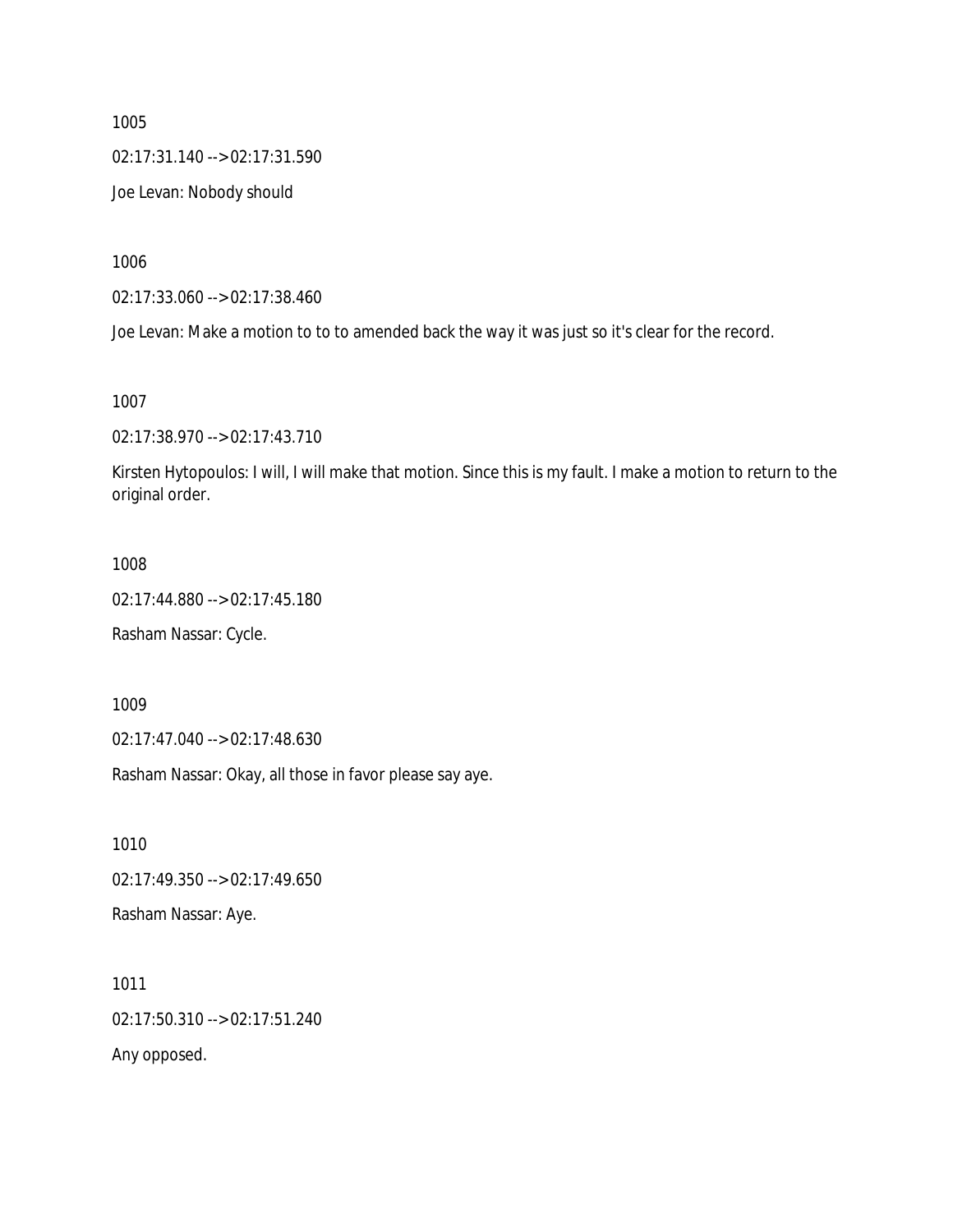02:17:52.890 --> 02:18:04.080

Rasham Nassar: Okay. Now that that's out of the way, we will begin our council discussion with item nine, eight which is original nine a review Council isn't appointments to Local And City committees mayor Schneider.

1013

02:18:05.580 --> 02:18:19.860

Leslie Schneider: Great. Thank you. Would it help if I shared my screen on these appointments. I mean, you all have it in your packet. So maybe it's easier just to keep the our video and our panelists list steady

1014

02:18:21.450 --> 02:18:23.580

Leslie Schneider: Any requests for me to share my screen. Are we good

1015

02:18:25.050 --> 02:18:28.920

Leslie Schneider: We're good. Okay, so the the context here is just that.

1016

02:18:30.300 --> 02:18:46.770

Leslie Schneider: With COUNCILMEMBER chairman leaving we we had a bunch of slots that we needed to fill for him. We filled some of those slots and not others. And so we're bringing this back right now because we have new council member and

1017

02:18:48.780 --> 02:19:01.290

Leslie Schneider: In red is the are the chairman positions that now need to be filled. And so I'm making an assumption, but you can correct me if I'm wrong, that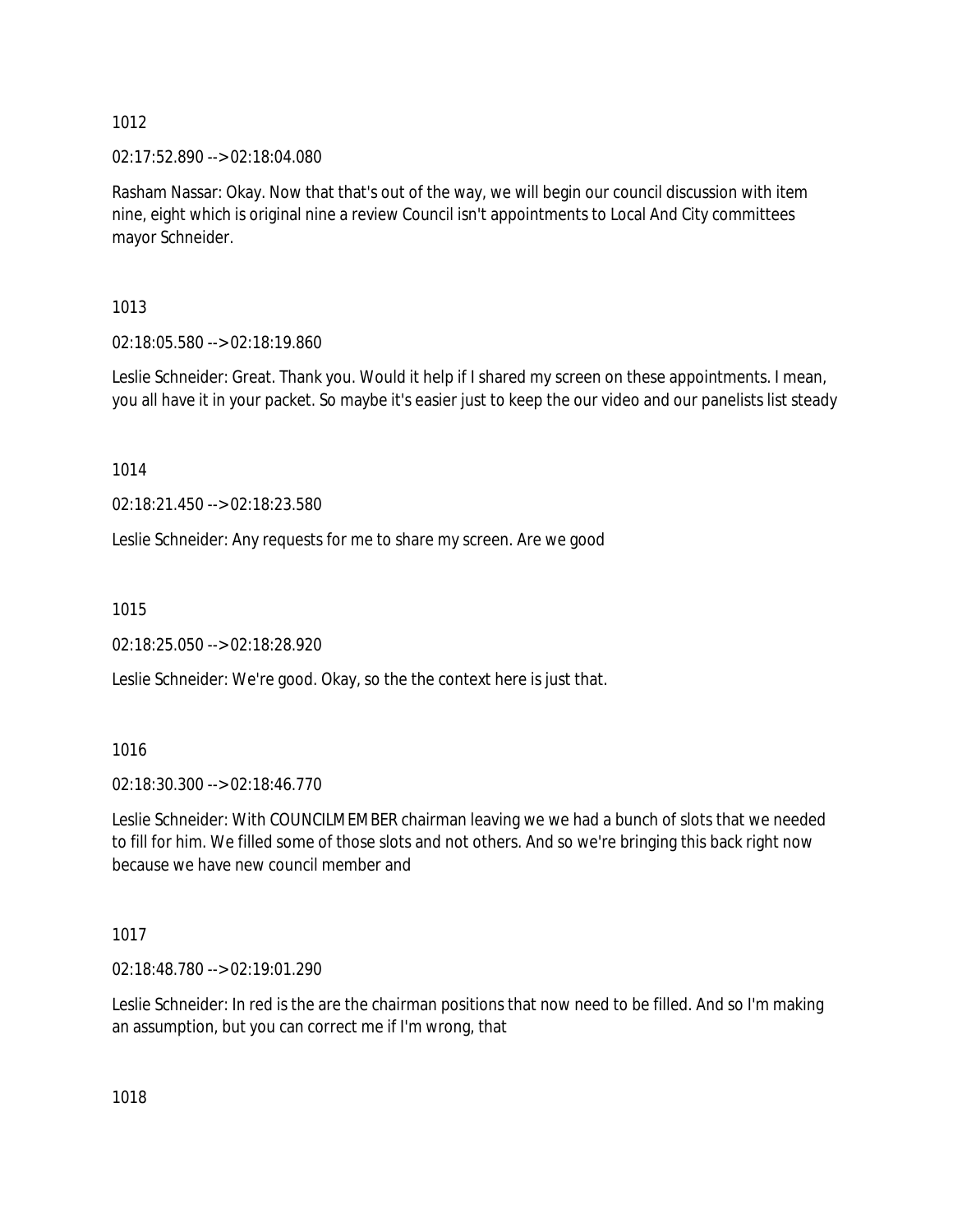02:19:02.010 --> 02:19:14.220

Leslie Schneider: Nobody jumped in, to take these assignments earlier. So in a sense, I think that they would be for COUNCILMEMBER car to pick up if she is willing and able

1019

02:19:15.960 --> 02:19:20.100

Leslie Schneider: And then I had one other agenda item which has to do with an assignment that

1020

02:19:21.540 --> 02:19:21.780

Leslie Schneider: That

1021

02:19:23.580 --> 02:19:28.230

Leslie Schneider: I would potentially be taking if if that's appropriate.

1022

02:19:30.120 --> 02:19:32.340

Leslie Schneider: So maybe I should start with that one.

1023 02:19:36.480 --> 02:19:37.560 Leslie Schneider: Now I have to go find it.

1024 02:19:40.380 --> 02:19:41.070 Leslie Schneider: So the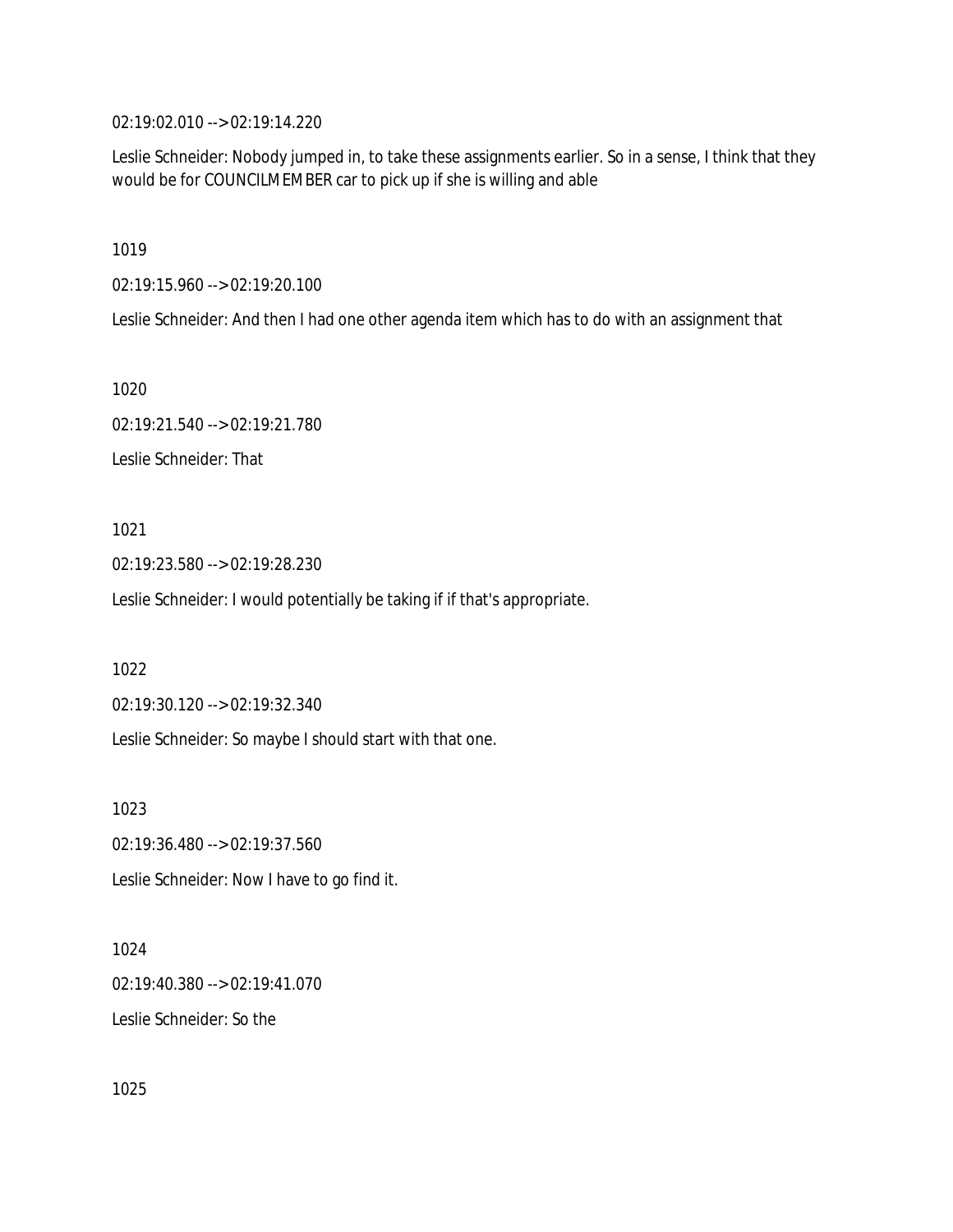02:19:45.030 --> 02:19:52.740

Leslie Schneider: On the on the second page, there's the kids app regional Coordinating Council K RCC executive board and

1026

02:19:54.180 --> 02:20:16.500

Leslie Schneider: COUNCILMEMBER Medina is on that and then COUNCILMEMBER chairman was a second on that. And typically, it's the mayor, that is assigned to that position and and then I also am on the KR CC transportation policy board. And so I'm happy to take over.

1027

02:20:17.640 --> 02:20:24.630

Leslie Schneider: As the KR CC executive board nominee if everyone else is okay with that.

1028

02:20:27.510 --> 02:20:35.400

Leslie Schneider: All right, I'm seeing lots of nodding, so I'm going to say that that's that's good and and then

1029

02:20:36.420 --> 02:20:54.090

Leslie Schneider: COUNCILMEMBER Medina, do we need to do you want to explain the fact that there's this new rotating position that the person on the KR CC board now has an opportunity to lean in on PS RC. And you could probably explain it a lot better than I just did.

1030

02:20:56.100 --> 02:20:56.580

Kol Medina: Sure.

1031

02:20:58.440 --> 02:21:08.100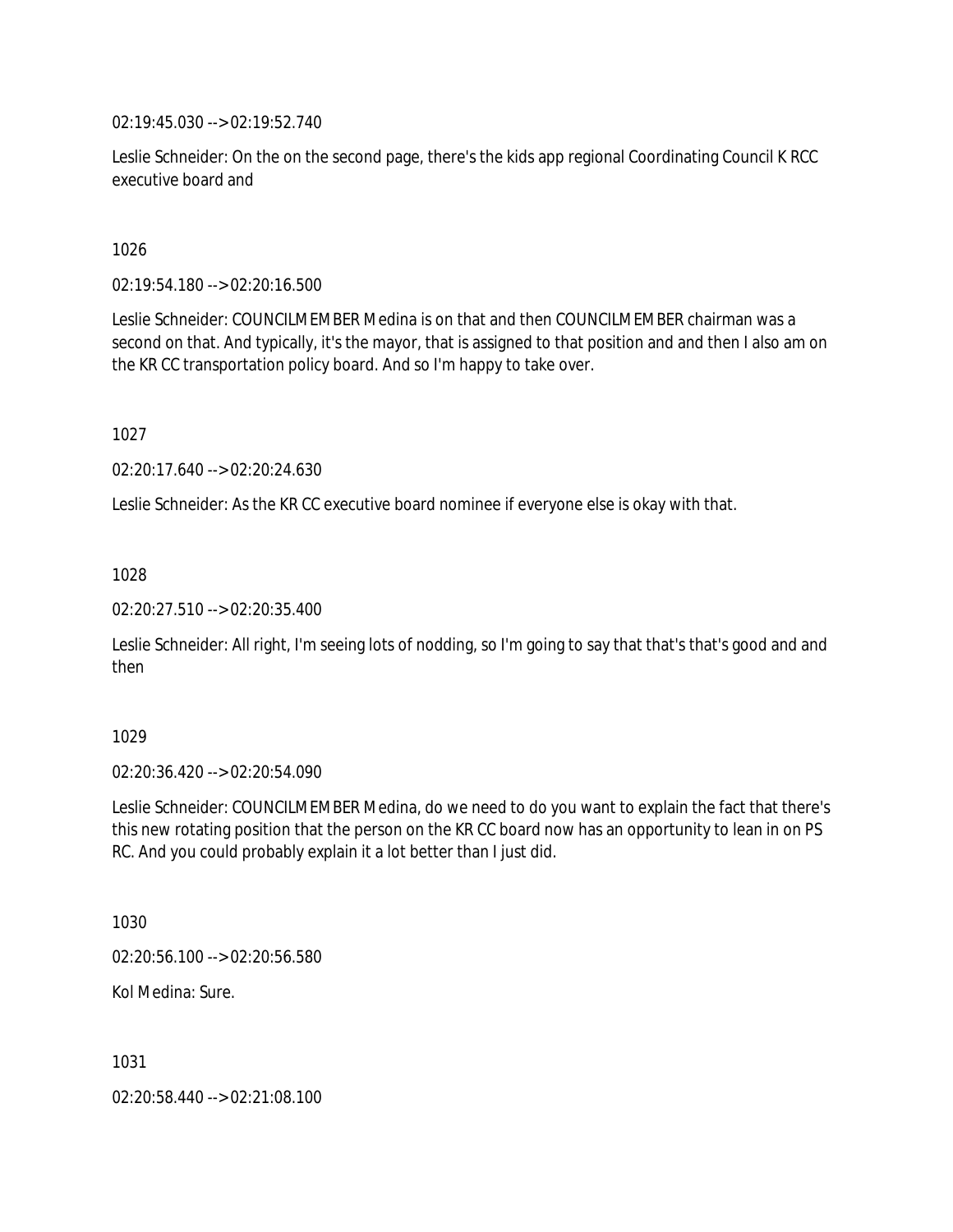Kol Medina: So over a PS RC. There are a number of committees and bodies, but the the highest body. If you want to think of it that way. The final decision maker.

1032

02:21:09.240 --> 02:21:10.590

Kol Medina: Is the Executive Board.

1033

02:21:13.680 --> 02:21:21.330

Kol Medina: There we have two kids app county representatives on that board right now it's mirror Erickson, and Mayor potassium porter and mer.

1034

02:21:23.250 --> 02:21:24.540

Kol Medina: Mer Erickson's in the

1035

02:21:25.590 --> 02:21:41.190

Kol Medina: The actually she's actually on that executive board America Tonto is the alternate I'm so miracle Townson when it goes mirror Erickson can't be there for some reason, and she rarely, if ever, Mrs those meetings. I think she said that she's missed one in the last like six years or something.

1036

02:21:43.980 --> 02:21:48.330

Kol Medina: Here at Penn Src created a new committee or something new happen.

1037

02:21:48.360 --> 02:21:54.090

Kol Medina: That mayor baton Sue got appointed to so he's no longer the alternate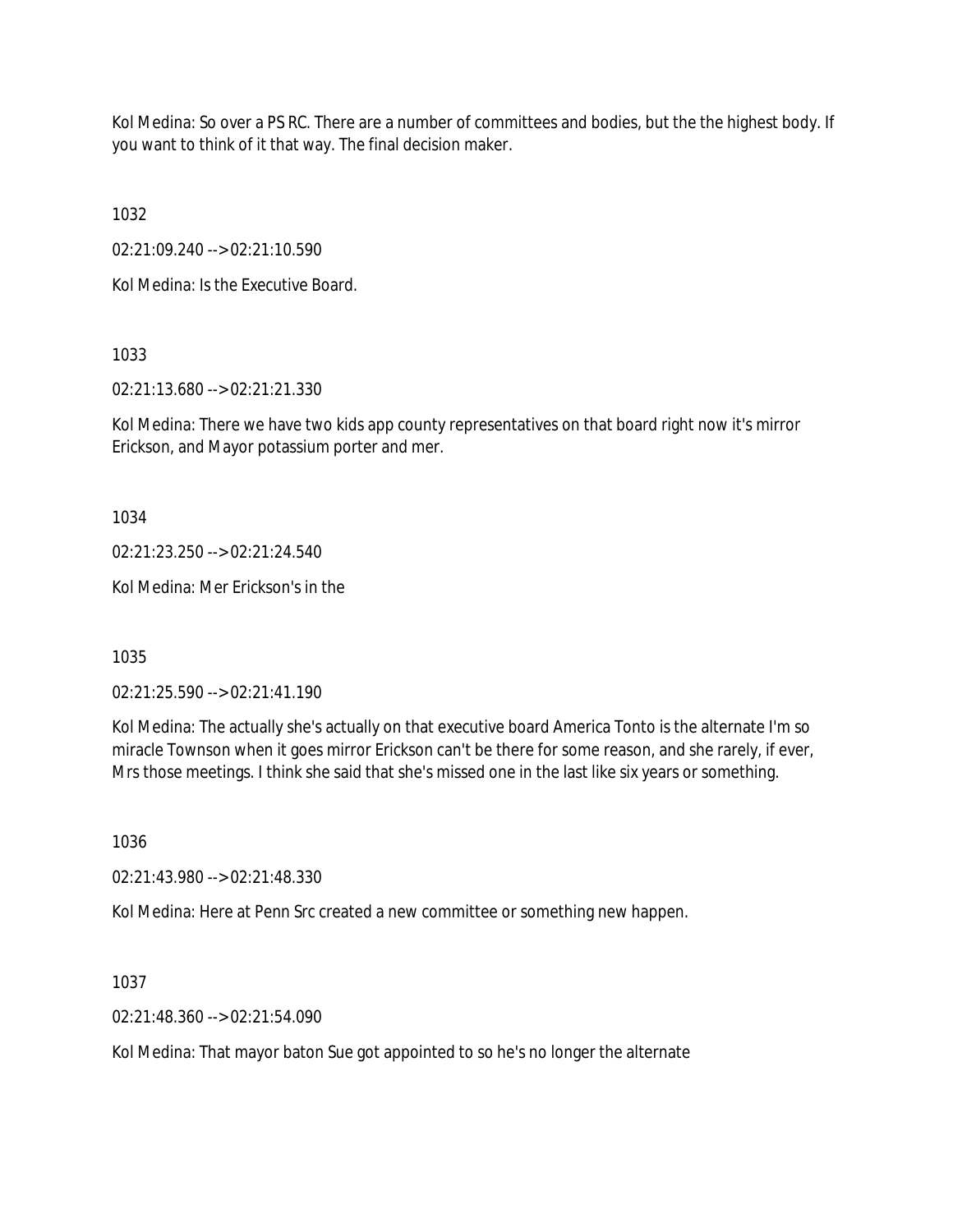02:21:54.750 --> 02:21:55.410

And

1039

02:21:56.850 --> 02:22:10.770

Kol Medina: They believe out of fairness and I agree that I Bainbridge Island representative should be the alternate the position on that board is not representing Paul's more port orchard of Bainbridge Island is represented the small cities have kids F County, so

1040

02:22:11.850 --> 02:22:18.270

Kol Medina: We need they're offering to let us pick the alternate I feel the alternate position with one of our council members.

1041

02:22:19.200 --> 02:22:29.220

Kol Medina: And the way this would work is that we would give a recommendation to the k RCC board and then the care CC board was presumably would accept that recommendation and for that to PS RC.

1042

02:22:31.410 --> 02:22:45.030

Kol Medina: Personally, I think it would make a lot of sense for mayor Schneider to be the one to be in that alternate position just because it's really mayors and do this stuff in there, in the other seats. So I had talked to me or Schneider about it. I think that's it. That's all I got.

1043

02:22:45.870 --> 02:22:46.290

Thank you.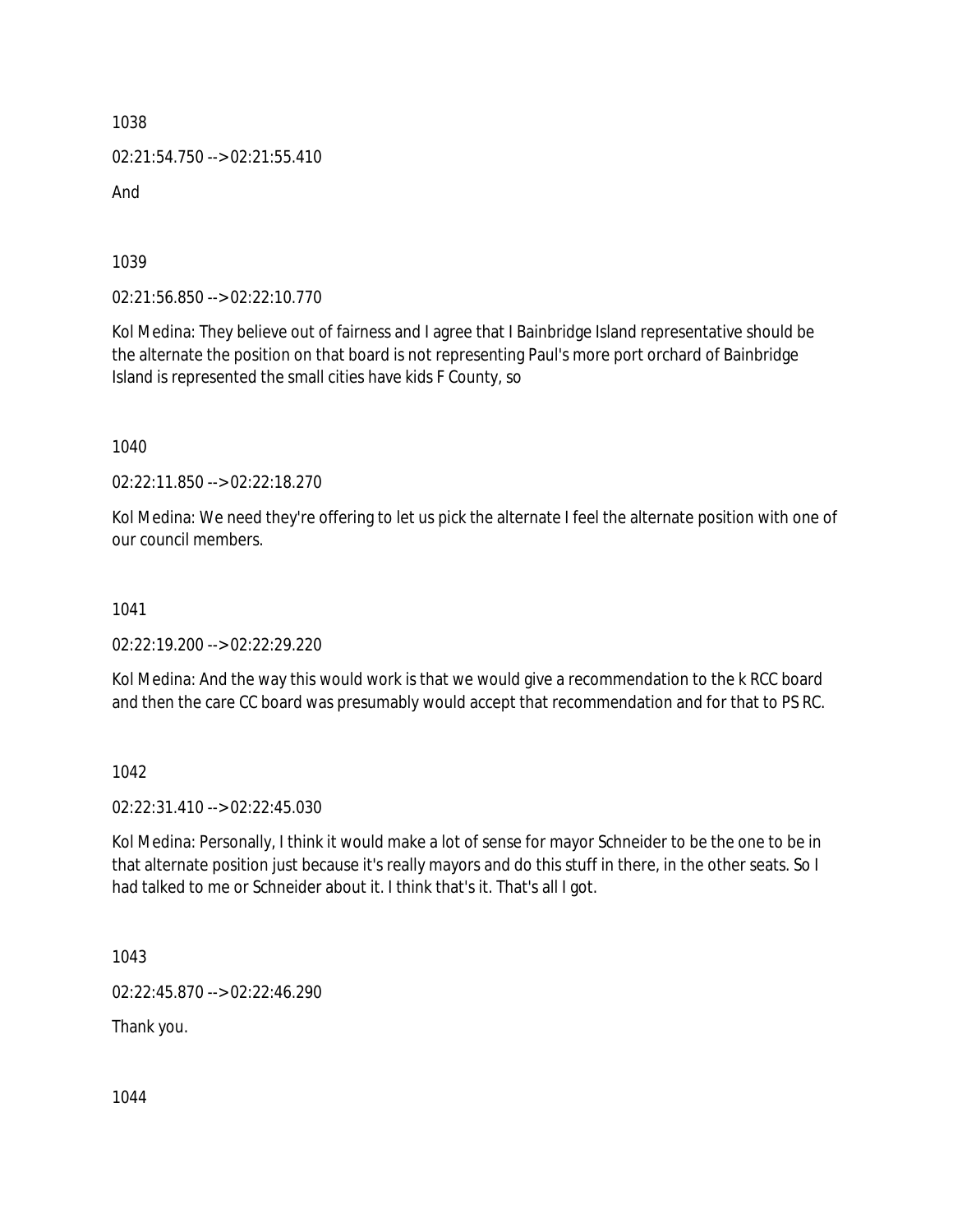02:22:48.540 --> 02:22:50.880

Leslie Schneider: So any comments on that.

1045

02:22:52.410 --> 02:23:01.890

Leslie Schneider: Alright, so we will go ahead and proceed. I don't, I don't think we need to take any sort of motion on that. Just wanted to run it by everybody. So getting back to the the main

1046

02:23:04.050 --> 02:23:07.470

Leslie Schneider: work here at hand. Councilmember car. I'm going to

1047

02:23:09.720 --> 02:23:21.060

Leslie Schneider: Send this over to you for a second and just say, are any of the council member chairman positions that are now vacated. Are any of those of interest. Are you willing to take these on.

1048

02:23:22.530 --> 02:23:33.480

Leslie Schneider: And then if anybody else, you know, needs to raise their hand and jump in. I think that's fine too. And we don't have to fill them all tonight. I will also just say there's no requirement. This is not a

1049

02:23:34.350 --> 02:23:42.330

Leslie Schneider: An emergency we just figured that there might be some easy wins here and we could still take up deeper discussions later.

1050

02:23:43.590 --> 02:23:47.640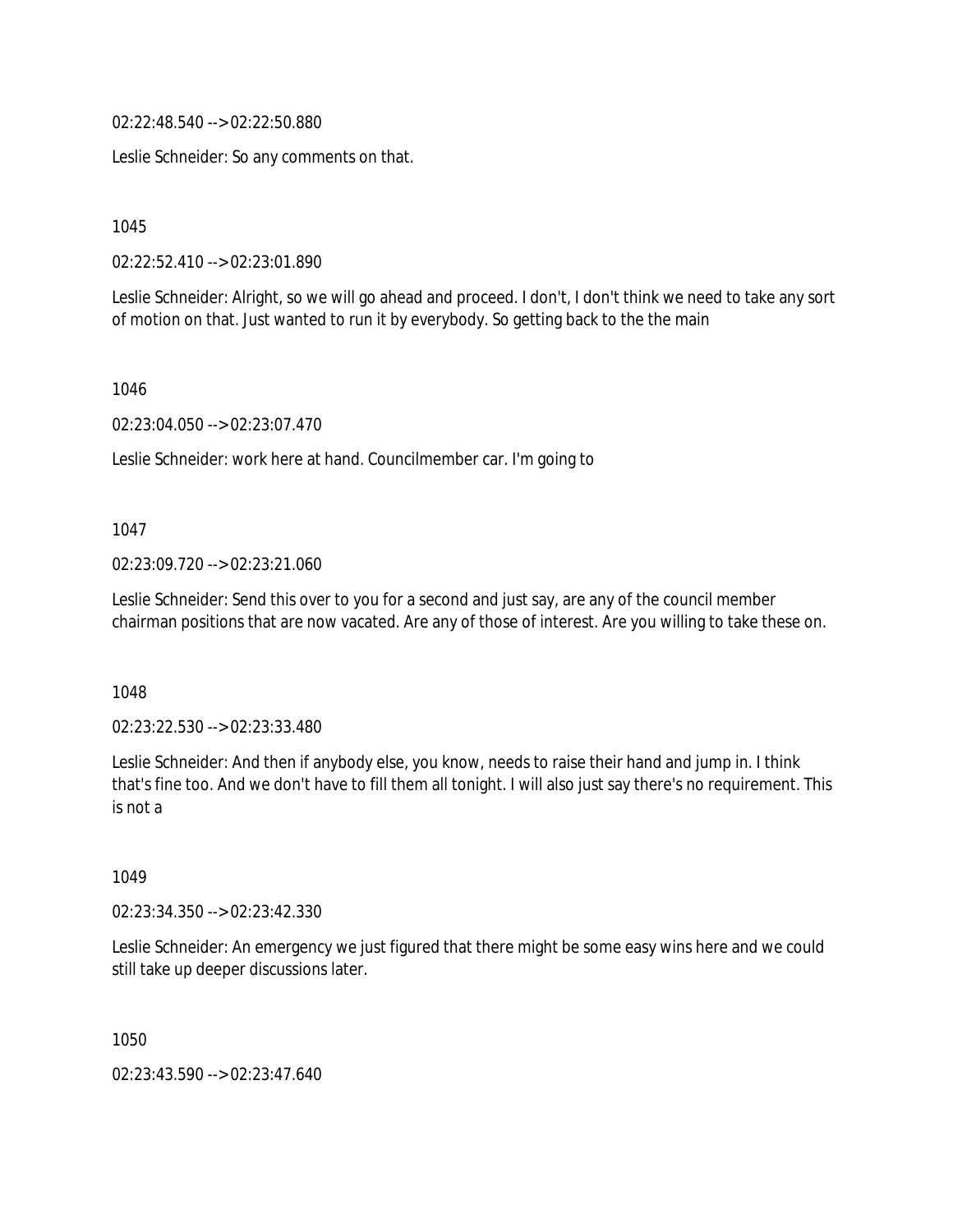Leslie Schneider: And I counselor with Pollock. I think you were. Yeah.

1051

02:23:47.730 --> 02:23:48.630

Leslie Schneider: Look at your hand up.

1052

02:23:48.960 --> 02:24:02.190

Michael Pollock: Yeah, I just wanted to offer to my new colleague that any of the committee's that I'm on right now. I would happily offer them if there's anything that interests you, I'd be happy to. I'm willing, I should say, just

1053

02:24:03.240 --> 02:24:10.980

Michael Pollock: Step aside or invite you to join as appropriate, but I just wanted to make that available to you.

1054

02:24:14.790 --> 02:24:16.800

Rasham Nassar: COUNCILMEMBER Carpi. Go ahead.

1055

02:24:17.730 --> 02:24:20.130

Christy Carr: Yeah, thanks. Think I unmuted myself.

1056

02:24:21.240 --> 02:24:24.240

Christy Carr: Thank you. Councilmember Pollock. That's a nice offer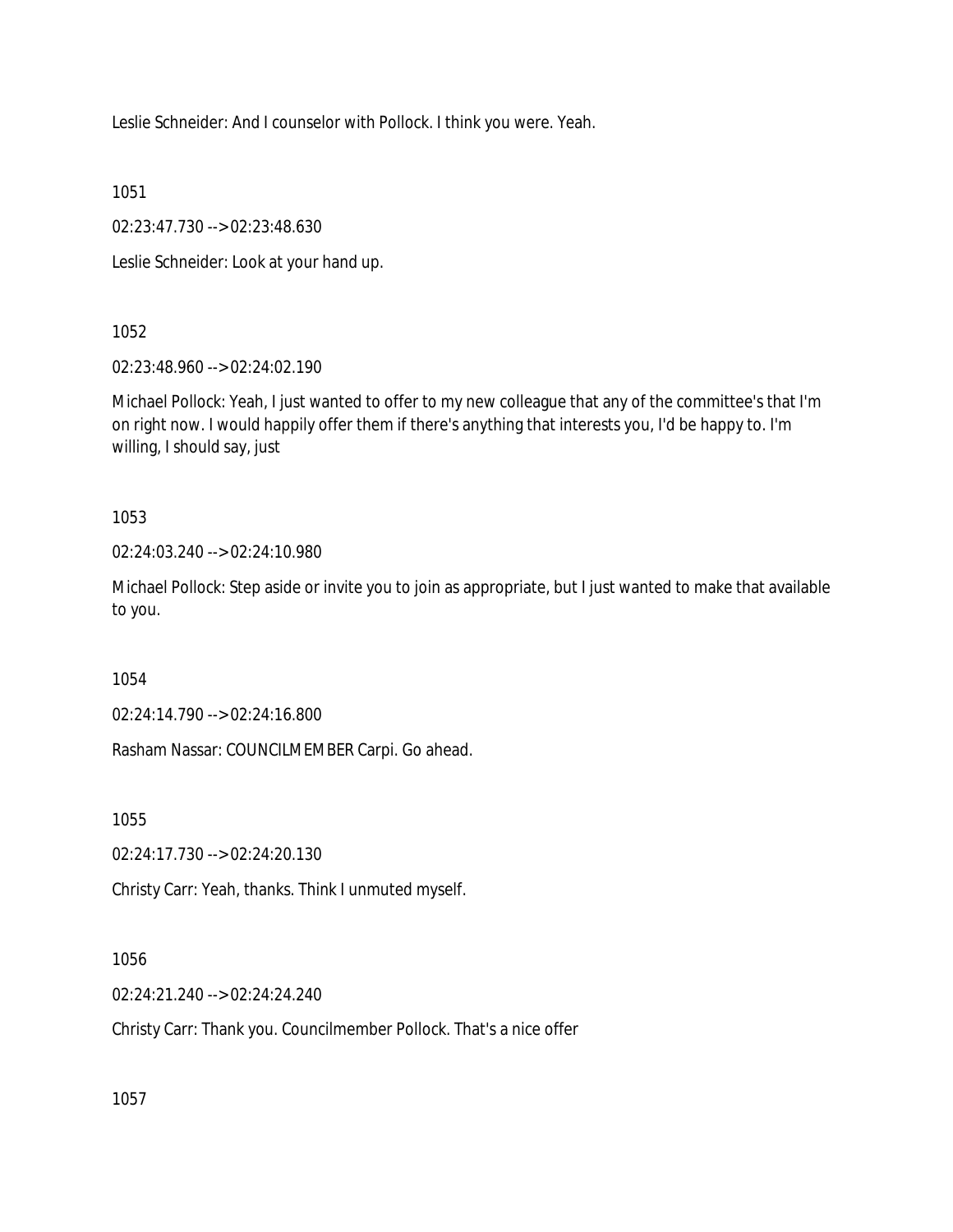02:24:26.310 --> 02:24:34.710

Christy Carr: I saw the red ones with former council member Chairman's name on them and I'm, I'm happy to step in and put my name there.

# 1058

02:24:35.670 --> 02:24:49.950

Christy Carr: I think some of them are far out in terms of spring or summer, summer, fall. So if something changes in the, in the meantime, like you said, Mayor, we can revisit that. But I'm happy to put my name in the slot for now.

1059

02:24:52.170 --> 02:25:02.550

Christy Carr: And then, honestly, I hadn't looked at other folks assignments to see what I might also be interested in doing so I think I'll just leave it at that for now.

1060

02:25:04.800 --> 02:25:17.430

Leslie Schneider: Thank you. That sounds great. Thank you for that. I want to also point out that one of those assignments that you just raise your hand for ways. The Human Services funding advisory committee. And so that's a

## 1061

02:25:18.240 --> 02:25:26.790

Leslie Schneider: You, you would be serving with me this fall, just in terms of guiding that committee through the process of

1062

02:25:28.170 --> 02:25:30.300

Leslie Schneider: Getting grants out to human services.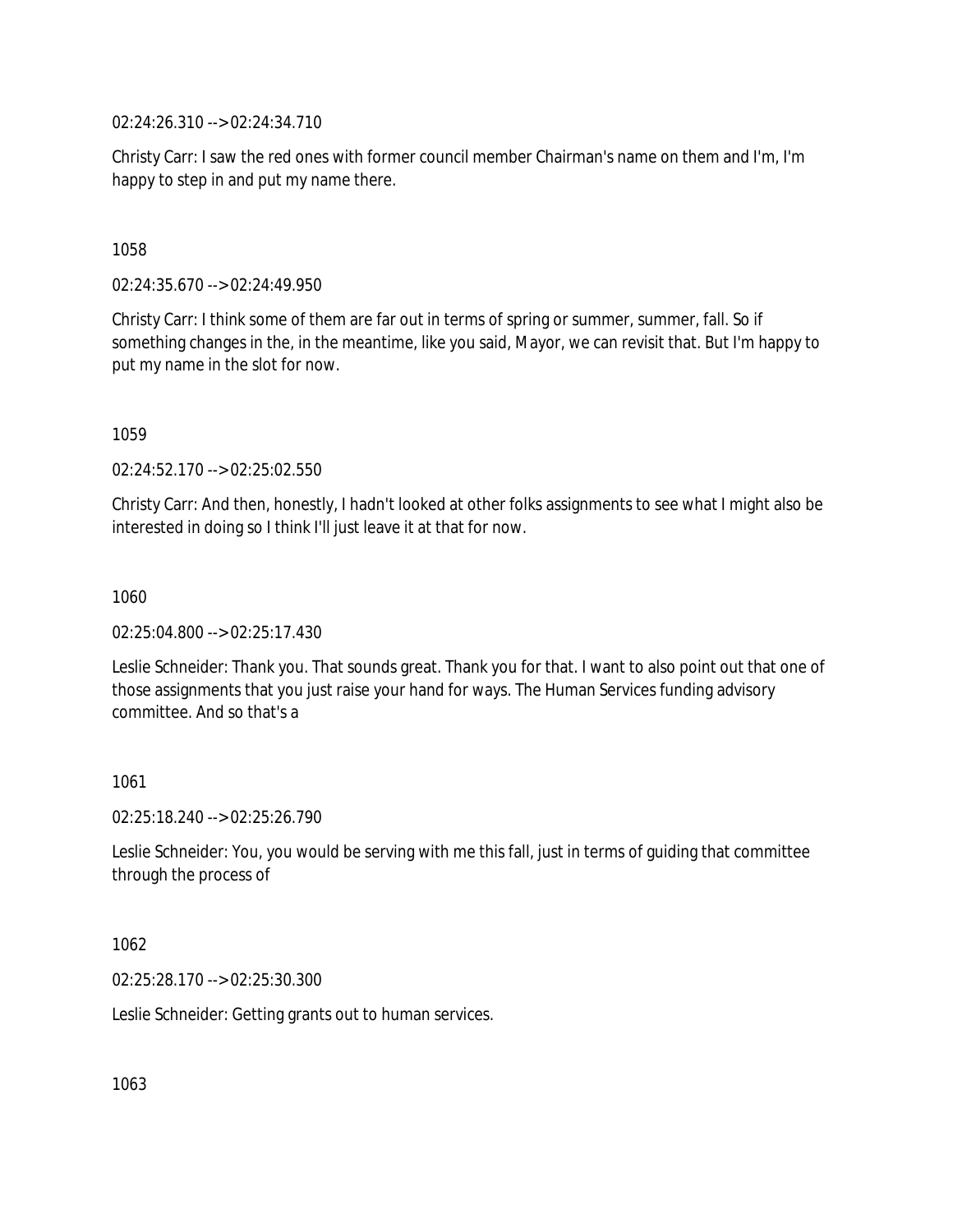02:25:34.680 --> 02:25:44.130

Leslie Schneider: Grantees. So, that is, you know, it can be a good chunk of time, but in a very compressed period. So I just wanted, you're probably aware

1064

02:25:45.240 --> 02:25:46.680

Leslie Schneider: But I just wanted to point that out.

1065

02:25:48.300 --> 02:25:52.080

Leslie Schneider: And I guess we would be starting that process fairly soon. Just in terms of

1066

02:25:53.040 --> 02:25:56.550

Leslie Schneider: Ramping up the the outreach and so forth.

1067

02:25:56.850 --> 02:25:57.690

Leslie Schneider: later this summer.

1068 02:25:59.340 --> 02:26:00.240 Christy Carr: But, sounds good.

1069 02:26:00.360 --> 02:26:00.750 Leslie Schneider: Okay.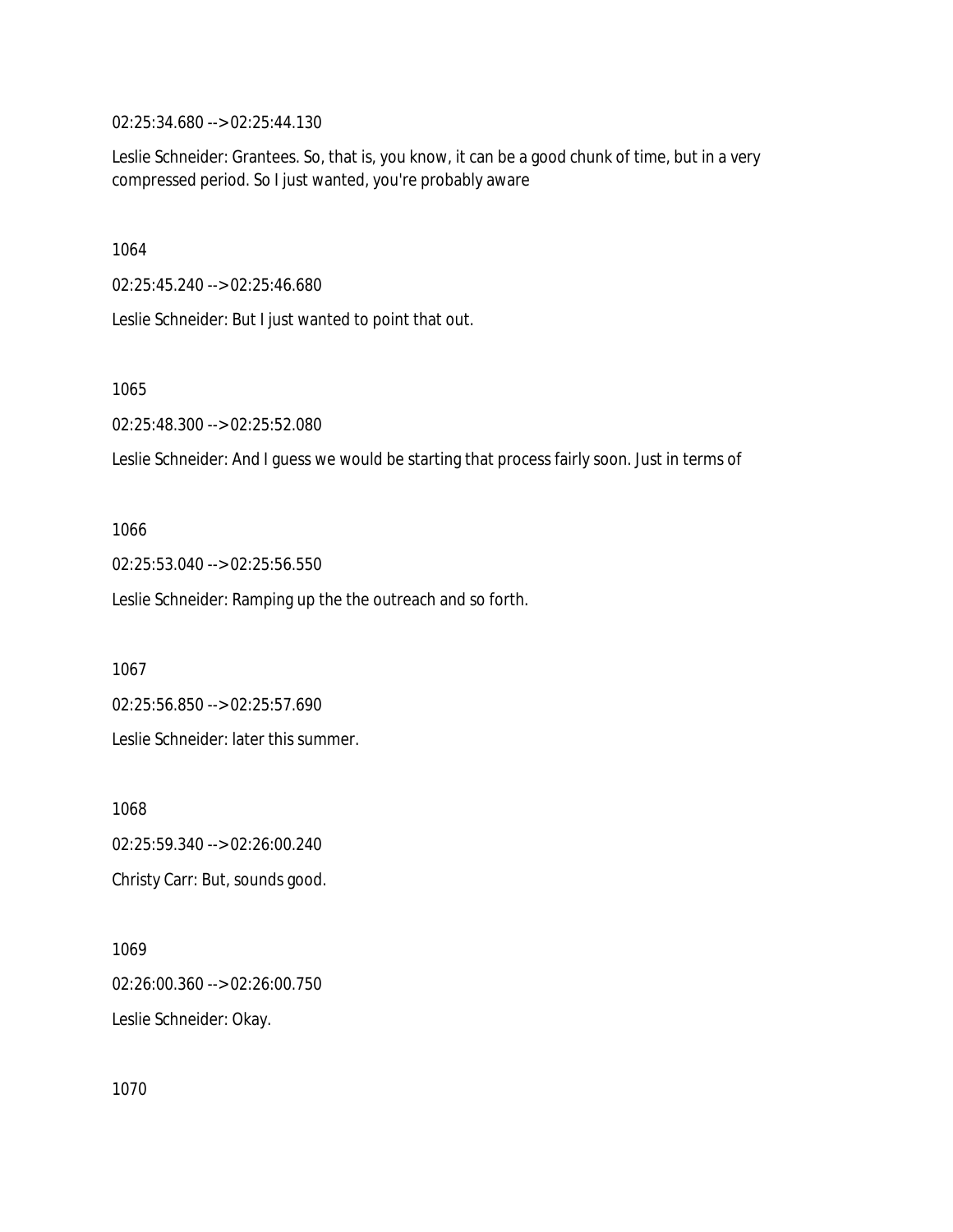02:26:00.960 --> 02:26:02.220 Christy Carr: Working with you. Thank you.

1071

02:26:03.030 --> 02:26:05.220

Leslie Schneider: Um, so let's see.

1072

02:26:06.960 --> 02:26:09.810

Leslie Schneider: City Manager. Is there anything that you need.

1073 02:26:11.070 --> 02:26:12.240 Leslie Schneider: I'm assuming that

1074 02:26:14.340 --> 02:26:19.560 Leslie Schneider: That this document will get updated and and COUNCILMEMBER Medina.

1075

02:26:23.250 --> 02:26:26.550

Kol Medina: Sure the feeling you're wrapping up and I had my hand up. So

1076 02:26:26.610 --> 02:26:27.480 Leslie Schneider: Oh, sorry. Yeah.

1077 02:26:27.810 --> 02:26:42.450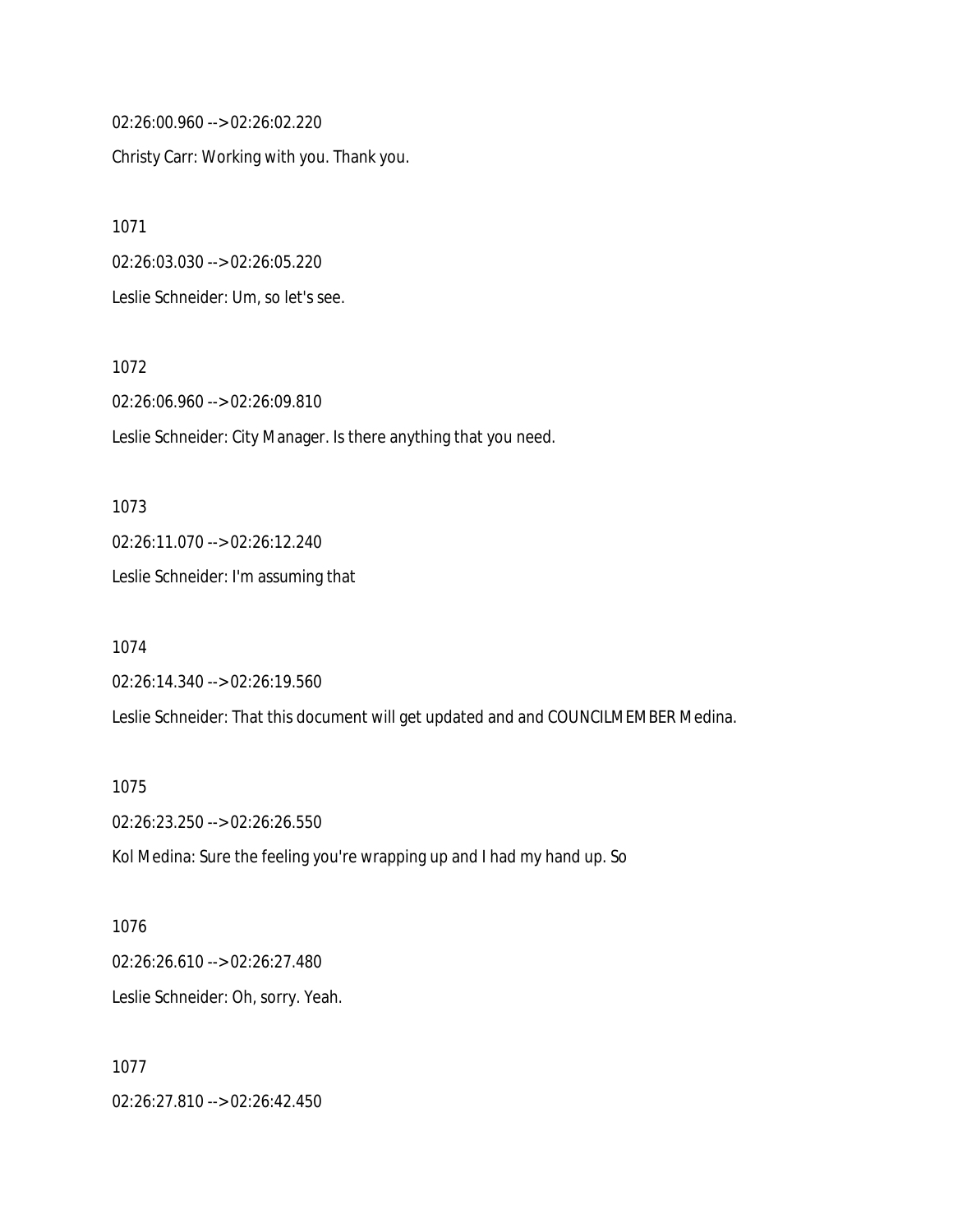Kol Medina: That's okay. I just want to point out on the intergovernmental work group. I have not been attending those counselor chairman was the primary and I was just kind of an alternate and we don't have two seats on that so

1078

02:26:44.040 --> 02:26:50.610

Kol Medina: I just want to make sure that counselor car you understand that I'm going to be stepping into a primary role in that, and

1079

02:26:50.790 --> 02:26:55.200

Morgan Smith: Say can I wait that's actually not actively meeting right now.

1080

02:26:55.260 --> 02:27:09.540

Morgan Smith: So, and when it was meeting. It had three meetings a year. So just to kind of assess on that, and the other members of the group have proposed maybe recommending that the group meet differently so

1081

02:27:14.970 --> 02:27:18.390

Leslie Schneider: I also had a question. This is not related to

1082

02:27:18.690 --> 02:27:23.610

Leslie Schneider: Council member cars assignments, but just rather one

1083

02:27:24.840 --> 02:27:31.020

Leslie Schneider: It looks like I'm assigned to the Alliance for youth formerly Bainbridge Island healthy youth alliance and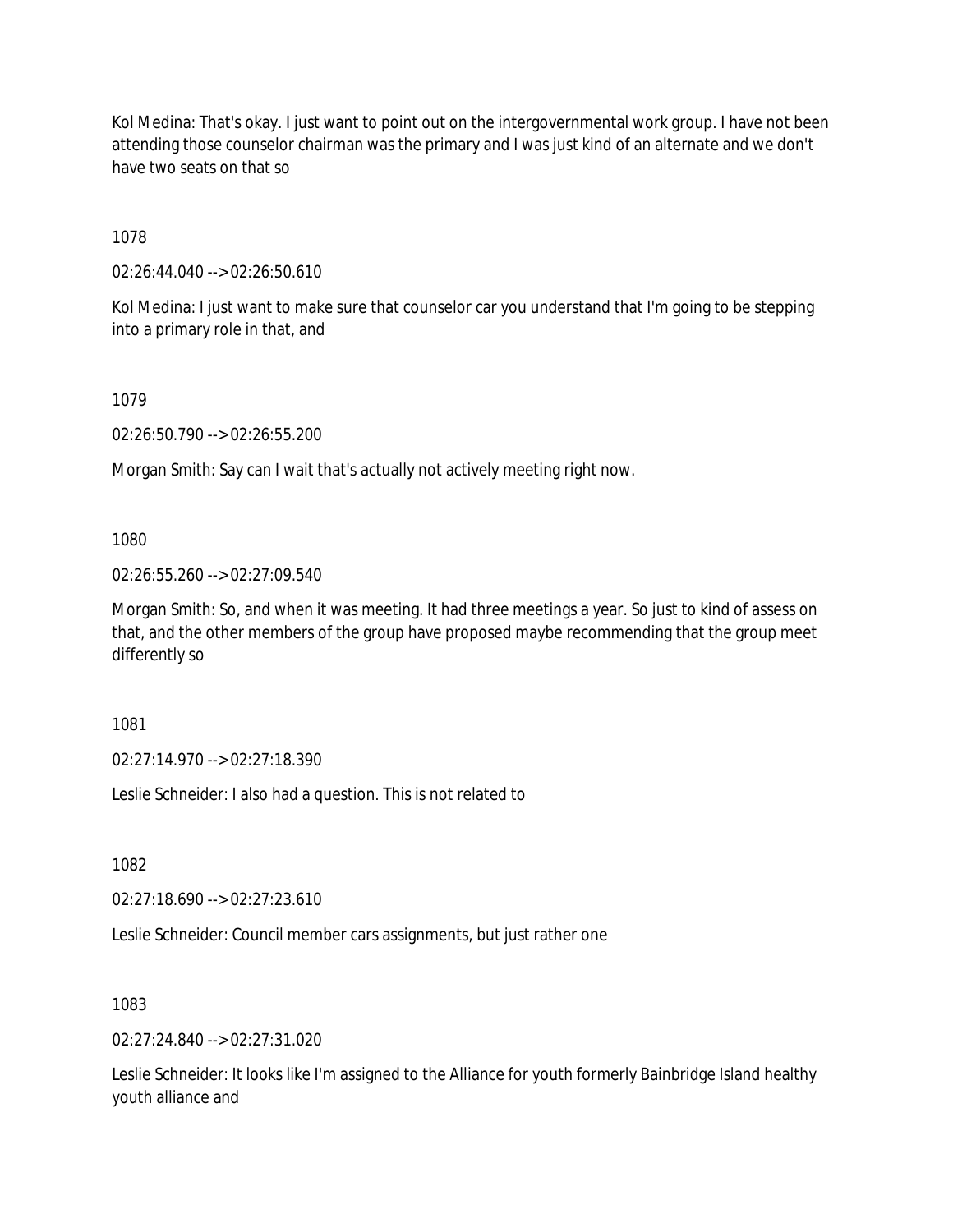02:27:31.770 --> 02:27:34.320

Leslie Schneider: I'm fine, having my name there. I just haven't heard anything

1085

02:27:34.860 --> 02:27:47.250

Leslie Schneider: You know that's not happening, as far as I know, I just want to make sure I'm not falling down on any particular duty and if anybody else is interested in stepping into that, that's fine too but does anyone know anything about that position.

1086

02:27:50.970 --> 02:28:04.290

Morgan Smith: Christine may have some insight that was a group that I believe council member former COUNCILMEMBER blossom was attached to and it may have been more like a task force, not necessarily a group that was going to meet our ongoing basis.

1087

02:28:06.810 --> 02:28:12.840

Morgan Smith: To your question, Mayor Schneider about what else is needed, I would say, we're good.

1088

02:28:13.620 --> 02:28:28.050

Morgan Smith: The only thing that K RCC alternate sorry the PS RC alternate position you were discussing at the beginning. If that comes to fruition. I hope you'll remember to drop Christina note so she can place that on here as well, just so we can track where those assignments are

1089

02:28:29.100 --> 02:28:30.990

Leslie Schneider: Okay, that sounds good.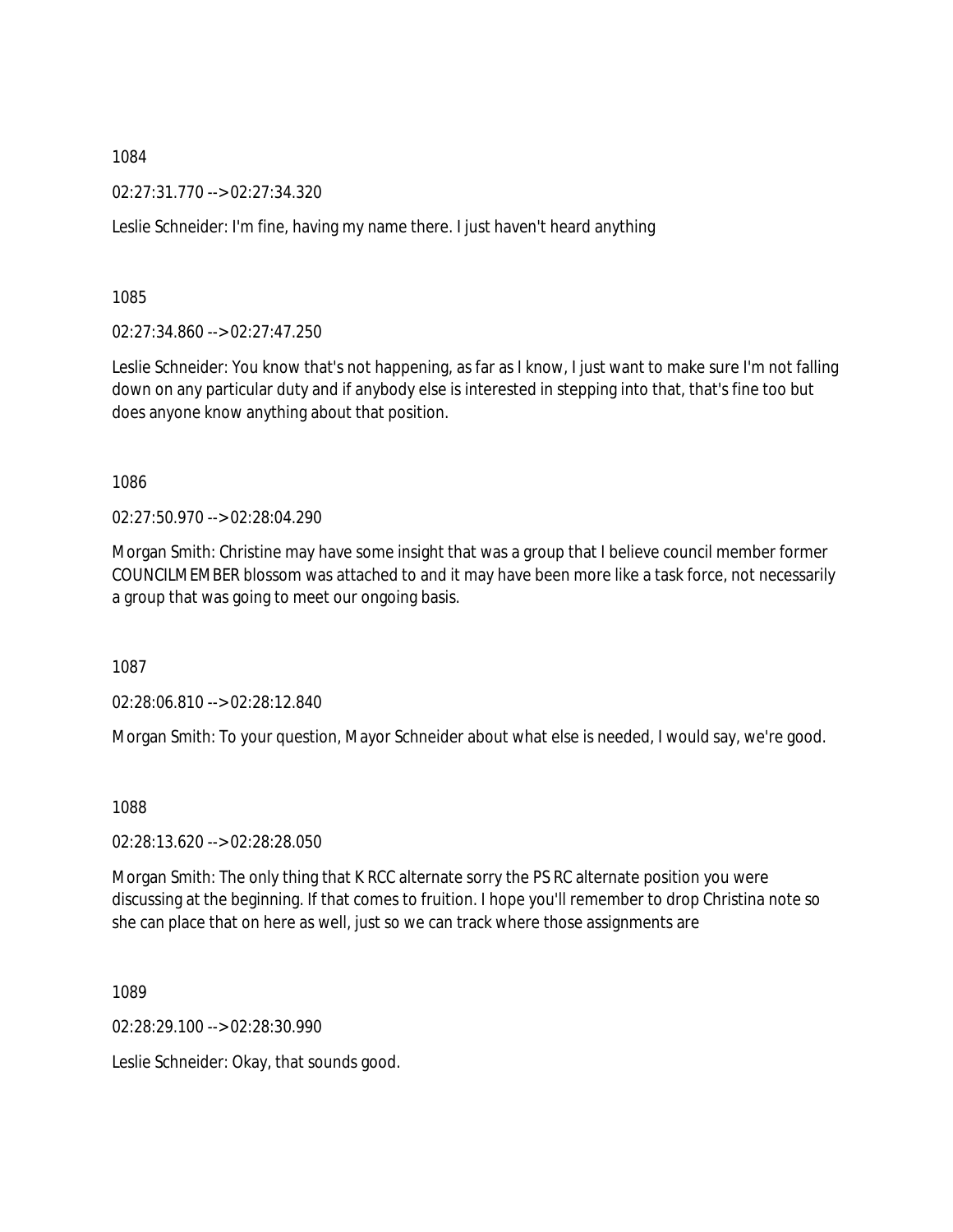02:28:33.450 --> 02:28:37.830

Leslie Schneider: So while we're taking a look at this. Are there any other questions. Anybody might have

1091

02:28:39.570 --> 02:28:39.930

Rasham Nassar: I

1092

02:28:41.250 --> 02:28:47.190

Rasham Nassar: Excuse me, I just want to, I want a second one. Councilmember Pollock said, and just let you know. Councilmember car that

1093

02:28:47.880 --> 02:28:55.890

Rasham Nassar: If you felt like you wanted to take a closer look at other council members committee assignments and felt strongly that you really wanted to take

1094

02:28:56.730 --> 02:29:05.760

Rasham Nassar: One of my council member committee assignments on I would be really happy to dialogue that with you. It doesn't have to be over Council time we could just talk about that over the phone.

1095

02:29:06.780 --> 02:29:20.010

Rasham Nassar: And also I will be in a few months will be approaching some significant calendar changes related to my personal life and are surrounding my family. So I'm might have that discussion with you. Anyways, so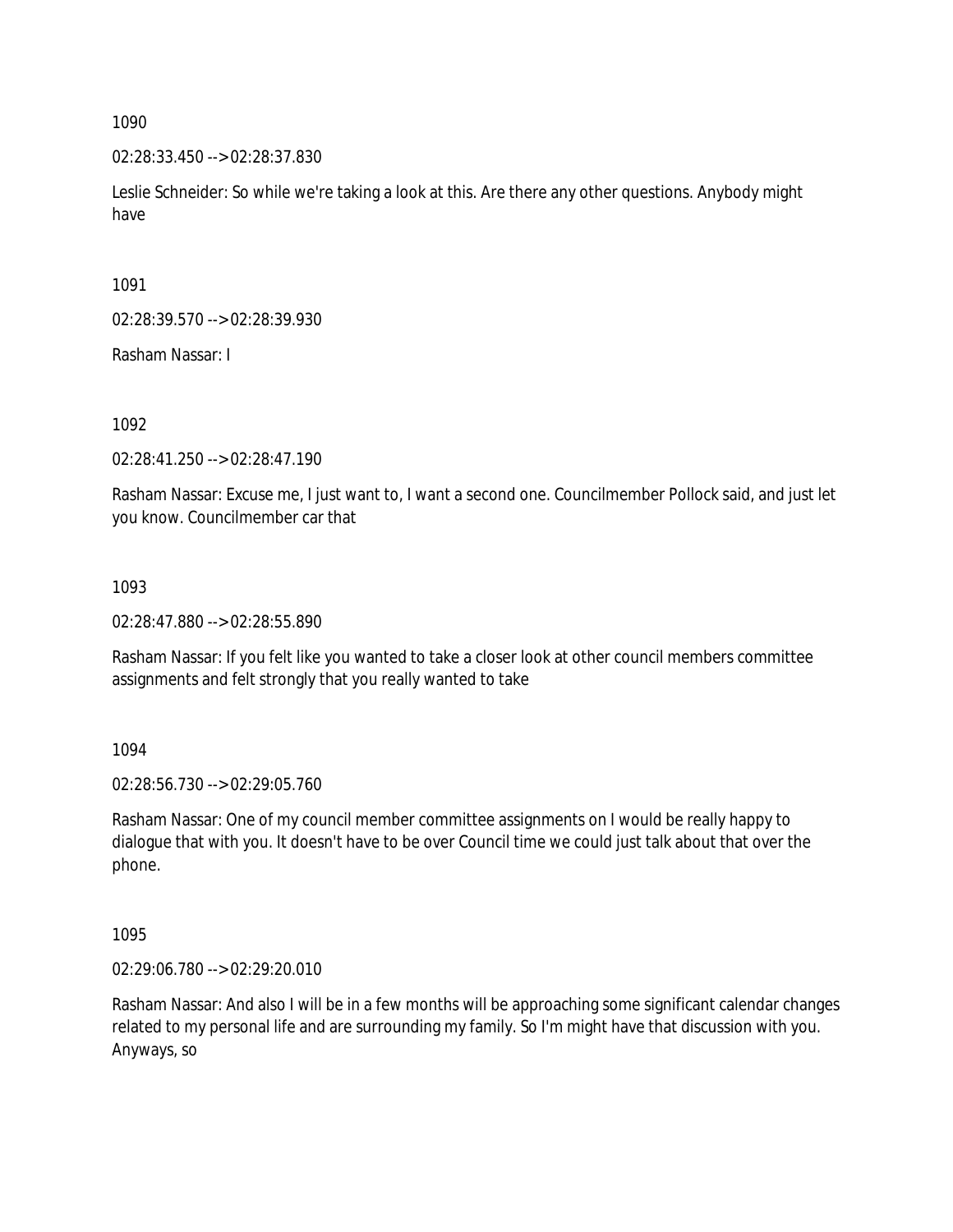02:29:21.120 --> 02:29:22.230

Rasham Nassar: Just wanted to make you aware

1097

02:29:22.650 --> 02:29:24.630

Christy Carr: Thank you very much. Yeah, thanks.

1098

02:29:26.370 --> 02:29:32.040

Leslie Schneider: So I, I think I can turn it back over to you, Deputy Mayor. I think we're, we're done. Right.

#### 1099

02:29:33.840 --> 02:29:34.320 Rasham Nassar: Okay.

1100

02:29:35.430 --> 02:29:36.900

Rasham Nassar: So, is that clear. Are we just

1101

02:29:38.370 --> 02:29:42.990

Rasham Nassar: We are ready to move on city manager Smith money as the city attorney.

1102 02:29:43.500 --> 02:29:43.890

Did you have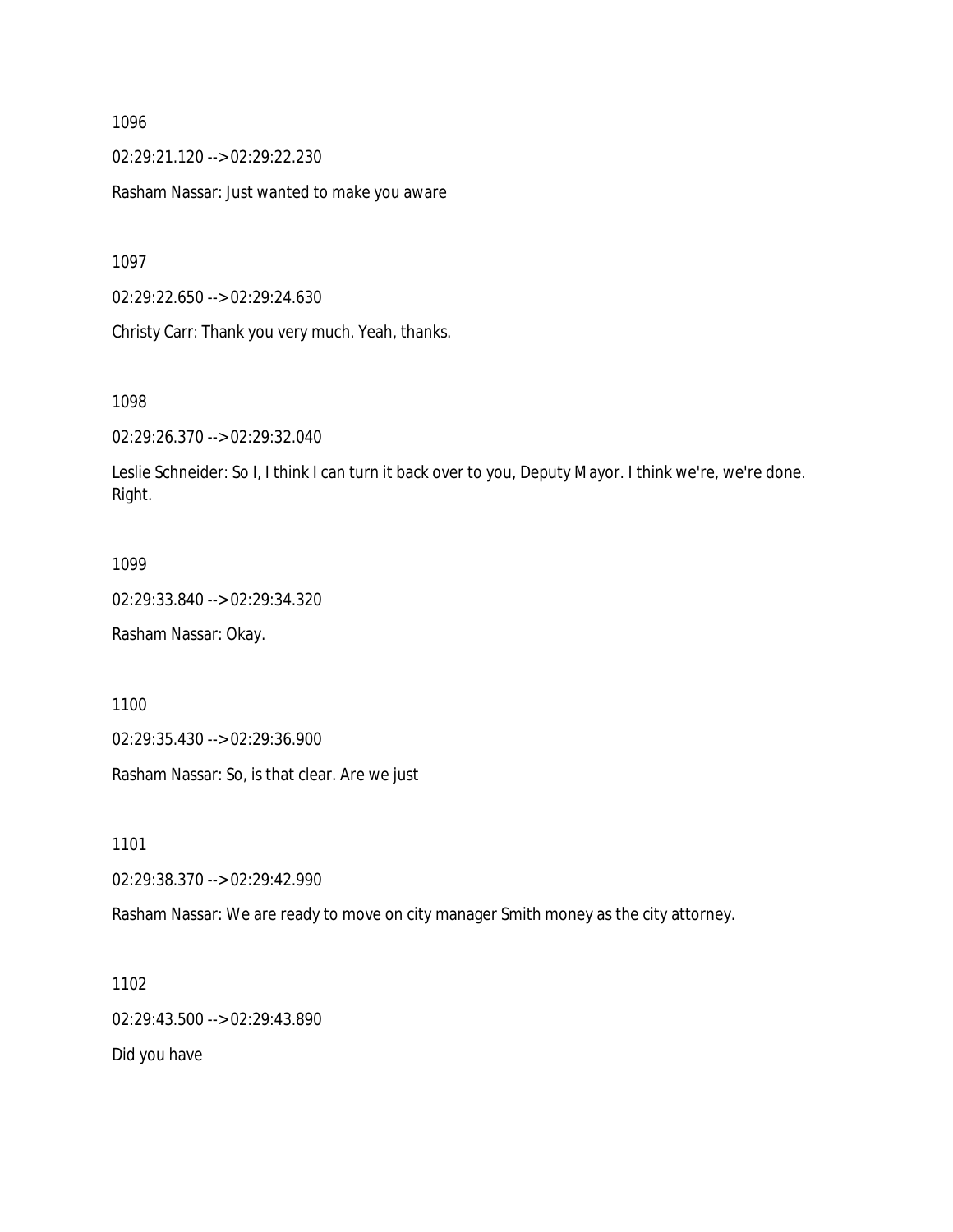02:29:44.940 --> 02:29:51.150

Joe Levan: One quick question. Did we normally have emotion to make the appointments or we just just consensus.

1104

02:29:51.480 --> 02:29:53.220

Morgan Smith: No, it's typically more consensus.

1105

02:29:56.160 --> 02:29:57.540

Rasham Nassar: Okay, moving on.

1106

02:29:58.740 --> 02:29:59.610

Rasham Nassar: To our

1107

02:30:00.690 --> 02:30:01.530

Rasham Nassar: Item 90

1108

02:30:02.640 --> 02:30:05.970

Rasham Nassar: Which is FAQ on executive sessions.

1109

02:30:07.920 --> 02:30:14.130

Rasham Nassar: City attorney. I believe you've prepared some information to deliver to counsel tonight. So I will hand it over to you.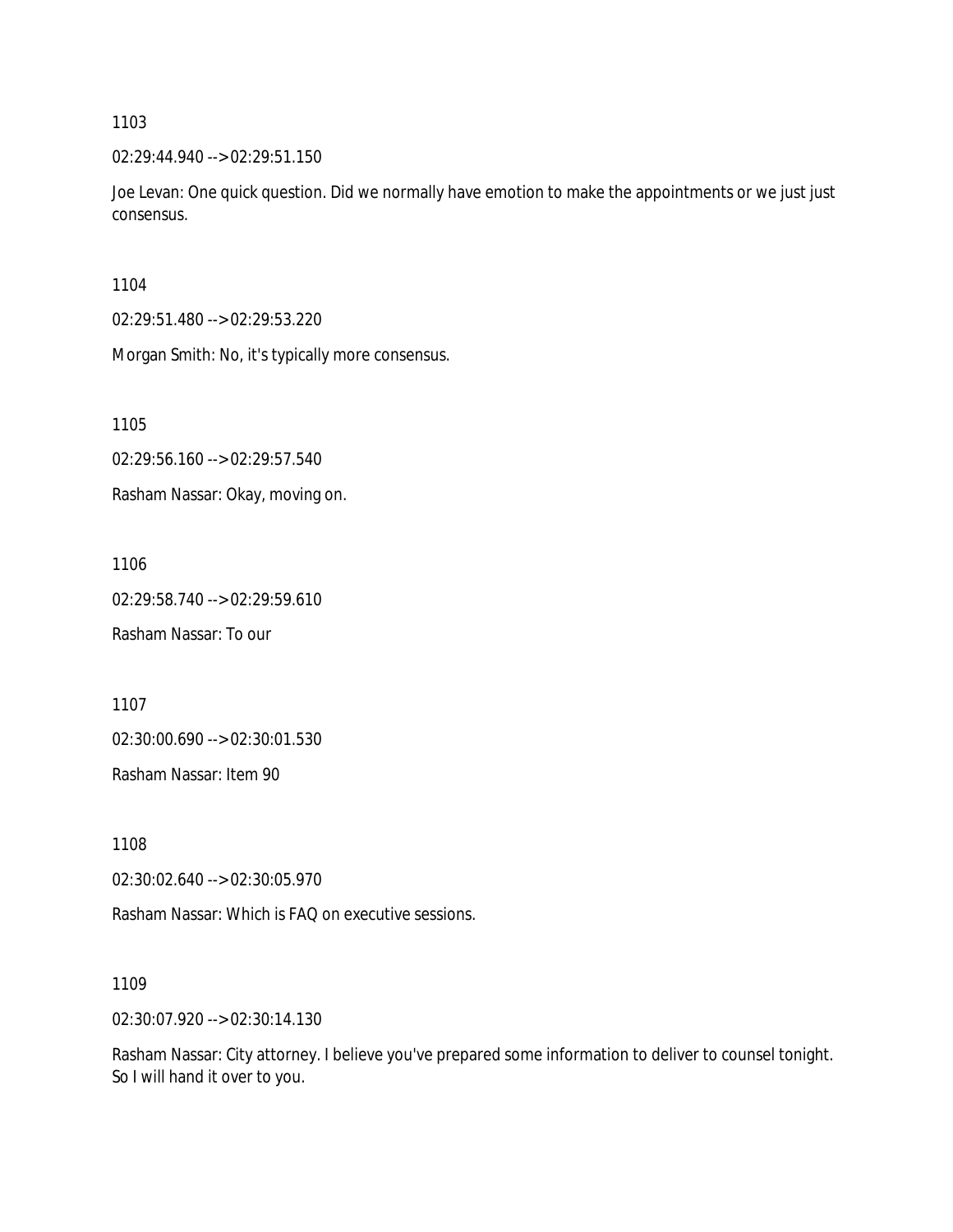02:30:14.610 --> 02:30:22.020

Joe Levan: Okay, thank you. So, the Council requested its last meeting for me to present general information regarding the executive sessions in a

1111

02:30:22.500 --> 02:30:34.440

Joe Levan: FAQ format. So that's what I'll do tonight and I'll keep my presentation brief focus on four main questions. One, under what legal authority or executive sections allowed

1112

02:30:35.010 --> 02:30:43.020

Joe Levan: Why the state law allow for executive sessions. What types of topics are allowed for discussion and executive session.

1113

02:30:43.380 --> 02:30:52.860

Joe Levan: And what are some possible ramifications if confidential information is disclosed. So in the first question, under what legal authority, our executive sessions allowed

1114

02:30:53.550 --> 02:30:59.850

Joe Levan: That's provided specifically in our CW 4231 10 that's a revised code of Washington.

## 1115

02:31:00.240 --> 02:31:09.630

Joe Levan: It's part of the open public meetings Act, which I'll refer to as the OPM. A, it's one of those specific provisions of the Act that allows for specifically allows for executive sessions.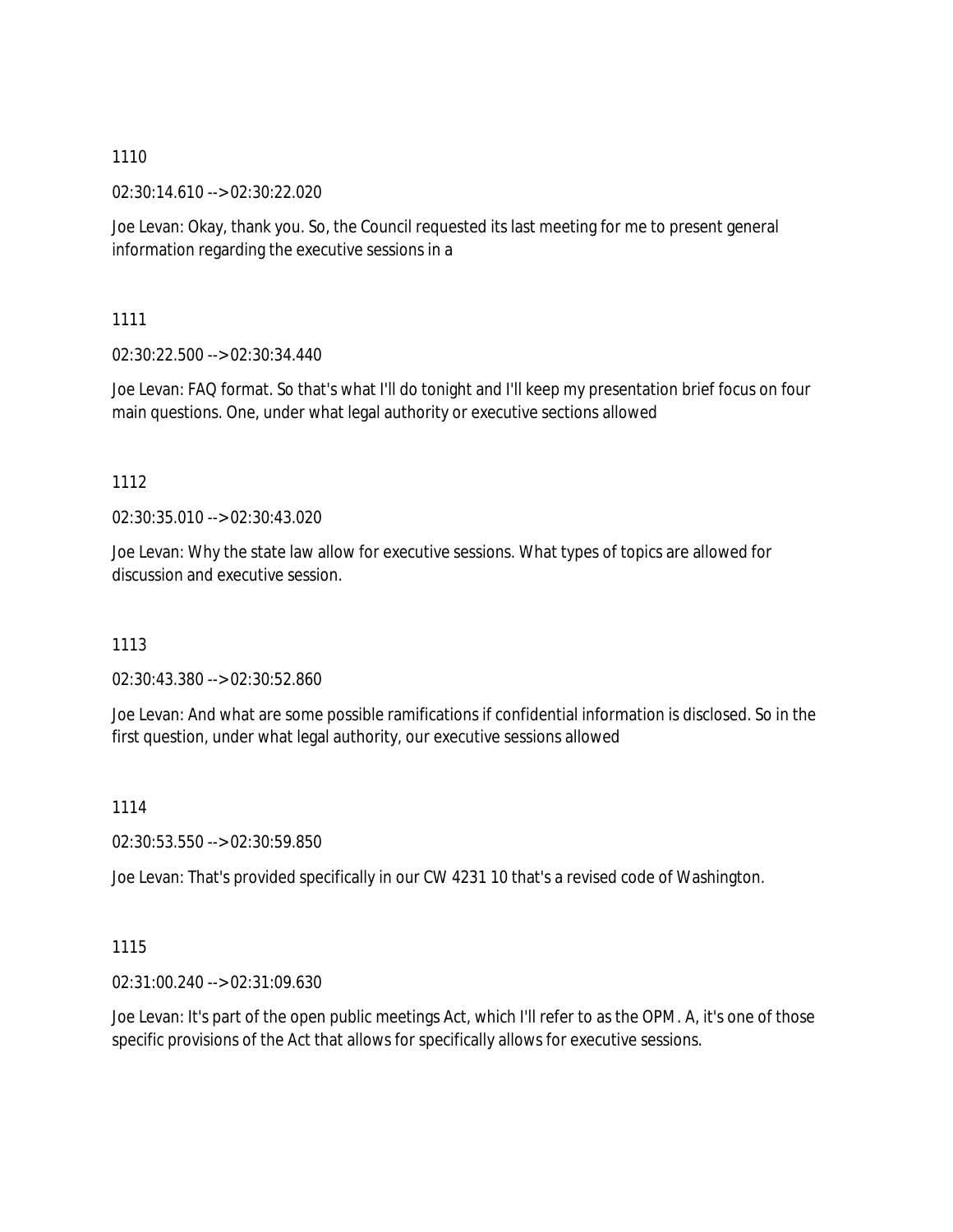02:31:10.260 --> 02:31:26.490

Joe Levan: And so this is a provision that is a specific section of the OPM a that details how executive sessions are to be called and what topics can be discussed. The second question, why does state law allow for executive sessions.

1117

02:31:27.570 --> 02:31:39.060

Joe Levan: The answer and short is to allow the Council to discuss in a confidential setting a limited and specific set of topics that the state legislature has deemed appropriate for this purpose.

1118

02:31:39.870 --> 02:31:49.560

Joe Levan: A good explanation of the the why here have led to what executive sessions is described in a Washington state attorney general opinion.

1119

02:31:50.790 --> 02:31:58.680

Joe Levan: From 2017 so two and a half years ago with the ag oh 2017 number five, which I can email to you all.

## 1120

02:31:59.520 --> 02:32:06.990

Joe Levan: Tonight or tomorrow, so you can see it but it's instead of me speaking directly on this. I can just, I can tell you directly from what the Attorney General.

## 1121

02:32:07.380 --> 02:32:18.120

Joe Levan: Has opined about this through an attorney general opinion which and those opinions are legally significant courts look to them for guidance not legally binding, but they are very significant.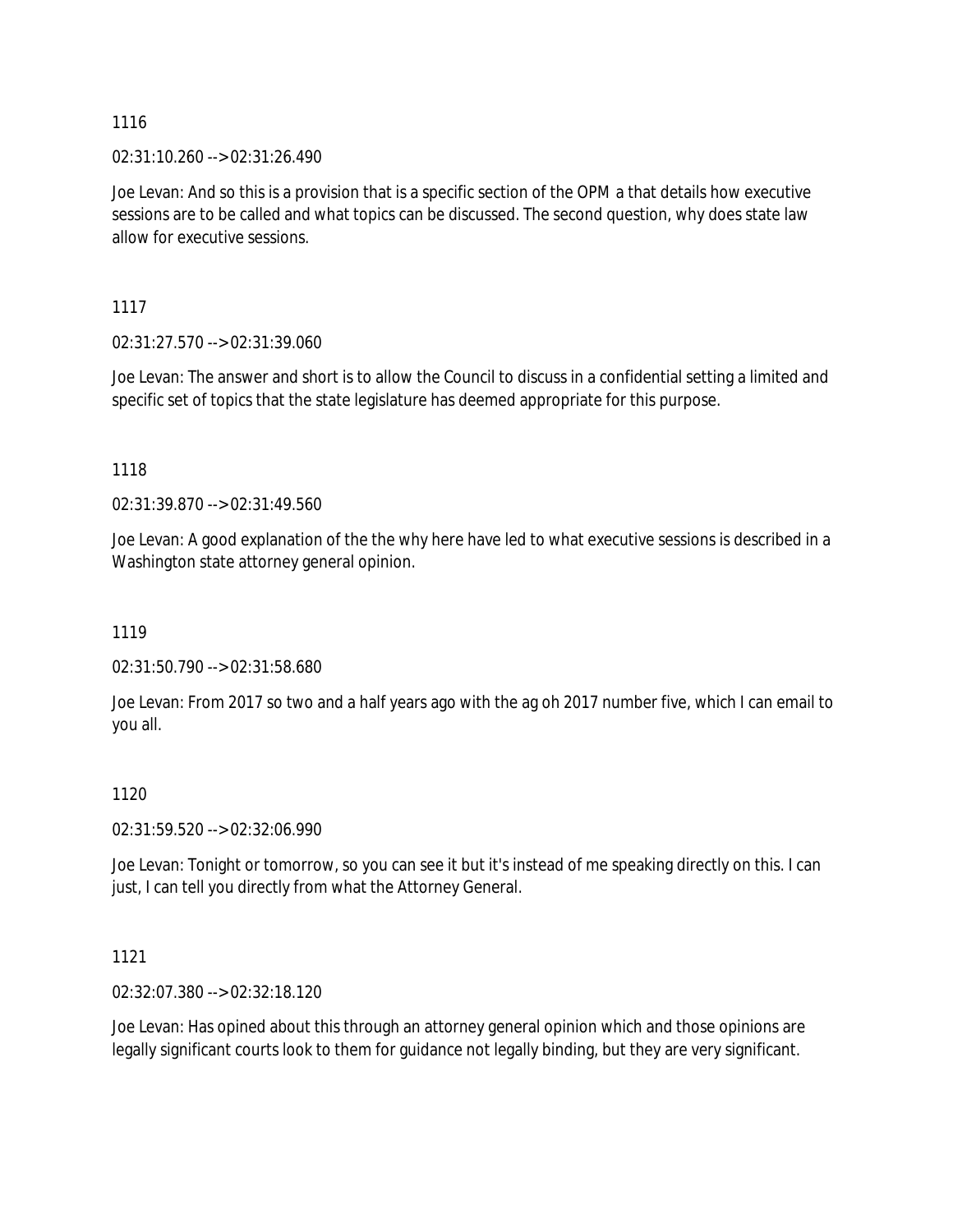02:32:18.570 --> 02:32:27.540

Joe Levan: And they can be legally binding to the court wants to accept them that way. So in terms of that attorney general opinion, the Attorney General did a good job of describing the why.

1123

02:32:28.110 --> 02:32:35.550

Joe Levan: So let me go through some of that all of these following statements will be are from that attorney general opinion. There's just a few of them.

1124

02:32:35.970 --> 02:32:52.140

Joe Levan: And choosing to allow Executive Session. So again, this is the Attorney General speaking on the topics listed in statute, the legislature, presumably made a policy decision that the public interest could be better served by discussion of these limited topics and private rather than public

1125

02:32:53.250 --> 02:33:02.760

Joe Levan: This reflects a legislative effort to balance the public interest and openness against the public interest in conducting a limited set of Governmental Affairs outside public view.

## 1126

02:33:03.510 --> 02:33:10.950

Joe Levan: The topics that the legislature has chosen to include is permissible subjects for executive sessions have in common to public interest in confidentiality.

## 1127

02:33:11.610 --> 02:33:20.670

Joe Levan: The legislature has allowed executive sessions on specified topics for the very reason that the legislature has determined that the public interest would not be served.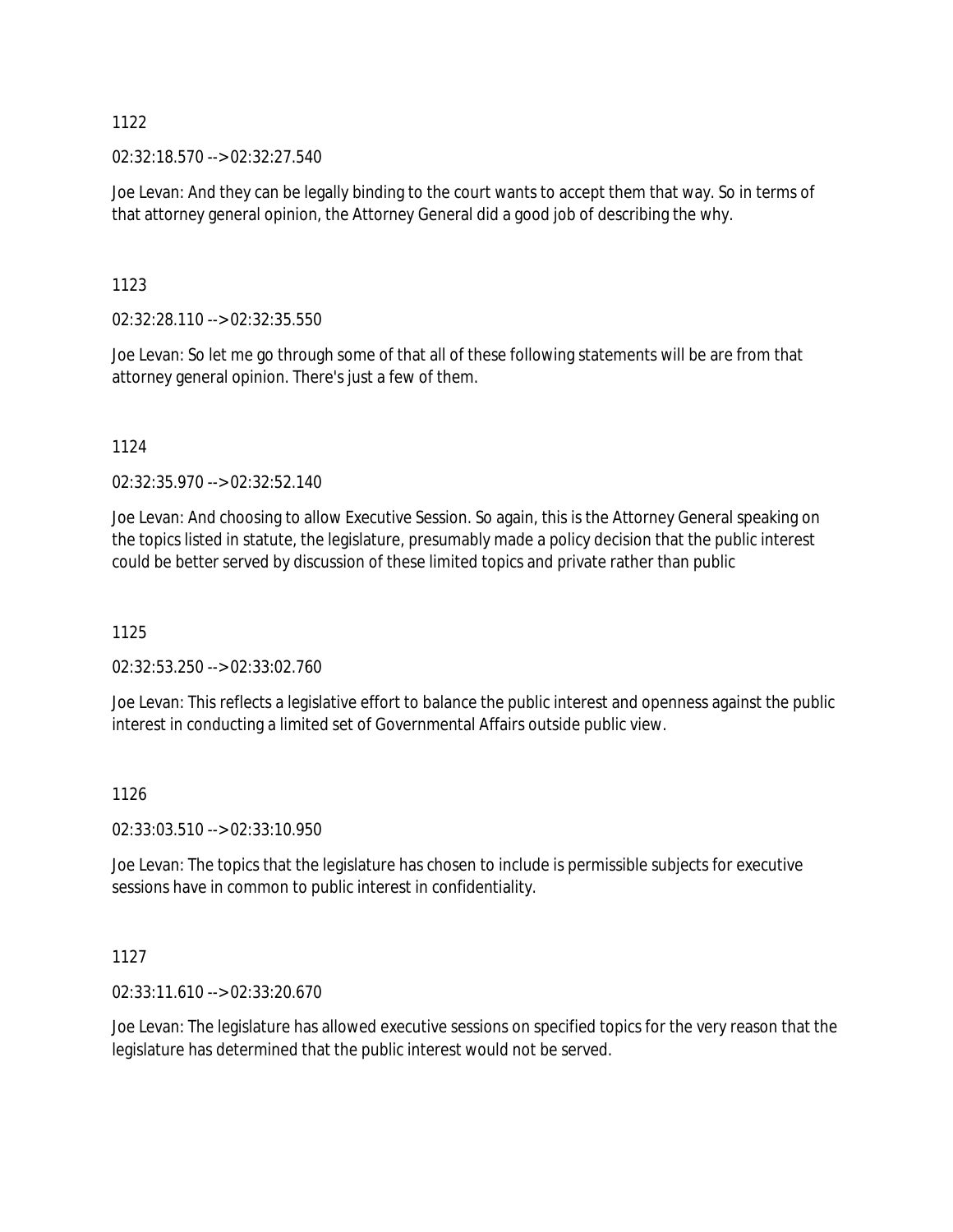02:33:21.120 --> 02:33:33.780

Joe Levan: By making public the information exchange on these topics or at least not prematurely. The duty on the part of participants in an Executive Session, not to disclose the information discussed

## 1129

02:33:34.740 --> 02:33:45.360

Joe Levan: There is part and parcel of the concept of an executive session, we therefore conclude that participants in an Executive Session, have a legal duty under the OPM a

1130

02:33:45.780 --> 02:33:50.850

Joe Levan: To hold and confidence information that they obtained in the course of the properly convened Executive Session.

# 1131

02:33:51.360 --> 02:33:58.290

Joe Levan: But only if the information that issue is within the scope of the statutorily authorized purpose for what's the executive session was called

## 1132

02:33:59.190 --> 02:34:05.820

Joe Levan: In terms of what what it's how you define confidential information. The term confidential information.

# 1133

02:34:06.270 --> 02:34:16.770

Joe Levan: For purposes of our CW 4220 3070 so Part four and I'll refer to that provision again here. Just a minute. It's a different provision, it's outside the OPM a bit applies here.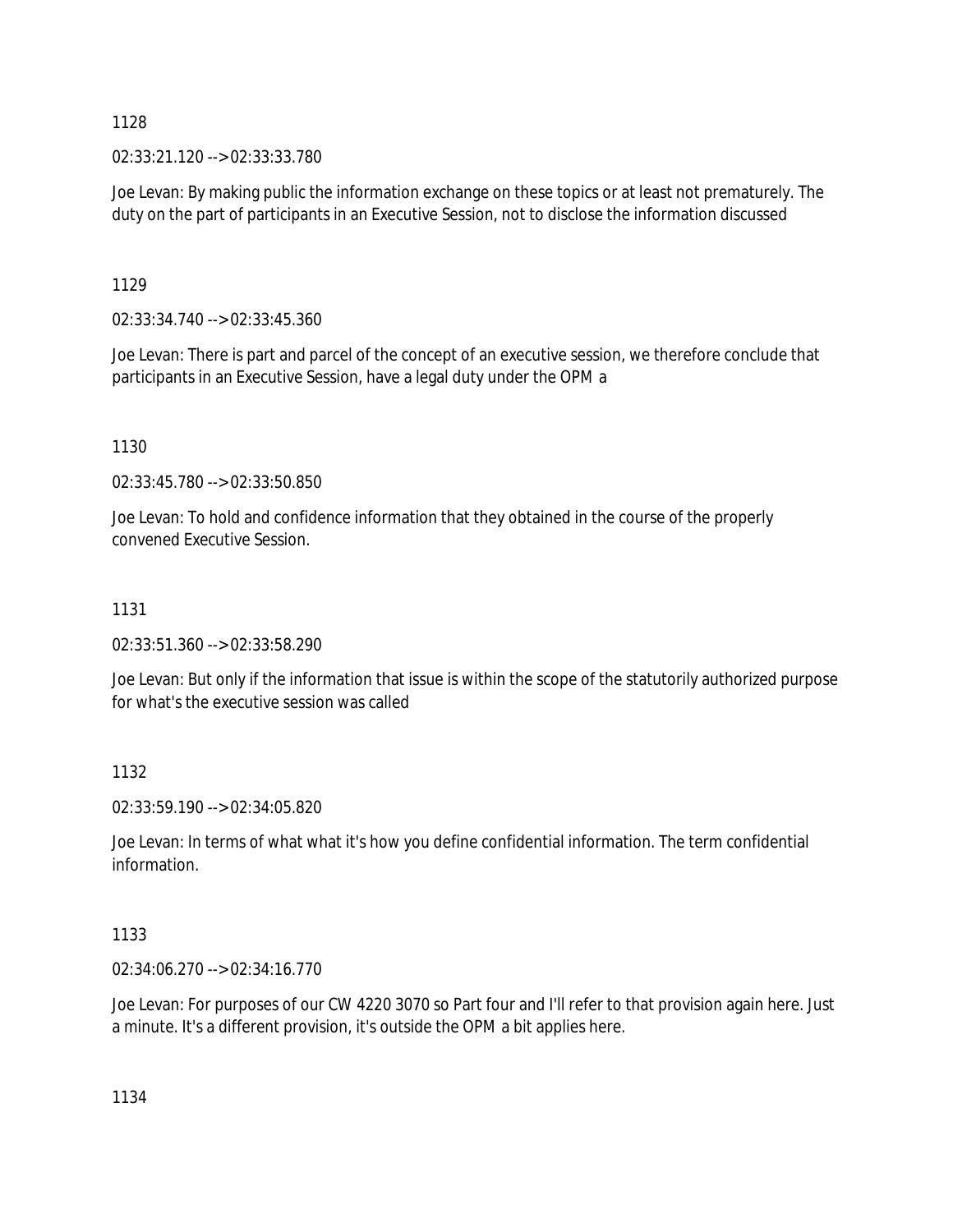02:34:17.130 --> 02:34:26.130

Joe Levan: So terms of what confidential information means. It means a specific information rather than generalized knowledge.

1135

02:34:26.640 --> 02:34:34.260

Joe Levan: That is not available to the general public on request or be information made confidential by law.

#### 1136

02:34:34.980 --> 02:34:49.410

Joe Levan: Information learn during a properly convened executive session fits within both possible definitions. So getting that camp comes directly from the Attorney General that definition as well as it's within our ethics program. It's, it's the definition that we have for confidential information.

### 1137

02:34:50.430 --> 02:35:02.190

Joe Levan: So the third question, what types of topics are allowed for discussion in Executive Session, those topics are specified as I'm sure you all know in our CW 4231 10 so part one.

## 1138

02:35:02.580 --> 02:35:06.630

Joe Levan: Which is why when we make the announcement. Every time we have an Executive Session. It refers to that section.

#### 1139

02:35:07.260 --> 02:35:13.020

Joe Levan: The statute describes a variety, but limited set of topics are about 15 or so general topics.

1140

02:35:13.740 --> 02:35:19.290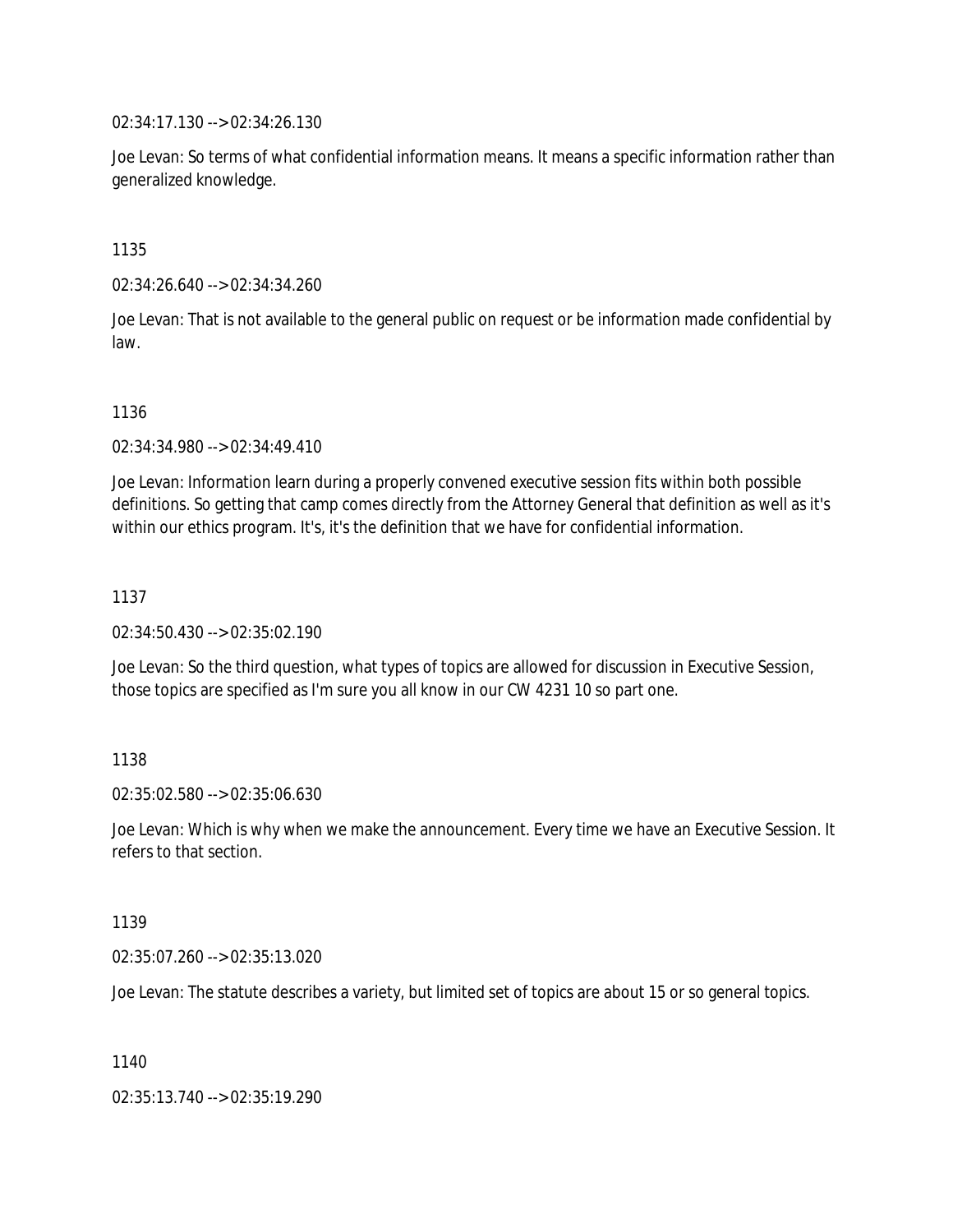Joe Levan: So that shows you, there's 15 TOTAL OF THE of all the different topics in the world that exists, but there's not that many.

1141

02:35:20.130 --> 02:35:29.490

Joe Levan: The following are a few examples of topics that have been discussed by the Bainbridge city council in recent years, these will be familiar to you. So discussing as examples.

# 1142

02:35:29.760 --> 02:35:35.550

Joe Levan: Discussing with legal counsel matters related to litigation or potential litigation. So we'll discuss that more here in just a minute.

# 1143

02:35:36.270 --> 02:35:45.930

Joe Levan: Evaluating the qualifications of a candidate for appointment to elective office. Councilmember car is just experienced that. From there, the Council that discussion Executive Session.

1144

02:35:46.980 --> 02:35:50.250

Joe Levan: Considering the selection of the site or the acquisition of real estate.

# 1145

02:35:50.700 --> 02:36:03.030

Joe Levan: By lease or purchased when public knowledge regarding such consideration would cause the likelihood of increased price. So that, that's another example of a topic that's the Council us discuss recent years Executive Session. So note.

1146

02:36:03.510 --> 02:36:10.290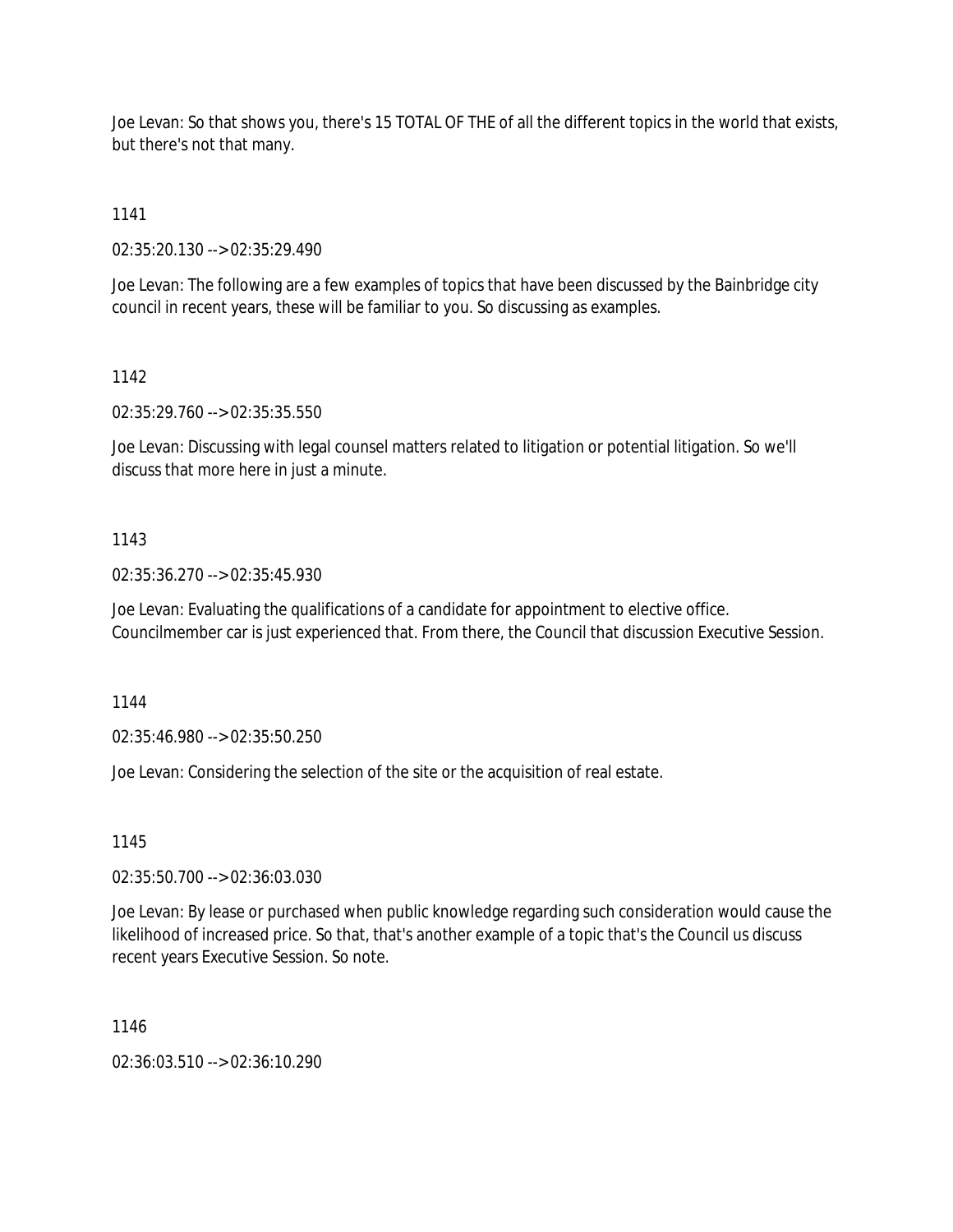Joe Levan: Regarding the provision about discussing with legal counsel matters related to litigation or potential litigation.

1147

02:36:10.770 --> 02:36:19.380

Joe Levan: That this provision includes and this is important for the public to know if they don't already know this, that includes discussing with legal counsel legal risks.

# 1148

02:36:19.710 --> 02:36:32.940

Joe Levan: Of a proposed action or current practice that the city has identified when public discussion of the litigation or legal risks is likely to result in an adverse legal or financial consequence to the city.

# 1149

02:36:34.920 --> 02:36:43.860

Joe Levan: Fourth question. What are some possible ramifications if confidential information is disclosed. Let me speak first practically and and I'll speak more legally

1150

02:36:44.490 --> 02:36:55.440

Joe Levan: And so, as a practical matter, such disclosure of confidential information is likely to lead to a serious loss of trust between Council members. That's important to consider.

## 1151

02:36:56.250 --> 02:37:04.380

Joe Levan: From my perspective, it can also lead to a loss of trust between the city attorney and a council member who has, who would make such a disclosure

1152

02:37:04.830 --> 02:37:12.000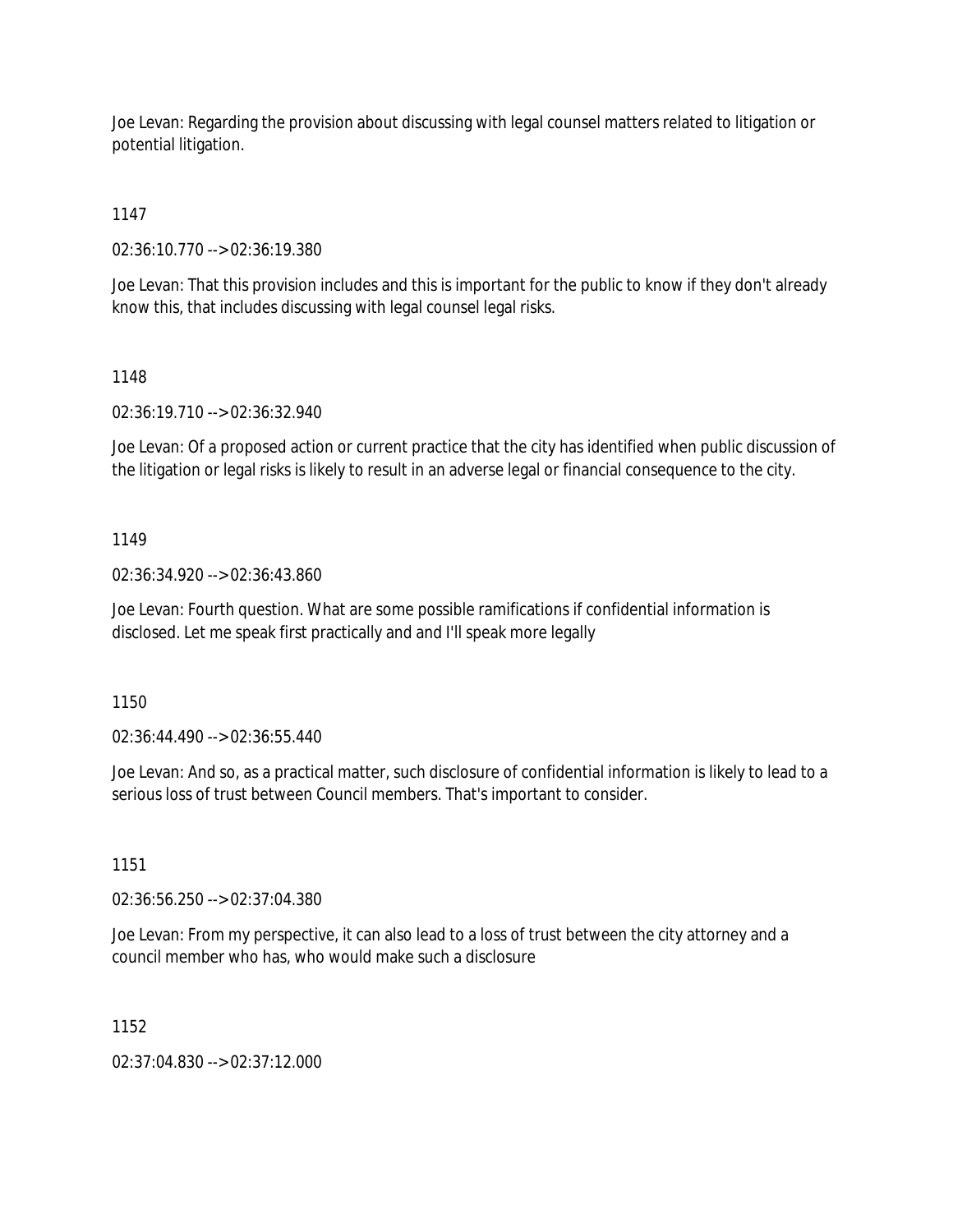Joe Levan: In that, and that can impact what is discussions each executive sessions, because if there are such disclosures, if that ever happens then.

1153

02:37:12.360 --> 02:37:18.000

Joe Levan: Is city attorney to be careful about potentially what I'm saying in Executive Session, if, if, if you have to be concerned about that being leaked

#### 1154

02:37:18.510 --> 02:37:25.350

Joe Levan: Or not leaked but you know disclosed and openly if that's if it's confidential information.

1155

02:37:26.070 --> 02:37:35.250

Joe Levan: And just kind of as a general matter more practically speaking as well. Do you like in this to any kind of associate when we're talking about media city attorney speaking to you in a second session about

1156

02:37:35.880 --> 02:37:41.910

Joe Levan: Potential litigation or legal risk is similar to any situation. If any of you that have had had retained attorneys in your own personal life.

1157

02:37:42.390 --> 02:37:49.290

Joe Levan: Where you have discussions with your attorney on attorney client, excuse me basis. And it's the same kind of thing. It's

1158

02:37:49.950 --> 02:38:02.640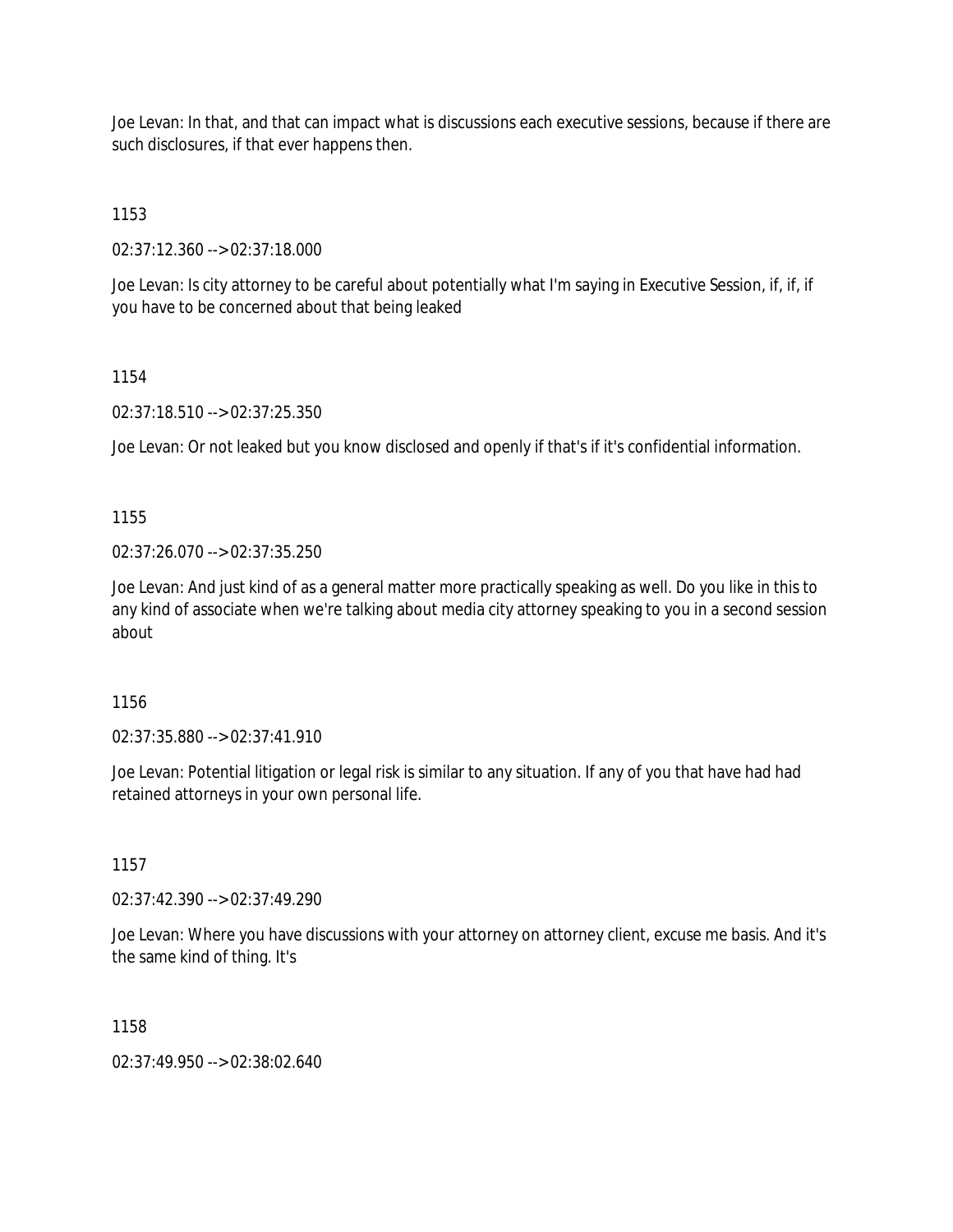Joe Levan: The it's in the public interest to allow a city council to be able to have Frank and candid legal discussions with their city attorney and executive session so that you can have the benefit of that information and advice when you make decisions.

1159

02:38:03.750 --> 02:38:14.850

Joe Levan: So regarding possible statutory applications public disclosure of confidential information discuss an executive session can implicate provision. I mentioned before, which is RTW

1160

02:38:17.310 --> 02:38:26.430

Joe Levan: Which relates to certain prohibited acts and also RTW 4220 3050 which relates to certain penalties for violations of those acts.

#### 1161

02:38:26.940 --> 02:38:36.870

Joe Levan: Are committing those acts which violate the state law and, more specifically, the provision. I mentioned before, so it'd be 4220 3070 so Part four provides

1162

02:38:37.440 --> 02:38:43.530

Joe Levan: Know me. This will officer may disclose confidential information gain by reason to the officers position.

1163

02:38:43.980 --> 02:38:51.120

Joe Levan: Nor may the officer otherwise use such information for his or her personal gain or benefit. So that's a specific provision.

1164

02:38:51.480 --> 02:39:03.840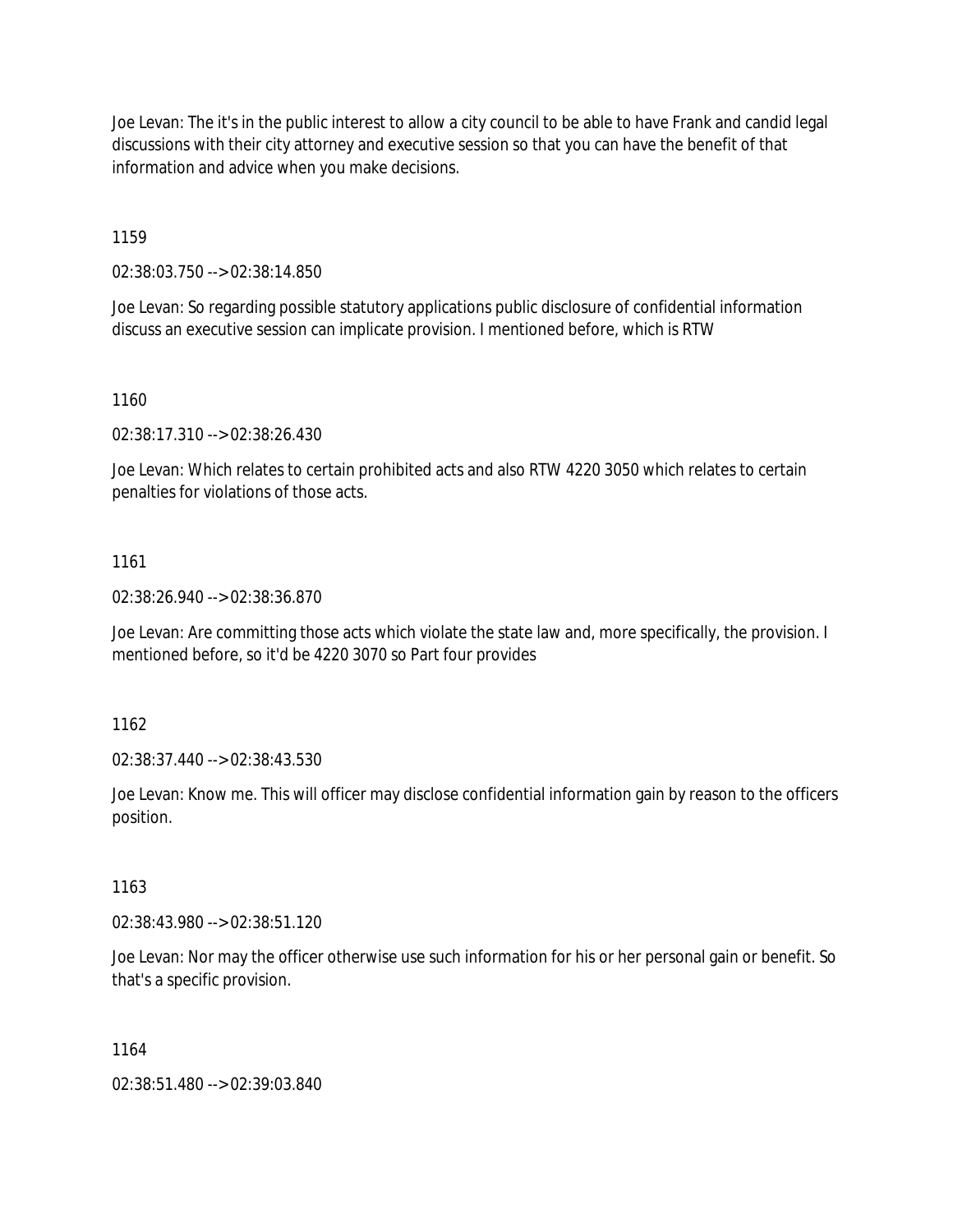Joe Levan: Which is called the in the 4223 that chapter is the municipal ethics code basically in state law. There's another provision that when I mentioned 42 2305 of which addresses penalties which provides

1165

02:39:05.580 --> 02:39:16.380

Joe Levan: That an officer who violates the provisions of this chapter is liable to the midst to the municipality of which he or she is an officer for a penalty in the amount of \$500

#### 1166

02:39:16.830 --> 02:39:24.090

Joe Levan: In addition to such other civil or criminal liability or penalty has may otherwise be imposed upon the officer by law.

## 1167

02:39:24.870 --> 02:39:37.230

Joe Levan: In addition to all other penalties and this is part of that statute as well civil or criminal violation by any officer of the provisions of this chapter, or maybe grounds for forfeiture of his office.

1168

02:39:37.830 --> 02:39:48.300

Joe Levan: And then finally, that that AG. Oh, that I mentioned that he oh 2017 number five also states that a governing body could potentially ask a core to enforce

## 1169

02:39:48.720 --> 02:39:57.600

Joe Levan: The confidentiality of an executive session through a rid of men Demas or injunction pursuant to another provision of the OPM. A which is 4231 30

## 1170

02:39:58.230 --> 02:40:08.100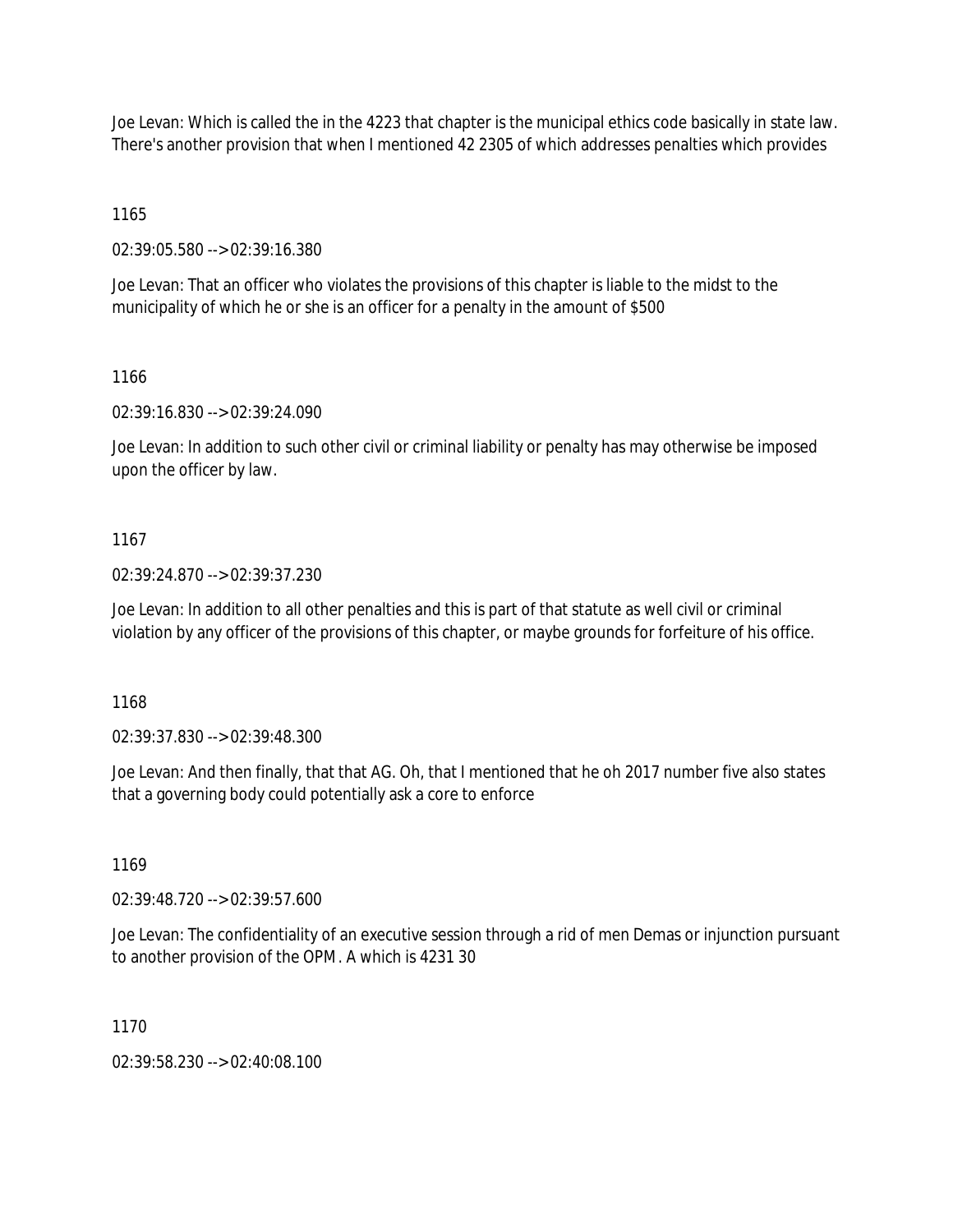Joe Levan: So that's, that's kind of a, an outline of those four questions. Hopefully that's helpful to give you some background on the executive sessions and he willing to take any questions if you have them.

1171

02:40:09.930 --> 02:40:18.750

Rasham Nassar: Thank you for that city attorney love. And that was very educational and informative. I think it went into far more depth than

# 1172

02:40:19.830 --> 02:40:24.330

Rasham Nassar: than I had anticipated, given that we put you on short notice to have this discussion.

# 1173

02:40:25.710 --> 02:40:34.680

Rasham Nassar: So thank you, thank you for that. It's really beneficial to touch in on this, on this subject. So again, grateful that we're having this discussion tonight and

1174

02:40:36.450 --> 02:40:41.310

Rasham Nassar: I will turn it over to council member questions now. Councilmember hi topless.

## 1175

02:40:42.780 --> 02:40:50.490

Kirsten Hytopoulos: Well, hi. And so this is there may be a question here. Or it may also just be a comment based about why I why I asked for this, um,

## 1176

02:40:50.880 --> 02:41:03.870

Kirsten Hytopoulos: I think that there's a lot of concerns that we've heard from the community about about executive session to kind of reach the high peak right now with certain allegations that have been made in emails about how we arrived at the Winslow at the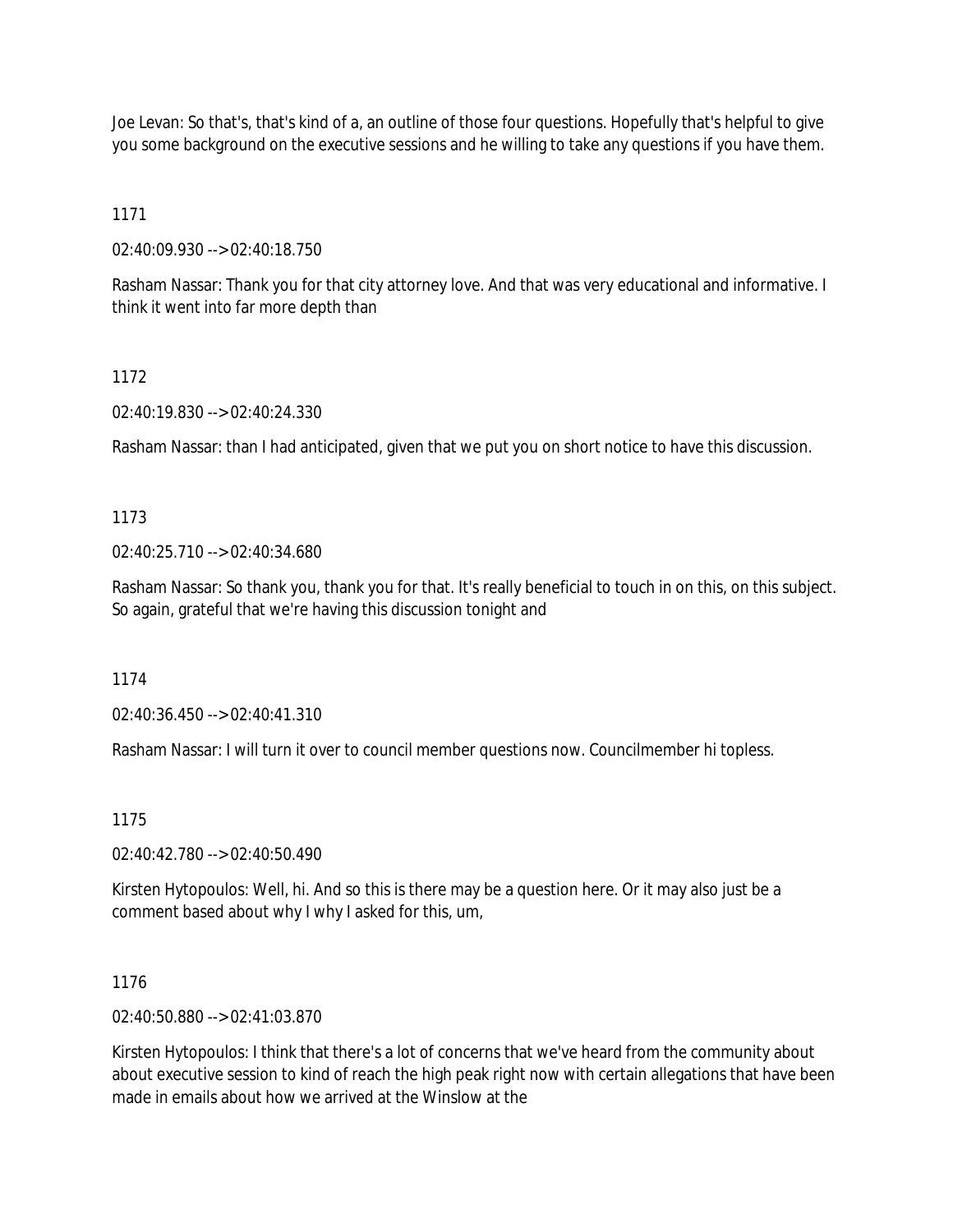02:41:05.010 --> 02:41:11.310

Kirsten Hytopoulos: At the amendment to the interim control. For example, I mean, just to be frank, and I think that we need to be addressing

1178

 $02:41:11.760 \rightarrow 02:41:19.740$ 

Kirsten Hytopoulos: statements that are made and emails alleging certain things that hit supposedly happened or didn't happen in Executive Session statements that are made alluding to executive session.

1179

 $02.41.20190 -502.41.29190$ 

Kirsten Hytopoulos: And so I was hoping that if the city attorney come forward and kind of help people understand, you know, or even as a reminder, if they already understand what the purpose of

1180

02:41:29.460 --> 02:41:37.710

Kirsten Hytopoulos: This privilege and confidentiality is and why it's beneficial to the community. And so I just want to say in late person to terms and Joe, you can

1181

02:41:38.550 --> 02:41:48.540

Kirsten Hytopoulos: Let me know if I'm saying this correctly, but a couple of the real benefits to the community of having the ability for us to be able to have these conversations and to be bound to not talk about them.

1182

02:41:48.900 --> 02:41:59.430

Kirsten Hytopoulos: include not only the fact that, then our city attorney and any other attorneys that we consult with can feel safe, to be frank with us and give us full advice so that we give full feedback.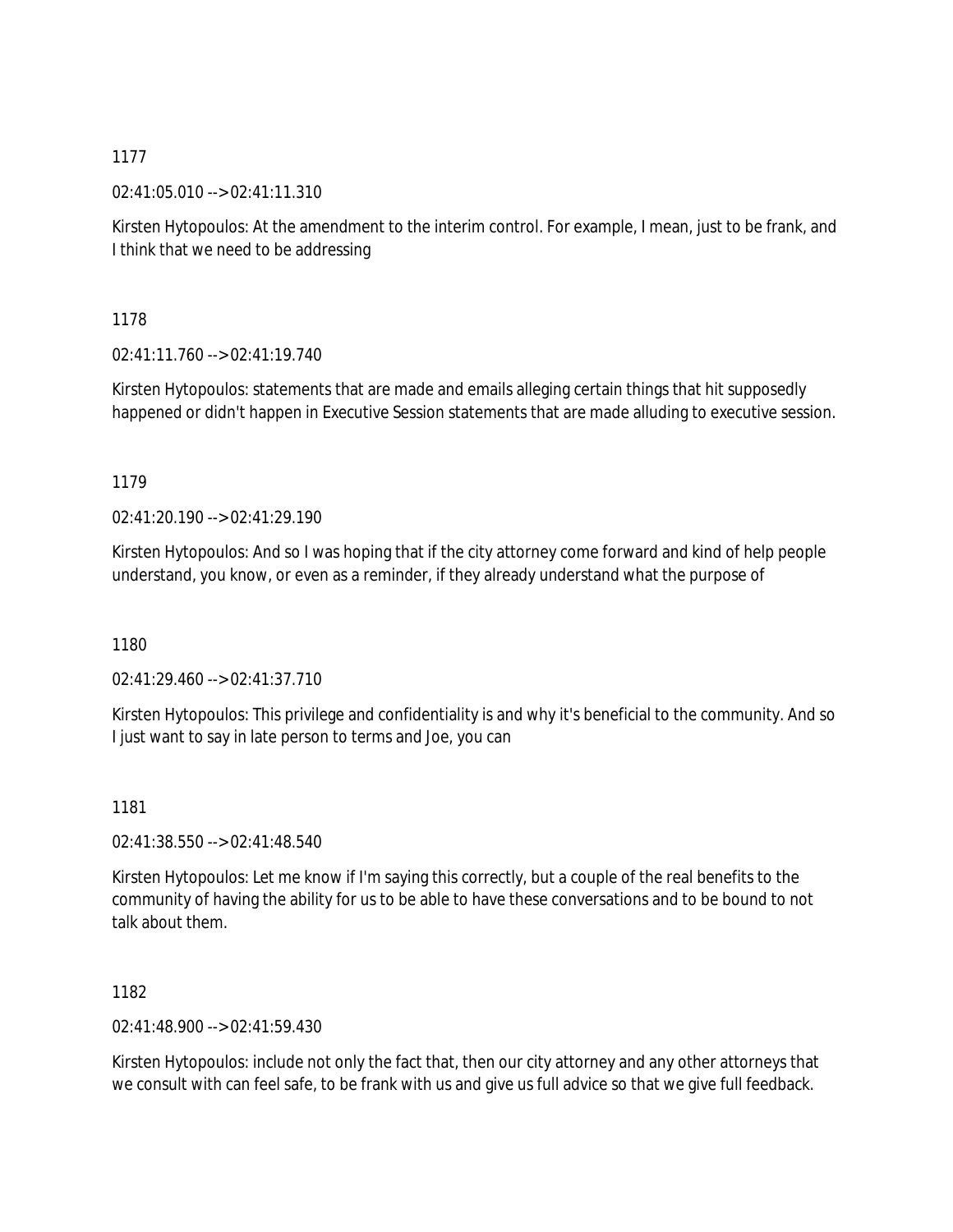02:41:59.910 --> 02:42:13.890

Kirsten Hytopoulos: On issues of litigation and potential litigation and other issues and another is that I think I think we all would agree that our community that we have a reputation as a city for pushing the envelope on on land use in particular.

1184

02:42:15.030 --> 02:42:21.240

Kirsten Hytopoulos: And that our community wants that our committee wants us to be courageous in our, in our code and in our process and

1185

02:42:22.080 --> 02:42:26.610

Kirsten Hytopoulos: If we are, if we are coming out of executive session and sharing

1186

02:42:27.060 --> 02:42:34.500

Kirsten Hytopoulos: What we were advised. If we were to come out and say here community. Here's what we were advised as to why we should do this or this. What that legal risk looks like.

1187

 $02:42:35.010 -> 02:42:46.140$ 

Kirsten Hytopoulos: And what we're actually doing is we're providing that information that the communities advocate, in a sense, to in in the city attorney when he's trying to help us defend our code in our policies.

1188

02:42:47.250 --> 02:42:58.680

Kirsten Hytopoulos: Is now sharing that information with future potential litigants. That's not useful. And in many, many cases. While some people may not like that some of our decisions. A lot of our decisions, the community. I think wants to be upheld.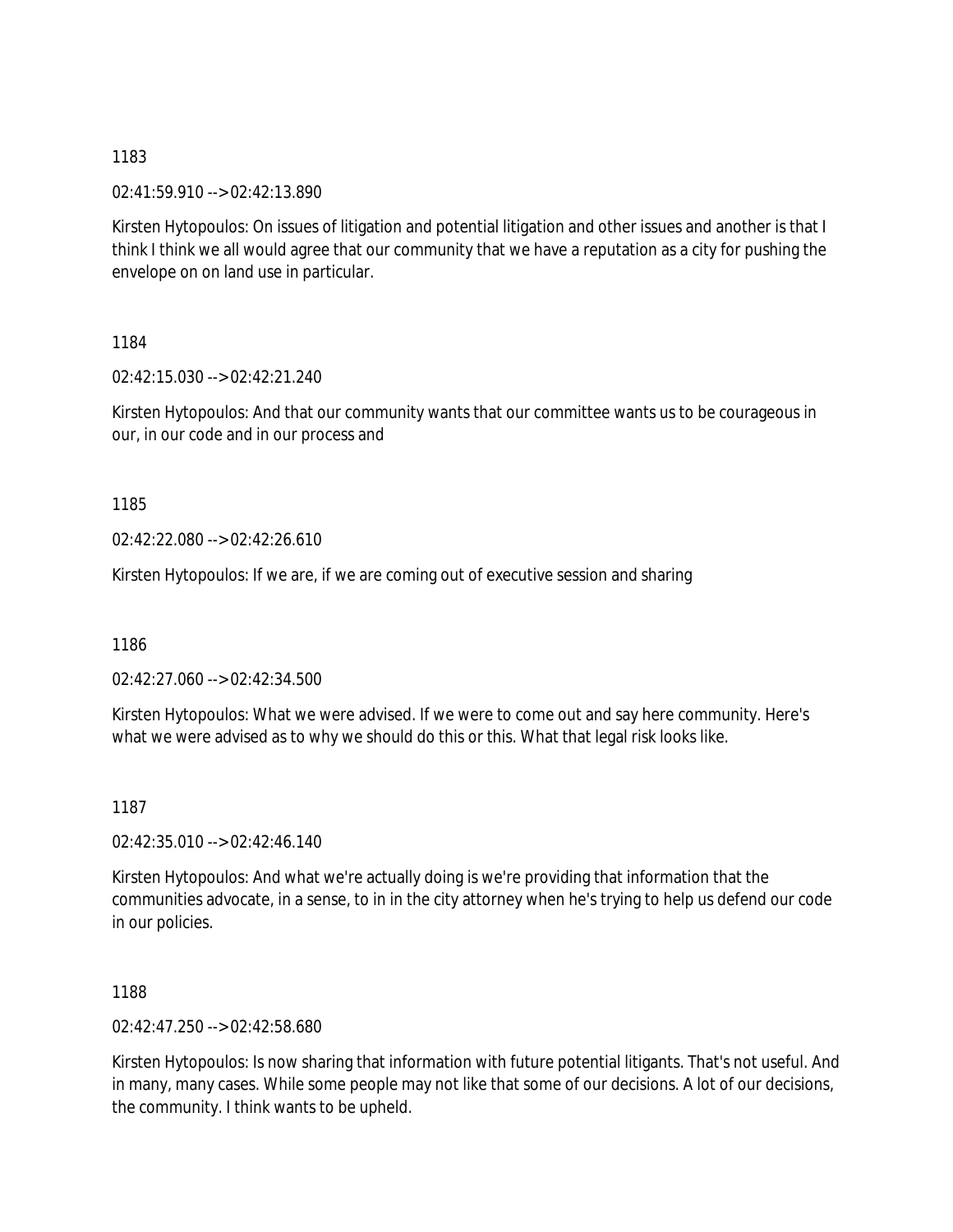02:42:59.160 --> 02:43:07.290

Kirsten Hytopoulos: And so I just want to point that out. It's, it's not easy for us to not be able to say the why we get elected. Hopefully, because

1190

02:43:07.590 --> 02:43:16.470

Kirsten Hytopoulos: The Community trusts us that when we're given this sort of information we can make wise decisions based on on the communities values as we understand them.

1191

02:43:17.370 --> 02:43:29.970

Kirsten Hytopoulos: But so all that specie there. Would you agree, Joe, that those are a couple of the of the reasons why the community derive value from the fact that they're not able to be privy to the legal advice that we receive

1192

02:43:31.320 --> 02:43:39.720

Joe Levan: Yes, and I fully appreciate the community members desire to want to know what's discussed in Executive Session. Because it, it feels

1193

02:43:40.110 --> 02:43:45.870

Joe Levan: Like it's not transparent. But again, I just hope everyone thinks about it in terms of if they've ever had an attorney or

1194

02:43:46.260 --> 02:43:57.660

Joe Levan: Know about how attorneys have clients. I mean, so my client is the city as an entity. And so my, my, my goal always my duty is to provide the Council with Frank and candid advice.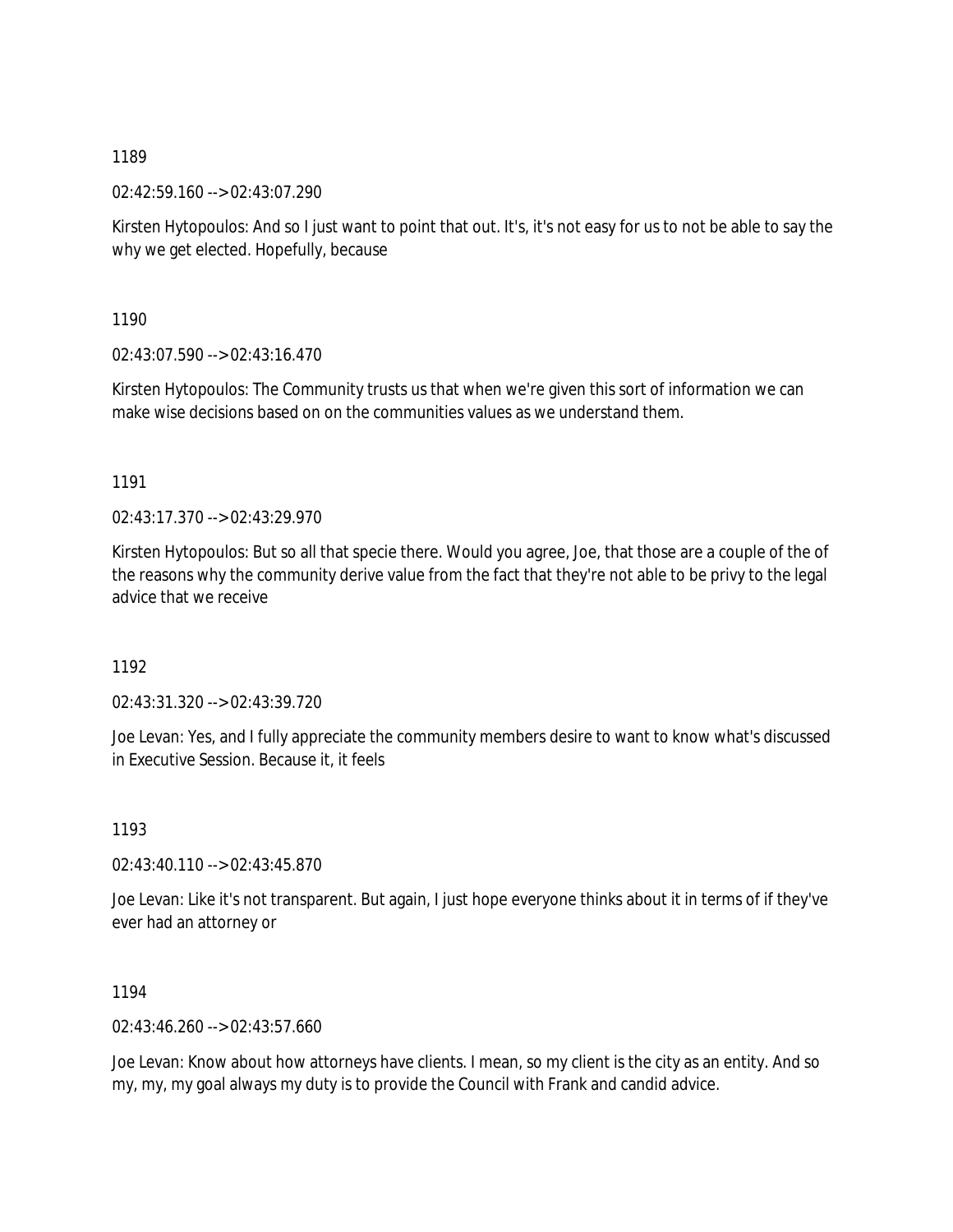02:43:58.050 --> 02:44:05.040

Joe Levan: And so that to to allow the Council then to weigh that information and consider it when you make decisions and

1196

02:44:05.430 --> 02:44:14.280

Joe Levan: That that advice is as the legislature is recognize and it goes back to actually to constitutional principles of course as well attorney about attorney client privilege.

1197

02:44:14.670 --> 02:44:20.730

Joe Levan: And that's, that's the majority of our of our executive sessions have to do with attorney client privilege discussions.

1198

02:44:21.150 --> 02:44:33.990

Joe Levan: And again, I understand by some members of the public may be frustrated by that at times if they don't have that all that information. But I think part of that is allowing or hope, hopefully, hoping that those members of the community can trust their, their elected officials.

1199

02:44:35.190 --> 02:44:38.190

Joe Levan: That when they elect officials say that we had a discussion.

1200

02:44:38.700 --> 02:44:45.150

Joe Levan: You wouldn't get into any specific information about what you talked about an executive session, but you could certainly say we we did discuss it.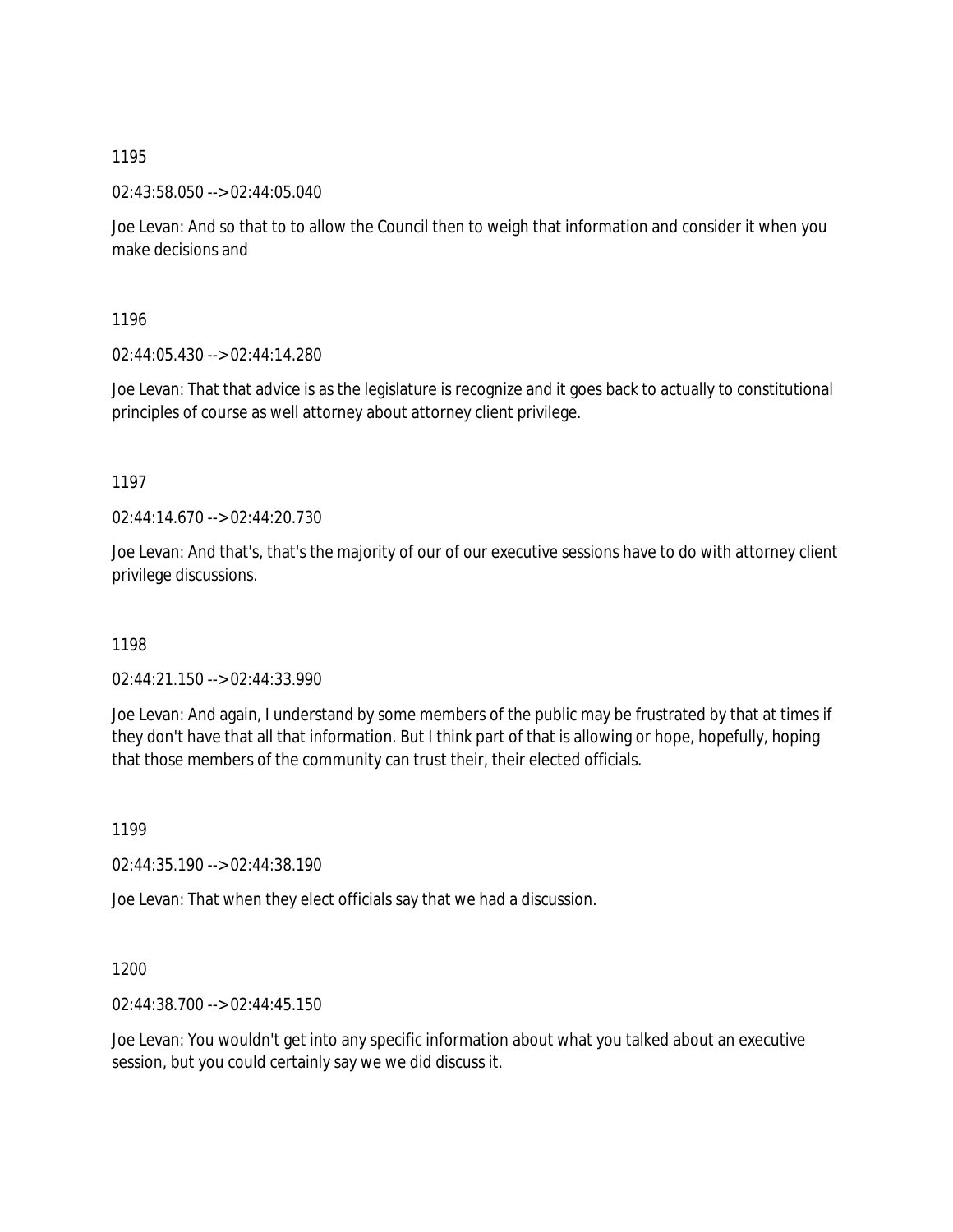02:44:45.480 --> 02:45:00.720

Joe Levan: This this agenda item and executive session and endure whatever decision has been made is informed by that discussion that your, your constituents and would would trust that you're you're making a decision based on on thinking about those legal considerations.

1202

02:45:03.780 --> 02:45:10.380

Rasham Nassar: Does that answer your question. Councilmember hi topless. Yeah. Okay. And thank you for that city, a city attorney live and

1203

02:45:11.100 --> 02:45:18.690

Rasham Nassar: Real, real quick. I wanted to add, and then we'll go to you, Counselor Medina, something that I'm not sure. You may have said it. Maybe I missed it, but

1204

02:45:19.050 --> 02:45:28.740

Rasham Nassar: It's this. It's this point that the Council can actually, I believe, by a vote of the majority release information that was learned in executive session to the public record.

## 1205

02:45:29.490 --> 02:45:39.840

Rasham Nassar: I since my time on the city council. I don't know that we've exercised that right maybe related to some aspects of Harrison project as it was moving through 2018 2019

1206

02:45:40.770 --> 02:45:50.550

Rasham Nassar: But I think that's an important consideration, at least from the Council perspective that what is discussed in Executive Session, does not necessarily need to remain in a vault forever.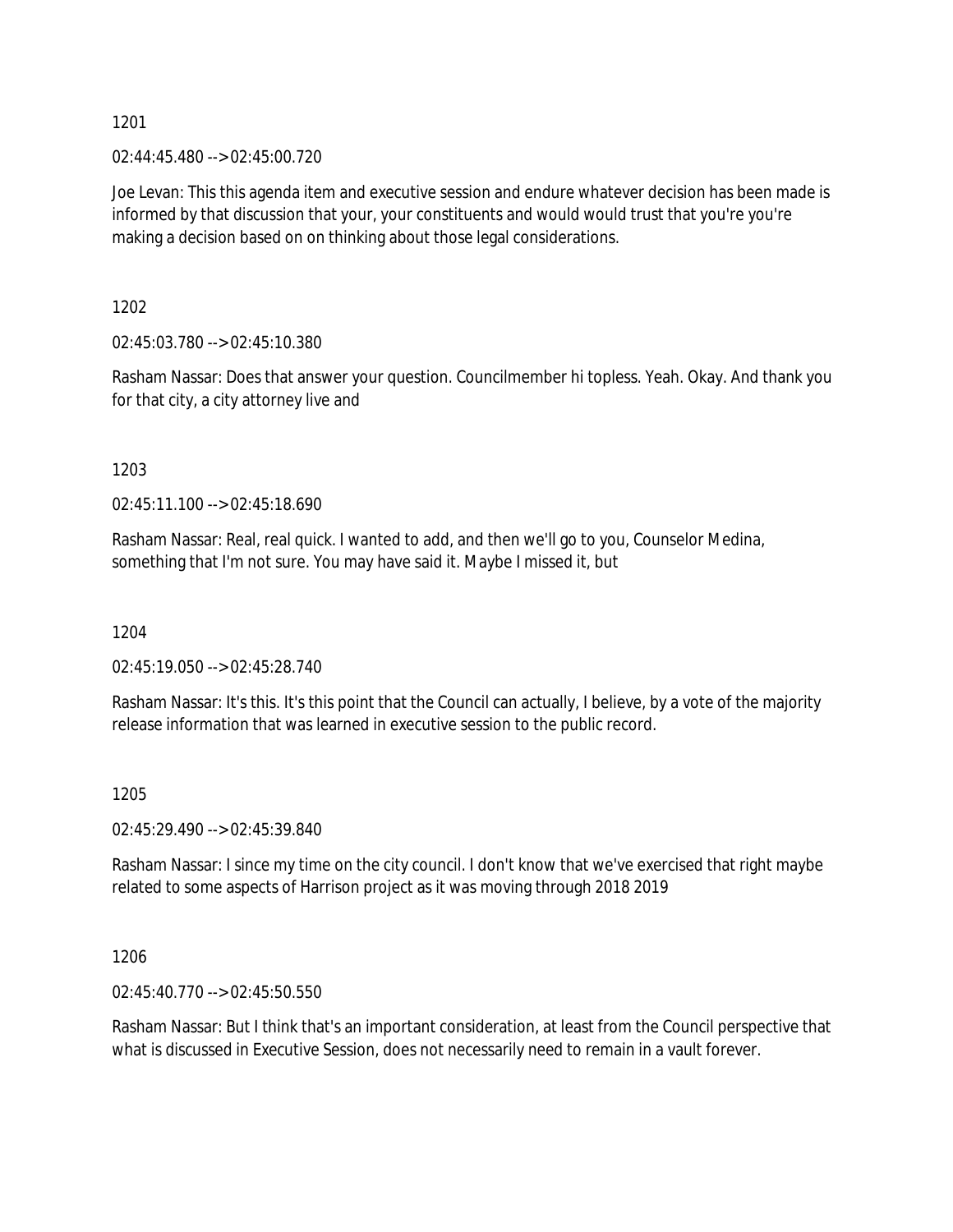02:45:51.240 --> 02:45:58.800

Rasham Nassar: The Council can publicize it maybe after some when it is legally advisable to do so. So I just wanted to put that out there.

1208

02:45:59.940 --> 02:46:05.880

Joe Levan: The Council could could take a vote to waive the privilege in a circumstance. And that's why you would do it.

1209

02:46:07.680 --> 02:46:09.150

Rasham Nassar: Okay. Councilmember Medina.

1210

02:46:12.570 --> 02:46:30.780

Kol Medina: Turn. I have two questions for you. So I'm an attorney. Let's say there's a situation where I have for my own legal analysis on something, some question that's coming up before the Council, I have my own opinion informed by my own experience and practice and knowledge.

1211

02:46:32.190 --> 02:46:45.330

Kol Medina: We have an executive session on that topic you present your analysis. And it just so happens that your analysis and my own personal analysis largely overlap.

1212

02:46:46.860 --> 02:46:55.890

Kol Medina: After Executive Session, and my then not able to talk about my own personal analysis. Guess I'll start with that. That's the first question.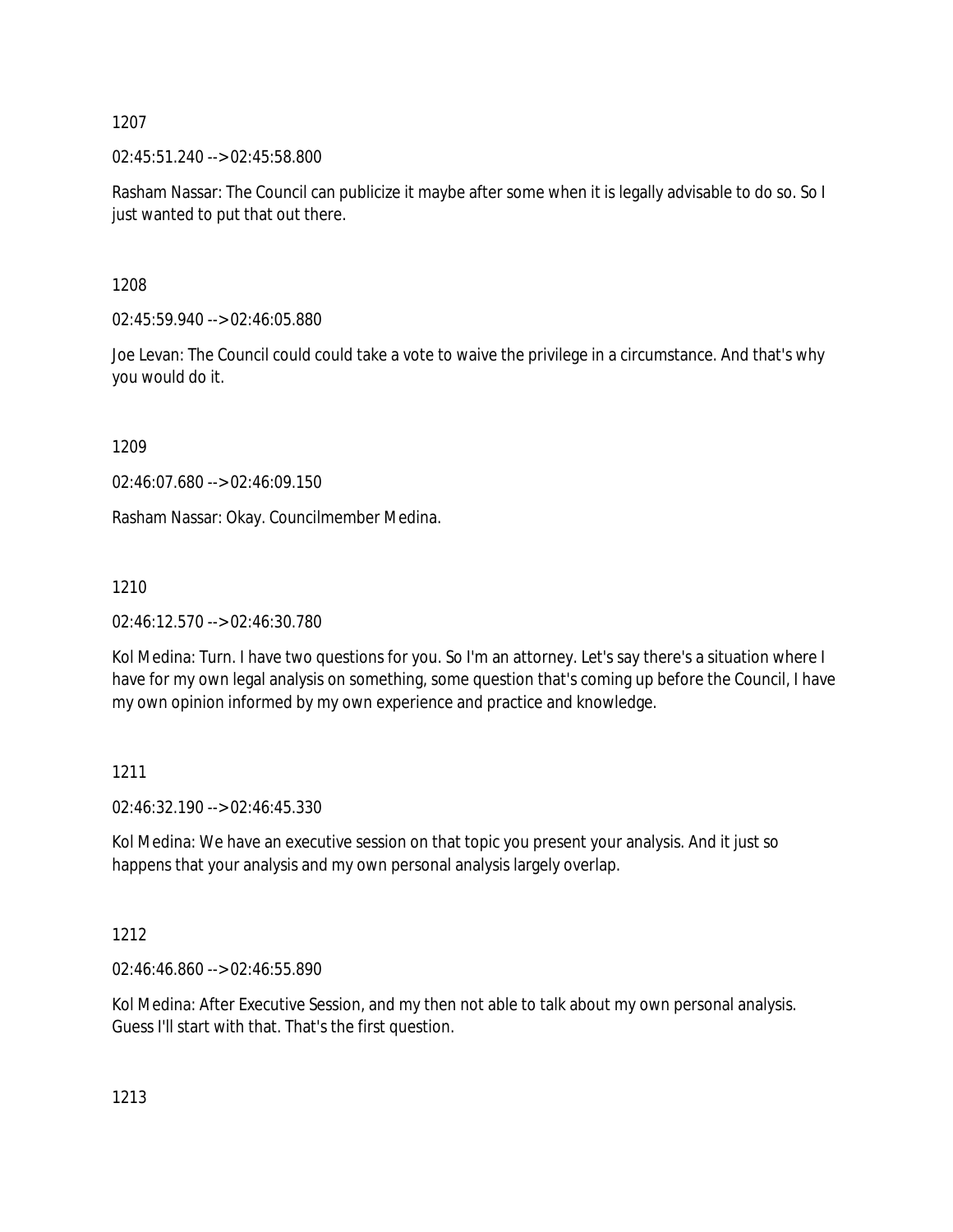02:46:57.480 --> 02:46:58.920

Kol Medina: And the second one is

1214

02:47:00.420 --> 02:47:14.670

Kol Medina: If so, when we have Executive Session. And there's some topic we're talking about and leaving aside all the analysis that gets to the conclusion that your conclusion is the Council taking this action would probably be found to be illegal.

1215

02:47:16.170 --> 02:47:22.140

Kol Medina: Is that conclusion, something that we cannot voice to the public or just the analysis.

# 1216

02:47:23.700 --> 02:47:27.180

Joe Levan: So taking the first one. That's a good question.

## 1217

02:47:28.080 --> 02:47:35.940

Joe Levan: Related to potential overlap between how you got your information, I guess what I as a as a note of caution.

# 1218

02:47:36.450 --> 02:47:43.650

Joe Levan: I would I would expect council members to do is to the extent we're talking about specific legal advice in Executive Session.

# 1219

02:47:44.100 --> 02:47:50.790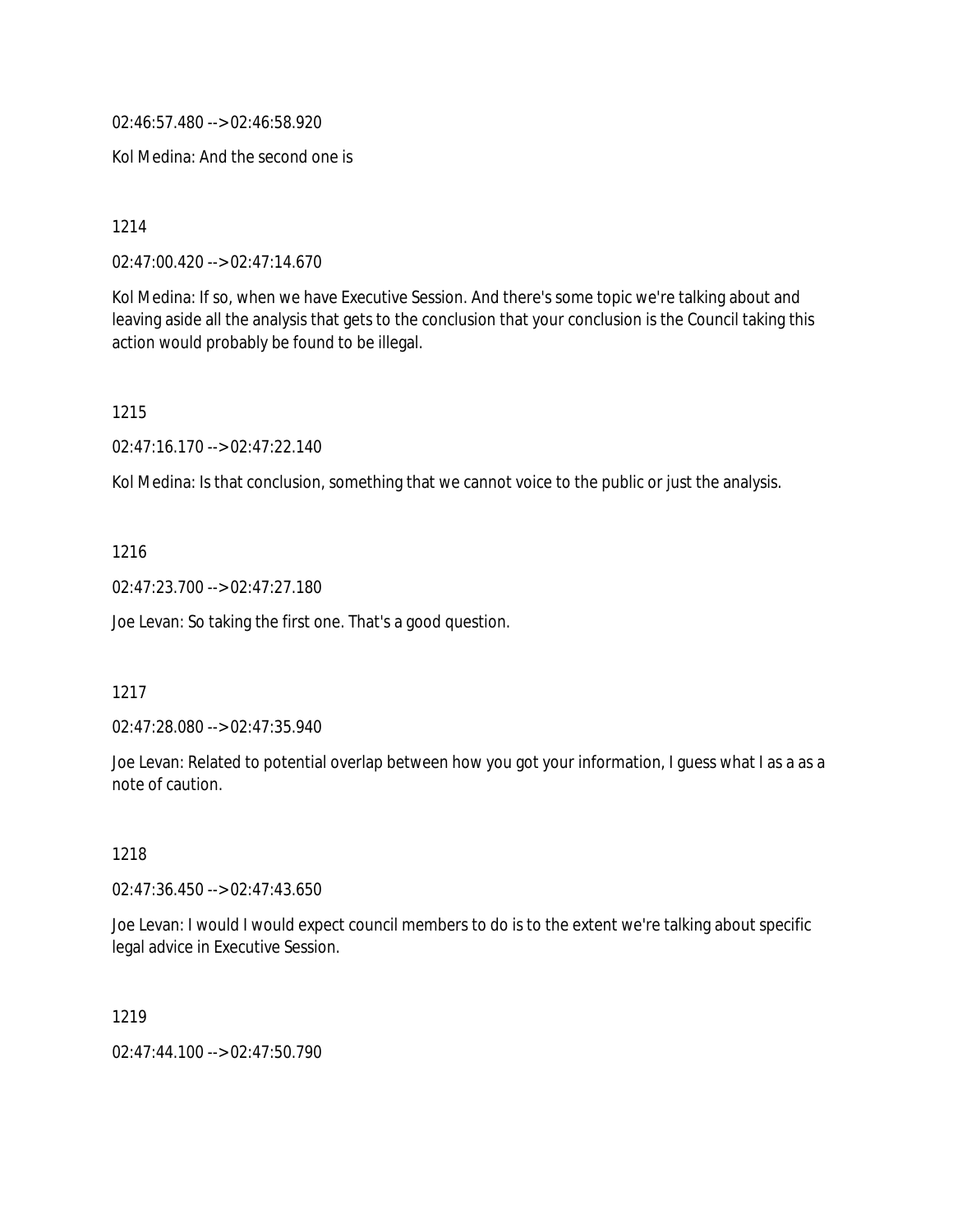Joe Levan: Even if that matches up with what your, your perspective is because we've just talked about it that way in Executive Session.

1220

02:47:51.480 --> 02:48:03.630

Joe Levan: At that point it becomes specific legal advice. I provided to the Council and executive session. So I wouldn't, I wouldn't refer to it in that manner. I mean, you could you could make some general statement about

## 1221

02:48:04.950 --> 02:48:13.560

Joe Levan: It. I'll just be very careful about that. I just keep it more general in terms of your conclusions about the legal issues, but I wouldn't get into even if there's that overlap.

#### 1222

02:48:14.340 --> 02:48:21.060

Joe Levan: Because, for example, maybe some others are getting information from other attorneys and it's it's similar or different

#### 1223

02:48:21.840 --> 02:48:32.820

Joe Levan: But if, to the extent that we talked about an executive session I that's me, providing specific legal advice for other attorneys. So I would not disclose that an open session because that would that would violate the privilege.

## 1224

02:48:34.140 --> 02:48:43.560

Joe Levan: So I just be very careful about that. And you could you could keep it more general and say that I have certain perspective on this and I can say that

1225

02:48:44.040 --> 02:48:53.520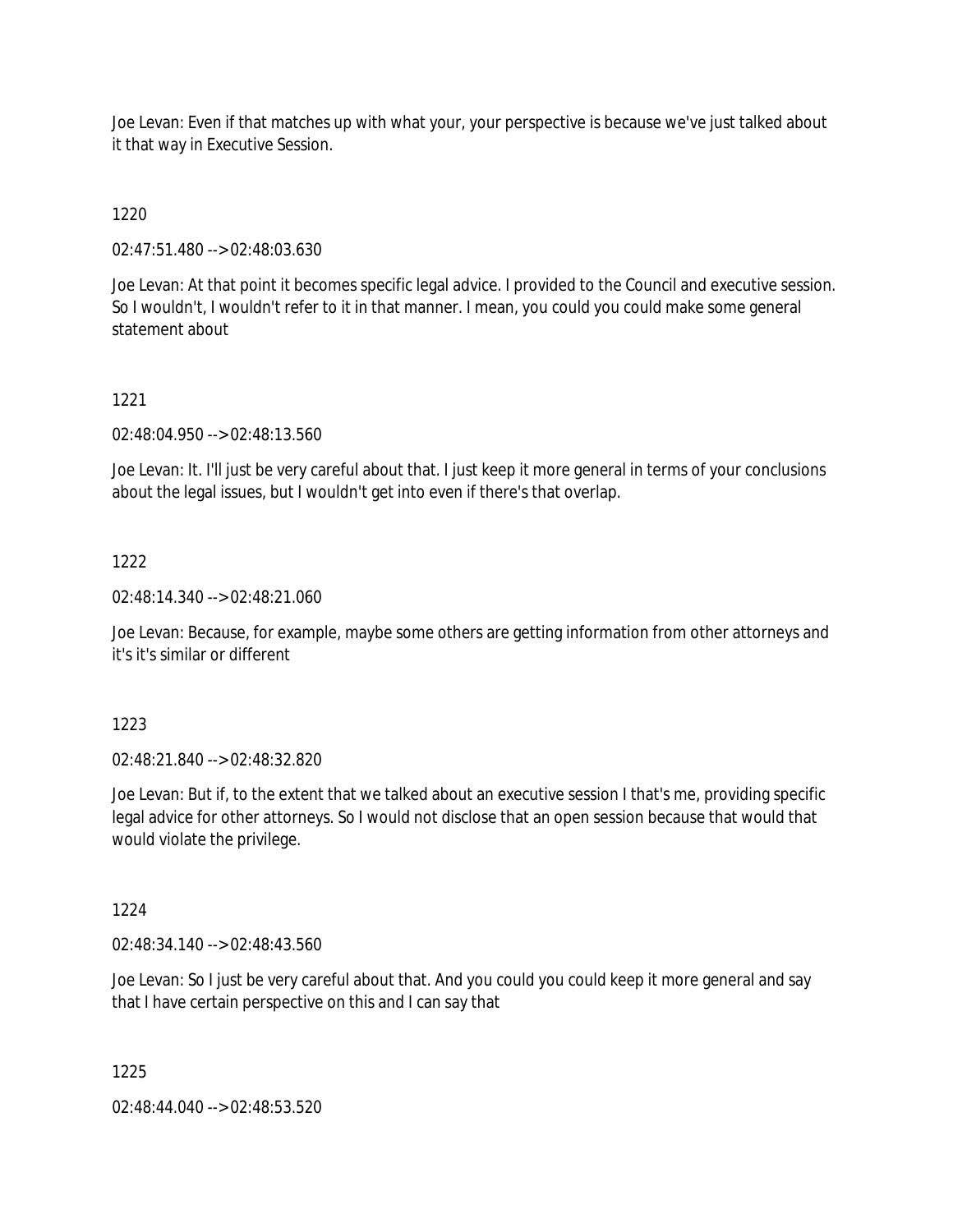Joe Levan: The general discussion we had an executive session matches my understanding of this legal principle, something like that. As long as you keep it general, but I wouldn't get into specific legal advice.

1226

02:48:54.630 --> 02:48:58.230

Joe Levan: And then the second part about this. So it's about

1227

02:48:59.250 --> 02:49:06.300

Joe Levan: If I advise something that I think something could be illegal. And what what to say. An open session.

# 1228

02:49:07.200 --> 02:49:16.620

Joe Levan: Again I the touchstone would be related to specific advice that I provided an executive session and not disclosing that specific advice so

1229

02:49:17.100 --> 02:49:23.100

Joe Levan: That that's pretty specific. If we're talking about situation where I said something would be illegal. So I would, I would not

1230

02:49:23.820 --> 02:49:28.020

Joe Levan: I would not that that would not be appropriate to disclose. So instead of be more

# 1231

02:49:28.680 --> 02:49:39.780

Joe Levan: Keeping a general is related to, I'm going to, I'm going to my vote is going to be informed by the discussion that we had an executive session and I can't go in any details about what we discussed about the legal issues, but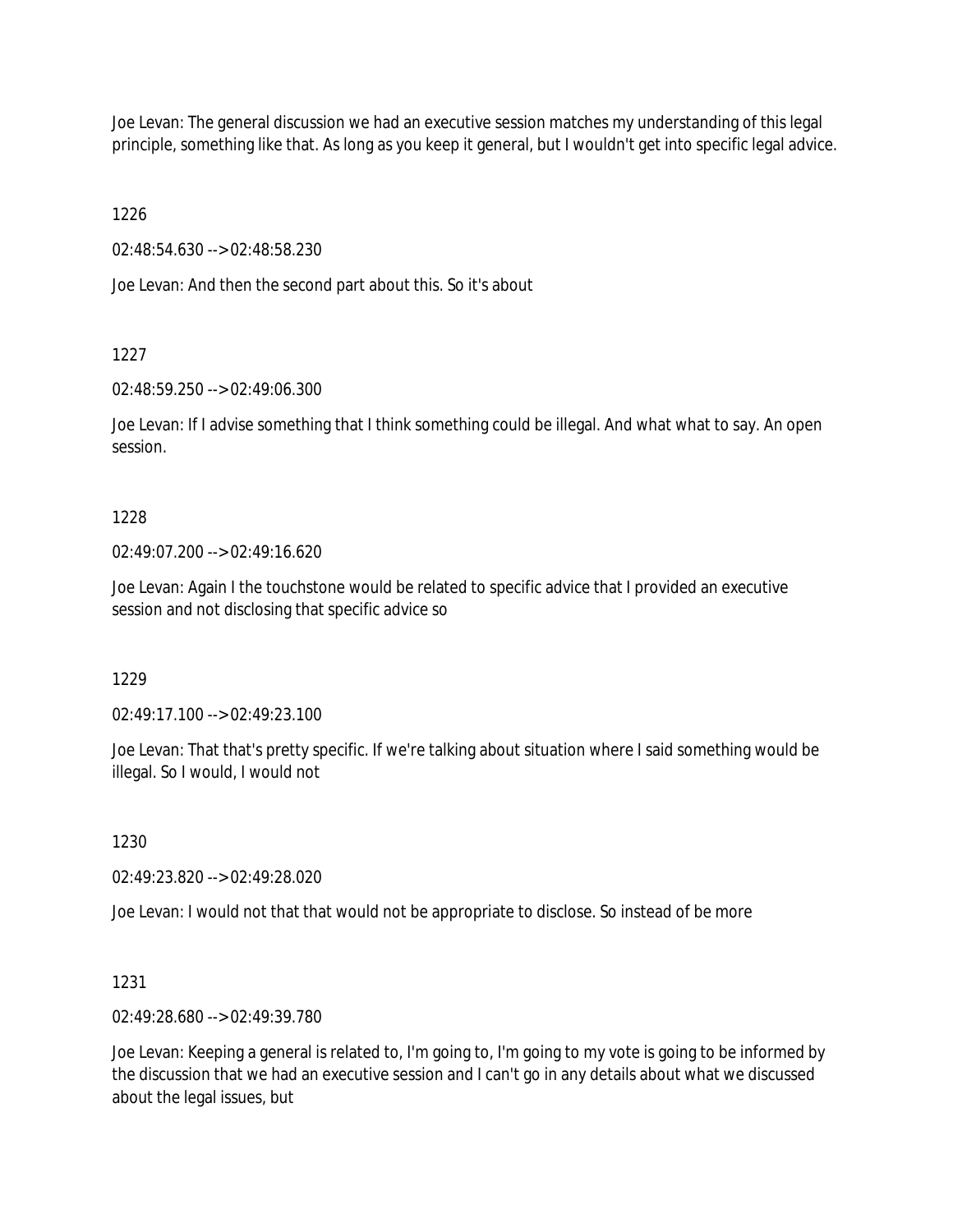## 02:49:41.010 --> 02:49:53.040

Joe Levan: Purchase constituents. Keep in mind that that's that's why I'm building this way. So for that, that's helpful. I mean, again, if you look at that definition of what is confidential. It's that reference to

1233

02:49:54.180 --> 02:50:02.340

Joe Levan: Specific information rather than generalized knowledge that is not available to the general public on request or information made confidential by law.

## 1234

02:50:02.820 --> 02:50:10.890

Joe Levan: That second part is important because confidential by law, the attorney client privilege is one of those is that one of those principles and by law. So that's, that's where I'm coming from on that.

1235

02:50:12.990 --> 02:50:20.010

Rasham Nassar: COUNCILMEMBER Medina. Did that answer your questions. Okay. I'm counseling or high topless. Your hand is up again.

## 1236

02:50:21.990 --> 02:50:26.910

Kirsten Hytopoulos: Yeah, I'd be happy to hurt anybody else first, obviously. But if not, I'd like to ask Joe. A couple more things.

1237

02:50:27.990 --> 02:50:31.440

Kirsten Hytopoulos: Good. Um, so, uh, wherever he went.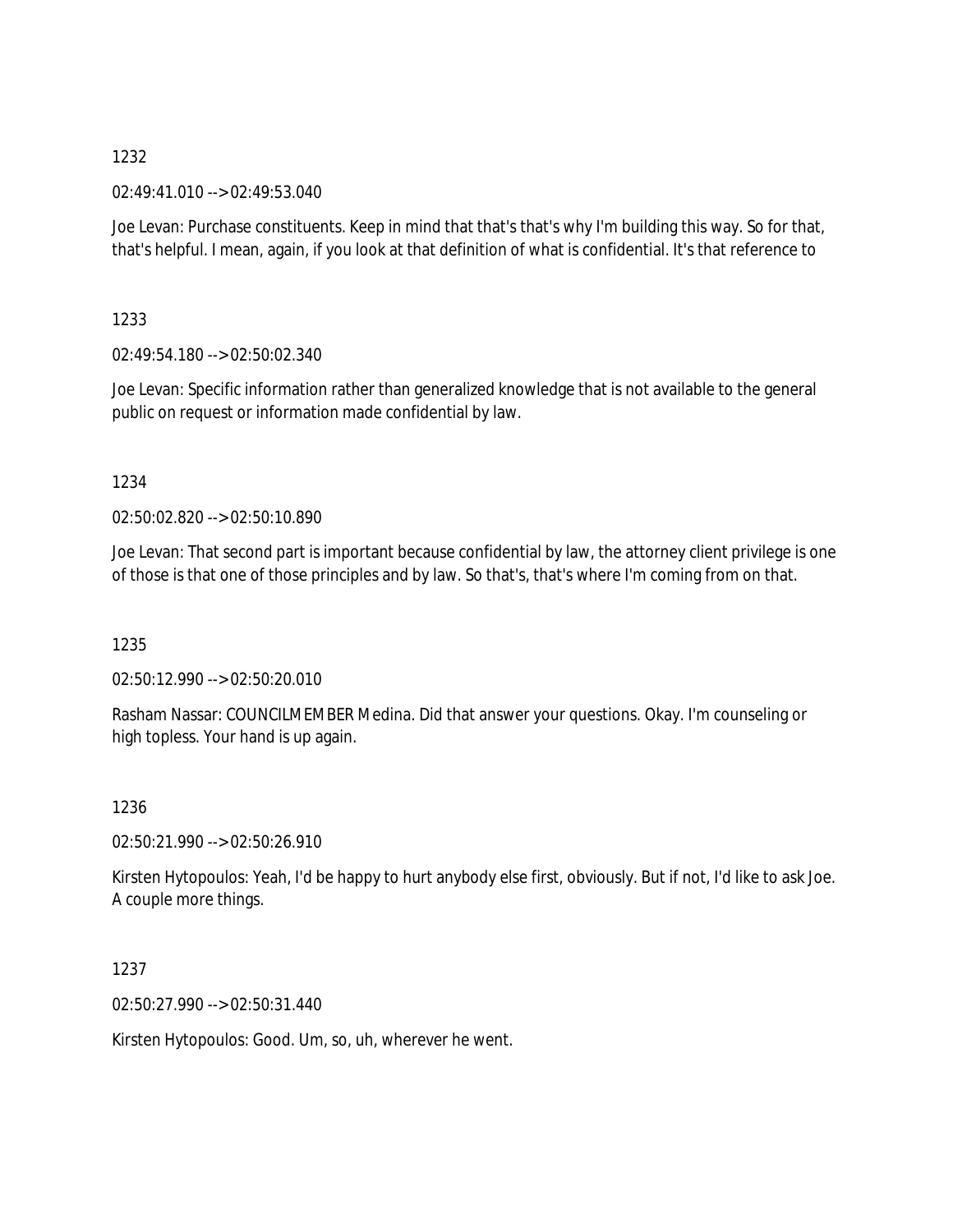02:50:33.090 --> 02:50:45.870

Kirsten Hytopoulos: Yeah, okay. Oh look at him. I'm talking to him so so I actually asked you about a week ago, I believe, whether or not it was acceptable for us to, you know, as we try to figure out these edges of like

1239

02:50:46.440 --> 02:50:58.710

Kirsten Hytopoulos: What can be discussed, if it's if it's if it's if it's all right for us to refute things that happened in Executive Session. If it doesn't bring forward legal advice or anything that was said in Executive Session.

1240

02:50:59.160 --> 02:51:03.780

Kirsten Hytopoulos: And my understanding was that that was that was something we could do. Do you remember that conversation.

1241

02:51:04.500 --> 02:51:11.250

Joe Levan: I do if I don't, for that. That's attorney client privilege discussion. So if you wanted to talk about. You can talk about what you want to talk about, but I'm not going to

1242 02:51:11.730 --> 02:51:12.120 Write

1243 02:51:13.410 --> 02:51:14.970 Joe Levan: The advice that I provided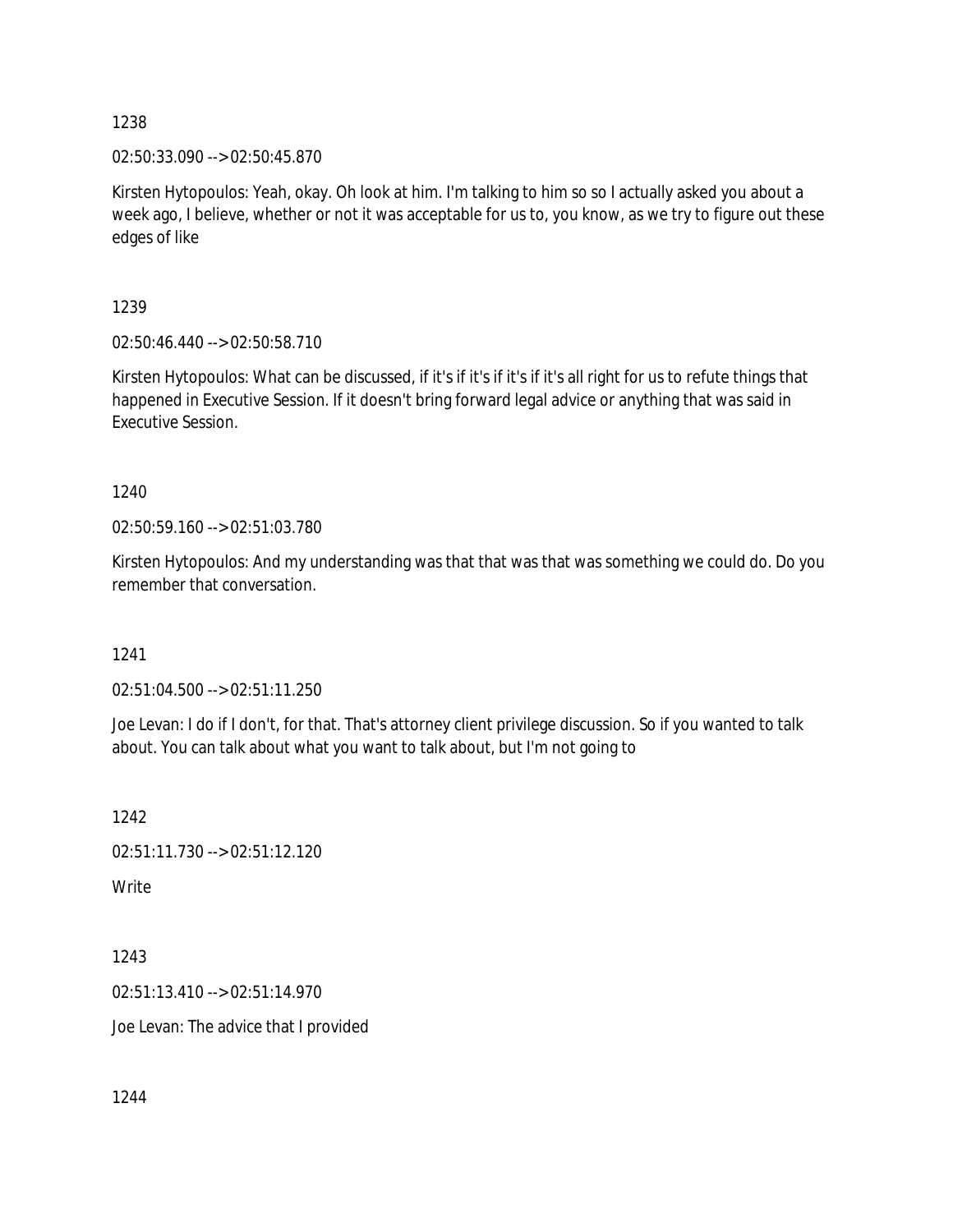02:51:15.240 --> 02:51:29.310

Kirsten Hytopoulos: Okay, well, because I could ask for. I guess here on the Dyess that's kind of the point of this conversation. So I guess I should ask that question here on the Dyess because I want to, I want to actually refute something that's that's being sent out in the community and do that.

1245

02:51:29.850 --> 02:51:37.830

Joe Levan: So in terms of refuting. I mean, it's as long as you're not talking about specific specific advice was provided an executive session.

1246

02:51:38.010 --> 02:51:40.470

Joe Levan: Correct, yeah. Hot Topic. Yes.

1247

02:51:40.530 --> 02:51:46.500

Kirsten Hytopoulos: Right. And I'm sorry to even have to do it. It's nothing dangerous or anything but i mean i again i really take seriously.

1248

02:51:46.920 --> 02:52:00.480

Kirsten Hytopoulos: You know emails that are going around now CMOS are going around making certain allegations and their number of allegations that I think we should be addressing. And so one of them. That's gone around is the idea that that the amendment that was brought forward for the

1249

02:52:01.830 --> 02:52:07.590

Kirsten Hytopoulos: The interim control was worked on between the city attorney and some in one or more council members.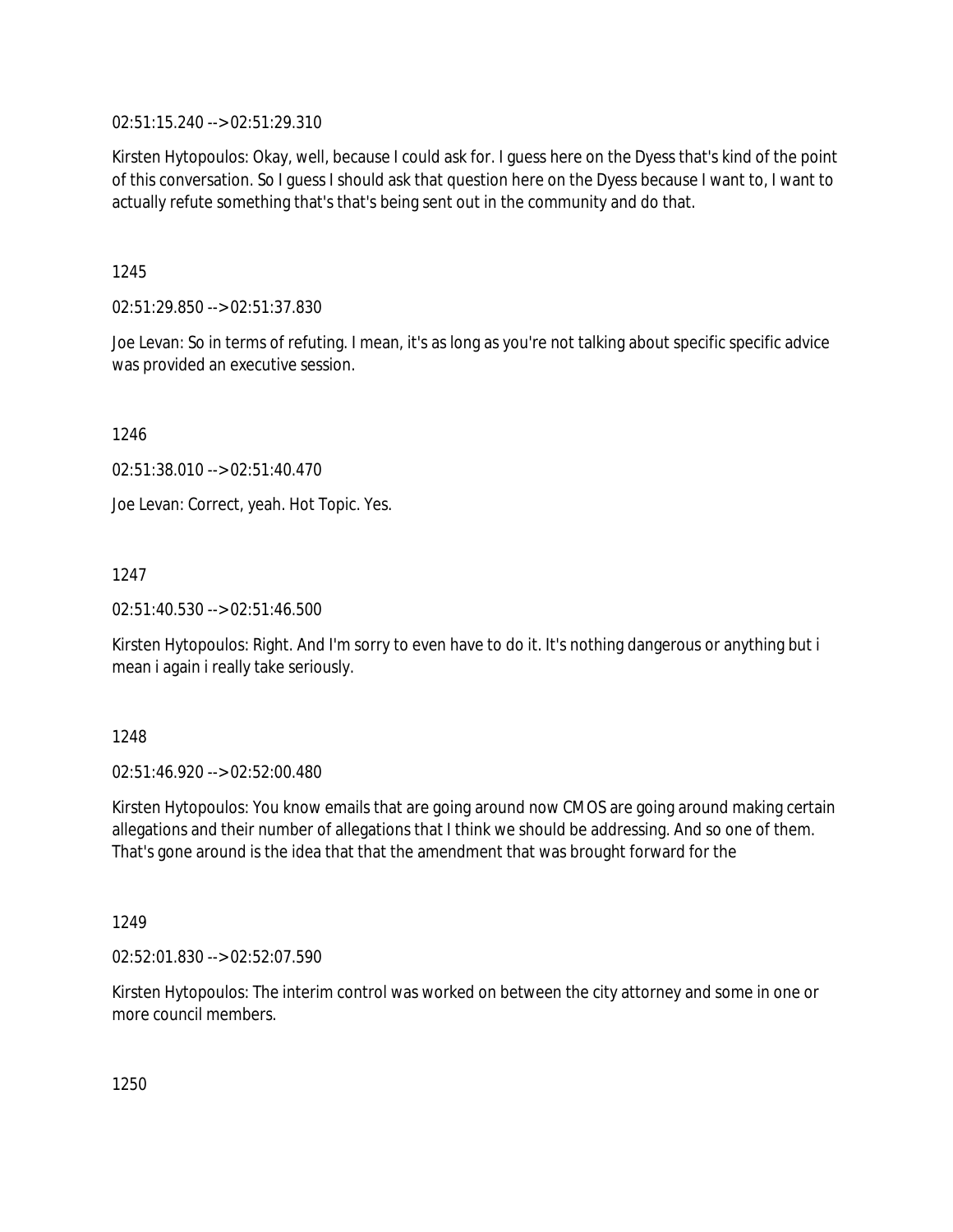02:52:08.760 --> 02:52:12.840

Rasham Nassar: Sorry, Douglas. I'm going to call point of order here, and I really sorry to interrupt you, but

1251

02:52:13.710 --> 02:52:23.190

Rasham Nassar: We're getting off topic. This was an FAQ session FAQ agenda item to discuss in general protocols around executive sessions.

1252

02:52:24.300 --> 02:52:37.290

Rasham Nassar: I hear what you're saying and I don't want to discredit the importance of that topic of discussion, but it is a question for the Council that's it seems to me to be its own discussion topic, um,

1253

02:52:37.980 --> 02:52:49.110

Kirsten Hytopoulos: I would be happy to either discuss this at good the order make the points I want to make or to ask for a future conversation where we can refute some of the statements that are being made about

1254

02:52:49.680 --> 02:52:56.190

Kirsten Hytopoulos: Council decisions and certain council members and the city. Either way, I'm fine. That talking about it right now, but I do want to talk about it.

1255

02:52:56.640 --> 02:53:03.300

Rasham Nassar: Okay, thank you for thank you for offering that and I would personally, I would take you up on the offer to bring it up during good of the order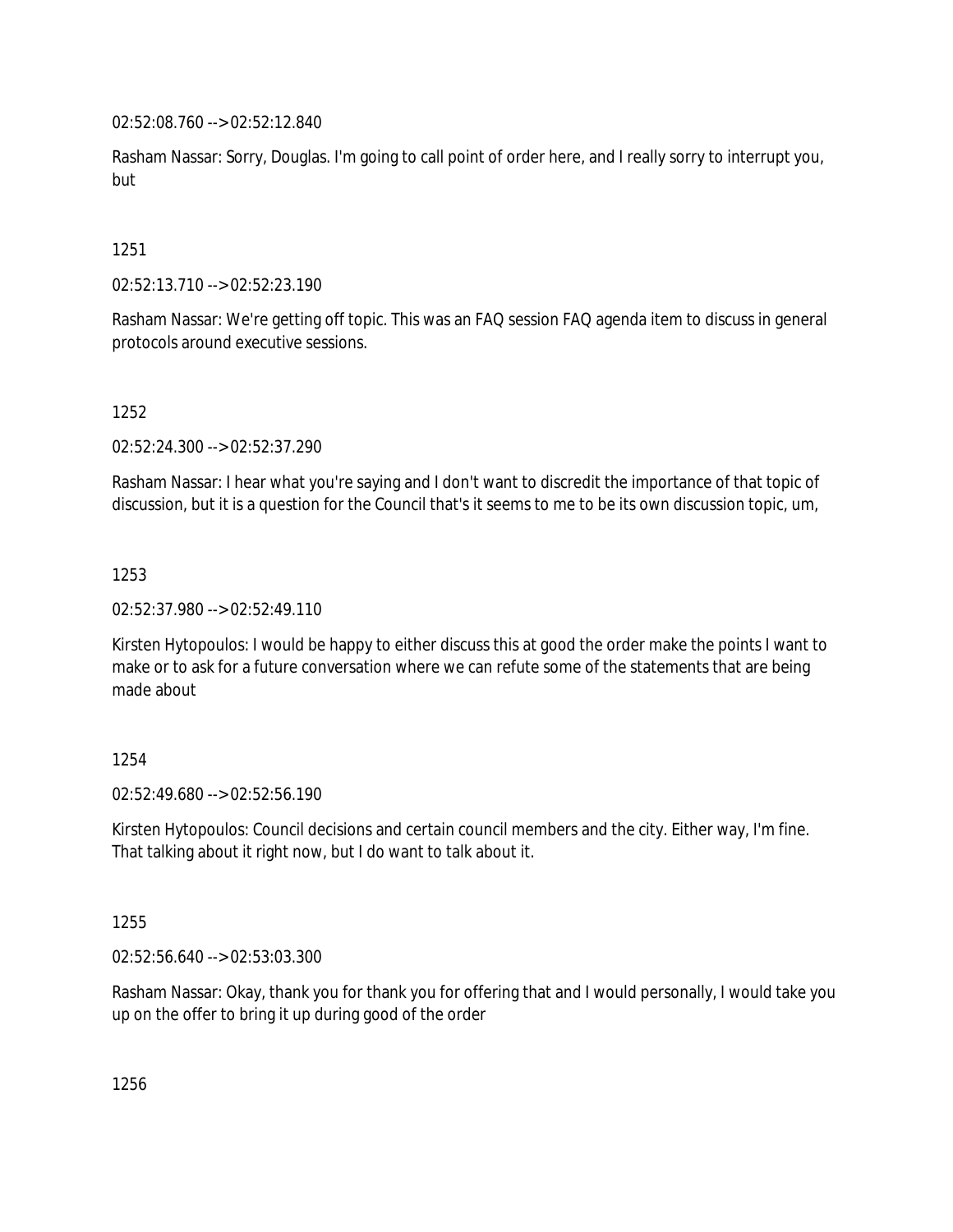02:53:03.600 --> 02:53:10.620

Rasham Nassar: And then Council can weigh in. And if there's if it's getting late and council members feel like they really want to dive into that, then

1257

02:53:11.280 --> 02:53:20.100

Rasham Nassar: And there's additional council member support for adding it to a future agenda item, maybe we can have the opportunity during for the good of the order to

1258

02:53:21.300 --> 02:53:27.210

Rasham Nassar: To kind of gauge that level of interest at that point in time. Does that sound. Does that sound fair. Does that sound okay

1259

02:53:28.230 --> 02:53:44.070

Rasham Nassar: And and then with regard to this discussion if there are any other council member questions or comments, kind of on the broad subjects of the FAQ on executive sessions we can continue to kind of engage city attorney as he's here with us tonight on that topic alone.

1260

02:53:45.900 --> 02:53:46.980

Rasham Nassar: COUNCILMEMBER Pollock.

1261

02:53:48.120 --> 02:53:54.510

Michael Pollock: Thank you. Councilmember Assad Deputy Mayor. This is for for our city attorney.

1262

02:53:55.710 --> 02:54:00.120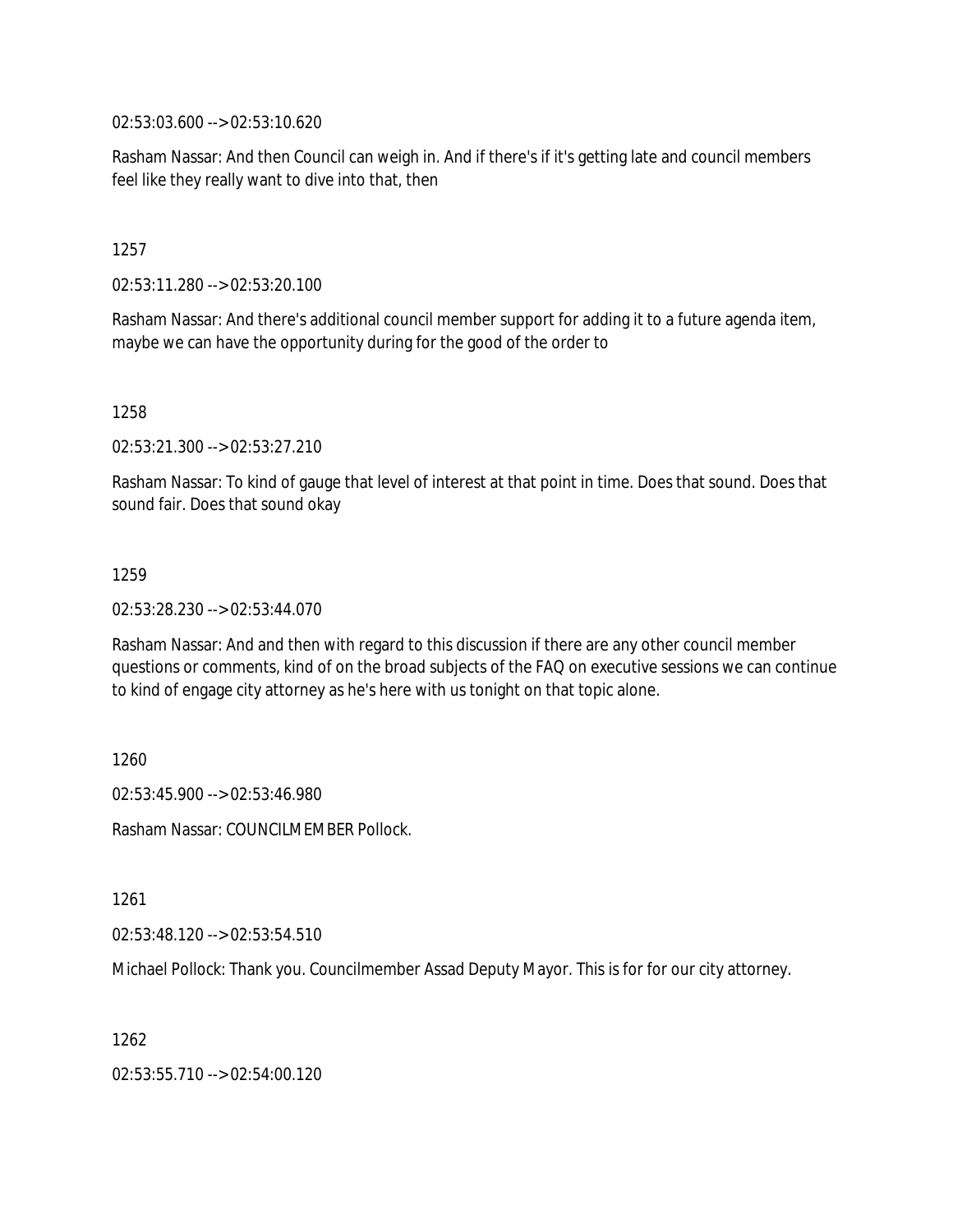Michael Pollock: To me, this is really a great conversation. I'm really glad we're having it.

# 1263

02:54:01.230 --> 02:54:13.950

Michael Pollock: Because the flip side of Executive Session, of course, that operates as you know underneath under the OPM a the open public meetings act. And so we don't want to disclose confidential information.

# 1264

02:54:15.090 --> 02:54:22.740

Michael Pollock: That is confidential in a in an executive session at the same time, we don't want to be having conversations that aren't

# 1265

02:54:23.070 --> 02:54:35.940

Michael Pollock: Covered by executive privilege. I guess that really so we don't want an OPM, a violation. That's what I'm getting at. So it seems like we have to judge those balance those. So, a bit of a long winded up here, but

1266

02:54:37.530 --> 02:54:53.610

Michael Pollock: Then actually have read the Attorney General's opinion fairly thoroughly and Stephen is pretty fascinating. And one of the things that they say is, is that the executive session clause is to be narrowly construed the courts have found that

1267

 $02:54:54.660 \rightarrow 02:55:04.440$ 

Michael Pollock: And so I'm just the question for us was really in regards to the reasons why we can go in and particularly the one you mentioned it's

1268

02:55:05.280 --> 02:55:13.680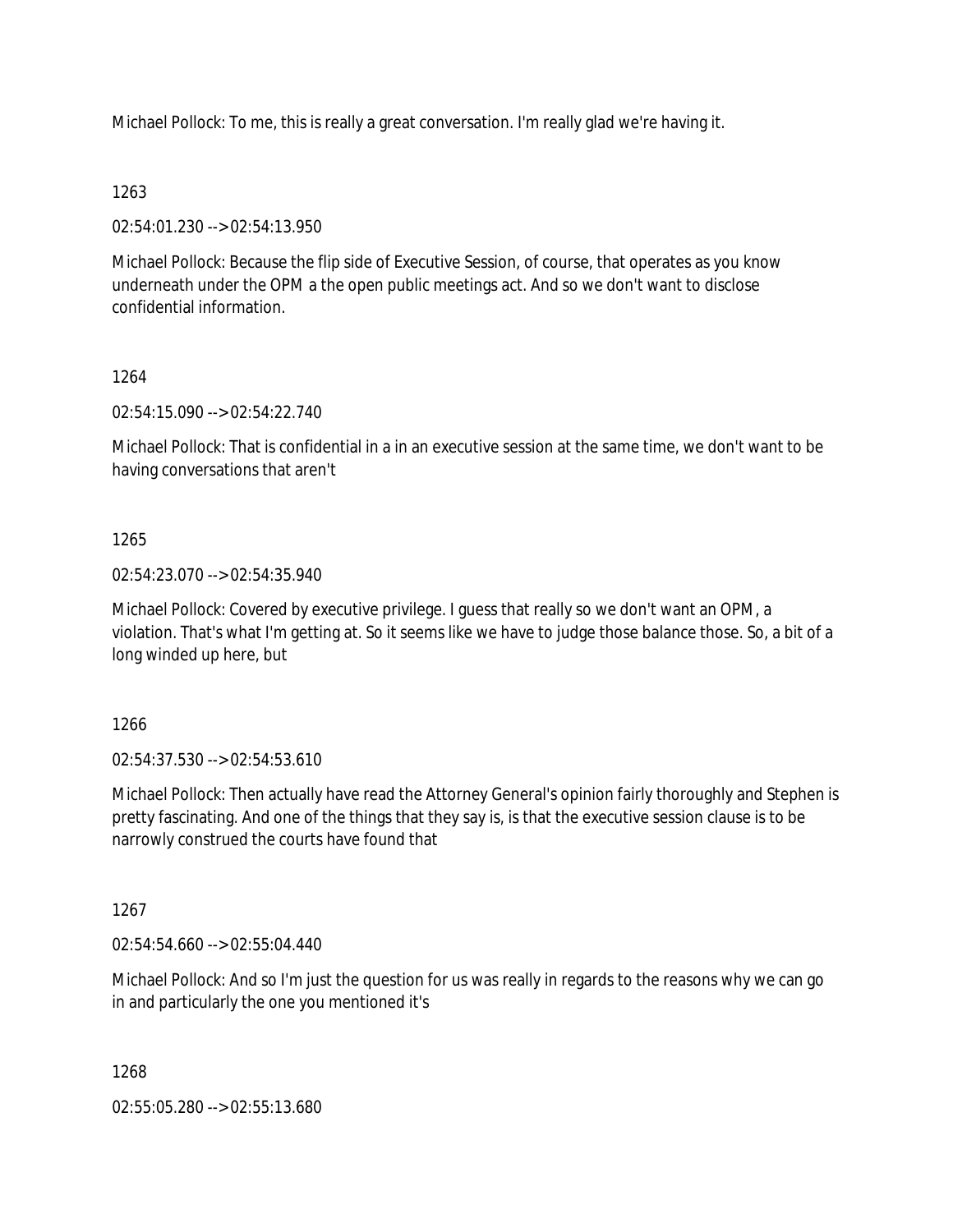Michael Pollock: I three I think litigation or legal risks of a proposed action or current practice that the agency has identified one public discussion.

1269

02:55:13.950 --> 02:55:21.060

Michael Pollock: Of the litigation or legal risk is likely to result in an adverse legal or financial consequence to the agency.

# 1270

02:55:21.720 --> 02:55:29.880

Michael Pollock: So that's something that can be defined quite broadly. I mean, you can you can that covers just about anything. Right. I mean,

# 1271

02:55:30.270 --> 02:55:42.930

Michael Pollock: Likely to it so. So the question that you know in my mind is how do we decide that who decides that, how do we decide that the the is likely to result in an adverse legal or financial consequence.

1272

02:55:43.980 --> 02:55:45.780

Michael Pollock: Because in that regard.

1273

02:55:46.890 --> 02:55:58.440

Michael Pollock: If anybody Sue's us for anything, whether it's a good lawsuit or not it's going to result in an adverse financial consequence because we have to defend defend it. So,

1274

02:55:59.100 --> 02:56:10.350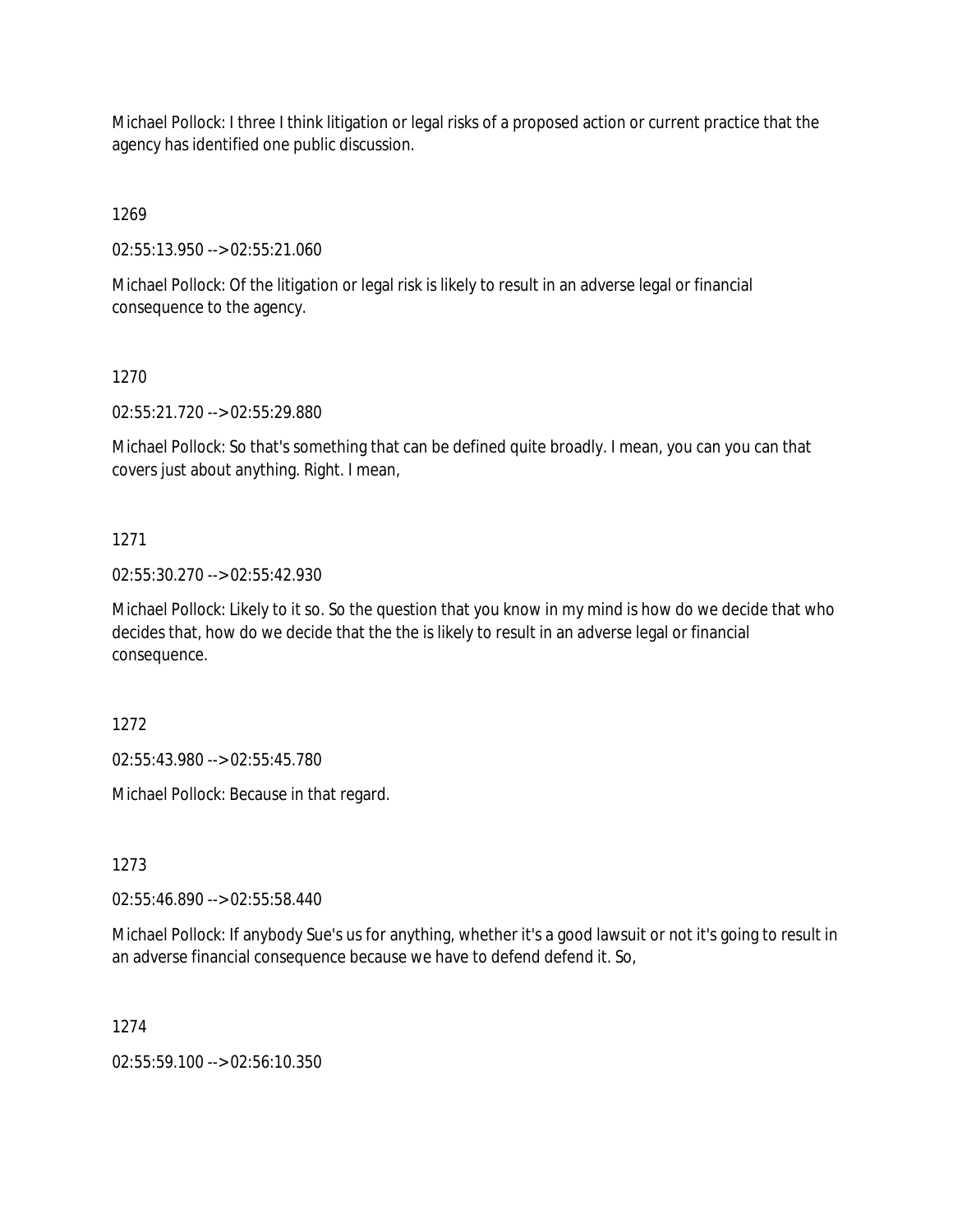Michael Pollock: It seems like we could really say anything that we're talking about any law that law, we're considering we could go into executive session under that

1275

02:56:10.890 --> 02:56:27.360

Michael Pollock: And then on the counter end of it again is is that this, this is to be construed narrowly. So I'm just wondering if there's any kind of guidance legal or Attorney General's opinion you know in terms of how could again. Who makes the decision and how do we how do we make that decision.

# 1276

02:56:29.280 --> 02:56:36.450

Michael Pollock: So I'll be better kind of have a follow up at all. Go ahead. That's, that's a lot for you to digest. I think it was just one question though.

# 1277

02:56:38.490 --> 02:56:44.760

Joe Levan: Well, I think. I mean, part of this is I take my my role in my duty understand law very seriously.

1278

02:56:45.240 --> 02:56:50.250

Joe Levan: So when I bring you topics and executive session. So she related to train client privilege topics.

## 1279

02:56:50.880 --> 02:57:00.000

Joe Levan: I'm very careful to make sure they fall within what's allowed and what's not allowed. So if there's ever a situation and executive session where a customer thinks that

1280

02:57:00.750 --> 02:57:13.650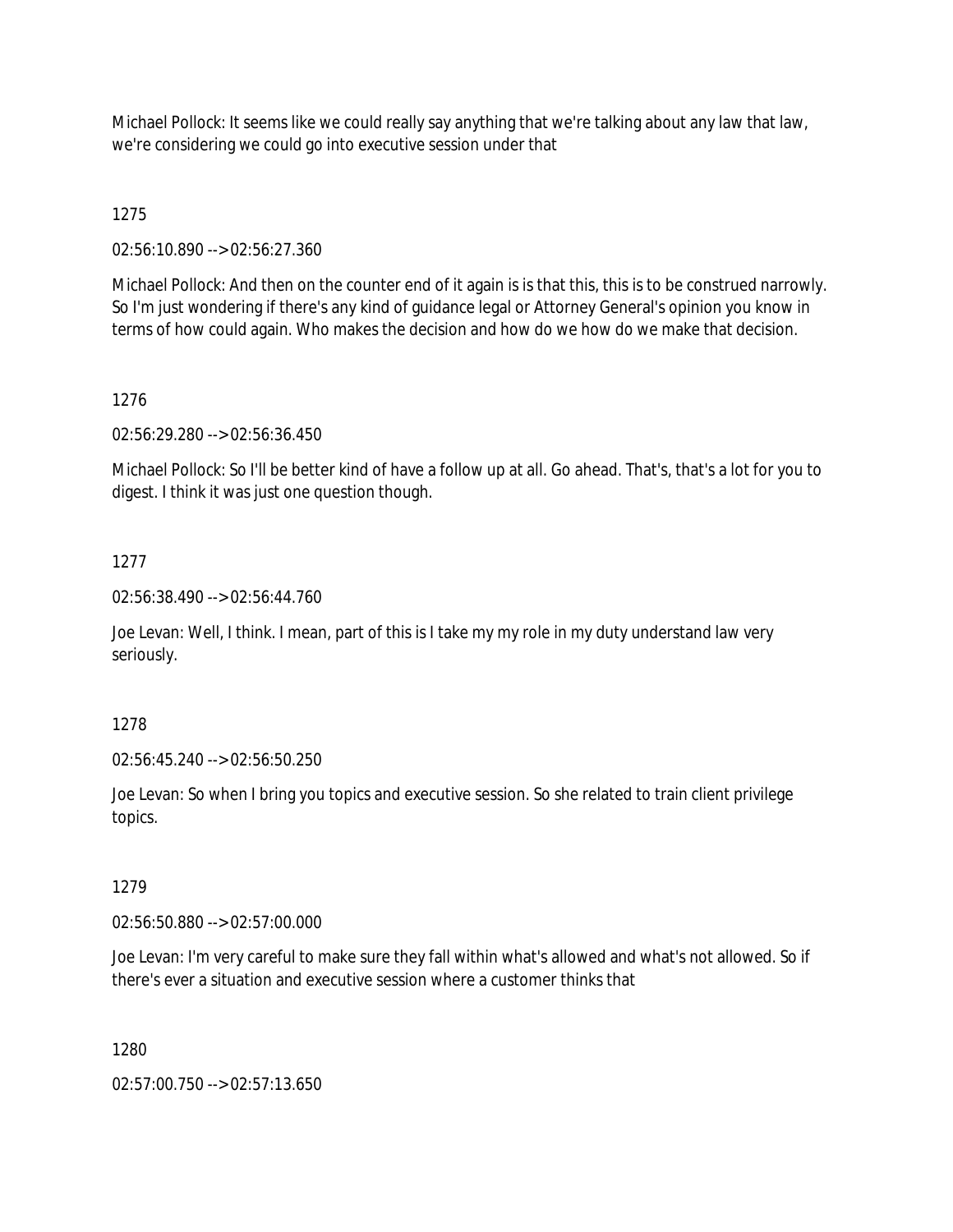Joe Levan: That's not the topic doesn't fall into that category. Let's and let's talk about that. But that's, I take that very seriously, and I, I know what the PMA says and what does these provisions state and

1281

02:57:14.730 --> 02:57:20.460

Joe Levan: And also that attorney general opinion which again, I'll send all your council members, you'll see that there's a, it's a really

# 1282

02:57:22.290 --> 02:57:30.600

Joe Levan: It's really worth reading because it goes into several different topics but narrows and you know folks in on this this particular issue about what

# 1283

02:57:31.020 --> 02:57:38.250

Joe Levan: About what would you, what is proper and what's not an Executive Session. What is confidential, what's not, and the reason the, the Attorney General wrote the opinion is because it

1284

02:57:38.640 --> 02:57:44.010

Joe Levan: Was kind of a, an issue that existed out there for many years and the attorney general, have never really addressed it specifically and

# 1285

02:57:44.460 --> 02:57:50.430

Joe Levan: They're not a lot of court decisions on an either in this in that setting. So it's really worth reading. But you'll see that the

1286

02:57:51.000 --> 02:58:00.540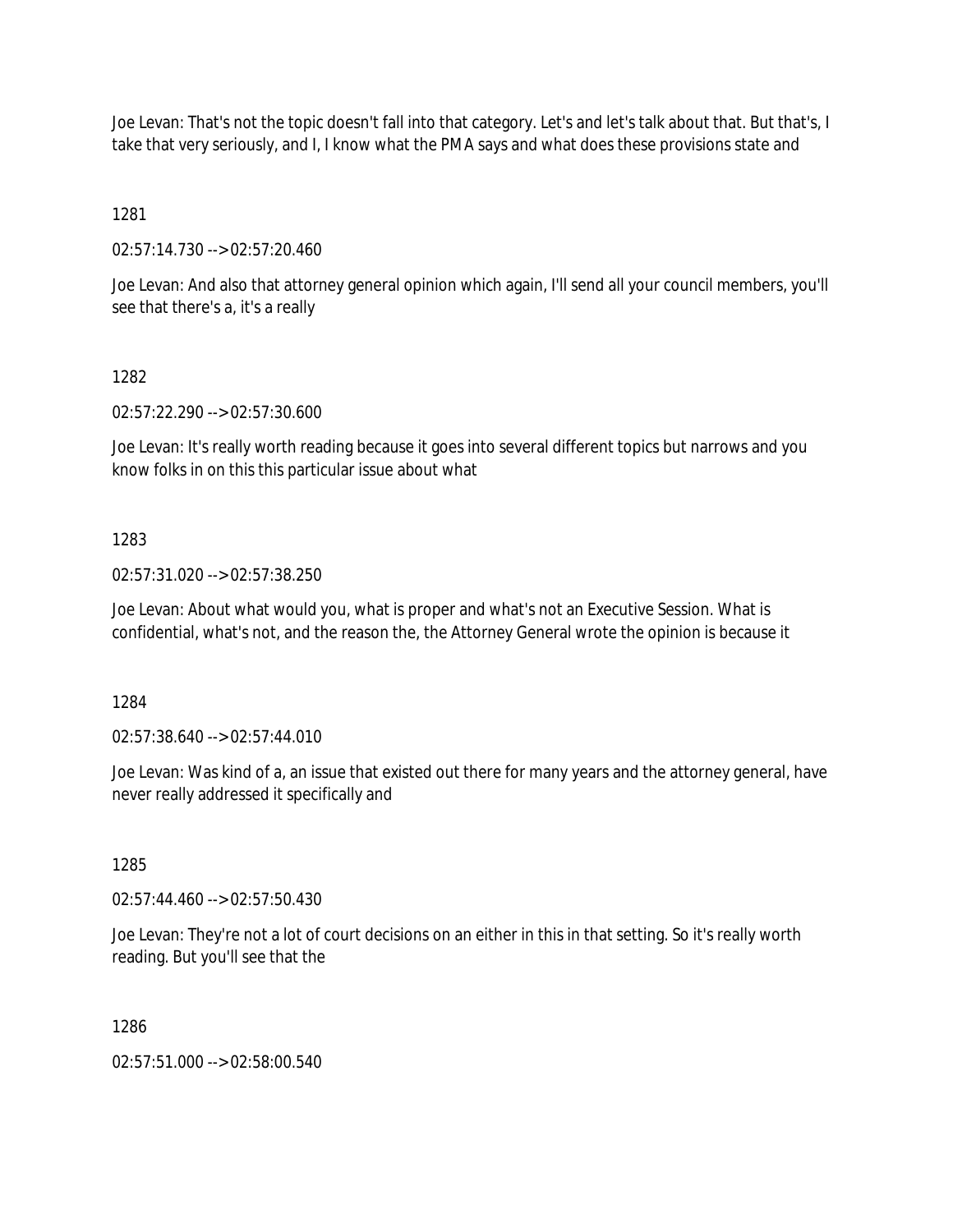Joe Levan: The Attorney General's very clear. So she in the attorney client situation that there is some, it can be fairly broadly construed in terms of

1287

02:58:01.470 --> 02:58:09.330

Joe Levan: What what what is related to or what, what would be in relation to an adverse impact on the city.

# 1288

02:58:09.990 --> 02:58:19.770

Joe Levan: But that's that's intentional, because then it gives the Council in your city attorney, the little bit of runway to talk have that candid legal discussion.

# 1289

02:58:20.340 --> 02:58:27.180

Joe Levan: Related to those legal risks and that's why I made the point about referring to the legal risk because they're doing sometimes there's a perception.

1290

02:58:27.900 --> 02:58:39.210

Joe Levan: By the public that it's only about current litigation or a potential litigation and that that's being over overly that's being read in a way that's overly broad

# 1291

02:58:39.630 --> 02:58:51.120

Joe Levan: But it as you as I pointed out specifically within the European within this provision and 4231 10 it sub sub one, it speaks to legal discussions of legal risks.

# 1292

02:58:52.080 --> 02:59:00.990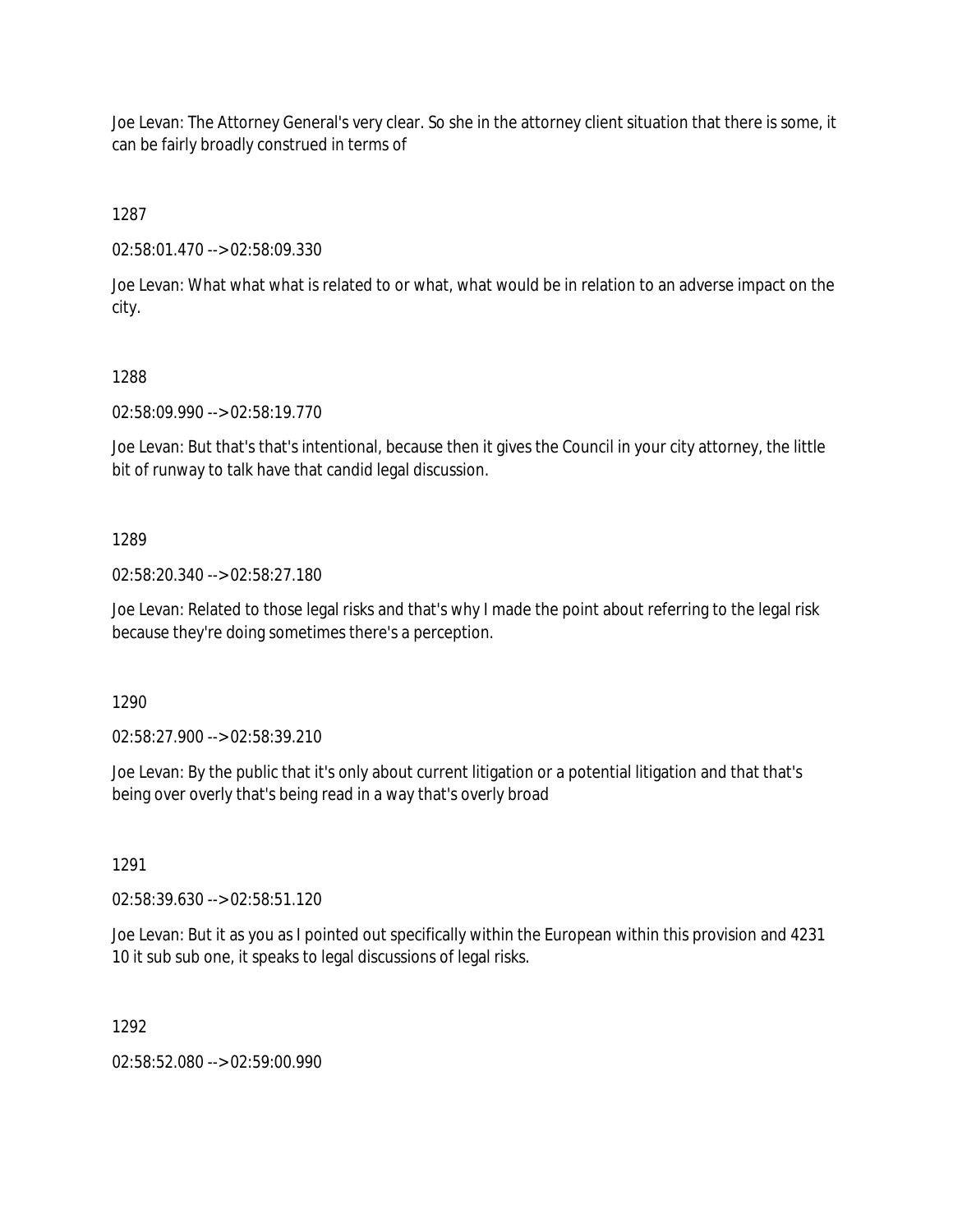Joe Levan: But you know it does. As you said, it has to relate also to not just legal risk, but it could have an adverse financial impacts or otherwise on the city and that's that's

1293

02:59:01.410 --> 02:59:06.780

Joe Levan: That's certainly I'll the only kind of topics I've discussed with the Council and Executive Session, since I've been with the city.

## 1294

02:59:08.310 --> 02:59:12.600

Michael Pollock: Okay, so somewhere relying on your professional judgment than on that really

1295

02:59:13.680 --> 02:59:14.430

Michael Pollock: Yeah yeah

1296

02:59:15.210 --> 02:59:17.010

Joe Levan: My, my, my duty as a

1297

02:59:17.310 --> 02:59:22.050

Joe Levan: As an attorney to uphold the candidate ethics that I'm bound by so

# 1298

02:59:22.080 --> 02:59:37.290

Michael Pollock: Yeah okay okay that's helpful. Um, and then the follow up is, is this is this. Again, this sort of likely to result in adverse legal or financial consequences to the agency so that this gets to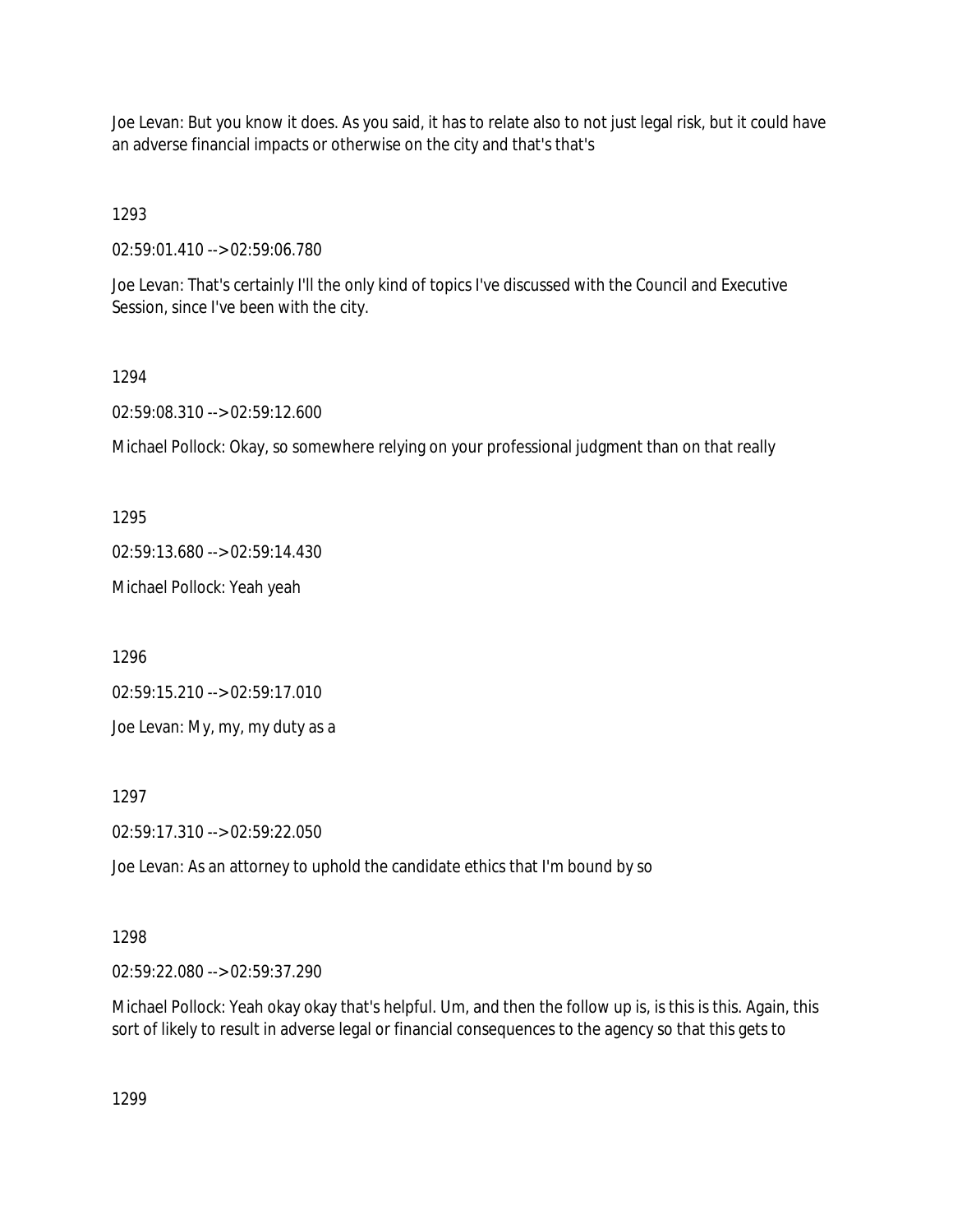02:59:38.310 --> 02:59:43.770

Michael Pollock: The deputy marriage comments of when information can be released and and

1300

02:59:44.820 --> 02:59:51.690

Michael Pollock: I'm just thinking about and we got an email today about an incident that happened a while ago and it seems irrelevant to

1301

02:59:52.440 --> 02:59:56.130

Michael Pollock: Any sort of adverse legal consequence to the agency at this

1302

02:59:56.130 --> 03:00:11.250

Michael Pollock: Point. So it seems like just as an example, that could be talked about. Or it could be released by, I guess I'm sort of asking, you know, what point

1303

03:00:11.850 --> 03:00:20.910

Michael Pollock: Can a council member. I mean, can talk about something, because it's no longer relevant to this adverse legal or financial consequence and

1304

03:00:21.480 --> 03:00:28.170

Michael Pollock: Does it have to be that the city says we agree that this is no longer

1305 03:00:29.130 --> 03:00:44.070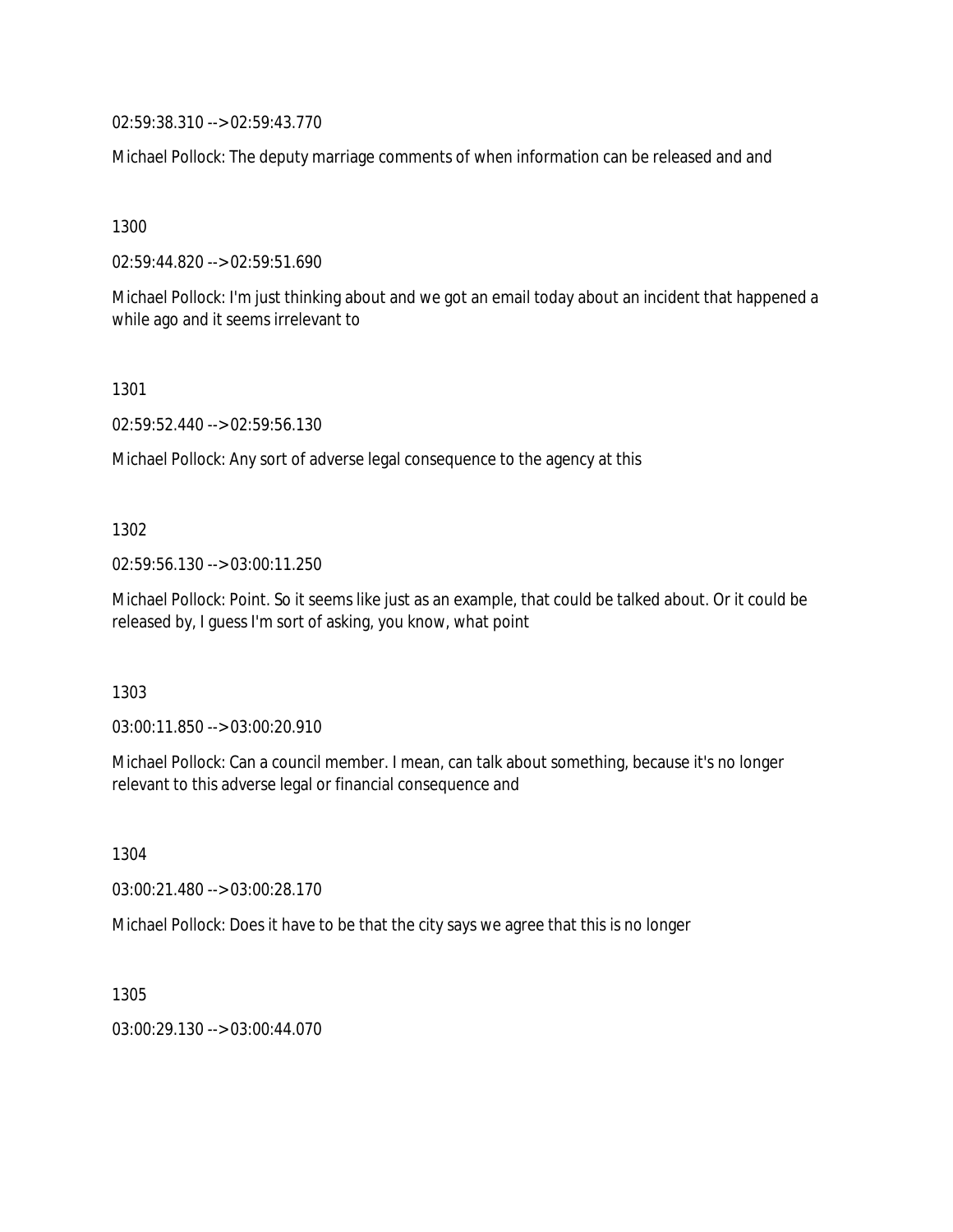Michael Pollock: Fit for for Executive Session. So we kind of have to release it, or can council members just simply talk about it around, you know, how do we do that and I can, you know, to give an extreme example, I'd say I was on the Council, you know,

1306

03:00:45.450 --> 03:00:58.710

Michael Pollock: I can say like a joke. Back at the turn of the century. Well, if I talked about anything that happened there, you know, arguably, there was no adverse they will consequence to that. So, but, but I'm just trying to look for for sort of handle how to

1307

03:00:59.880 --> 03:01:05.730

Michael Pollock: The guidance on that and for people that are on the Council and that are no longer on the Council right

## 1308

03:01:05.760 --> 03:01:22.110

Joe Levan: Yeah, I've looked at that, over the years, and there's not some kind of bright line that I can offer in that regard I would think that would, I would be looking at is if it's an issue. First of all, the, the Council to waive the privilege, not a legal issue as legal advice that relates to

1309

03:01:22.110 --> 03:01:23.400

Joe Levan: Anything that's at all.

1310

03:01:23.880 --> 03:01:25.380

Joe Levan: Ongoing with the city.

1311

03:01:26.430 --> 03:01:31.290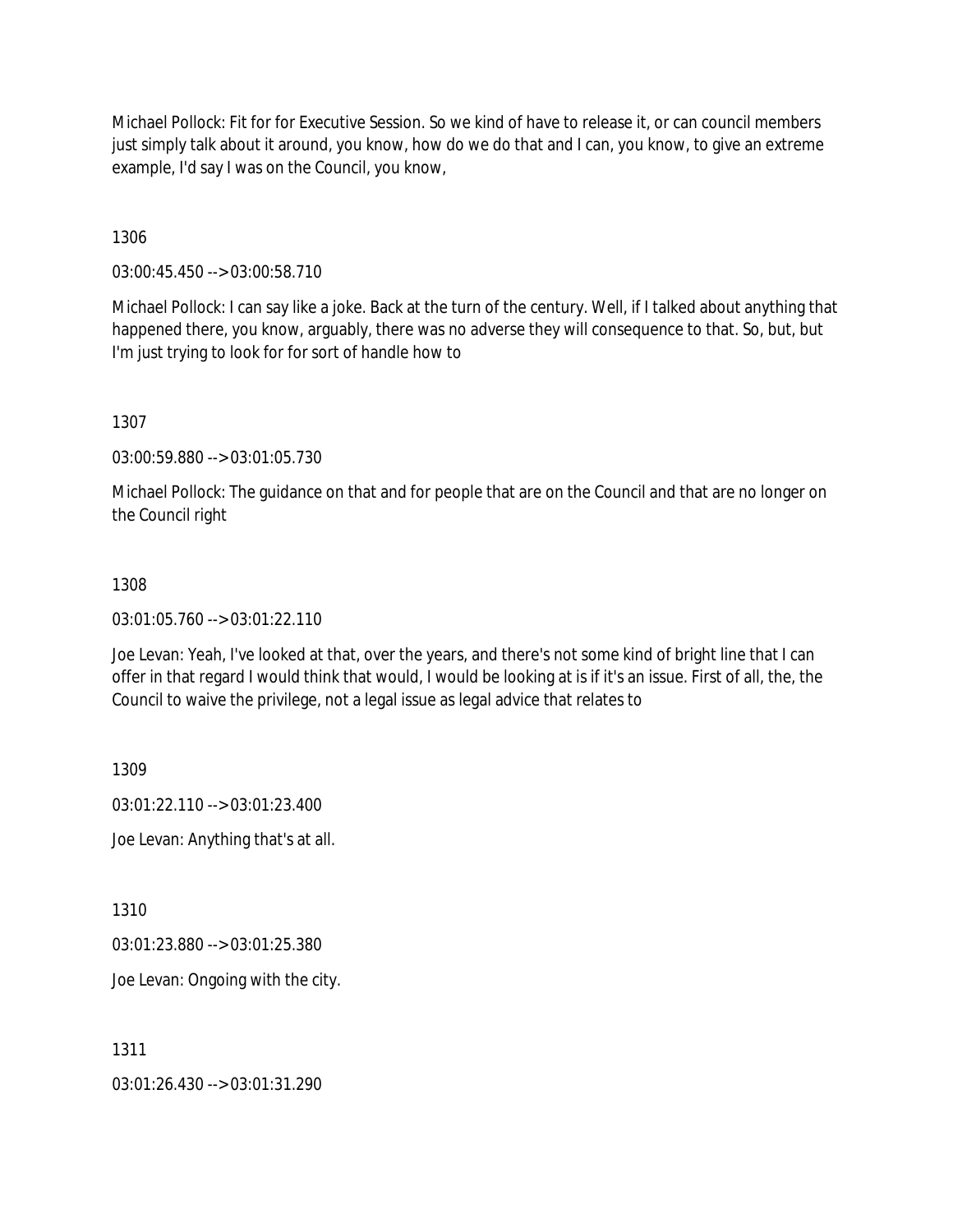Joe Levan: Council with a majority vote to the way of the privilege, so that's that's that's one option.

# 1312

03:01:32.220 --> 03:01:40.920

Joe Levan: Otherwise the privilege, especially with regard to any kind of matter that is continuing in some form that's been discussed by past councils in recent years.

# 1313

03:01:41.400 --> 03:01:48.750

Joe Levan: That that privilege would continue to exist, you know, talk, talk about something 20 years ago that no longer is applicable to anything.

# 1314

03:01:49.380 --> 03:01:52.830

Joe Levan: Directly, that's another issue or not. I don't think we're talking about that at this point.

## 1315

03:01:53.370 --> 03:02:05.490

Joe Levan: So I don't have a bright land offer you, but that that's it's a fair question, but that's the way that's the way I would look at it if it's something again it's relates to in any way to an ongoing matter that the city is considering

## 1316

03:02:06.510 --> 03:02:18.060

Joe Levan: That was provided to the second session in a privileged format or based on the privilege that that would contain continue to be privileged unless the Council voted why majority vote to waive that privilege.

## 1317

03:02:23.490 --> 03:02:23.970

Rasham Nassar: Okay.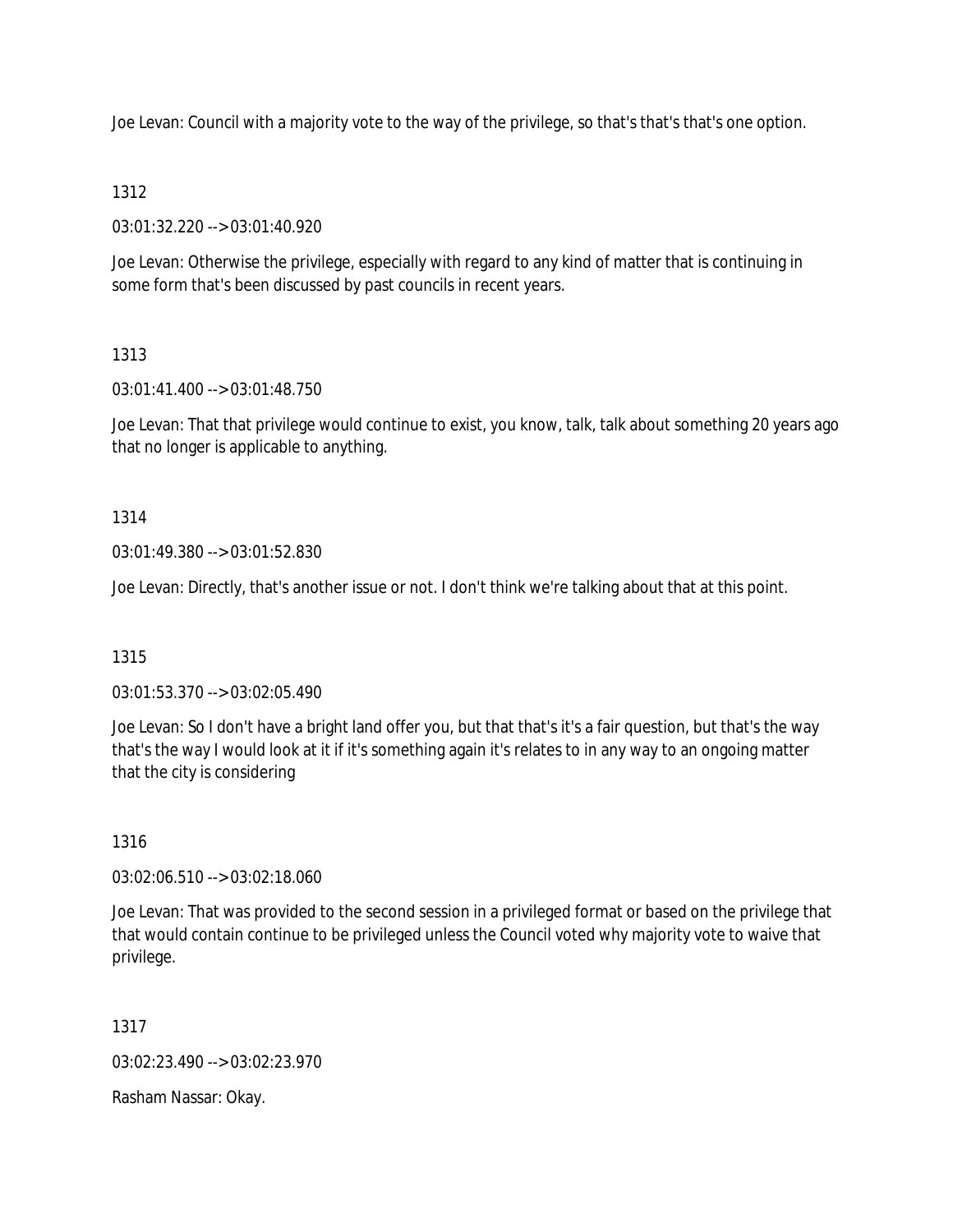03:02:25.590 --> 03:02:27.120

Rasham Nassar: I count. Councilmember hi topless.

1319

03:02:29.250 --> 03:02:32.610

Kirsten Hytopoulos: Adding anything I had two questions before and I didn't ask the other one.

1320

03:02:33.840 --> 03:02:42.360

Kirsten Hytopoulos: So kind of going back to this idea of the fact that we're dependent on the competence and professionalism of our city attorney, the system doesn't work if we can't count on that.

1321

03:02:43.410 --> 03:02:51.420

Kirsten Hytopoulos: And going back to the the scenario that Cole talked about where he comes in. He's an attorney, maybe he's not an attorney.

# 1322

03:02:51.750 --> 03:02:58.650

Kirsten Hytopoulos: And he's developed an opinion. Let's say he's developed an opinion that is contrary to the advice of our city attorney.

1323

03:02:59.160 --> 03:03:08.730

Kirsten Hytopoulos: How does that work. How does that work for what, you know, do we have duties to listen to you as council members. Do we have the right to seek other legal opinions on our own.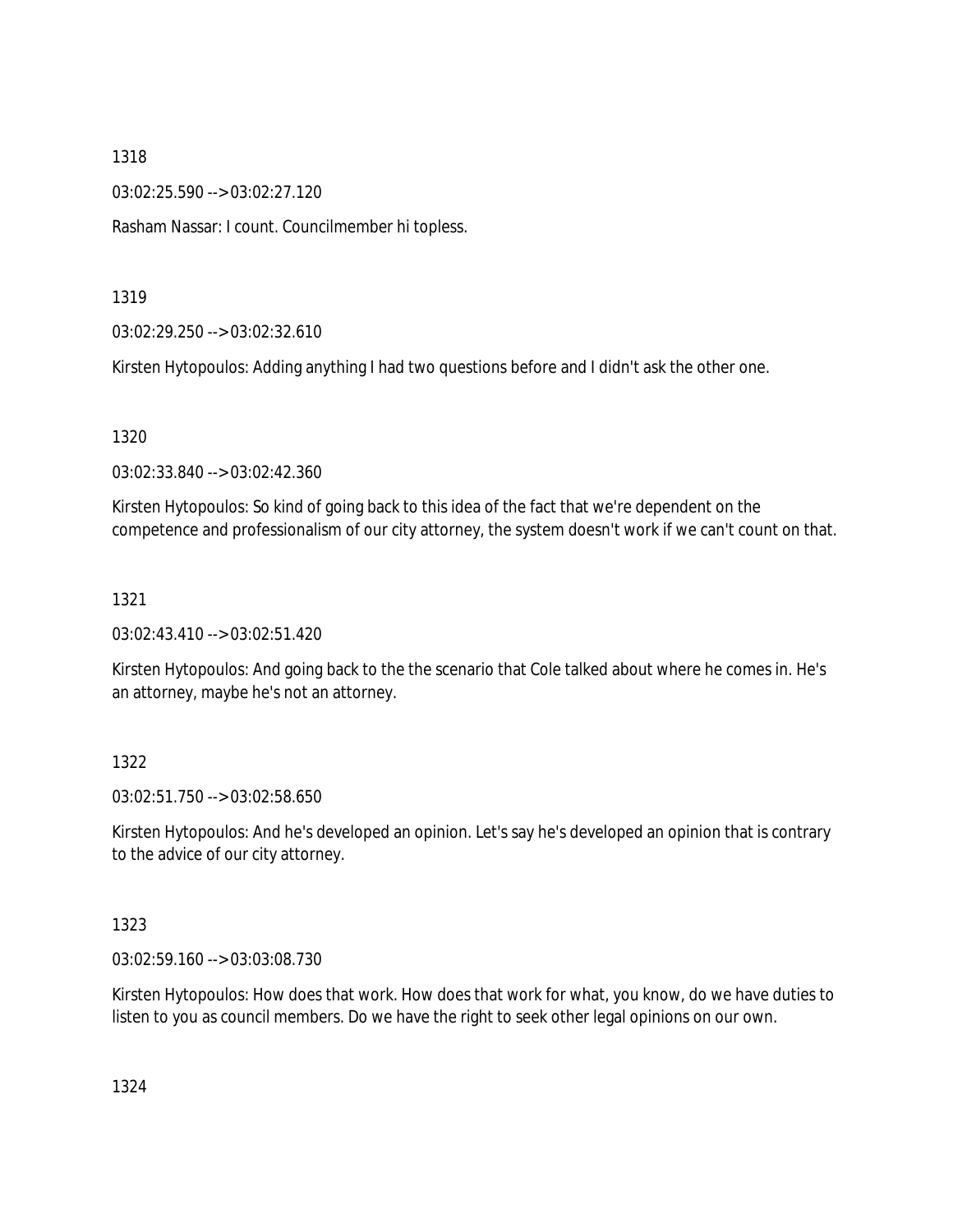03:03:09.180 --> 03:03:20.580

Kirsten Hytopoulos: And to whatever extent you're able to explain that. I think that would be helpful for the public and for counsel to understand where there might be limits on what you know what our roles and obligations are on that front.

1325

03:03:21.780 --> 03:03:30.630

Joe Levan: Yeah, so I mean as city attorney. I'm the chief legal officer for the city. So that was just, you all know my obligation. My duties toward the city as an entity.

1326

03:03:31.140 --> 03:03:41.970

Joe Levan: And so my that that's that's my full loyalty that is to that is to the clients and the clients in this context, is the Council, as well as a city manager.

1327

03:03:43.350 --> 03:03:54.000

Joe Levan: So that, and that's where my soil so loyalty and duty resides with respect to the the city as an entity. So if you get outside advice from other attorneys about different topics.

1328

03:03:55.350 --> 03:04:00.600

Joe Levan: There, you could have situations where they may have some interesting legal information and then

1329

03:04:01.230 --> 03:04:07.080

Joe Levan: To provide to you, but their, their interests are going to be different than than my interest because I'm the only one who's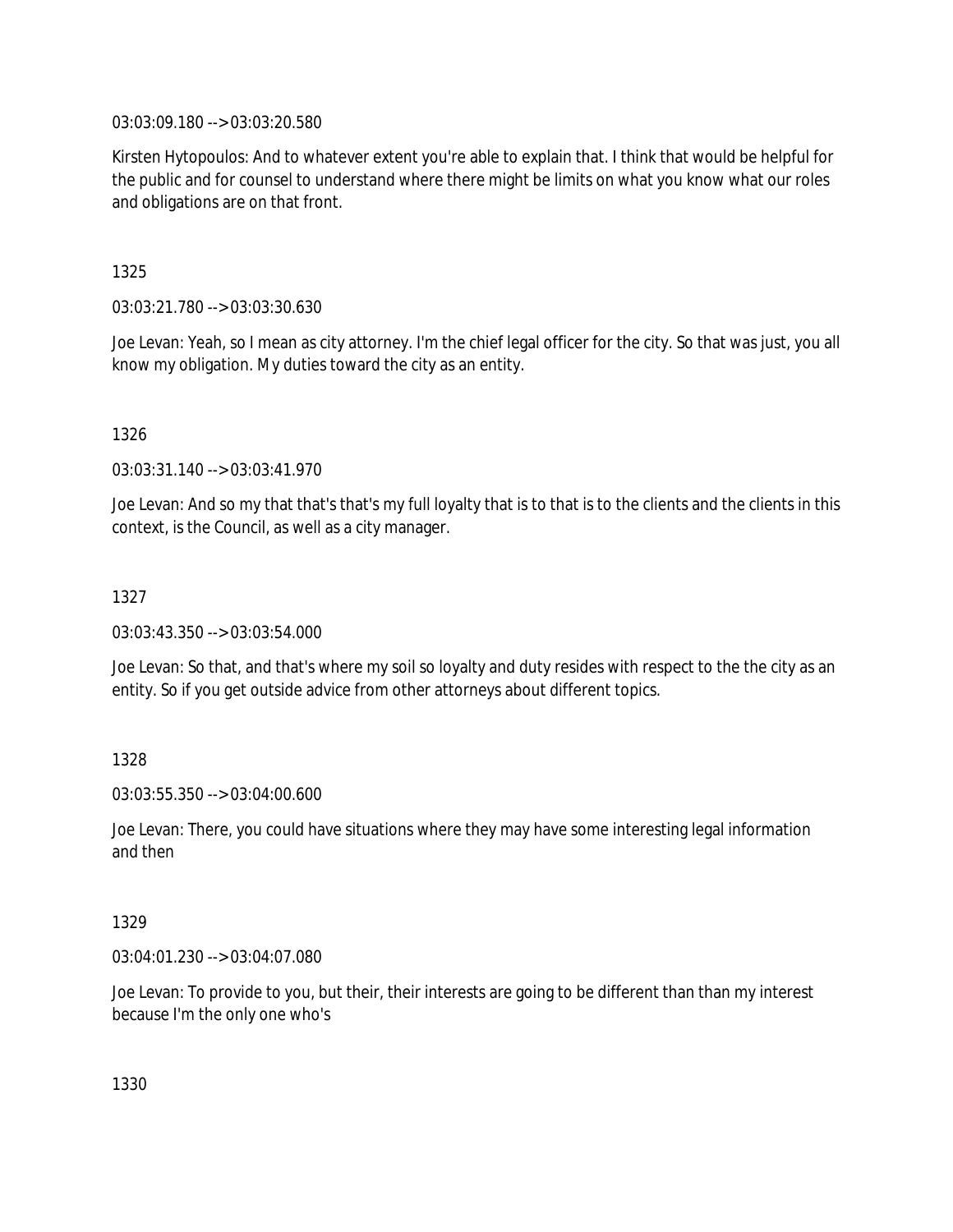03:04:07.650 --> 03:04:15.570

Joe Levan: In the seat that I'm in, and I and for me, as you all know i i from I see it as the buck stops with me in terms of the legal issues.

#### 1331

03:04:16.110 --> 03:04:31.110

Joe Levan: I take full responsibility for all the all the legal matters that are that are going on with with the city and I take that responsibility very seriously. So, you know, it doesn't does mean that you can't talk to other attorneys, of course, you can and get other information.

1332

03:04:32.340 --> 03:04:36.360

Joe Levan: But in terms of and in terms of talking about that.

#### 1333

03:04:36.690 --> 03:04:45.360

Joe Levan: If we have a if I'm providing you advice and executive session and you want to talk about some other legal theory. That'd be more than happy to talk about that in Executive Session, or, you know, we can have discussions otherwise.

#### 1334

03:04:46.230 --> 03:04:53.880

Joe Levan: It through phone calls or otherwise emails, we can talk about those those theories and I've had those discussions with some council members, that's totally appropriate

#### 1335

03:04:55.140 --> 03:04:58.890

Joe Levan: But I would just caution the, the Council members.

1336

03:04:59.910 --> 03:05:10.860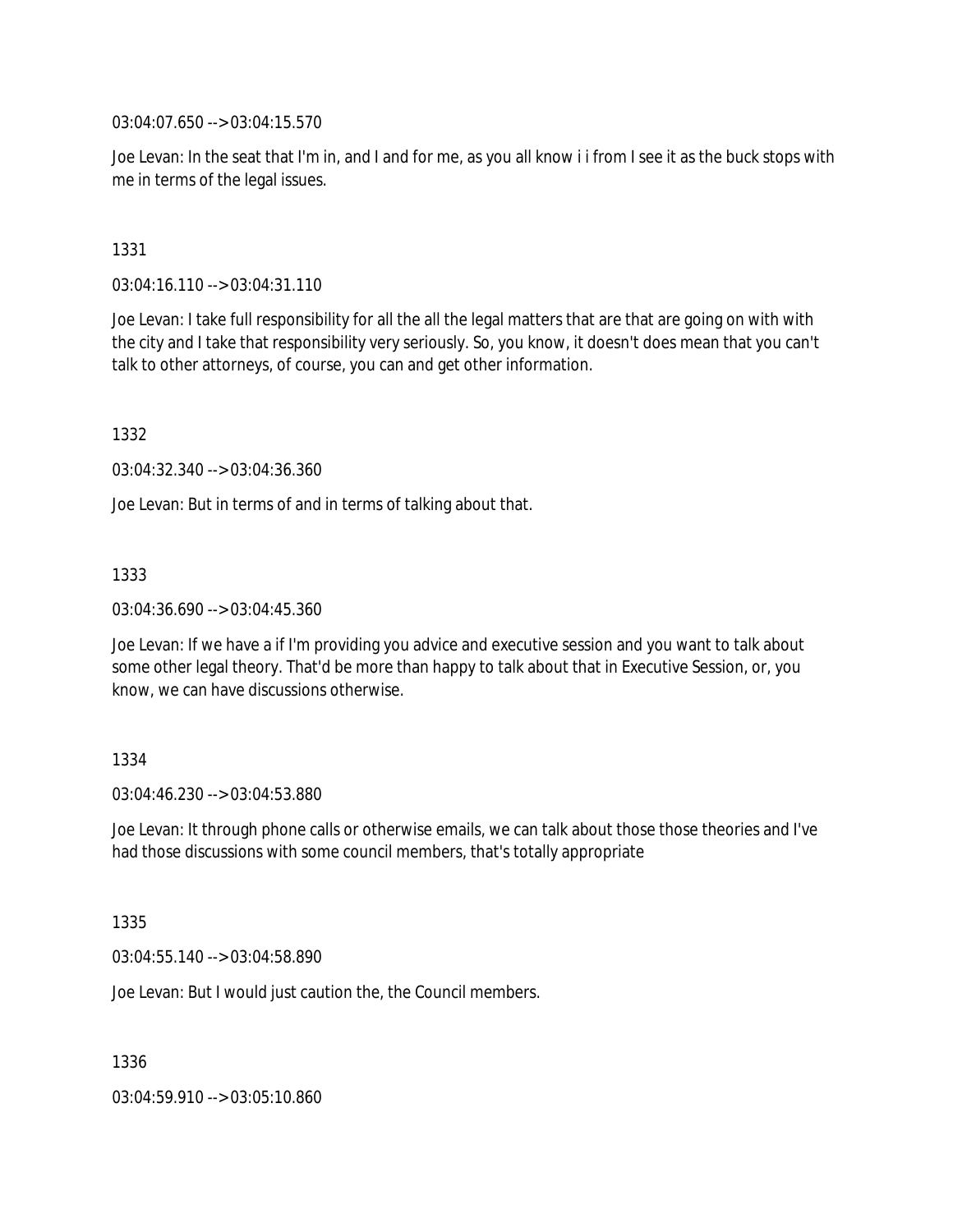Joe Levan: In terms of I guess what I'm, what I'm not not caution, what I what I strive for. As for the to build and I'd make this hopefully cleared all council members when you come on board.

1337

03:05:11.430 --> 03:05:16.860

Joe Levan: And I did this just just this last week with COUNCILMEMBER car and when she came on board, like I have with the others.

## 1338

03:05:17.610 --> 03:05:23.850

Joe Levan: But for me, the, the love trust is incredibly important. So, you know, we may not see eye to eye on every issue.

#### 1339

03:05:24.210 --> 03:05:34.350

Joe Levan: But, but hopefully you you trust that I'm going to provide you with the most Frank and candid legal advice based on my knowledge and experience. And then also all the resources that I tap into.

1340

03:05:35.220 --> 03:05:44.100

Joe Levan: Relates to other attorneys so specialized expertise and whatever the area may be including land use, but other areas as well. And as you know, we have a lot of other attorneys that assist with

1341

03:05:44.460 --> 03:05:57.270

Joe Levan: And do the do the bulk of the work of it to litigation. So you hear from those attorneys directly. So that's, that's kind of where that sits for me in terms of talking about an open session advice you got from some other attorney that wouldn't be advice. I provided to you.

1342

03:05:58.380 --> 03:06:09.960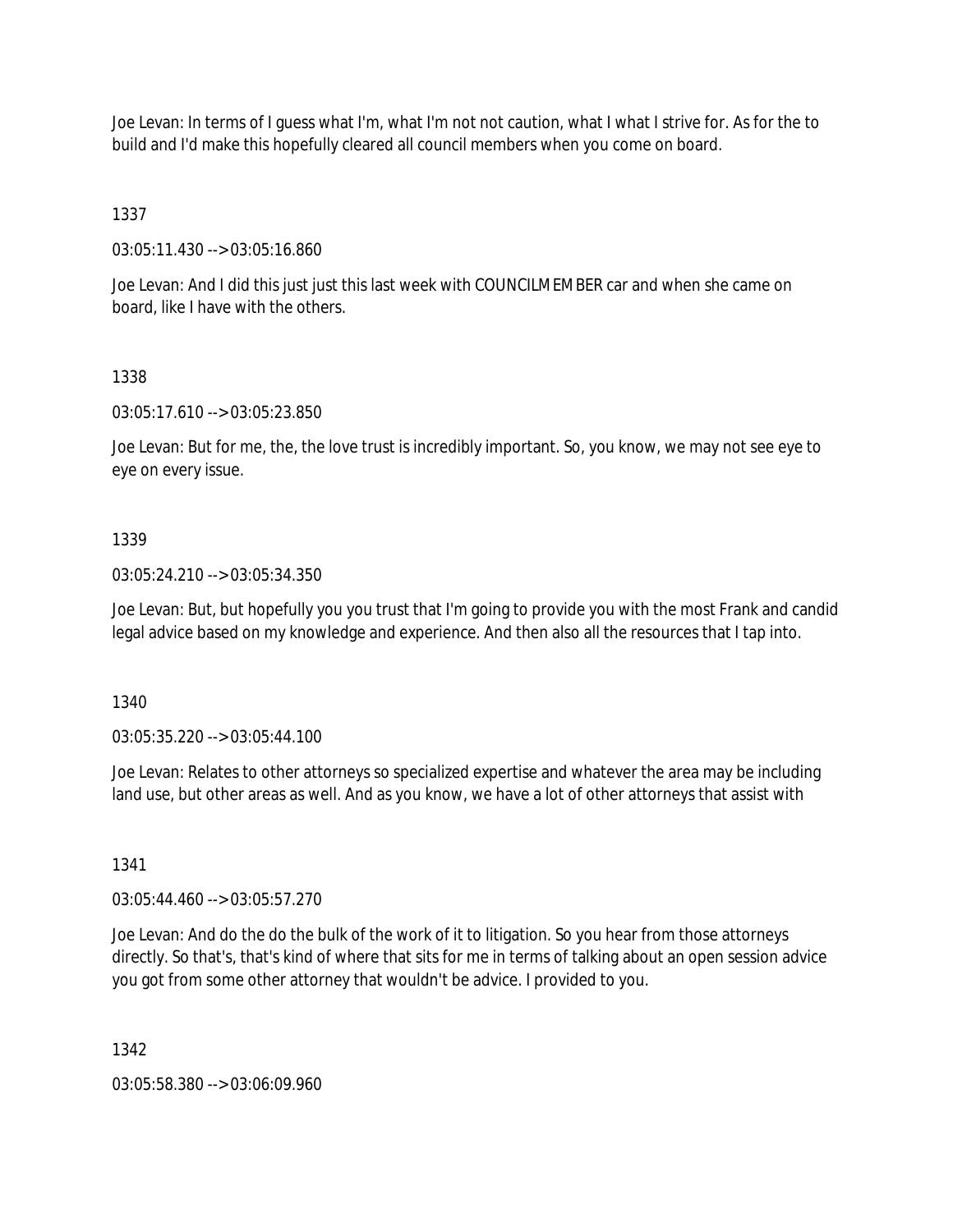Joe Levan: If it's if it's legal advice as a client, I mean that the questionnaire is, who's the how, you know, the client for me, as I said, is the is the city as an entity. So if you're

1343

03:06:10.440 --> 03:06:14.790

Joe Levan: You know, would you be the client of this person providing advice and what's that relationship.

## 1344

03:06:15.240 --> 03:06:21.420

Joe Levan: So that you know wouldn't if there's an attorney client privilege relationship there then as the client. It just said, I don't think that's what you're asking about

## 1345

03:06:21.750 --> 03:06:30.690

Joe Levan: You'd be getting advice, you know, as a client from that person be probably more from an attorney just stating their opinion based on their experience related to a certain matter.

1346

03:06:31.290 --> 03:06:38.850

Joe Levan: If they did that, and that it was fine with that attorney to talk about that openly, you could you could talk about that an open session because it wouldn't be advice for me.

## 1347

03:06:39.150 --> 03:06:52.920

Joe Levan: No, that's, that's what I'm saying. In terms of some outside source and you know that that's that's that's appropriate. So what I'm, what I'm talking about is the legal advice you get from legal counsel and executive session related to the city. This the city's advice.

1348

03:06:54.330 --> 03:06:55.860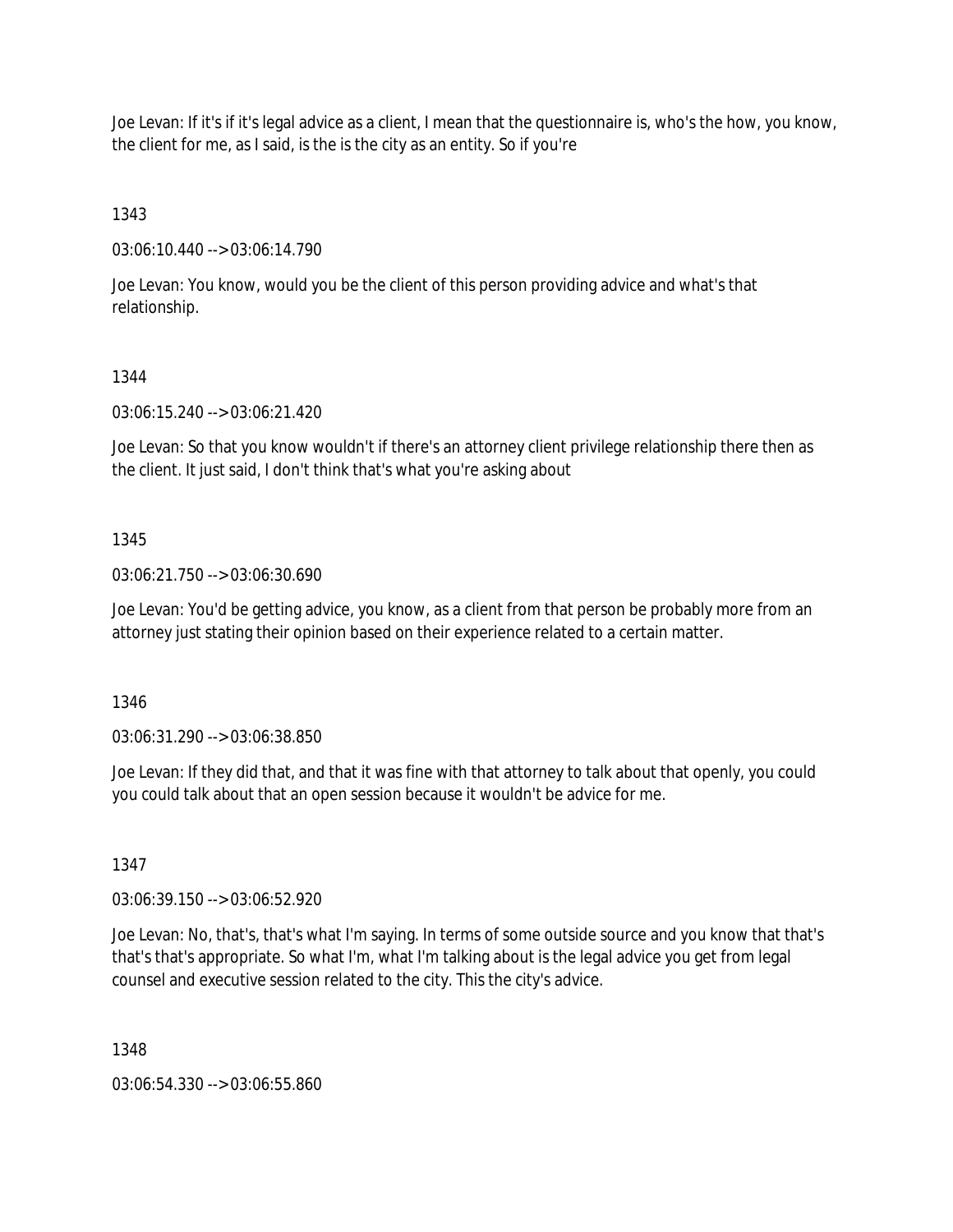Joe Levan: That answer your question.

1349

03:06:58.740 --> 03:07:01.320

Rasham Nassar: Yeah. Cancer number Pollock.

1350

03:07:01.920 --> 03:07:02.310

Um,

1351

03:07:03.420 --> 03:07:11.550

Michael Pollock: Yes. Councilmember hi topless finished. I don't want to her line of inquiry. And yeah, I just I just kind of follow up with that. Those are some good points.

1352

03:07:12.510 --> 03:07:21.360

Michael Pollock: I actually really great source for everybody say for Council number car, but for really heavy. One is the Mrs see website.

## 1353

03:07:22.110 --> 03:07:35.130

Michael Pollock: Where of course our city attorney used to work for Mr se, but there's a lot of good information there sort of general knowledge, but put some pretty interesting cases and the ag oh opinion was there, there was a whole there's a whole section on

1354

03:07:36.240 --> 03:07:45.960

Michael Pollock: Executive Session. Search for all I know. Joe, but in our city. And then those stuff about vesting. For example, when does besting occur. So there's a lot of good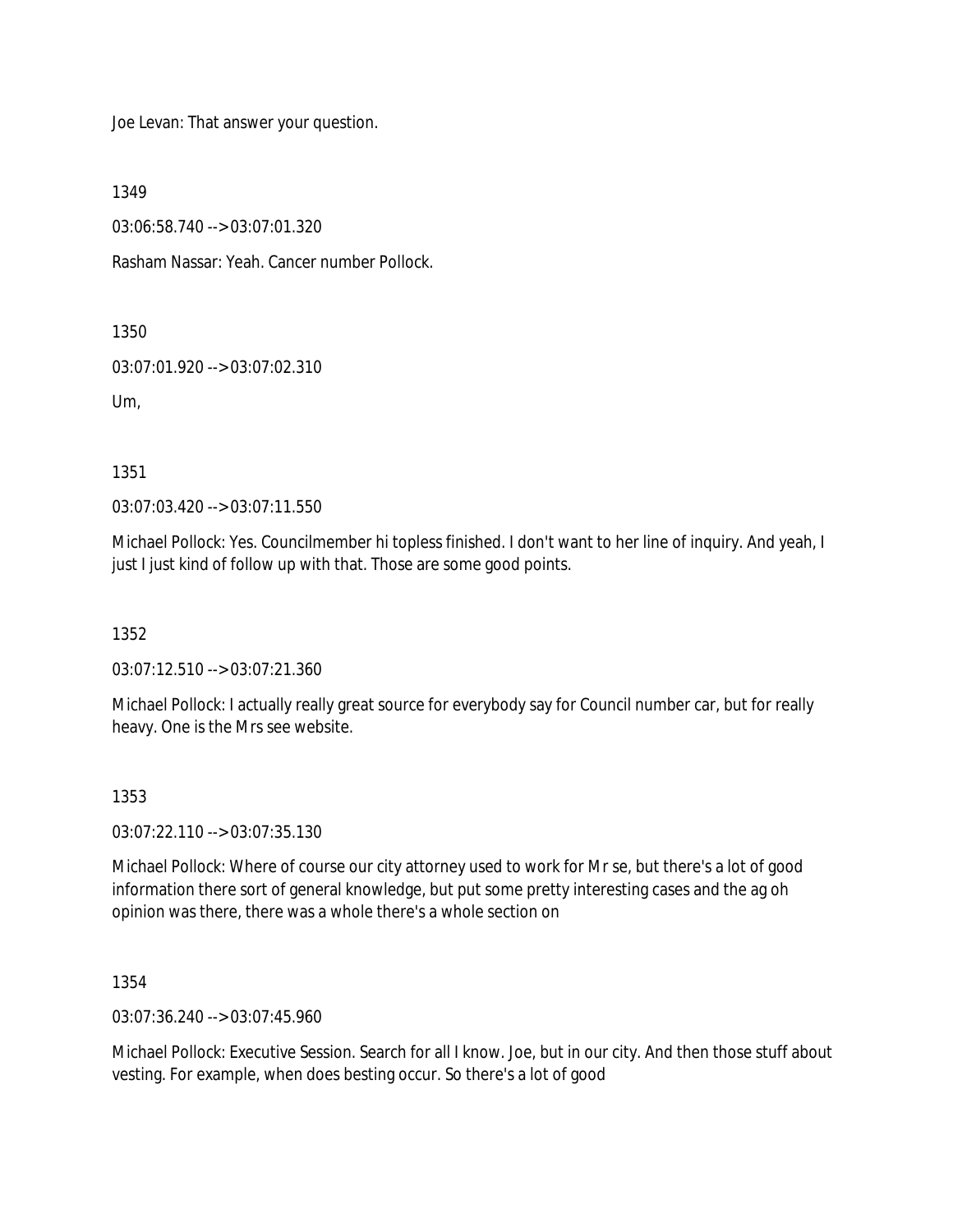03:07:46.530 --> 03:07:55.080

Michael Pollock: General Information that I've just found that over the years very helpful. And then I do want to make a pitch for our city attorney. There was a

1356

03:07:55.830 --> 03:08:13.500

Michael Pollock: Interesting story in the Spokane review, I think. And it was an interesting argument about whether to release information and it was just kind of fun to see his name in print and everything but but the interesting thing about it was

1357

03:08:15.660 --> 03:08:25.710

Michael Pollock: In terms of releasing information that the Council could vote, but that there was kind of a interesting sort of ethical issue because council members were speaking, frankly, an Executive Session. Right.

1358

03:08:26.070 --> 03:08:34.470

Michael Pollock: And so they want to be able to do that without worrying that at some point in the future. There's going to be a release of that information and so

1359

03:08:34.770 --> 03:08:36.660

Michael Pollock: You know, there was this sort of interesting.

1360

03:08:36.870 --> 03:08:48.150

Michael Pollock: I guess ethical question, for lack of a better way to put it up. Should it be a majority that allows the boat to go through to open it up, or should it be a supermajority or it doesn't need to be you know unanimity and stuff so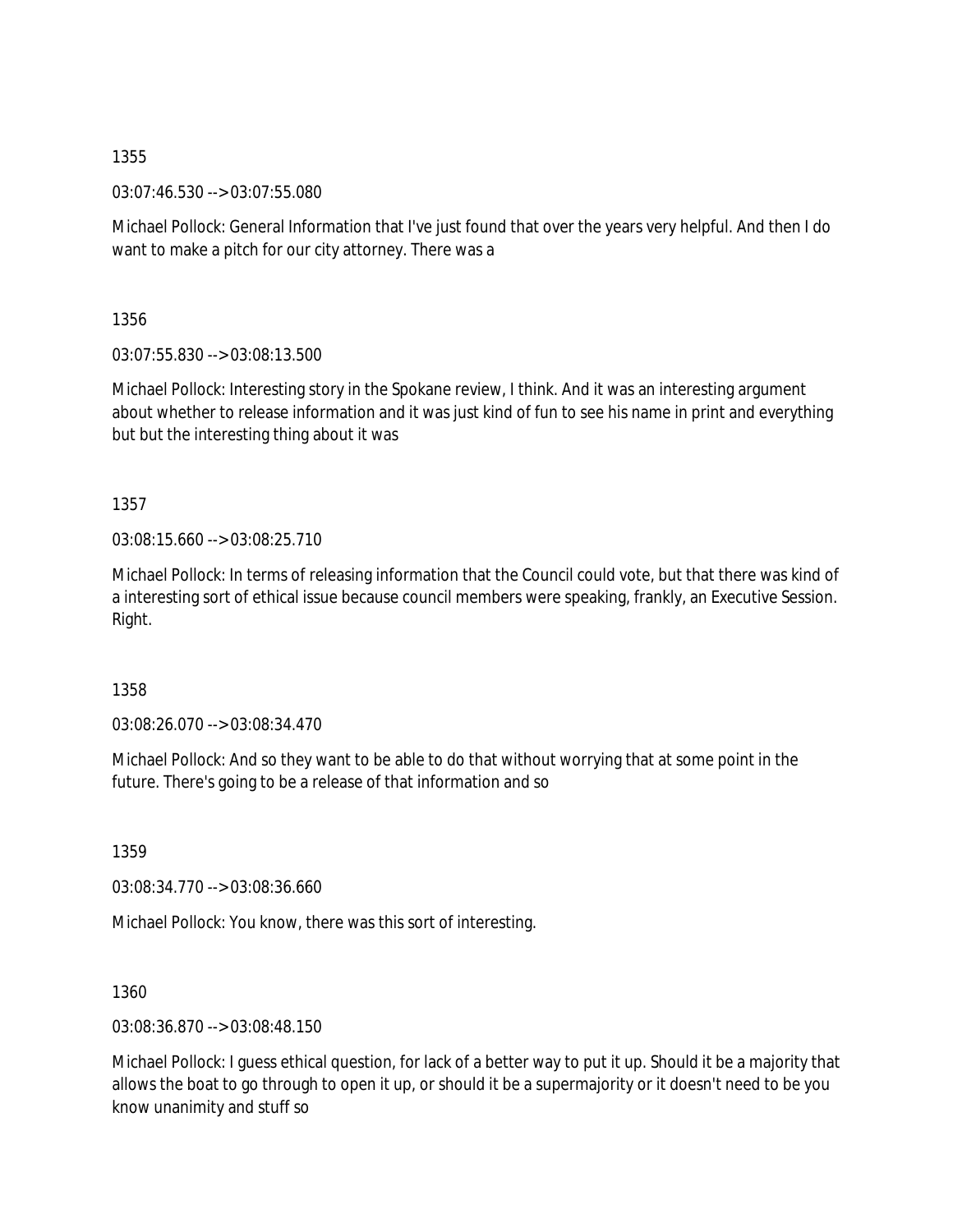03:08:48.510 --> 03:08:53.190

Michael Pollock: I just, I thought it was kind of fascinating. And like I said, it was just kind of fun to read your name in print.

1362

03:08:54.600 --> 03:09:02.940

Michael Pollock: And to see you kind of involved in that. So I think he could probably look at. I don't know. Executive Session Spokane, or something like that but but that was it was just

1363

03:09:03.570 --> 03:09:10.020

Michael Pollock: It was just sort of some prep. I was doing prior to this meeting. So that's, that's it. I don't know if you want to add anything to that so

1364

03:09:10.680 --> 03:09:18.480

Joe Levan: Yeah, just, I mean, probably some of you know, when I was over the years, I've done a lot of the main focus of my career.

1365

03:09:18.900 --> 03:09:33.120

Joe Levan: As an attorney is not just related to cities but focusing on transparency issues and ethics issues and and the OPM a and I've done training, you know, for decades on that. So this is a this is an issue that's very close to my, my heart.

1366

03:09:34.200 --> 03:09:43.770

Joe Levan: And I take it very seriously. And, you know, in terms of some Mrs C which is an incredible resource and I as customer Pollack mentioned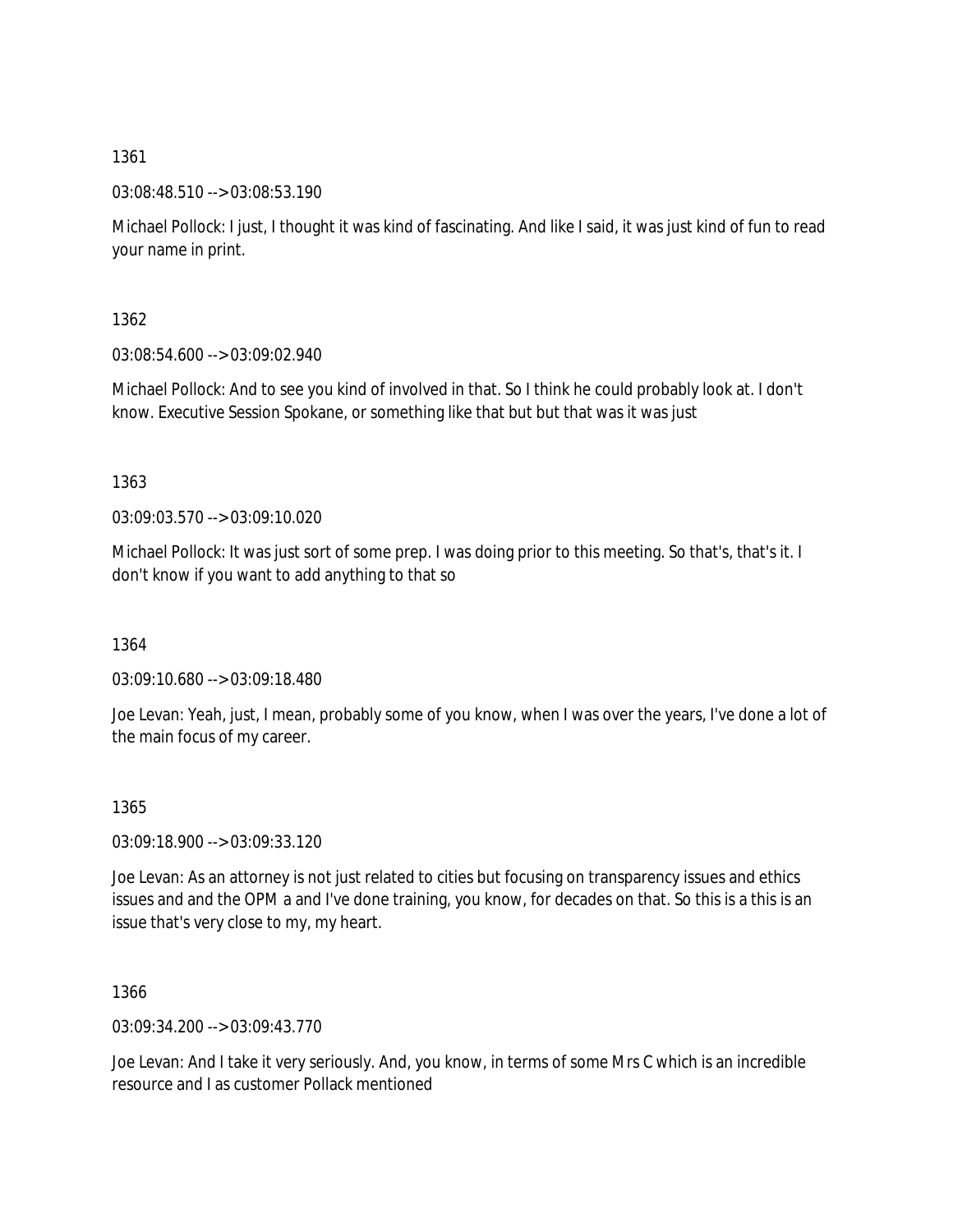03:09:44.160 --> 03:09:56.190

Joe Levan: I certainly encourage all council members to to use that resource on a regular basis in terms of getting information, but I can tell you as well. When I worked there, one of the one of the kind of the, the

1368

03:09:57.330 --> 03:10:03.540

Joe Levan: Points that I made when I first came on board there because I had come as from came there after being a city attorney.

1369

03:10:04.110 --> 03:10:12.330

Joe Levan: And I just made clear to them that when I'm providing it's important for those legal consultants, because there's no attorney client privilege with any of those the attorneys that work there, they don't

1370

03:10:12.570 --> 03:10:19.350

Joe Levan: They don't have clients. They don't represent clients they provide legal guidance and I was very strong about that when I was there about that's

1371

03:10:19.650 --> 03:10:23.940

Joe Levan: That's the way it should be referred to as guidance not advice because it's not, there's not an attorney client.

1372

03:10:24.600 --> 03:10:35.130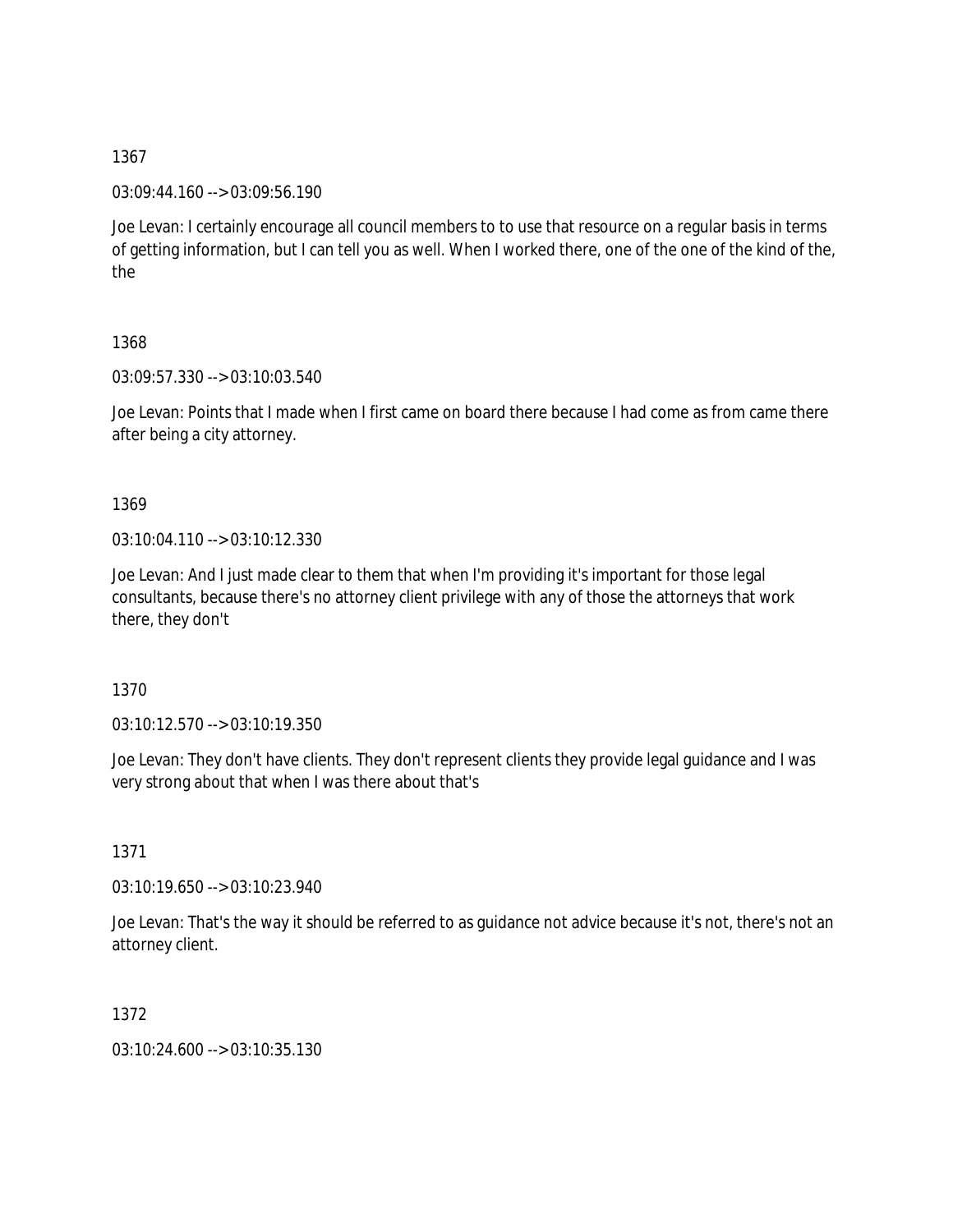Joe Levan: Relationship there, and also the information is provided, it's not you know what's what's different is when I when I provide information and guidance and advice to you. You are such an executive session.

1373

03:10:35.550 --> 03:10:44.490

Joe Levan: It's based on this specific analysis related to the facts that issue. It's not some just talking about general legal principles like vesting. In general, it's talking about

1374

03:10:45.330 --> 03:10:48.750

Joe Levan: A specific situation or situations and specific

### 1375

03:10:49.350 --> 03:10:57.810

Joe Levan: The specific facts that issue as relates to that situation and the legal principles and how they how I see them applying and that situation that that's a big difference because

#### 1376

03:10:58.080 --> 03:11:06.270

Joe Levan: I knew that I came into my situation all the time. Or I ran into it all the time when I was at MRC where we get questions from council members or otherwise about different issues.

1377

03:11:06.630 --> 03:11:10.500

Joe Levan: And I would provide information that I have. But I tell them always talk to your city attorney.

### 1378

 $03:11:10.890 \rightarrow 03:11:17.400$ 

Joe Levan: Because they know much more about the facts that issue. And all I know when I was a member. See, I'd say, All I know is what you're telling me.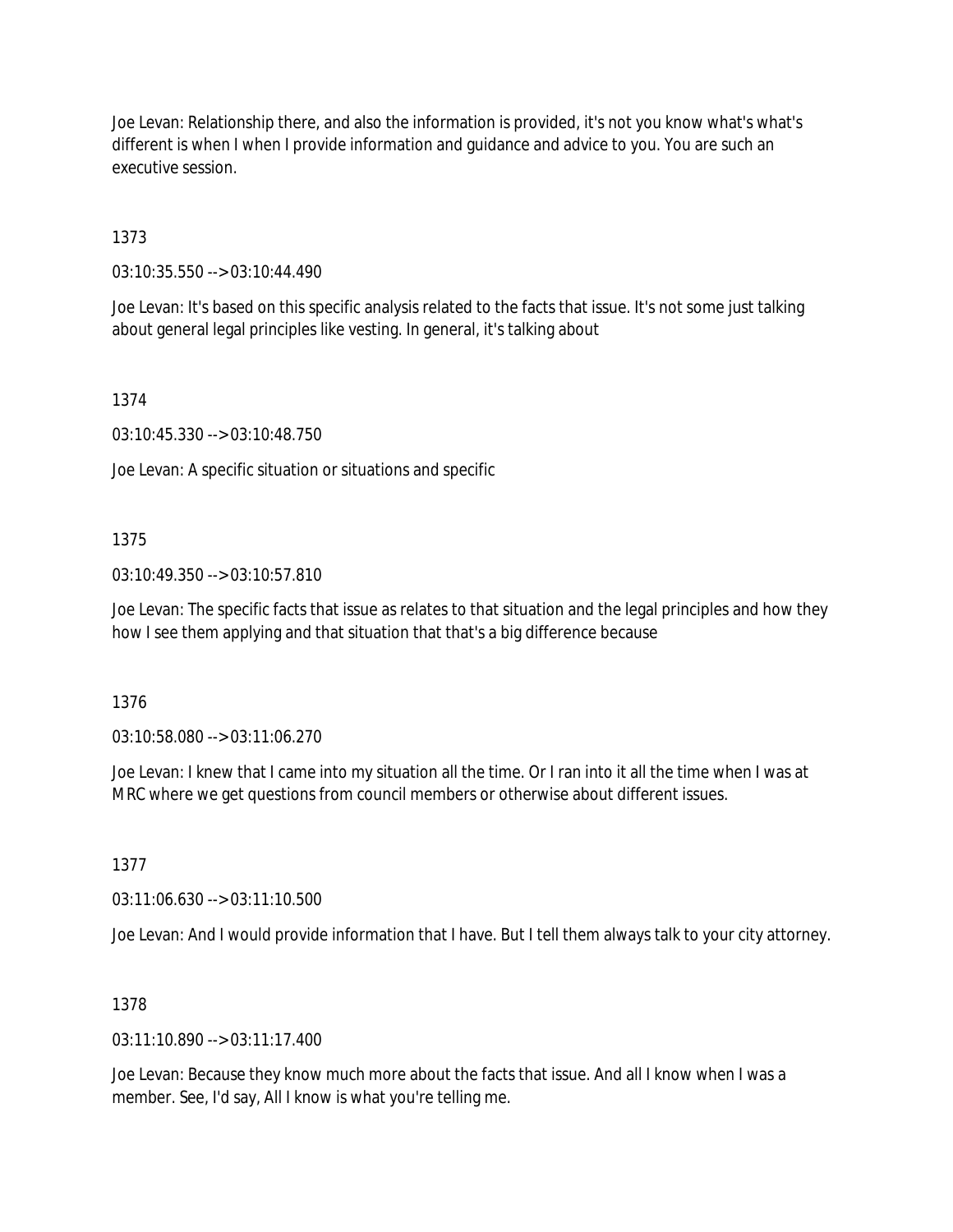03:11:18.030 --> 03:11:25.890

Joe Levan: You know i don't i don't know what i don't know, whereas what I try to do with the city of course is trying to know as much as I can about a particular situation.

1380

03:11:26.220 --> 03:11:29.190

Joe Levan: And the fact that issue so that I can provide the best advice. And the other thing.

1381

03:11:29.610 --> 03:11:39.390

Joe Levan: To go back to an earlier point, what I try to do as well as what you've seen me do all of you is try to anticipate legal questions that may come up or legal issues that may come up

1382

03:11:39.720 --> 03:11:44.640

Joe Levan: So for example, if I if I see something coming down the pike related to an ordinance or otherwise.

1383

03:11:45.060 --> 03:11:54.480

Joe Levan: That that I see could potentially raise legal issues parts of the ordinances or different issues related to house an ordinance or resolution health or an action. It's going to be taken.

1384

03:11:54.990 --> 03:12:01.710

Joe Levan: Then that I may, I myself would take the initiative, potentially, to write a provision even emotion.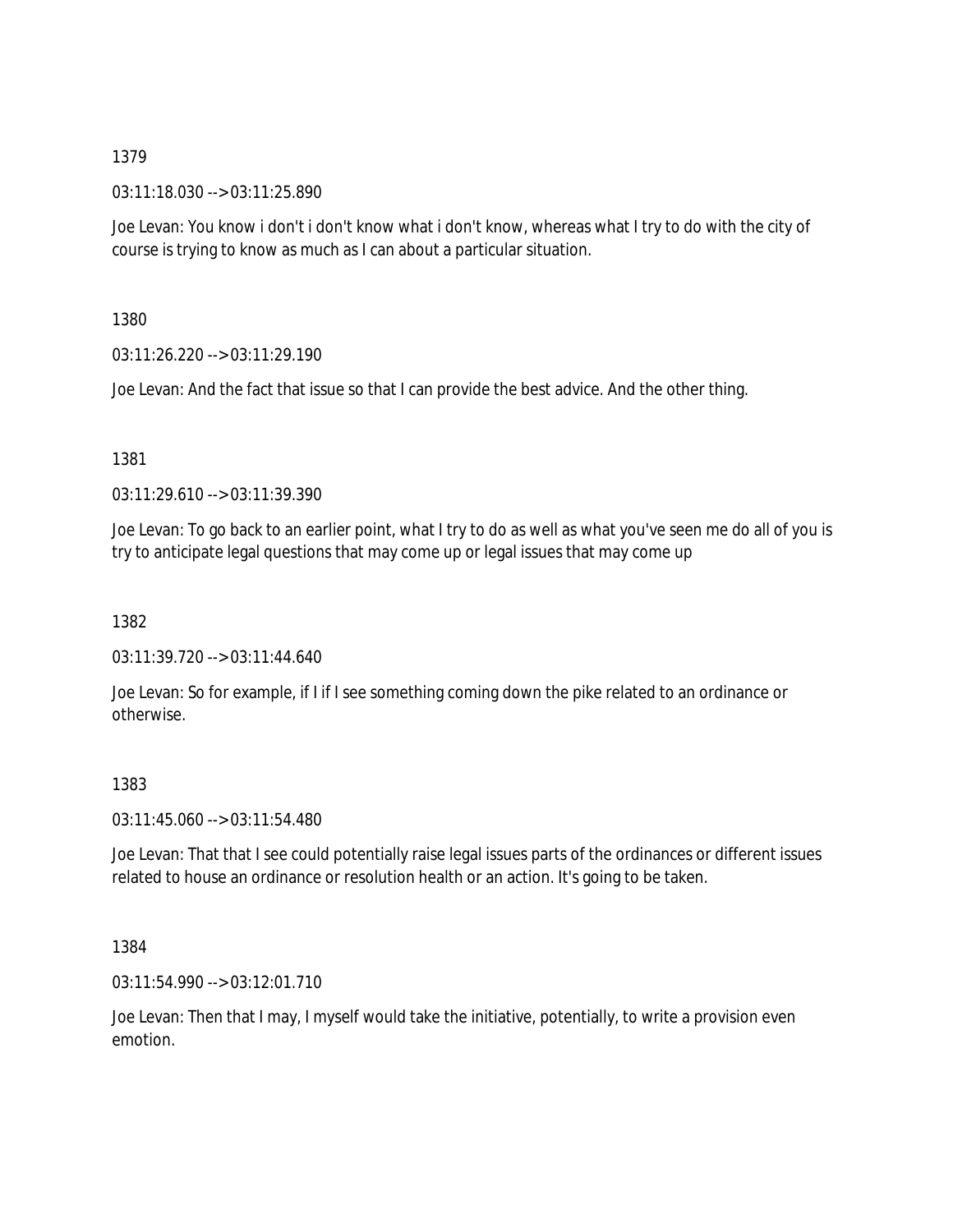03:12:02.250 --> 03:12:09.480

Joe Levan: for the Council to consider so that they could then consider that as part of the action because, again, I'm trying to anticipate

1386

03:12:10.020 --> 03:12:18.330

Joe Levan: I don't, I don't want to just provide you and have you on the on the Dyess on the fly, have to make a decision about how to draft emotion that could address that issue instead

1387

03:12:18.660 --> 03:12:31.500

Joe Levan: If I can have a to try to anticipate an issue. And then even provide language to help you address that issue so that you can then consider that when you actually take action. That's my goal to to be proactive in that regard. Well,

1388

03:12:37.080 --> 03:12:41.040

Rasham Nassar: Okay, are there any other council member questions.

1389

03:12:45.120 --> 03:12:57.090

Rasham Nassar: City attorneys or anything, any final words on this. I think we've exhausted this discussion. So thank you for everything you've stated so far. If there's anything else you'd like to add before we move on, now's the time

1390

03:12:57.660 --> 03:13:03.570

Joe Levan: To thank you all. And as always, I'm always available to any of you to have any kind of discussion about any kind of legal issues.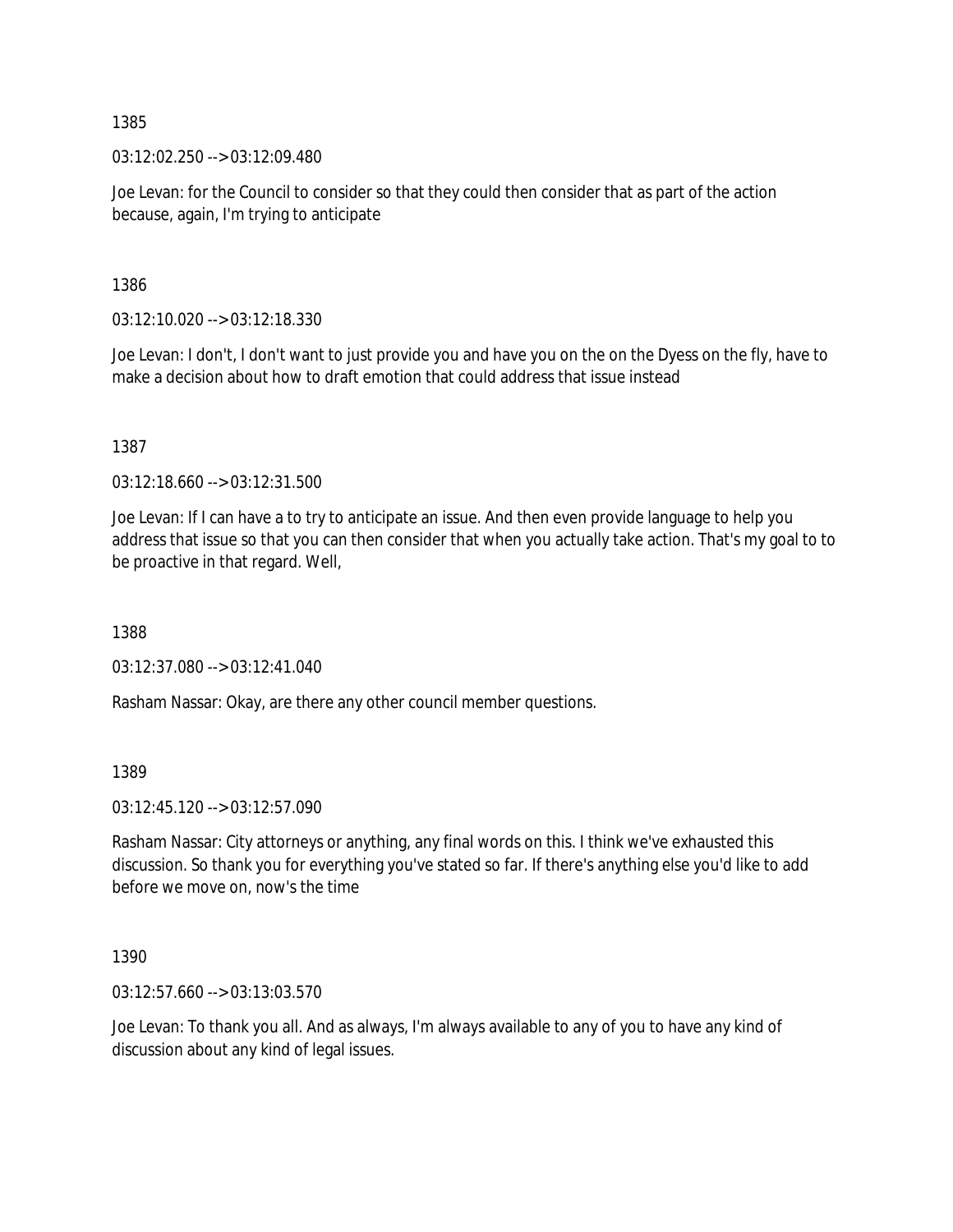03:13:04.020 --> 03:13:15.030

Joe Levan: We certainly have those discussions at times and executive session, but I'm also, as you all know, available to you individually to talk about any of these issues. So feel free to contact me in that regard as the Deputy city attorney.

1392

03:13:17.010 --> 03:13:26.160

Rasham Nassar: Thank you for that city attorney love and appreciate the offer and thanks again for your time here tonight and providing such a detailed brief on very short notice.

1393

03:13:28.620 --> 03:13:32.040

Rasham Nassar: Okay Council, we are going to move on to our next

1394

03:13:33.420 --> 03:13:36.630

Rasham Nassar: Item under Council discussion which is Item nine see

1395

03:13:38.940 --> 03:13:52.140

Rasham Nassar: Policy for council member communication with the city advisory groups before I pass it over to mayor Schneider, I, I just want to say a couple of things. Number one,

1396

03:13:53.370 --> 03:14:16.080

Rasham Nassar: When we talked about this at the Thursday morning agenda setting meeting Cal mayor Snyder and I, along with the city manager kind of dialogue around organizing a coherent and clear policy related discussion around this agenda topic we workshopped it and we had some dialogue.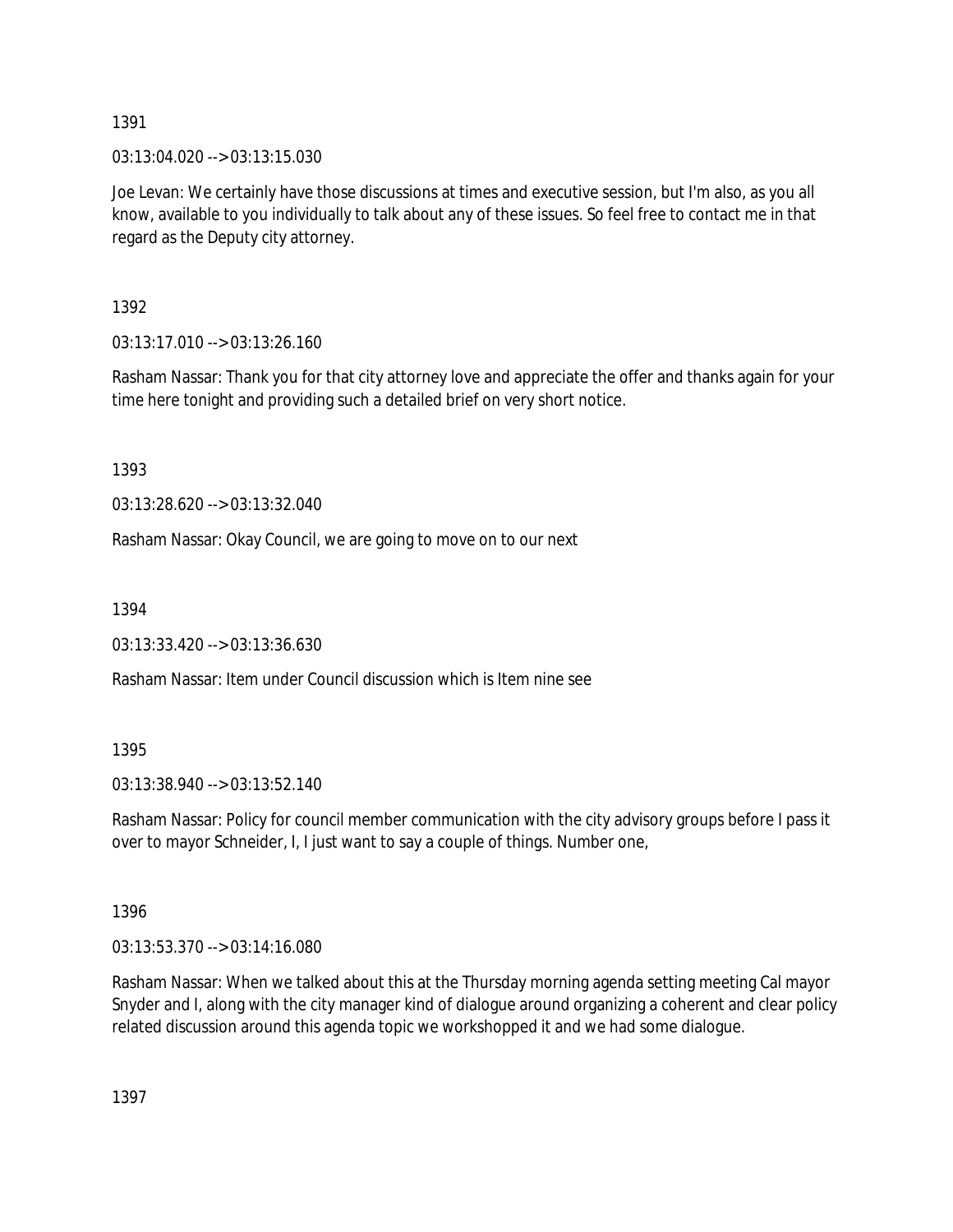03:14:17.220 --> 03:14:21.120

Rasham Nassar: And we arrived at the agenda topic which appears in the agenda tonight.

1398

03:14:22.470 --> 03:14:37.260

Rasham Nassar: In thinking about it over the weekend, I, I wanted to offer what I feel might be some direction to help guide the discussion to towards a potential policy outcome and and i think that

1399

03:14:38.340 --> 03:14:47.760

Rasham Nassar: I, in doing so, and I'll say that in just a moment that I hope I'm capturing the intent of this council members that wanted to add this discussion item to the agenda.

#### 1400

03:14:48.660 --> 03:14:55.440

Rasham Nassar: If not, we can discuss that. And in your, of course, free to offer your opinions and thoughts. But what I arrived that was that.

#### 1401

03:14:56.820 --> 03:15:04.500

Rasham Nassar: In terms of a policy outcome. I think what we are maybe trying to get out or what those who are interested in discussing this, or trying to get at.

1402

03:15:04.890 --> 03:15:16.110

Rasham Nassar: Is a potential, the potential for the Council to consider applying the rule of the liaisons to any other council member attending a committee meeting.

1403

03:15:18.570 --> 03:15:20.010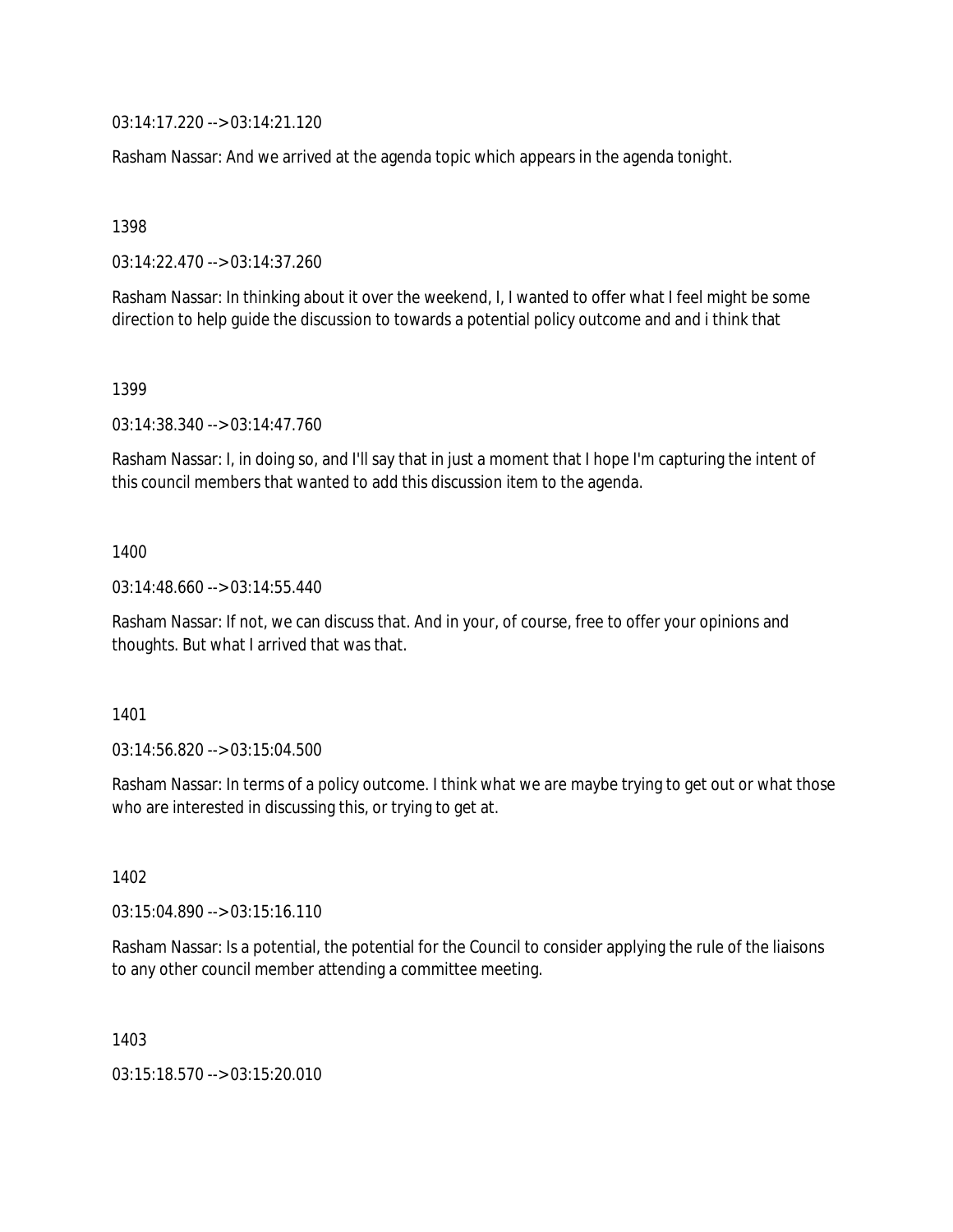Rasham Nassar: So I hope that's clear.

1404

03:15:21.060 --> 03:15:30.990

Rasham Nassar: And I, when I say the rule of liaisons I'm referring to the draft that COUNCILMEMBER Medina graciously drafted worked up and that the Council member approved quite recently.

### 1405

03:15:31.320 --> 03:15:49.500

Rasham Nassar: So I hope that provides some sort of framework to guide this discussion. If we can keep it policy directed and otherwise I'll stop talking and I don't see any hands up at the moment. I'm going to refer it over to mayor Snyder mayor, if you're ready to take this discussion, introduce it

1406

03:15:50.640 --> 03:15:52.170

Rasham Nassar: It's. Go ahead.

1407

03:15:52.500 --> 03:15:54.660

Leslie Schneider: All right, thank you. So

1408

03:15:57.870 --> 03:16:04.500

Leslie Schneider: As the deputy mayor was saying, the policy for COUNCILMEMBER communication with City advisory groups, we wouldn't

1409

03:16:06.810 --> 03:16:15.060

Leslie Schneider: We wouldn't be having this on an agenda if there wasn't sort of a need to talk about it. So there's obviously some some events that have triggered this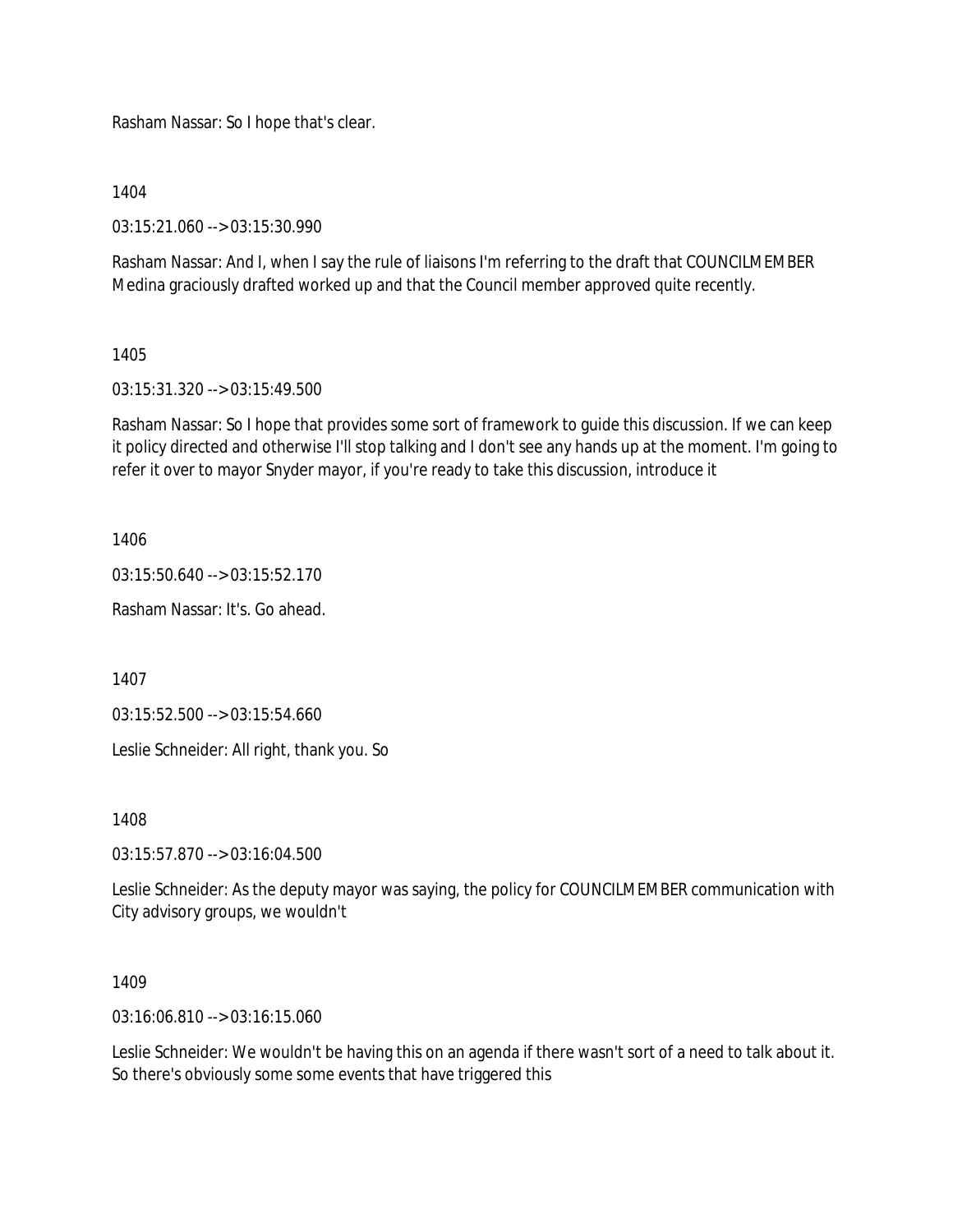03:16:16.290 --> 03:16:25.050

Leslie Schneider: And it was about a month ago when this came up in a in a council meeting that I was chairing and

1411

03:16:27.240 --> 03:16:42.450

Leslie Schneider: I made a decision at that time, just kind of break off that line of thought because it felt to me like it was getting us off track for our particular agenda item, but I also promised at that time that I would bring it back because it did feel like it was an important topic.

1412

03:16:43.500 --> 03:16:52.380

Leslie Schneider: Just maybe not being done justice at that time for our other agenda. So that's what we're doing now we're bringing it back.

1413

03:16:53.280 --> 03:17:11.550

Leslie Schneider: And as the Deputy Mayor is saying, you know, we, I mean, I think this group has had some experiences recently have some very constructive difficult conversations. So if this ends up being difficult. I'm not saying it is, you know, I'm very confident that we will come to sort of

1414

03:17:12.780 --> 03:17:28.350

Leslie Schneider: At least an understanding of what what we want, as far as an agreement on expectations. And so you know i i think i understand what the deputy Mary's proposing in terms of applying policy for

1415

03:17:30.000 --> 03:17:49.800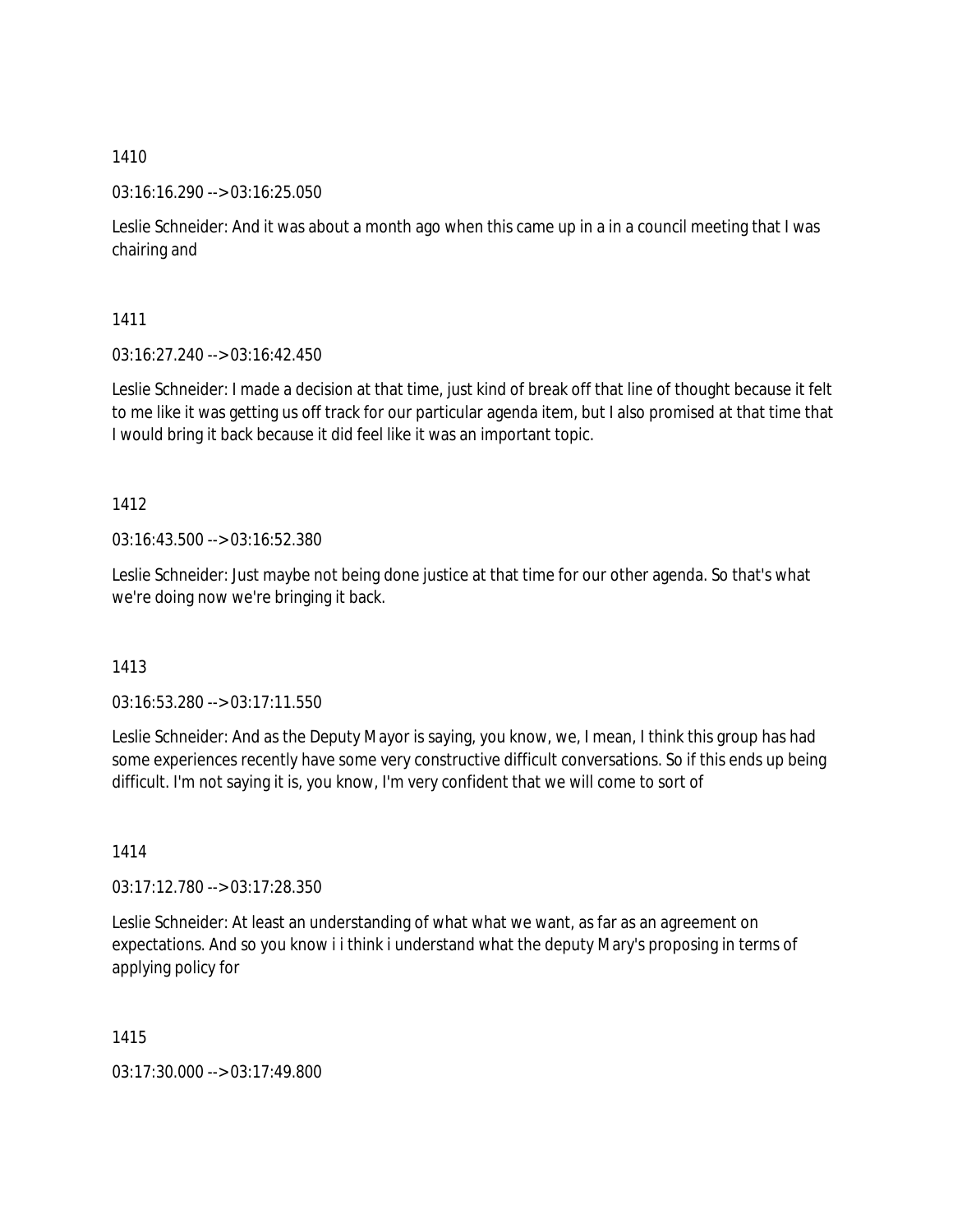Leslie Schneider: Council members being liaisons but that's kind of a second conversation. So anyway, I just want to open that up and you know without beating around the bush the conversation that we were having a month ago. What had to do with public comment being made by a council member at a

1416

03:17:51.180 --> 03:17:54.120

Leslie Schneider: At a planning commission meeting so

1417

03:17:55.980 --> 03:18:09.930

Leslie Schneider: If they're so COUNCILMEMBER Medina, I cut you off in that conversation. And so I would like to. If you're interested, give us kind of the first chance to bring back some of your concerns.

1418

03:18:13.440 --> 03:18:14.520

Kol Medina: Thank you, thanks for

1419

03:18:16.320 --> 03:18:21.930

Kol Medina: Taking this up. So I'll go back to customer service point

1420

03:18:23.580 --> 03:18:27.300

Kol Medina: Yeah, I think that should be the outcome of this

1421

03:18:29.100 --> 03:18:35.580

Kol Medina: In fact, I never thought it was a question we developed our I pulled it up here.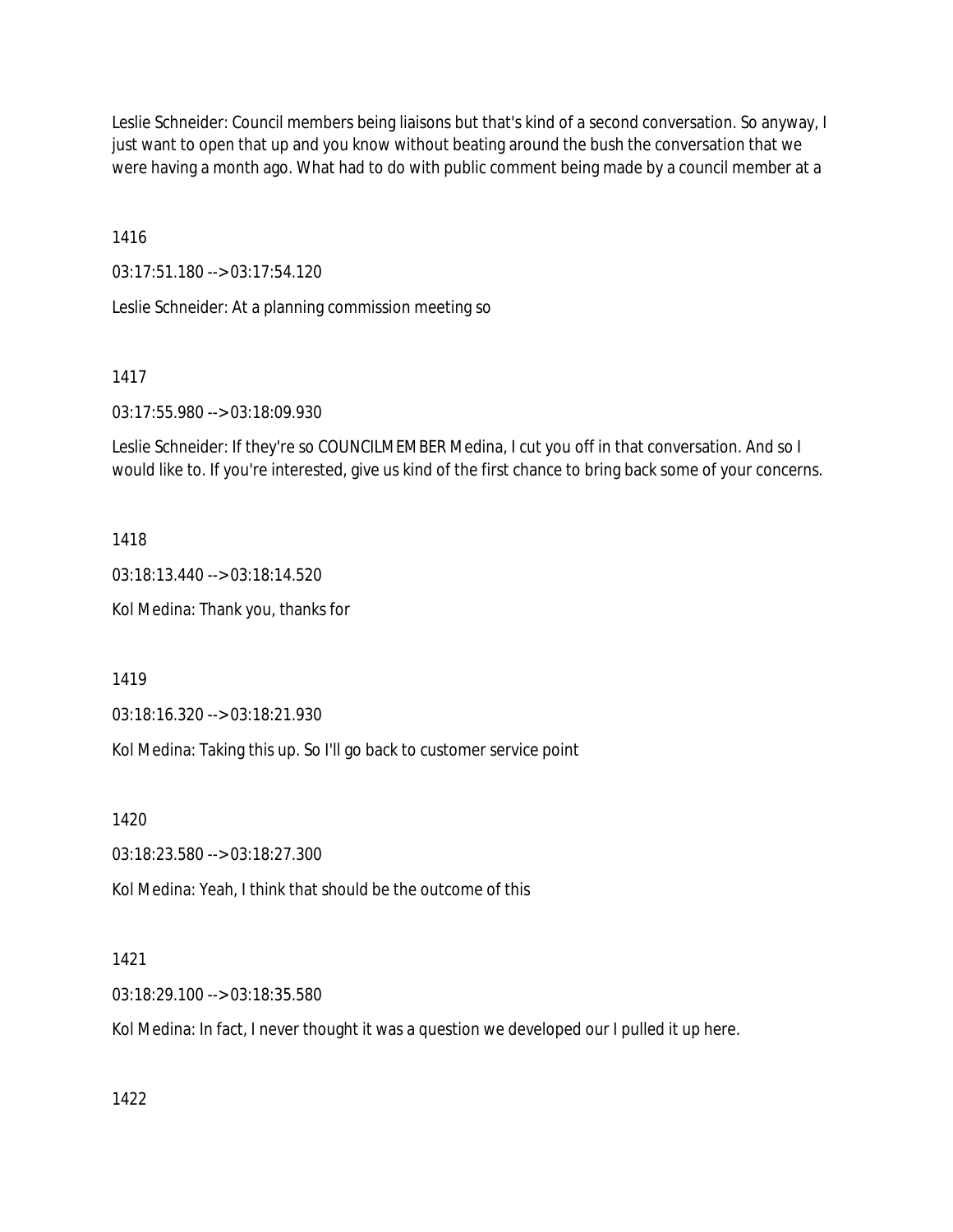03:18:37.200 --> 03:18:48.930

Kol Medina: Council member liaison job description to see if the Council could reach some agreement on how council members interact with our advisory committees and other commissions.

### 1423

03:18:49.710 --> 03:19:02.400

Kol Medina: When they are they're acting as a liaison. It never occurred to me that we would need to specifically state that that policy applies to any council member whether or not they're the liaison.

### 1424

03:19:03.030 --> 03:19:17.250

Kol Medina: Because the foundation of this in my mind was no council member can go and or should go and attempt to influence a committee that is working to provide advice to the entire Council.

## 1425

03:19:17.700 --> 03:19:31.470

Kol Medina: That's just an understanding. I thought we all shared we needed to make a council liaison job description, just to clarify that that basic foundational understanding still applies to liaisons so we need to

### 1426

 $03:19:32.970 \rightarrow 03:19:47.010$ 

Kol Medina: Pass emotion that says of the Council liaison job description applies to all council members rather your liaison or not. I think that's great. I thought we was all soon. But if we need to pass the emotion, I'd be happy to make that motion. At some point here.

### 1427

03:19:48.210 --> 03:19:55.290

Kol Medina: I do think it's beyond that, though, I do think we need to talk about this as a case study because it's not just a question of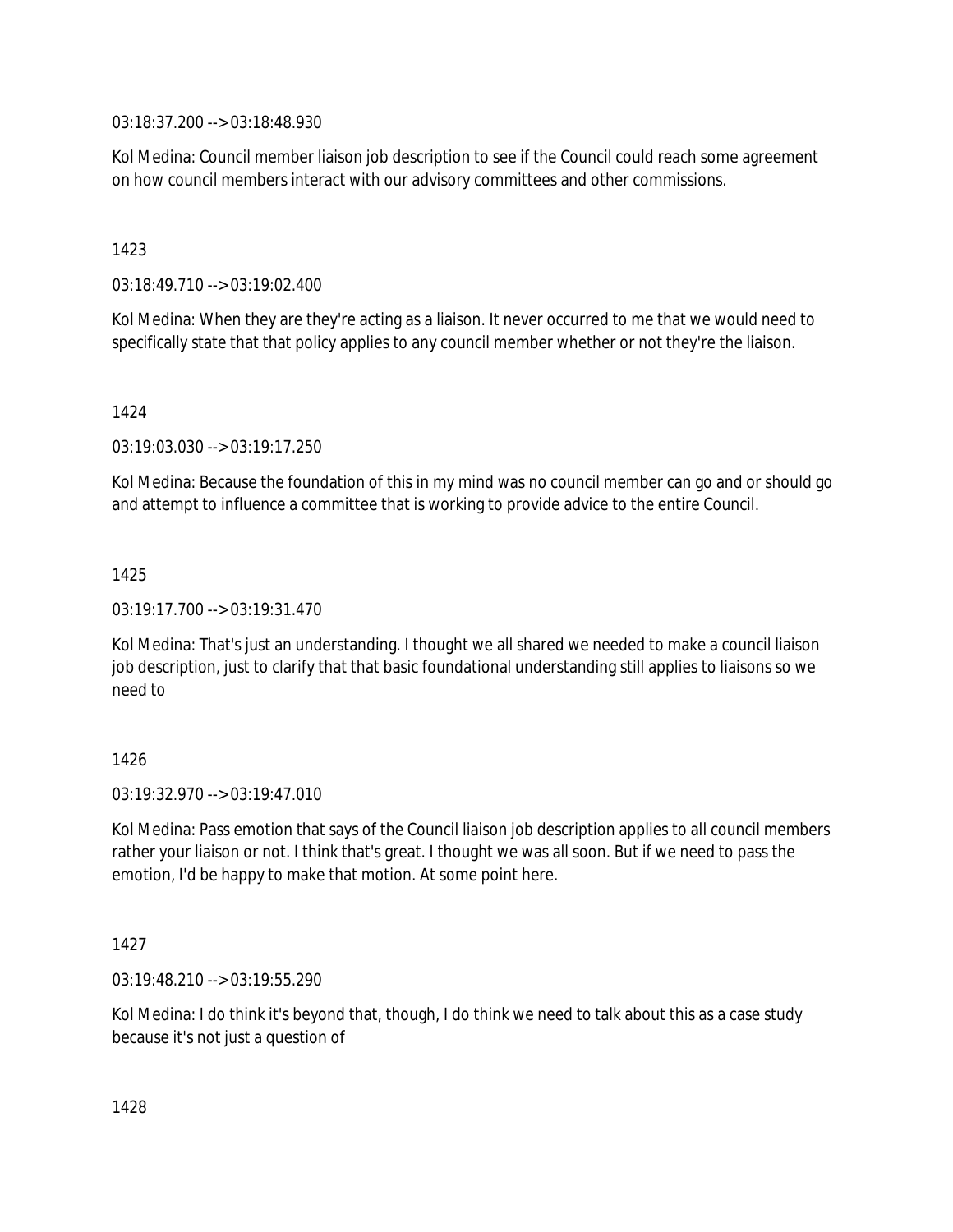03:19:56.700 --> 03:20:12.960

Kol Medina: Having a job description or liaison job description or a policy question. It's also about how we talking about each other and about how we talked to the community about the rest of our council members and how we make decisions. And so I'm happy to come back to that point.

1429

03:20:14.190 --> 03:20:17.760

Kol Medina: At some point, but I think I'll just stop there and see what other people want to say

1430

03:20:20.520 --> 03:20:21.270 Rasham Nassar: Anybody else

1431

03:20:21.360 --> 03:20:23.040 Rasham Nassar: Want to weigh in. I

1432

03:20:24.150 --> 03:20:25.650

Rasham Nassar: Okay. Councilmember had topless.

1433

03:20:27.720 --> 03:20:31.200

Kirsten Hytopoulos: I do agree with Cole, I agree with both Cole and

1434

03:20:31.920 --> 03:20:44.220

Kirsten Hytopoulos: Amersham that I think ultimately that may be where we go I think that makes sense and I to assume that that was the understanding, but I also do think it's important for us to for two reasons to be able to go through a little bit about what actually transpired.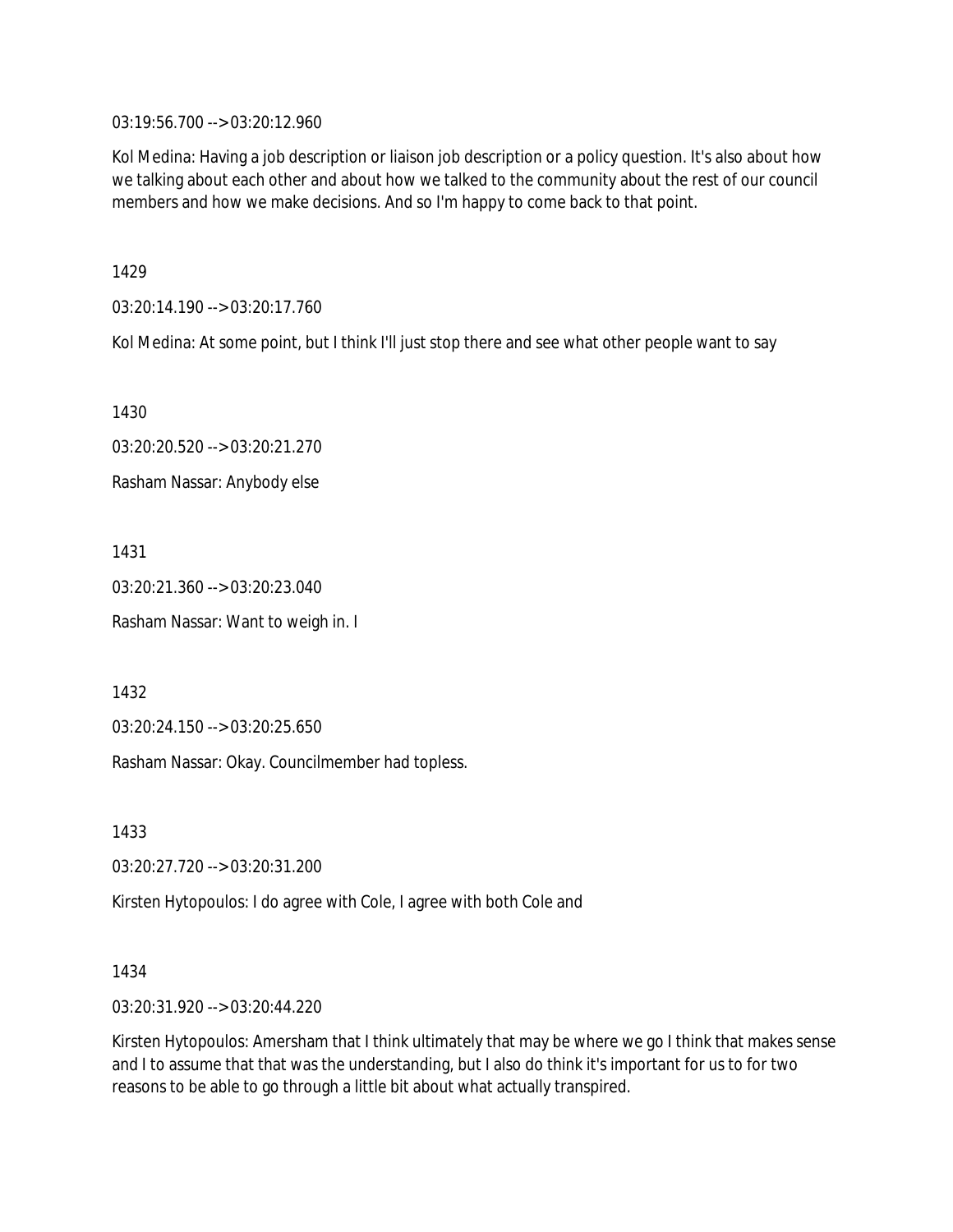03:20:44.880 --> 03:20:49.410

Kirsten Hytopoulos: And in part because it is a little bit more complicated than just one

1436

03:20:49.980 --> 03:21:04.740

Kirsten Hytopoulos: You know, one particular issue, but also because we need to kind of have a chance. I think as individual councils or as a council to set the record straight on a couple of things that were said in a public meeting to to our commission that exists today on the internet forever.

1437

03:21:05.880 --> 03:21:11.040

Kirsten Hytopoulos: So for those reasons, I think we should. I certainly believe that we're all capable of having a very

1438

03:21:12.000 --> 03:21:23.700

Kirsten Hytopoulos: Compassionate and factual conversation. And just because we talked about particular statements that somebody one particular person made in a particular context does not make that personal, in a sense, that is

1439

03:21:24.900 --> 03:21:39.960

Kirsten Hytopoulos: unkind or in civil or inappropriate. It's just kind of the way it is. It's how we learn from things. So all of us. So I support that I'm not just going to say if with your videos first before we start talking about any particular issues.

1440

03:21:45.810 --> 03:21:46.590

Rasham Nassar: Mayor Snyder.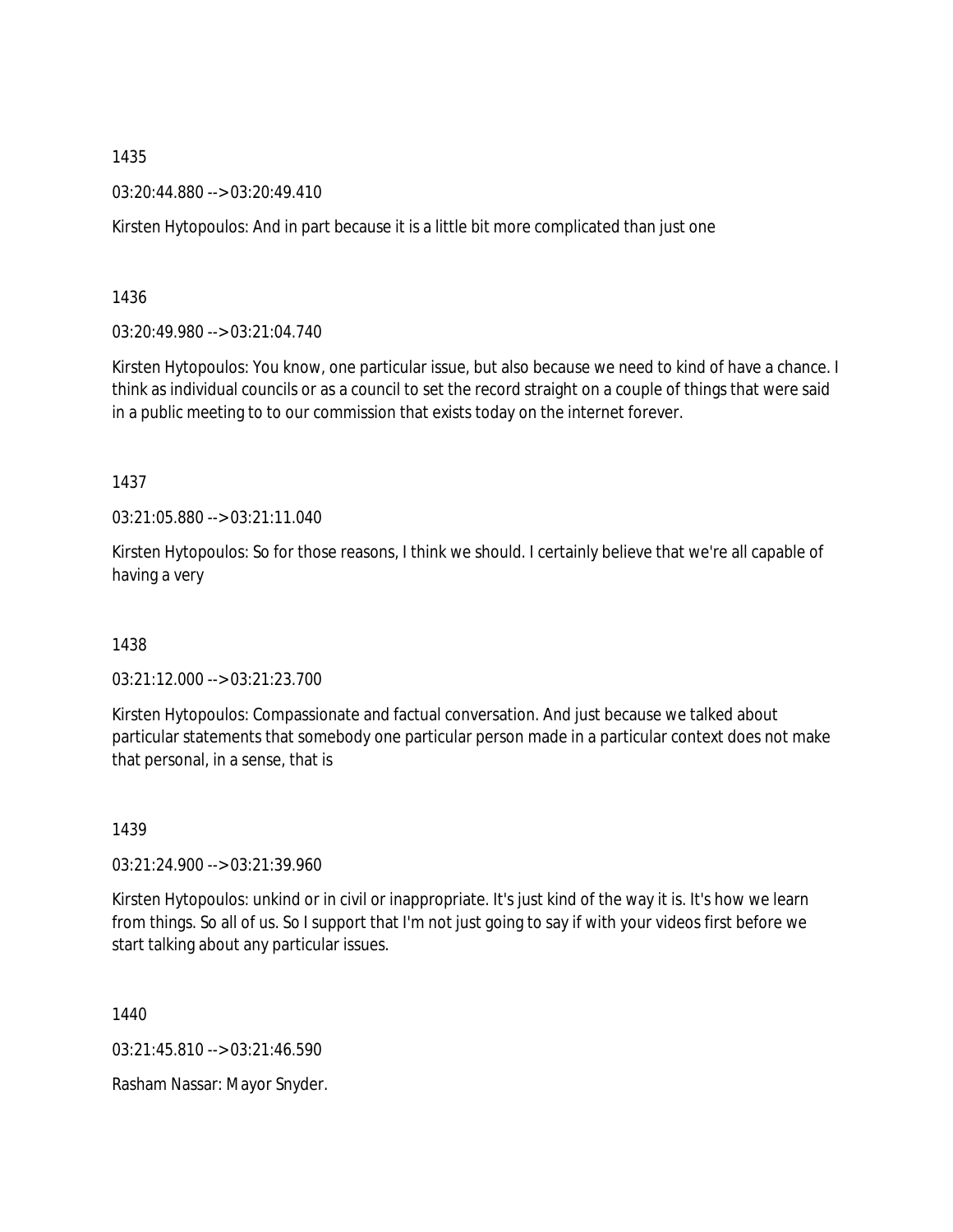03:21:49.800 --> 03:22:04.530

Leslie Schneider: So I so I totally agree with calcium overhead topless that it that we do need to reference some specifics, because if we don't talk about specifics, then we'll just kind of leave everything up for grabs in in the future.

1442 03:22:05.580 --> 03:22:08.130 Leslie Schneider: So towards that goal.

1443

03:22:10.830 --> 03:22:13.320

Leslie Schneider: I went back and reviewed the

1444

03:22:14.640 --> 03:22:18.960

Leslie Schneider: The video of councilman republicans at the planning commission in order

1445

03:22:19.530 --> 03:22:20.040

Rasham Nassar: To border.

1446

03:22:21.480 --> 03:22:31.050

Rasham Nassar: I don't think it's appropriate for us to discuss specific council member and to refer to that specific COUNCILMEMBER by name. What they agreed upon course of action by the city council.

1447

03:22:32.070 --> 03:22:41.640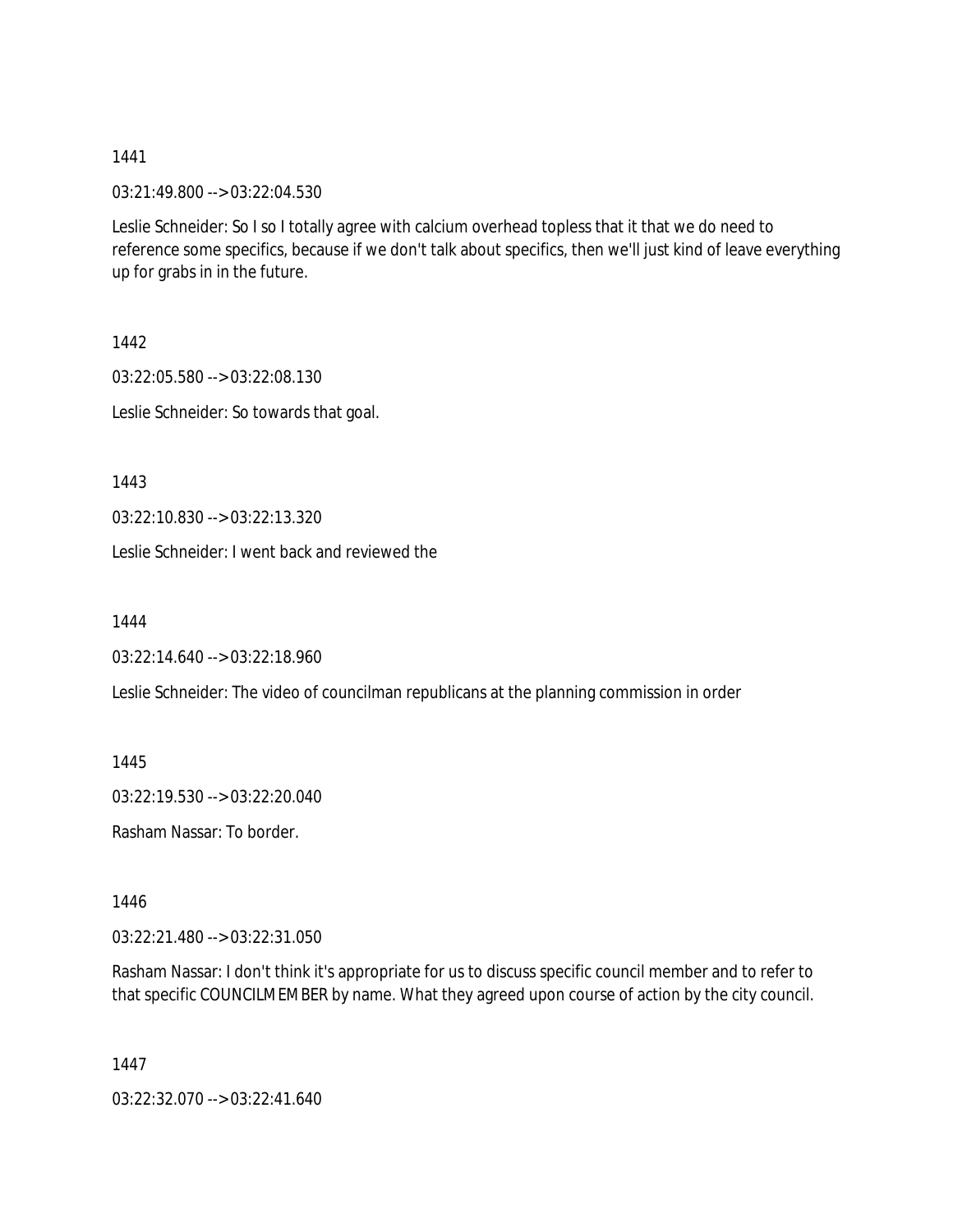Rasham Nassar: Was that we would add this agenda item as a policy discussion to make best use of this time. If there's a specific outcome. And I do hear that we are making progress towards that outcome.

1448

03:22:42.450 --> 03:22:47.730

Rasham Nassar: That council members would like to advocate for and I heard COUNCILMEMBER Medina and had topless support.

#### 1449

03:22:48.120 --> 03:22:54.720

Rasham Nassar: The proposal that I put forth I would really strongly encourage us to stay on topic for this specific agenda item.

#### 1450

03:22:55.350 --> 03:23:02.190

Rasham Nassar: And pursue continued dialogue on that policy level discussion to take it down so to the level of

### 1451

03:23:02.850 --> 03:23:13.980

Rasham Nassar: The personal is to take it down to the level of personal. It's a perceived personal attack. And from my perspective and read on the governance manual is a violation of our code of conduct and not

### 1452

03:23:14.310 --> 03:23:16.800

Leslie Schneider: But how do we have a conversation about

1453

03:23:18.000 --> 03:23:19.410

Leslie Schneider: Specific conduct.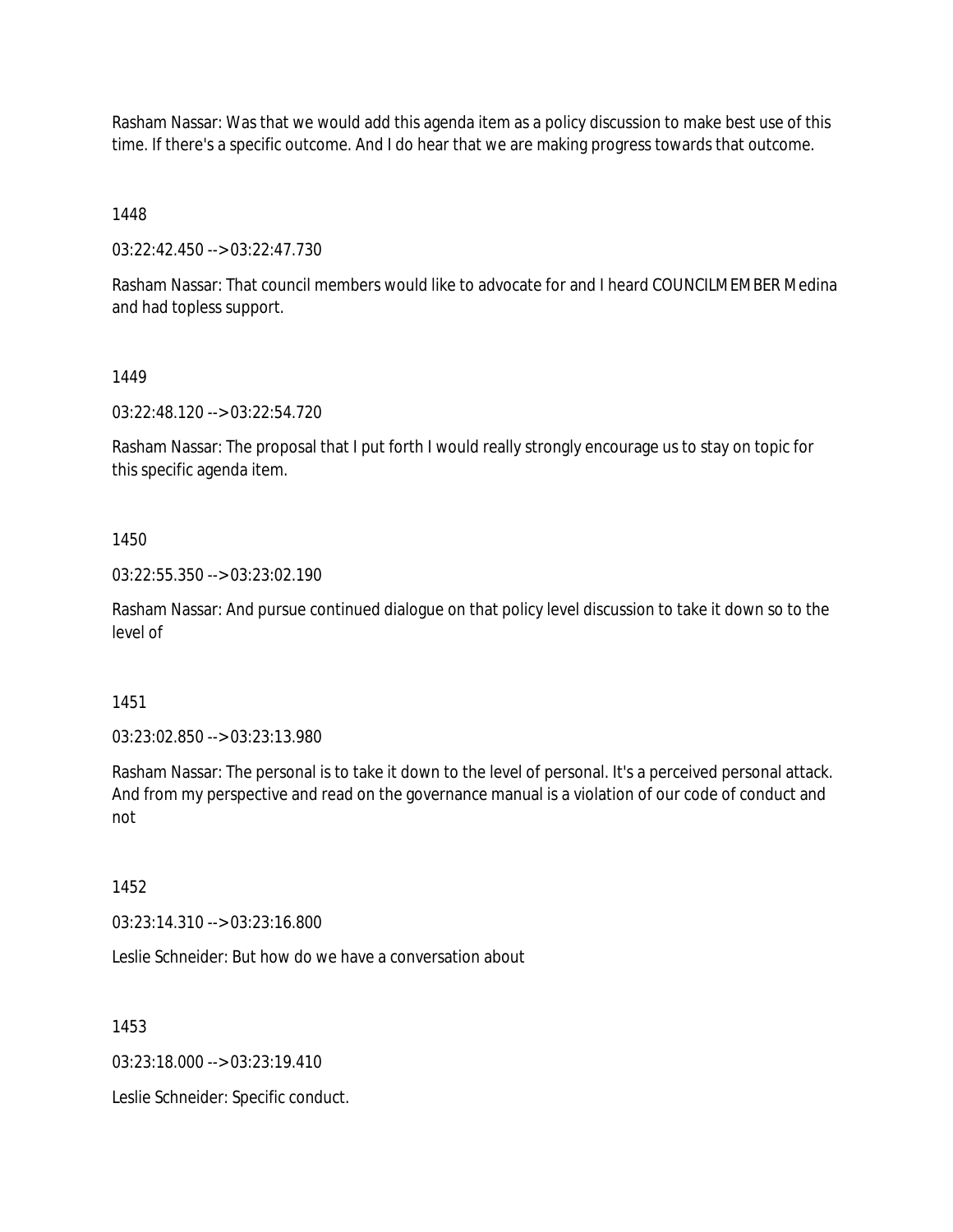03:23:19.680 --> 03:23:35.670

Rasham Nassar: Let me ask any of the council members that so desired to speak about the specifics of the of the of the behavior that's being referenced here did. Did any of the three council members here dialogue with COUNCILMEMBER Pollock off the record.

1455

03:23:36.150 --> 03:23:44.520

Kol Medina: I am I, I'm sorry, but you just interrupted a counselor as the floor rolling around a border and I appeal your decision. I don't think she's out of order.

1456

03:23:45.690 --> 03:23:53.280

Rasham Nassar: Okay, you already have the Council wish to continue to allow this discussion in the manner that Mayor Snyder.

1457

03:23:56.130 --> 03:23:56.910

Rasham Nassar: is proposing.

1458

03:23:59.280 --> 03:24:02.730

Kol Medina: A second for the appeal counselor I top of the second and that

1459

03:24:05.100 --> 03:24:12.150

Kol Medina: And so there can be discussion on the appeal. And if there's no discussion about needs to be taken and if the majority of Council.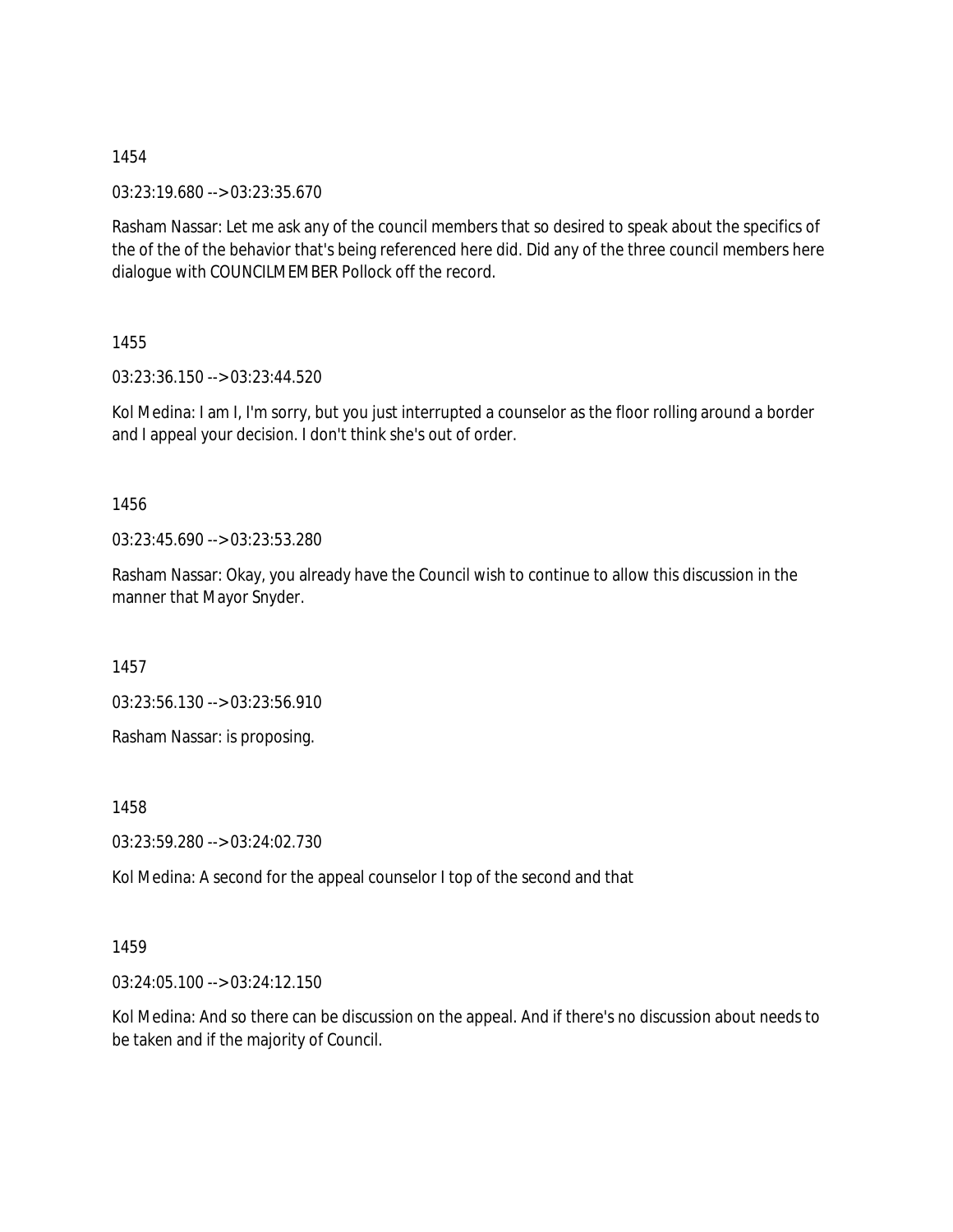03:24:13.680 --> 03:24:24.390

Kol Medina: votes in the negative, it means the Council is overruling your point of order. So if you think that if you council members think that this is a topic that we should talk about

1461

03:24:24.930 --> 03:24:36.180

Kol Medina: Then you should vote no. Because you were voting know that you were going against the point of order, if you if you agree with the chair that this is something that we should not be talking about then vote yes

1462

03:24:41.790 --> 03:24:44.130

Rasham Nassar: Okay, so are we taking we're taking about

1463

03:24:45.510 --> 03:24:47.010

Joe Deets: I'm sorry, I'm

1464

03:24:47.580 --> 03:24:48.480

Rasham Nassar: COUNCILMEMBER deets.

1465

03:24:49.020 --> 03:24:54.720

Joe Deets: I just want to make sure, so we're going. This is a motion to appeal the point of order.

1466 03:24:56.070 --> 03:24:56.370 Joe Deets: Right.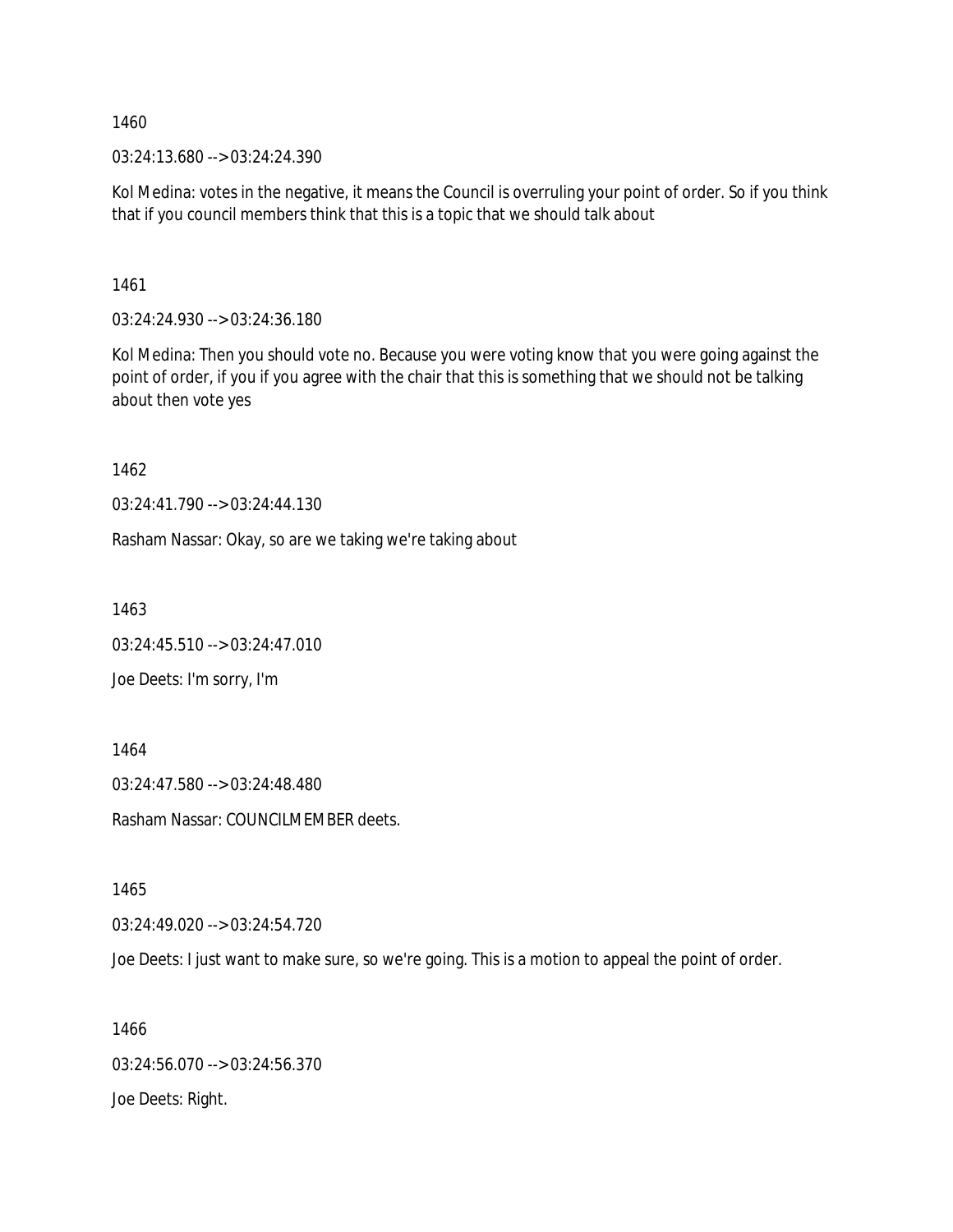1467 03:24:57.600 --> 03:24:58.800 Joe Deets: And if we vote.

1468

03:25:00.870 --> 03:25:04.290

Joe Deets: Yes, the moat the appeal.

1469

03:25:05.790 --> 03:25:10.950

Joe Deets: Passes and we can continue on that thread or is it the other way around.

### 1470

03:25:11.220 --> 03:25:14.280

Kol Medina: The other way around. If you go yes you're upholding the point of order.

1471

03:25:15.300 --> 03:25:19.680

Kol Medina: Yes, is to uphold the point of order, and know is to rescind the point of order.

1472

03:25:20.700 --> 03:25:31.290

Joe Deets: Also say I'll vote no. But I, in some ways, I'd like if we could just sort of not even use a name, just we can just talk about the circumstance.

1473

03:25:32.520 --> 03:25:41.940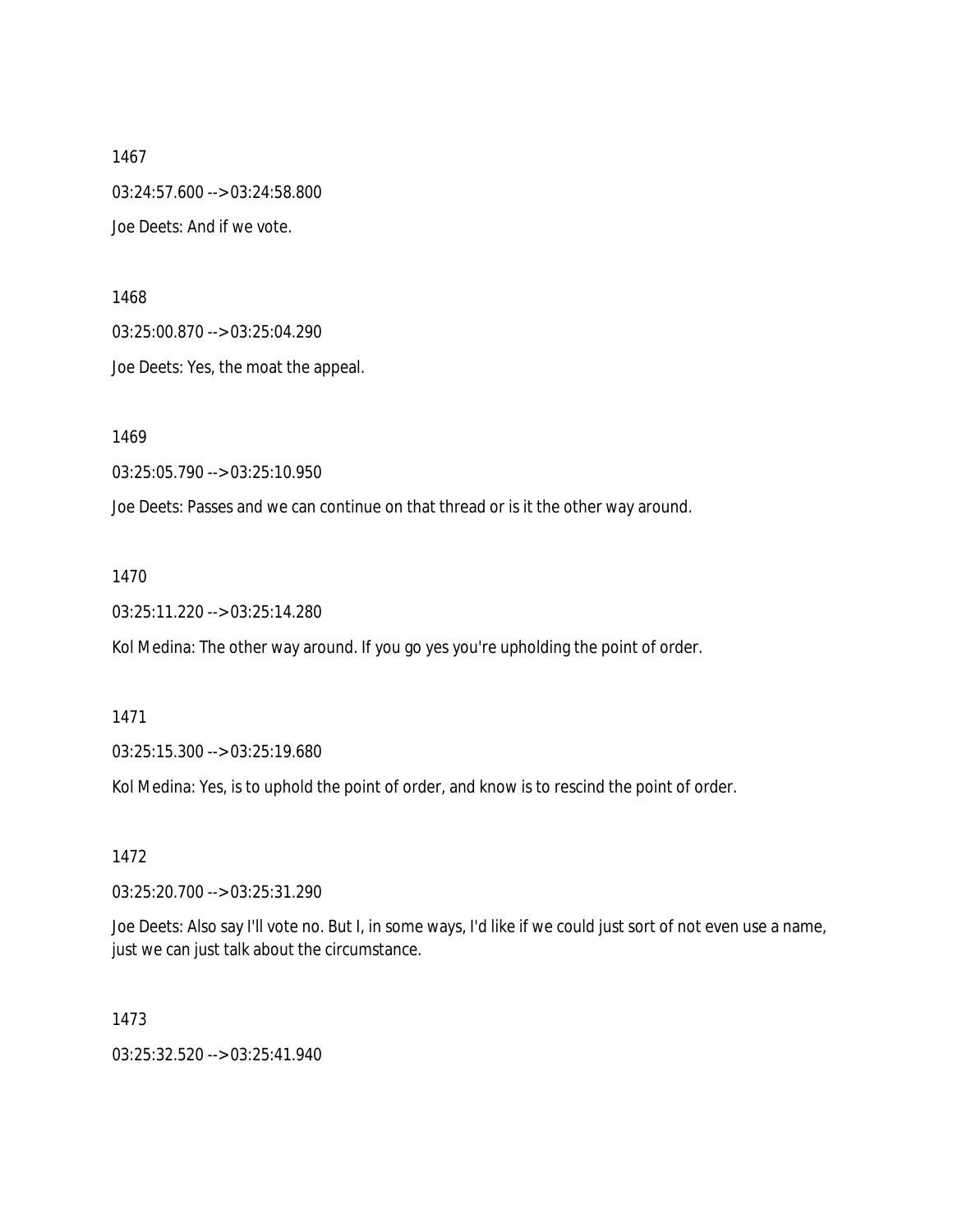Joe Deets: Try and find a balance here. I think there's a lesson. We're trying to gain from this, but not try and avoid making it personal. So that's just my ask

1474

03:25:42.270 --> 03:25:44.910

Kirsten Hytopoulos: Can we have discussion before we call the question please.

1475

03:25:45.840 --> 03:25:46.680

Rasham Nassar: Sure, go ahead.

1476

03:25:47.460 --> 03:25:50.640

Kirsten Hytopoulos: So I'd like to point out a couple of things. One is that

1477

03:25:51.180 --> 03:26:02.370

Kirsten Hytopoulos: In a sense, by not by denying us the ability to talk about a specific incident, including a specific Council person, you're basically denying us as individual council members, the ability to

### 1478

03:26:02.670 --> 03:26:07.440

Kirsten Hytopoulos: What would otherwise we might do in public comment. And I don't agree that no council. I hope to God.

### 1479

03:26:08.100 --> 03:26:12.630

Kirsten Hytopoulos: We haven't said that no citizen can ever come forward and say that they were not comfortable with something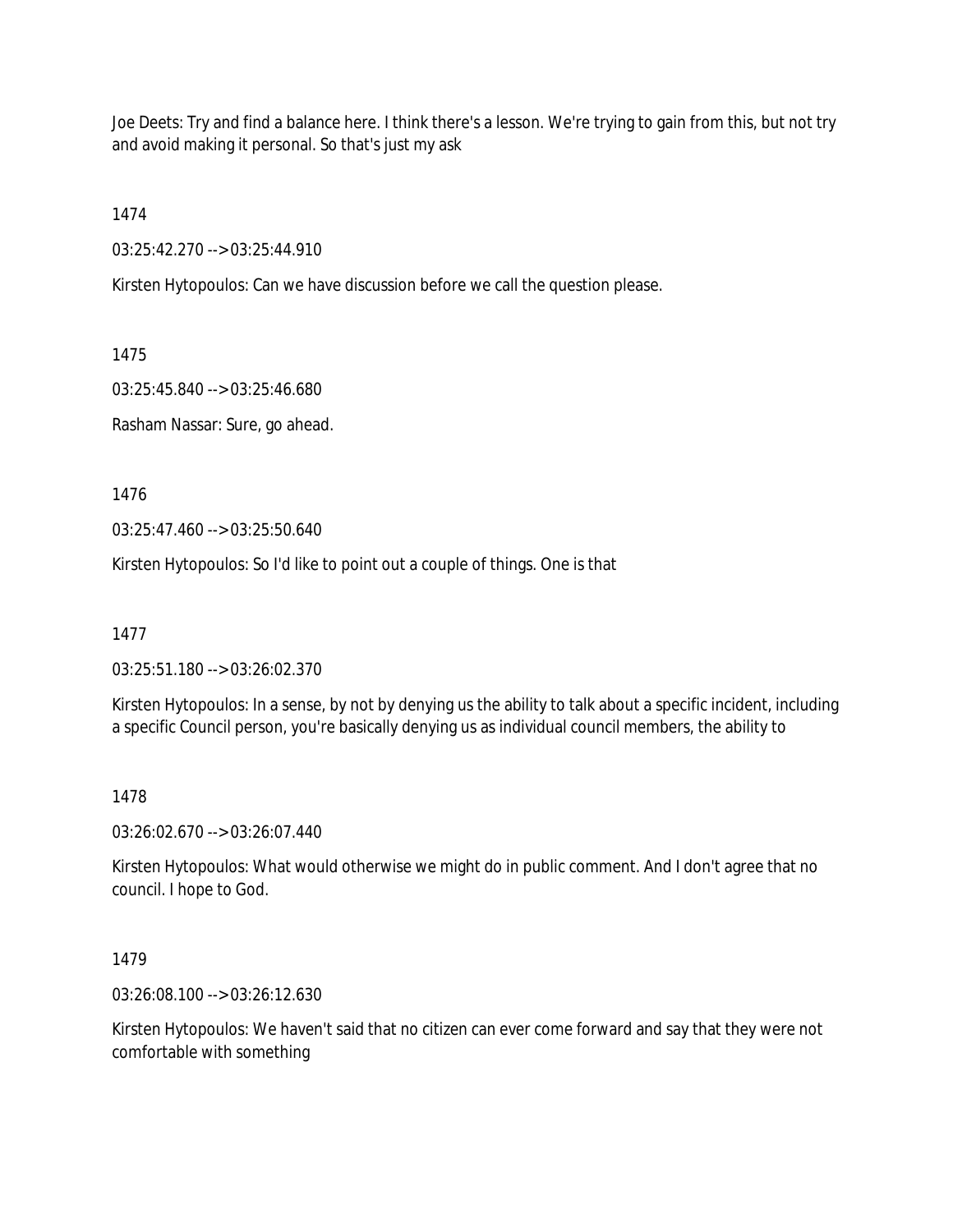03:26:12.960 --> 03:26:16.890

Kirsten Hytopoulos: That a specific council member. Did I hope our rules aren't that strict because if they are

1481

03:26:17.250 --> 03:26:22.980

Kirsten Hytopoulos: No wonder we went up with ethics complaint center article one, we have to be able to the public. So we'll talk about

1482

03:26:23.370 --> 03:26:28.440

Kirsten Hytopoulos: Specific people specifically the incidents and we have the right to talk about that. And so there's a

1483

03:26:28.890 --> 03:26:34.200

Kirsten Hytopoulos: The issue is how you talk about it. If the point of what you're doing. And this is what I believe we agreed to last time is

1484

03:26:34.410 --> 03:26:44.490

Kirsten Hytopoulos: If the point of this conversation is to vilify Michael that's not okay. If the conference at the point is to get political points or beat him up or or assassinate his character that's not okay.

1485

03:26:44.910 --> 03:26:54.510

Kirsten Hytopoulos: But if something happened on the record statements were made that some of us feel need to be addressed. Why would we pretend we're not talking about a particular person particular situation.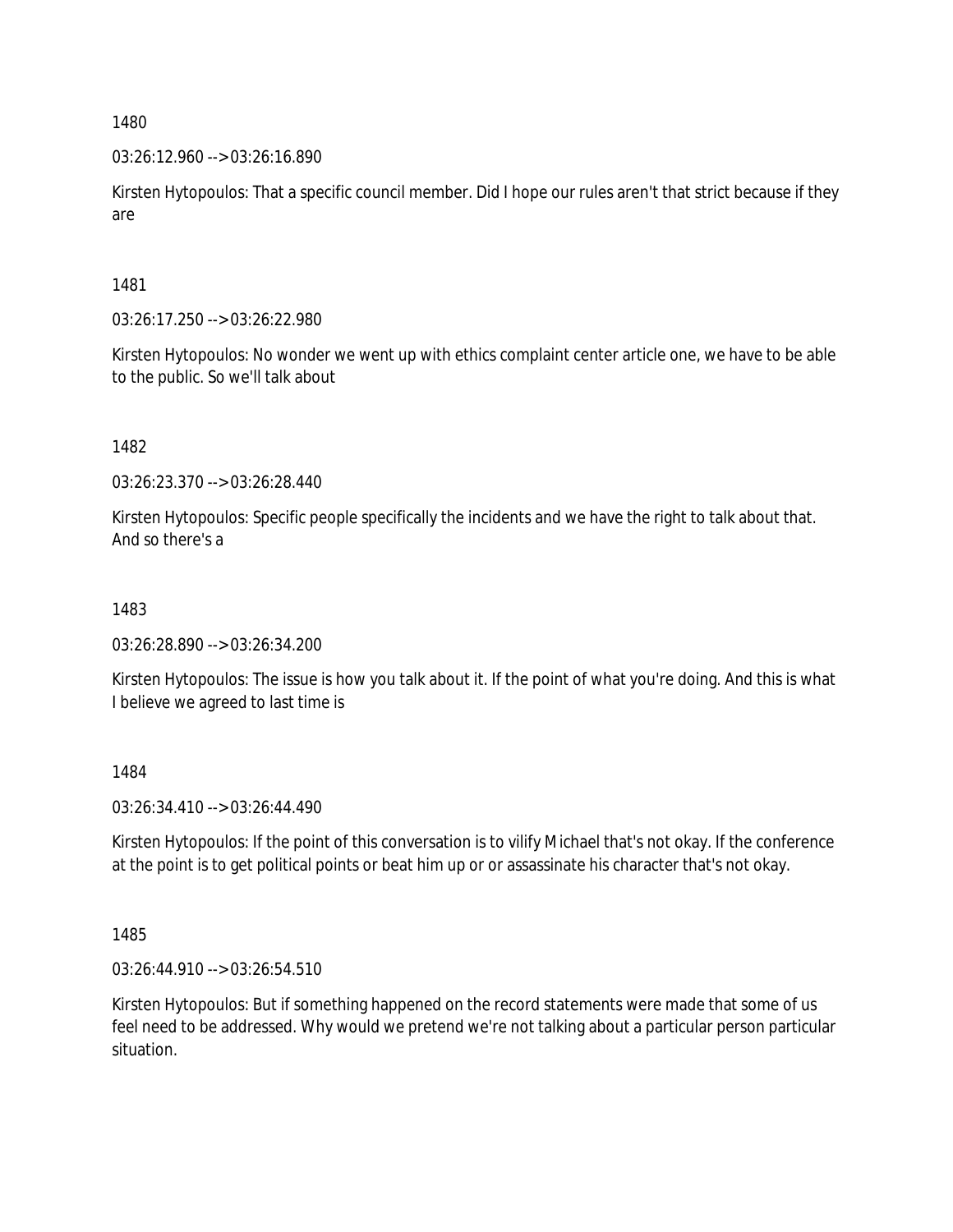03:26:54.870 --> 03:27:02.100

Kirsten Hytopoulos: So i don't i don't think that it makes any sense. I guess we would just be forced them to utilize the good of the order or something.

1487

03:27:02.520 --> 03:27:09.030

Kirsten Hytopoulos: To talk about what we'd be able to talk about public comment. And I guess the other thing I just want to throw out there is that in watching this Council.

1488

03:27:09.420 --> 03:27:18.360

Kirsten Hytopoulos: Over the last few years. One thing that I think that has been missing is the ability to have Frank conversations that feel uncomfortable that can be specific amongst the council members.

1489

 $03:27:18.660 \rightarrow 03:27:31.620$ 

Kirsten Hytopoulos: And and lot of things have played it played out in places like the ethics board where they didn't belong, they belonged in a conversation between Council members that is a fair and reasonable conversation. So those are my points for why I would vote no.

1490

03:27:34.440 --> 03:27:35.790

Rasham Nassar: COUNCILMEMBER Pollock.

1491

03:27:37.980 --> 03:27:46.410

Michael Pollock: I'm kind of intrigued by it. So why don't we just go ahead. I don't know that we need a verb, I think. Councilmember deeds point is important.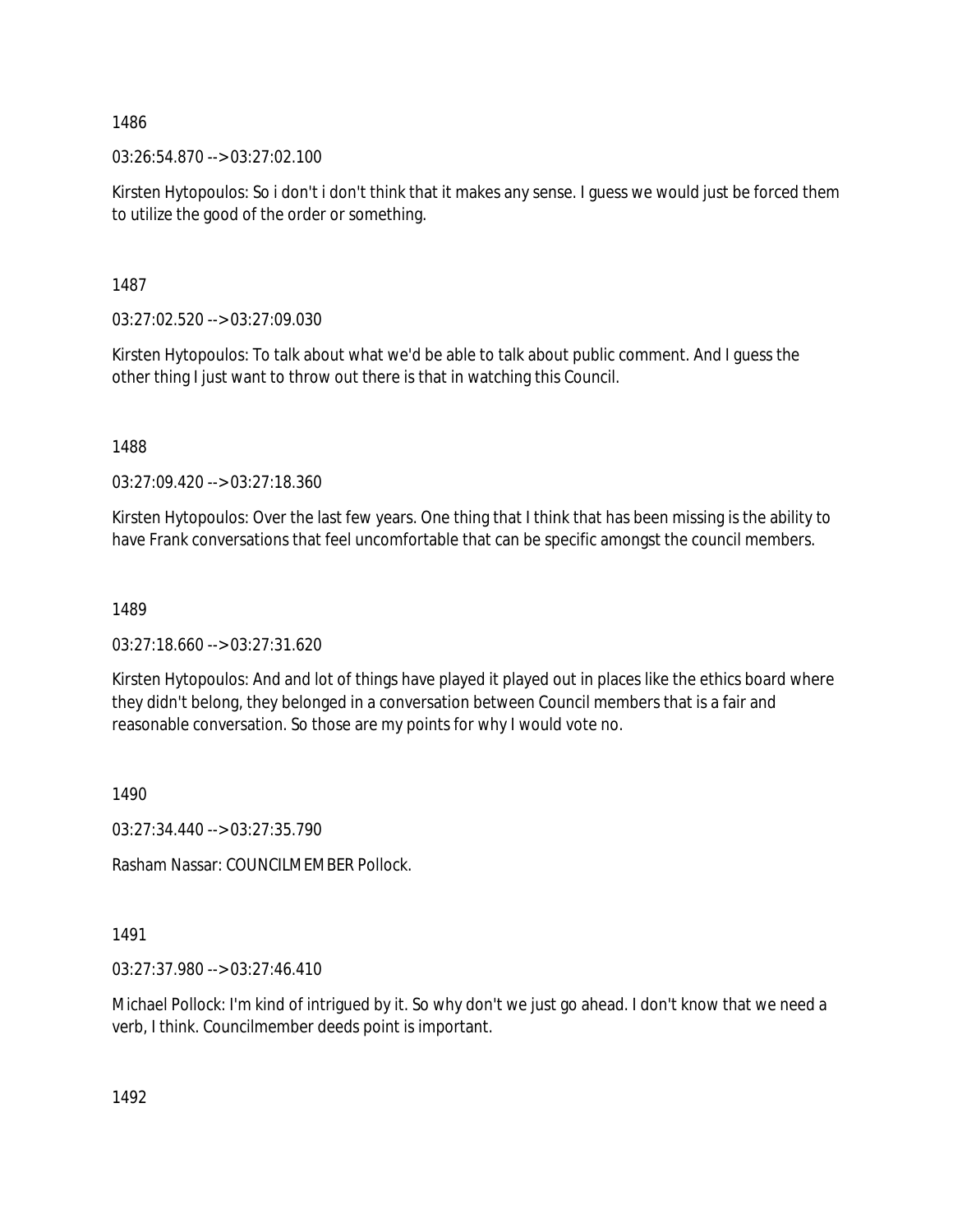03:27:47.190 --> 03:27:58.440

Michael Pollock: You know, let's do this, respectfully, and you know, don't just mind your P's and Q's, and if there. It seems like there's some some comments that people want to make

1493

03:27:59.340 --> 03:28:11.160

Michael Pollock: I'm I'm confident that the Council members can do it in a non attacking sort of way and stick to the substance of the issue rather than making a personal attack and I think

1494

03:28:12.750 --> 03:28:26.820

Michael Pollock: So why don't we just move ahead with that rather than than sort of this procedural stuff and and you know it is getting on in the evening. So I just like to hear it. And you guys can have your say, and we can decide where to go from there.

1495

03:28:28.200 --> 03:28:29.130

Rasham Nassar: COUNCILMEMBER car.

1496

03:28:32.700 --> 03:28:49.710

Christy Carr: Thank you. Yeah, I just wanted to say that it seems like a number of council members feel strongly about talking about specifics, but I would concur with COUNCILMEMBER Pollock and others that have said, I trust my colleagues to do it in a respectful.

1497

03:28:50.880 --> 03:28:53.160

Christy Carr: Matter that will hopefully lead us

1498

03:28:53.520 --> 03:28:54.780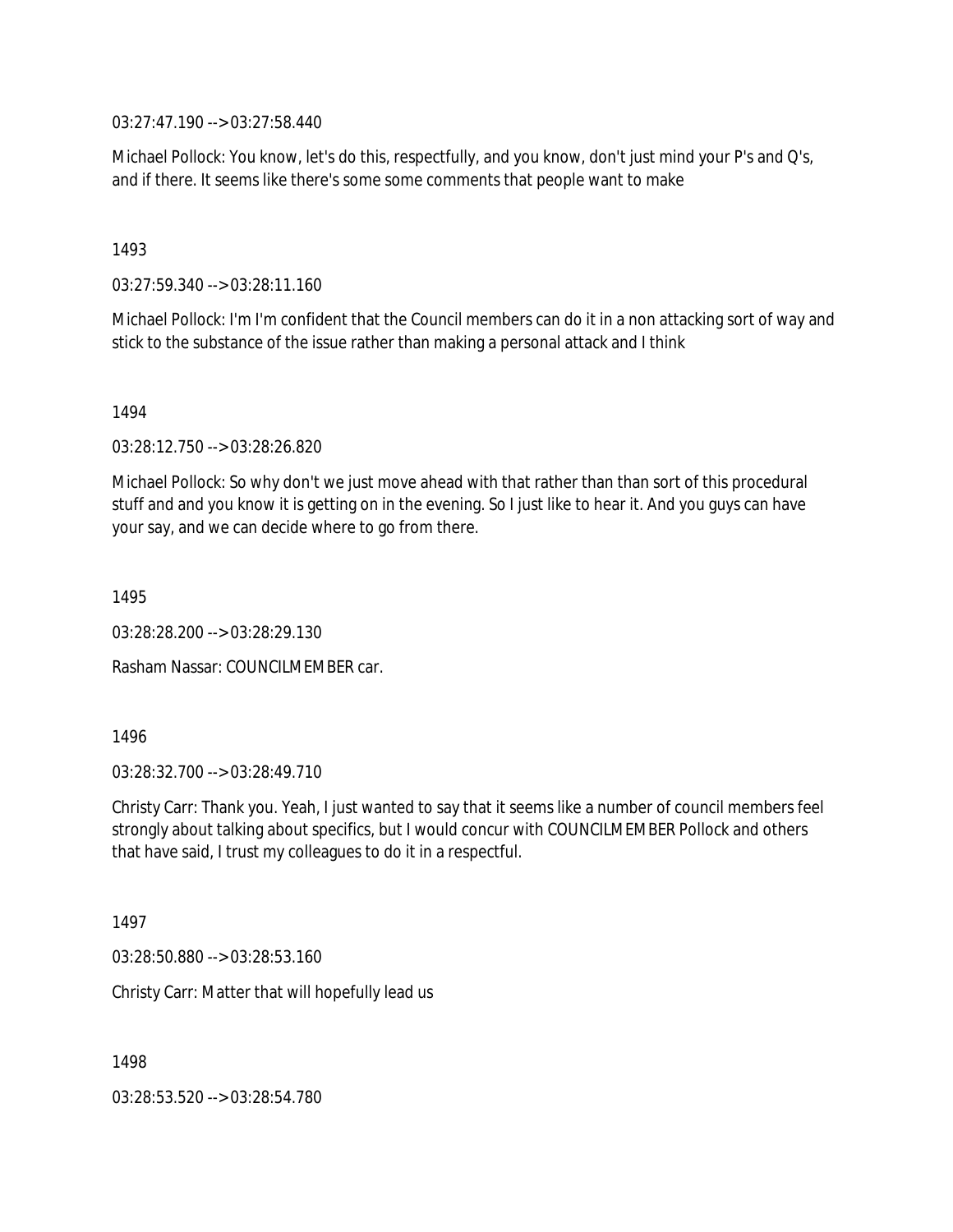To a policy outcome.

1499

03:28:56.940 --> 03:29:08.970

Rasham Nassar: Okay, great. I really appreciate the dialogue here, folks, and I hope that you can appreciate that, as in my role of facilitator, my, my job, which I take seriously is to keep us on track to discuss the items.

### 1500

03:29:09.510 --> 03:29:24.720

Rasham Nassar: Within the scope that they were presented and approved to be on the agenda. And so my intention and intention and calling point of order was really just that was. It was a process. Check to make sure that we're on track, but I also share COUNCILMEMBER cars eats and Pollux

1501

03:29:25.860 --> 03:29:34.650

Rasham Nassar: Points and affirmations and level of trust in this Council that we can approach this discussion responsibly and professionally and use this time.

1502

03:29:35.400 --> 03:29:50.790

Rasham Nassar: To serve really the benefit of the public. So with that, I suppose, we can move off of the vote on the point of order, and I will turn it back over to mayor Schneider mayor Steiner

1503

03:29:52.170 --> 03:29:52.650

Leslie Schneider: Thank you.

1504

03:29:54.480 --> 03:30:00.030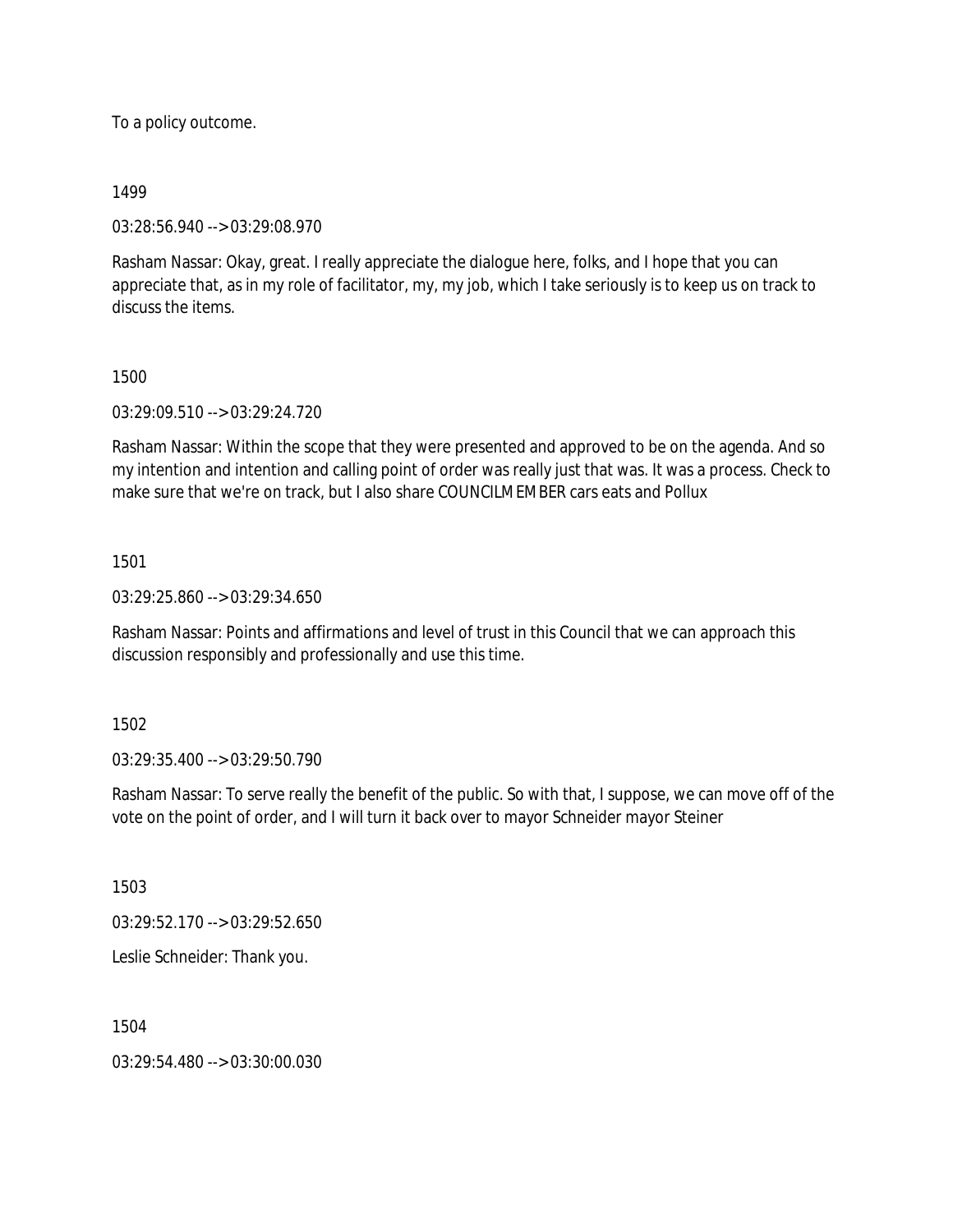Leslie Schneider: So COUNCILMEMBER Pollock. I really appreciate what you said and I really do have every intent of

1505

03:30:01.020 --> 03:30:14.400

Leslie Schneider: You know, not not attacking because I don't think there's any real need to attack. I think what there is here is being clear and as you will know I was on the receiving end of some warranted criticism.

1506

03:30:15.570 --> 03:30:19.830

Leslie Schneider: Back on my, on my first attempt at at chairing a meeting so

1507

03:30:20.910 --> 03:30:21.600

You

1508

03:30:23.340 --> 03:30:23.640

Leslie Schneider: Know,

1509

03:30:26.610 --> 03:30:27.810

Leslie Schneider: So you're

1510 03:30:28.980 --> 03:30:29.850 Michael Pollock: That is what I want.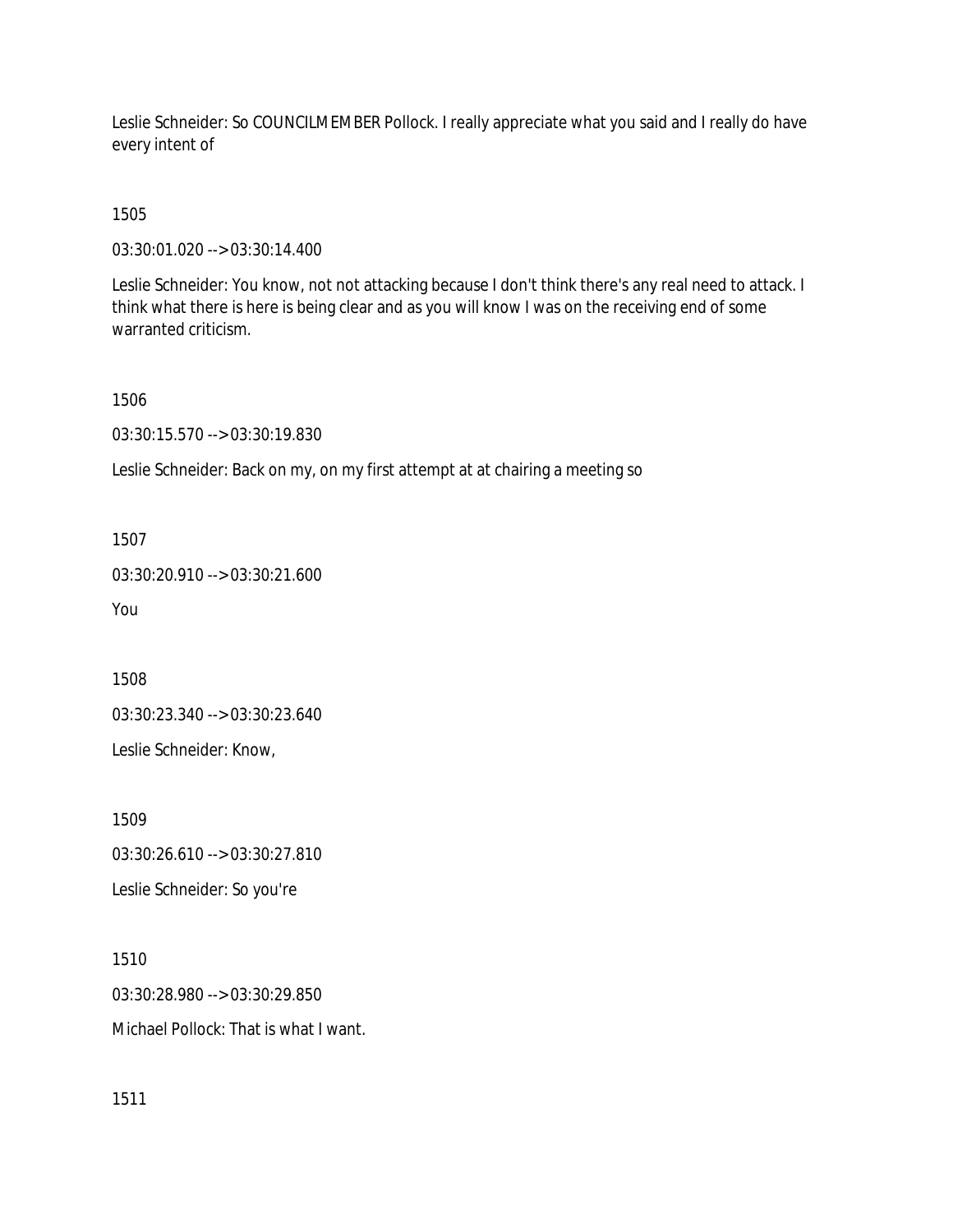03:30:30.750 --> 03:30:34.620

Michael Pollock: To say it's a rite of initiation for a new council member, they have to go through one of these

## 1512

03:30:36.570 --> 03:30:44.340

Leslie Schneider: Yeah, well maybe that's unfortunate that maybe it's true. I don't know. So I guess what I wanted to state here is just

### 1513

03:30:45.600 --> 03:30:52.770

Leslie Schneider: One thing that sort of came forward to me in, in looking at that video was

### 1514

03:30:54.000 --> 03:30:56.970

Leslie Schneider: A number of places where

### 1515

03:30:59.370 --> 03:31:16.620

Leslie Schneider: I know the difference between imply and infer and I'm actually not certain how to apply it in this particular case, because I wrote down, you know, so as not to infer intensive counsel or imply intent of counsel, I really kind of go round and round on that because

### 1516

03:31:17.760 --> 03:31:30.240

Leslie Schneider: But and and I could get specific about some of those of those statements I have, you know, I have some references. I don't know that they're necessary. So, you know,

1517

03:31:31.980 --> 03:31:47.850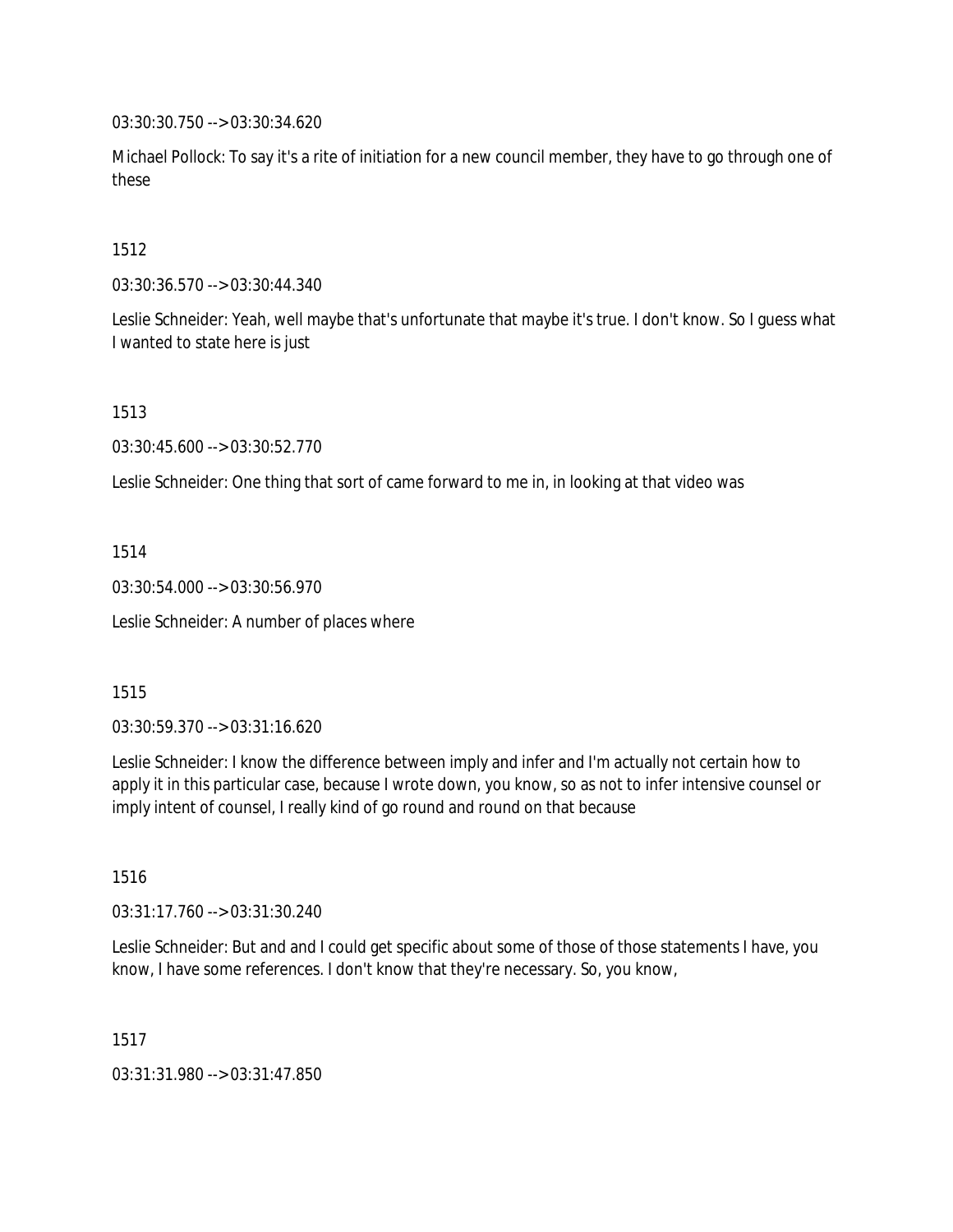Leslie Schneider: I think that that is that plus there was also sort of a very there there was implying of intent in a very negative way that sort of came back to Council generally and

1518

03:31:48.690 --> 03:32:01.080

Leslie Schneider: So obviously, you know, if we took the liaison policy decision then we just wouldn't have by agreement, we wouldn't have the

## 1519

03:32:02.460 --> 03:32:07.920

Leslie Schneider: The right to go to an advisory committee and make statements like that at all.

1520

03:32:09.180 --> 03:32:24.000

Leslie Schneider: And maybe we're going to get there. But in the meantime, I'm just wondering about having the discussion about implying or inferring the intent of counsel, particularly in, you know, in a negative tone and I can be specific, but I don't know that I need to

1521

03:32:27.720 --> 03:32:31.140

Rasham Nassar: Okay. Any other comments. Councilmember head office.

1522

03:32:35.610 --> 03:32:53.190

Kirsten Hytopoulos: To try to flush that out and make it and also explain why this is relevant to the general public and are larger issues and not just something petty that in this particular case, what we're talking about is talking about the the motive of the Council to do something that was largely

1523

03:32:54.690 --> 03:33:00.300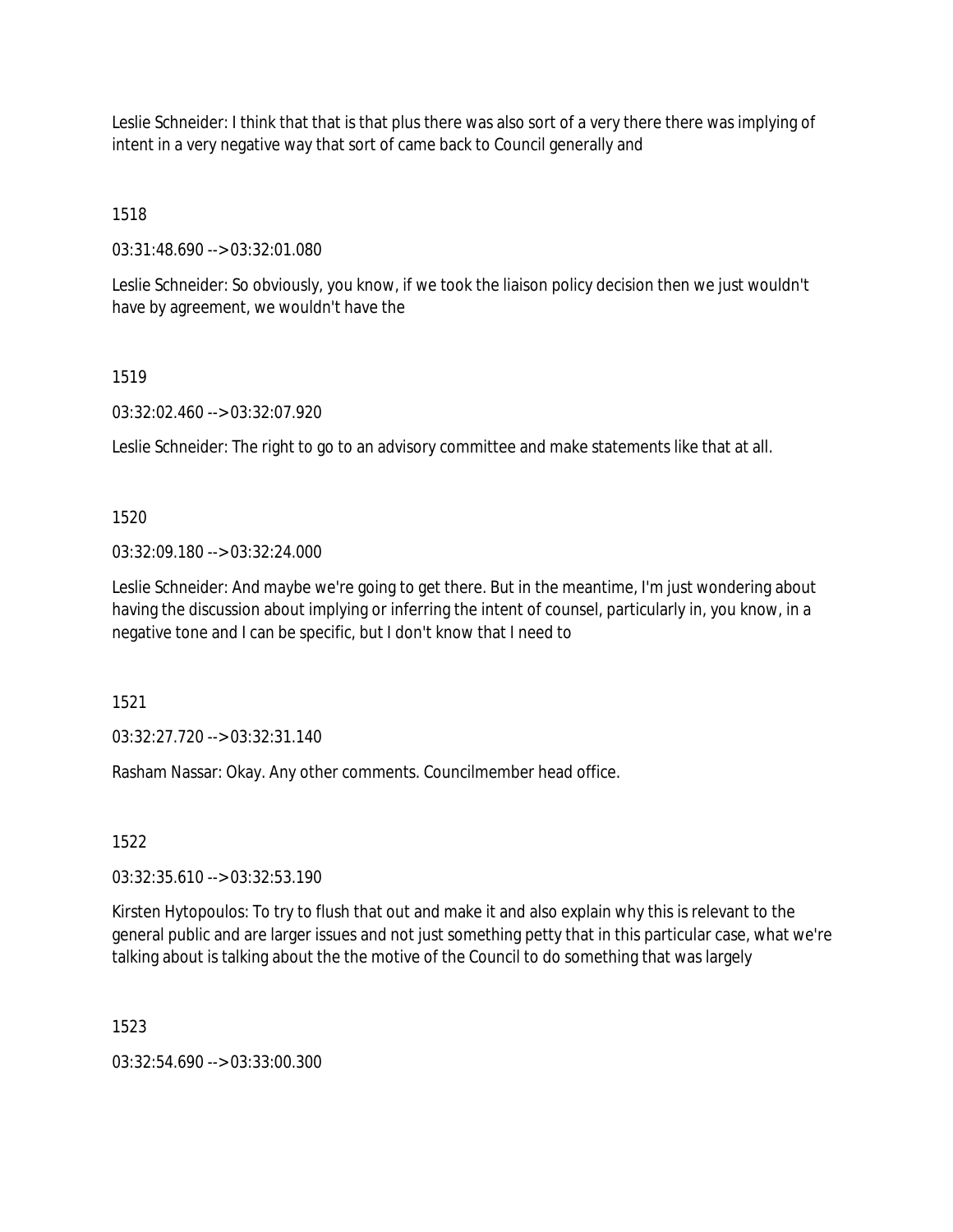Kirsten Hytopoulos: That was largely discuss and executive session. And this is why I wanted to talk about executive session to in the same meeting.

1524

03:33:00.780 --> 03:33:12.780

Kirsten Hytopoulos: So we're talking about the interim control the amendment to them and interim control and I went back and check to be sure I watched I've watched this comment. A couple times to be sure that I am being fair and took very clear notes so that I don't

1525

03:33:13.380 --> 03:33:21.210

Kirsten Hytopoulos: Mistake anything and I went back and watched our, our council meeting that was just before this planning commission meeting to make sure I was right about what we said and didn't say

## 1526

03:33:21.690 --> 03:33:29.760

Kirsten Hytopoulos: And the fact is there was not a lot of reasoning given on the Dyess about why we adopted that amendment, it's pretty clear. It was for legal advice.

# 1527

03:33:30.390 --> 03:33:34.530

Kirsten Hytopoulos: Based on legal advice. So a lot of the conversation how again happen Executive Session. So when

1528

03:33:34.950 --> 03:33:46.590

Kirsten Hytopoulos: That that background and I'm going to actually, I'm just gonna speak right to you, Michael. Let me out of respect to you. And when when when you came to county commission and then you talked about how this was a political decision. You said multiple places.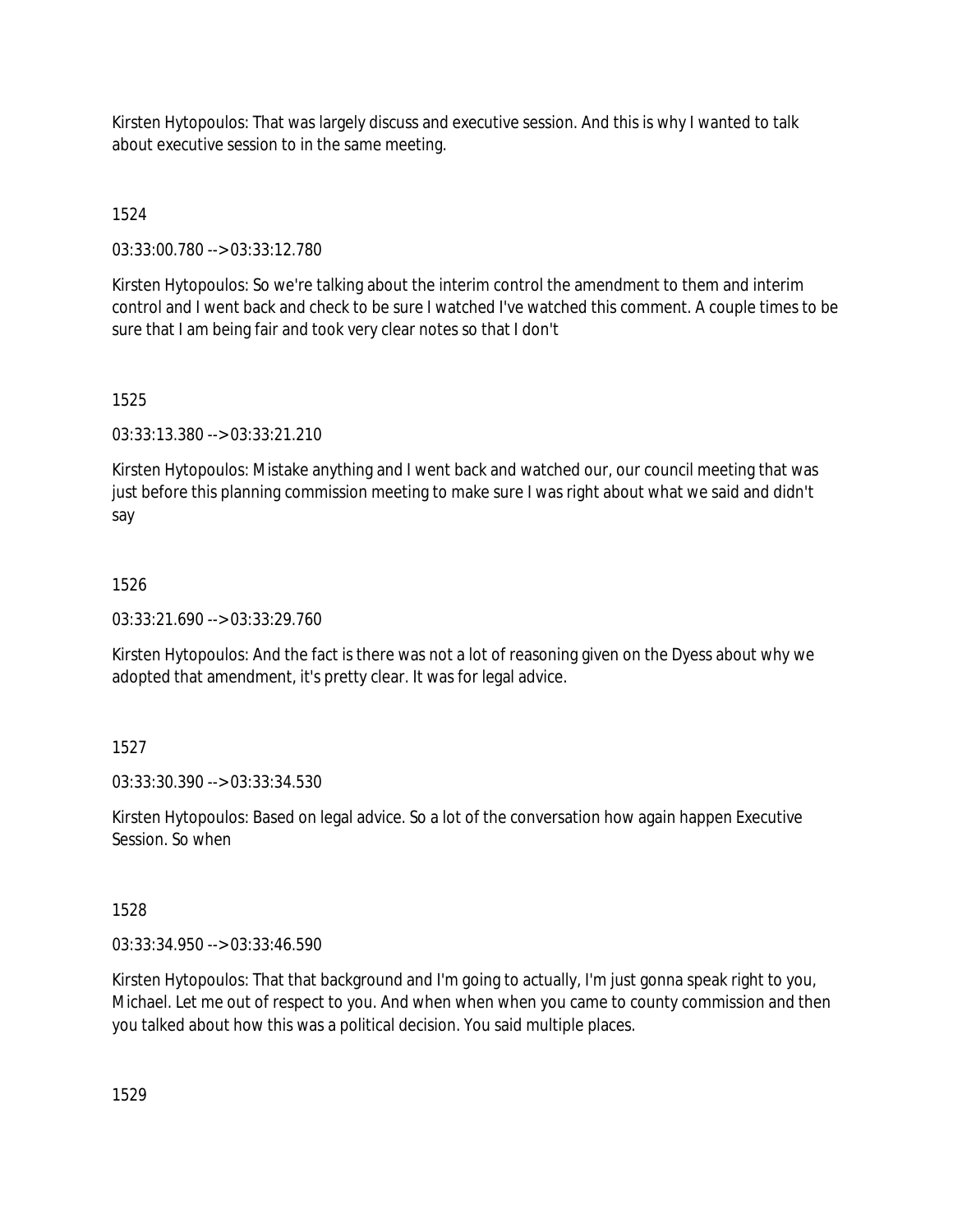03:33:46.920 --> 03:33:52.830

Kirsten Hytopoulos: That it was a loophole intentionally created for the hotel and some of these other things and people can highlight what concerned them.

1530

03:33:53.550 --> 03:33:58.890

Kirsten Hytopoulos: When in fact, we can't even really defend that conversation, our reasoning.

1531

03:33:59.250 --> 03:34:06.600

Kirsten Hytopoulos: Or what our what our thought process was behind simply the legal advice because we can talk about what happened that happened Executive Session.

1532

03:34:06.900 --> 03:34:19.200

Kirsten Hytopoulos: So I think that kind of makes it a particularly difficult situation to hear a council member say to a very important subset of body our commission in a public meeting that this was a political decision a loophole, etc.

1533

03:34:20.220 --> 03:34:31.200

Kirsten Hytopoulos: When we can each you know say here. Now, as to whether or not that's what that was but we really are still hampered for what we can say about what really was our conversation and executive session.

1534

03:34:32.130 --> 03:34:45.510

Kirsten Hytopoulos: So that's what I would say. With regards to the amputation, or the inference or whatever of motive to the rest of Council as to why we voted for it. The only thing that came out on the public record was that we were voting for it because we had legal counsel.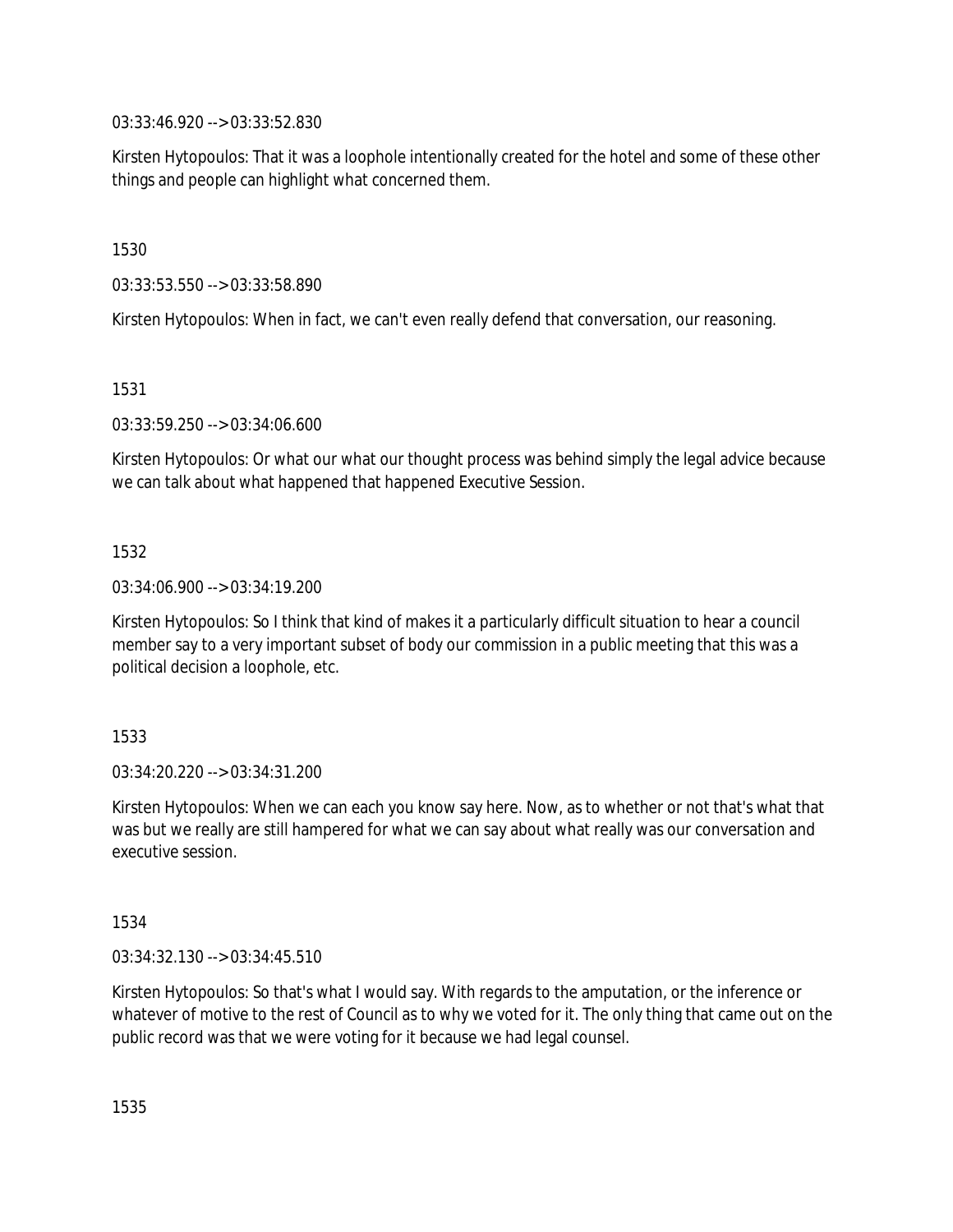03:34:46.650 --> 03:34:48.060

Kirsten Hytopoulos: To include the amendment.

1536

03:34:50.610 --> 03:34:51.660

Rasham Nassar: COUNCILMEMBER Medina.

1537

03:34:53.880 --> 03:35:00.870

Kol Medina: Thanks, either to man, I think two, maybe three main concerns I have about all this.

1538

03:35:02.760 --> 03:35:07.860

Kol Medina: Well, they've been kind of remarked on and but I wonder mark on them all differently.

1539

03:35:09.150 --> 03:35:18.150

Kol Medina: One of the concerns is what I already marked on a little bit, and that is that all of these advisory committees and commissions.

1540

03:35:19.170 --> 03:35:26.310

Kol Medina: They have is their job and I'm this isn't a lecture for the Council, I'm saying this for the community to kind of put in context of what we're talking about.

1541

03:35:27.480 --> 03:35:32.130

Kol Medina: They have is their job providing advice and guidance to the City Council itself.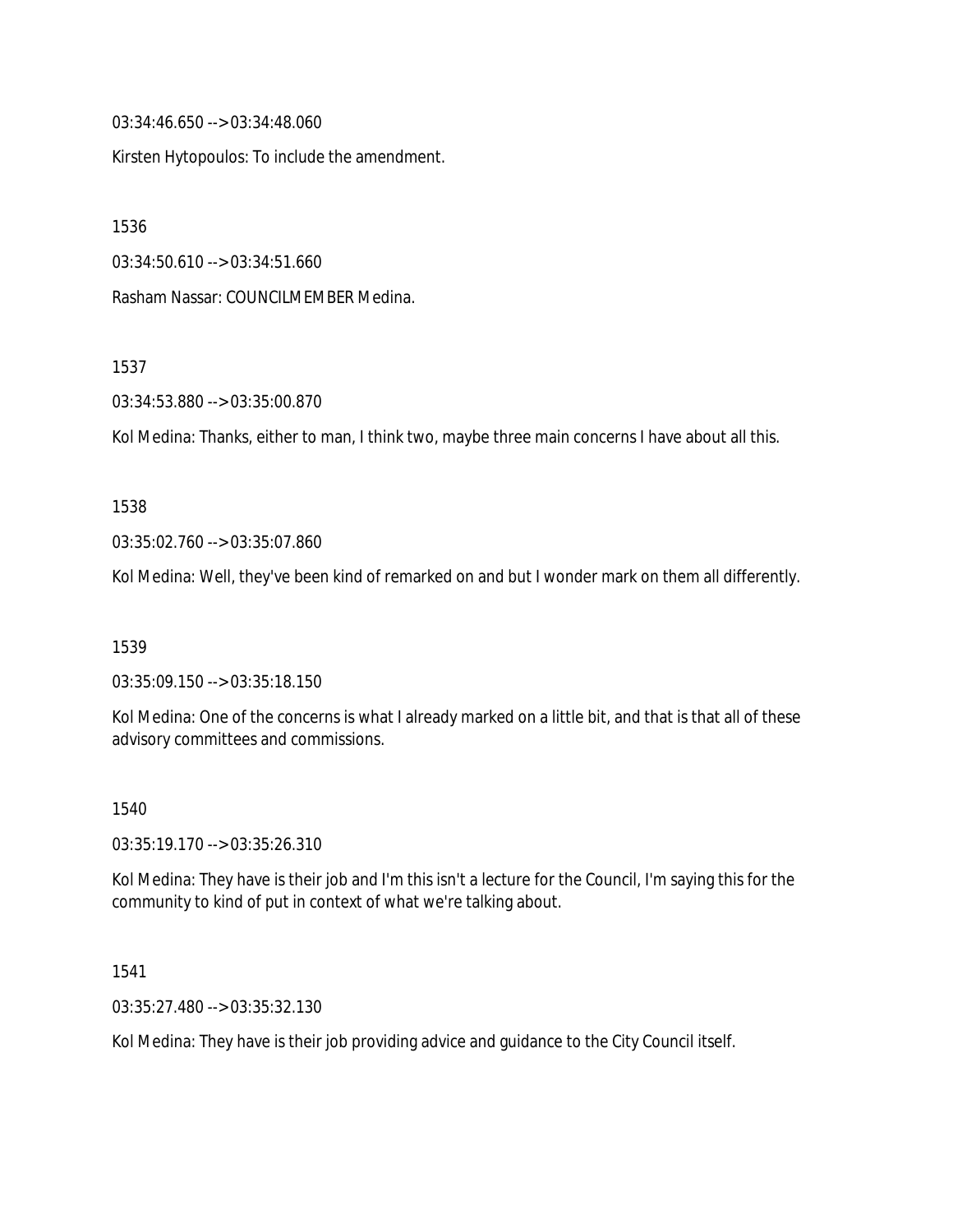03:35:33.330 --> 03:35:49.350

Kol Medina: So that's very much true of the planning commission. Their job is to do the types of work that we as a council and prior councils have set for them to do and and a lot of that work results in them, providing recommendations and guidance to the full Council.

1543

03:35:51.090 --> 03:35:58.260

Kol Medina: So in that situation for me. And this is something I had to learn when I started on Council four years ago.

1544

03:35:59.820 --> 03:36:13.350

Kol Medina: It's just really improper for one council member or two or three to go to an advisory body that is providing advice to the full council and attempt to influence that advice before it gets to the full Council.

1545

03:36:13.800 --> 03:36:19.890

Kol Medina: I just really think that's kind of an abuse of counsel power. And I think it's just highlights of trust.

1546

03:36:20.340 --> 03:36:37.980

Kol Medina: Like we all need to trust that the advice, we're getting from our advisory committees and commissions is their pure advice and recommendation, not something that has been influenced by one council member before it even gets to us. So that's part of what's going on here for me.

1547

03:36:39.330 --> 03:36:39.810

Kol Medina: And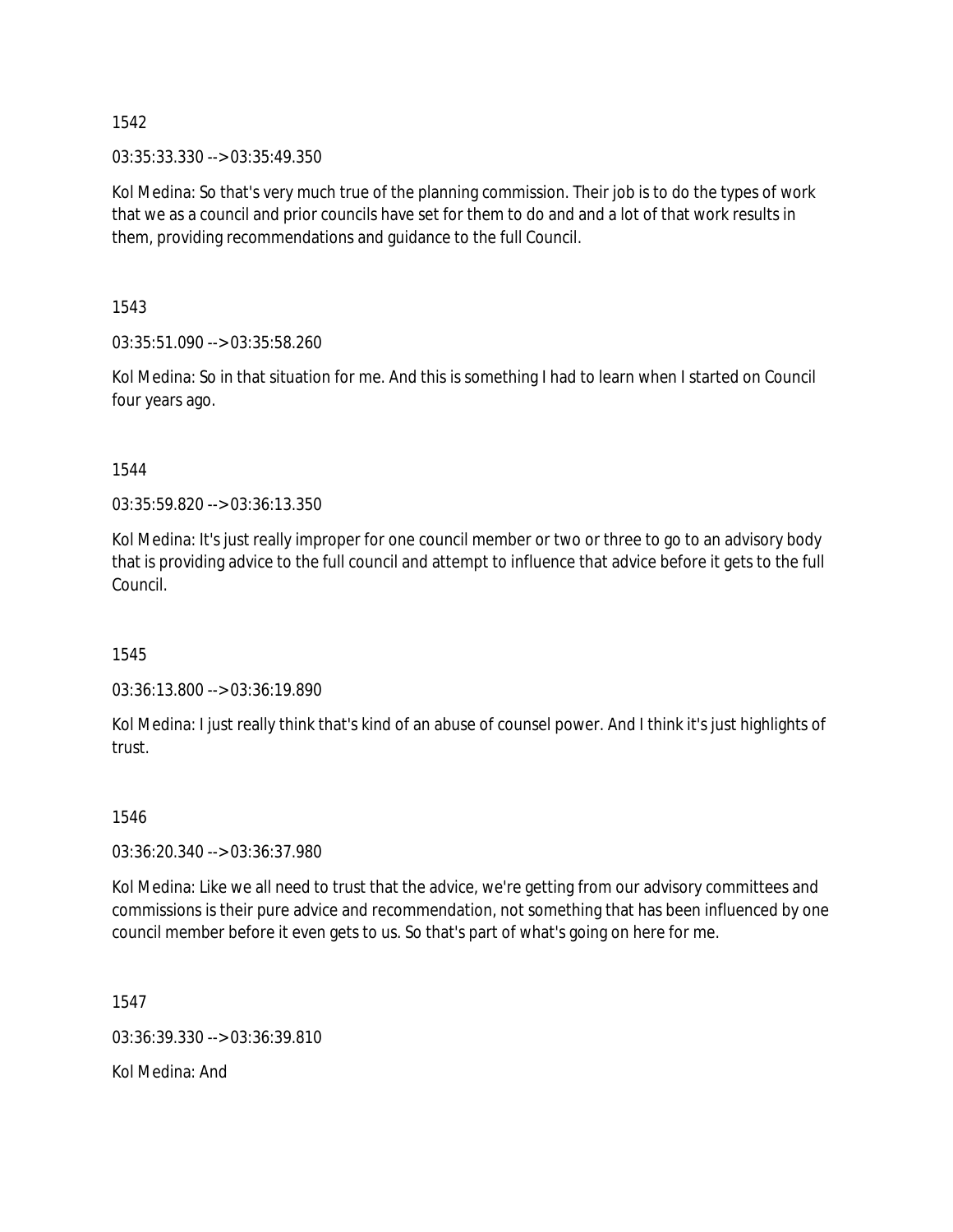03:36:41.070 --> 03:36:46.320

Kol Medina: At the planning commission meeting you repeatedly encourage them to

1549

03:36:48.120 --> 03:37:00.120

Kol Medina: Try to influence our decision making and I won't quote things I could but you did. And I think that's just really dangerous for any committee for any council member to go and do that.

1550

03:37:00.810 --> 03:37:09.900

Kol Medina: So that's one issue for me. And I think it's really important. I think it's fundamental to how our whole process works and a second really important issue.

## 1551

03:37:11.040 --> 03:37:25.980

Kol Medina: Is the issue of council members talking to other people about why other council members decided, whatever they decided, and again, this is the lesson I had to learn my first year on council. I remember a couple times to end up on the Dyess

# 1552

03:37:27.240 --> 03:37:31.890

Kol Medina: Saying something like we were in the middle of a discussion and I say something like

# 1553

03:37:32.670 --> 03:37:40.530

Kol Medina: Well, you know, I'm guessing the rest of the Council feels the same way I do and being cut off by probably Val counselor Thompson.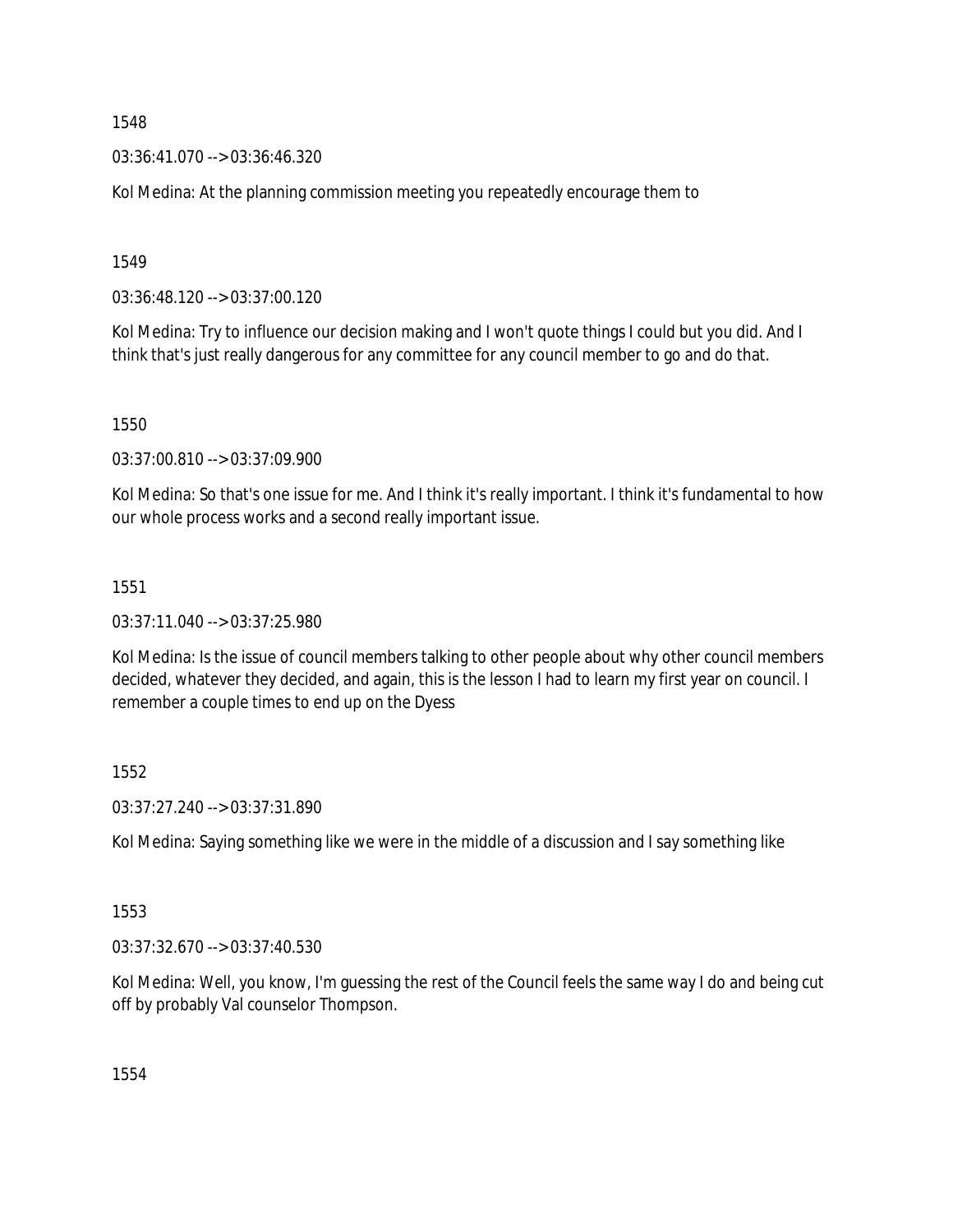03:37:40.830 --> 03:37:56.970

Kol Medina: Or it could have been counselor Scott and saying that you can't say that you don't know how I feel. You don't know why I'm voting. The way I'm voting and they're right there right to cut me off and say that. And so when a counselor goes to a body like the planning commission and

1555

03:37:58.500 --> 03:38:04.710

Kol Medina: Tells the planning commission that the whole counsel made a decision based just on politics.

1556

03:38:05.100 --> 03:38:17.250

Kol Medina: You are, you are saying to people on live TV that I made my decision that you know why I made my decision and that you know I'm in my decision. Just because of politics.

1557

03:38:18.090 --> 03:38:24.390

Kol Medina: And you don't know why I'm in my decision. None of none of you know why I make my decisions and I don't know why you make your decisions.

1558

03:38:24.750 --> 03:38:37.590

Kol Medina: Outside of whatever you might actually say about it on the diocese. And I just, I've tried really hard to not go around and impute the motives of any other council member talk about why they made whatever decision they made

1559

03:38:39.270 --> 03:38:46.440

Kol Medina: And if it's a decision I disagree with. I just say, Hey, I didn't agree with it. I'm sure they have good reasons for making it that's that's up to them.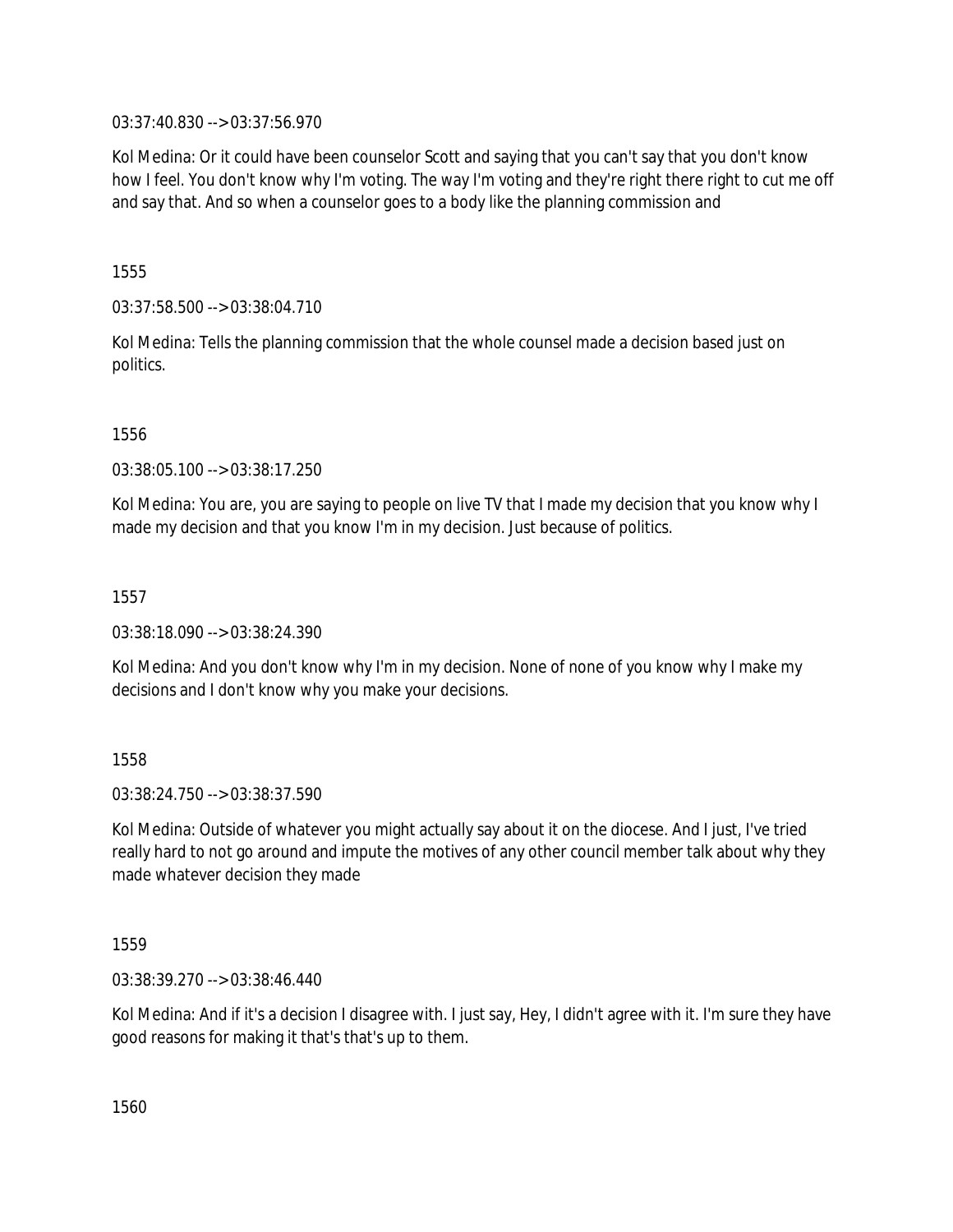03:38:47.520 --> 03:38:51.720

Kol Medina: And so that's also really fundamental to how we work together and

1561

03:38:53.220 --> 03:38:59.850

Kol Medina: That's why we have our council member Council liaison job description. So those are the two most fundamental points in there for me.

1562

03:39:00.540 --> 03:39:17.700

Kol Medina: And I want to say for the record that my decision making on the internet zoning control had nothing to do with politics. It was all about legal advice that was given to us and aside from that, just basic issues of fairness in our society and good governance.

1563

03:39:19.170 --> 03:39:19.830

Thanks.

1564

03:39:21.600 --> 03:39:22.110

Rasham Nassar: Okay.

1565

03:39:22.530 --> 03:39:25.440

Rasham Nassar: Thank you for those comments. Councilmember deets.

1566 03:39:25.950 --> 03:39:27.780 Joe Deets: Yeah, thank you. Um,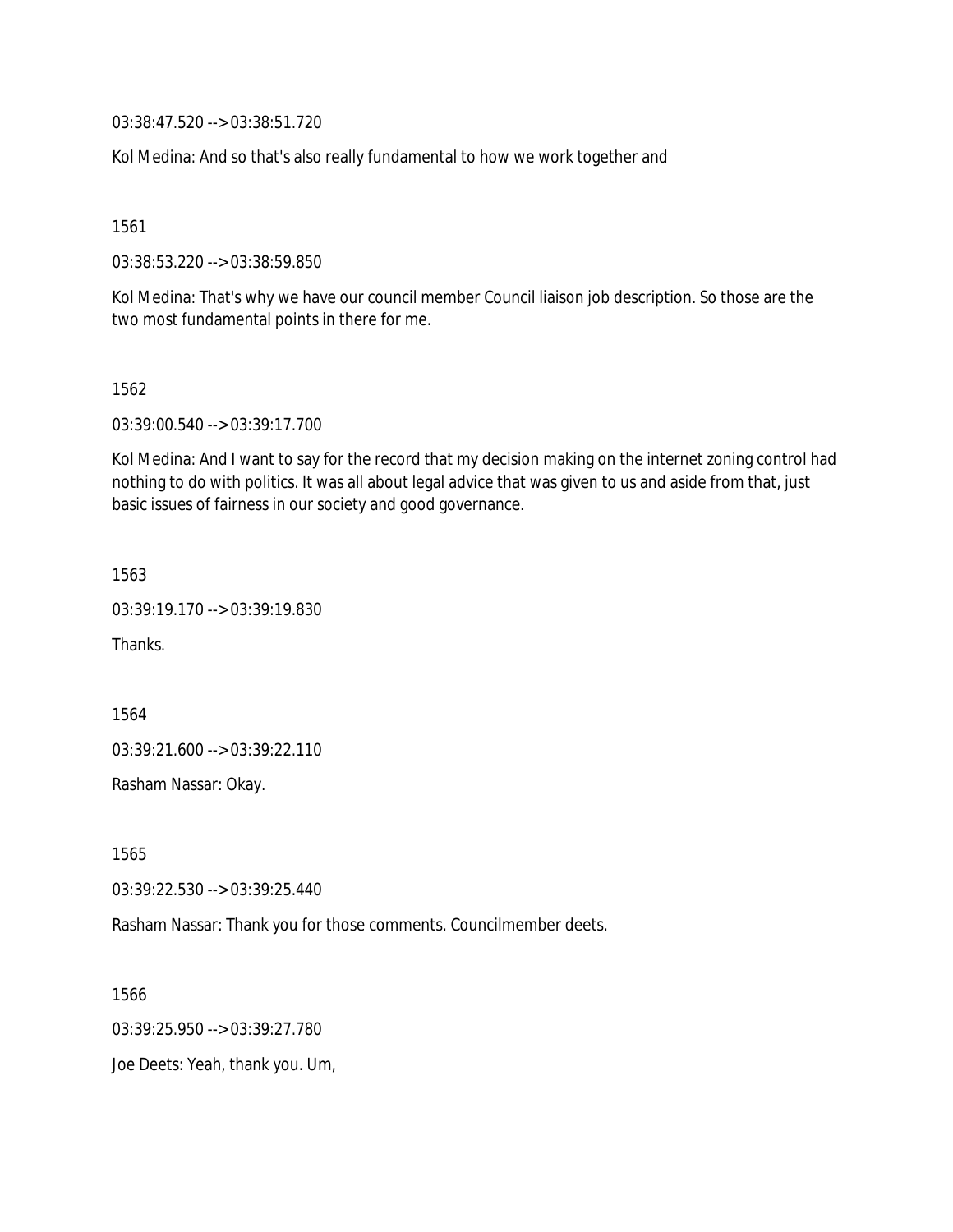03:39:29.130 --> 03:39:45.240

Joe Deets: It's a, it's an interesting discussion. It's a difficult one. And I'm trying to write notes because I after being on council for almost two and a half years. I can sort of, you know, we have a particular example, but also, I'm thinking of my you know my own experiences.

1568

03:39:46.410 --> 03:39:53.490

Joe Deets: Principle is liaison because I I don't recall myself going to another committee of which

1569

03:39:54.330 --> 03:40:03.450

Joe Deets: I have no connection with and speaking up but but maybe so as a liaison. You're sitting there listening to a committee or a task force or what have you.

### 1570

 $03:40:04.140 \rightarrow 03:40:12.450$ 

Joe Deets: And often they're going to ask you, well, what's Why did council do what they did. We don't understand it or whatever, they just say, why did they do and

1571

03:40:12.960 --> 03:40:21.540

Joe Deets: And it may have been a decision that you are in this case, I was not in favor of but so it was very tricky to say

1572

03:40:22.140 --> 03:40:30.300

Joe Deets: Well, that was the decision of counsel of the majority. But it wasn't mine, but that was the decision and then the trick is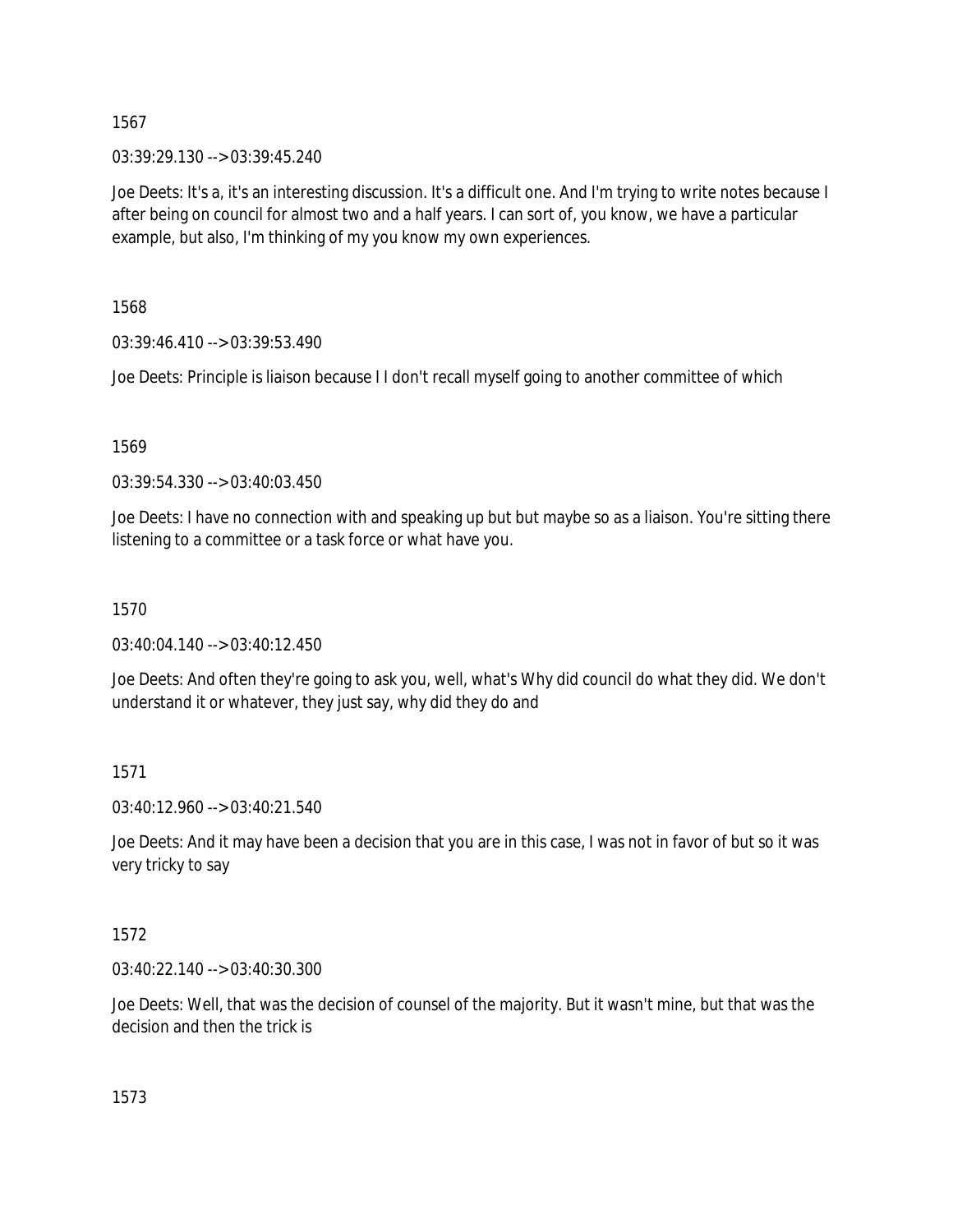03:40:31.290 --> 03:40:39.660

Joe Deets: And I hope I'm successful and doing this is not to denigrate the majority, I try and that was the decision and

1574

03:40:40.410 --> 03:40:47.940

Joe Deets: That went forward. It wasn't my vote. In fact, I often have that conversation for constituents. I just say, Well, that was the majority and it wasn't my vote, but

1575

03:40:48.540 --> 03:40:59.910

Joe Deets: I try not to make a conscious effort not to disparage the majority of the group. So that's, that's a, it's a tough process because you're you're

1576

03:41:01.350 --> 03:41:23.160

Joe Deets: You know, you have your views and you could say you didn't get your way, but you still have to honor the decision of the majority. So I would say just being very mindful of that. And it's not always easy. And if we can all do that in good faith. I think will be won't have these problems.

1577

03:41:29.250 --> 03:41:30.630

Rasham Nassar: COUNCILMEMBER hi topless.

1578

03:41:32.460 --> 03:41:44.250

Kirsten Hytopoulos: Yeah, this is a little aside. But I think it's important. I, I had spoken to a couple of Council of Commissioners after I had made comments, suggesting that I mean, to be frank, suggesting that their, their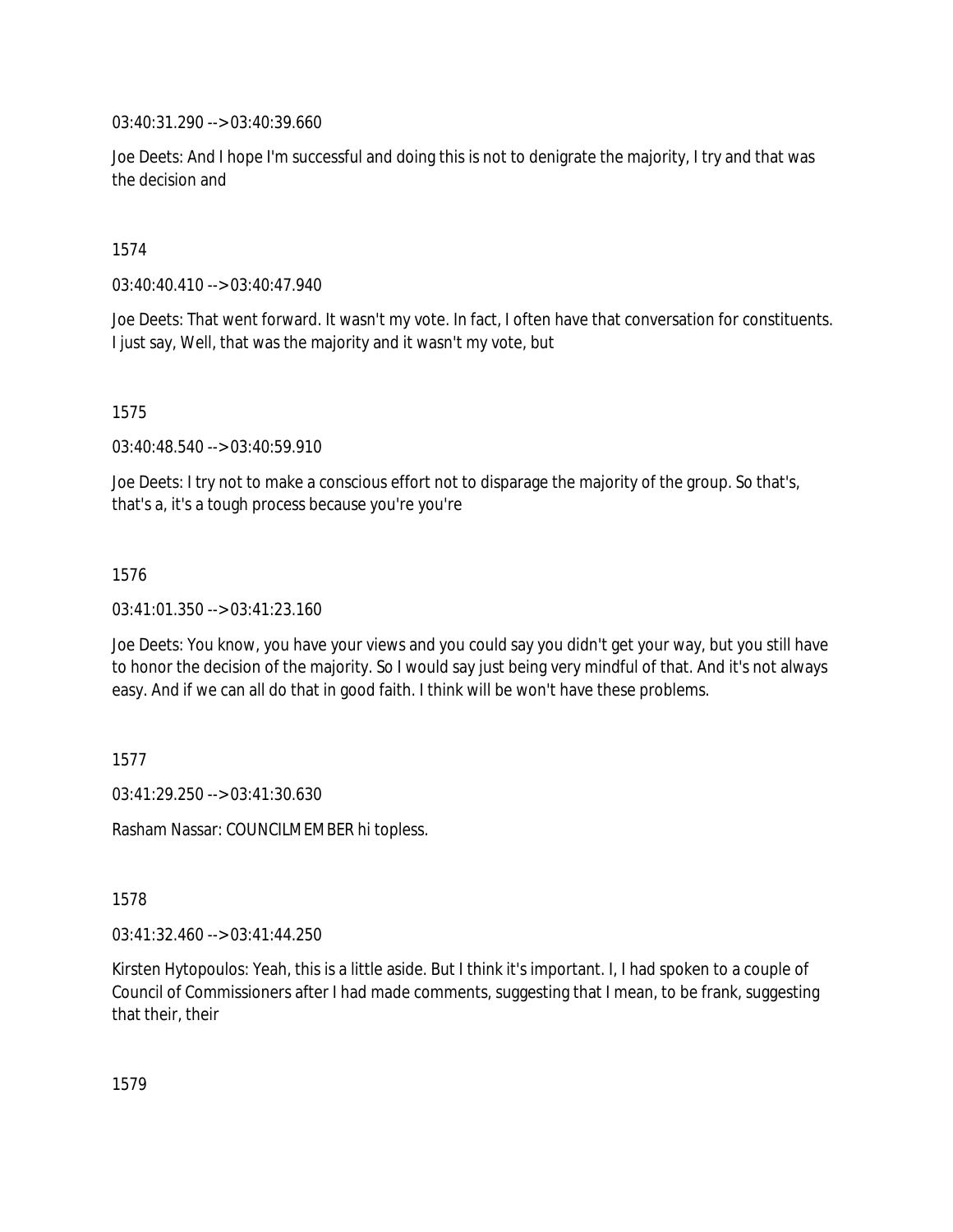03:41:45.090 --> 03:41:53.340

Kirsten Hytopoulos: Recommendation on the interim control had been influenced by Michaels comments. And so I just wanted to clear the right foot on the record right here that after talking to them.

1580

03:41:53.580 --> 03:41:56.940

Kirsten Hytopoulos: And reflecting and looking back at our discussion of proceeding meeting.

1581

03:41:57.390 --> 03:42:04.410

Kirsten Hytopoulos: I don't believe I believe that they would very well have made the same recommendation without Michaels comments. So I want to be fair, a to them.

1582

03:42:04.800 --> 03:42:11.730

Kirsten Hytopoulos: That because again, based on the paucity of information from us. And so much. It happened into executive session conversation.

1583

03:42:12.270 --> 03:42:16.620

Kirsten Hytopoulos: They were left wondering what is this thing. Why is this drafted this way. So, both to say that I don't know.

1584

03:42:16.830 --> 03:42:31.350

Kirsten Hytopoulos: That Michael influenced them or they wouldn't have had the exact same outcome. So that's really not what this is about. And that's just something I want to clarify it is really just about this. The, you know, the Council liaison and other members in attendance policy.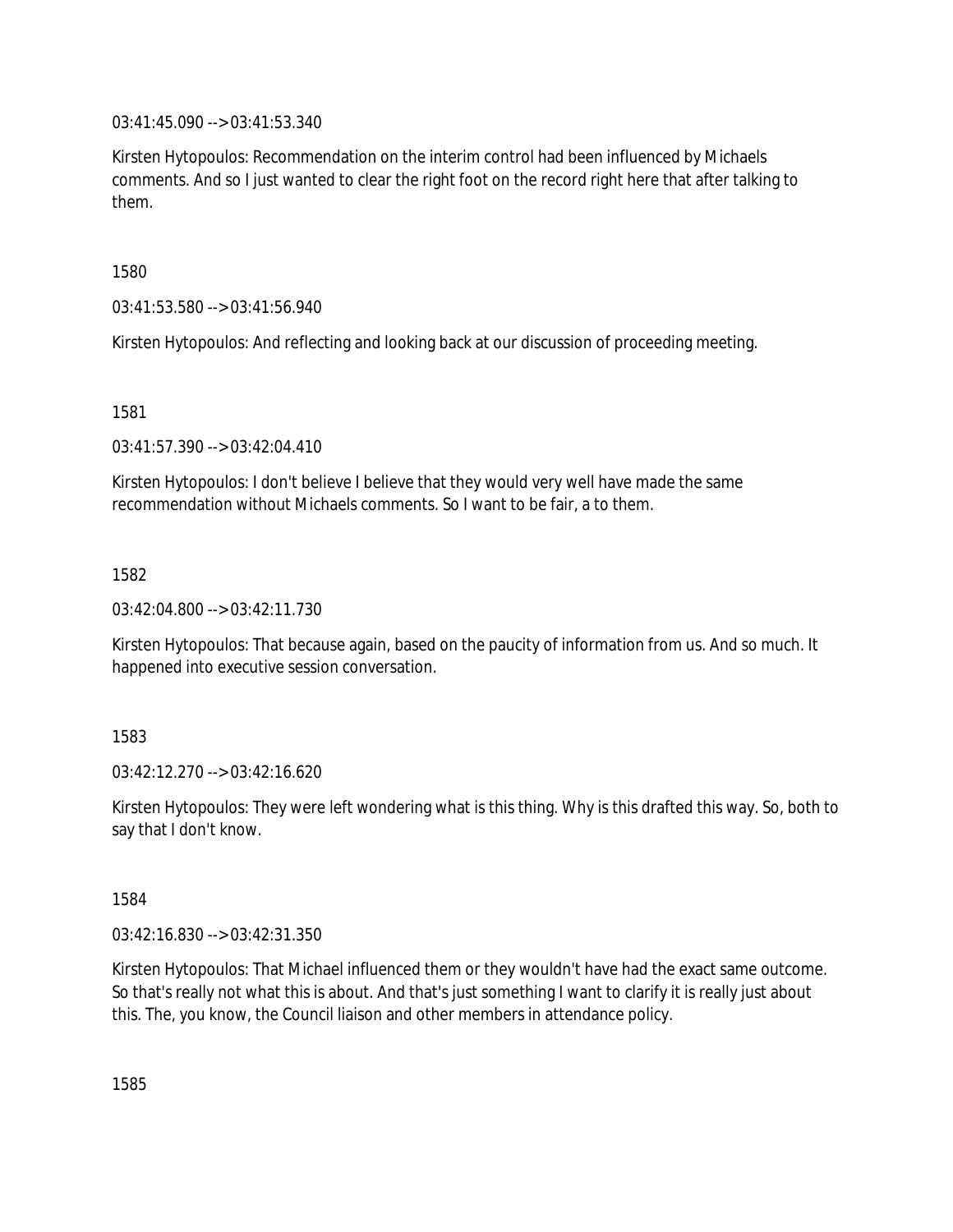03:42:32.940 --> 03:42:41.340

Kirsten Hytopoulos: I guess you know we're avoiding a lot of specifics and I'm willing to go along with that because I think it would be nice to keep this again as much focused on just moving forward.

1586

03:42:42.210 --> 03:42:48.780

Kirsten Hytopoulos: But I just, I want to say that we are we are avoiding some of the other language that was stated, so forth. It didn't feel so good.

1587

03:42:49.680 --> 03:42:55.020

Kirsten Hytopoulos: And I would just, I guess all I would ask Michael is to please think about some of the things that were said and and

1588

03:42:55.560 --> 03:42:59.340

Kirsten Hytopoulos: I also want to say in case I forget before we're done this conversation, I would like to extend

1589

03:43:00.120 --> 03:43:10.380

Kirsten Hytopoulos: An opportunity to speak with you offline directly. Now, once we were able to do that now because about Kimmy restrictions, we've had the conversation. I would love to have a conversation with you as well as an individual.

1590

03:43:17.130 --> 03:43:17.640

Rasham Nassar: Okay.

1591

03:43:19.140 --> 03:43:20.040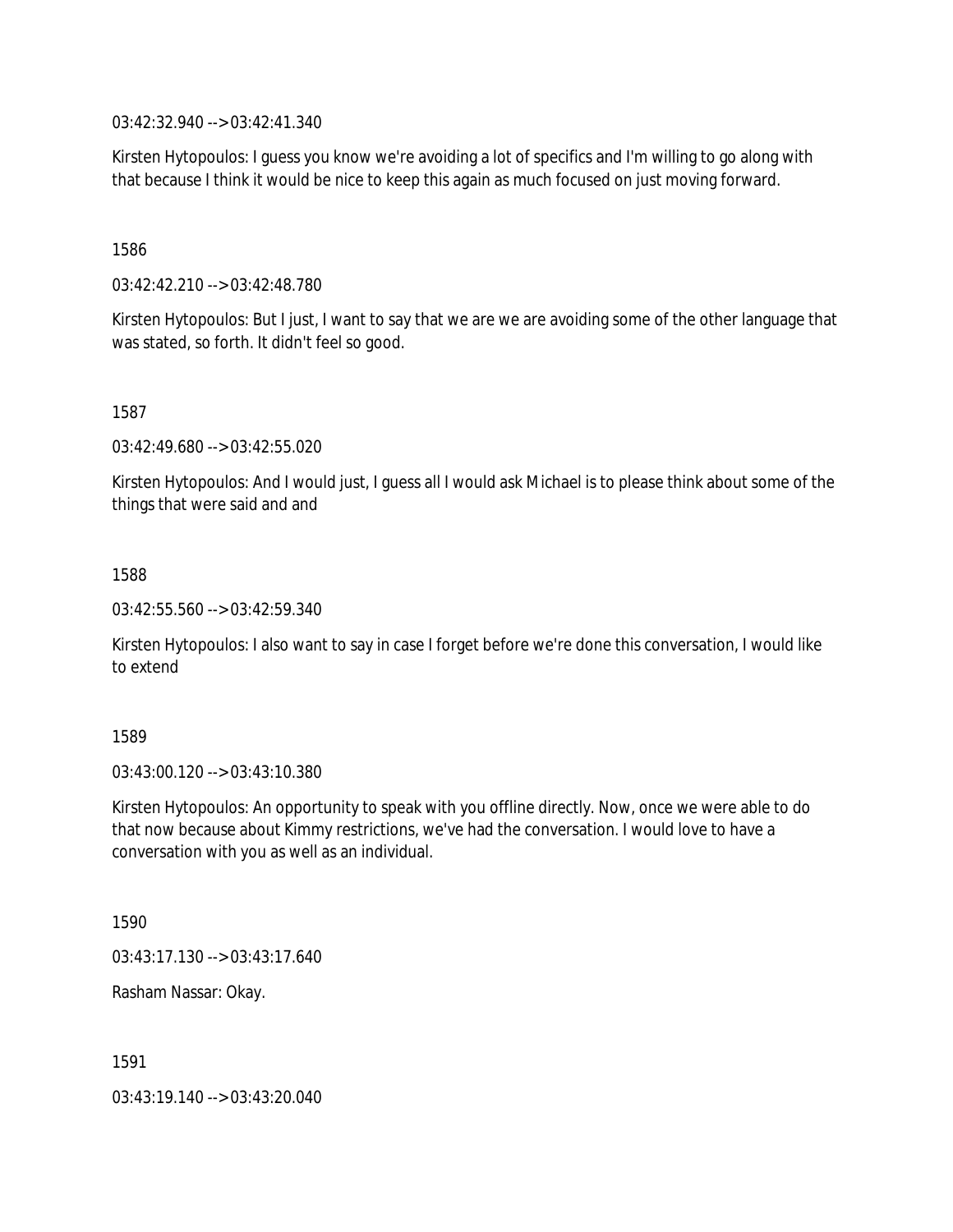Rasham Nassar: Mayor Schneider.

1592

03:43:24.900 --> 03:43:25.320

Leslie Schneider: Um,

1593

03:43:30.060 --> 03:43:35.610

Leslie Schneider: I think I am going to bring up one specific and and it's a fairly general statements so

1594

03:43:37.380 --> 03:43:41.760

Leslie Schneider: But it, it just hits it hits home for me so

1595

03:43:43.260 --> 03:43:51.360

Leslie Schneider: COUNCILMEMBER Pollock very happy to have a conversation with you, you know, after this about you know what I'm going to say specifically but

1596

03:43:54.150 --> 03:43:56.340

Leslie Schneider: But it really affected me personally.

1597

03:43:58.140 --> 03:44:15.600

Leslie Schneider: This is a quote that is more or less verbatim that you said something like that. It goes against our core values of transparency and so I just need you to know that that gets in the way of my working with you.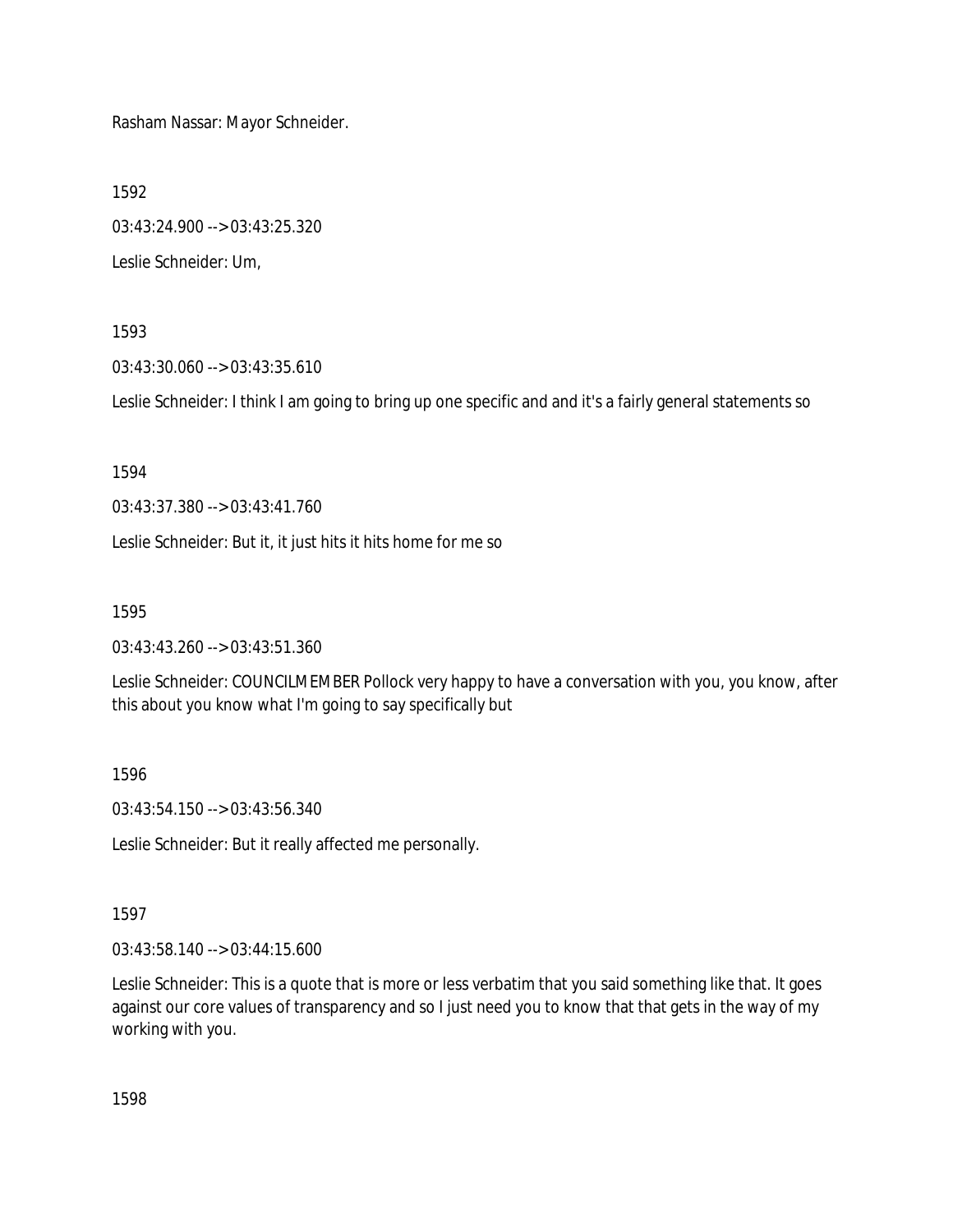03:44:17.250 --> 03:44:26.910

Leslie Schneider: You know, that, that, that tends to sort of break down trust and and I'm confident that you and I will create that trust again. But it's going to you know it.

1599

03:44:27.960 --> 03:44:32.880

Leslie Schneider: It takes addressing statements like this for me to

1600

03:44:36.180 --> 03:44:37.200

Leslie Schneider: For me to know that.

1601

03:44:38.460 --> 03:44:44.250

Leslie Schneider: What did you mean by that, and what did you mean about me personally when you said that

1602

03:44:45.570 --> 03:44:46.530

Leslie Schneider: And

1603

03:44:48.750 --> 03:45:00.120

Leslie Schneider: And what sort of responsibility. Are you willing to take in terms of the impact that that had on your audience at that time. So,

1604

03:45:01.260 --> 03:45:08.040

Leslie Schneider: I don't know, it's, it's hard to say something like that. But, you know, when we talk about our core values.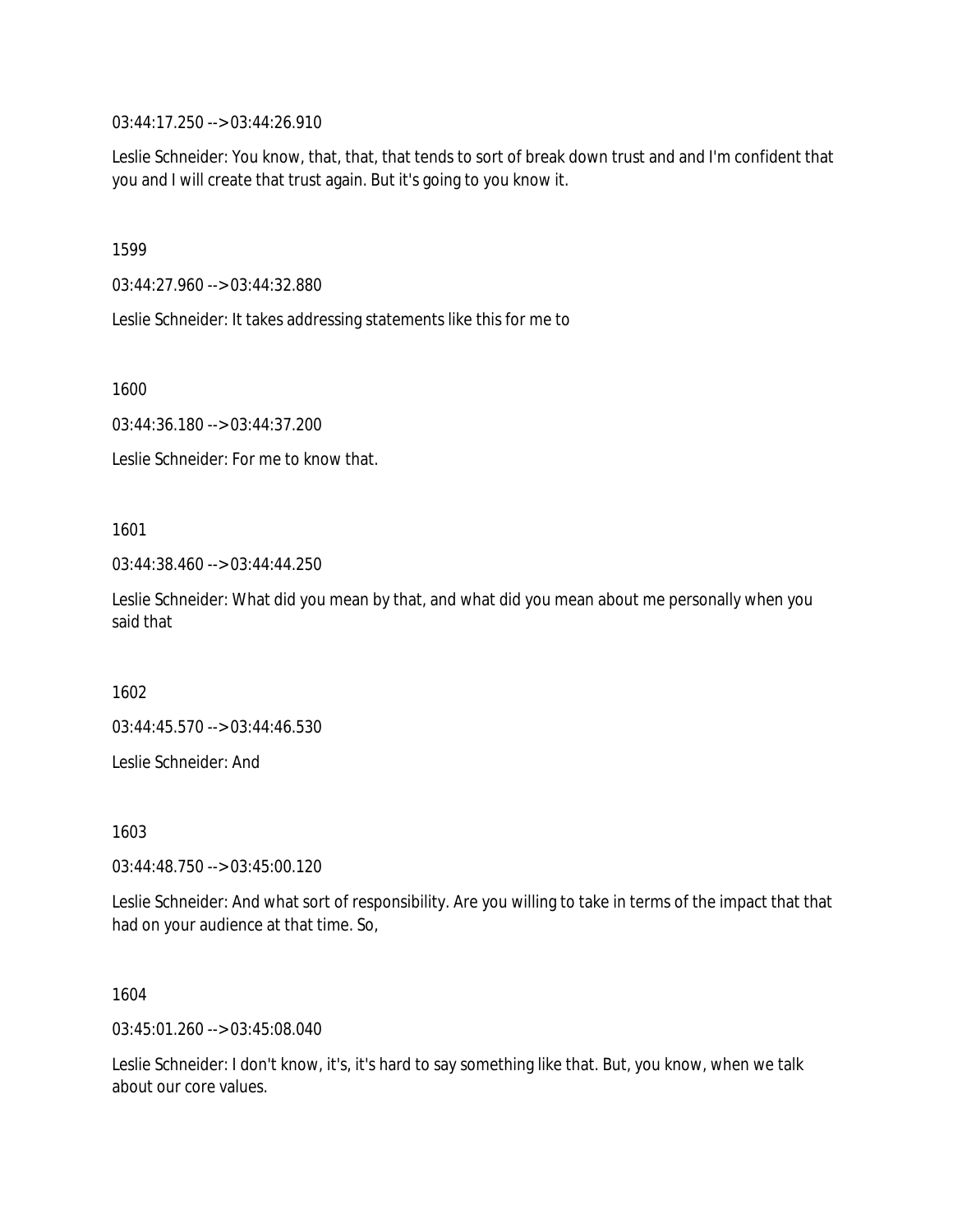1605 03:45:12.690 --> 03:45:13.680 Leslie Schneider: It's just

1606

03:45:14.910 --> 03:45:23.550

Leslie Schneider: It's just super important. And I'm not even really clear what I'm asking for, but I just need you to know that that is hurtful.

1607

03:45:27.720 --> 03:45:34.050

Rasham Nassar: Okay, I don't see any other hands raised. I'm COUNCILMEMBER Pollock. Did you want an opportunity to

1608

03:45:35.460 --> 03:45:36.570

Rasham Nassar: Comment further

1609

03:45:38.970 --> 03:45:47.130

Michael Pollock: Um, you know, I just really want to thank everybody for being willing to be candid about their feelings, then it's

1610

03:45:48.840 --> 03:45:52.260

Michael Pollock: It's just great that we can have this conversation in a respectful way and

1611

03:45:53.850 --> 03:45:56.550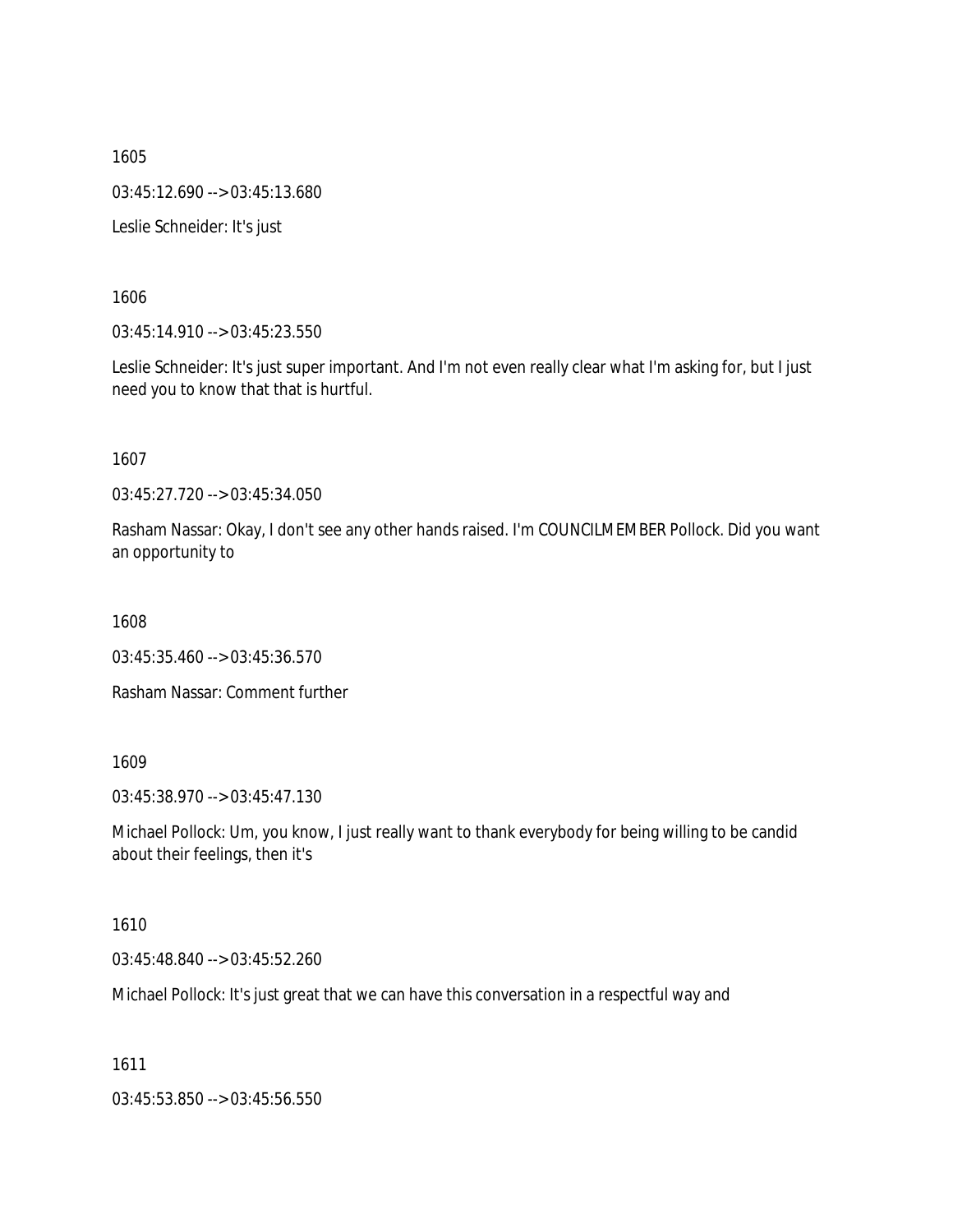Michael Pollock: Show you are. Listen, everything you've said, and

## 1612

03:45:57.690 --> 03:46:11.580

Michael Pollock: You know, I think we just move forward and and do better as as the mayor point out there have been other instances with other members for the they behave in a way that they didn't want to do, but

## 1613

03:46:13.680 --> 03:46:25.620

Michael Pollock: I assure you that that nothing. Nothing. I said was intended to be personal directed towards a specific council members. So, you know, just to clarify that. And it's

## 1614

03:46:26.280 --> 03:46:35.670

Michael Pollock: unfortunate that the that's how it got interpreted it kind of reminds me of the telephone game or about the time you hear something or see something or the context, isn't there.

## 1615

03:46:36.390 --> 03:46:48.450

Michael Pollock: Always but I agree. I'm looking forward to the conversations with anybody that wants to call and I'm really again just just really kind of heartfelt that

## 1616

03:46:49.530 --> 03:46:55.950

Michael Pollock: You guys are willing to talk about it. And, you know, let's keep the conversation going and really

## 1617

03:46:57.420 --> 03:47:07.140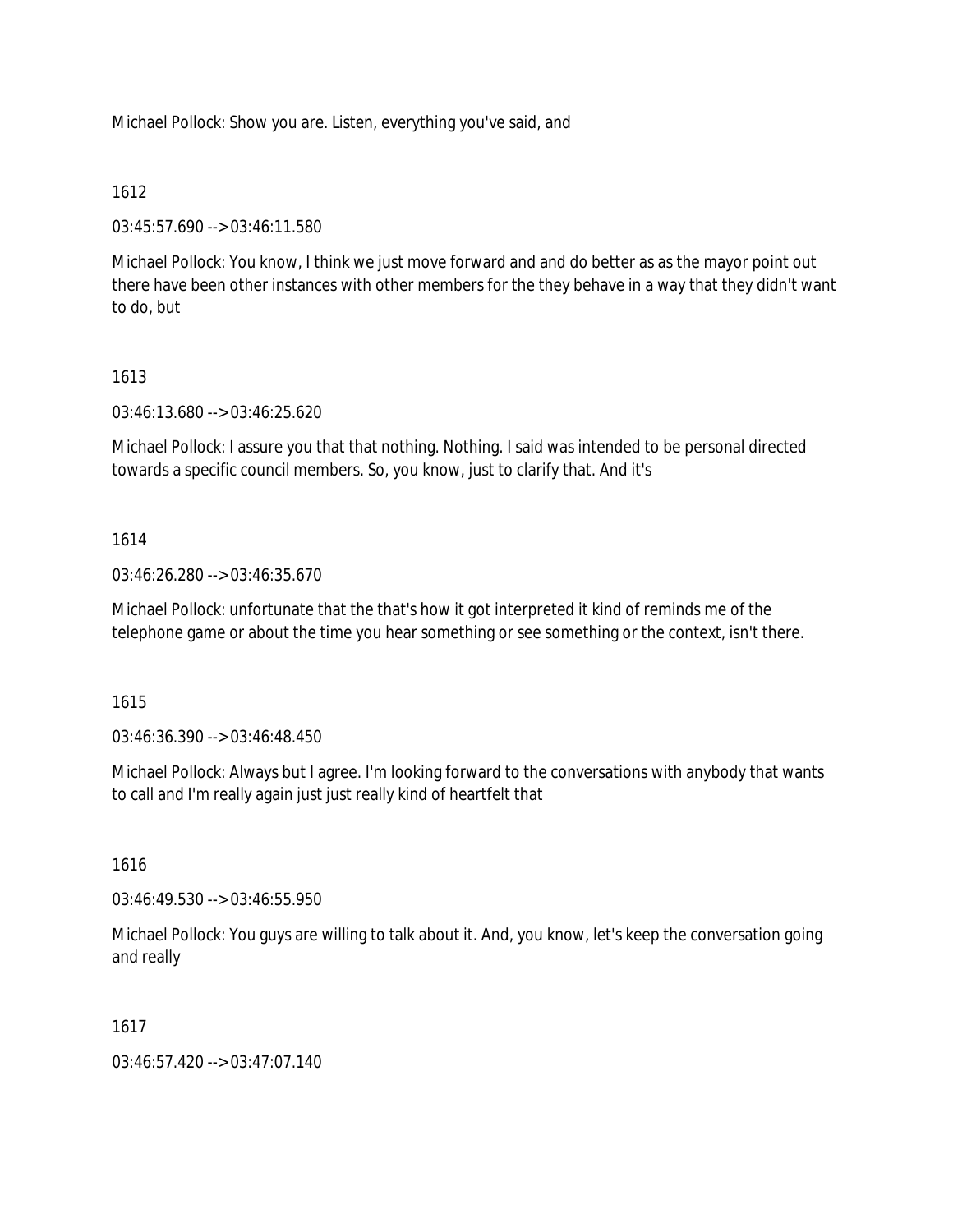Michael Pollock: What's important to me is that we can work and move forward as a team with the really important issues and really the policies that

# 1618

03:47:07.500 --> 03:47:20.100

Michael Pollock: I think, I think there's a really great opportunity with this group in that we share a lot of common values and so I think if we can get kind of mission aligned and sort of work through this in a personal stuff.

## 1619

03:47:21.180 --> 03:47:27.240

Michael Pollock: We can accomplish a lot. And so, you know, I think this is an important step in that process and

## 1620

03:47:28.740 --> 03:47:38.280

Michael Pollock: I just hope that that helps us to get to move forward and get to where we're having good vigorous policy debates on the important issues.

## 1621

03:47:38.640 --> 03:47:54.120

Michael Pollock: And so, so to the extent that this facilitates that I think, you know, yay. That was kind of victory and and move forward. So, and please. I think all you have my phone number, give me a call. Anytime I really

# 1622

 $03:47:54.600 \rightarrow 03:48:12.210$ 

Michael Pollock: I would really love to chat with all of you more and just kind of have that more regular dialogue. So I think that will help a lot with all of this. So that's, that's all i mean i i will listen to everything you said. And now let's just keep the dialogue going so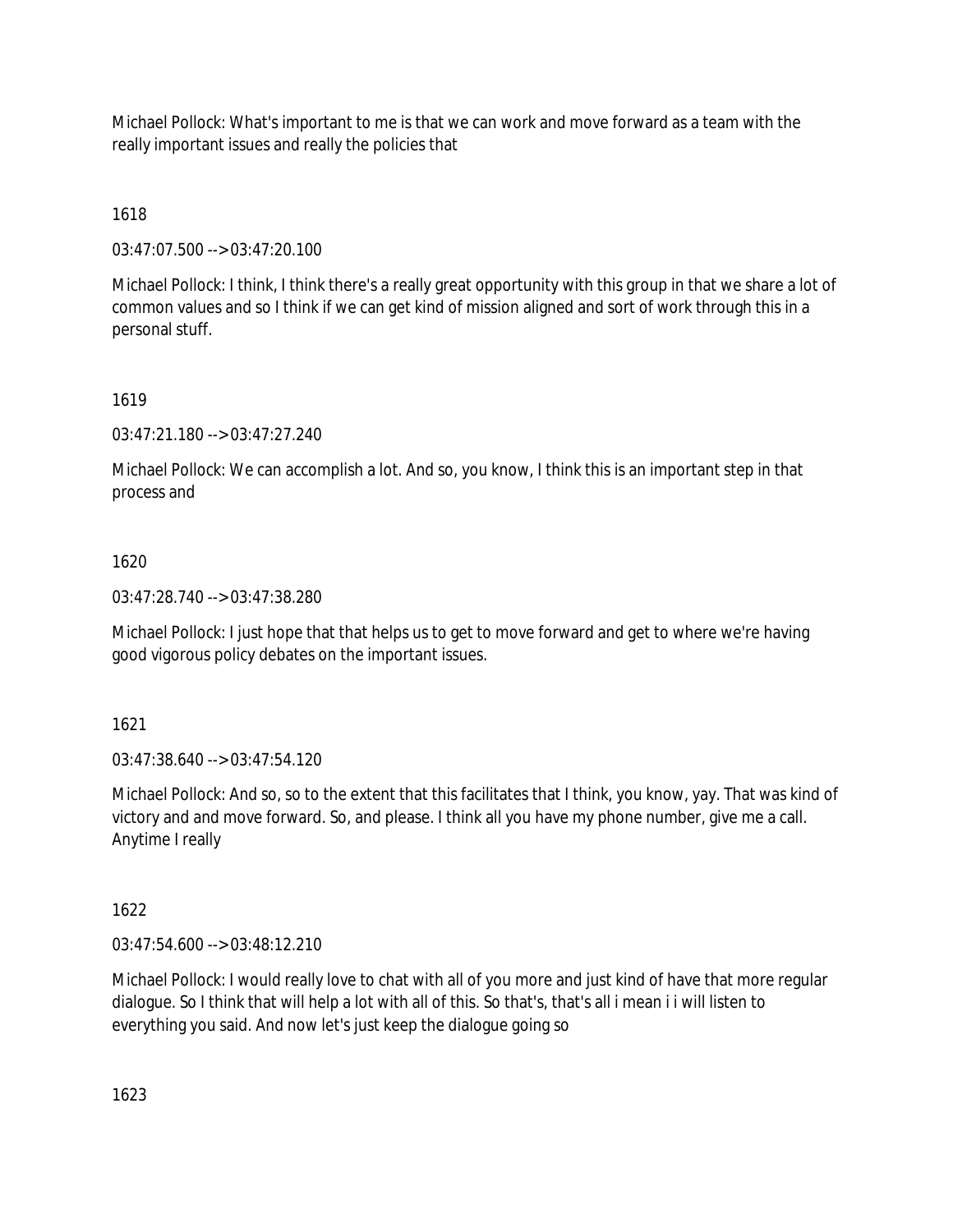03:48:14.760 --> 03:48:18.630

Rasham Nassar: You keep those comments council member Pollock just

1624

03:48:18.810 --> 03:48:27.930

Rasham Nassar: Click a I recall having a similar discussion a very difficult discussion, I don't know, back in 2019 COUNCILMEMBER chairman was was certainly with us.

1625

03:48:28.380 --> 03:48:35.010

Rasham Nassar: And I think we all decided to have a second Council retreat, because we realized that the benefit of convening

#### 1626

03:48:35.850 --> 03:48:55.650

Rasham Nassar: In a room together kind of off the Dyess out of that out of the immediate view of the public or recorded obviously allows for that kind of team building interpersonal relationship building dynamic where a lot of these feelings and these interpretations or the the

1627

03:48:56.850 --> 03:48:57.060

Rasham Nassar: The

1628

03:48:58.590 --> 03:49:07.530

Rasham Nassar: Feelings account numbers may have or inappropriate and is by other council members, things of that nature, interpersonal conflict is what I'm trying to say can be really

1629

03:49:08.490 --> 03:49:18.750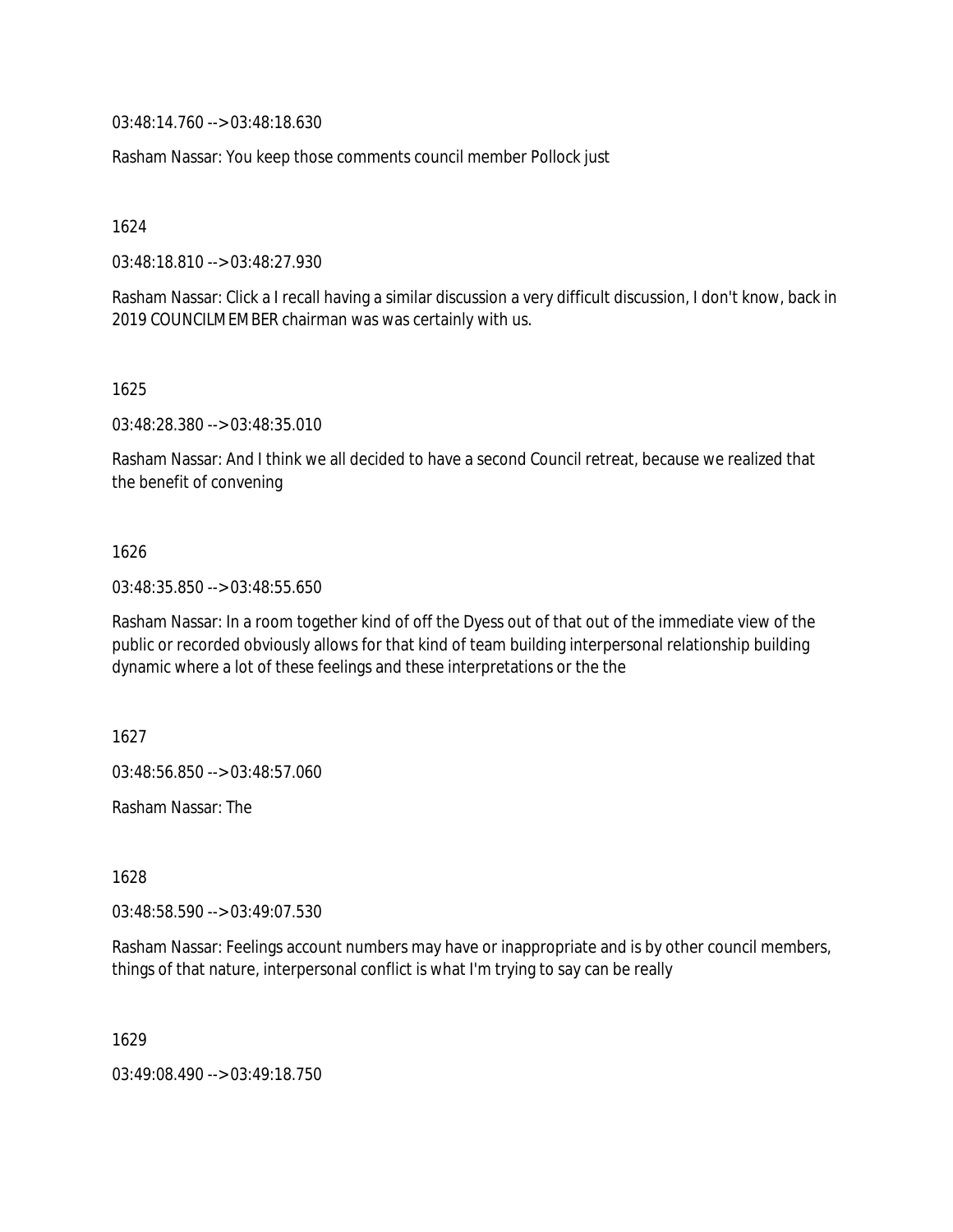Rasham Nassar: Thoroughly and thoughtfully respectfully resolved, and I just wanted to. I thought I'd just take it opportunity to point out that we have any council member on board and

1630

03:49:19.170 --> 03:49:29.310

Rasham Nassar: Maybe as part of Councils re entry into the post pandemic world. We all want to consider that certainly would be in favor of

1631

03:49:30.330 --> 03:49:35.760

Rasham Nassar: devoting some Saturday hours to spending time with you all for those for those purposes.

## 1632

03:49:37.800 --> 03:49:43.530

Rasham Nassar: So just putting that out there and I will go now to COUNCILMEMBER Medina. Your hand is raised

## 1633

03:49:45.810 --> 03:49:53.130

Kol Medina: Oh yeah, I just wanted to final points. One is I would like to, if we need to do this formally

1634

03:49:54.180 --> 03:49:59.460

Kol Medina: amend our council liaison job description so that it applies to all council members.

1635

03:50:00.210 --> 03:50:06.990

Kol Medina: So I'm not going to make a motion tonight because that motion wasn't in the packet, but I trust we will come back to that and approve that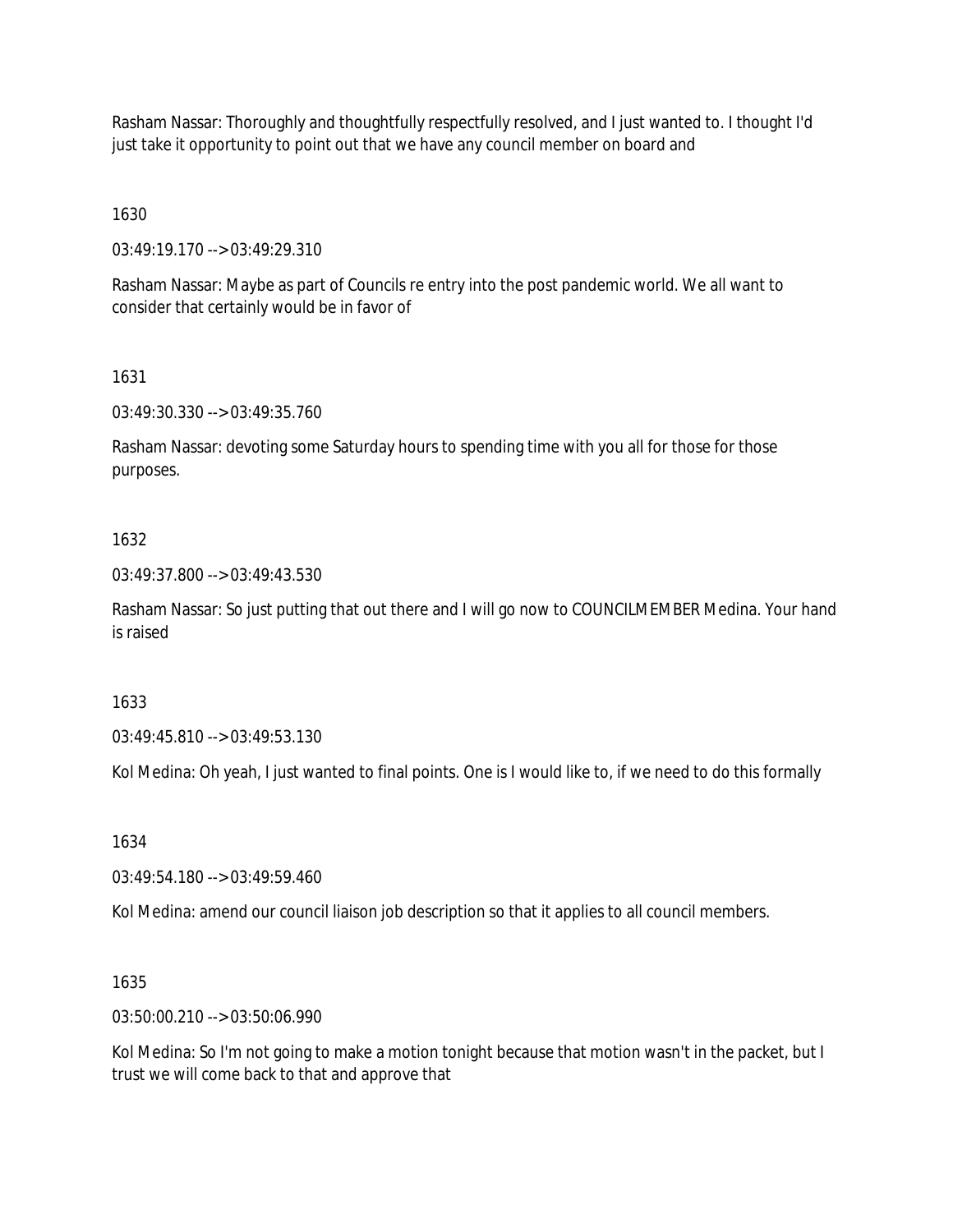03:50:07.560 --> 03:50:14.610

Kol Medina: Sounds to me some comments here that a majority of council would approve that, and second, I just wanted to say for the public.

1637

03:50:15.240 --> 03:50:25.080

Kol Medina: If you're wondering why in the heck are we having this conversation here in the middle of our council meeting, the answer is we don't get to have it anywhere else.

1638

03:50:26.370 --> 03:50:31.980

Kol Medina: We outside, outside of a Council meeting, only three of us can talk about a subject together.

1639

03:50:32.400 --> 03:50:40.440

Kol Medina: Or at any one time. So I we can't all call up Michael or any other council member who we think has done something that we don't like.

1640

03:50:40.920 --> 03:50:51.930

Kol Medina: And each individually have conversations with that council member, because that would be more than three of us talking about it. So we have to do it here and just to explain it to the public in case of curious.

1641

03:50:53.550 --> 03:50:54.810

That's the number of public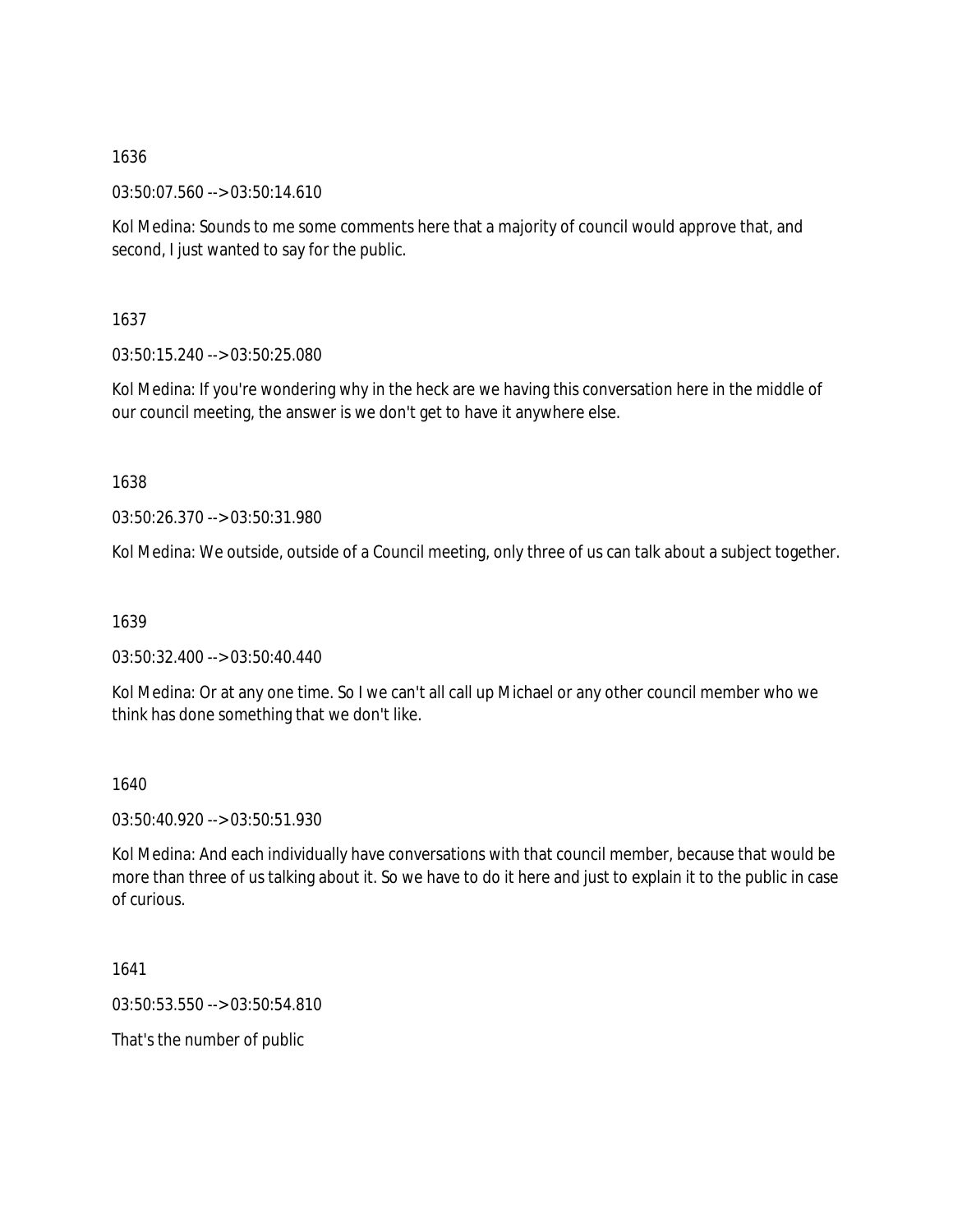03:50:56.610 --> 03:50:57.240

Rasham Nassar: Comments.

1643

03:50:57.420 --> 03:51:04.680

Michael Pollock: Yeah, this is final comment because it pertains to what we're going to do next. So it sounds like there's interest in what we

1644

03:51:06.090 --> 03:51:09.330

Michael Pollock: Talked about Deputy Mayor at the beginning, which was to

1645

03:51:10.320 --> 03:51:22.650

Michael Pollock: Make the essentially just modify them liaison what what COUNCILMEMBER Medina just mentioned. And then, but I would add to that that I think we do need a policy debate about that visa v.

1646

03:51:23.580 --> 03:51:29.850

Michael Pollock: The committee chair and stuff because, you know, in some cases, and it doesn't matter about the specifics

1647

03:51:30.780 --> 03:51:40.650

Michael Pollock: Though I've seen a number of times when the committee chair asks questions of the council member. And so I think we just need to be

1648

03:51:41.160 --> 03:51:50.850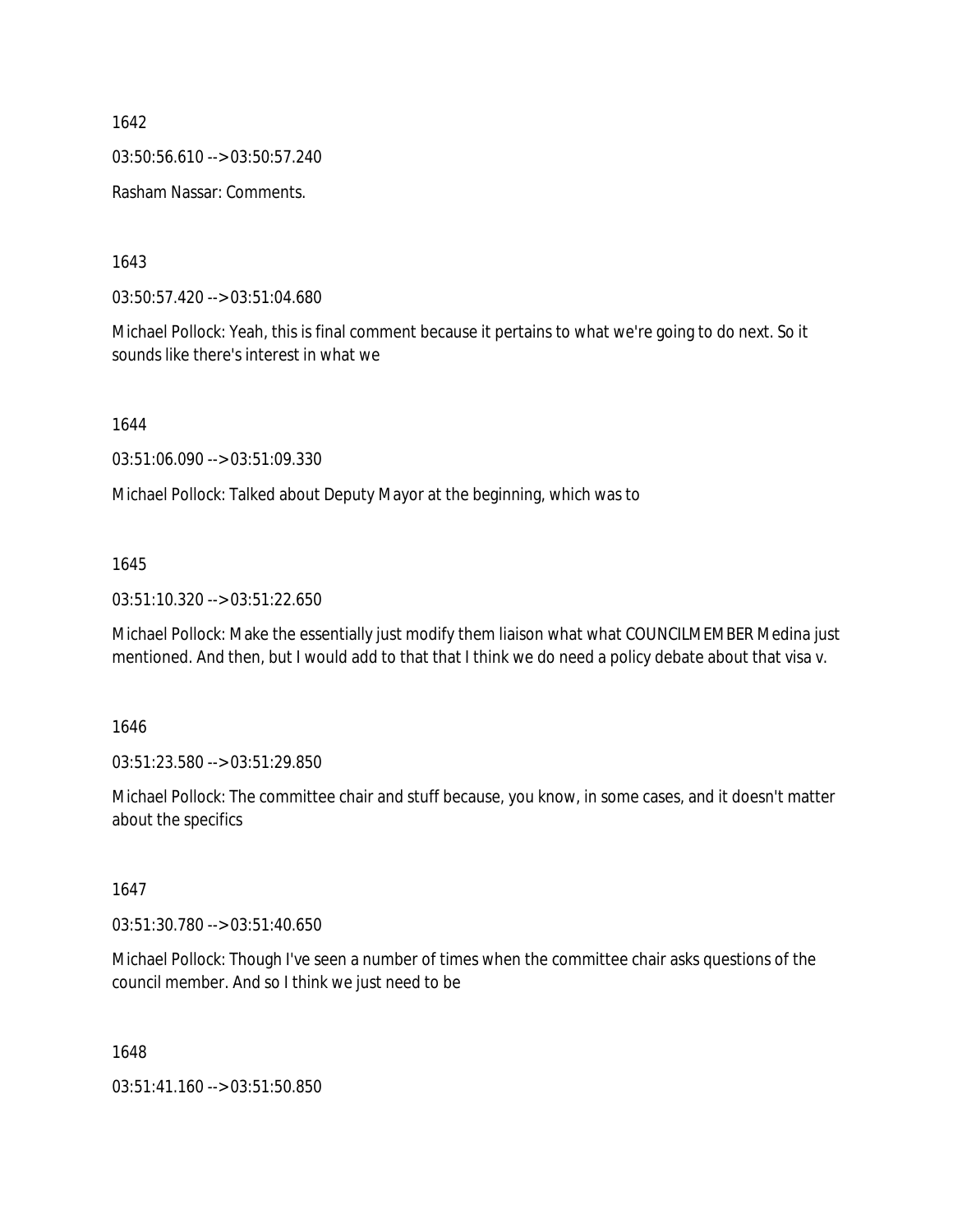Michael Pollock: Sure that we provide some flexibility to the committee chair to run the meeting as sort of the best way they see fit. And if they want information from council members that you know that

1649

03:51:51.870 --> 03:51:55.260

Michael Pollock: The idea is to improve dialogue and to increase

1650

03:51:56.550 --> 03:52:04.320

Michael Pollock: You know, kind of the interaction there. So let's, let's just make sure we include that in our discussion of this issue down the road.

1651

03:52:07.620 --> 03:52:08.010

Rasham Nassar: Okay.

1652

03:52:11.640 --> 03:52:12.180

Rasham Nassar: Alright.

1653

03:52:13.320 --> 03:52:15.720

Rasham Nassar: So OK with everyone. I think we'll move on.

1654

03:52:20.190 --> 03:52:23.130

Rasham Nassar: To item 90 resolution on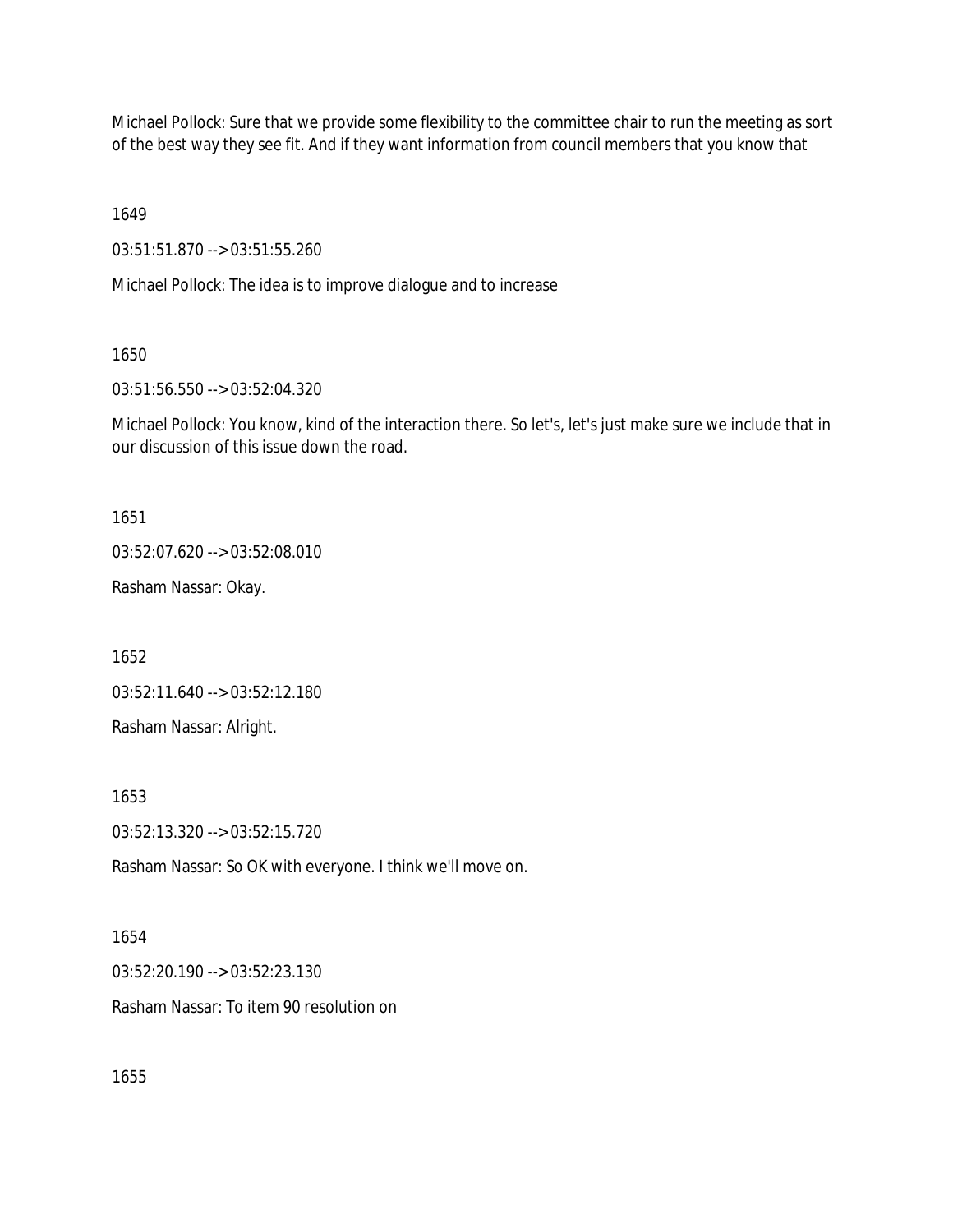03:52:24.180 --> 03:52:25.290

Rasham Nassar: And democracy.

1656

03:52:27.420 --> 03:52:34.710

Rasham Nassar: So before I get into my comments on this resolution that I drafted.

1657

03:52:35.730 --> 03:52:40.140

Rasham Nassar: I just want to point out the process related to

#### 1658

03:52:41.220 --> 03:52:50.100

Rasham Nassar: How how this item got on the agenda to honor that so I don't lose track of the fact that I'm and for the benefit of our new council member as well.

1659

03:52:51.480 --> 03:53:07.170

Rasham Nassar: Part of part of the rules and protocol for adding new items for Council consideration to an agenda is that the first time that item appears, it appears, because two council members sponsored it to, to, to be on a future agenda.

1660

03:53:08.910 --> 03:53:10.860

Rasham Nassar: As this item appears now.

1661

03:53:11.940 --> 03:53:22.200

Rasham Nassar: It is, it appears within with an implied motion for the Council to consider discussing this topic. So there's no action pertaining to this item. Agenda item tonight.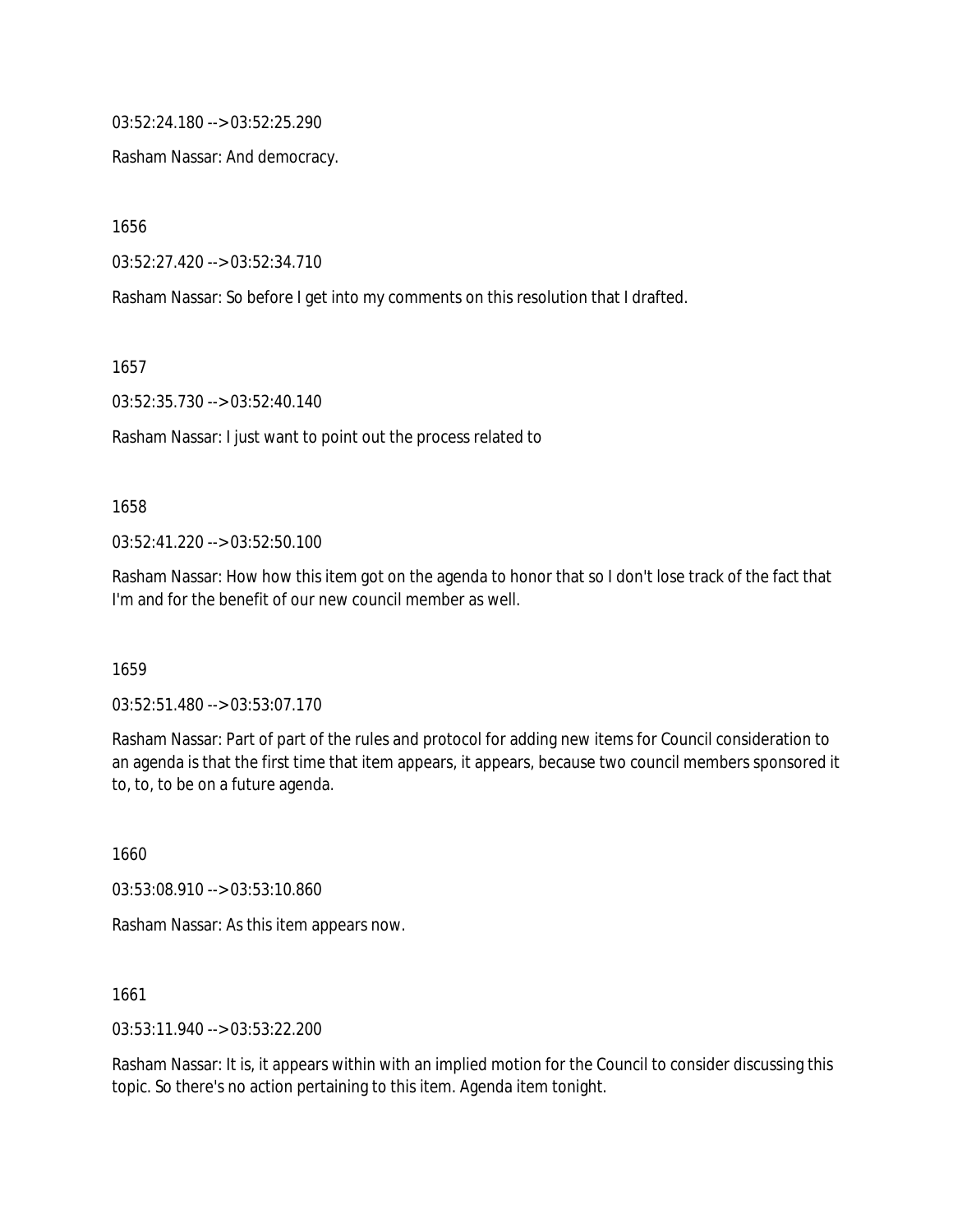03:53:22.740 --> 03:53:40.740

Rasham Nassar: But it provides for the sponsor and the co sponsor to advocate in favor of a majority of Council taking up potential action on the agenda item at a future date. So that's just to provide some framework. So we're all clear. I hope I kind of laid that framework.

1663

03:53:41.940 --> 03:53:48.600

Rasham Nassar: Adequately and clearly for for the benefit of the public and council members as well. CITY MANAGER Smith.

1664

03:53:49.620 --> 03:53:55.770

Morgan Smith: So this is off topic, but I just want to point out that about five minutes ago. We lost. Councilmember high topless.

1665

03:53:55.800 --> 03:53:57.300

And I just wondered if the clerk.

1666

03:53:59.700 --> 03:54:07.140

Morgan Smith: Had any insight into that and I thought maybe she would just sometimes bump off and then come back on, but I haven't seen her to rejoin

1667

03:54:08.940 --> 03:54:11.580

Rasham Nassar: He usually text. So, and I haven't gone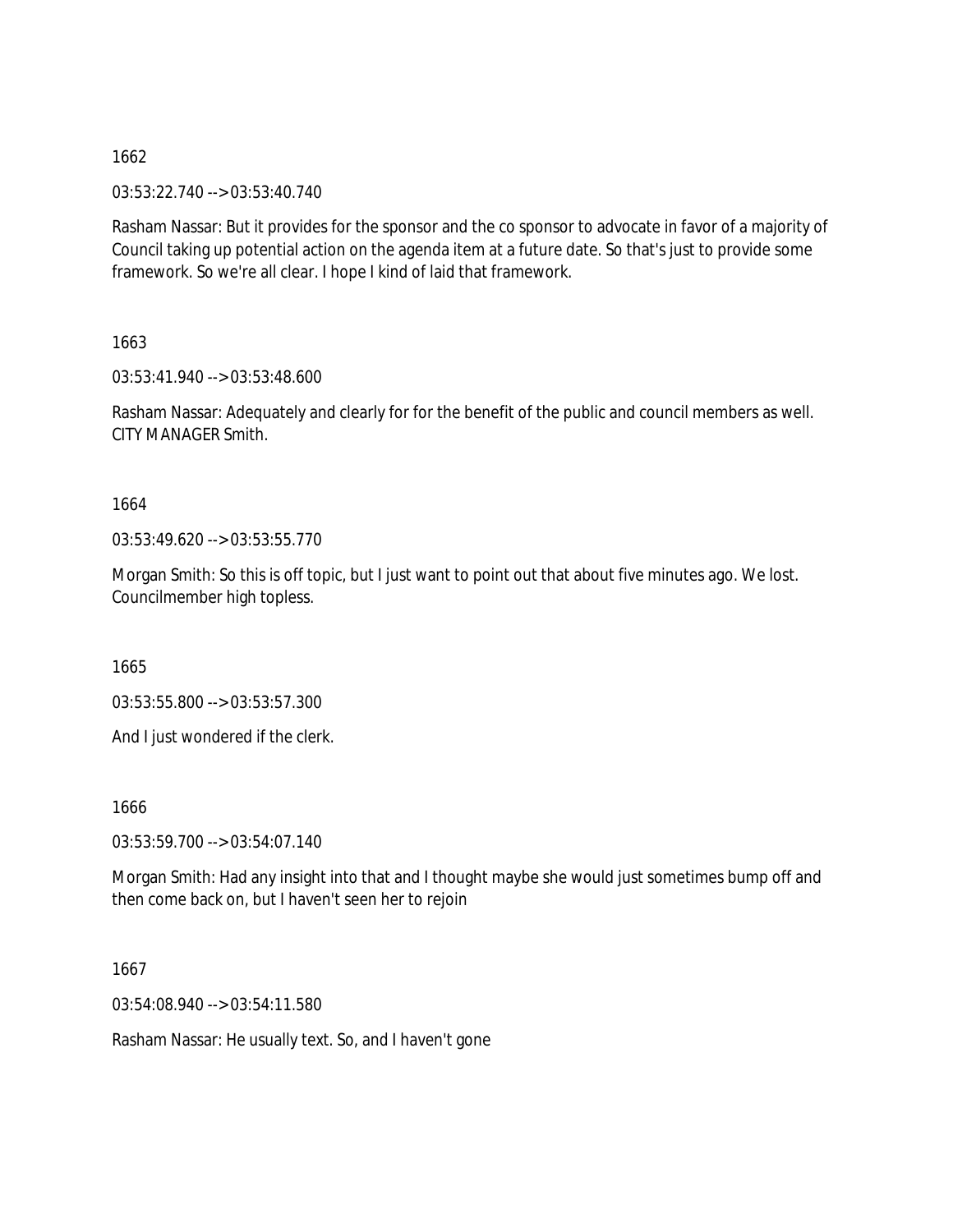1668 03:54:12.810 --> 03:54:13.080 Morgan Smith: Out and

1669

03:54:13.290 --> 03:54:16.950

Morgan Smith: She's communicating with either you deputy mayor or with the clerk. Thank you.

1670

03:54:18.300 --> 03:54:21.270

Rasham Nassar: Leslie, do you have any communication from her know

#### 1671

03:54:22.650 --> 03:54:32.250

Rasham Nassar: I'm sure she's just encountered some technical difficulties and if it's okay with the Council, I'll just proceed and introduce the item on the agenda.

## 1672

03:54:34.140 --> 03:54:42.390

Rasham Nassar: And and if I hear from counselor high topless all I'll um I'll make sure to interrupt in and figure out a way to get her back in

## 1673

03:54:43.770 --> 03:54:53.250

Rasham Nassar: Okay, so I provided you all a draft of the resolution title coven 19 and democracy, I believe me be his last week or the week before

1674

03:54:54.690 --> 03:55:06.360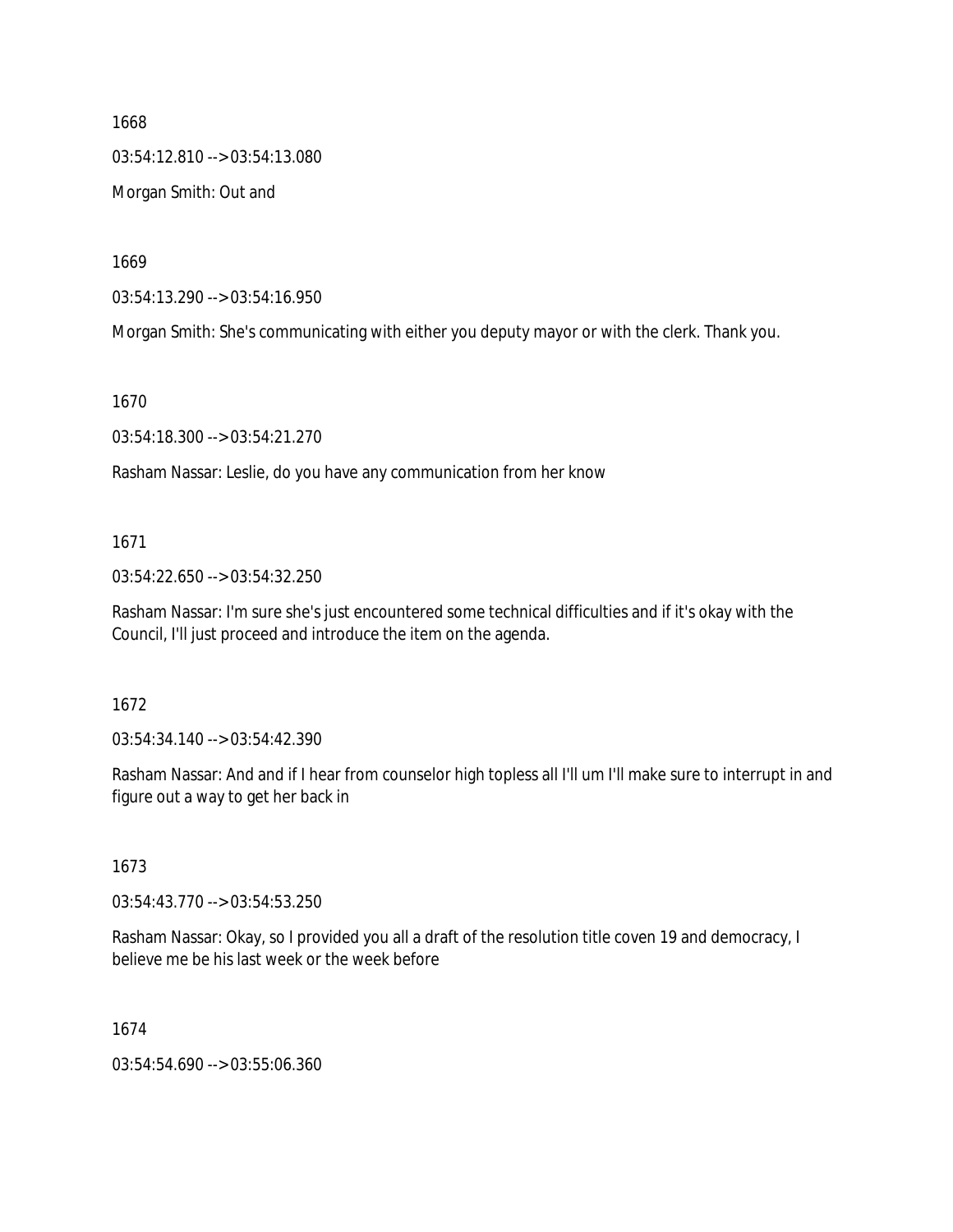Rasham Nassar: I the the the resolution itself contains really all the language that I would reiterate in support of it. It really arose in my mind to the level of

1675

03:55:07.290 --> 03:55:16.290

Rasham Nassar: Or inspired me a draft it for a cup for a couple of main reasons. And the first is before. Before I get into those reasons, I just want to say that I'm

## 1676

03:55:16.800 --> 03:55:27.720

Rasham Nassar: I'm constantly amazed and inspired by my council colleagues and the dynamic that we that we formed and these the manner in which we all unite to lead.

## 1677

03:55:28.830 --> 03:55:37.590

Rasham Nassar: Our community on the issues that are important to the community and relevant to the comprehensive plan and the values of Bainbridge Island.

1678

03:55:38.790 --> 03:55:42.270

Rasham Nassar: I know that we all aspire to embody

1679

03:55:43.380 --> 03:55:52.680

Rasham Nassar: The values that are inherent and listed in this resolution to the best of our abilities. We've reaffirmed them a number of times throughout our work on ethics over the course of

1680

03:55:54.450 --> 03:56:09.780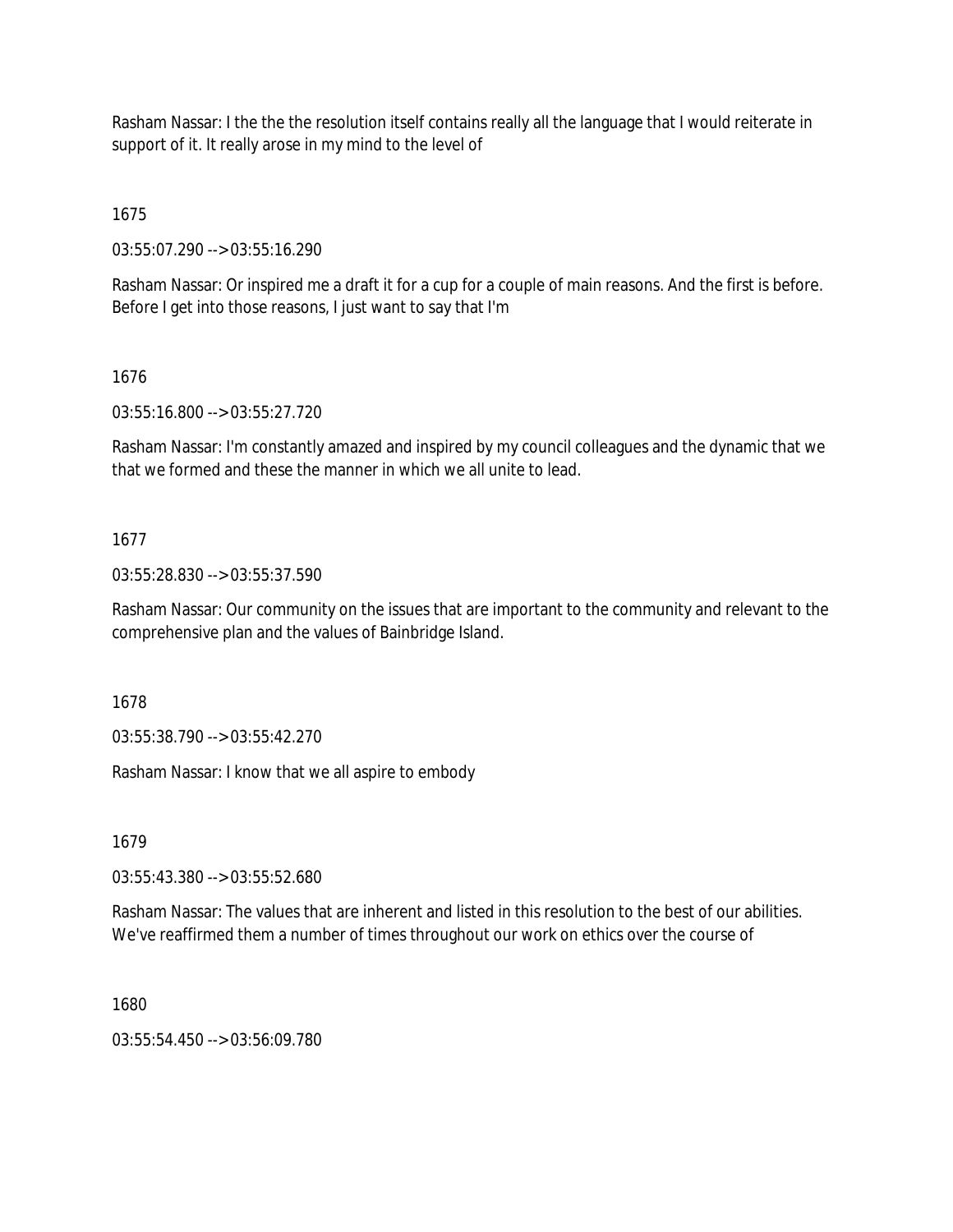Rasham Nassar: And so I just thought it was really important for me to preface my, my little spiel on the resolution with that note of acknowledgement to you all and appreciation as well. I'm going to stop mayor Snyder, you have your hand up. Is it related to

1681

03:56:10.200 --> 03:56:18.870

Leslie Schneider: Yes. So COUNCILMEMBER hi topless would like a phone number to call in, she's listening to us as a participant, but

1682

03:56:21.060 --> 03:56:22.710

Leslie Schneider: City attorney who are you able to

#### 1683

03:56:24.060 --> 03:56:27.390

Leslie Schneider: Communicate with her and give her a phone call a phone number.

1684

03:56:28.470 --> 03:56:33.000

Joe Levan: Yeah, I think there's city clerk is there also a number for zoom to call

1685

03:56:34.380 --> 03:56:34.740

Joe Levan: On the

1686 03:56:34.980 --> 03:56:35.460 Invite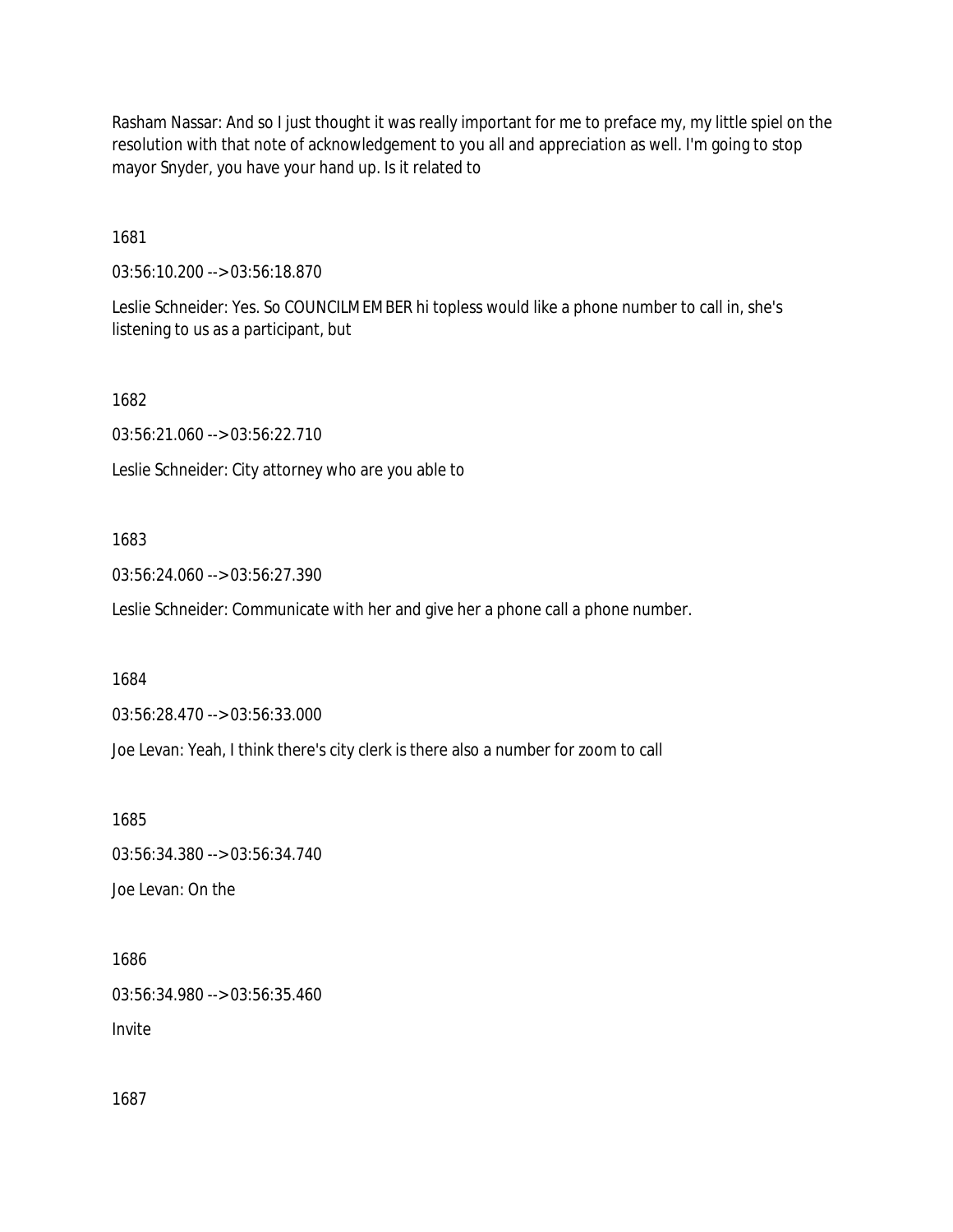03:56:38.610 --> 03:56:42.570

Joe Levan: On the agenda itself and on the zoom invite there's a number several numbers actually

1688

03:56:43.170 --> 03:56:48.120

Leslie Schneider: And that works to be a participant. I mean, like a panelist.

1689

03:56:49.020 --> 03:56:52.110

Christine Brown: If she joins us an attendee I can immediately promoter.

1690 03:56:55.020 --> 03:56:55.410 Leslie Schneider: Okay.

1691 03:56:57.960 --> 03:56:59.730 Michael Pollock: She's already on as an attendee

1692 03:57:01.140 --> 03:57:02.910 Michael Pollock: That's the it's a four to four.

1693 03:57:04.500 --> 03:57:04.800 Joe Levan: Right.

1694 03:57:05.670 --> 03:57:06.570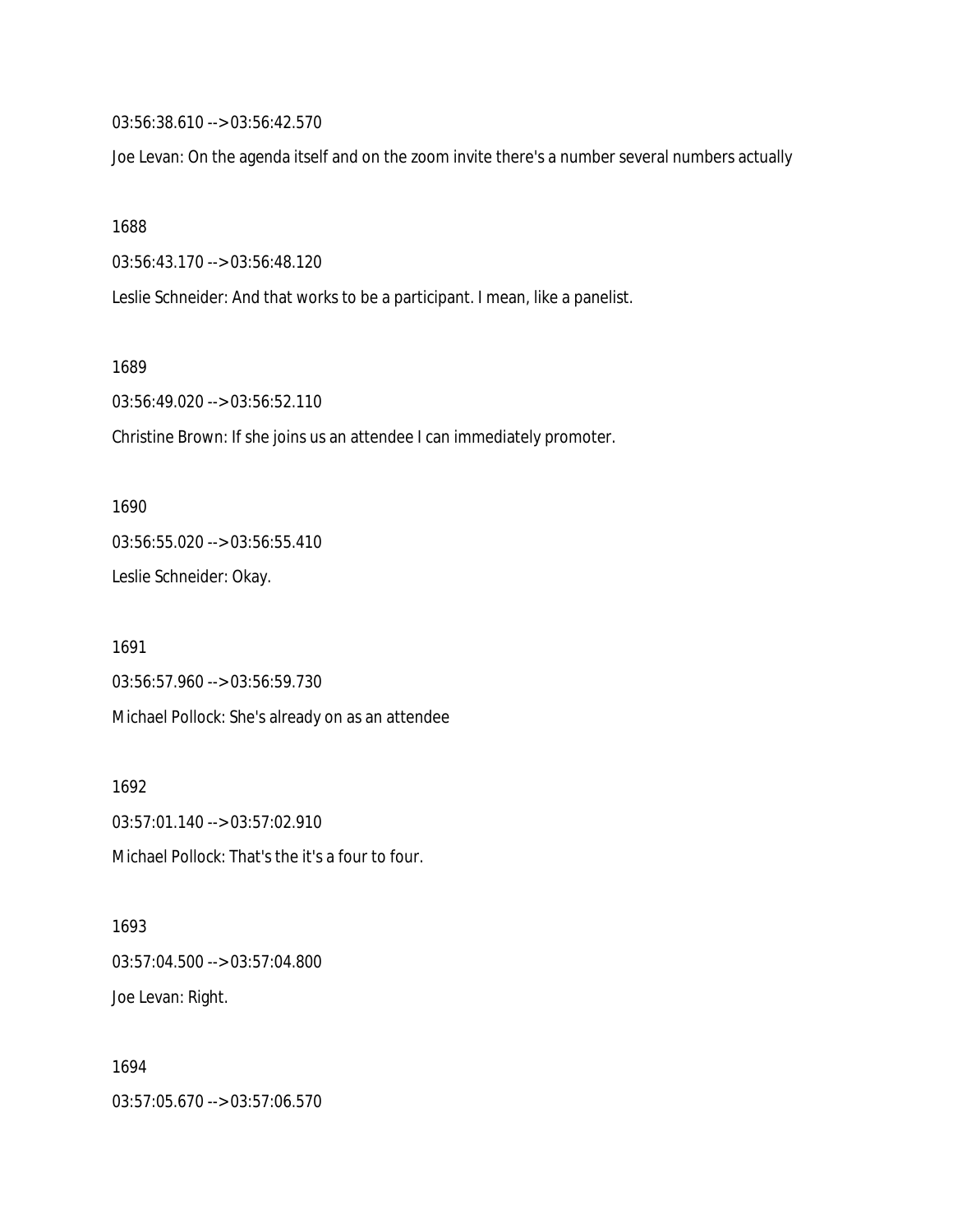Michael Pollock: If you look at the top.

1695

03:57:10.890 --> 03:57:11.940

Joe Levan: Thank you everyone.

1696

03:57:11.970 --> 03:57:14.820

12068424030: I will just listening and try to get back on a video.

1697

03:57:15.960 --> 03:57:16.350

Rasham Nassar: Okay.

1698 03:57:17.790 --> 03:57:18.270

Rasham Nassar: That counts.

1699

03:57:19.980 --> 03:57:22.260

Rasham Nassar: Hopefully you heard my prefacing comments but I'm just going to

1700 03:57:22.890 --> 03:57:23.850 Rasham Nassar: Move forward. I'm

1701

03:57:24.210 --> 03:57:27.120

Rasham Nassar: I'm very aware of the time here as well. So I'm going to make this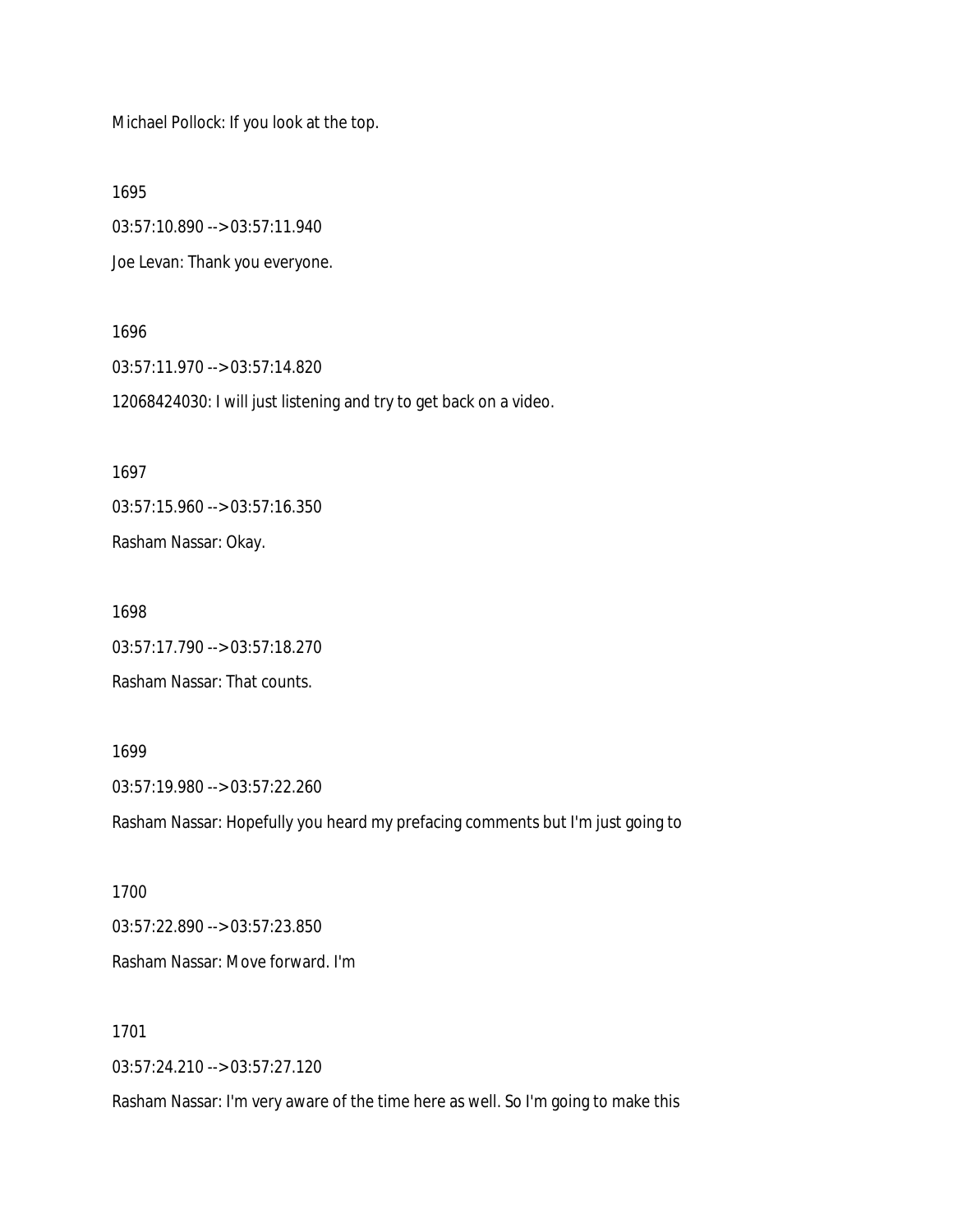03:57:27.450 --> 03:57:29.340

Rasham Nassar: make this quick. Um,

1703

03:57:29.490 --> 03:57:37.020

Rasham Nassar: So this that the inspiration for this for me personally really arose out of discussions with community members.

#### 1704

03:57:38.040 --> 03:57:53.310

Rasham Nassar: And relate directly to the times that we're in. I think that Bainbridge Island has been very uniquely positioned city manager Smith has pointed that out to counsel and the public relating to the financial projections

1705

03:57:54.330 --> 03:58:00.210

Rasham Nassar: That the city of Bainbridge Island is very fortunate in a lot of regards relating to the outcomes and consequences of

1706

03:58:01.320 --> 03:58:15.840

Rasham Nassar: And I think this is another area in which we are as well. But some other communities and maybe neighboring communities certainly communities around the globe that are suffering equally or more. So the consequences of

1707

03:58:17.640 --> 03:58:23.220

Rasham Nassar: Are are struggling against unfavorable shifts in political power.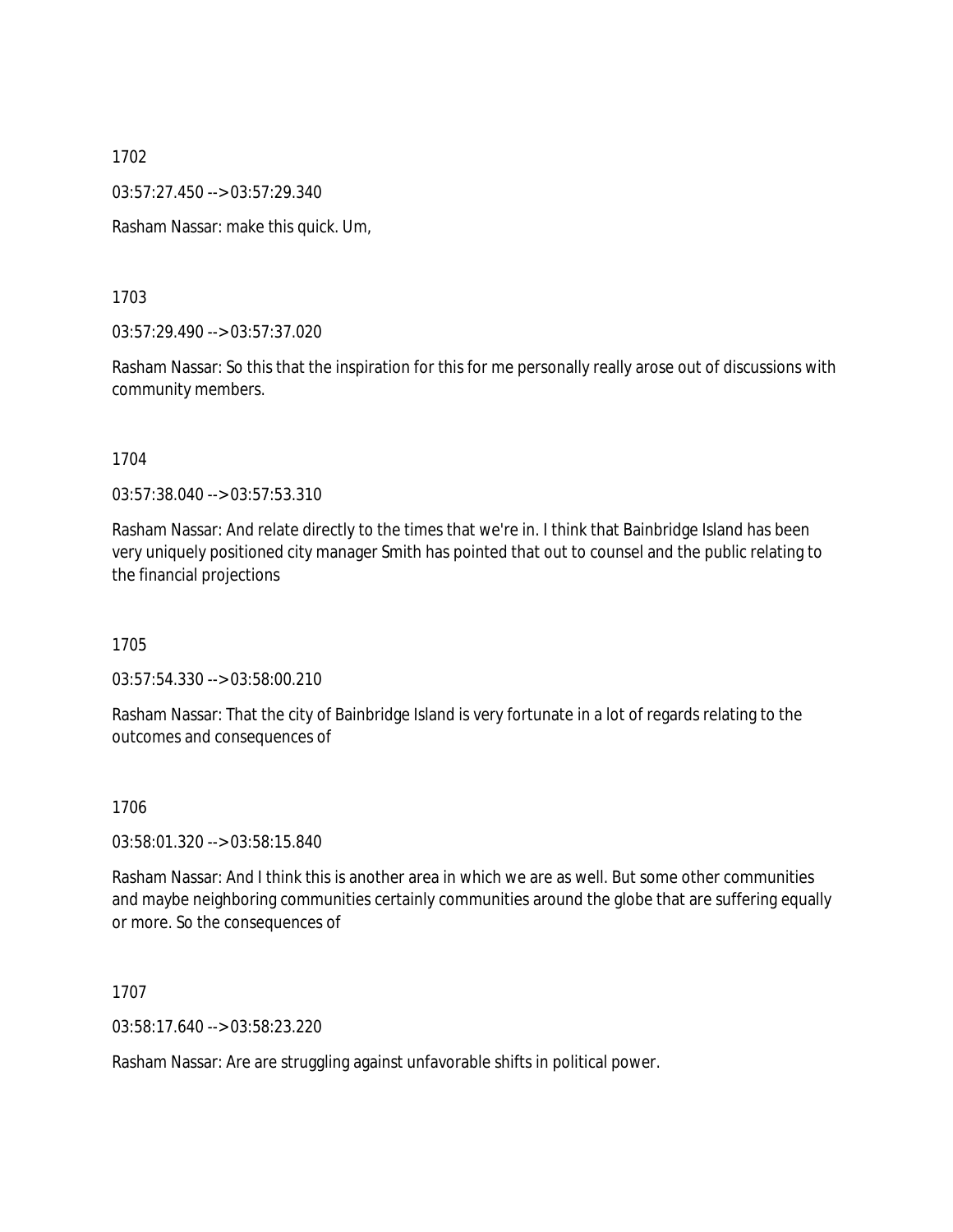03:58:24.480 --> 03:58:35.850

Rasham Nassar: weakening of civil liberties. I know in some part parts of the world. This is most certainly the case. There have been numerous and news articles that have published on this topic and

1709

03:58:36.210 --> 03:58:45.390

Rasham Nassar: As our island is very well read and very knowledgeable and articulate the this discussion is certainly arisen in my communications with community members.

1710

03:58:45.960 --> 03:58:58.860

Rasham Nassar: Now why draft the resolution and support of the kind of democratic principles, values and reasserts civil liberties for the city of Bainbridge Island and the answer for me is simple.

1711

03:58:58.950 --> 03:59:00.600

Rasham Nassar: Bainbridge Island is a leader.

## 1712

03:59:01.110 --> 03:59:12.390

Rasham Nassar: And we're not just a leader in terms of our roles as as elected officials to our constituents, but we're also viewed as a leader to our neighboring cities in kids County and around the Puget Sound.

## 1713

03:59:12.720 --> 03:59:21.090

Rasham Nassar: And in my time as a city council member and my work with other members of other communities that is very clearly the case and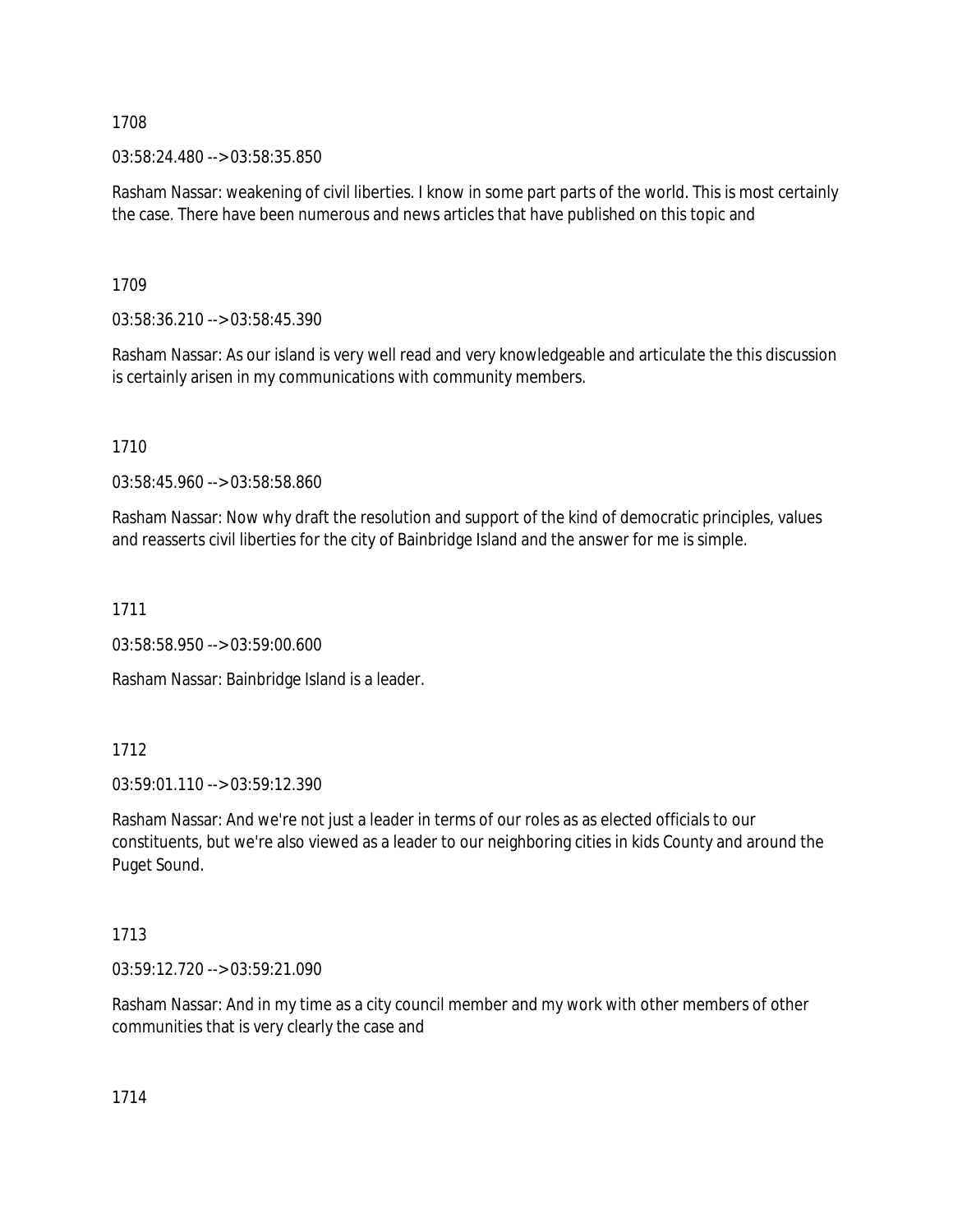03:59:21.150 --> 03:59:25.830

Rasham Nassar: It's inspiring to our community both local, regional and more broadly.

1715

03:59:26.400 --> 03:59:51.210

Rasham Nassar: To see Council take really strong leadership positions on issues are matters of incredible importance and substance and I've seen this as one of those as one of those incredibly important topics that is deserving of some level of Council time and public spotlight. I'm another reason.

1716

03:59:52.650 --> 04:00:01.830

Rasham Nassar: Is that in light of COPA and the pandemic that we're all in both as a, as a community, and as a global human

## 1717

04:00:03.240 --> 04:00:11.580

Rasham Nassar: As far as global humanity we are all facing, to some degree, certain levels of change and uncertainty and with that.

#### 1718

04:00:12.420 --> 04:00:24.240

Rasham Nassar: There's a certain level of fear in anticipation and anxiety and I know council member D says relayed some of that and he countered some of that dialogue from his discussions with constituents which shouldn't keep shared with us.

1719

04:00:24.660 --> 04:00:33.420

Rasham Nassar: At the Council level. I've certainly received some of that from our constituents as well. And I'm aware of it, existing beyond think we're all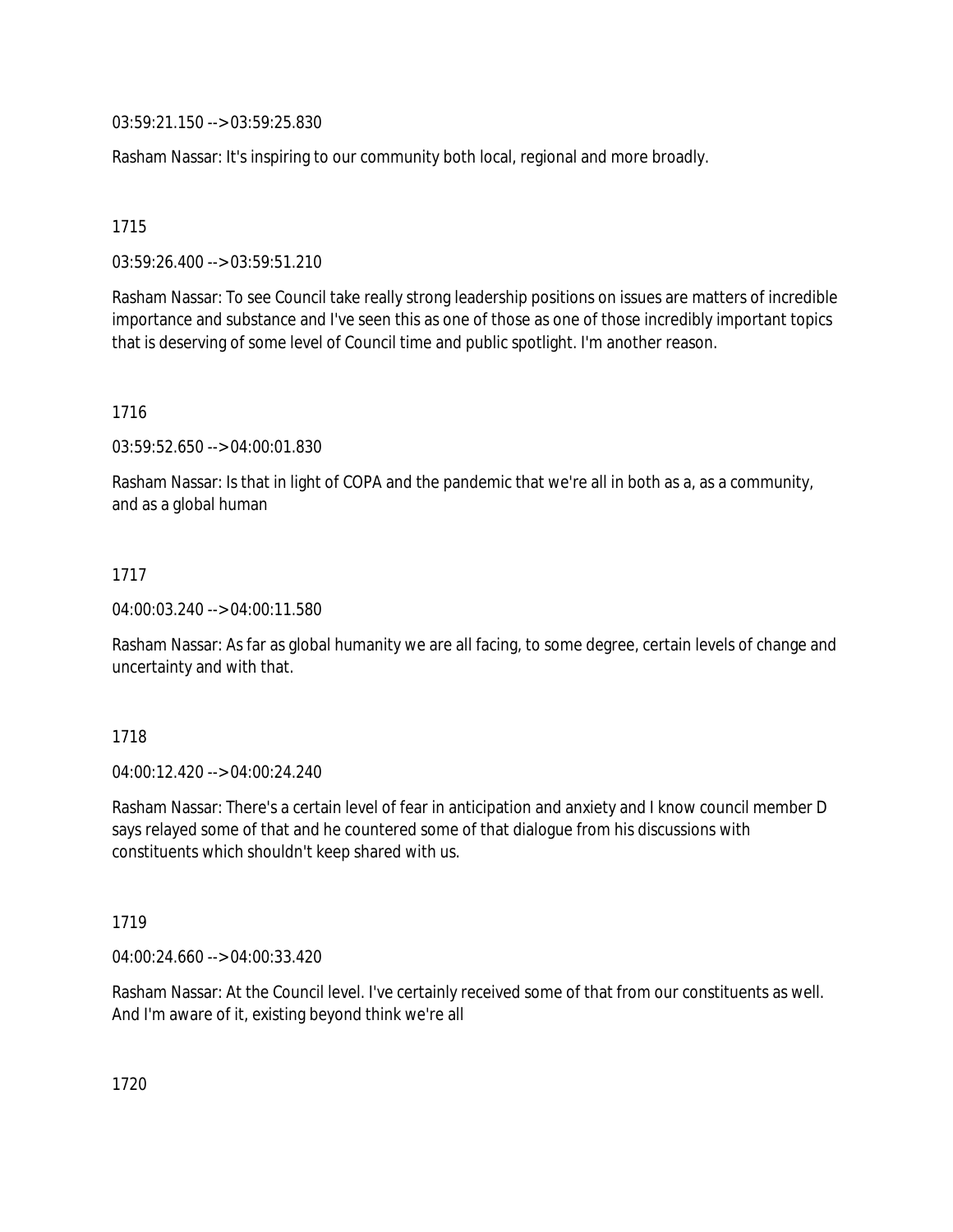04:00:34.260 --> 04:00:44.820

Rasham Nassar: In this really uncertain time that is also serving to provide some level of reflection opportunities to look into our pre pandemic days.

## 1721

04:00:45.150 --> 04:00:59.910

Rasham Nassar: And look also forward into our what will hopefully be our post pandemic days and reflect upon the things that are ought to be left in the past and things that we would like to carry with us and into rebuilding a new

1722

04:01:00.630 --> 04:01:01.440

Rasham Nassar: better future.

1723

04:01:02.160 --> 04:01:14.460

Rasham Nassar: Those discussions are certainly ahead now in my mind when we are afforded that opportunity to reflect and to make those really important decisions. One thing that I think

## 1724

04:01:15.420 --> 04:01:29.820

Rasham Nassar: The crisis bags of us is an opportunity to pick things from our past that we can bring with us into the future that can serve to tether ourselves, our collective communities and our collective humanity.

## 1725

04:01:31.050 --> 04:01:46.260

Rasham Nassar: And really to build that future upon fundamental core values and to reaffirm them such that when we do pick up and move on into whatever the future may hold. We are standing on a solid ground of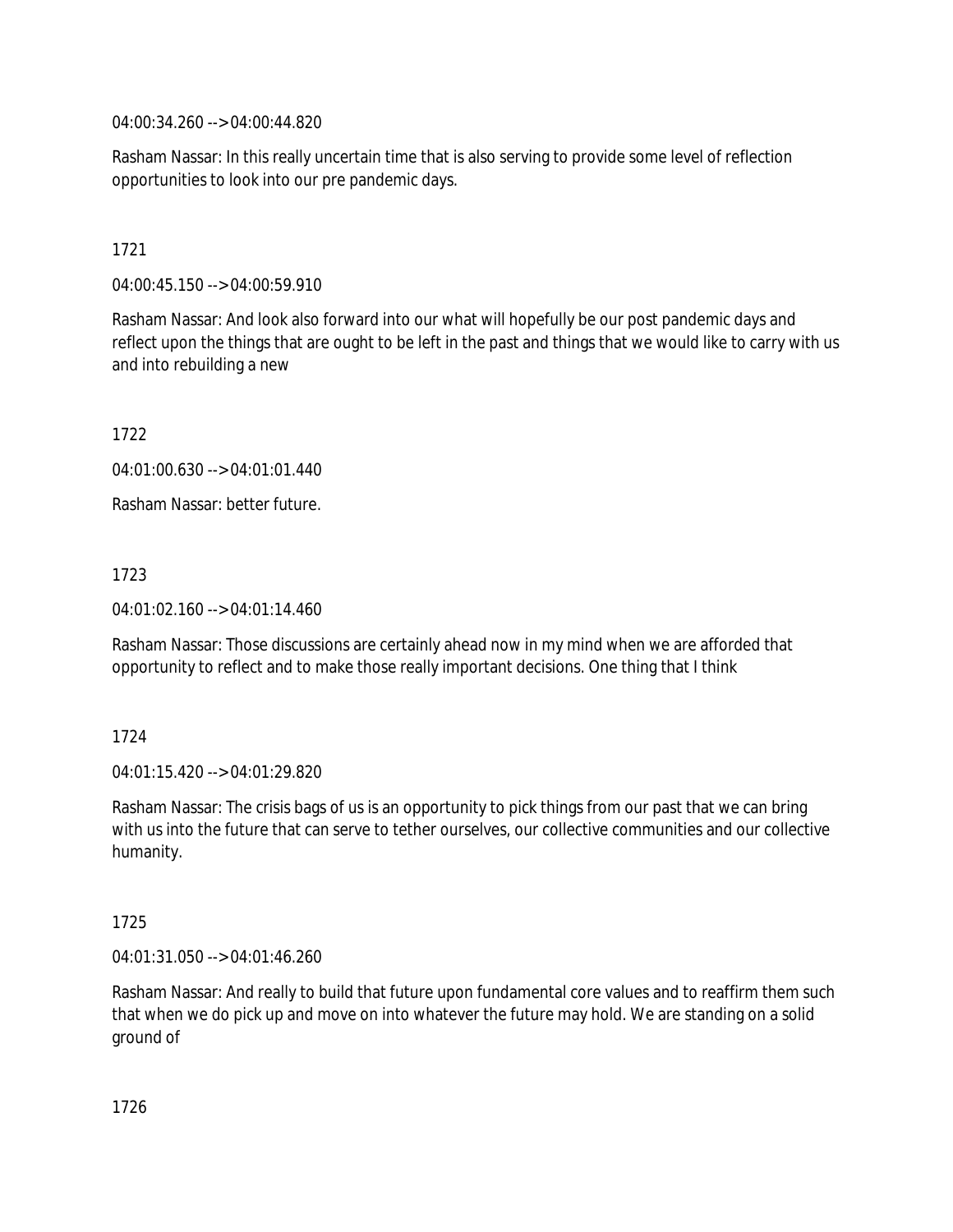04:01:46.710 --> 04:01:59.550

Rasham Nassar: mutually agreed upon values that reflect our commitment and our faith in the very values that founded this country.

1727

04:02:00.960 --> 04:02:03.360

Rasham Nassar: In the first place, and

1728

04:02:07.650 --> 04:02:11.400

Rasham Nassar: That's really all I want to say I'm I want to keep my comments brief.

1729

04:02:12.660 --> 04:02:13.200

Rasham Nassar: But

1730

04:02:14.790 --> 04:02:16.650

Rasham Nassar: I hope you all have read the resolution.

1731

04:02:18.120 --> 04:02:25.260

Rasham Nassar: For me, it was really inspiring and educational to write. I hope it was received as inspirational.

1732

04:02:26.340 --> 04:02:35.940

Rasham Nassar: To you all and having read it. I know that with the community members with whom I've shared the document. They felt a tremendous amount of renewal and faith in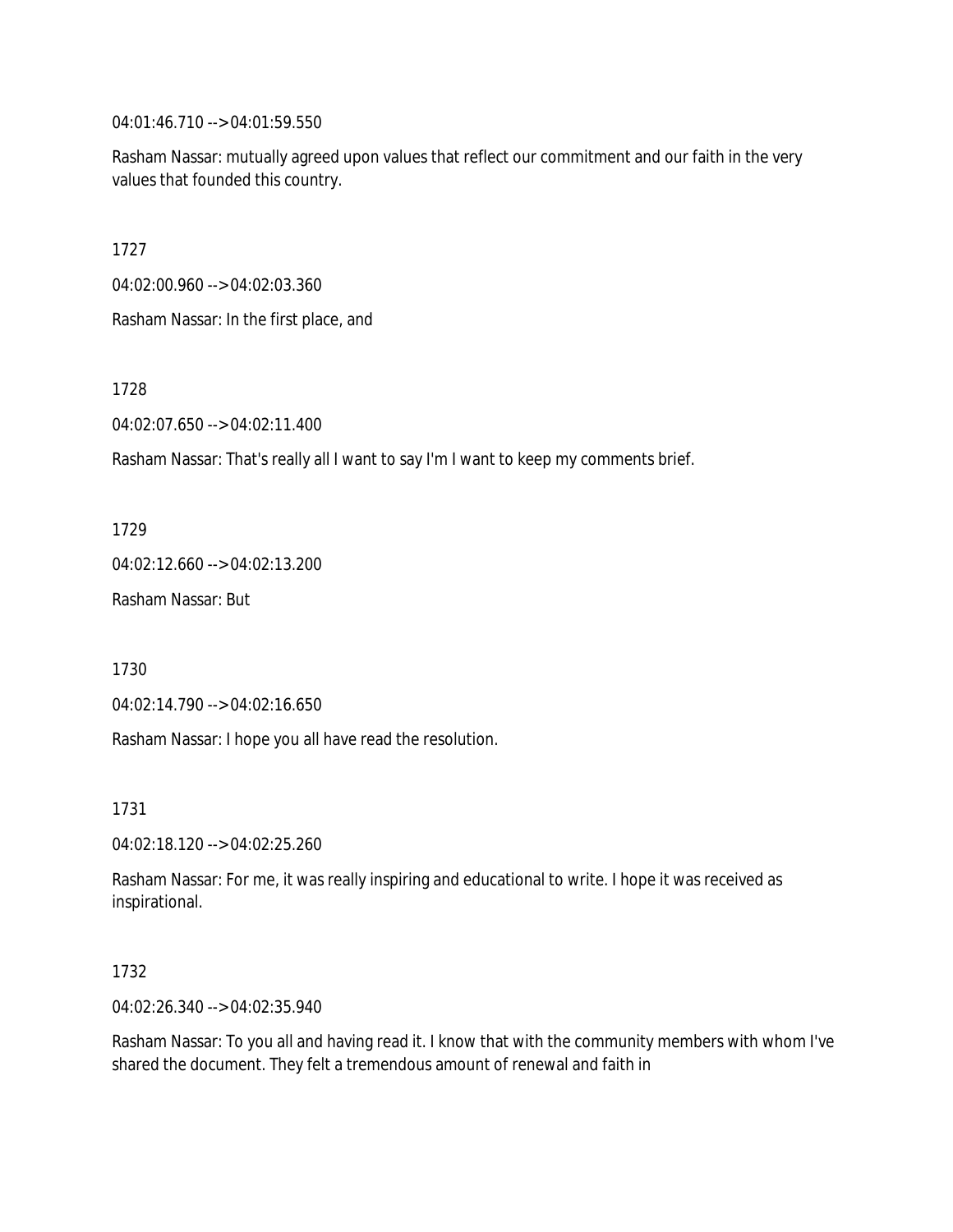04:02:37.140 --> 04:02:46.830

Rasham Nassar: In local democracy democratic values and leadership and hopefully if nothing else, this resolution conserve to promote what we all have

1734

04:02:47.070 --> 04:02:57.300

Rasham Nassar: Held to be one of the highest priorities for the city council in our city government, which is to encourage and inspire public participation in local democracy.

1735

04:02:57.750 --> 04:03:12.390

Rasham Nassar: So if nothing else, I hope you take that I'm just grateful for the time to be able to speak to it. I'm really honored to have drafted it and I want to thank the members of the public that helped contribute to this document. It certainly was not

1736

04:03:13.890 --> 04:03:21.840

Rasham Nassar: Completed by my own efforts and I look forward to hearing your thoughts and comments and answering any questions you might have.

1737

04:03:32.760 --> 04:03:38.160

Rasham Nassar: Forgot a massage chair chairing the meeting. I don't see any hands raised and

1738

04:03:39.780 --> 04:03:40.320

Michael Pollock: All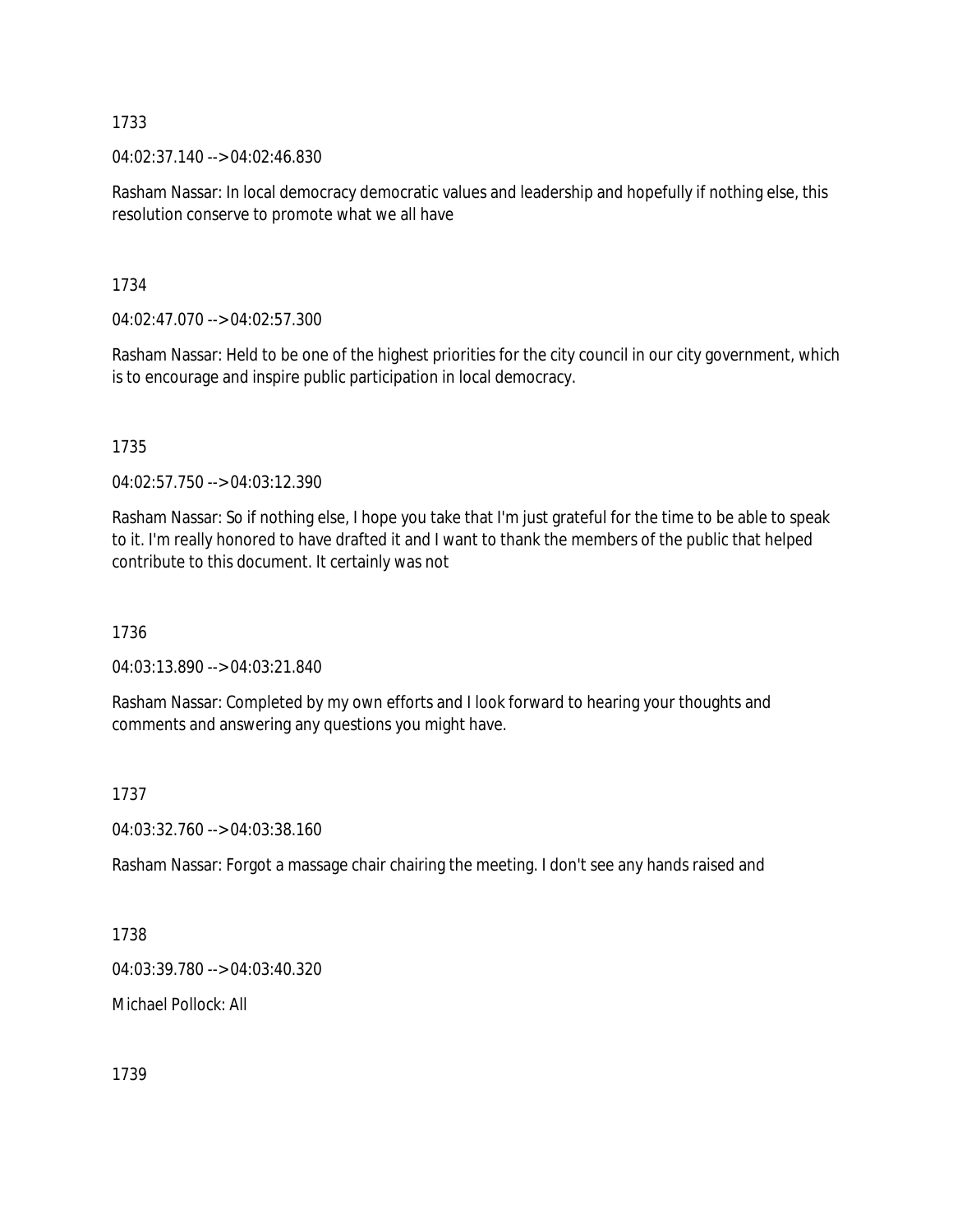04:03:40.890 --> 04:03:41.790

Rasham Nassar: COUNCILMEMBER Pollock.

1740

04:03:42.210 --> 04:03:45.270

Michael Pollock: Yeah, I first of all thank you and

1741

04:03:46.440 --> 04:04:02.520

Michael Pollock: I think it's really really well written. And I do think it is inspirational. So, so thank you for writing and i think i don't know who's getting what emails, but certainly a lot of people have weighed in and supported it. So,

#### 1742

04:04:03.840 --> 04:04:07.740

Michael Pollock: You know, I think it's a I think it's good. I think the

1743

04:04:08.790 --> 04:04:11.070

Michael Pollock: The intent is great. It really does.

1744

04:04:12.090 --> 04:04:14.940

Michael Pollock: You know, inspire us and get us to

## 1745

04:04:16.140 --> 04:04:25.260

Michael Pollock: aspire to, to our values, our core values. So I, I really like it and i think it's it's it's a it's a good document.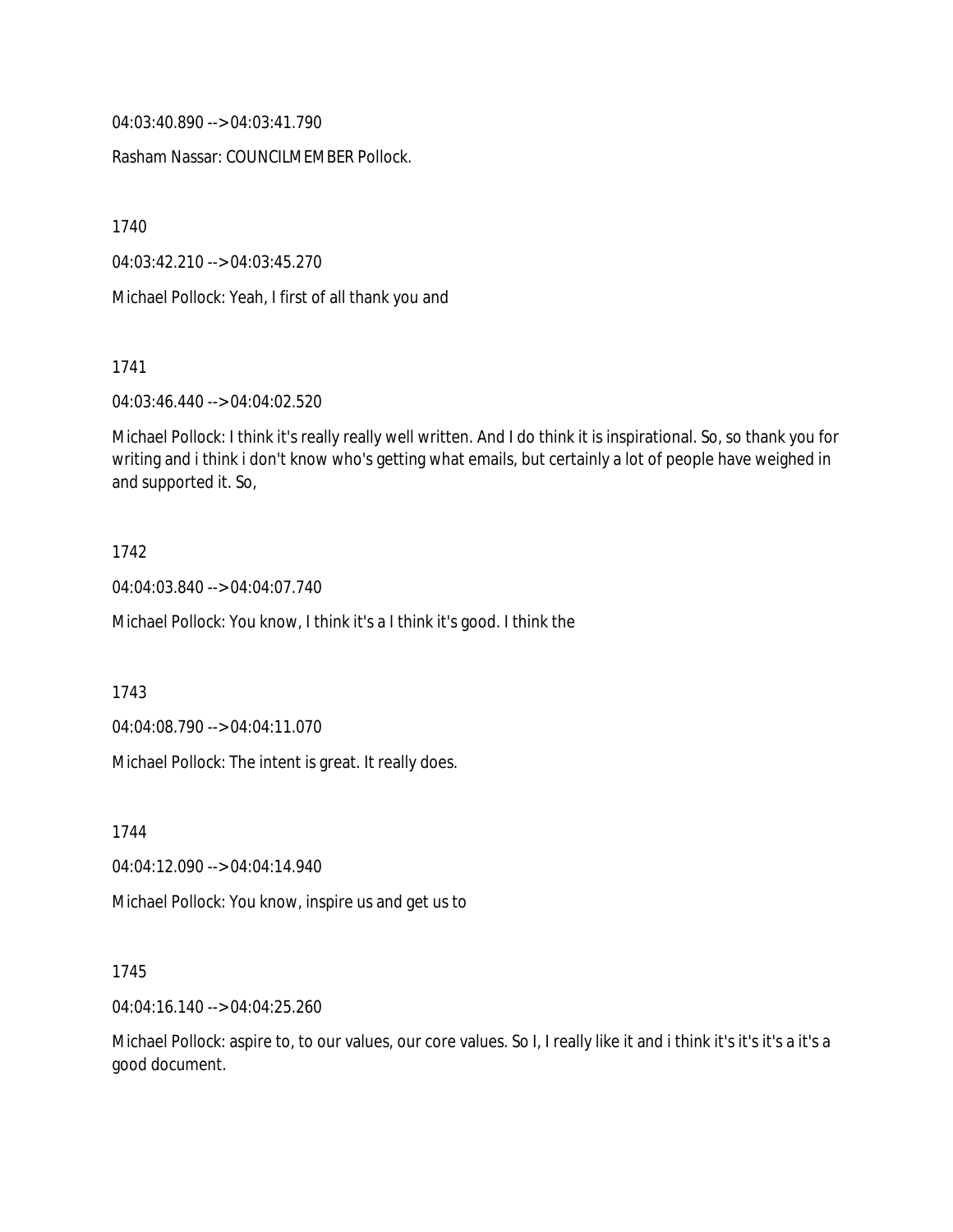04:04:25.770 --> 04:04:41.010

Michael Pollock: It seems like it's a resolution, I don't you know so resolution. It doesn't really do anything but it does seem like an affirmation of our values. So it seems seems like it's very much worth pursuing. Yeah. As for the reasons that you stated

1747

04:04:44.580 --> 04:04:45.600

Rasham Nassar: COUNCILMEMBER Medina.

1748

04:04:48.780 --> 04:04:59.970

Kol Medina: Yeah, I appreciate you bringing this forward and I I absolutely agree with vast majority of what's in there Biophilia need to pass it as a resolution and

1749

04:05:01.410 --> 04:05:10.560

Kol Medina: If emotion is not made to put this on an agenda for actual consideration of passage. And then I'm not gonna speak to my reasoning and I'll just leave it at that.

1750

04:05:24.270 --> 04:05:26.610

Rasham Nassar: City attorney or a city manager.

1751

04:05:28.620 --> 04:05:40.440

Rasham Nassar: I haven't pulled. I don't have the agenda in front of me at the moment I'm working with a single screen here tonight. As you can tell, I'm not in my usual scene. It was their emotion is their emotion in the packet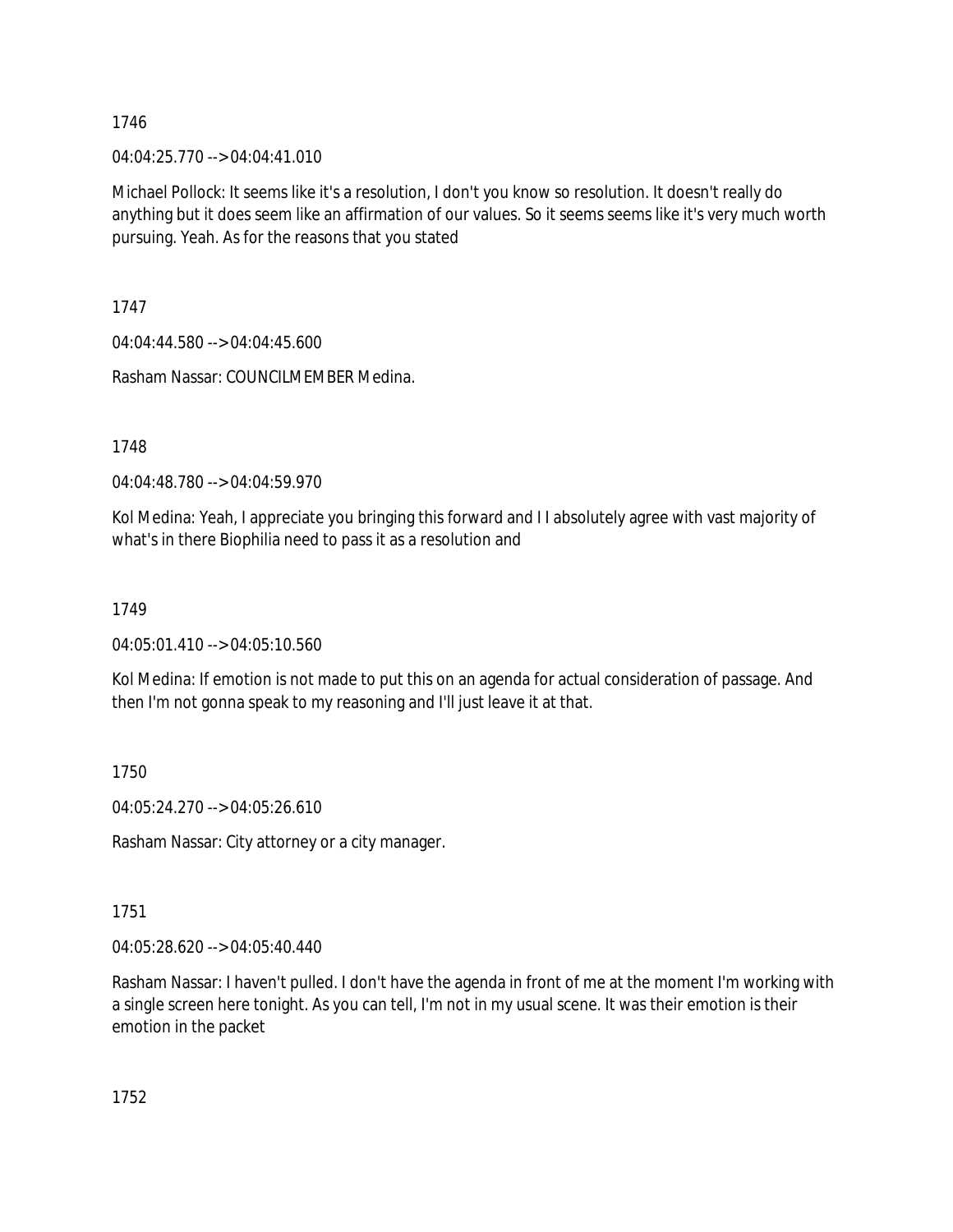04:05:44.850 --> 04:05:52.320

Morgan Smith: city clerk. I think the my recollection is it was set up to allow for Council discussion about whether to place on a future.

1753

04:05:53.280 --> 04:06:00.000

Rasham Nassar: Okay, that's that that's what, that's what I thought. So, we wouldn't make a motion to put it on a future Council agenda.

1754

04:06:01.230 --> 04:06:05.310

Rasham Nassar: It would just be by by majority if if there were majority interested in that we could

1755

04:06:07.800 --> 04:06:10.500

Rasham Nassar: We could do so. Okay. COUNCIL MEMBER deets.

1756

04:06:11.010 --> 04:06:12.420

Joe Deets: Yeah, um,

1757

04:06:13.200 --> 04:06:21.480

Joe Deets: Well, I think it's worthwhile to have a discussion about and that that's all we're doing tonight. We're not debating this tonight.

1758

04:06:22.080 --> 04:06:29.070

Joe Deets: Right, we're just do we bring this up for further discussion. And I think that's worthwhile. I think there's interest, there's at least two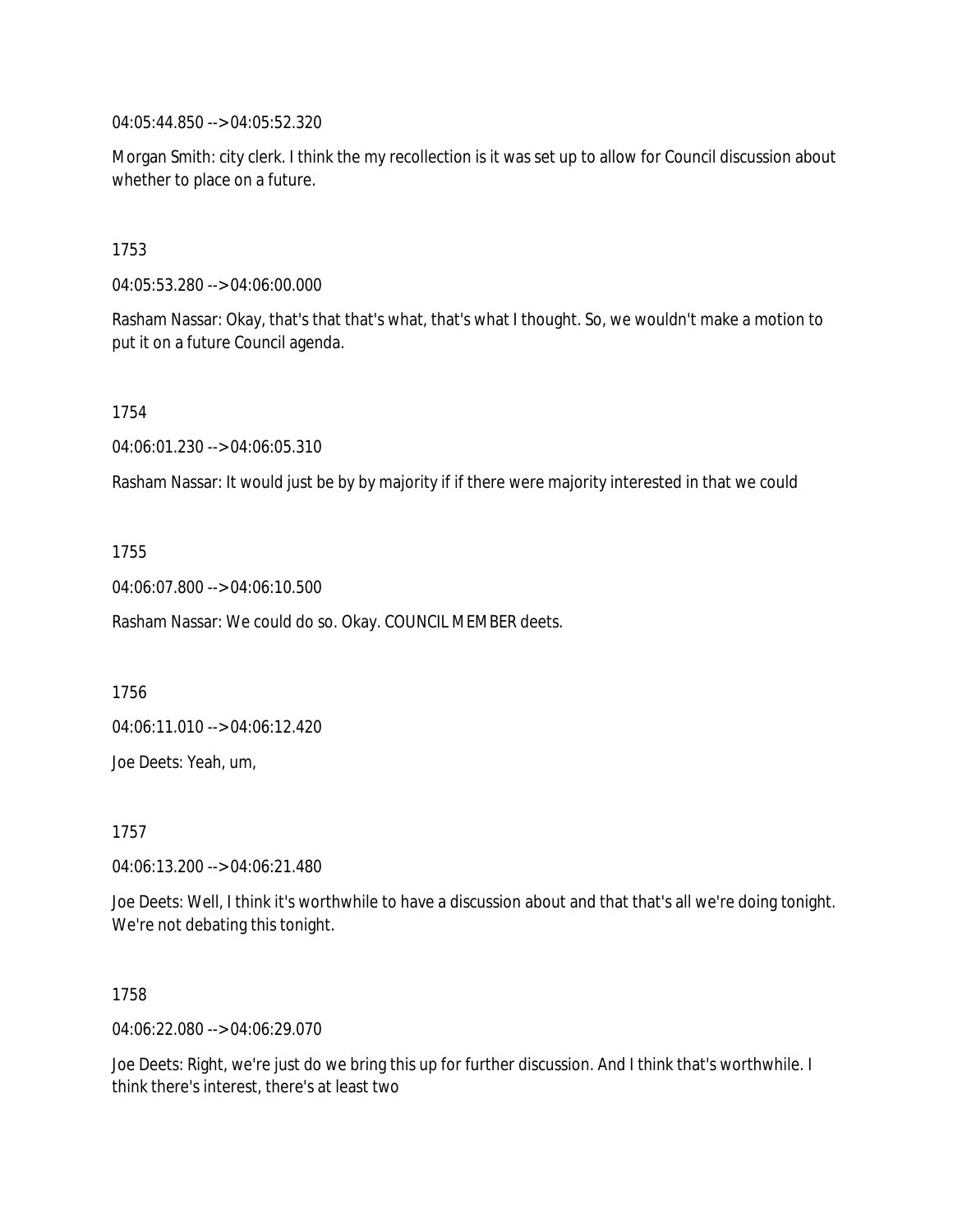04:06:29.580 --> 04:06:40.980

Joe Deets: colleagues who are very interested but i i did have a question that I gave to the deputy mayor when this first came up, just the two of us talking via email and

1760

04:06:41.790 --> 04:06:56.040

Joe Deets: Basically said do you can you provide an actual example that democracy local for local government democracy on Bainbridge Island is under threat for the br local government.

1761

04:06:57.240 --> 04:07:05.940

Joe Deets: She didn't provide that. And if this is the move forward. I would expect to see that if you want my support.

1762

04:07:07.890 --> 04:07:17.400

Joe Deets: Because this is written in a way it's not talking about democracy is always under threat, and it certainly is on the national and global level, but Bainbridge Island.

1763

04:07:18.480 --> 04:07:37.290

Joe Deets: I'm not that I'm aware of. And yet it's written in a way to imply that it is locally. So either you change the language to be more aspirational that we are the leaders here already more you provide specific examples where

1764

04:07:38.490 --> 04:07:40.800

Joe Deets: Democracy is under threat locally.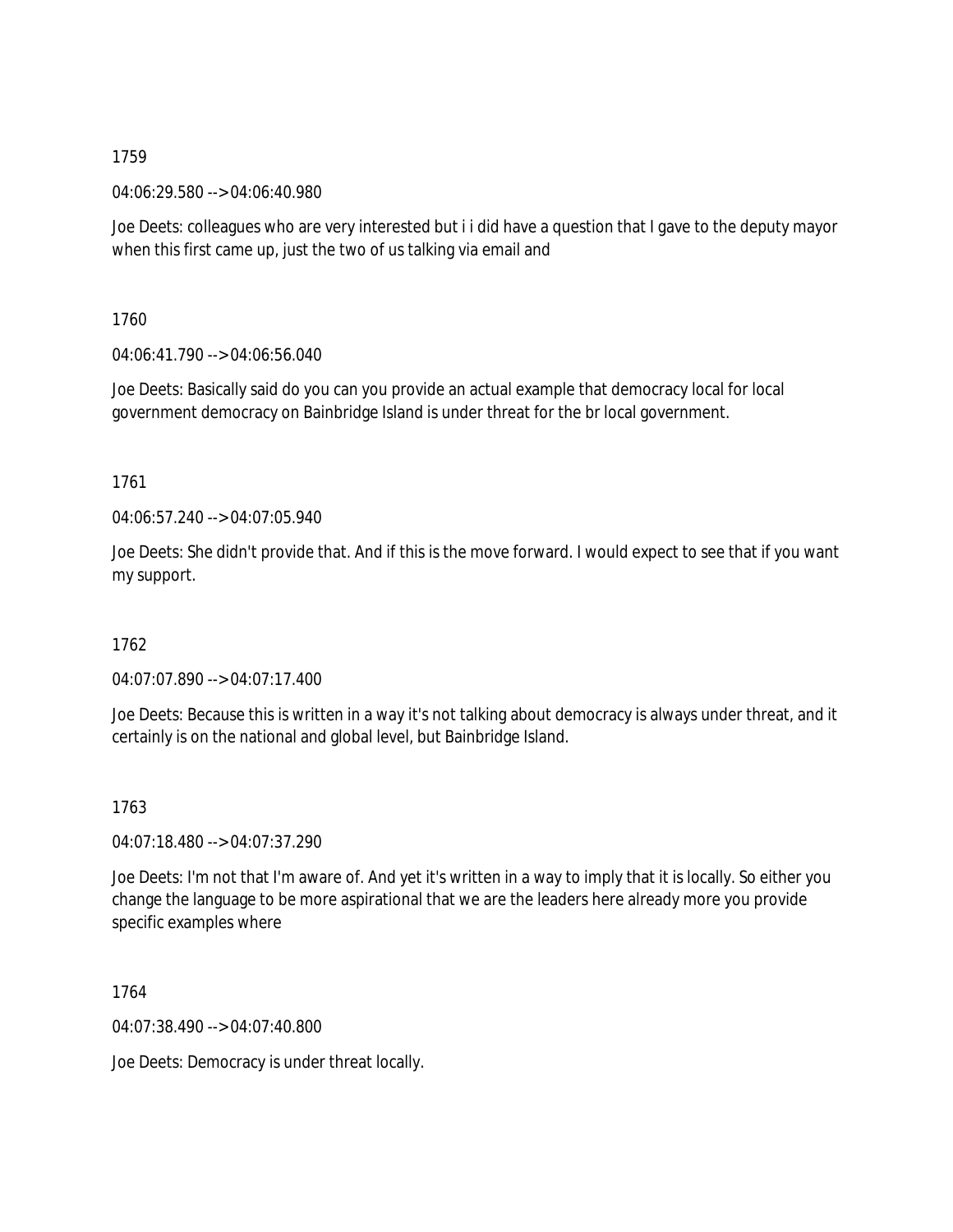04:07:43.950 --> 04:07:51.750

Joe Deets: So I just want to tell you that that's where I'm that's would be I'll vote for pushing this forward. But that's an expectation that I have

1766

04:07:52.920 --> 04:07:55.890

Rasham Nassar: Okay, thank you for sharing that I council member Pollock.

1767

04:07:56.250 --> 04:08:04.560

Michael Pollock: Yeah i don't know i think i think that's well said. Councilmember deed. It just made. I was thinking about, like, Well, technically, how do we do that.

## 1768

04:08:06.030 --> 04:08:18.660

Michael Pollock: You know, do you work on it and taking it. I mean, because this is sort of in my mind, this is like the fun of having legislation, you know, we get to work through it and figure out something that that we want. So

## 1769

04:08:19.710 --> 04:08:34.080

Michael Pollock: I'm just sort of procedural Preston really do you now say Okay point taken COUNCILMEMBER deeds. I'm going to work on it. I'm going to give you a call and we're gonna, you know, do it. And then you're going to bring it back. Is that kind of how we would do it.

1770

04:08:35.580 --> 04:08:45.570

Michael Pollock: Because it seems like that would be a good idea would be to be to try to address some of the concerns you might have heard tonight. Are we, I don't wanna. I don't want to put it all on you. I'm happy to help.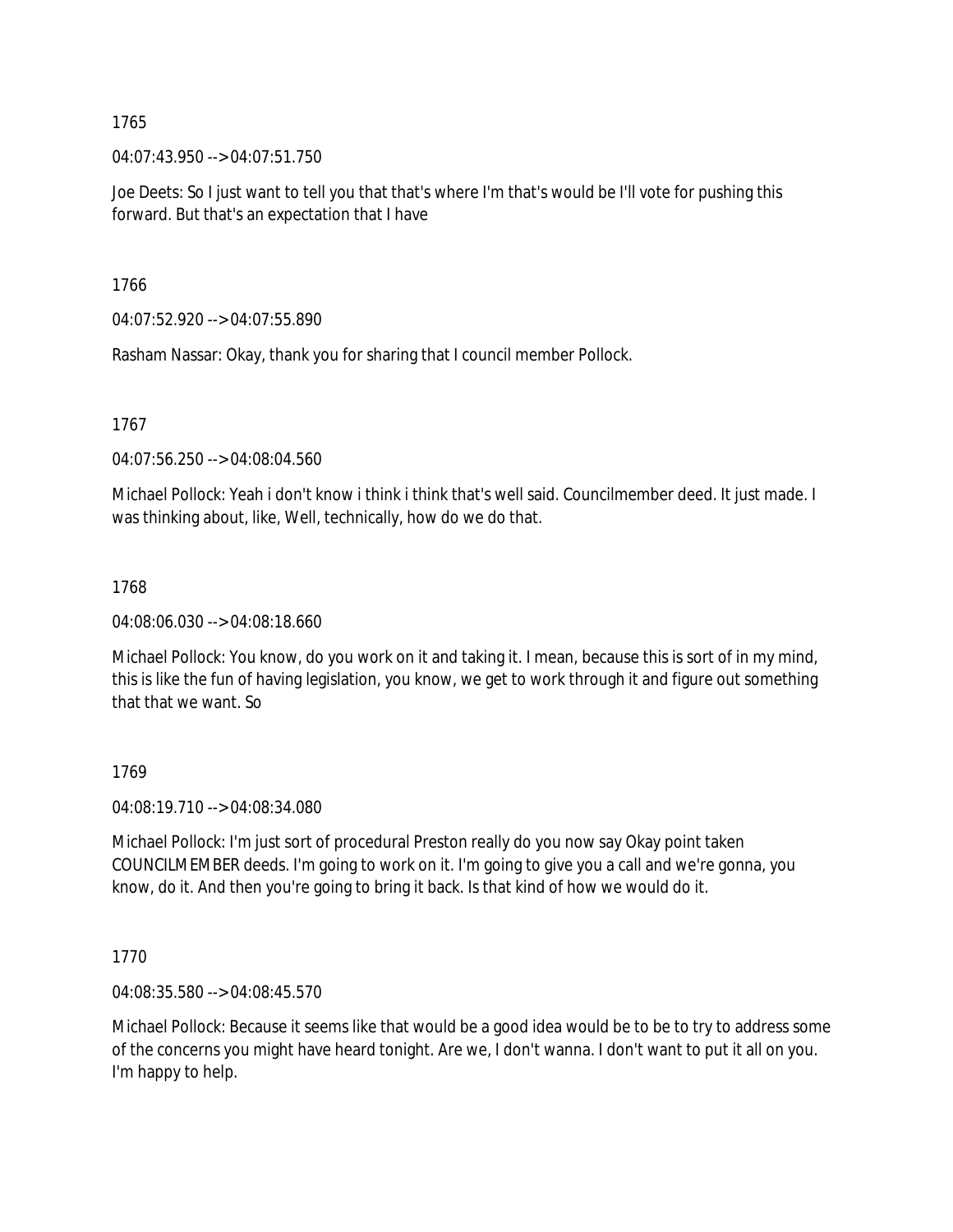04:08:46.740 --> 04:09:03.300

Michael Pollock: And come back into something that would that everybody can support. I mean, I think that's the whole point of the discussion right is to see what it would take to get support. I mean, you don't want to bring up farmers haven't voted down. I mean, that seems kind of silly. So, so anyway, um,

1772

04:09:04.440 --> 04:09:16.770

Michael Pollock: I would just suggest if other people have comments about it, say, hey, what, you know, what would it take to What would, what would you like to see, and then it sounds like pick another take another bite at the apple maybe and bring it forward.

1773

04:09:19.350 --> 04:09:19.740

Rasham Nassar: Yeah.

1774

04:09:20.340 --> 04:09:30.360

Rasham Nassar: I definitely, I am I, I appreciate the encouragement to not just for myself, but for the Council to approach this in a collaborative way.

1775

04:09:31.470 --> 04:09:35.910

Rasham Nassar: I don't see this as necessarily my resolution. It can't be. It's a resolution restating

1776

04:09:36.390 --> 04:09:44.730

Rasham Nassar: values and principles that have existed long before I was born. I'm just merely the messenger. I just took the time to coordinate with the community to draft something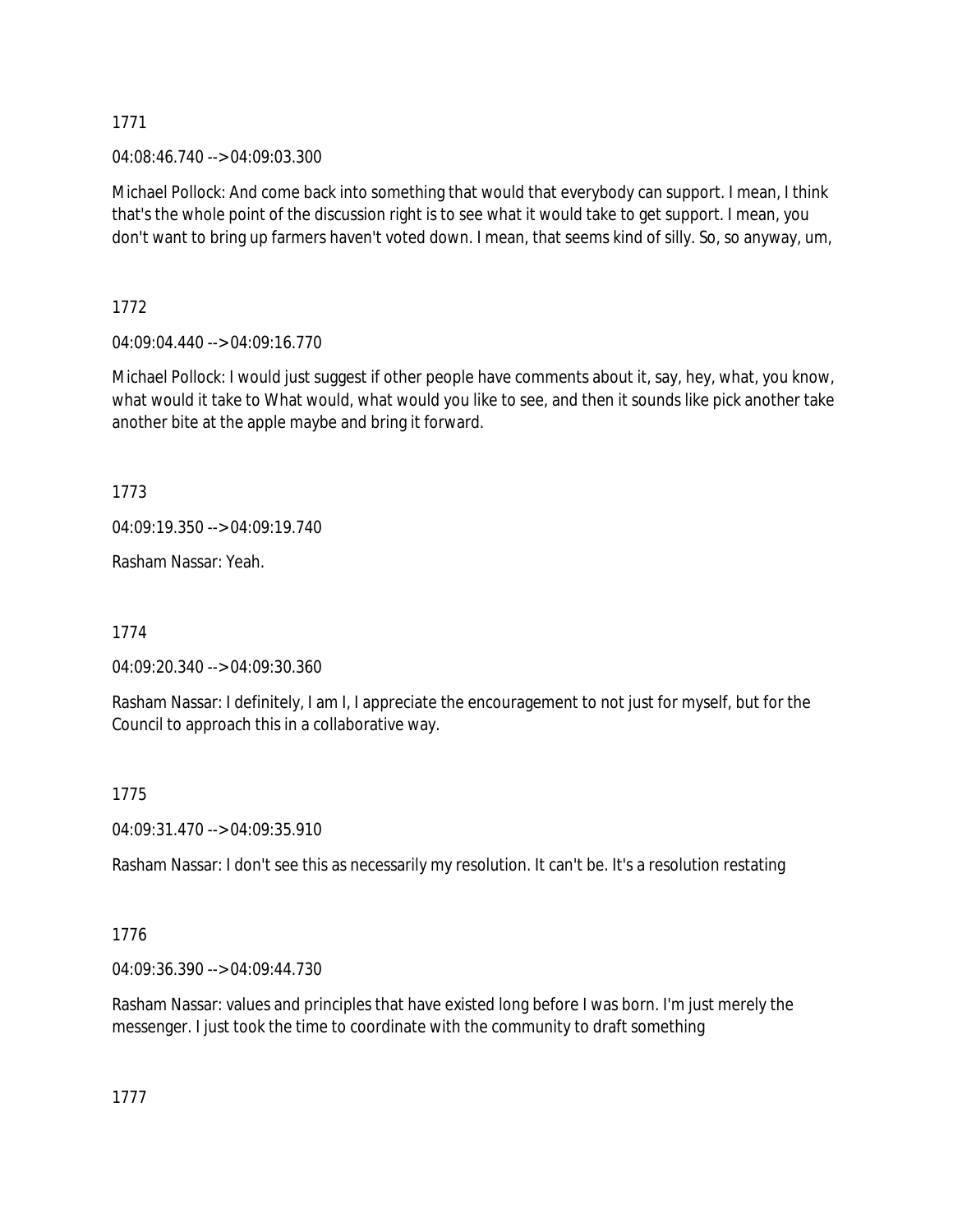04:09:45.360 --> 04:09:51.960

Rasham Nassar: It's certainly not ready for passage. Part of the reason for bringing it up in this way was to give council members the opportunity to

1778

04:09:52.320 --> 04:10:00.690

Rasham Nassar: To weigh in and council member DC and when you and I spoke on the phone. I think I didn't provide a specific response to your query, but

1779

04:10:01.530 --> 04:10:08.760

Rasham Nassar: But the reason for that was because the what I said in in earlier was that the impetus for this was really more global

1780

04:10:09.540 --> 04:10:17.640

Rasham Nassar: And. And that relates to the nature of coven. It's not a Bainbridge Island problem. It's a world problem climate changes on Greenberg island problem. It's a world problem.

1781

04:10:18.000 --> 04:10:27.270

Rasham Nassar: But we rely upon leaders in progressive communities that have the advantage of being uniquely positioned to focus on these kinds of legislation because there's

1782

04:10:27.570 --> 04:10:38.070

Rasham Nassar: Elected leadership's that unite in that value. There's not a lot of push and pull, or or controversy or infighting to set that stage for other communities to follow.

1783

04:10:38.970 --> 04:10:48.480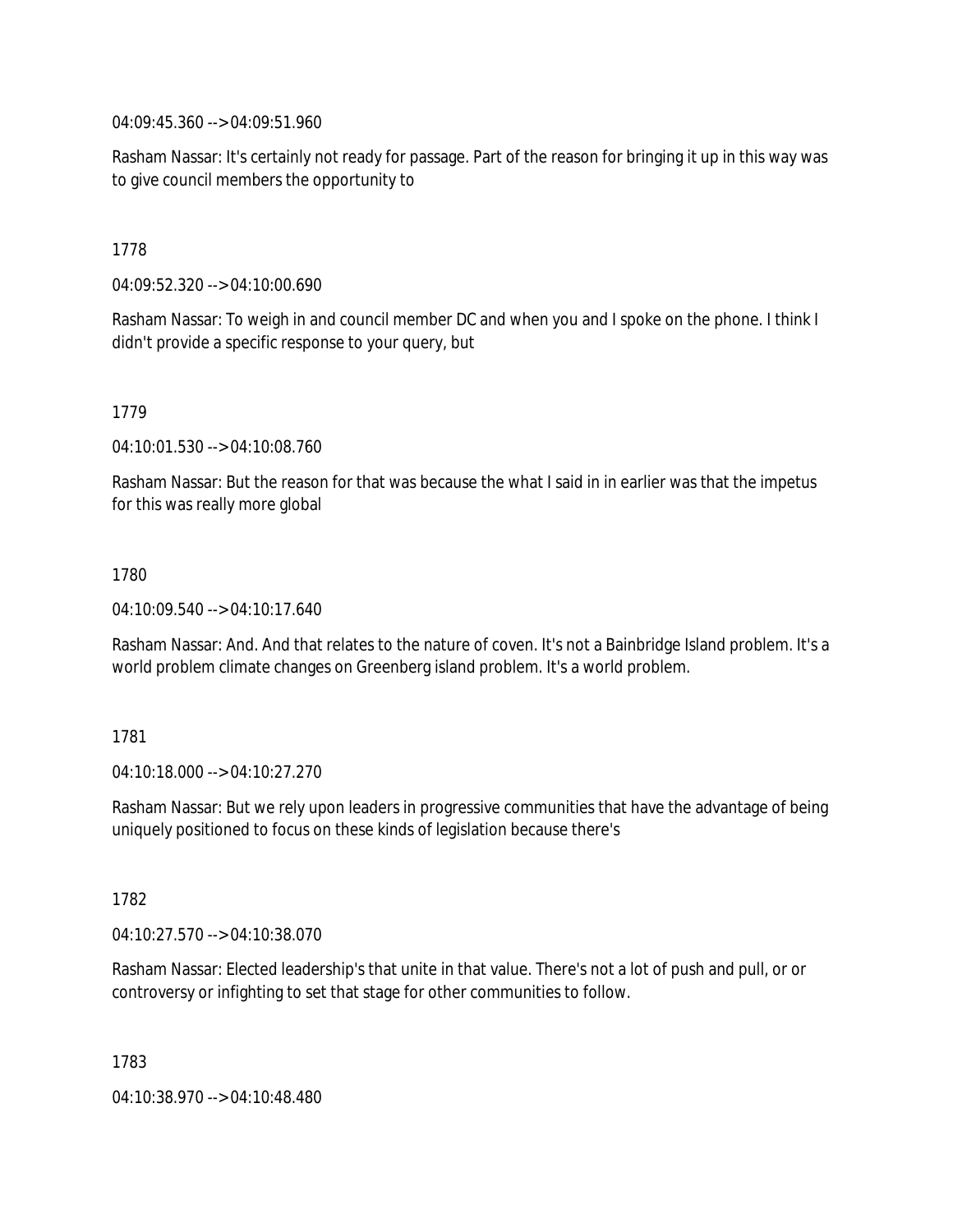Rasham Nassar: So that was that's really what I gave most thought and consideration to when I when I drafted it but I hear your comments. I respect them, I will take them into consideration and

1784

04:10:49.290 --> 04:11:01.890

Rasham Nassar: You know, invite you to work with me on on on making amendments and changes to it. We can certainly workshop it if it, if there is a majority of Council that would like to discuss this further at another meeting so I'm

1785

04:11:03.240 --> 04:11:04.350

Rasham Nassar: Kara Mayer Snyder.

1786

04:11:07.200 --> 04:11:07.680

Leslie Schneider: So,

1787

04:11:08.910 --> 04:11:14.370

Leslie Schneider: As with other council members, you know, I can certainly relate to so many of the the

1788

04:11:16.050 --> 04:11:18.480

Leslie Schneider: ideals and statements in it that's

1789

04:11:22.410 --> 04:11:23.850

Leslie Schneider: I guess I'm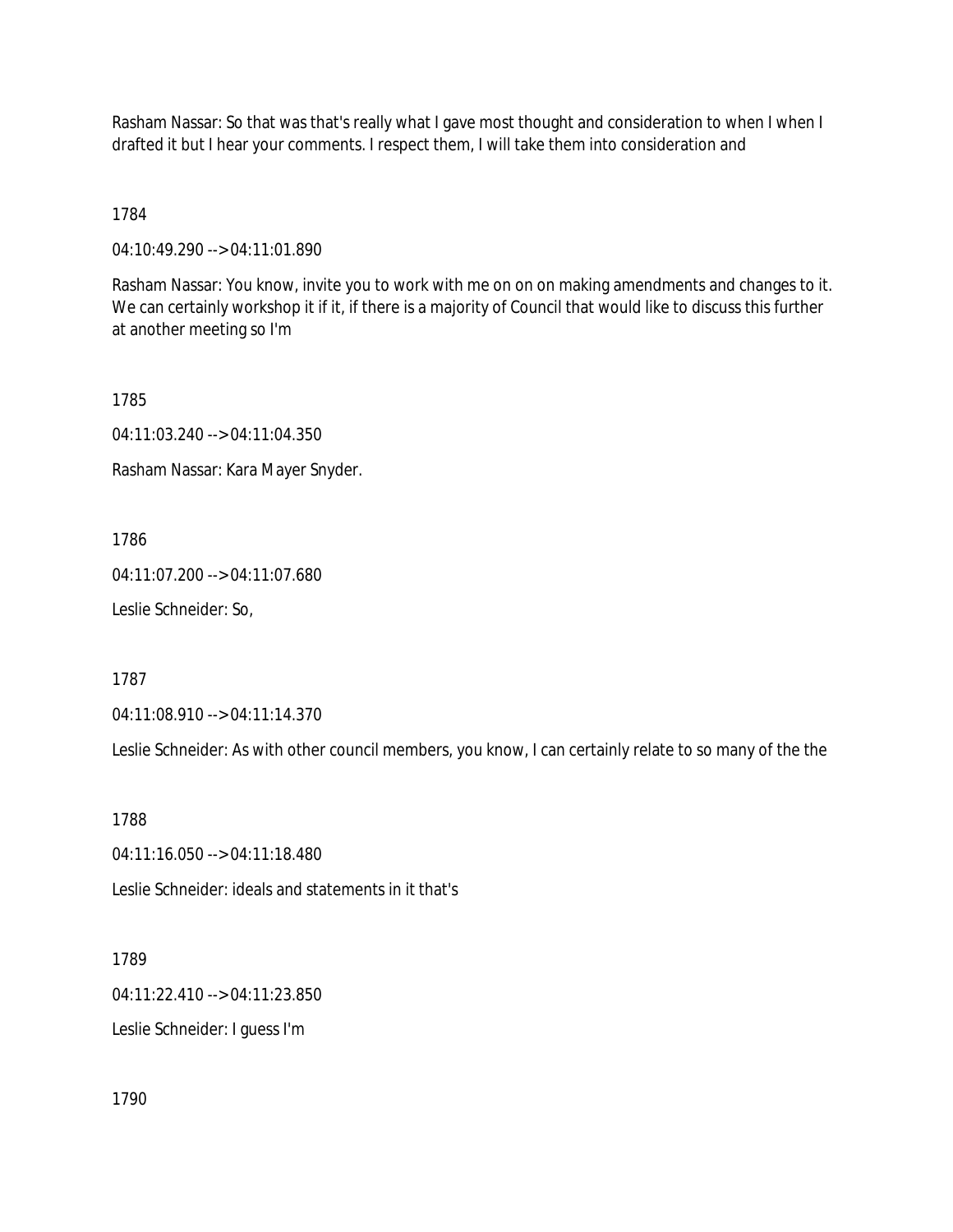04:11:24.900 --> 04:11:38.790

Leslie Schneider: A. What I'm wondering is, is would it would this be more sort of like a proclamation where we're celebrating something or pointing out that we need to be aware of something in the same sense of

1791

04:11:40.770 --> 04:11:45.090

Leslie Schneider: You know, LGBT Q rights because that's going to come up, you know,

1792

04:11:46.950 --> 04:11:59.250

Leslie Schneider: I think I could support this as a proclamation as a resolution, I have to dive in and figure out, you know, how would this be used

1793

04:12:00.810 --> 04:12:08.130

Leslie Schneider: I mean this is presumably going to be a tool for something. So what would it be a tool for

## 1794

04:12:09.150 --> 04:12:11.790

Leslie Schneider: I don't know, does that. Does that resonate.

1795

04:12:14.040 --> 04:12:24.150

Rasham Nassar: Yeah, I'm definitely I hadn't thought about a proclamation, but I do, I do. I do appreciate that that feedback and it's something that I will certainly

1796

04:12:25.500 --> 04:12:39.780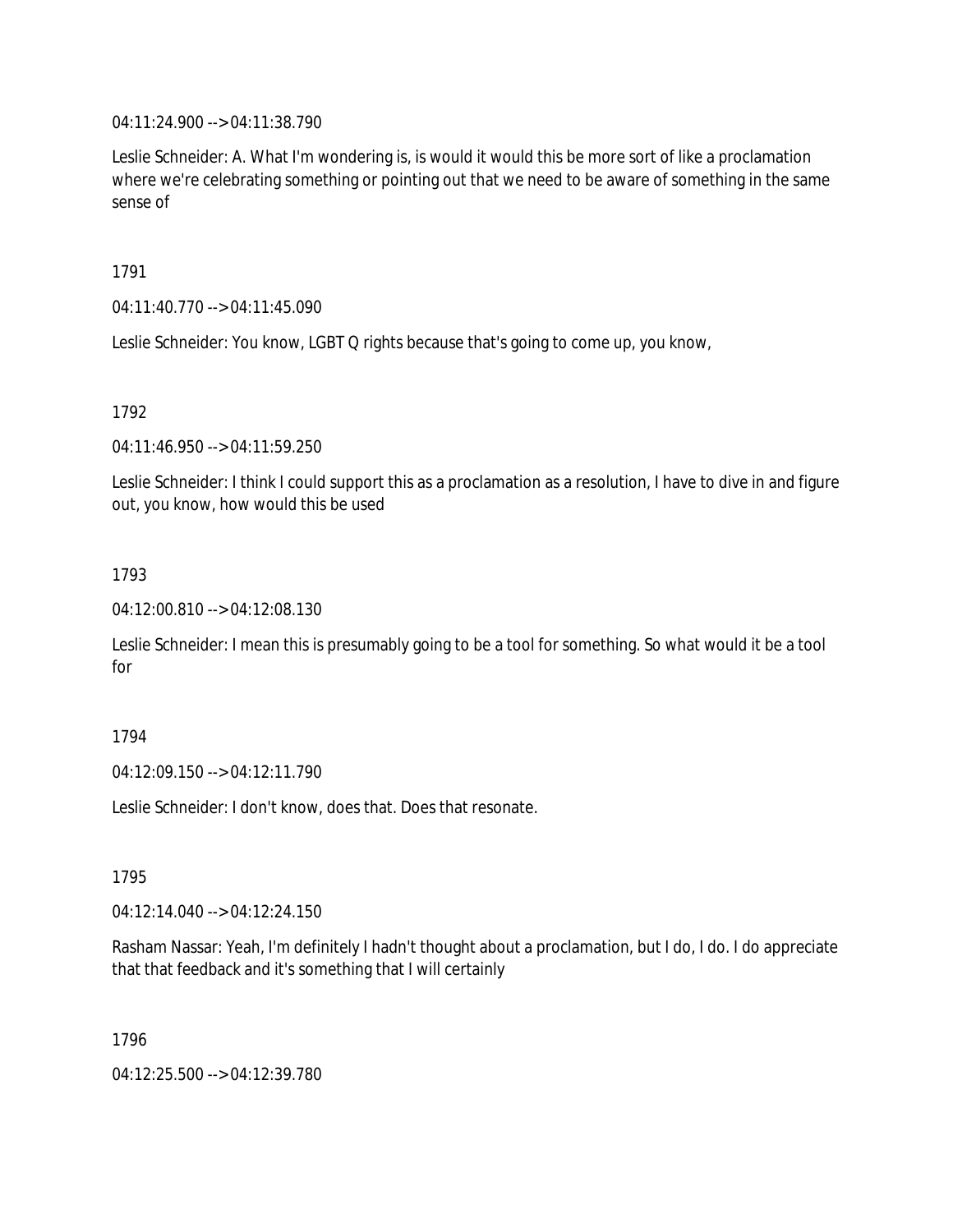Rasham Nassar: Think about, I think that any any opportunity to celebrate freedom and civil liberties is an opportunity that we should take. So if it makes more sense for this to fall under the heading of a proclamation that I'm totally open to that.

1797

04:12:41.010 --> 04:12:43.650

Rasham Nassar: So thank you for those thank you for those comments, I'm

1798

04:12:45.030 --> 04:12:51.510

Rasham Nassar: Council member Medina and then deets. Your hand is still up. So after after Cole.

1799

04:12:53.820 --> 04:13:01.170

Kol Medina: So again, I think the question here is whether majority of Council wants the Council to spend any more time on this and

1800

04:13:03.090 --> 04:13:11.550

Kol Medina: I personally don't feel like it's the most useful use of our time on Council, we just went through the work plan.

1801

04:13:12.690 --> 04:13:25.230

Kol Medina: And what's coming up and things were going to need to cut out of our work plan and put off. And what I'm hearing races counselor deed says he doesn't see a problem here. So why are we going to spend too much time working on this.

1802

04:13:27.210 --> 04:13:33.690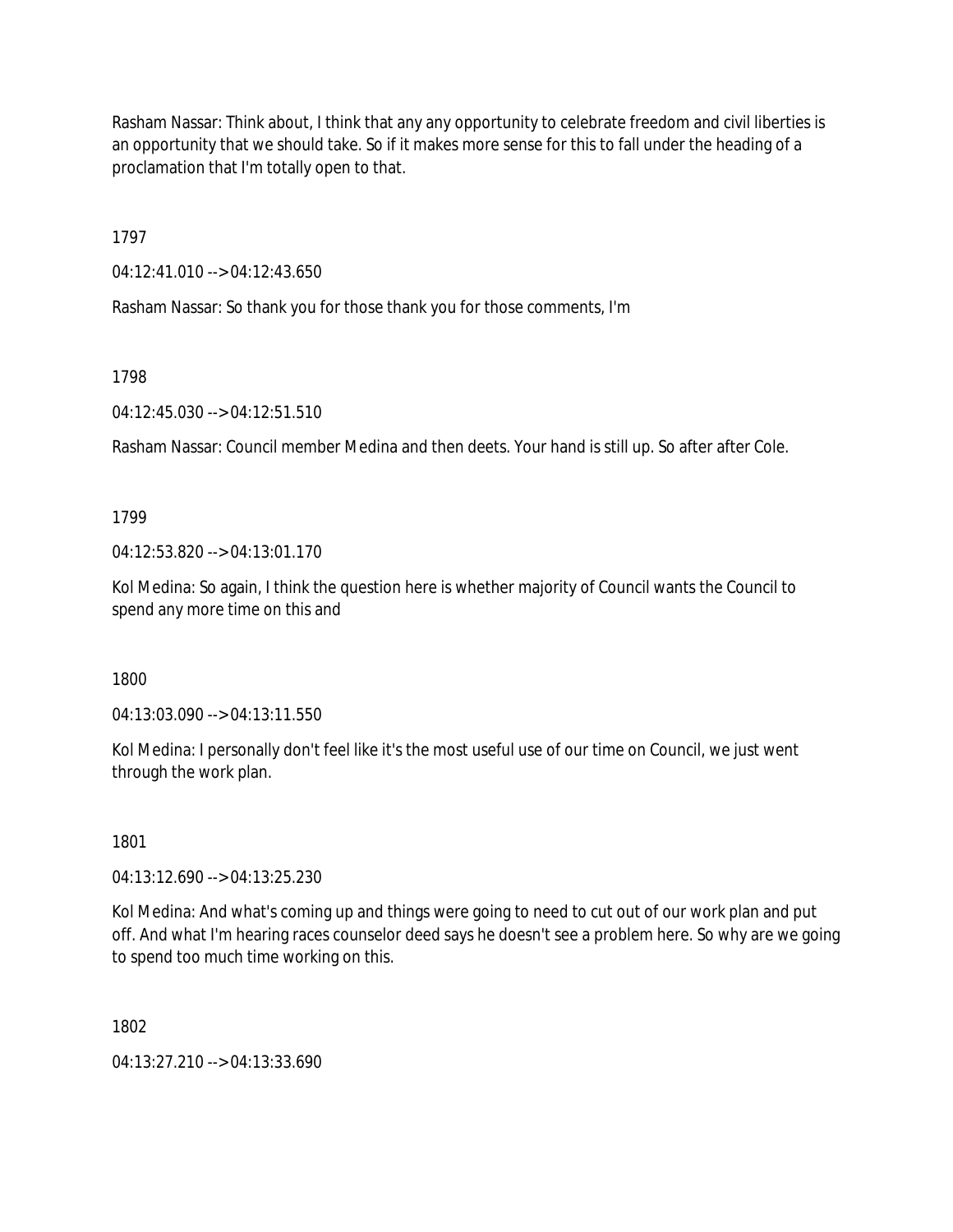Kol Medina: So I'll just go ahead and get more specific about why I don't think this is something we should spend a lot of time working on and

1803

04:13:35.820 --> 04:13:47.760

Kol Medina: I will add if this were in the forum proclamation just proclaiming that we agree with these values I would be much more amenable to that. But again, that's taking up Council time and energy.

1804

04:13:49.080 --> 04:14:00.840

Kol Medina: So my first problem with this as written, is I'm not willing to vote on something that includes a blanket seating of power and authority to the Federal Constitution.

1805

04:14:02.340 --> 04:14:16.350

Kol Medina: I'm certainly not willing to vote on something that gives a blanket SEEDING OF OUR CITY municipal authority to the Federal Constitution without some really deep legal analysis of what that means. So that deep legal analysis will take some time and energy and discussion and debate.

1806

04:14:17.550 --> 04:14:26.910

Kol Medina: If there were some need to spend that energy and time discussion in debates, great, but I don't see a need to do that. I don't see the problem in front of us here on the island.

1807

04:14:29.250 --> 04:14:29.730

Kol Medina: And

1808

04:14:32.490 --> 04:14:46.410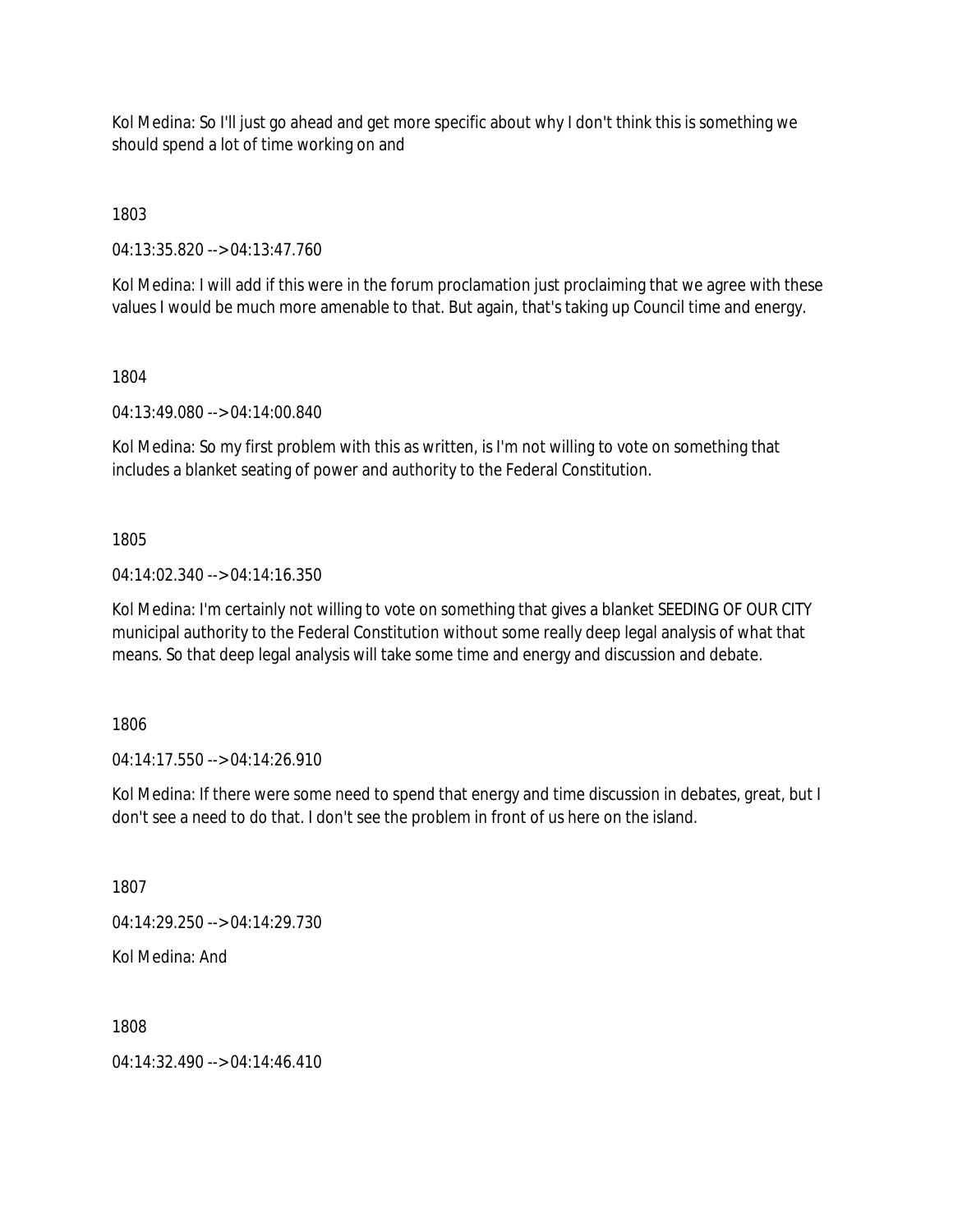Kol Medina: Unfortunately, this seems to be or have become one of these divisive wedge issues that some at least one person in the community has brought forward, I assume.

1809

04:14:47.490 --> 04:14:51.390

Kol Medina: Deputy Mayor that you've seen the email from

1810

04:14:52.740 --> 04:14:54.300

Kol Medina: Former councilman repels here.

1811

04:14:57.660 --> 04:15:03.750

Rasham Nassar: I have not. I'm I'm to be transparent. I'm aware of it, but I have not read it.

1812

04:15:05.340 --> 04:15:11.730

Rasham Nassar: So thank you for asking for stating your assumption as a question. I appreciate the opportunity to respond. Yeah.

## 1813

04:15:12.270 --> 04:15:21.330

Kol Medina: So, um, this email is part of why I don't want to support this and make it something that Council spends its time on because this shows how

## 1814

04:15:21.990 --> 04:15:29.040

Kol Medina: At least one person in the community will use this issue so and so this is very relevant to my decision.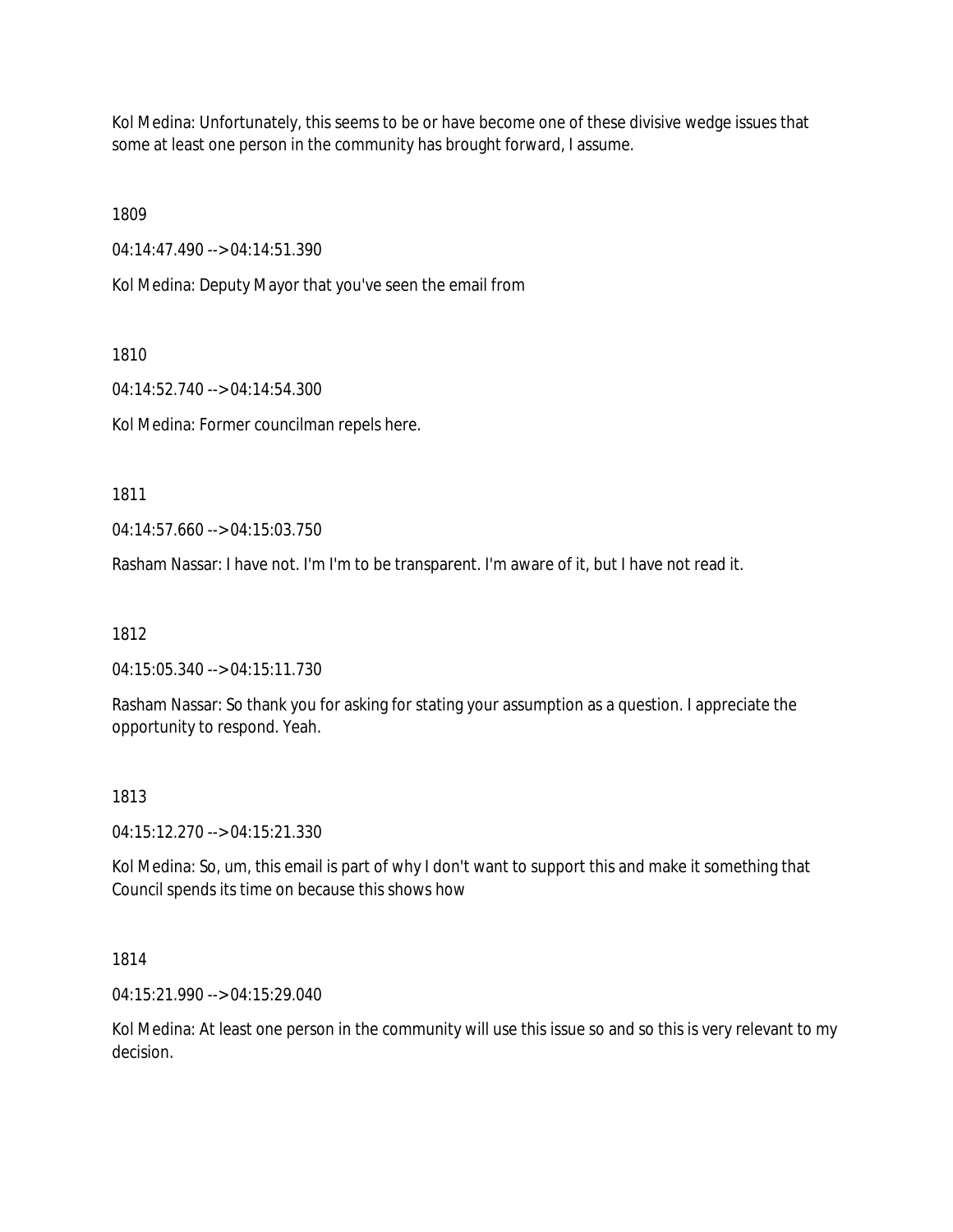04:15:29.490 --> 04:15:39.780

Kol Medina: As to whether or not to vote to move this forward. I just want to quote some of this. So this is an email that went out from former Councilman Peltier to a large group of people on the island.

1816

04:15:41.340 --> 04:15:49.200

Kol Medina: This is how it goes. There's a connection between transparency in city government and the constitutionally guaranteed rights of freedom of speech and freedom of association.

1817

04:15:49.860 --> 04:16:00.540

Kol Medina: You need to look no further than our current city council to see these democratic values under attack motivated by a desire to reinforce group think, and an exclusive club mentality.

1818

04:16:01.140 --> 04:16:11.940

Kol Medina: In response to calls by some members of the city council to censor what other council members say and to restrict their ability to meet with members of the public counselor and a star has brought this resolution forward.

1819

04:16:13.260 --> 04:16:17.940

Kol Medina: All of our city council member sworn oath to uphold support the Constitution of the United States.

1820

04:16:18.690 --> 04:16:23.400

Kol Medina: Contrary to what some members of our city council seem to believe city council members.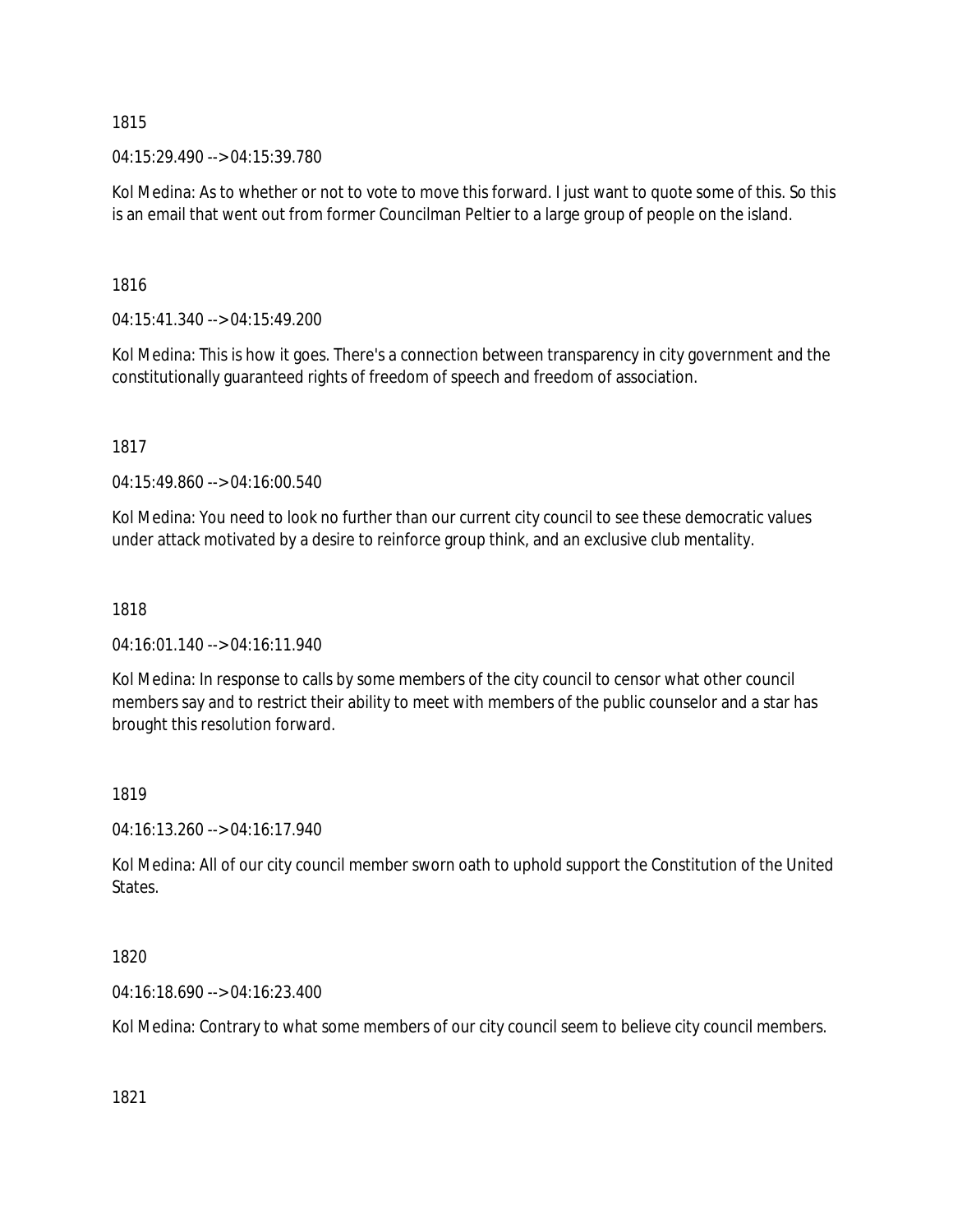04:16:23.880 --> 04:16:32.640

Kol Medina: Don't relinquish those rights to be members of an exclusive club, they're not on city council to please a select few insiders, but rather to serve the community as a whole.

## 1822

04:16:33.240 --> 04:16:46.050

Kol Medina: That requires honesty, transparency and independent thinking that means, sometimes the would be club isn't going to be like what you say, especially if it contradicts them and exposes their own lack of honesty and transparency.

## 1823

04:16:47.700 --> 04:16:57.270

Kol Medina: They said the words when I took the oath, but don't seem to understand what the words meant they have an obligation to defend that uphold the US Constitution. There's a whole lot more than that.

## 1824

04:16:58.590 --> 04:17:11.310

Kol Medina: Those are extremely defamatory comments about every single one of the council members and I'm not going to support something that is used by people in the community in that divisive defamatory way.

1825

04:17:15.840 --> 04:17:16.140

Wow.

1826

04:17:17.160 --> 04:17:21.180

Rasham Nassar: Okay. Well, I appreciate your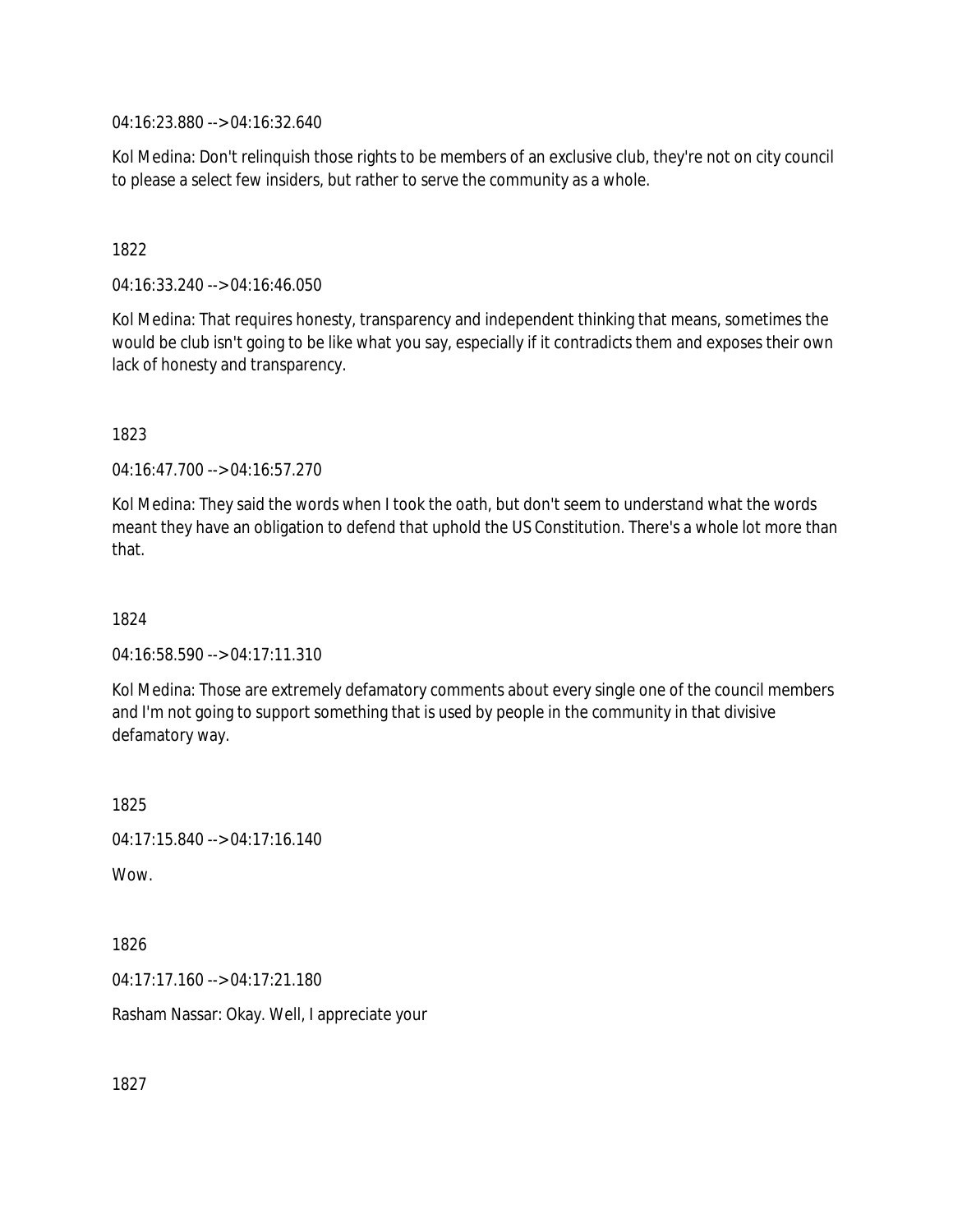04:17:21.750 --> 04:17:22.800

Michael Pollock: Your perspective.

1828 04:17:23.520 --> 04:17:24.930 Rasham Nassar: And free. Yep.

1829

04:17:25.140 --> 04:17:27.000

Michael Pollock: Don't have reviewed has his hand up.

1830

04:17:27.600 --> 04:17:28.230

Rasham Nassar: Okay, I was

1831

04:17:28.650 --> 04:17:30.600

Michael Pollock: short on time to respond to every question.

1832

04:17:30.690 --> 04:17:43.620

Joe Deets: No, I am. I think I was gonna, I was I'll, I'll say what I was going to say, but let me just say, oh wow wow that is so troubling to hear. I didn't know

#### 1833

04:17:45.030 --> 04:17:46.980

Joe Deets: Former council member Peltier said that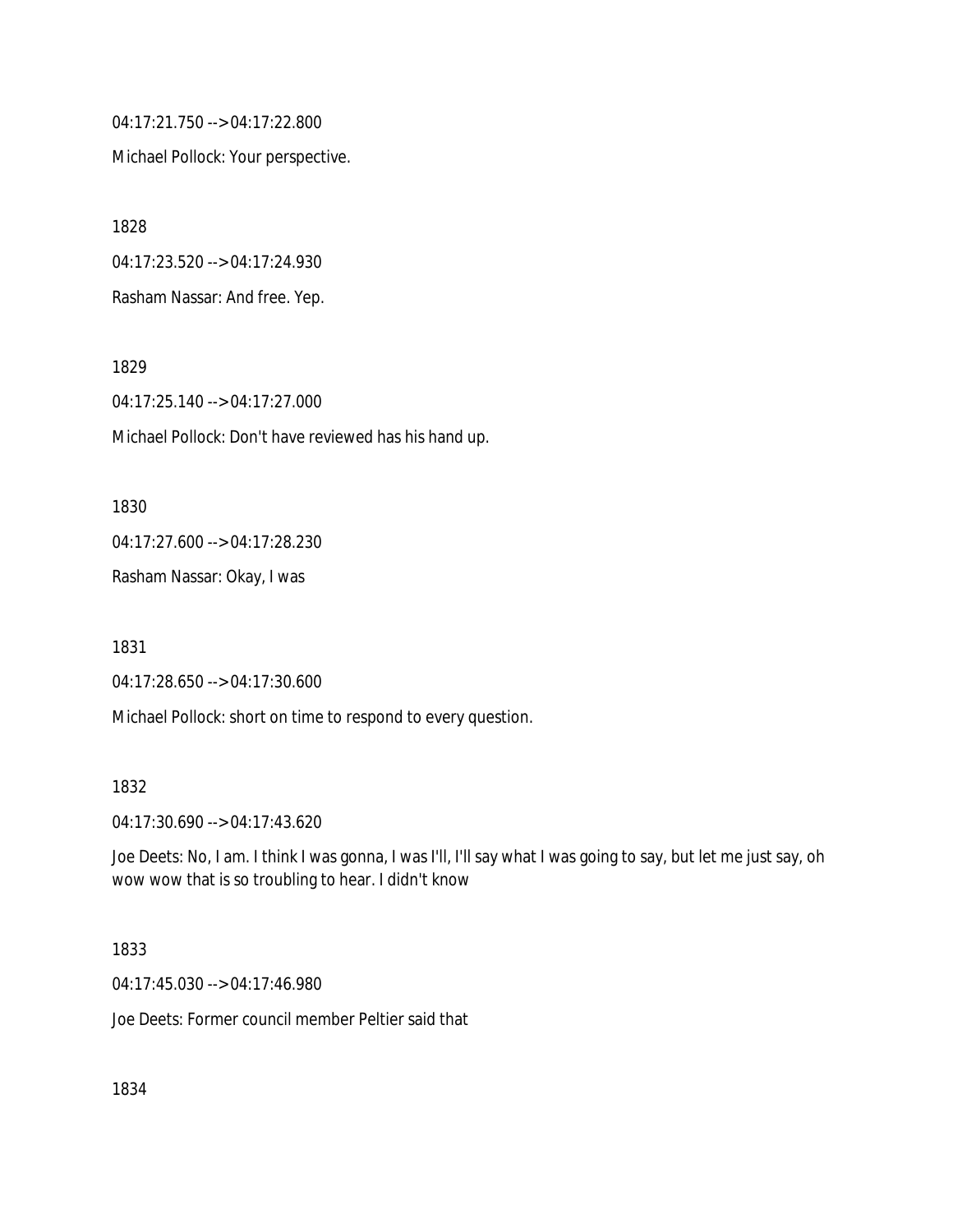04:17:47.910 --> 04:17:54.300

Joe Deets: Uh, I find that offensive. And you know what, I withdraw my support for this.

1835

04:17:55.770 --> 04:17:57.480

Joe Deets: If that's the reasoning behind it.

1836

04:18:00.030 --> 04:18:06.870

Joe Deets: I will go for a proclamation. But if that's what was behind this initiative, no.

1837

04:18:08.250 --> 04:18:25.620

Joe Deets: No, let's just say one thing i one thing I want to do, and I wish I brought this up before COUNCILMEMBER Nasser I am interested in a resolution on equity equity in the covet 19 era. I've seen for my in my out with my own eyes, and heard the disparities.

1838

04:18:25.890 --> 04:18:26.820

Joe Deets: On our island.

1839

04:18:28.350 --> 04:18:43.830

Joe Deets: Inequity and that's where I was getting too specific examples of recurrent on our island relating to equity. I would, I would like to do a resolution for that because I know that's happening. But what former council member Peltier said

1840

04:18:44.970 --> 04:18:51.090

Joe Deets: No, I, I'm not I withdraw my support of this resolution, based on that analysis.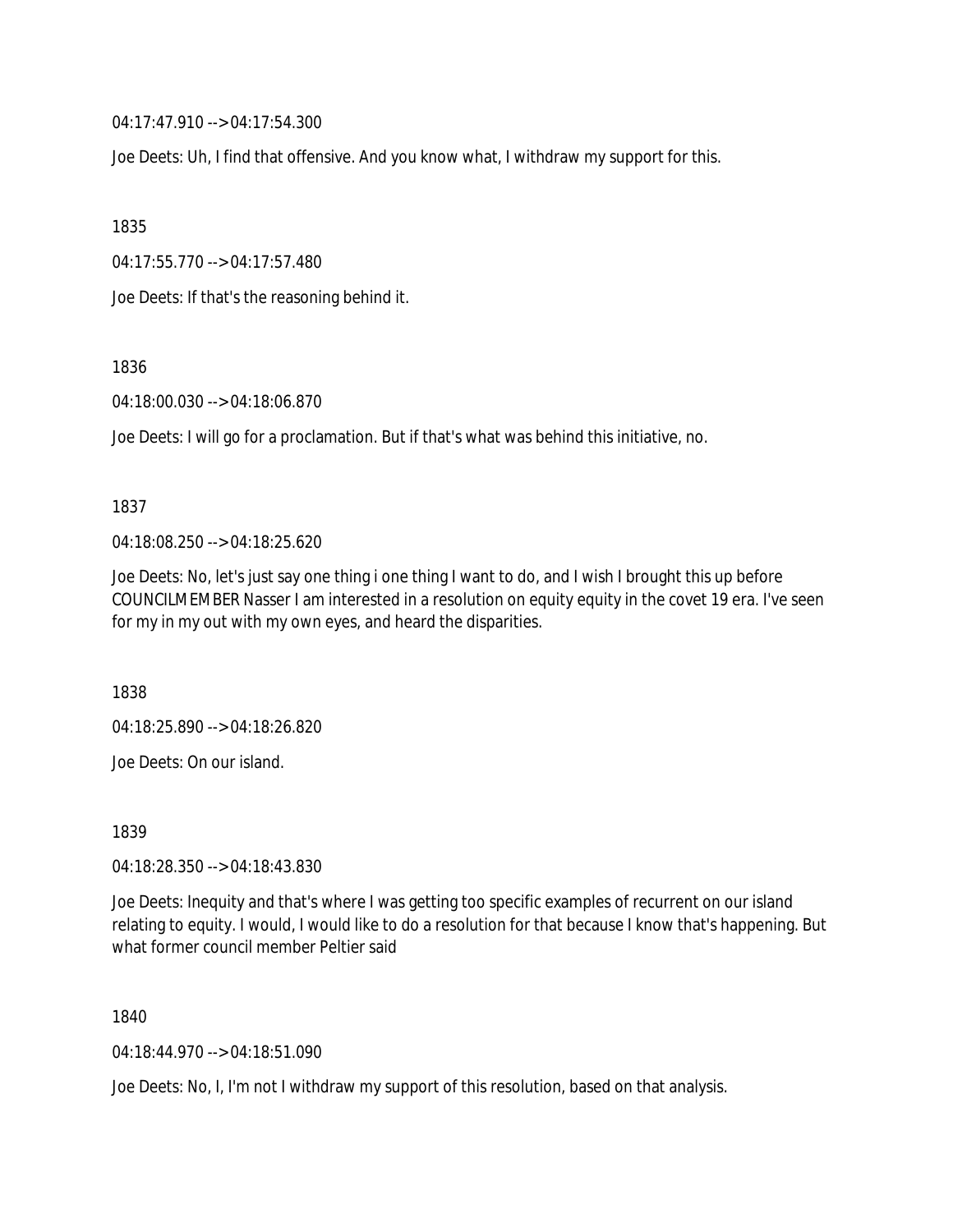04:18:54.120 --> 04:19:00.660

Rasham Nassar: Okay, I would like to comment to that. But I'll I see some more hands up. So I'll go back to COUNCILMEMBER Pollock.

1842

04:19:01.650 --> 04:19:08.730

Michael Pollock: Yeah, okay. Yeah, I mean, first of all, this introduced to, you know, you don't have to respond to every comment.

1843

04:19:10.200 --> 04:19:16.650

Michael Pollock: And so, look, I think you've gotten some feedback. And that's what we're here for.

1844

04:19:17.910 --> 04:19:22.890

Michael Pollock: I think the equity issue I think Council release makes a good point, yeah equity issue.

1845

04:19:23.280 --> 04:19:40.470

Michael Pollock: Is important, um, you know, and I just know that the Fourth of July is coming up. So I'm, I'm thinking maybe we could pull something together that we can all rally around that is, you know, related to the Constitution and the first. I think you've raised some good issues. And I think, you know,

1846

04:19:41.490 --> 04:19:46.950

Michael Pollock: Spite of the interpretation of some of the some of the things you know we don't get to control what other people say.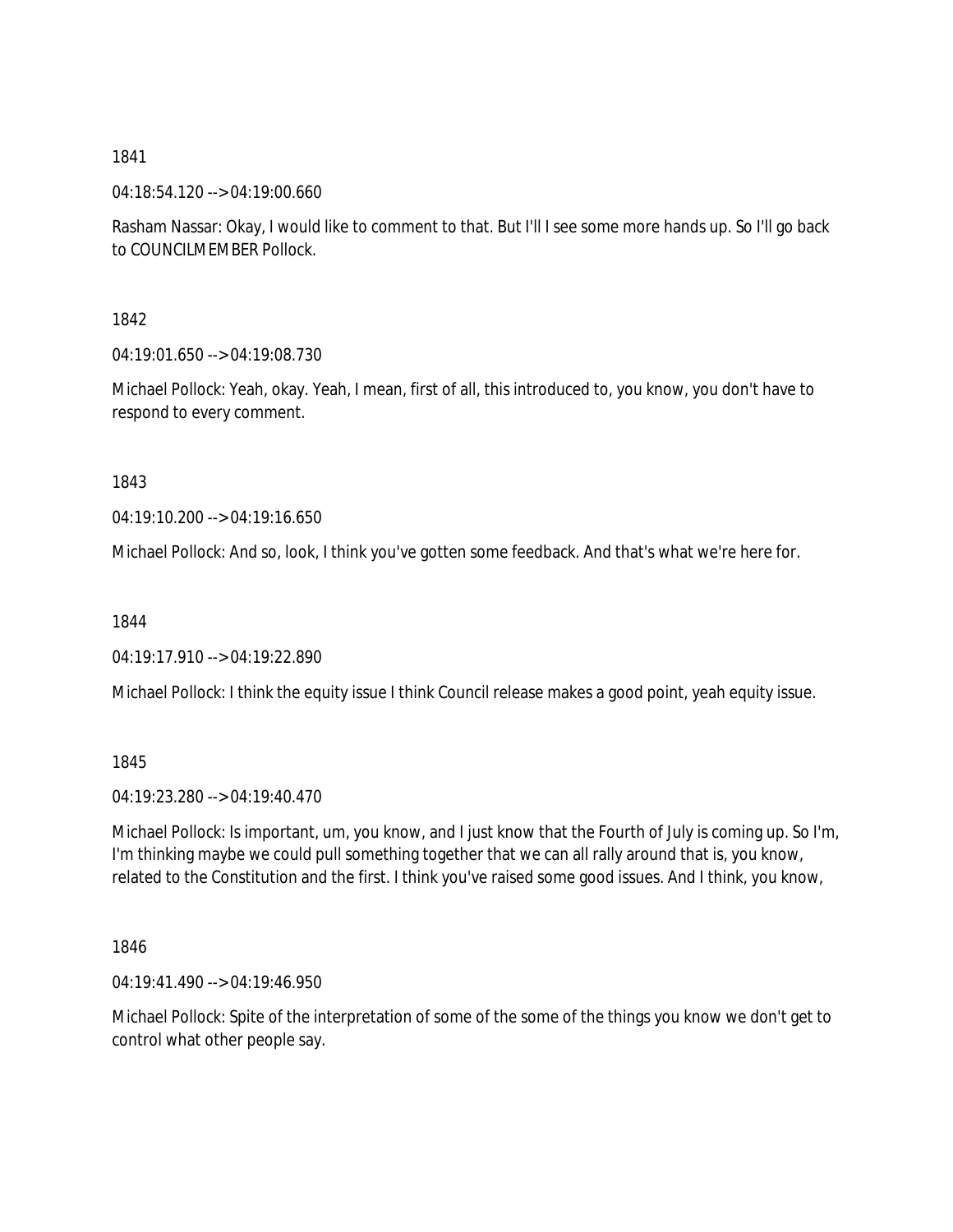04:19:48.030 --> 04:19:48.330

Michael Pollock: They're

1848

04:19:49.560 --> 04:19:50.130

Michael Pollock: Funny.

1849

04:19:51.120 --> 04:20:04.170

Michael Pollock: I just occurred to me like we're talking about free speech and this resolution and and people in the community or exercising a right of free speech. So, you know, arguably, you know, free speech restrictions aren't a problem in the queue.

#### 1850

04:20:05.190 --> 04:20:12.840

Michael Pollock: So, so, you know, let's celebrate that. But I think that we could be a people do have a right to see things what they want.

1851

04:20:14.040 --> 04:20:16.080

Michael Pollock: We want them to behave better but but

1852

04:20:18.180 --> 04:20:34.290

Michael Pollock: That's okay. I'm okay with that. I really would like to do is take this and turn it into a positive direction and that is a celebration of our of our freedoms and our on our constitutional rights because it is pretty special.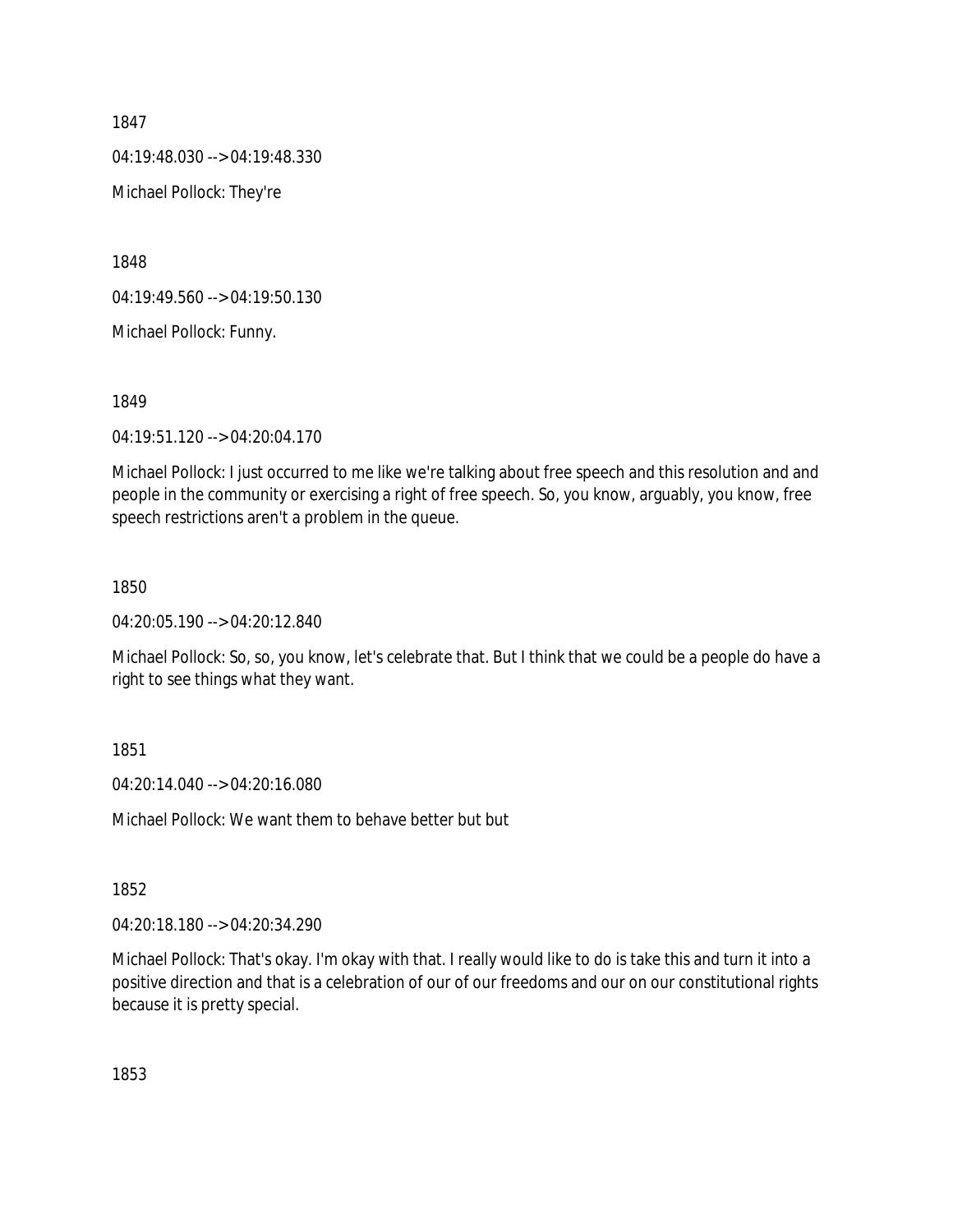04:20:35.070 --> 04:20:39.120

Michael Pollock: I don't know how many of you have spent time in other countries, but there are a lot of countries.

## 1854

04:20:39.660 --> 04:20:48.720

Michael Pollock: Where there is not a lot of freedoms and so I think it's good to acknowledge it and I think also, if you look at the data actually

1855

04:20:49.110 --> 04:21:06.030

Michael Pollock: And you say how free is our country and we think hey we're America we're super free. Yay, we're actually way down though we're in terms of overall freedoms, I think we're number 52nd where the 52nd free us country by sort of by Freedom House. It's an objective sort of

1856

04:21:07.080 --> 04:21:08.550

Michael Pollock: Third party that looks at these

## 1857

04:21:08.790 --> 04:21:13.440

Michael Pollock: And then in terms of freedom of the press were number 40 or 42, something like that.

1858

04:21:13.620 --> 04:21:26.070

Michael Pollock: So we about, but according to Pew Charitable Trust Paul we value freedom. The most we value free speech revalue these things more than anything.

1859

04:21:26.580 --> 04:21:37.050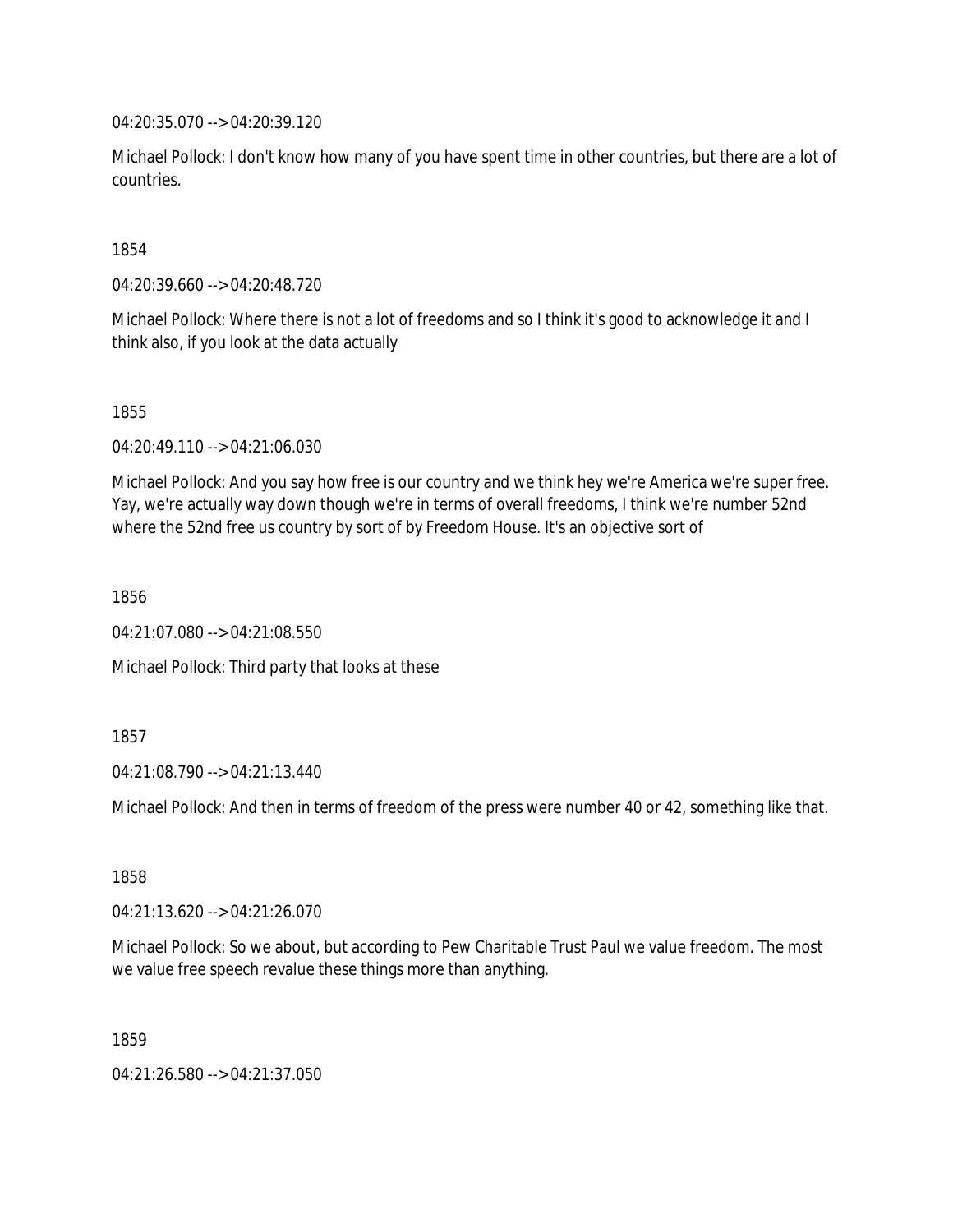Michael Pollock: So it's this interesting juxtaposition, where we have these high values these aspirations, but the reality is that we're we're kind of fallen behind on that, you know, we're not number one on that so

1860

04:21:37.500 --> 04:21:48.360

Michael Pollock: I think you know my feeling is, it's a good idea. It's good. Let's work on it and let's get something aspirational that we can all support and and

1861

04:21:48.990 --> 04:22:04.350

Michael Pollock: And tie it into equity, which is another important aspect of our of our of our country and I you know I again. I just love the idea of passing on the Fourth of July or near the Fourth of July and and doing something that we all can get behind so

1862

04:22:05.250 --> 04:22:05.490

Okay.

1863

04:22:06.510 --> 04:22:10.290

Rasham Nassar: I'm sorry council. MARINA I have to go to. Councilmember high topless because

1864

04:22:10.830 --> 04:22:12.270

Kol Medina: I, that's what I was gonna say she's

1865

04:22:13.050 --> 04:22:16.140

Rasham Nassar: Okay, sorry, my apologies Council branch off. Let's go ahead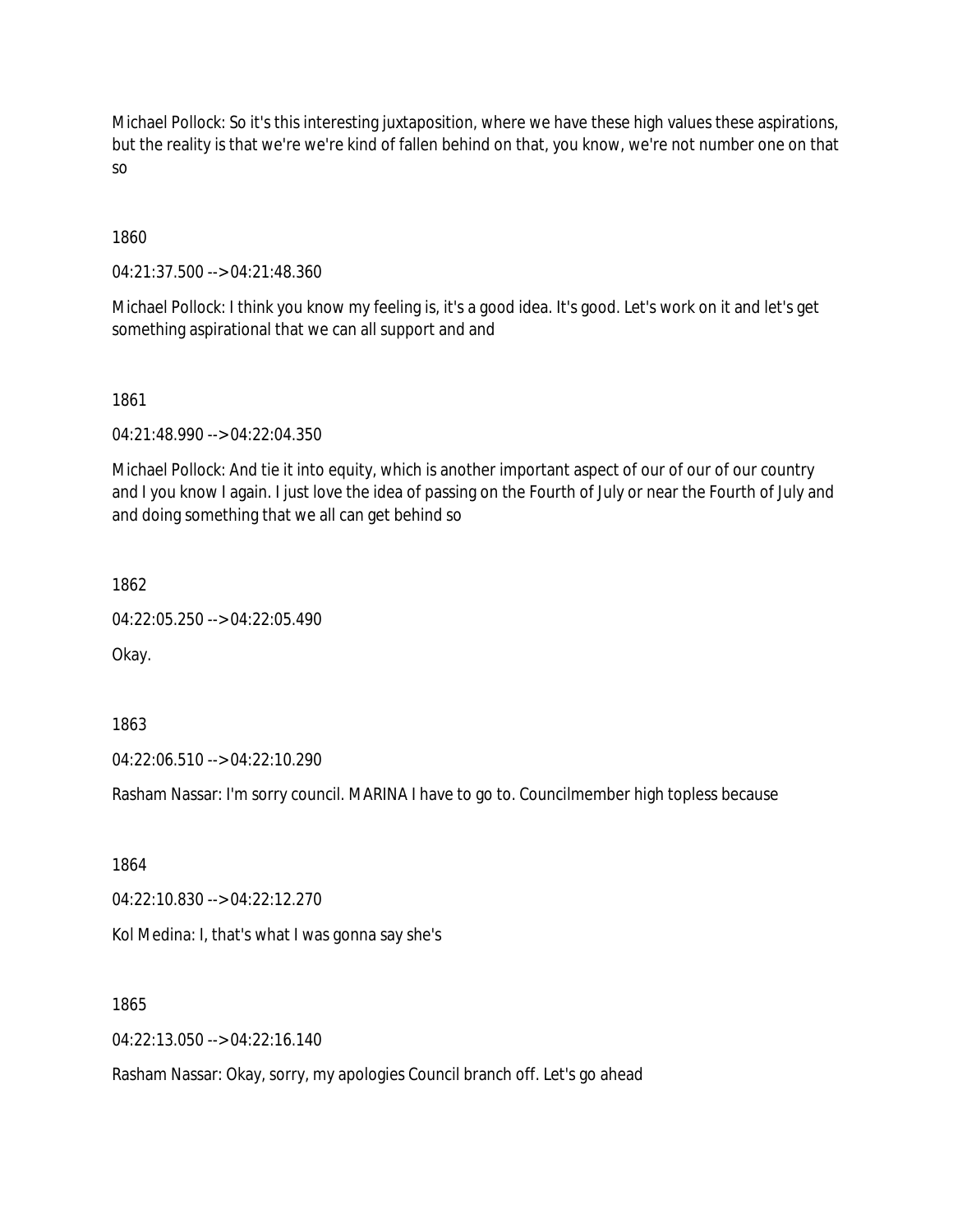04:22:17.970 --> 04:22:22.920

12068424030: Yeah, I'm so sorry I can't actually see everybody's faces and participate, but I'm still offline.

1867

04:22:24.090 --> 04:22:34.410

12068424030: So for the same reasons that have been expressed by by Cole and I think echoed by Joe. Those would be the main reasons that I can't support this. I actually can't support it in any form.

1868

 $04.22.35.310 -> 04.22.44.640$ 

12068424030: I don't see any purpose for this other than to draw attention to a suppose a lack of commitment to the bankruptcy and as the person who

1869

04:22:45.210 --> 04:22:53.670

12068424030: I feel at least was being described repeatedly as trying to quash public comment participation recently.

1870

04:22:54.360 --> 04:23:10.290

12068424030: This sounds pretty personal and of course I'm called out specifically in in run filters letter in which there are a number of misstatements which I've already said, I am going to address at the good of the order. But, you know, to me, there is an implication here. I mean,

1871

04:23:11.580 --> 04:23:21.780

12068424030: Russia, I think you said something about that in talking with people in the public, there was a renewal and faith and local democracy, the only reason that there would be any concern about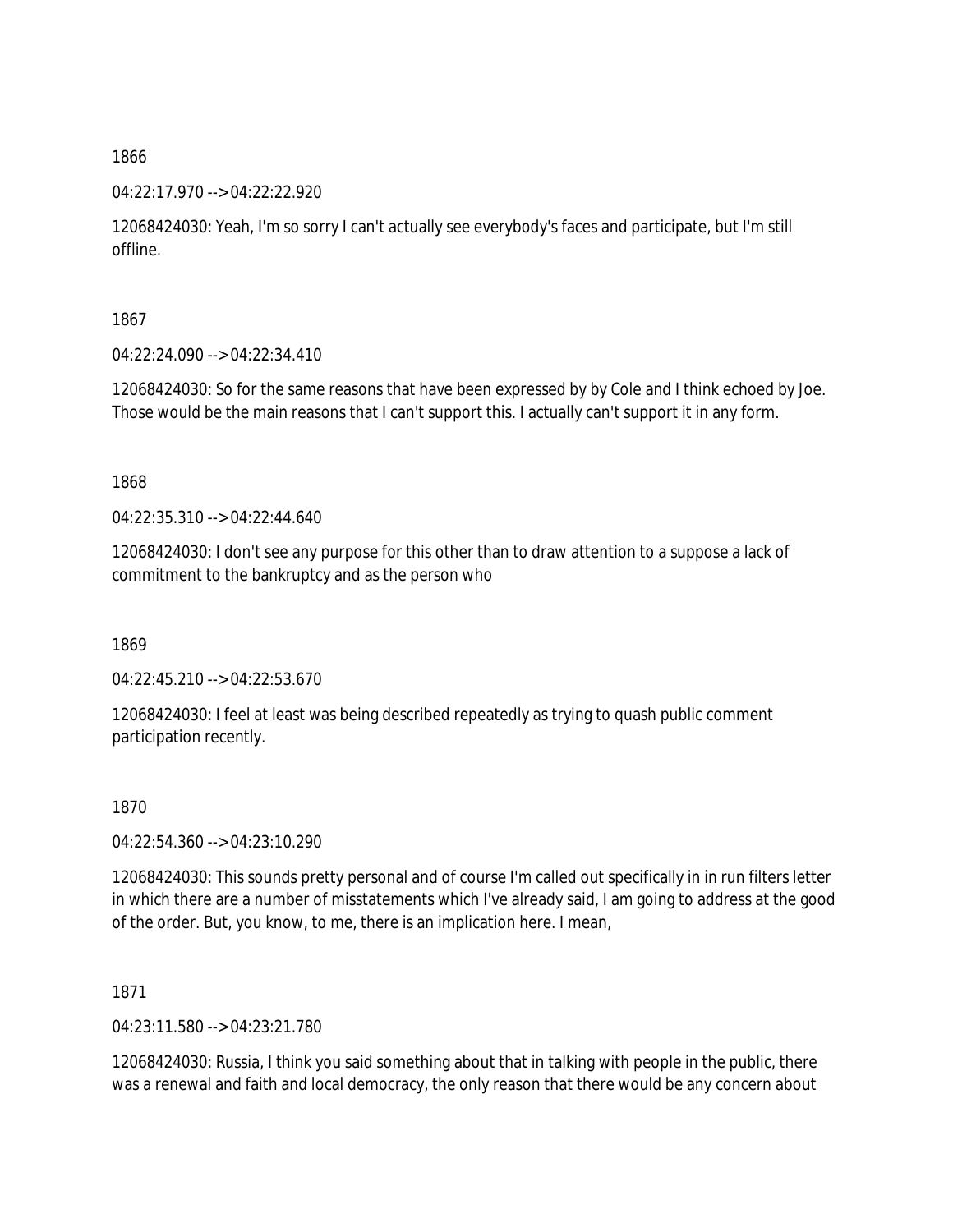04:23:22.530 --> 04:23:28.740

12068424030: The only reason to be any impact on the face and local but the democracy of our of our community would be because people have sown.

1873

04:23:30.690 --> 04:23:44.550

12068424030: suggestions that people are trying to close down public comment and free speech, etc. Which is just simply not the case. Again, we had, you know, we had these recent conversations about the forum in which conversations happening whether they appear to be

1874

04:23:45.600 --> 04:23:54.180

12068424030: City sanctioned meetings that everybody should he attended. They're not nobody has ever tried to stop council members from meeting with the public, having office hours, etc.

1875

04:23:55.200 --> 04:23:59.550

12068424030: And so that's that's the context in which this is coming forward. So, this feels very uncomfortable.

1876

04:24:00.000 --> 04:24:07.500

12068424030: And as with regards to Michael you saying that we don't control what other people in the community say that's that's right and Ron can continue to send these emails.

1877

04:24:07.890 --> 04:24:21.870

12068424030: And one, we need to respond to them when when when blatant lies are stated and to if they appear to be in concert with behavior or activities or statements on the Council Dyess and I would hope that council members.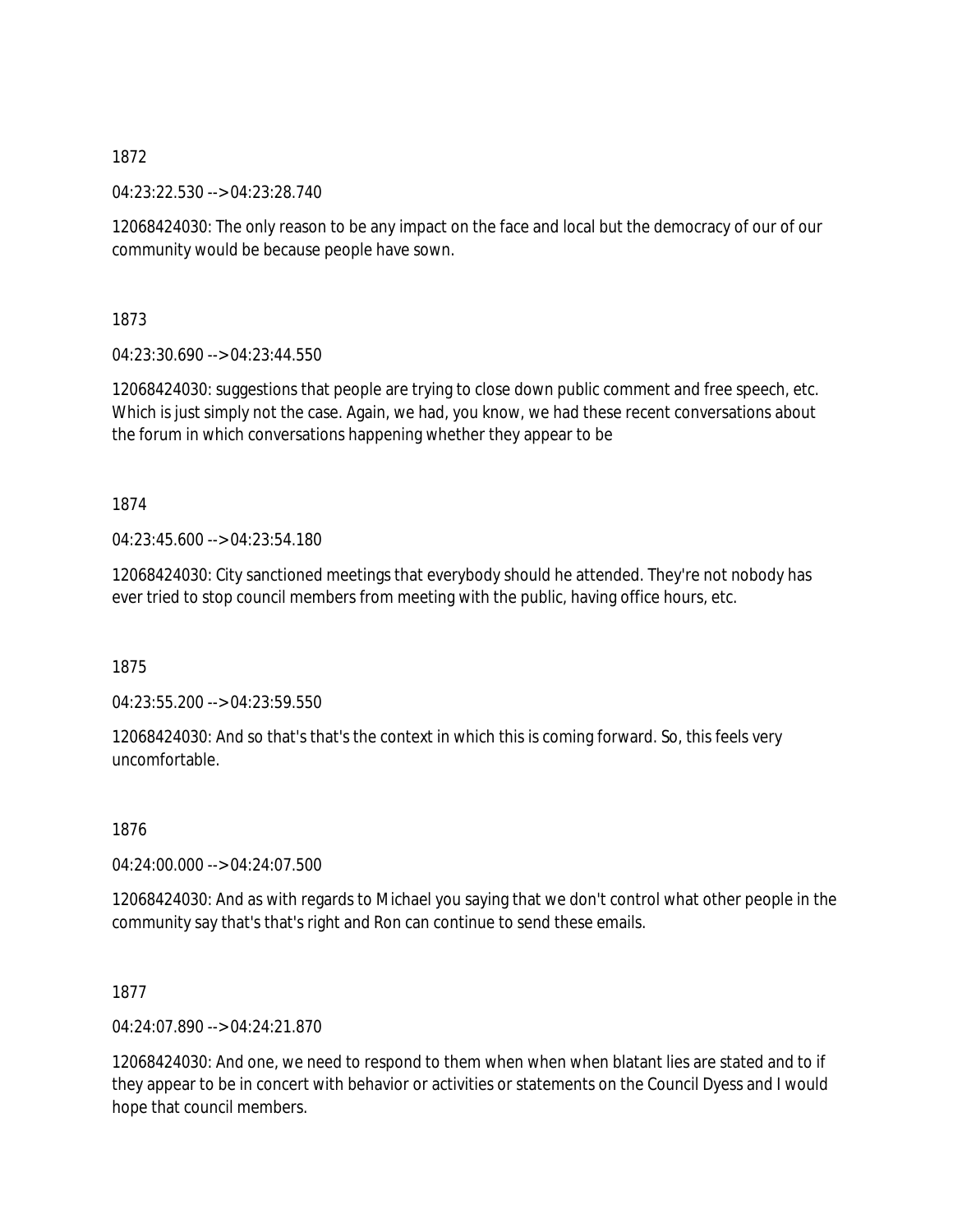04:24:22.620 --> 04:24:29.130

12068424030: would distinguish themselves from these from these statements and take a position on them themselves because this doesn't look good.

1879

04:24:29.610 --> 04:24:41.790

12068424030: And again, to be very clear. And I guess Cole said that I believe that the tearing long enough, but this email today that we're talking about was sent out to promote this resolution as to why it was so critical that this happened. And so to me.

1880

04:24:43.110 --> 04:24:53.190

12068424030: Passing any form of a resolution or proclamation that says that we believe in the Constitution United States, and we believe in free speech and right of assembly, etc.

1881

04:24:53.850 --> 04:24:58.260

12068424030: Doesn't make any sense because that is what we believe in. Why would we do that unless there was a problem.

1882

04:24:59.190 --> 04:25:11.220

12068424030: We are. There's just no question that our community. So I'm not going to support any form of the such a proclamation because that's simply is who we already are as a people. And I don't see any positive motive for this resolution.

1883

04:25:15.000 --> 04:25:15.900

12068424030: COUNCILMEMBER car.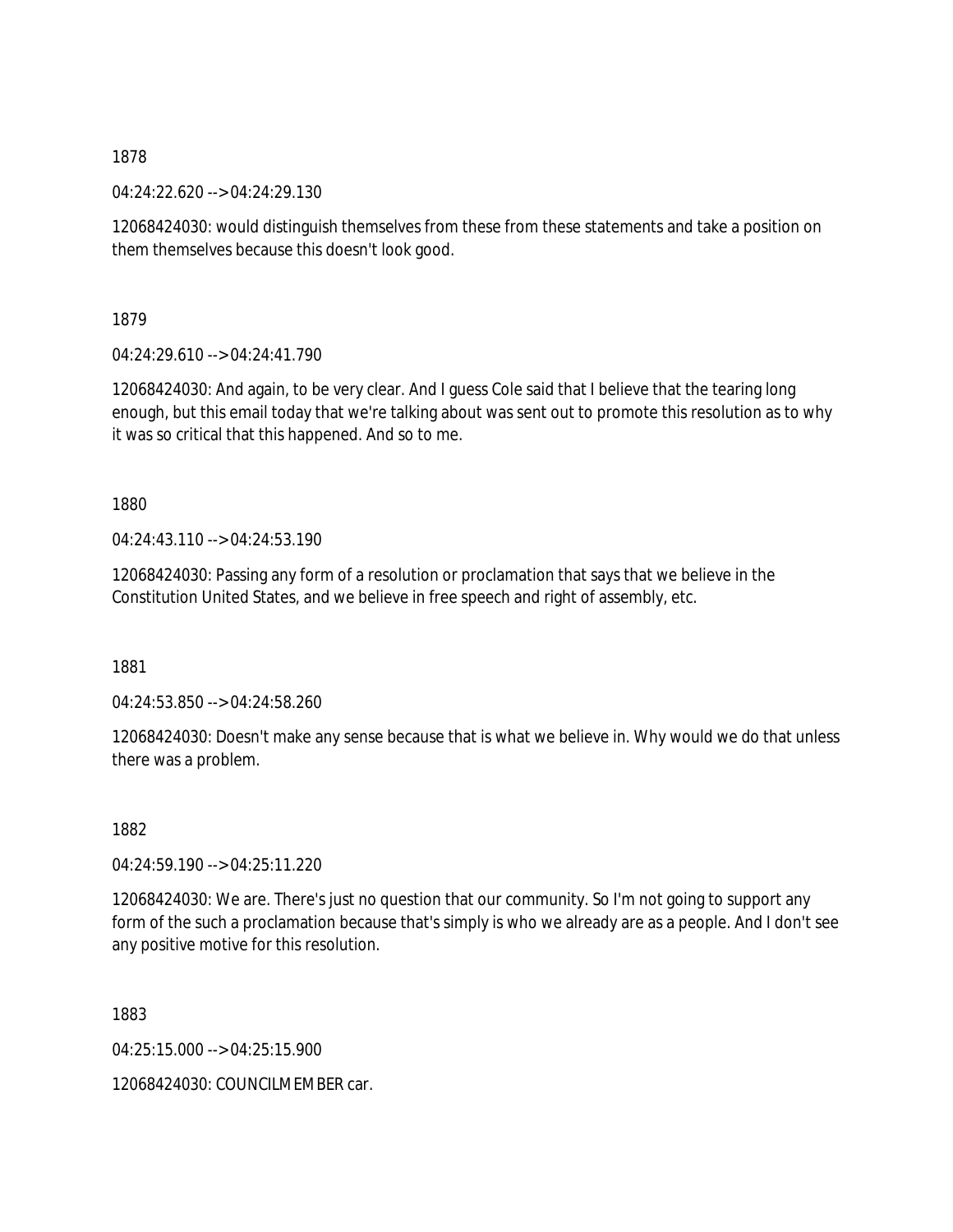1884 04:25:17.670 --> 04:25:18.300 Christy Carr: Thank you.

1885

04:25:20.070 --> 04:25:31.620

Christy Carr: I think that it seems in my memory that the Council has done resolutions and maybe more often proclamations to reinforce or reaffirm

1886

04:25:33.180 --> 04:25:34.170

Christy Carr: Values or

1887

04:25:35.280 --> 04:25:44.190

Christy Carr: Policies, either at the national level or local level. And so I don't see that this is contradicts with past practice and certainly

1888

04:25:45.450 --> 04:25:59.640

Christy Carr: It's never a bad thing to reinforce or reaffirm democratic values. So in concept. I don't have a problem with this, I would probably agree with my colleagues that it may make more sense in the form of a proclamation

1889

04:26:00.720 --> 04:26:01.020

12068424030: But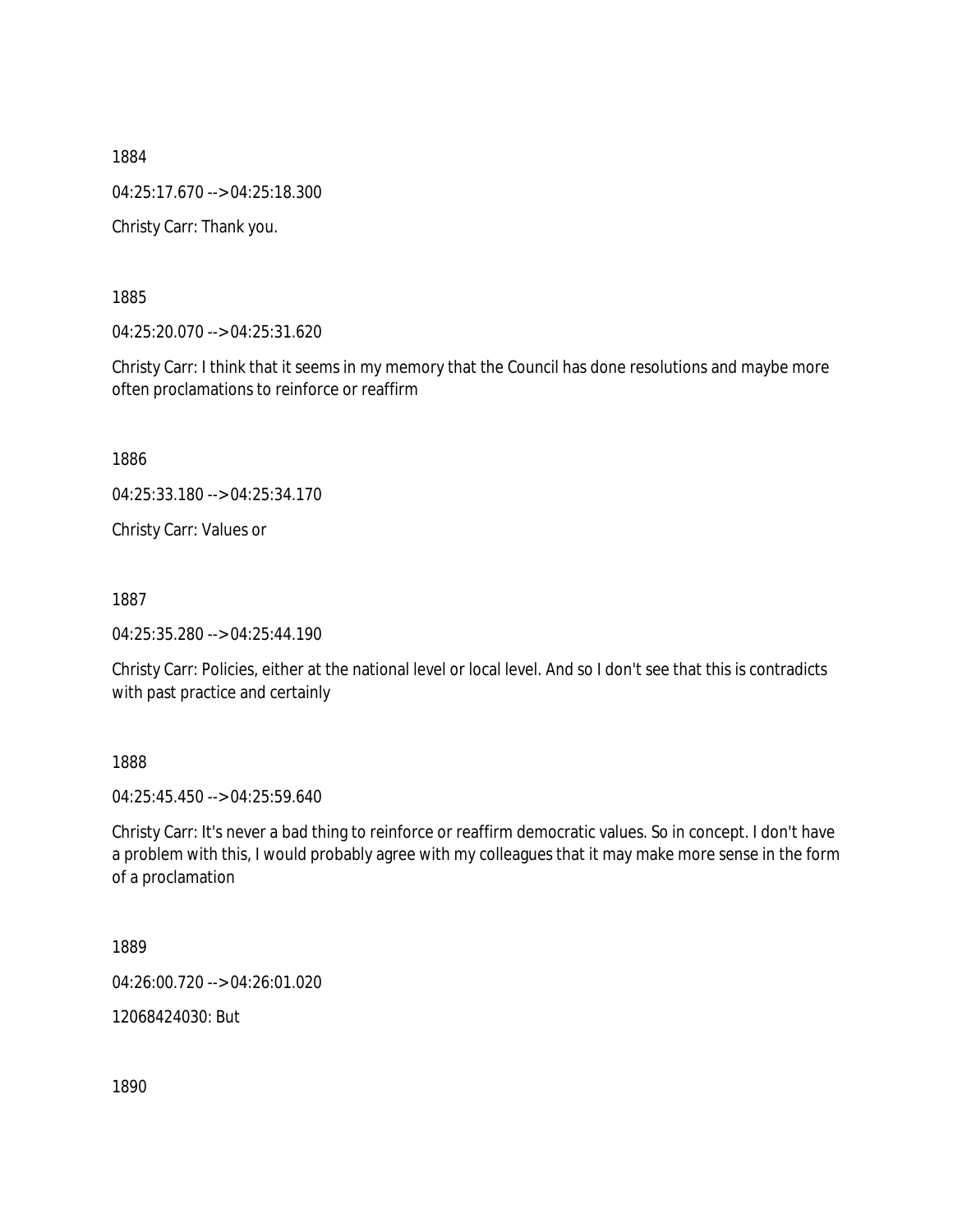04:26:01.080 --> 04:26:03.390

Christy Carr: I do have some specific issues.

1891

04:26:04.320 --> 04:26:15.060

Christy Carr: Or issues with some specific language that would take some dialogue, I guess, or workshopping to get to a point where I could support it. And frankly, I think.

1892

04:26:16.680 --> 04:26:25.350

Christy Carr: While I understand. These are unprecedented times. I just don't know that we have time to be doing this. So I guess I'm kind of

1893

04:26:26.400 --> 04:26:27.810

Christy Carr: Split minds on

1894

04:26:29.010 --> 04:26:29.790

Christy Carr: On it, but

1895

04:26:31.050 --> 04:26:33.660

Christy Carr: As it is right now. I'm not sure that I can support it.

1896

04:26:40.320 --> 04:26:43.920

Rasham Nassar: Okay, so there any other COUNCILMEMBER comments.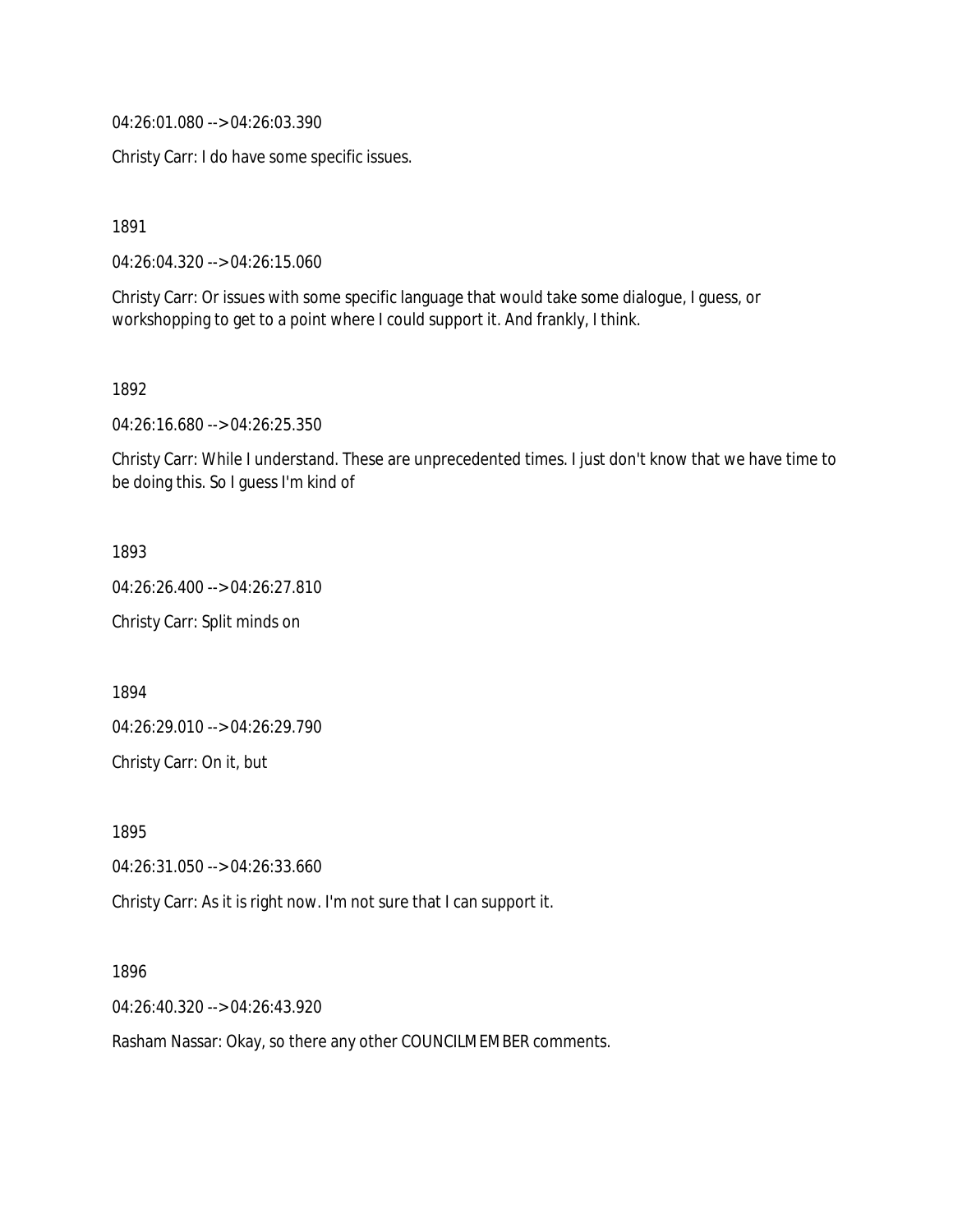04:26:46.680 --> 04:27:05.130

Rasham Nassar: I just quickly wanted to respond to two points. And then I think we might be done here. But just to put disappointed on the record. The, the problem that I'm that COUNCILMEMBER had topless spoke to, or that the resolution insinuates that there's a problem on Bainbridge Island.

1898

04:27:06.180 --> 04:27:06.510

Rasham Nassar: It.

1899

04:27:08.220 --> 04:27:13.320

Rasham Nassar: The concerns that I that I've heard from members of the community related to that inspired

1900

04:27:13.800 --> 04:27:25.050

Rasham Nassar: The drafting of this resolution or strictly related related to the necessity, the necessity of closing the legislative branch of our governments, which essentially

1901

04:27:25.980 --> 04:27:31.230

Rasham Nassar: was interpreted by a large portion of our of our community and communities outside of our communities.

1902

04:27:31.740 --> 04:27:42.870

Rasham Nassar: To be a pause on democracy and it's not a bad thing. There's no judgment there. It's just that it happened because our institutions, the city had to shift its resources.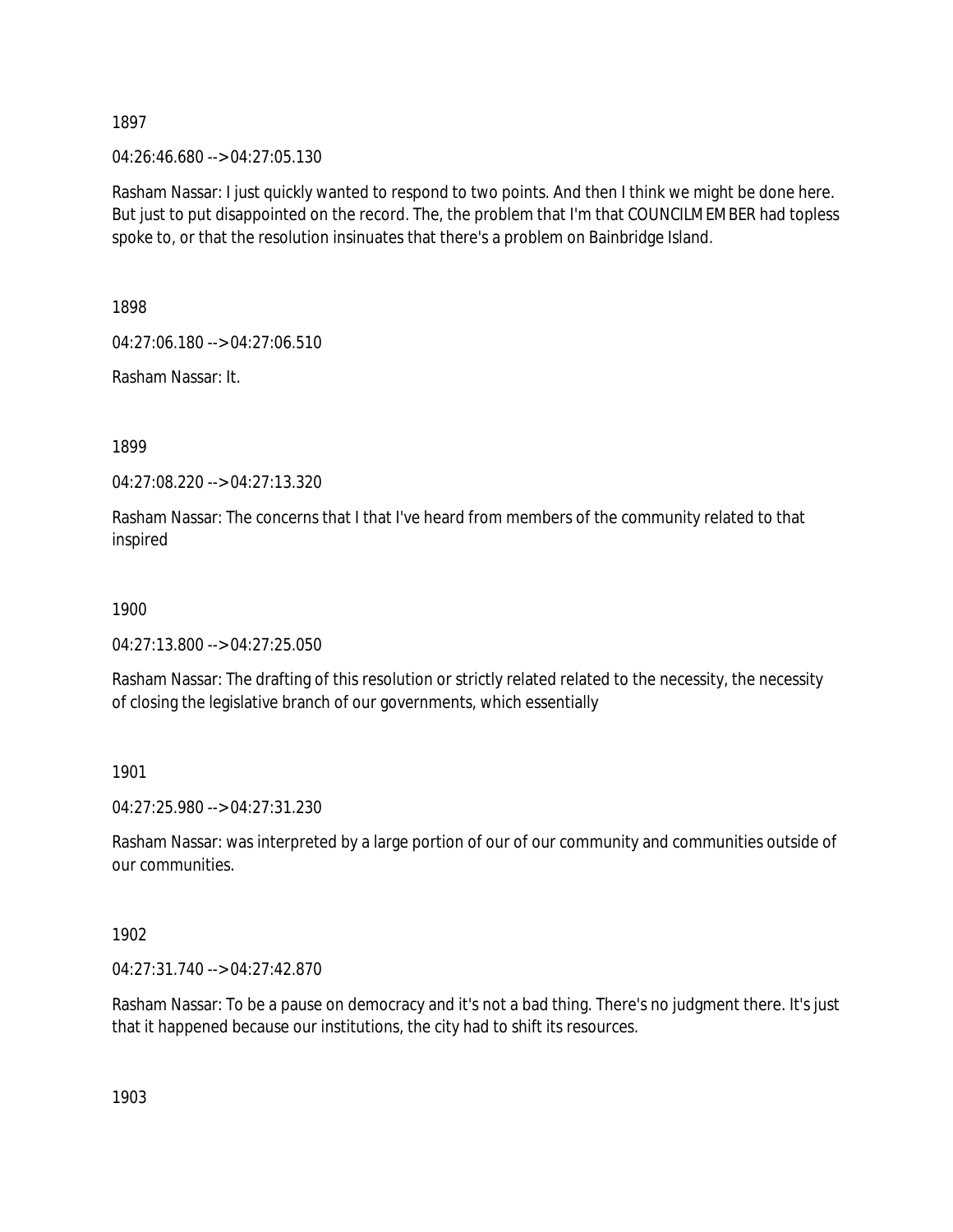04:27:43.170 --> 04:27:52.140

Rasham Nassar: And allocate towards emergency response and it absolutely had to do that but that product that served as the impetus for the reaffirmation of these values.

1904

04:27:52.530 --> 04:28:00.540

Rasham Nassar: I personally like the idea of of this coinciding with the Fourth of July and I'm using it maybe as a celebratory proclamation

1905

04:28:01.080 --> 04:28:13.320

Rasham Nassar: To put on a Council agenda sometime around that time. Hopefully we'll all be meeting in person, then, and it will feel more positive and celebratory I'm I do take to heart, some of the comments.

1906

04:28:14.520 --> 04:28:17.760

Rasham Nassar: And the and the thoughts shared related to some

1907

04:28:19.260 --> 04:28:23.100

Rasham Nassar: public perception or or messaging about this.

1908

04:28:24.150 --> 04:28:36.150

Rasham Nassar: I I assure all of you that I drafted this with the intent that I stated, when I introduce the item, and I still very firmly believe in it, and I still firmly encourage the Council to consider it.

1909

04:28:37.170 --> 04:28:41.880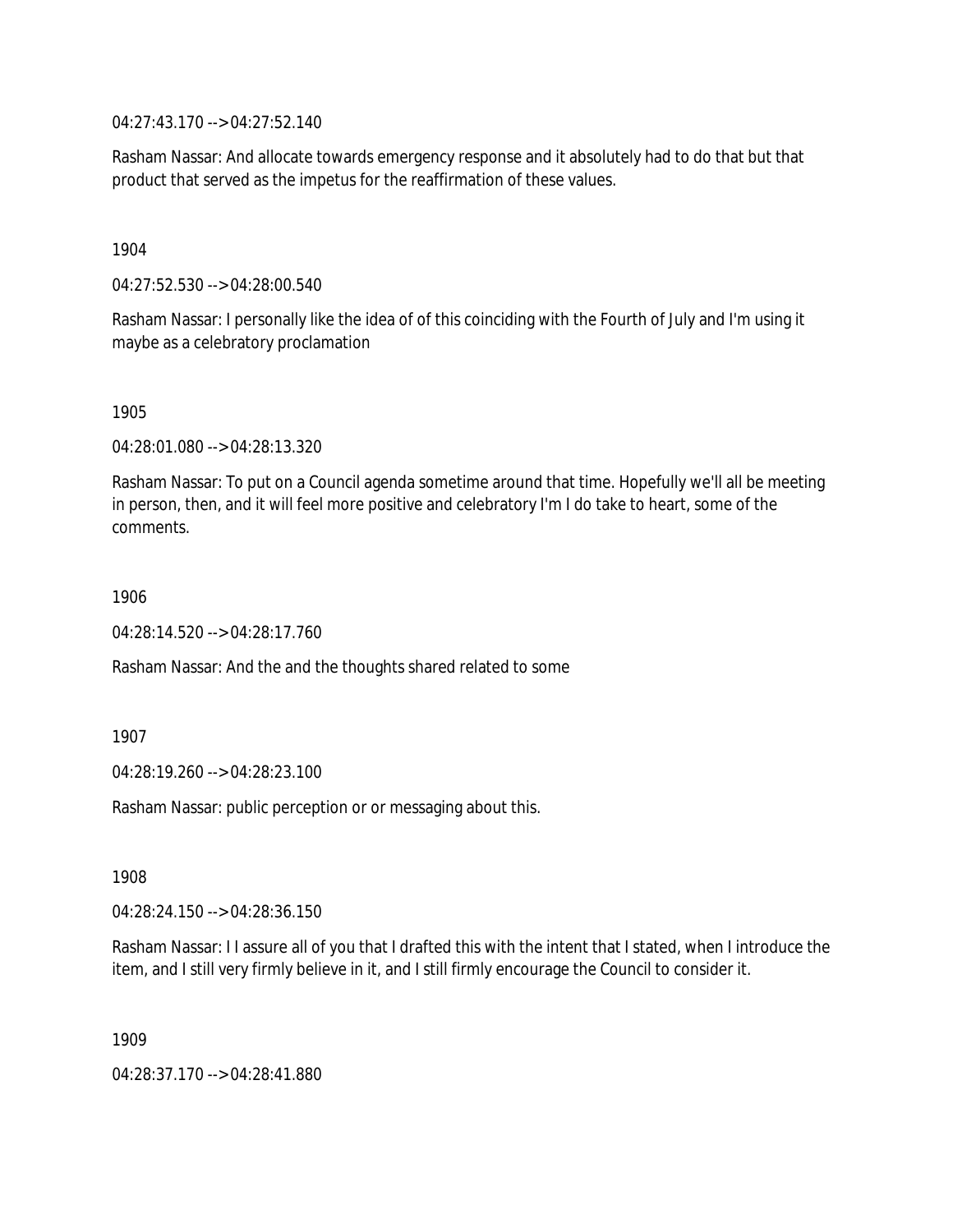Rasham Nassar: And above and beyond. How, how that

1910

04:28:43.260 --> 04:28:50.370

Rasham Nassar: Particular citizen email may have portrayed or then the need for this resolution so

1911

04:28:51.120 --> 04:29:01.860

Rasham Nassar: I'm happy to take this back and workshop it to redraft it into proclamation forum and we'll check in with counsel, maybe sometime around June or July.

1912

04:29:02.190 --> 04:29:08.970

Rasham Nassar: In the summer when we're feeling a little more festive and the red, white and blue comes out and maybe we can consider its passage, then so that sound okay to everyone.

1913

04:29:11.010 --> 04:29:11.520

Rasham Nassar: All right.

1914

04:29:15.030 --> 04:29:15.900

Kol Medina: My hands up.

1915

04:29:17.400 --> 04:29:18.480

Rasham Nassar: Okay Council Regina.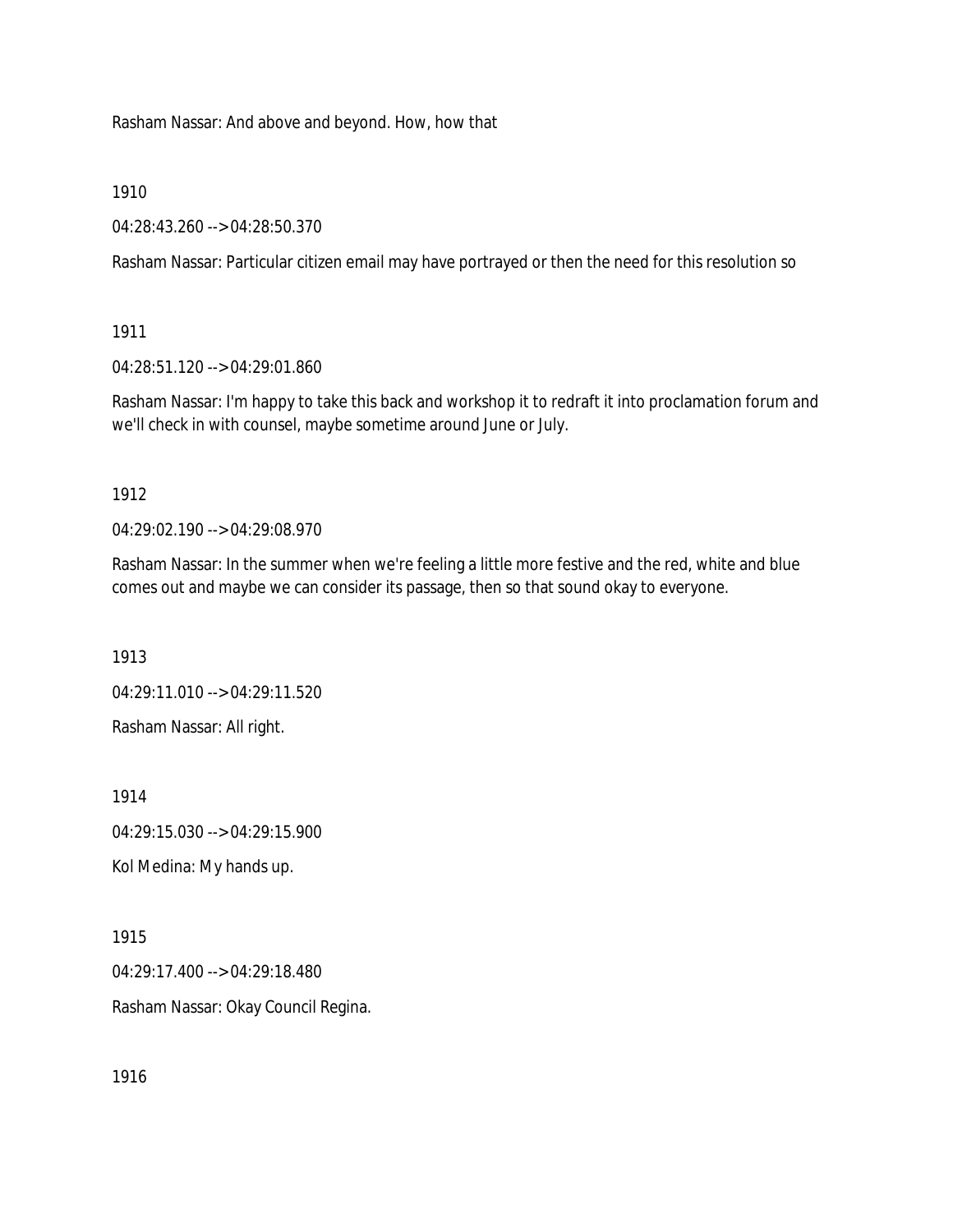04:29:19.980 --> 04:29:24.630

Kol Medina: I don't think I heard a majority of Council say they would like to come to have this come back on an agenda.

1917

04:29:28.800 --> 04:29:35.610

Kol Medina: That's the point of our discussion tonight we put our agenda setting process decide if we want to have his comeback on an agenda.

1918

04:29:37.530 --> 04:29:37.830

Michael Pollock: Well,

1919

04:29:38.100 --> 04:29:39.660

Rasham Nassar: Okay. Councilmember Pollock.

1920

04:29:39.720 --> 04:29:55.470

Michael Pollock: Yeah, that's fine. I think that's a good point, if I understand your with your withdrawing it so we don't have to discuss that. And you're going to work at. So that's what I'm hearing. So I think, I think we're done with the conversation. I hope we are. And, you know, you

1921

04:29:56.700 --> 04:30:01.800

Michael Pollock: reformulated and welcome to bring it back and see, as I suggested.

1922

04:30:03.060 --> 04:30:10.320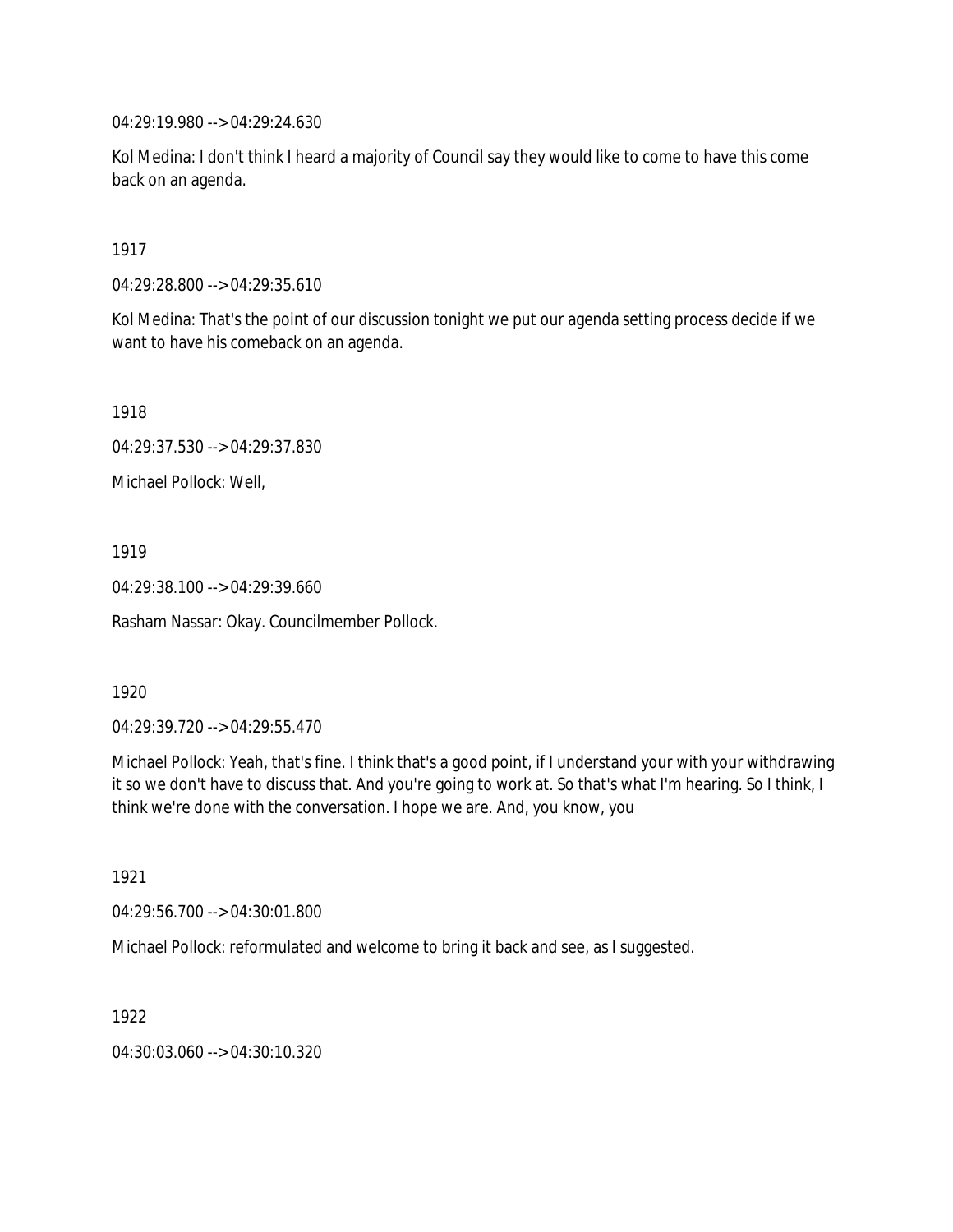Michael Pollock: In a form that everyone a majority will support. I mean, there's, there's nothing to prevent anybody from doing that. So,

1923

04:30:14.100 --> 04:30:14.760

Rasham Nassar: Mayor Snyder.

1924

04:30:15.810 --> 04:30:23.190

Leslie Schneider: Well, I just need to bring up a process point here. So first of all, this has been on the agenda, you know,

1925

04:30:24.420 --> 04:30:28.380

Leslie Schneider: It's supposed to be for 10 minutes and we're supposed to discuss it and

1926

04:30:29.400 --> 04:30:37.800

Leslie Schneider: This is kind of a new thing for us. So I'm not casting any any blame or anything, but I think one way to make it work, so that we can honor

1927

04:30:38.310 --> 04:30:47.100

Leslie Schneider: A short amount of time for us to talk about stuff like this is to have somebody call the question, you know, at a certain point towards that the end of that 10 minutes or whatever.

1928

04:30:47.850 --> 04:30:56.370

Leslie Schneider: So I guess I would agree with COUNCILMEMBER Medina that we're not sort of keeping the door open to have this come come back again.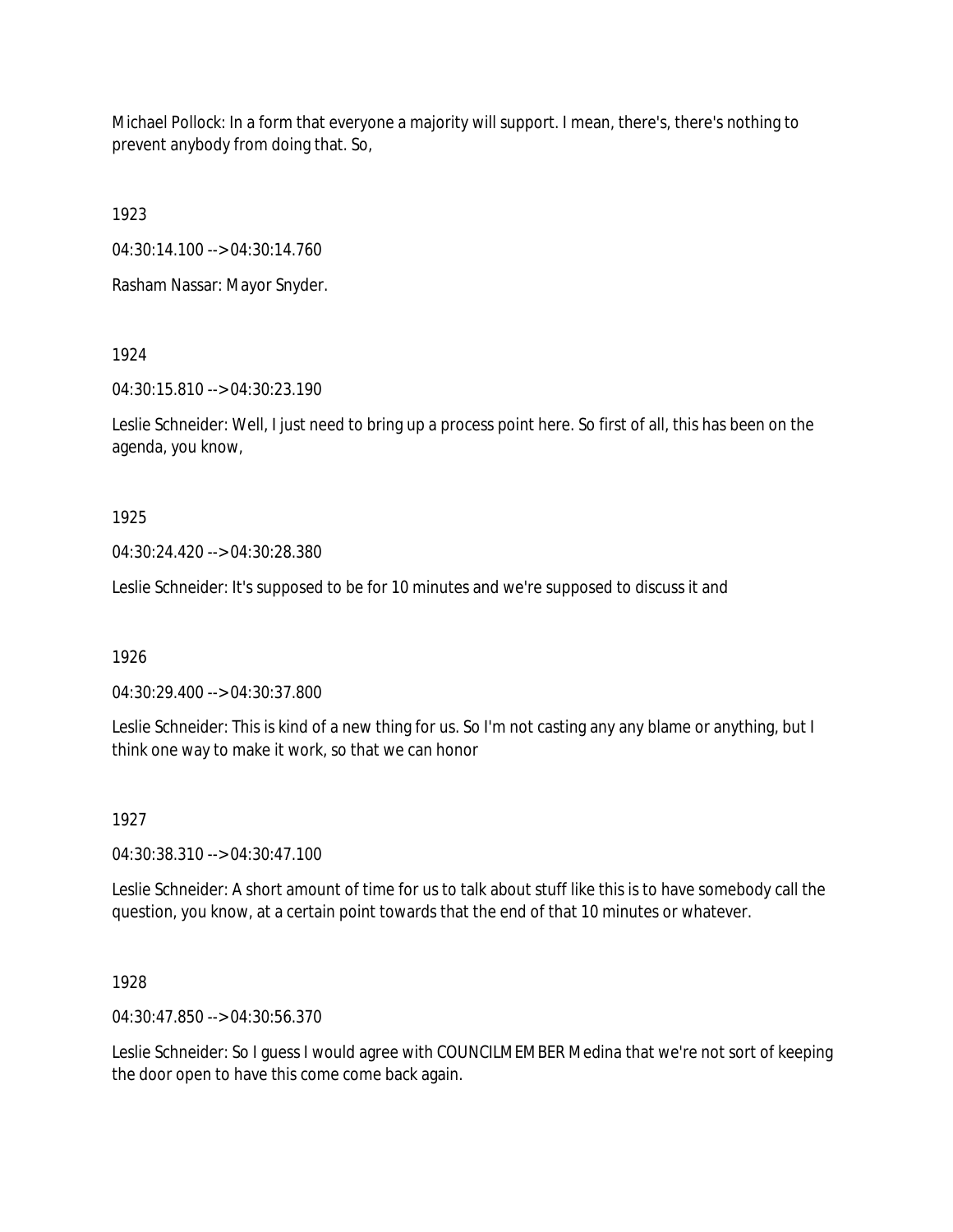04:30:57.390 --> 04:31:09.210

Leslie Schneider: So I'm not saying that you couldn't propose it but I'm just saying that to have my, you know, to put it on the agenda for another discussion like this, you probably want to work up you know

1930

04:31:11.820 --> 04:31:25.020

Leslie Schneider: Some support with a minority of counsel, so that you would have a much higher chance of getting a majority of counsel, you know, if and when you brought it back.

1931

04:31:25.530 --> 04:31:30.720

Leslie Schneider: So that anyway just a process question if it feels a little uncomfortable to me, where we're, we're leaving this

1932

04:31:32.940 --> 04:31:34.170

Rasham Nassar: I can't remember deeds.

1933

04:31:34.920 --> 04:31:42.300

Joe Deets: Yeah. Um, well, you know, I already spoke about how I felt about it in its current state, but so i what i took was

1934

04:31:43.080 --> 04:32:01.740

Joe Deets: Russia, you're just going to you got all this feedback. And so you know where that's going and and then it's up to you. You know, if you want to have a very just inspiring only no back end criticism and in embedded in the language because we can see that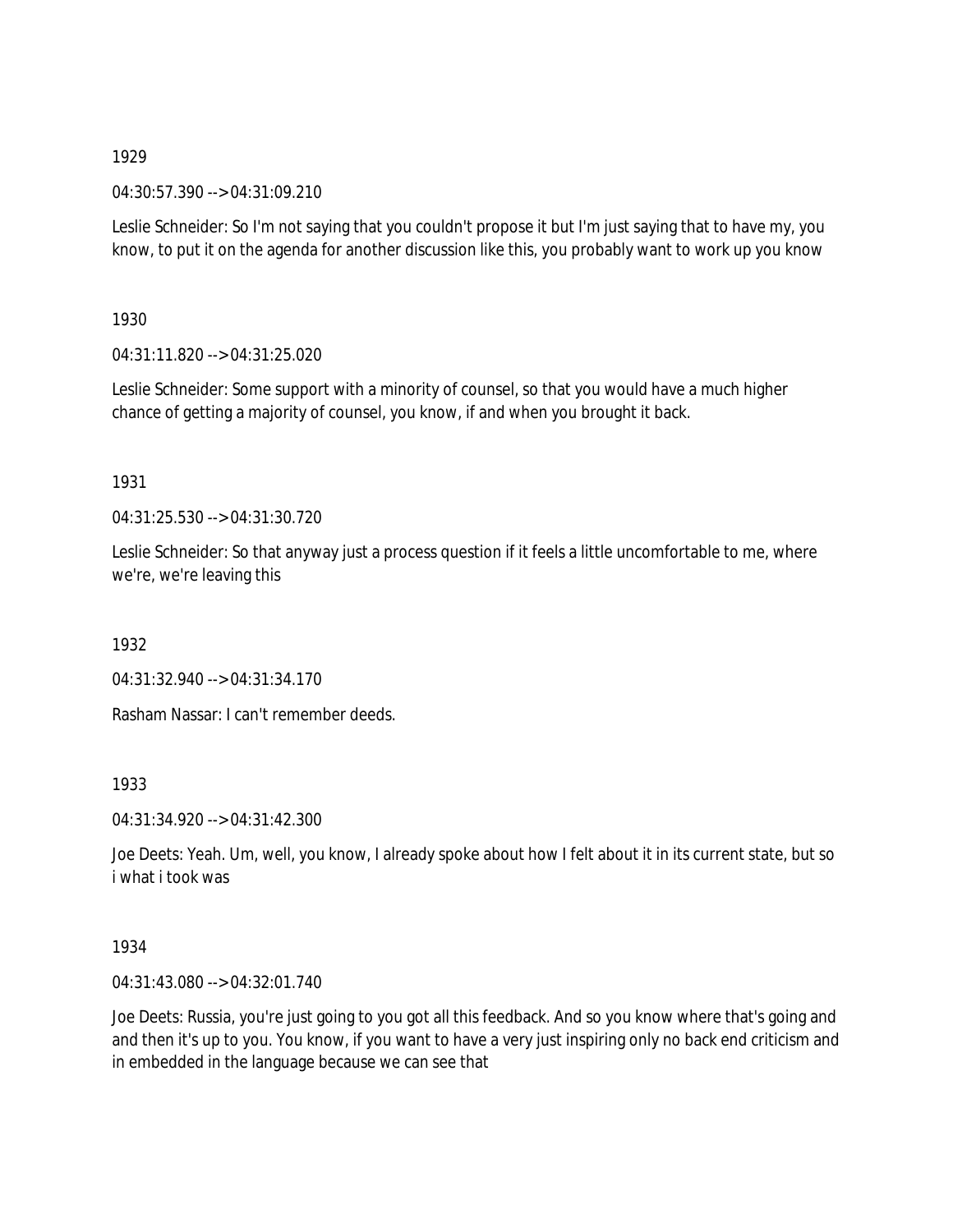04:32:03.480 --> 04:32:09.450

Joe Deets: And it's like democracies important Fourth of July, we need all pulled together kind of proclamation

1936

04:32:10.920 --> 04:32:26.580

Joe Deets: That sounds great. Okay. But anything that has other motives that I that has been displayed is not going to fly so I so just take that to heart and endless move on. If it's late.

1937

04:32:28.440 --> 04:32:34.500

Rasham Nassar: Okay, thank you very much for the discussion tonight. I think I have what I need. So I'm happy to. It was on

1938

04:32:36.690 --> 04:32:39.600

Rasham Nassar: Item 10 on our agenda is committee reports.

1939

04:32:43.200 --> 04:32:43.710

Joe Deets: You have any

1940

04:32:44.820 --> 04:32:53.250

Rasham Nassar: Any council member have a committee report or a want to share a briefing from a

1941

04:32:54.270 --> 04:32:59.130

Rasham Nassar: virtual meeting that may have been attended by more than one council member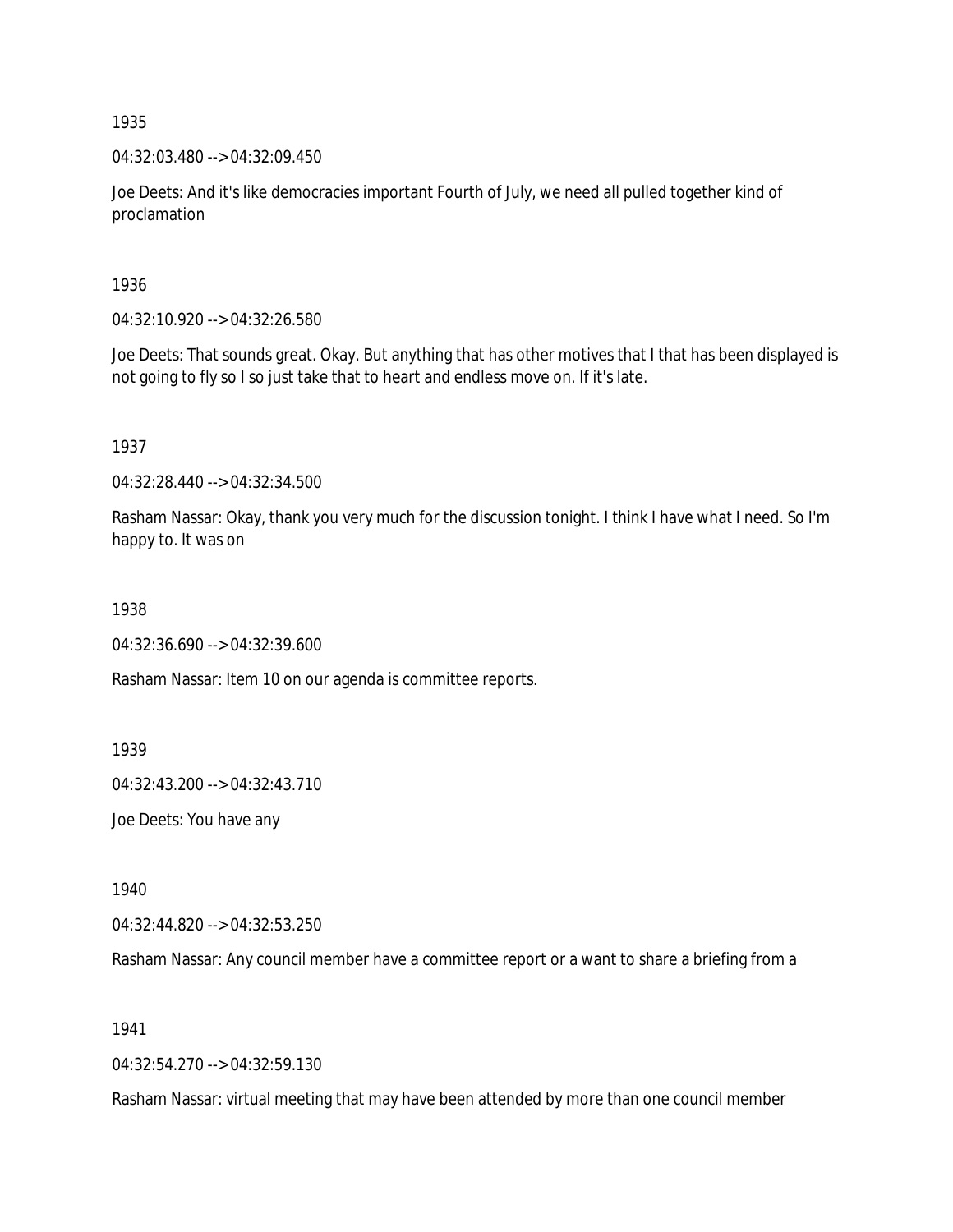04:33:00.870 --> 04:33:01.830

Rasham Nassar: Council member dates.

## 1943

04:33:02.280 --> 04:33:09.000

Joe Deets: Oh, well I just been having. I don't really have anything to say. I have been having my virtual office hours and

## 1944

04:33:10.410 --> 04:33:21.930

Joe Deets: I've had colleagues calm. I think Michael, you were there once. And Leslie, you were there another time. And so I'm still doing it just ad hoc I believe I'm doing and I'm Saturday.

## 1945

04:33:22.920 --> 04:33:31.800

Joe Deets: It seems like it has sort of a power of its own, where even if I don't intend to I have constituents, call me and say, Where are you, Joe It's 10 o'clock.

## 1946

04:33:32.340 --> 04:33:41.730

Joe Deets: But so i don't i don't really have any we don't have agendas in my meetings, so to speak, but and I don't really have

## 1947

04:33:42.060 --> 04:33:56.460

Joe Deets: Anything to share off the top my head, other than it's just been really nice talking with some folks and getting to hearing what what's on their mind. So I just want to let you know that's continuing on my part. And if something important comes up, I'll let you know.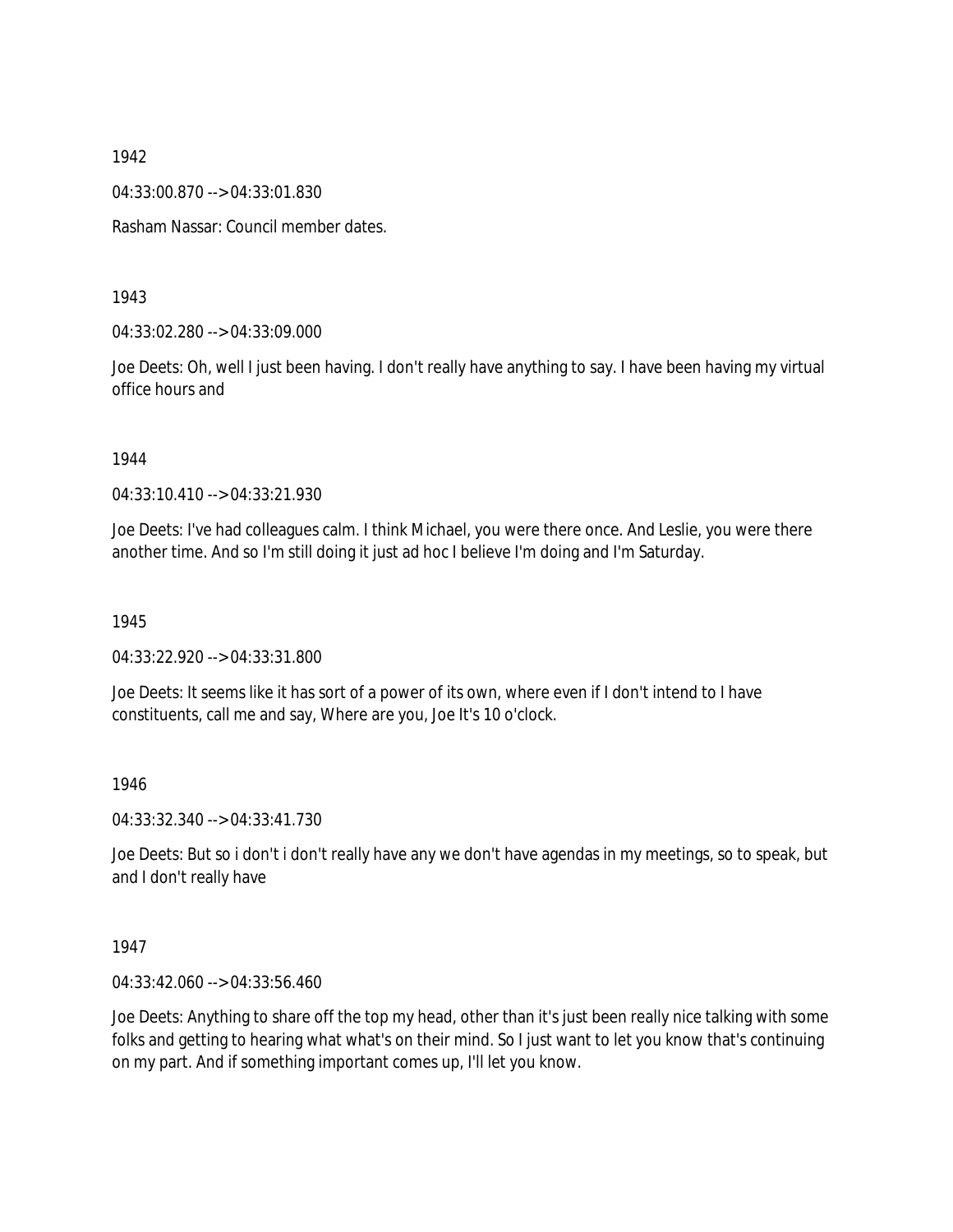04:33:58.290 --> 04:33:59.910

Rasham Nassar: Okay, Mayor Snyder.

1949

04:34:02.670 --> 04:34:03.390

Leslie Schneider: So I

1950

04:34:04.440 --> 04:34:12.540

Leslie Schneider: towards the goal of transparency and kind of coming up with some new policy. I have had office hours, a couple

#### 1951

04:34:13.500 --> 04:34:29.910

Leslie Schneider: Not this week, but last week where I invited soon to be council member Christie card to come on to my office hours and I had a couple council members drop in for for short periods of time. I didn't set any agenda and I have nothing to report, I don't think that it's

#### 1952

04:34:31.230 --> 04:34:40.920

Leslie Schneider: I can't say that unless we decide as a policy. I can't say that I will be reporting this on a regular basis. But I just want to be clear that

## 1953

04:34:42.150 --> 04:34:45.150

Leslie Schneider: This is what I do. And maybe I'll do it again. Then

1954

04:34:46.230 --> 04:34:47.010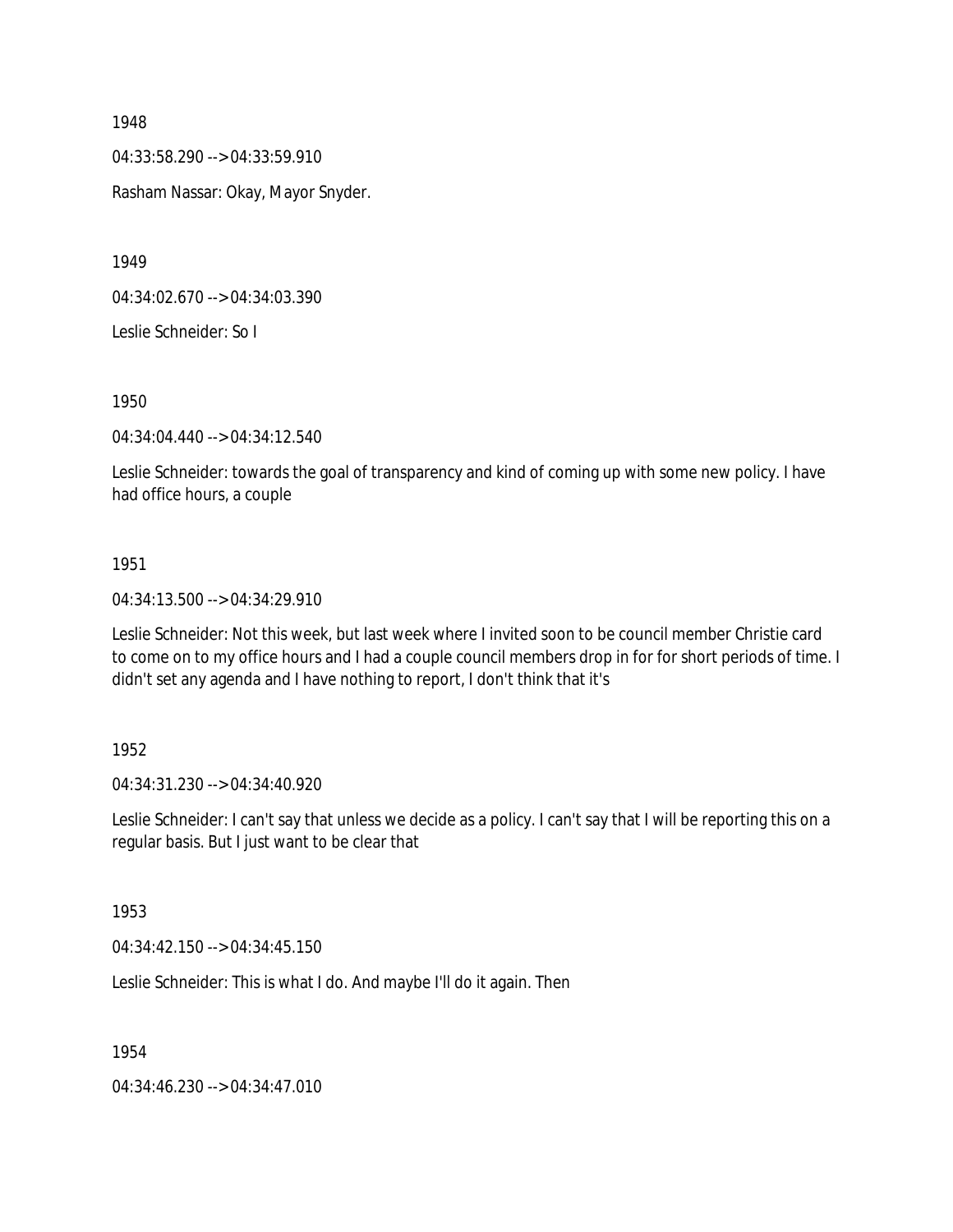Leslie Schneider: It's just

1955

04:34:48.150 --> 04:34:51.270

Leslie Schneider: Letting people come to me with their agendas. I'm not sitting one

1956

04:34:52.230 --> 04:35:01.140

Rasham Nassar: It. Thank you for that Mayor Snyder and I take your point. I hope I did not mean to infer that it was a requirement for council members report, but

1957

04:35:01.860 --> 04:35:14.760

Rasham Nassar: And I'll get to this in a minute. But I do want to go to council member Hi topless. First, there is a provision in our government's governance menu which does require council members to report if they have hosted or attended

1958

04:35:15.870 --> 04:35:34.800

Rasham Nassar: Meetings of a of a of a certain type which I disclose to the Council in the public last Tuesday and asked Council when on the agenda Council would like me to report and committee reports was what was agreed to. So I'm ready to do that tonight but

1959

04:35:36.180 --> 04:35:46.980

Rasham Nassar: Wanted to just clarify that we've not. There's no requirement. I know that was a sticky point for some council members, and I certainly don't want to debate that again, my apologies of my comments inferred that

1960

04:35:47.340 --> 04:35:55.050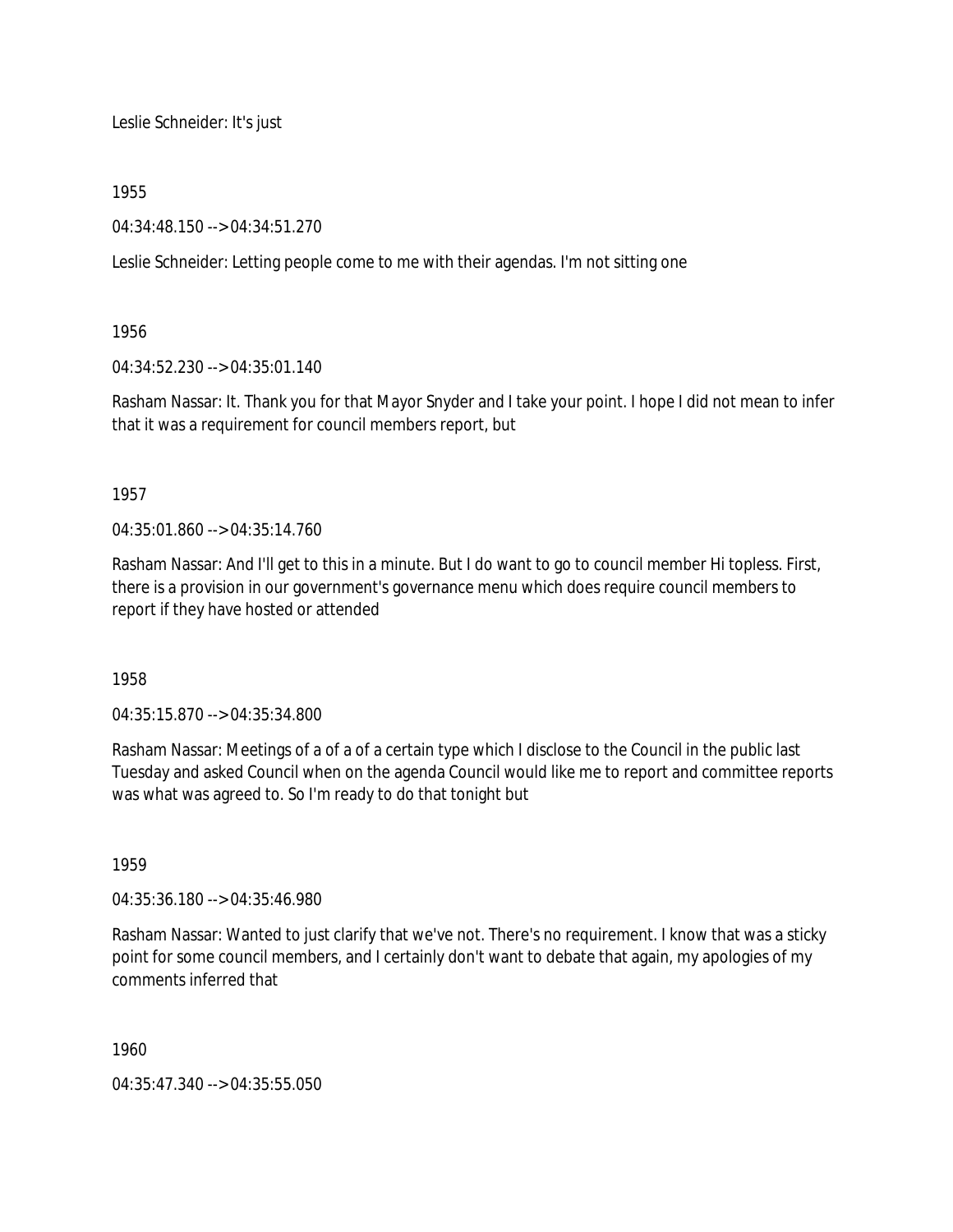Kirsten Hytopoulos: Council member had topless. Yeah, I just wanted to recognize the fact that, as you all know, the planning commission that for the first time in a long time on

1961

04:35:55.950 --> 04:35:59.880

Kirsten Hytopoulos: Last Thursday, since we last met and they had a good meeting.

## 1962

04:36:00.210 --> 04:36:11.550

Kirsten Hytopoulos: I'm hopeful I'm hopeful. They're going to feel good about being invited as we've chosen to invite them to that joint session. I think that's going to be good for their upcoming work. I don't have much to report, other than it was a good meeting and they're back at work.

1963

04:36:14.880 --> 04:36:15.330

Rasham Nassar: Okay.

1964

04:36:17.280 --> 04:36:20.910

Rasham Nassar: So I'm going to keep my committee report.

1965

04:36:21.960 --> 04:36:25.920

Rasham Nassar: rather short just with respect to the time we are pushing 10pm.

# 1966

04:36:26.580 --> 04:36:37.920

Rasham Nassar: And the majority of what I wanted to submit to the record. I'd already emailed out to members of the Council, so you got that attachment unfortunately rather close to the five o'clock starting time for this meeting.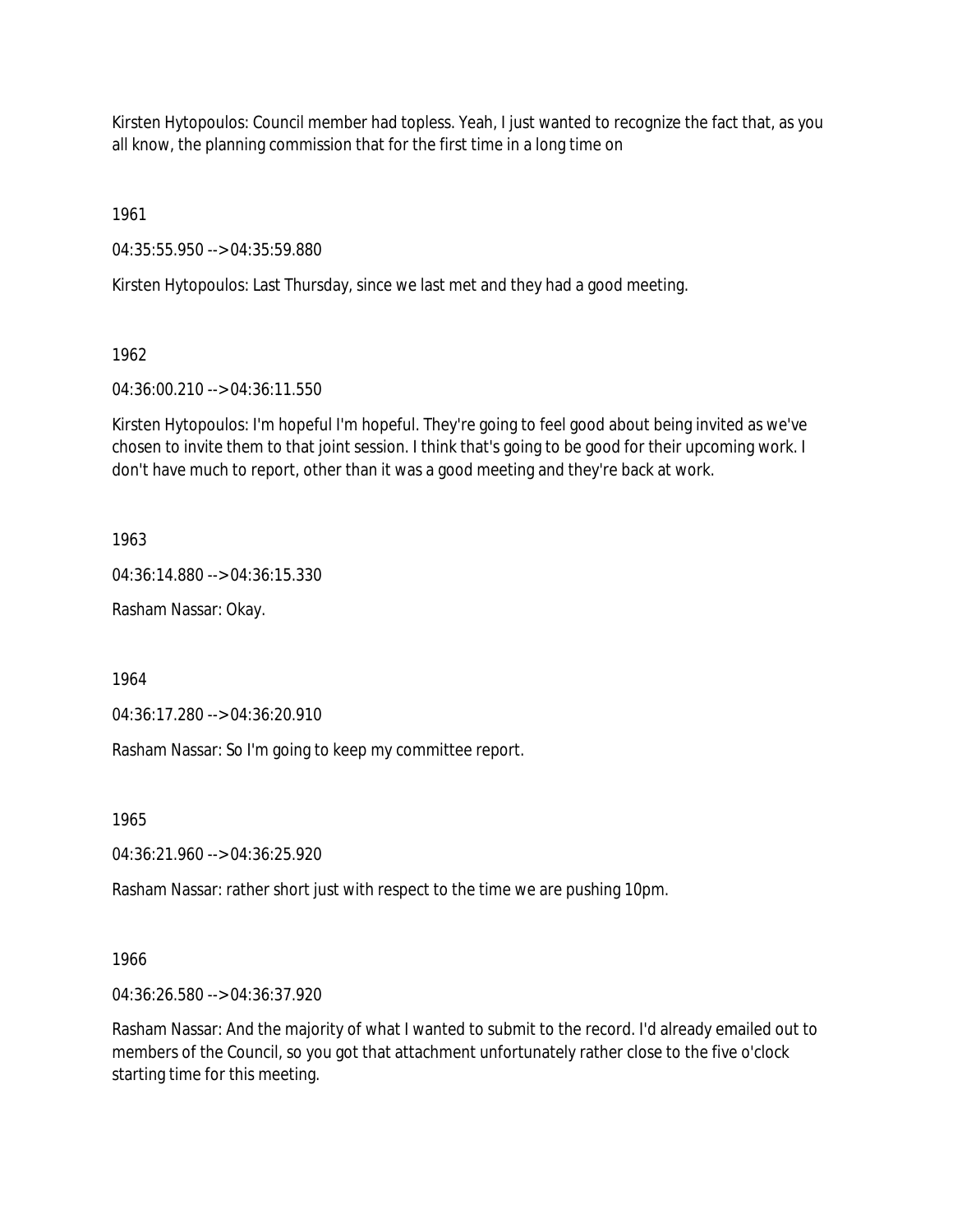04:36:38.310 --> 04:36:45.750

Rasham Nassar: Because again, I've been experiencing some technical difficulties and managed to squeeze that through about 10 minutes before start time, so my apologies for that.

1968

04:36:46.980 --> 04:36:58.770

Rasham Nassar: But you do have in your inbox is a, I think it's a PDF a four page brief that I put together which summarizes the summary of the discussion.

1969

04:36:59.430 --> 04:37:07.260

Rasham Nassar: And discussion that I'm referring to is coming out of my may 8 2020 virtual community meeting is what I titled it

1970

04:37:07.710 --> 04:37:26.430

Rasham Nassar: And it was to discuss the Winslow hotel permit approval project. Like, I called it lessons learned and the idea and the inspiration for me, reaching out to community members to invite their participation on that topic was to start to generate some feedback related to potential policy.

1971

04:37:27.450 --> 04:37:32.280

Rasham Nassar: Guidance that the Council might be interested in learning about I've

1972

04:37:33.690 --> 04:37:42.480

Rasham Nassar: Put all of that into, I think the second half of the document I titled the discussion items for legislative action. I just want to point out here that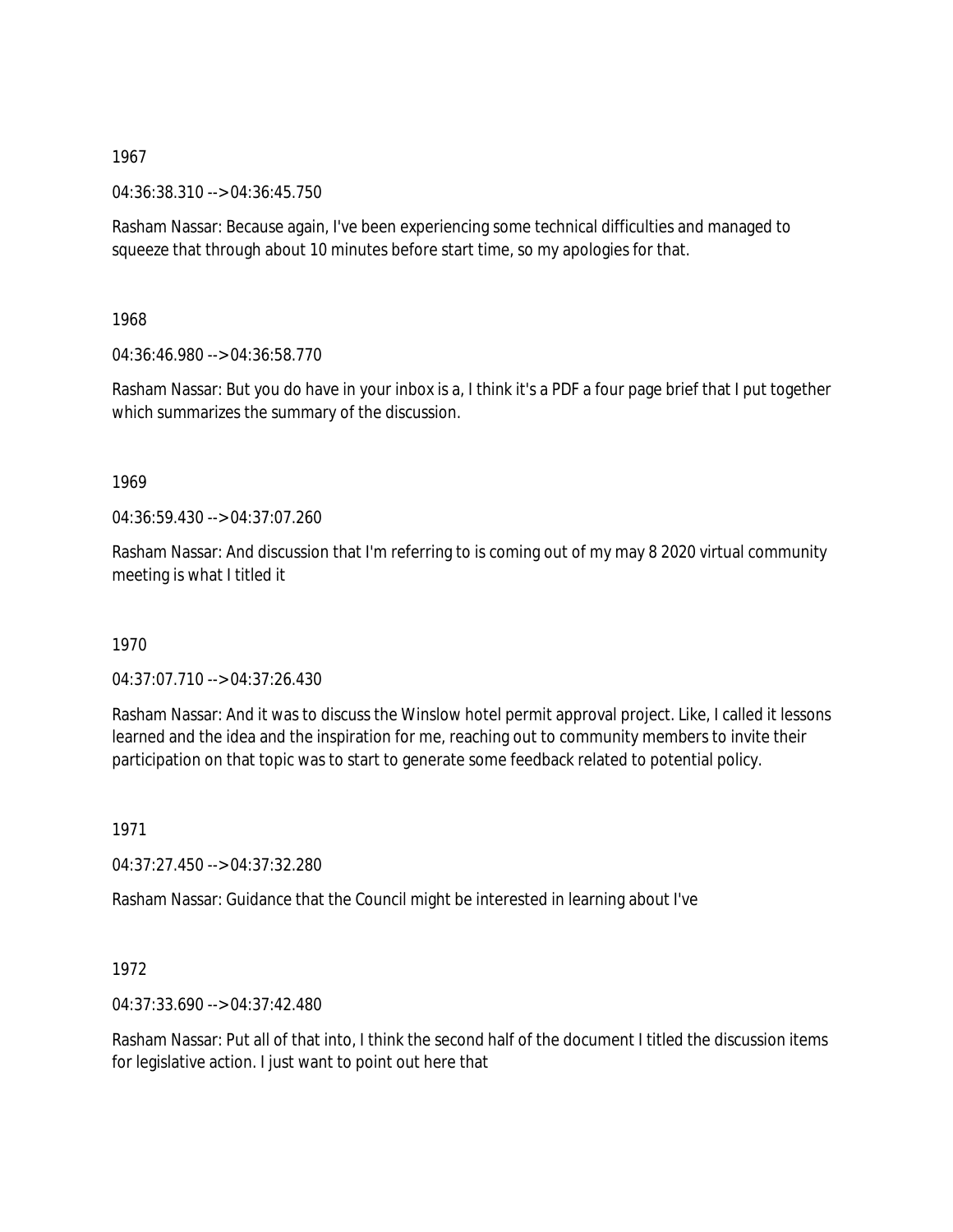04:37:43.050 --> 04:37:58.710

Rasham Nassar: I'm, I'm really proud of our community. I had about 35 members of the public attend the discussion was incredibly positive very productive and fruitful the public's knowledge of the permit process for this particular project was

1974

04:38:00.120 --> 04:38:09.150

Rasham Nassar: pretty extraordinary. I was I was humbled and taken aback at how closely. Some members of the public actually followed this project through the permitting approval process.

1975

04:38:09.720 --> 04:38:19.020

Rasham Nassar: Enough to be able to point out some specific points of concern and potential topics for future city council discussion related to potential

1976

04:38:19.980 --> 04:38:30.900

Rasham Nassar: legislative changes to the code, the first portion of the of my brief to you all is kind of a summary of the of the meeting.

## 1977

04:38:31.380 --> 04:38:38.370

Rasham Nassar: There's a little summary about the project itself. We're all very familiar with it I included this really for the benefit of the public to that.

1978

04:38:39.240 --> 04:38:44.340

Rasham Nassar: requested that I provide them with a summary of the discussion as well and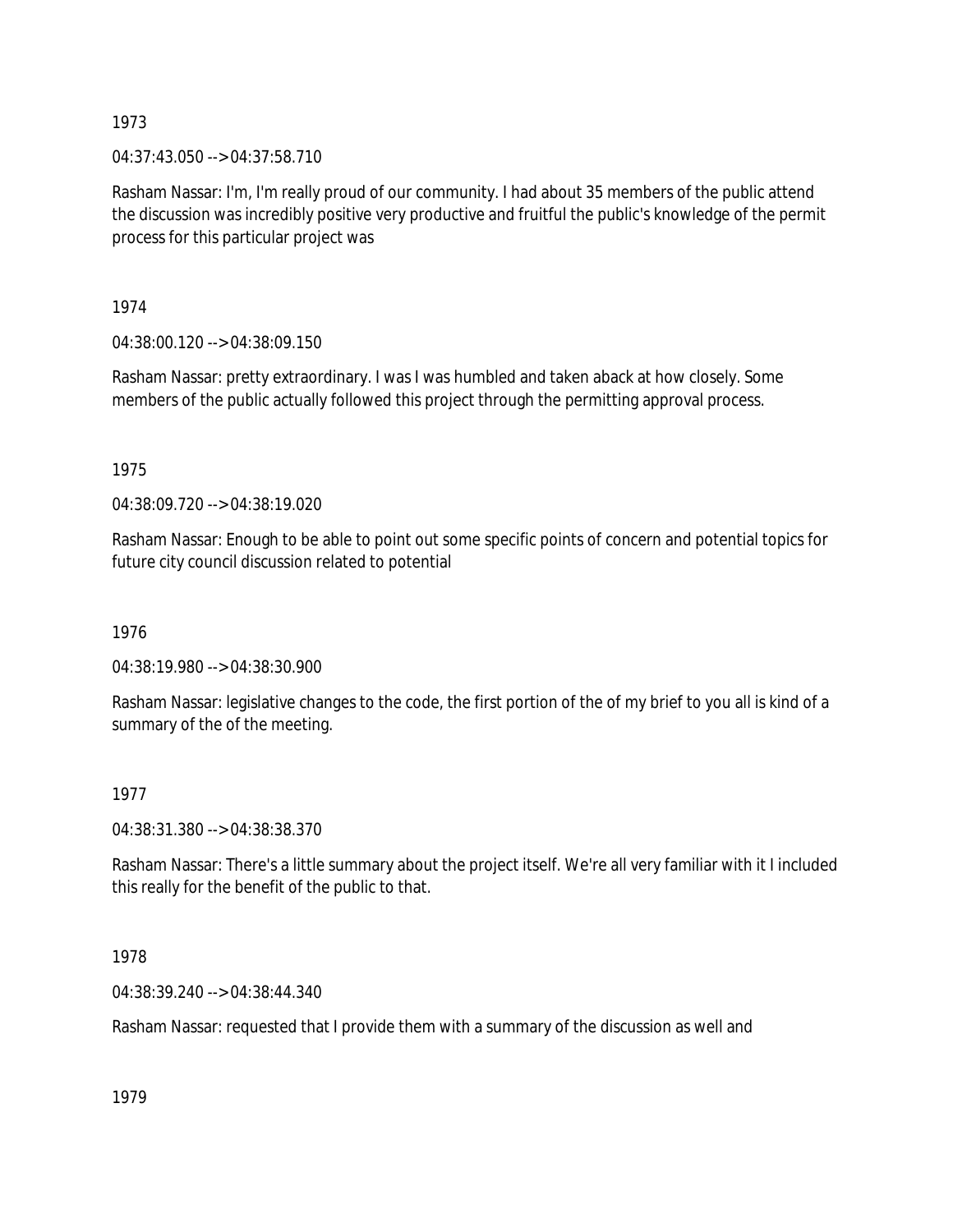04:38:45.030 --> 04:38:53.970

Rasham Nassar: The concern. There's a list of concerns here and I do want to say that I know some of this, especially in light of some of the discussion we've had tonight can be very difficult to read.

1980

04:38:54.720 --> 04:39:03.900

Rasham Nassar: But I felt an obligation as an elected official to relay directly and as truthfully, the concerns of the community. And this is coming from.

1981

04:39:04.500 --> 04:39:12.570

Rasham Nassar: what I consider to be a very large and engaged portion of our community some very real, honest and blunt perceptions

1982

04:39:13.410 --> 04:39:29.430

Rasham Nassar: On that relate to the process, the permitting process for this project. So I included that for the benefit of my colleagues as well and hope that you can receive the benefit of having access to that information as well so

1983

04:39:30.870 --> 04:39:45.360

Rasham Nassar: There's really no purpose in me, providing this to you, except that I do hope again and inspire some interest in my colleagues to really take a focus look on the second portion of this brief, which is the discussion items for legislative action.

1984

04:39:46.650 --> 04:39:55.440

Rasham Nassar: I spent a lot of time discussing with the community and getting really clear on what focus items would be important for Council.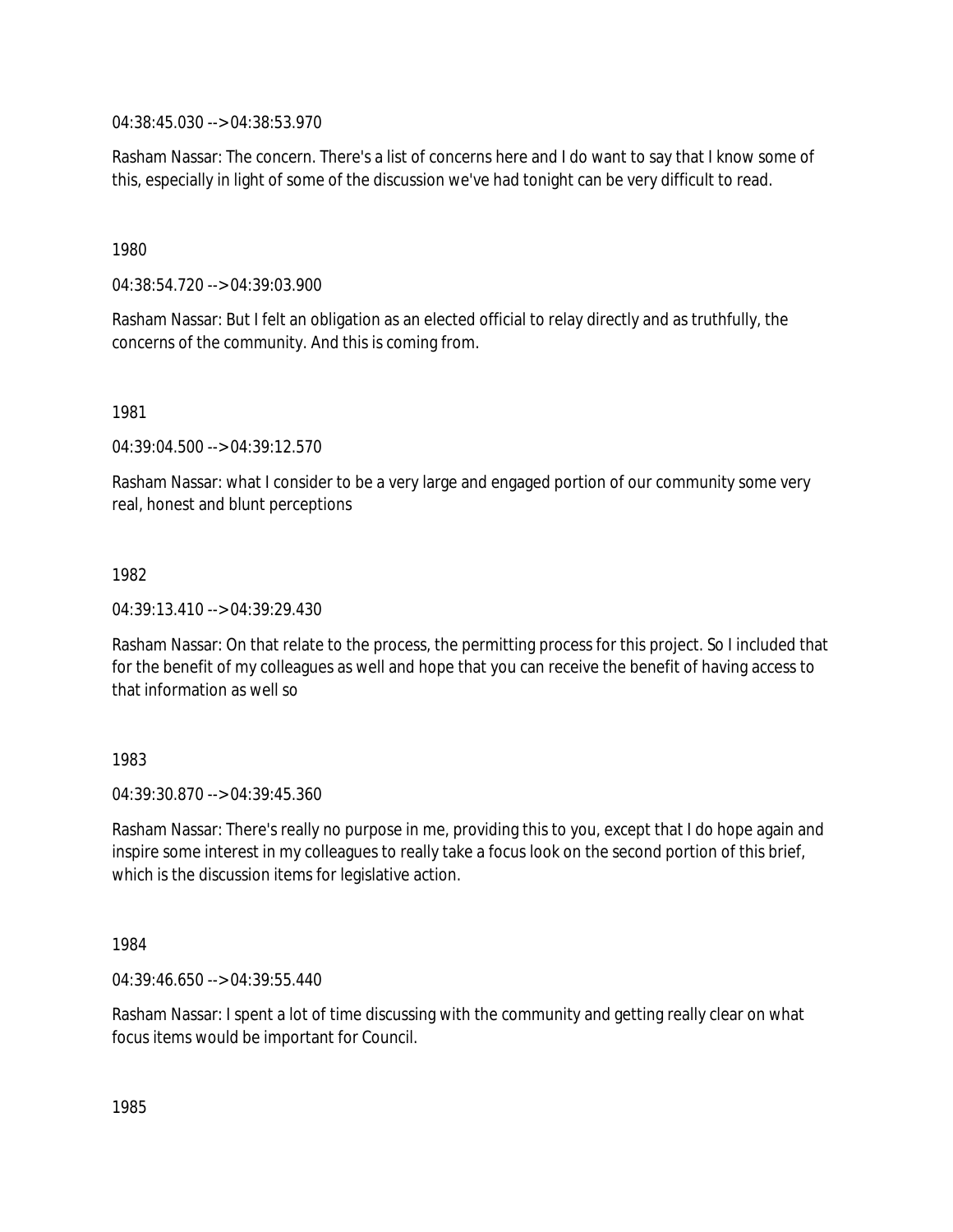04:39:55.680 --> 04:40:03.390

Rasham Nassar: Discussion and going back in time to 2018 when the Council did take a very in depth look at the permit approval process and make some significant changes.

1986

04:40:03.840 --> 04:40:11.490

Rasham Nassar: To that I've included all of that in here. I hope that you will take the time to read it and I hope that it inspires

1987

04:40:11.940 --> 04:40:21.090

Rasham Nassar: An A future Council discussion and that we start to make some of the changes that our community desperately is asking for and I know that the planning commission as well wants to see

1988

04:40:24.030 --> 04:40:27.540

Rasham Nassar: So it's late. I'm not sure we're ready to do that tonight, but I'm

1989

04:40:28.830 --> 04:40:35.280

Rasham Nassar: Just shaking heads. Now, okay, just wanted to put that out there. So COUNCILMEMBER high topless. Your hand is raised

1990

04:40:39.270 --> 04:40:51.840

Kirsten Hytopoulos: I just want to point out that I unless I misread this we got this like 10 minutes before the meeting. Right. I just make sure I didn't mess up not seeing that. So I haven't had a chance to review it. I just wanted to make that clear.

1991

04:40:52.440 --> 04:41:07.920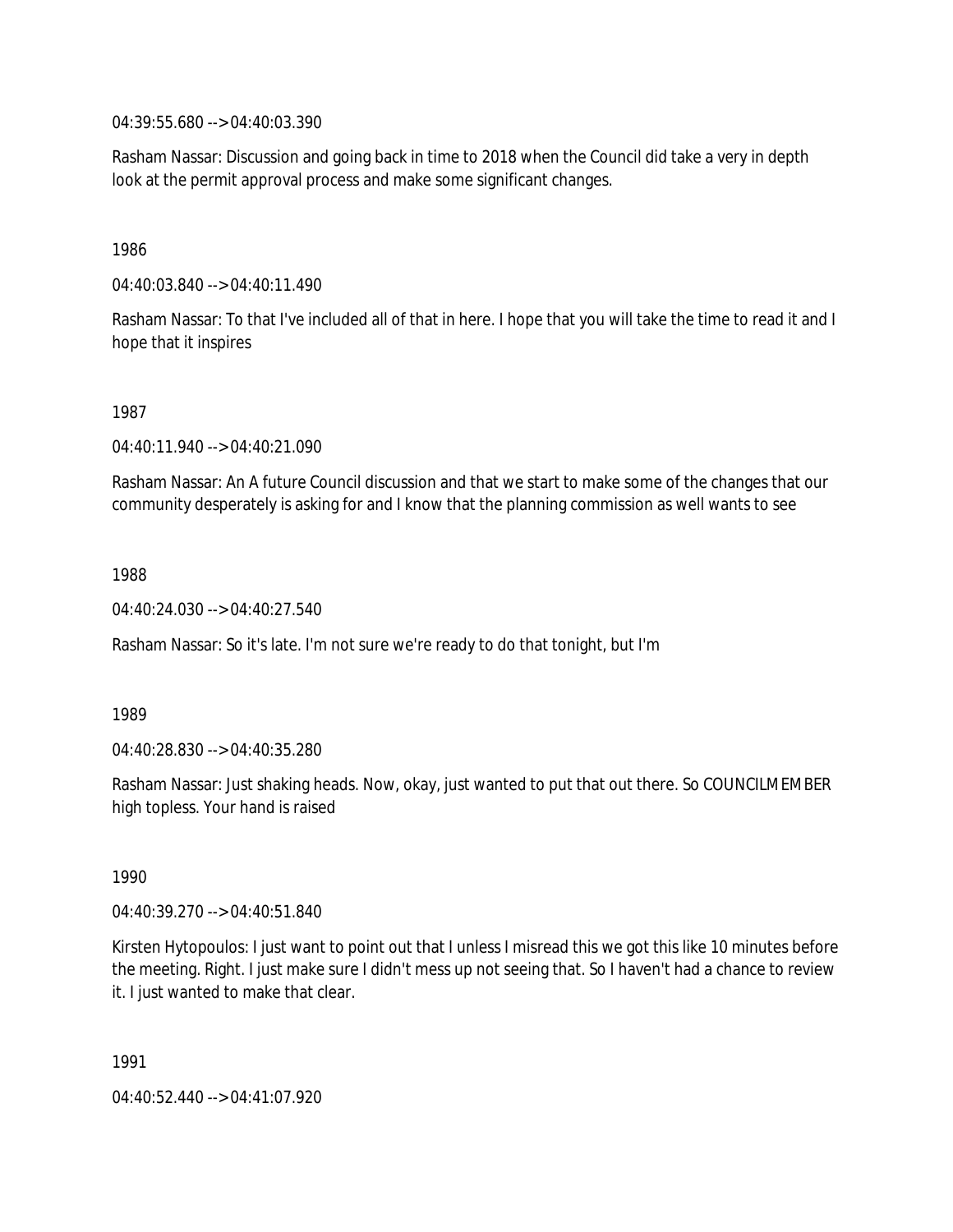Rasham Nassar: Yeah, and i and i and i thought that. And then I started by saying I was having technical difficulties so sorry it to y'all so late, but it's definitely a read worthy of some time focus time because it's really tricky stuff we're getting into the nitty gritty code language.

1992

04:41:09.120 --> 04:41:11.310

Rasham Nassar: And but I think

1993

04:41:12.450 --> 04:41:16.560

Rasham Nassar: I think I think it'll be good for it for counsel to consider discussing at a future date.

1994

04:41:18.000 --> 04:41:19.290

Rasham Nassar: So thank you in advance.

1995

04:41:21.570 --> 04:41:23.940

Rasham Nassar: There any other council member car.

1996

04:41:25.320 --> 04:41:33.030

Christy Carr: Thank you. I just wanted to say thank you for this. It's obviously really detailed and you and those community members did a lot of work. And I think that

1997

04:41:33.960 --> 04:41:44.340

Christy Carr: The city doesn't always take the time to look backwards. But I think it's really important work to do. So all the answers aren't in here, I'm sure, but they certainly raised the question. So I just wanted to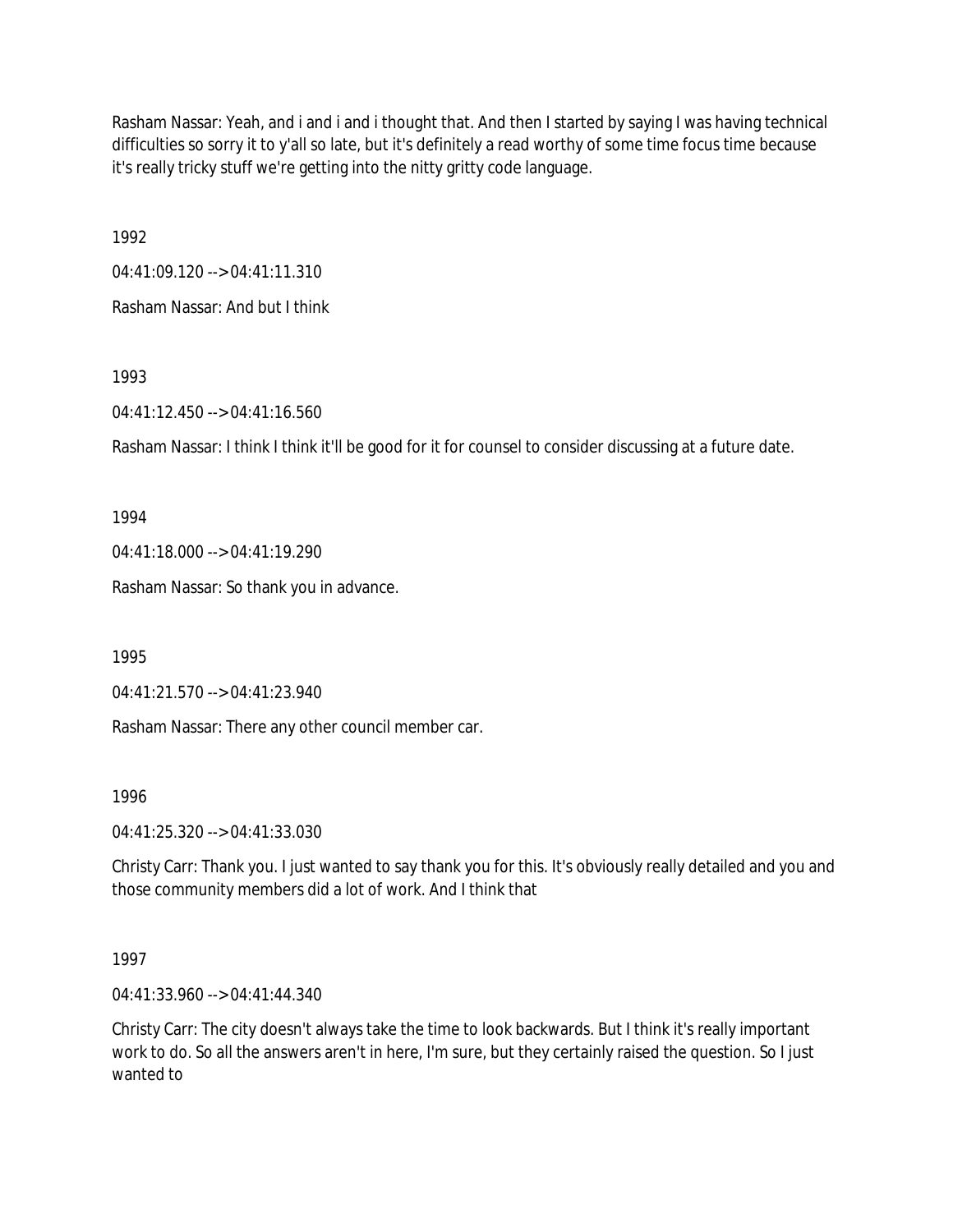04:41:44.970 --> 04:41:59.580

Christy Carr: express my thanks to you in the community members. He took the time to really do a deep dive, because I think that if we can't learn lessons from these past projects. Then we probably aren't going to learn them. So just thank you

1999

04:42:01.140 --> 04:42:02.550

Rasham Nassar: Thank you, appreciate those comments.

2000

04:42:05.010 --> 04:42:08.850

Rasham Nassar: Any other comments on this topic accounts overhead topless.

2001

04:42:09.570 --> 04:42:13.500

Kirsten Hytopoulos: I just want to say one thing, having no knowledge really of what's in the memo yet.

2002

04:42:14.160 --> 04:42:23.730

Kirsten Hytopoulos: I do want to put the record because I don't want to miss the opportunity that this Council has determined that the that the main reason if not the reason that we wound up with it with the hotel.

2003

04:42:24.270 --> 04:42:35.910

Kirsten Hytopoulos: Was because our code, it doesn't work. It's, it has to be amended. And so I just want to be clear that we're all we're all have embraced that we've changed our priorities to make sure we get on that we've passed an interim control.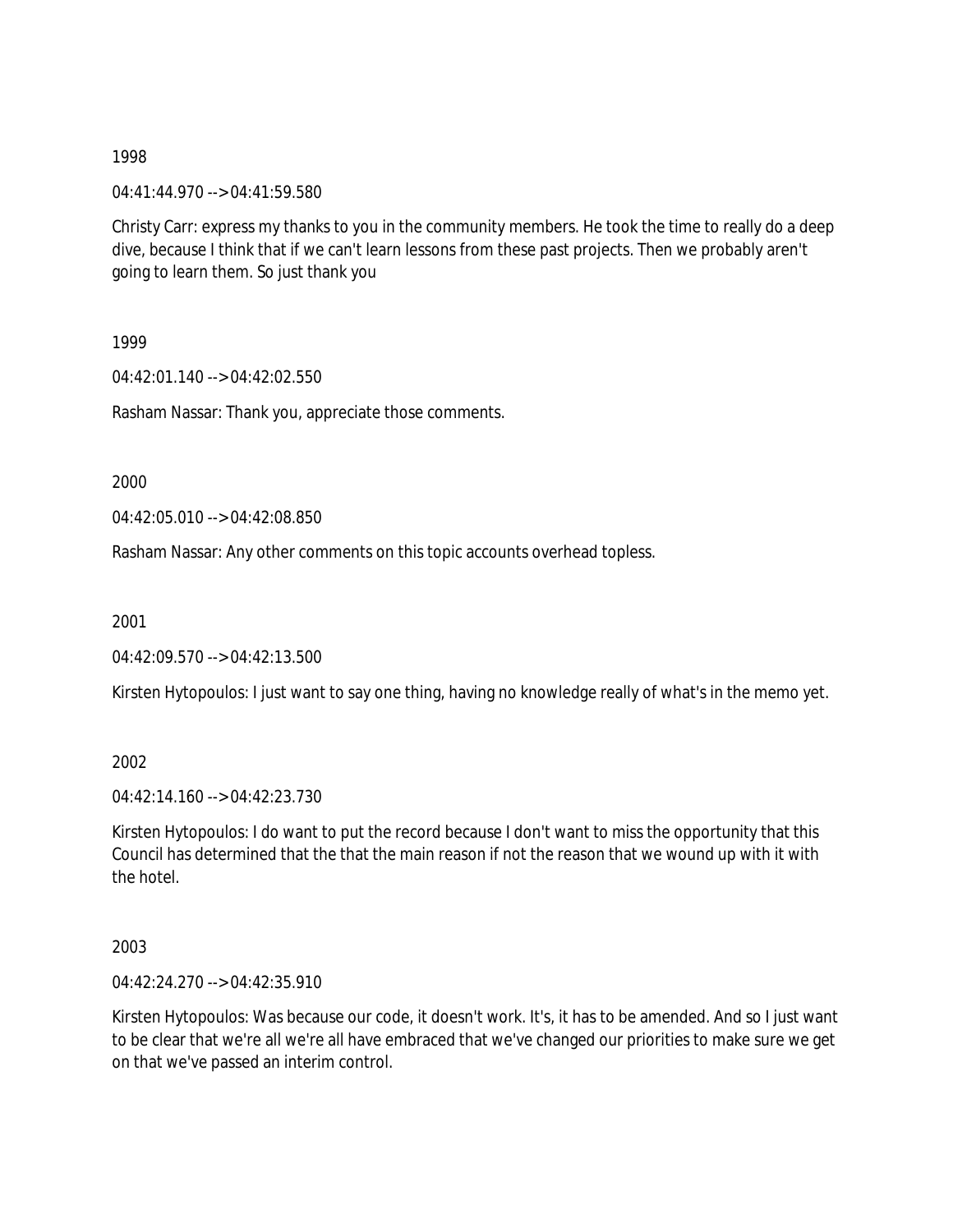04:42:36.180 --> 04:42:40.800

Kirsten Hytopoulos: To try to stop it from happening again. In the meantime, so I just want to reassure the community that

2005

04:42:41.610 --> 04:42:53.520

Kirsten Hytopoulos: What, you know, while there may be other things to learn from how it felt for the community go through this and a lot of other things like that. The primary reason we got where we got was our code and we are. We've just we've prioritized

2006

04:42:54.570 --> 04:42:56.520

Kirsten Hytopoulos: adjusting it to make sure it doesn't happen again.

2007

04:42:57.660 --> 04:42:59.010

Kirsten Hytopoulos: Did I do like disappear.

2008

04:42:59.970 --> 04:43:00.240

No.

2009

04:43:01.290 --> 04:43:11.520

Rasham Nassar: You froze. Right. Thank you. Thank you for those comments counselor had topless. Councilmember deeds to do you want to know. I thought I saw okay I'm COUNCILMEMBER Pollock.

2010

04:43:12.120 --> 04:43:16.830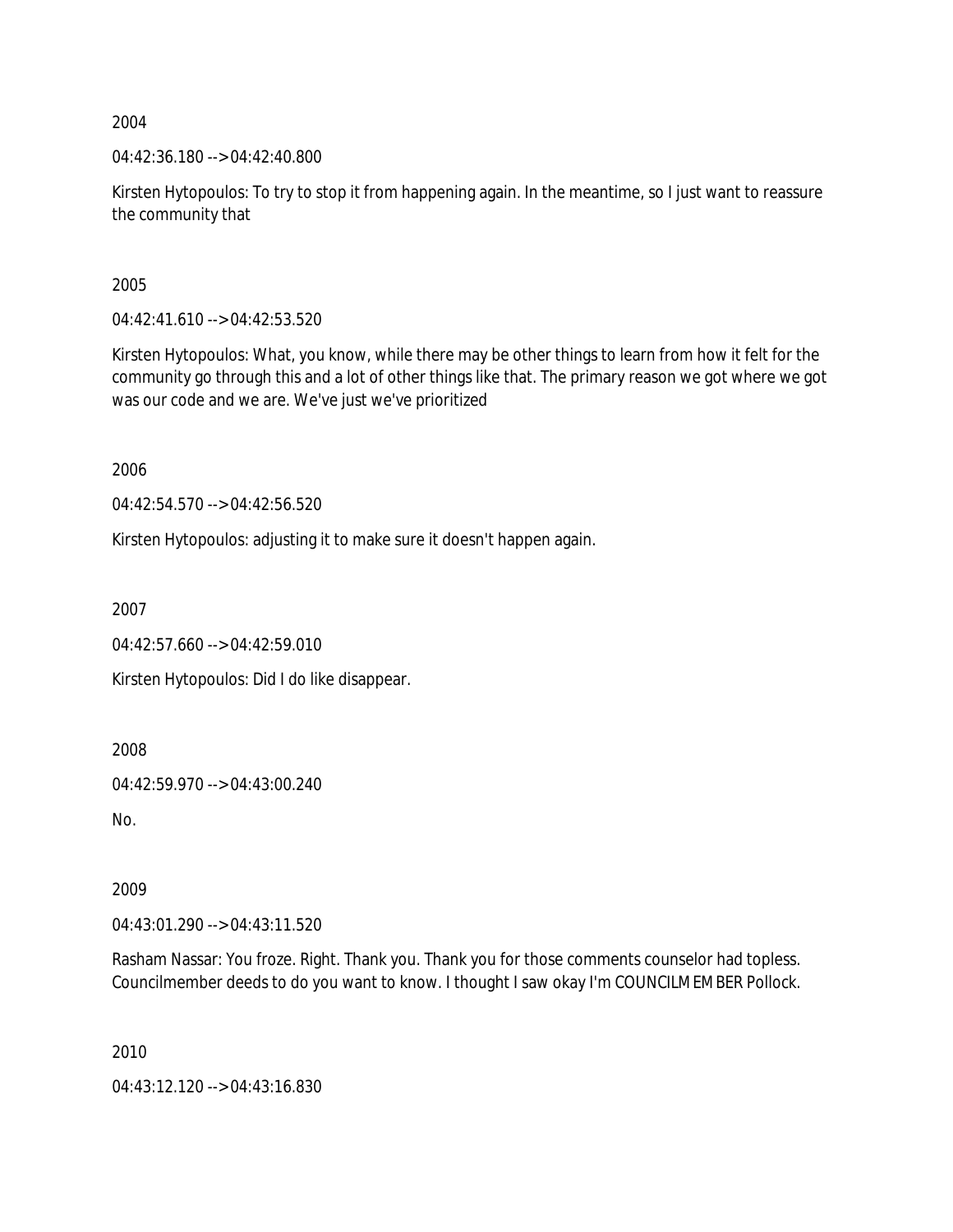Michael Pollock: Yeah, I, I really just want to echo what a council member Hi tabula said

## 2011

04:43:17.880 --> 04:43:23.520

Michael Pollock: You know, we're aware of the problem and it is there are some really good insights. I attended the meeting, I

# 2012

04:43:24.000 --> 04:43:28.950

Michael Pollock: I love feeling kind of stupid, you know, I mean, I just can't. There are people that really know

# 2013

04:43:29.610 --> 04:43:40.440

Michael Pollock: things a lot better than I am. And this kind of the good thing about marriage and the annoying thing about being rich is that there's usually somebody on the island that's smarter than you, on any given topic so

# 2014

04:43:41.490 --> 04:43:53.490

Michael Pollock: I just want to say it was really good well written document, a lot of good insights in there. And I just thought that the spirit of the people and never ever proponents and opponents, by the way, at the meeting so

# 2015

04:43:54.360 --> 04:43:56.820

Michael Pollock: You know there were, it was, it was a good max.

# 2016

04:43:57.480 --> 04:44:13.050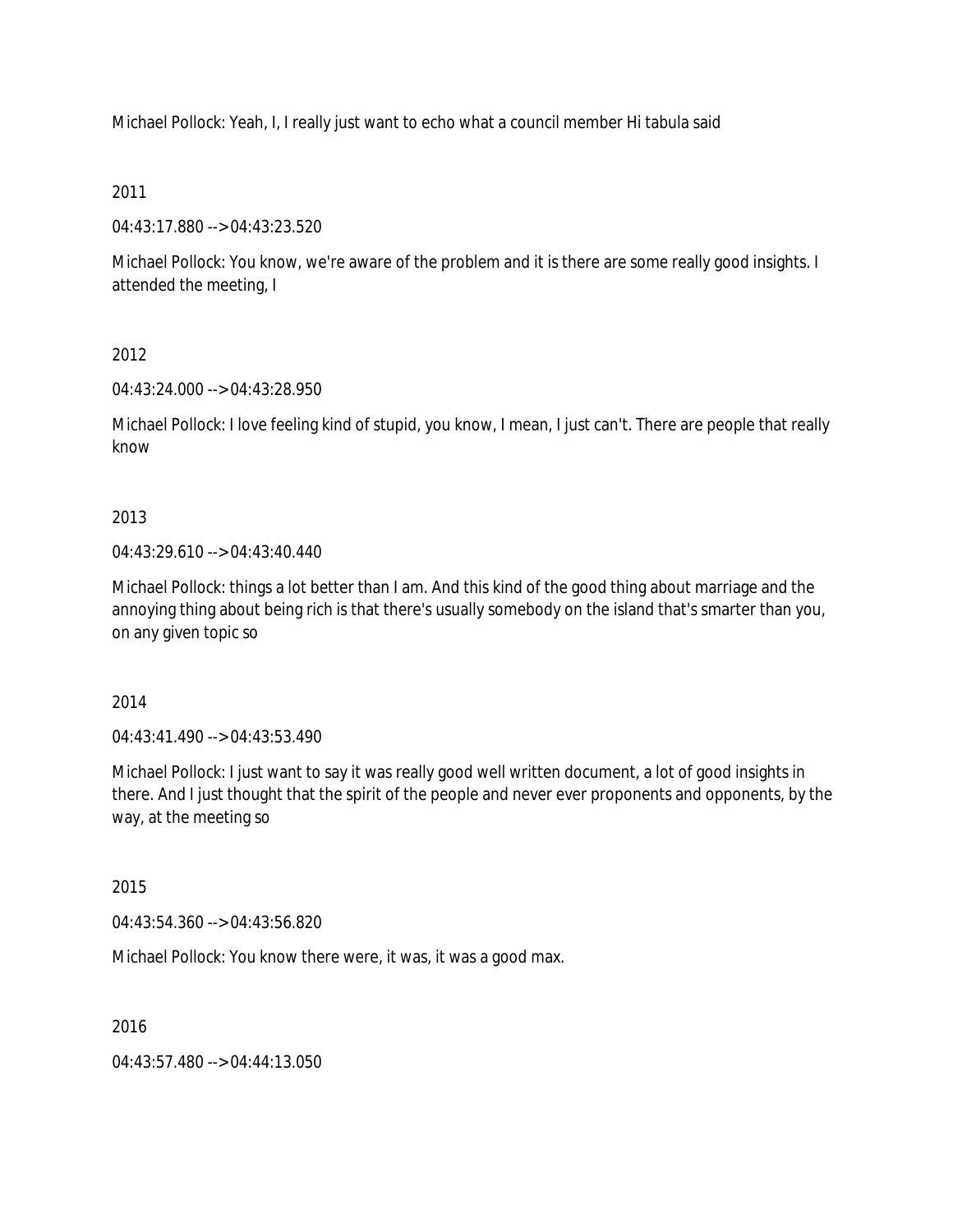Michael Pollock: But the spirit of the people to really, you know, they really want to roll up their sleeves and solve these problems and and they're counting on us to do that. And I think we're again a team that can do that. So I'm excited to to address these issues and

2017

04:44:13.800 --> 04:44:29.490

Michael Pollock: And and keep reaching out to them because they're going to have have pretty good insights into into how to fix this. So anyway, thank you. Councilmember and Assad for hosting the meeting i a lot of good positive comments from people on that and

2018

04:44:30.900 --> 04:44:42.090

Michael Pollock: So I was glad to be there. And I guess share basket in your in your inquiries speak reflected glory. Anyway, I'll set up.

2019

04:44:44.820 --> 04:44:45.150

Rasham Nassar: Okay.

2020

04:44:45.540 --> 04:44:47.490

Rasham Nassar: Anything else for committee reports.

2021

04:44:51.270 --> 04:44:53.700

Rasham Nassar: Okay, we will move on to for the good of the order

2022

 $04.44.56.940 -> 04.44.59.130$ 

Rasham Nassar: Any burning desires. Councilmember deets.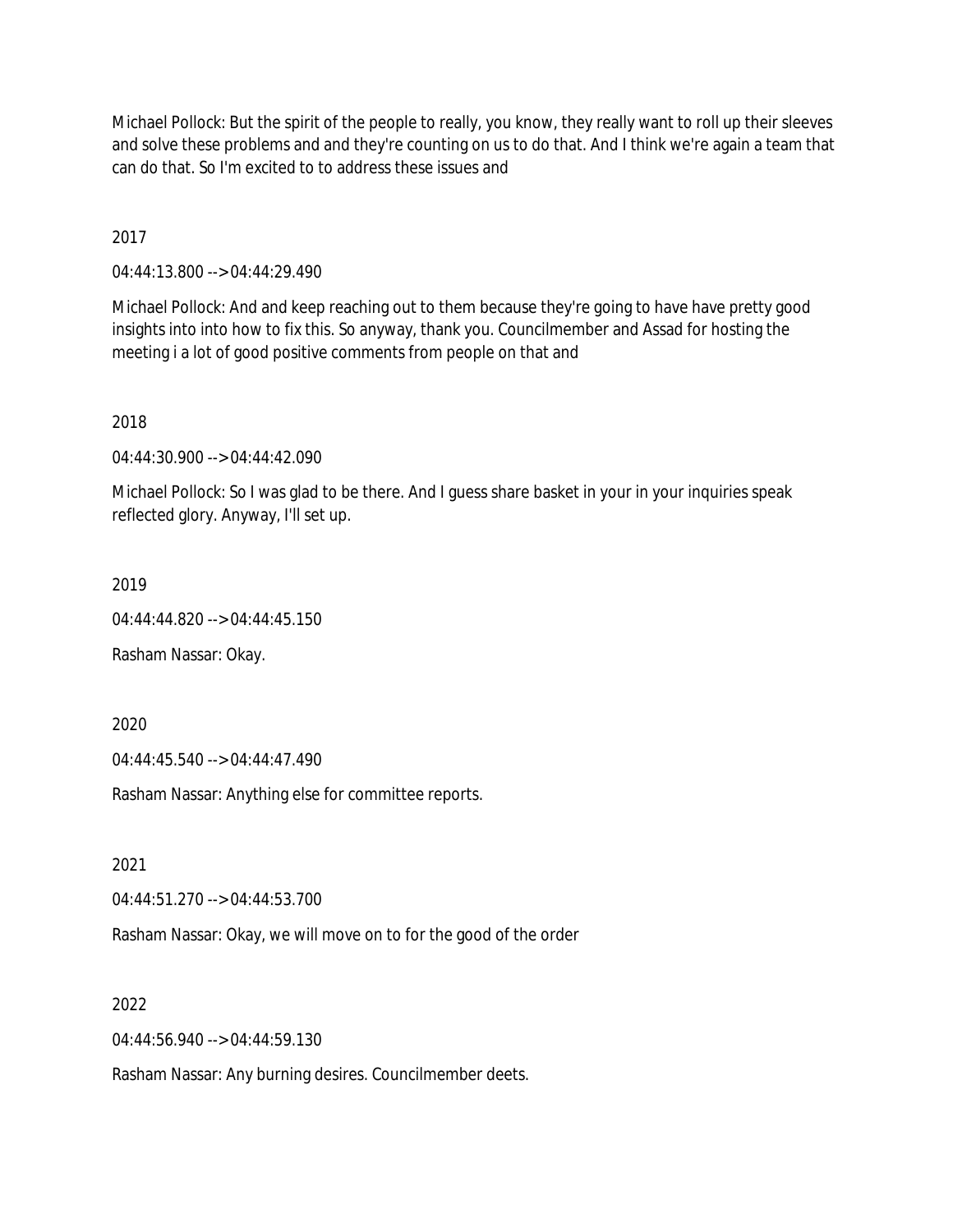04:45:00.990 --> 04:45:06.540

Joe Deets: I know it's late. I'm sorry, but hey, this is important. Okay, bear with me.

2024

04:45:09.330 --> 04:45:23.790

Joe Deets: I had a very I forwarded some a couple reports medical reports to all of you. A few days ago, I don't know if you had a chance to look at them but it stemmed from a conversation I had with to medical specialists.

2025

04:45:25.020 --> 04:45:29.610

Joe Deets: That deal with infectious diseases and they

2026

04:45:31.290 --> 04:45:32.910

Joe Deets: Drew a concern that

2027

04:45:34.110 --> 04:45:39.900

Joe Deets: Like Michael said there's some people way smarter than well certainly me and when it comes to medicine, that's for sure.

2028

04:45:41.100 --> 04:45:48.780

Joe Deets: Where when this with the summer on God coming up. And it's true. It is of course it's whether it's going to be at warmer. We're going to get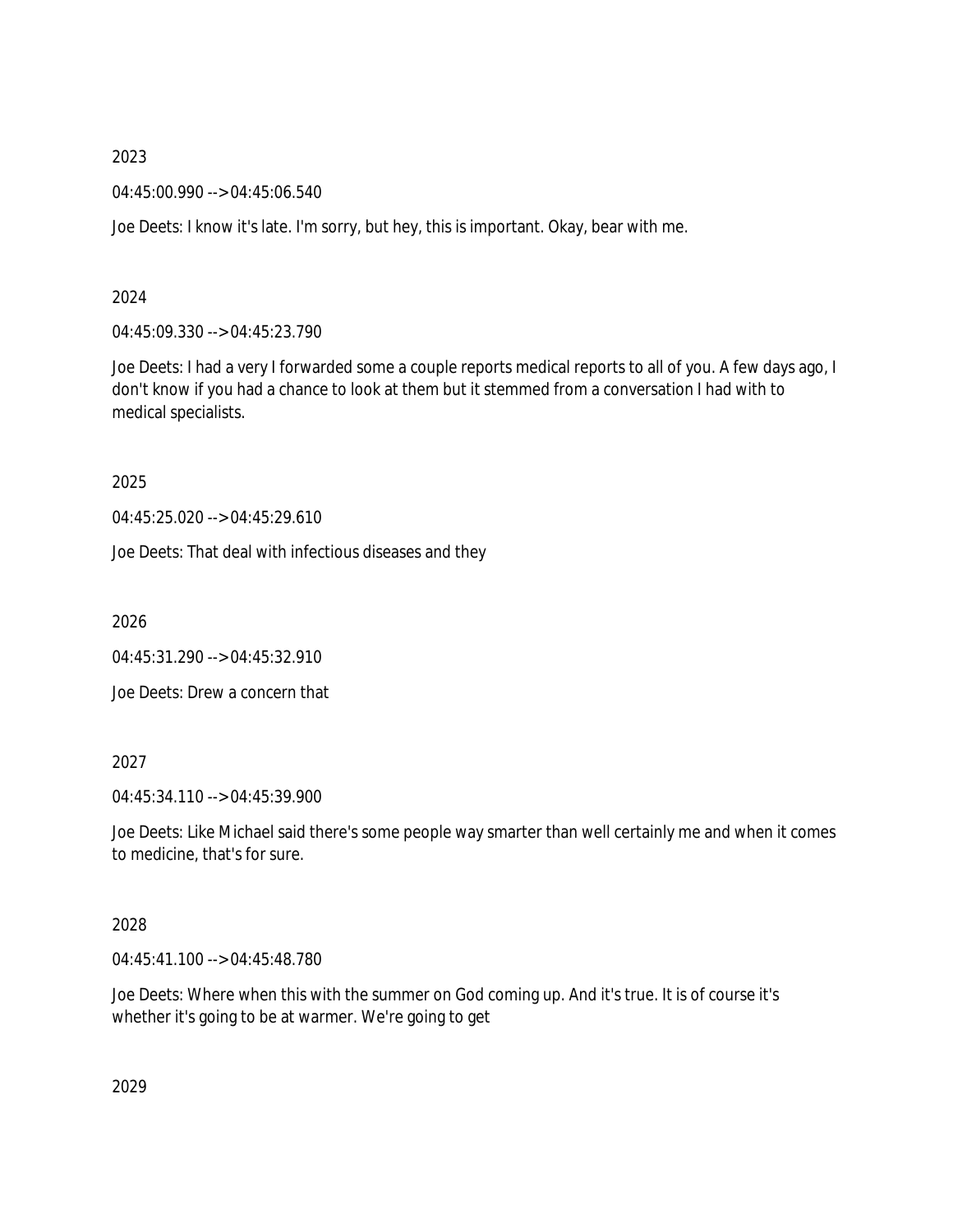04:45:49.440 --> 04:46:01.740

Joe Deets: Larger traffic of folks on the fairies coming over here. That's good. But also it's disconcerting because Seattle has a higher infection rate than Bainbridge, so we're going to have

## 2030

04:46:02.760 --> 04:46:18.150

Joe Deets: folks coming over with a higher infection rate than this island I Bainbridge has done exceedingly well I maybe Morgan knows, but last I heard we hadn't had a case positive case and 3536 days.

2031

04:46:19.200 --> 04:46:28.800

Joe Deets: Which is pretty amazing. So the concern is, is how do we prepare so that he knows what these doctors to Joe What's, what's your city's plans.

## 2032

04:46:29.100 --> 04:46:41.430

Joe Deets: For the summer and and mitigating or trying to reduce this risk and I had to say. At least I am not aware of a plan. So I'm highlighting here. Go to the order that we

## 2033

04:46:42.750 --> 04:46:52.440

Joe Deets: We need to think this through. And I'm sure maybe Morgan has some thoughts on this and and let's age. But one thing the doctors recommended was the wearing a mass

## 2034

04:46:53.040 --> 04:47:02.730

Joe Deets: Even just common mass of homemade mass can have a significant positive impact of the transmission of the of the virus. So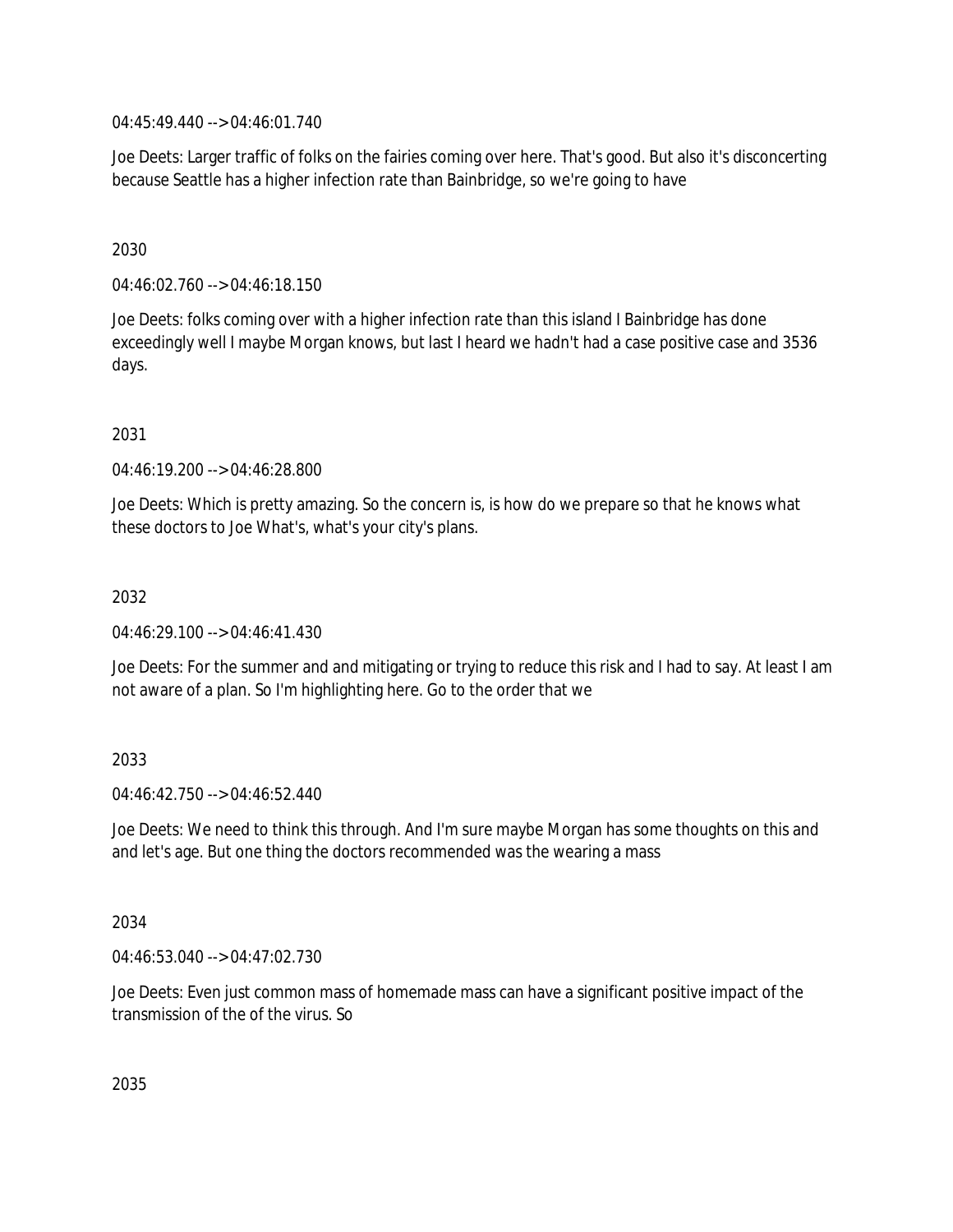04:47:03.210 --> 04:47:13.320

Joe Deets: I'm just saying summers coming. We can't stop it, whether it's coming. We're going to have people come. We better start preparing, we may wish to consider the wearing of mass

2036

04:47:14.370 --> 04:47:15.270

Joe Deets: So that's my point.

2037

04:47:18.600 --> 04:47:20.310

Rasham Nassar: COUNCILMEMBER hi topless.

#### 2038

04:47:21.630 --> 04:47:25.290

Kirsten Hytopoulos: Willing to spend just a second on that before I talk about what I want to talk about

2039

04:47:26.250 --> 04:47:31.620

Kirsten Hytopoulos: Don't forget to that cruise ships are coming back online. I believe in June, which is just mind boggling.

2040

04:47:31.980 --> 04:47:41.430

Kirsten Hytopoulos: They're not. Oh, I heard tickets were being sold. So maybe Morgan's got better information than I do because I was going to say, if we're getting cruise ship of visitors over here, which are pretty standard for us. That would be very

2041

04:47:45.360 --> 04:47:53.580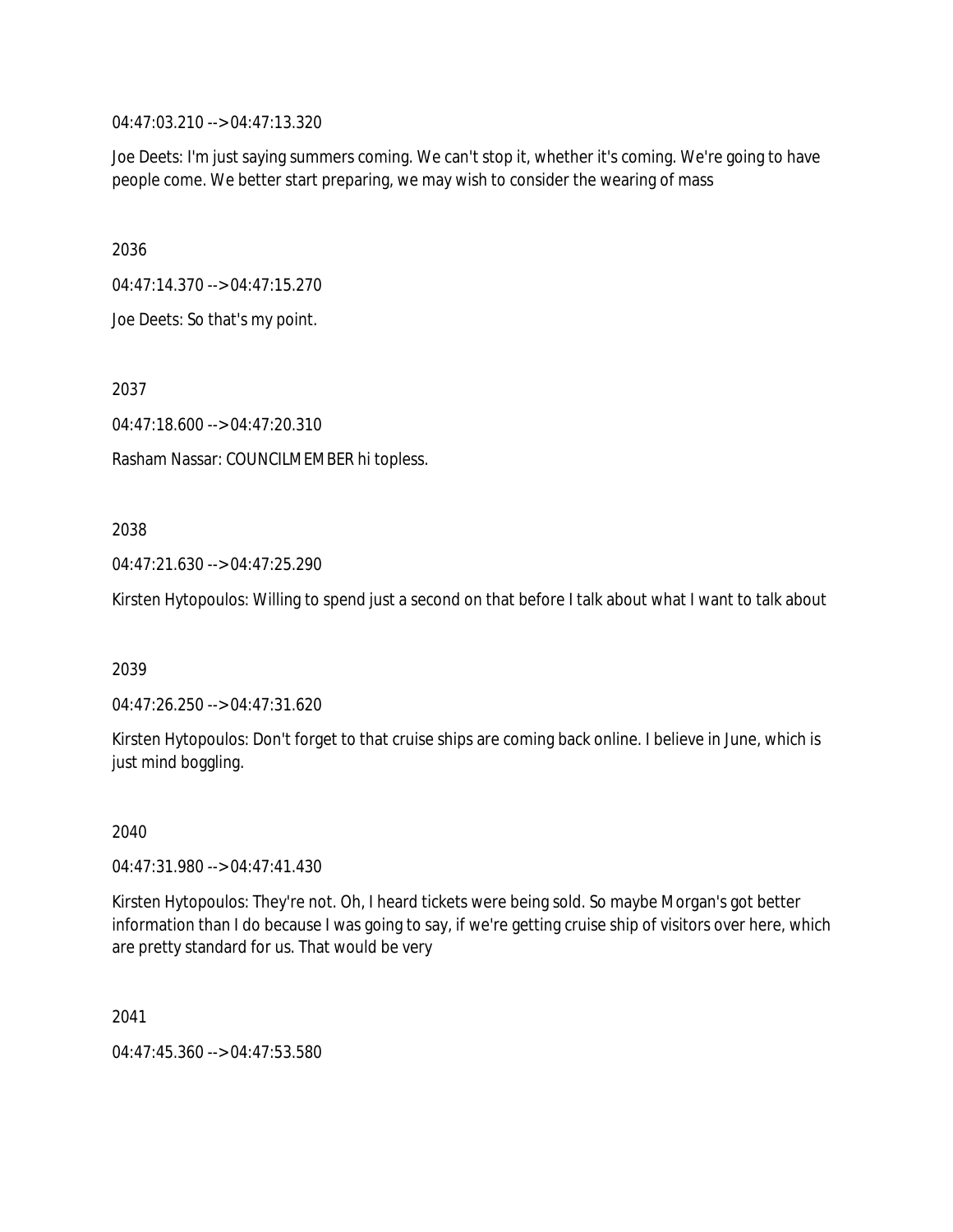Morgan Smith: My information. I mean, there may be some, I don't want to say that I know completely, but the large majority of the cruises if I canceled.

2042

04:47:54.750 --> 04:47:55.260

Morgan Smith: So,

2043

04:47:58.410 --> 04:48:04.410

Morgan Smith: Kirsten you're frozen. So I don't know if you can hear that. But I will follow up a little more specifically, but

2044

04:48:04.680 --> 04:48:11.820

Morgan Smith: It doesn't mean that we won't have people out in public and COUNCILMEMBER deets. To your point, I think we began, you know, at least in the city managers message.

2045

04:48:12.210 --> 04:48:20.760

Morgan Smith: And in our updates. We've been advocating for people to be very mindful of social distancing and wearing personal protective equipment.

2046

04:48:21.690 --> 04:48:28.740

Morgan Smith: For months now and highlighting that that's the thing that we can all do and contribute doesn't mean that everyone is doing it.

2047

04:48:29.400 --> 04:48:40.680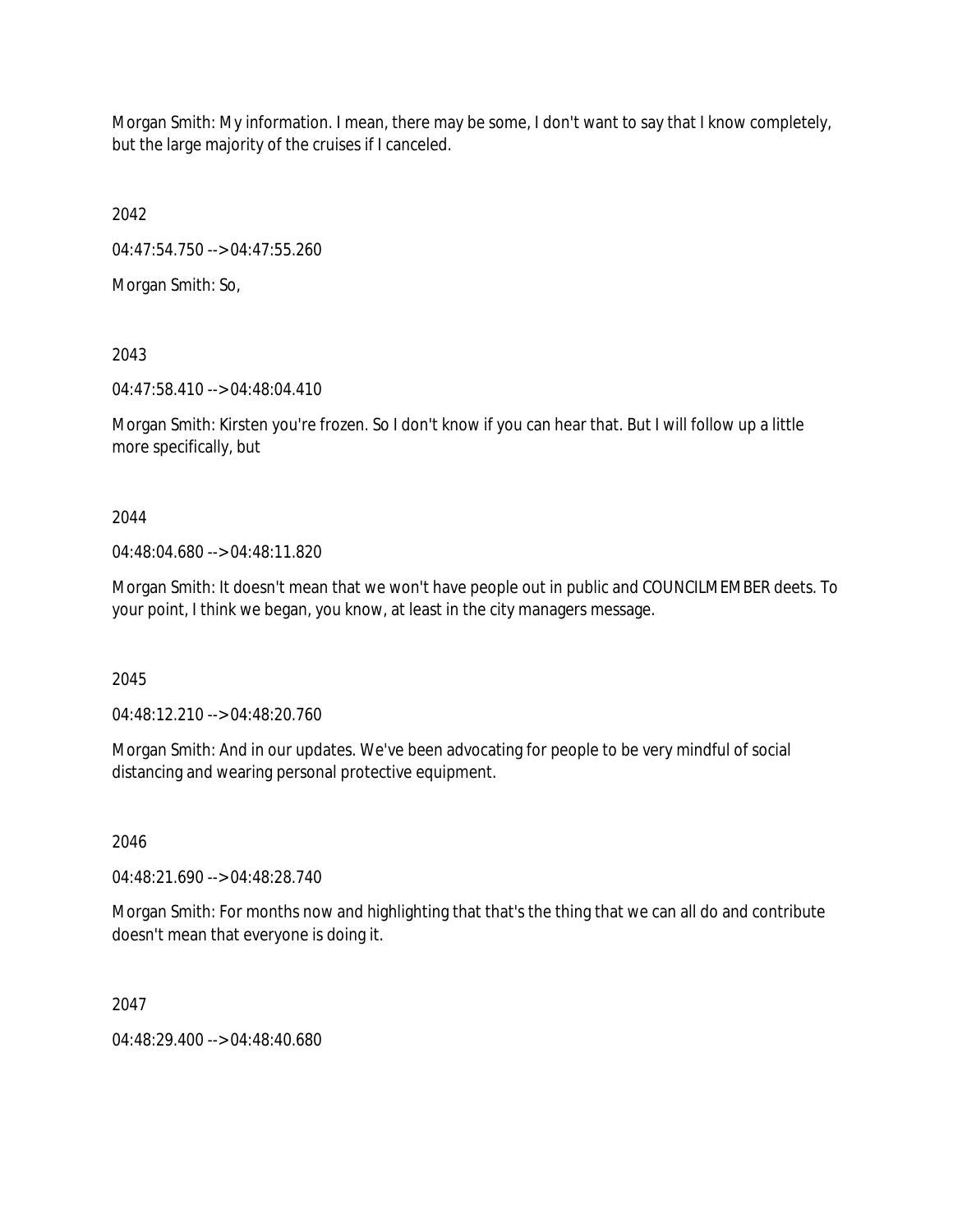Morgan Smith: But it does mean that it's part of the message that we've been working hard to promote and encourage I think the question you are bringing to Council as weather Council wants to take up something more.

2048

04:48:41.850 --> 04:48:50.610

Morgan Smith: Formal in terms of guidance or expectations for the community. And I think that's a question to work through one of the things that

### 2049

04:48:51.390 --> 04:48:58.470

Morgan Smith: I'm interested in is what happens. Regionally, because both Seattle and King County are much larger communities.

### 2050

04:48:59.160 --> 04:49:07.650

Morgan Smith: A lot more resources. And I think this is a real time conversation that people are having and and I'd like to see where that lands in the next week or two.

2051

04:49:08.130 --> 04:49:21.480

Morgan Smith: But we will continue to do our best to advocate. Exactly as you have here that that is a decision that that I would like to see all islanders make for themselves, that when they are certainly in a retail establishment.

### 2052

04:49:22.320 --> 04:49:28.980

Morgan Smith: And maybe in some circumstances when they're just out in public generally that they consider wearing a mask.

### 2053

04:49:34.050 --> 04:49:40.590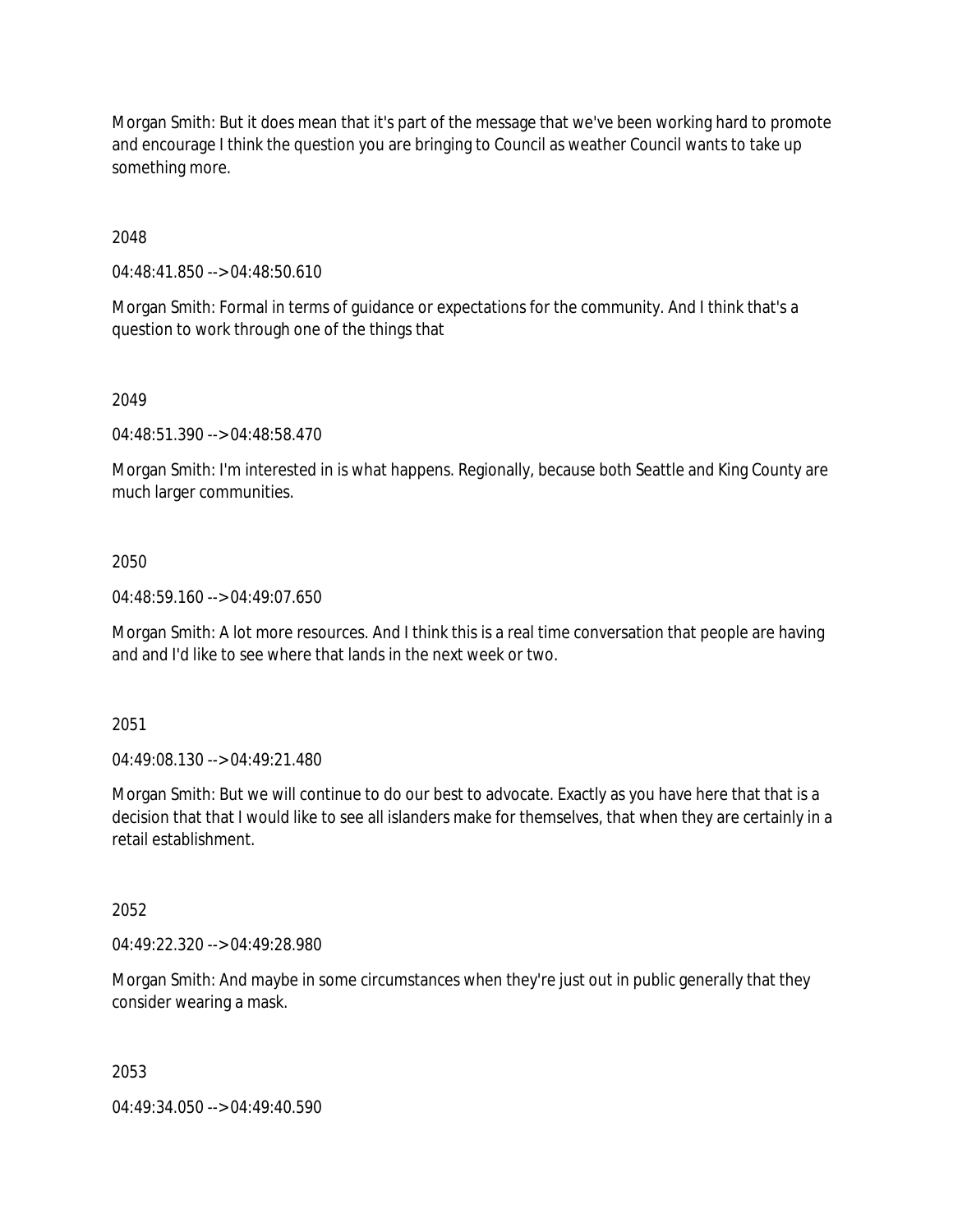Rasham Nassar: Okay, I'm counselor hi topless. Are you going to comment on this or you have something else.

2054

04:49:40.740 --> 04:49:47.040

Kirsten Hytopoulos: I had something else. Did anybody else want to talk about this. I hope we talk again about masks, but I'm not going to talk about right now.

2055

04:49:48.540 --> 04:49:53.850

Rasham Nassar: But council member Medina, you have your hand raised. So if you wanted to add to that, and then we could change subjects.

2056

04:49:54.660 --> 04:50:03.570

Kol Medina: Yep, thank you. I think COUNCILMEMBER dates. Remember your email correctly, you're actually suggesting, or those people were suggesting that

2057

04:50:03.690 --> 04:50:04.620

Kol Medina: The city.

2058

04:50:05.040 --> 04:50:10.230

Kol Medina: Pass an ordinance requiring mask use in the city. Is that right,

2059

04:50:11.160 --> 04:50:11.640

Well,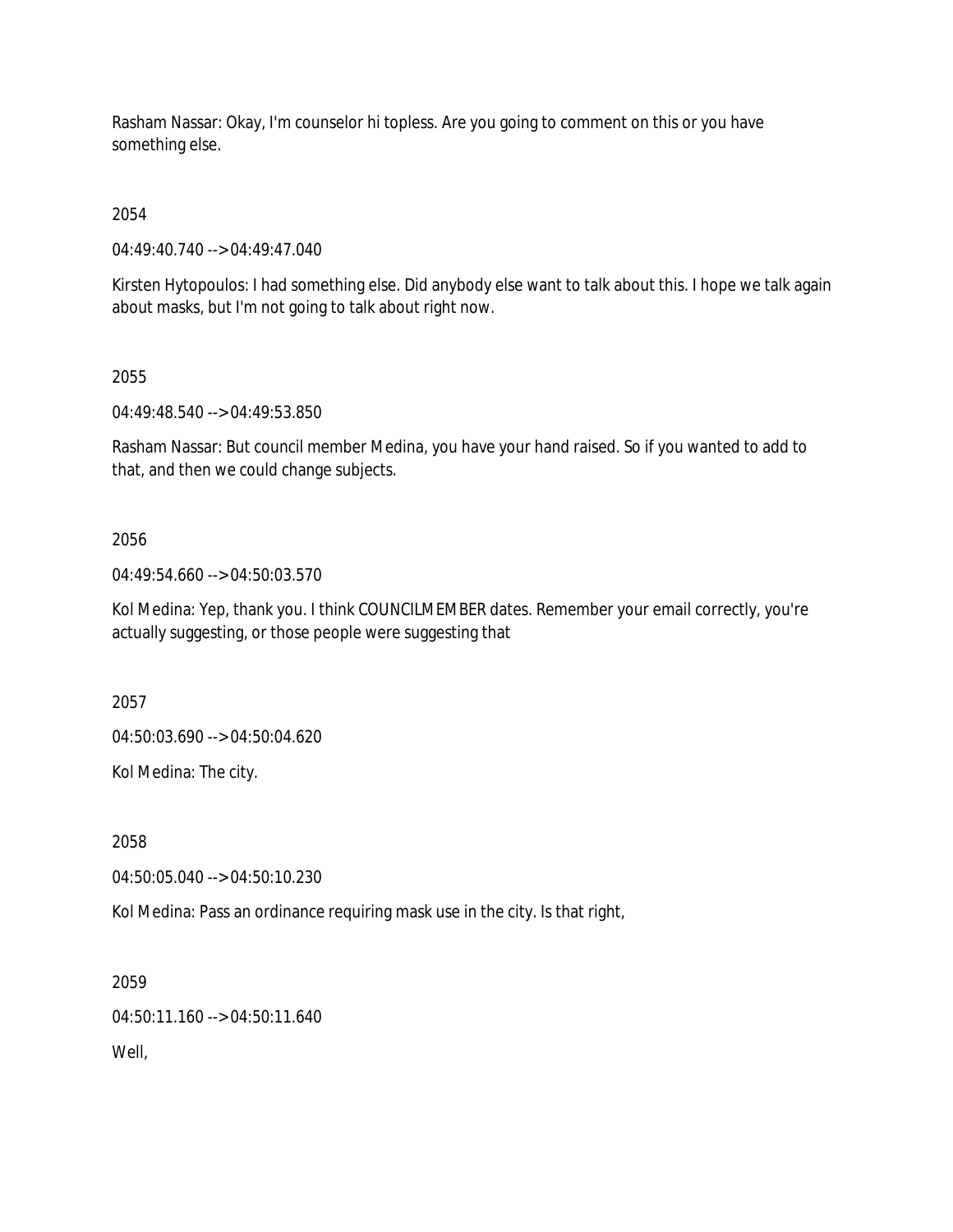04:50:13.530 --> 04:50:26.730

Joe Deets: There was some care because I they one of the doctor said that kits that public health was not recommending that and and you know I think we want to work with our

2061

04:50:27.660 --> 04:50:40.080

Joe Deets: You know who our medical leaders are so, so there's that that issue, but it is what they were bringing up was, quote, The, the medical advice that mass are effective.

2062

04:50:40.680 --> 04:50:48.810

Joe Deets: In reducing the risk of the transmission and we are going to be experiencing a higher risk of catching the

### 2063

04:50:49.320 --> 04:50:57.660

Joe Deets: Virus with boatloads of people coming with the summer. So you get to see the increase in the risk coming, there's something we can do.

2064

04:50:58.650 --> 04:51:08.940

Joe Deets: Then they're turning to me city council members, saying, you know, you may, you may want to consider a more formal approach so

2065

04:51:09.600 --> 04:51:19.620

Joe Deets: I'm not a medical expert. I'm just simply listening to folks who knows a lot more. But I want to bring this to all of you. And of course, the city manager analysts age.

2066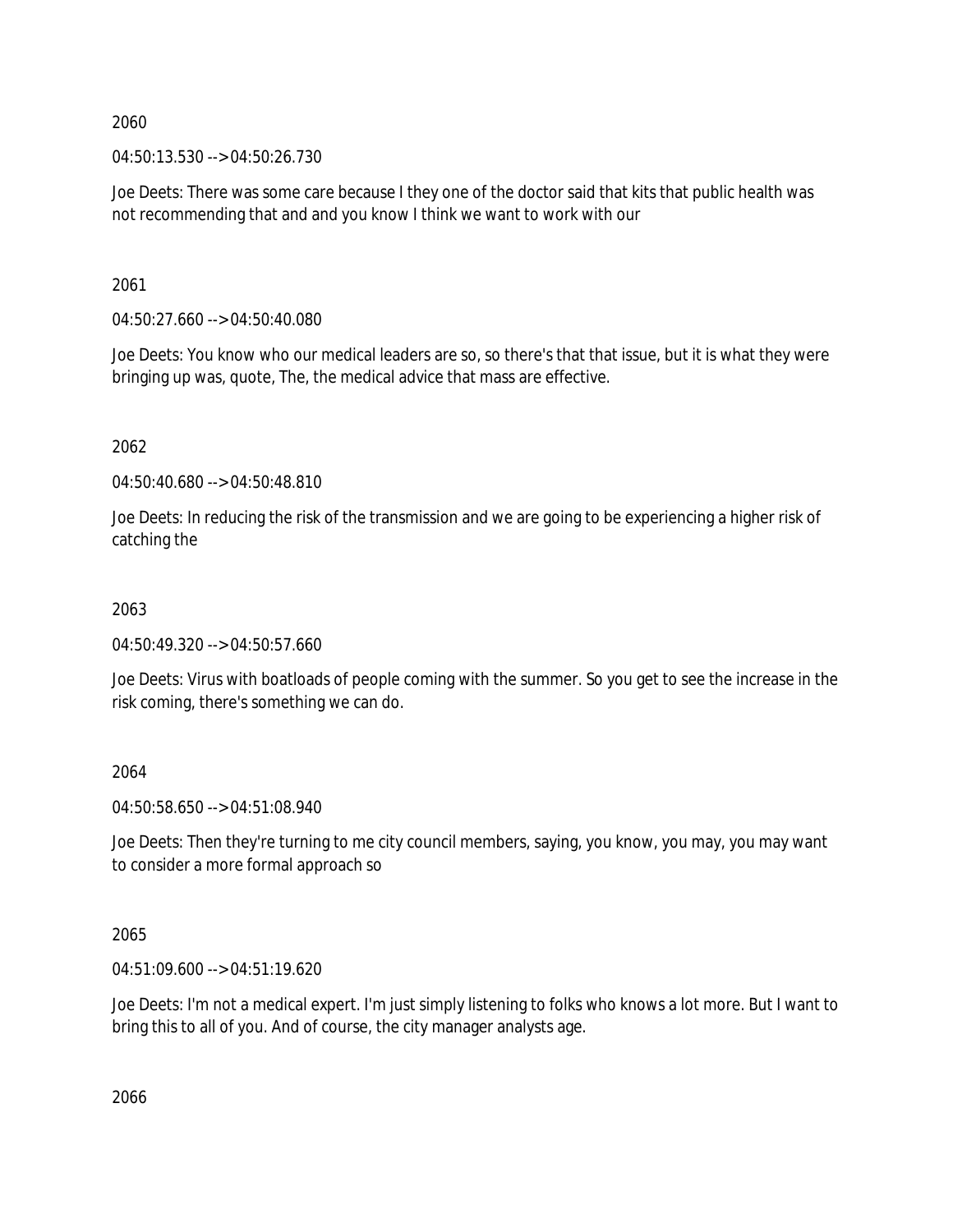04:51:21.210 --> 04:51:37.950

Joe Deets: I i think it's worthwhile other communities have Langley Washington on Whidbey they've they've done all visitors coming to Langley have to wear mass other towns as well. So we are not an outlier, but we have a particular risk here because of the ferry.

2067

04:51:39.570 --> 04:51:46.980

Kol Medina: So I'm going to modify this follow up and say that it looks like the health board is going to be meeting within the next week.

2068

04:51:48.750 --> 04:52:07.200

Kol Medina: To respond to, or think about or talk about the the governor's chain and criteria for potential early opening. So I'm happy to commit to y'all hear that I'll raise this issue there at the health board meeting and see what the health, our health officer has to say about it report back

2069

04:52:07.800 --> 04:52:08.430

Joe Deets: Okay, great.

2070

04:52:10.530 --> 04:52:11.160

Rasham Nassar: City Manager.

2071

04:52:11.910 --> 04:52:22.140

Morgan Smith: It just to close out this. I think it's an important opportunity to have a message I take your point about visitors from Seattle, but as we move into phase one and phase two potentially

2072

04:52:22.620 --> 04:52:29.190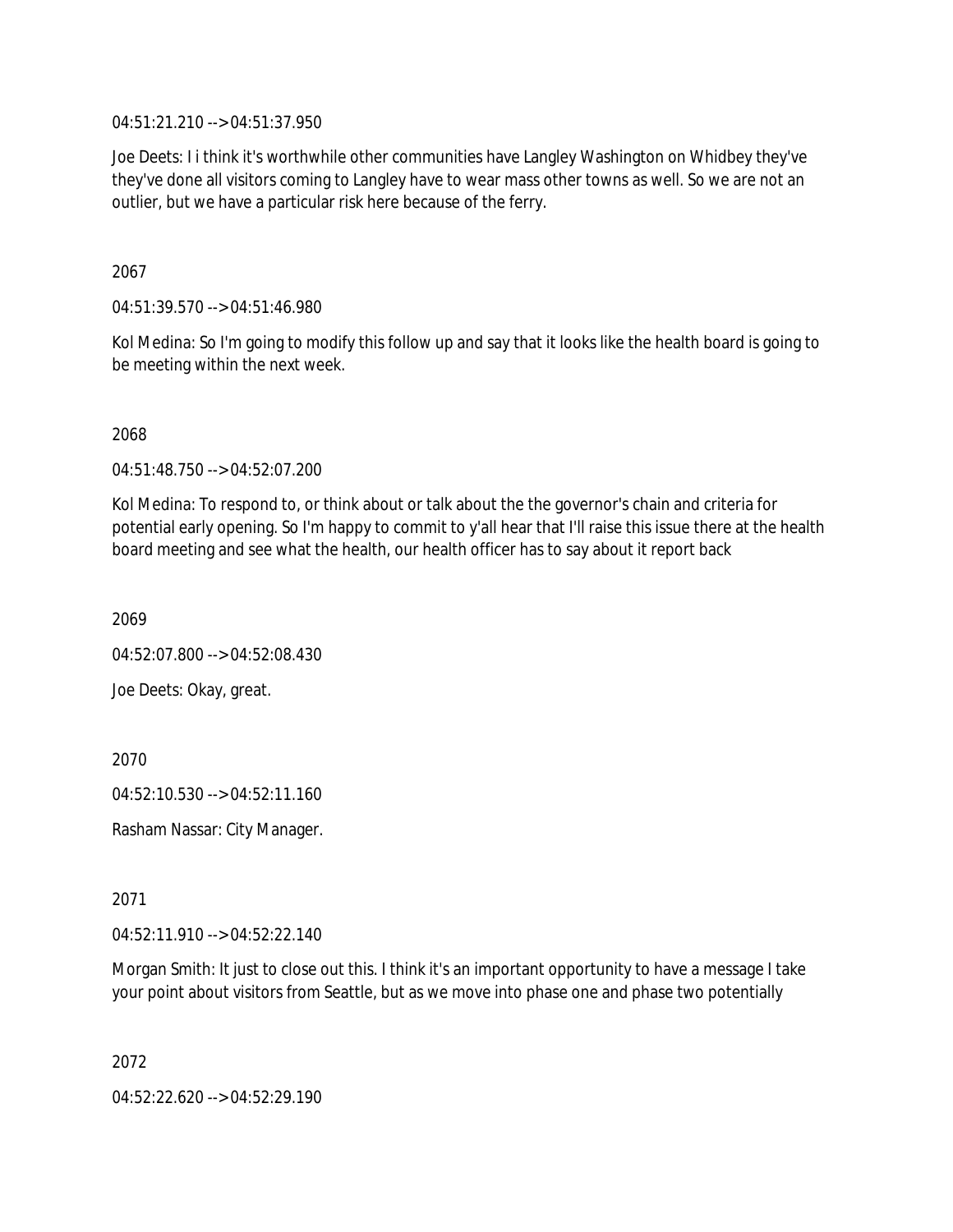Morgan Smith: Where our real, immediate risk is is that our, our population is moving around and interacting in a much

# 2073

04:52:29.550 --> 04:52:40.290

Morgan Smith: More significant way every day and it doesn't really have to do with people coming from Seattle, it just has to do with a higher level of activity and a higher level of proximity. All of us together so

# 2074

04:52:40.950 --> 04:52:54.180

Morgan Smith: personal decisions to really embrace social I guess is the wrong word is embrace commit to social distancing and commit to wearing a mask gloves, whatever you feel is important for you, giving your particular risk.

### 2075

04:52:55.050 --> 04:53:01.320

Morgan Smith: Assessment that really needs to be happening now. It's not about some future version where there are more tourists.

# 2076

04:53:01.590 --> 04:53:16.080

Morgan Smith: We have people coming over the bridge back and forth every day. And we're moving among one another. We have not had a report of case in several weeks but but it's absolutely the case that there is coven 18 present and moving in a community transition in the island. So

# 2077

04:53:21.360 --> 04:53:26.880

Rasham Nassar: Are we okay to wrap up that discussion and move on. Okay, thank you for bringing that up. Councilmember deeds.

2078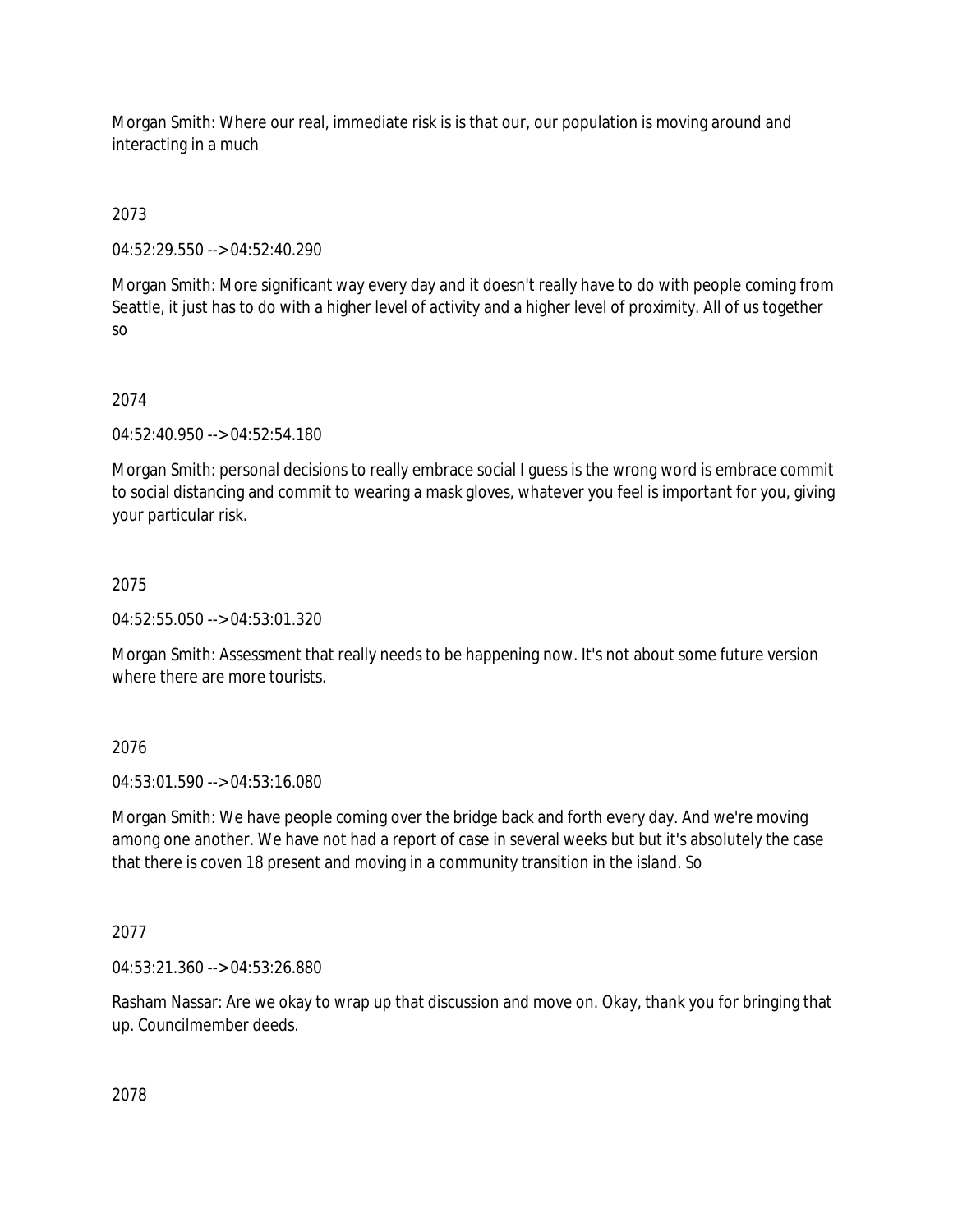04:53:28.440 --> 04:53:30.180

Rasham Nassar: Customer had top list. We're going to go back to you.

2079

04:53:33.810 --> 04:53:40.320

Kirsten Hytopoulos: Yeah, I'm going to pray regret doing this just because I have a very big, big connections breaking and breaking. So I hope I don't

2080

04:53:41.280 --> 04:53:56.220

Kirsten Hytopoulos: Hoping it through this, but like I said that there's there's three points that I would like to refer to in the email that's been discussed today statements that that I feel are patently false. And the reason I think it's important to correct them is because again the

2081

04:53:57.810 --> 04:53:58.620

Kirsten Hytopoulos: You can't hear me.

2082

04:54:00.480 --> 04:54:01.410

Kirsten Hytopoulos: You can hear me now.

2083

04:54:01.710 --> 04:54:02.670 Rasham Nassar: Yeah, you're good.

2084

04:54:02.820 --> 04:54:06.960

Kirsten Hytopoulos: You'll have to wave at me again because you were all looking fine. I'm sorry.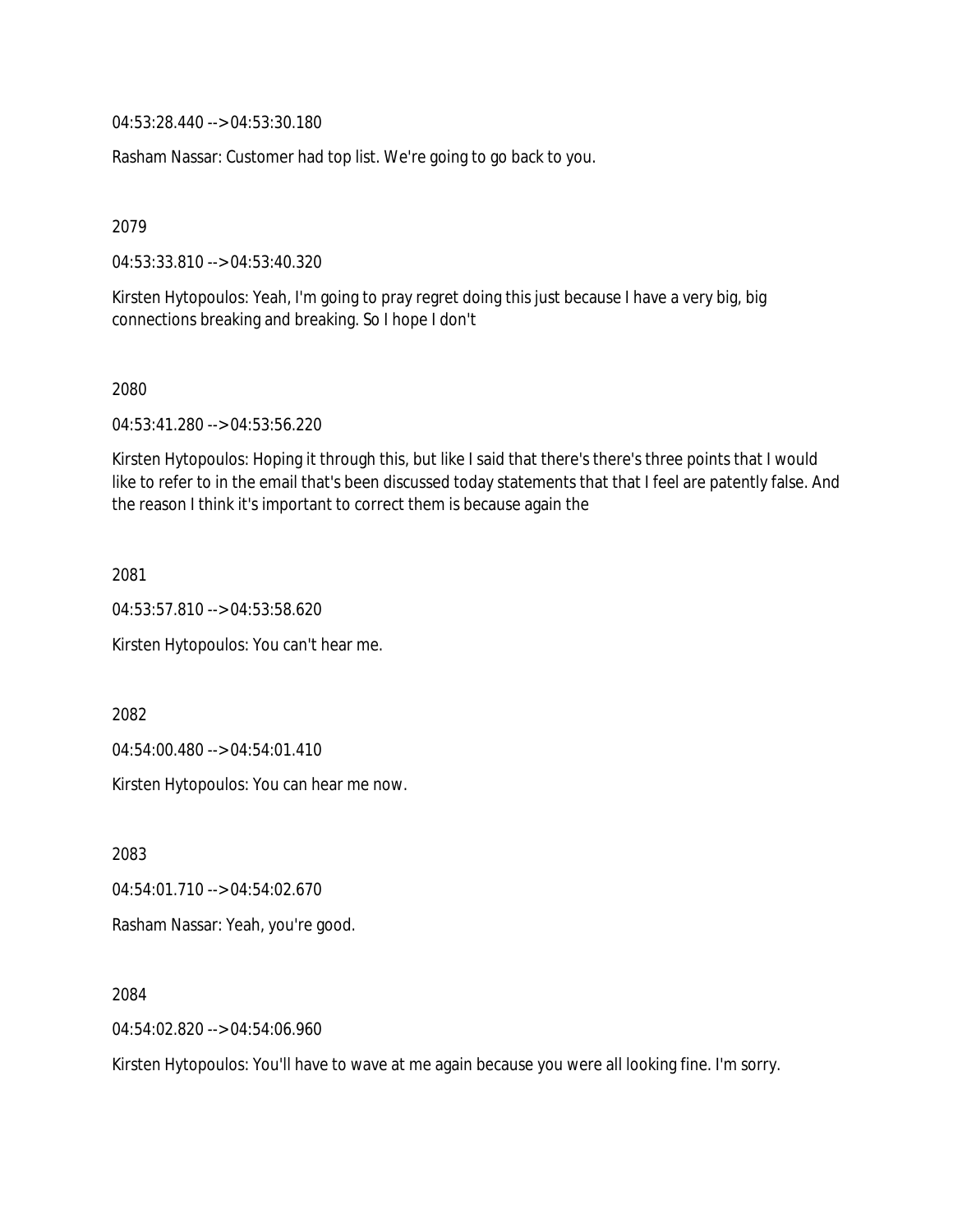04:54:07.830 --> 04:54:14.040

Kirsten Hytopoulos: What I was saying is the reason I think that we need to address these statements that are going out and emails to many, many community.

2086

04:54:14.760 --> 04:54:27.390

Kirsten Hytopoulos: Community members, is that going back to what somebody said, and I think it might have been you, Michael. But, you know, we are aligned on so many important policy issues we have work to do. We have to travel as much trust as we can.

2087

04:54:28.650 --> 04:54:30.510

Kirsten Hytopoulos: Oh, am I not audible

2088

04:54:31.200 --> 04:54:34.470

Kirsten Hytopoulos: Keep going. I am audible. Is it just Leslie is her

2089

04:54:37.410 --> 04:54:37.980

Kirsten Hytopoulos: Sorry, guys.

2090

04:54:38.880 --> 04:54:44.160

Kirsten Hytopoulos: Anyway, so the couple. These are the three statements that I just want to pull out real quickly and say this is just simply not true.

2091

04:54:44.820 --> 04:54:53.880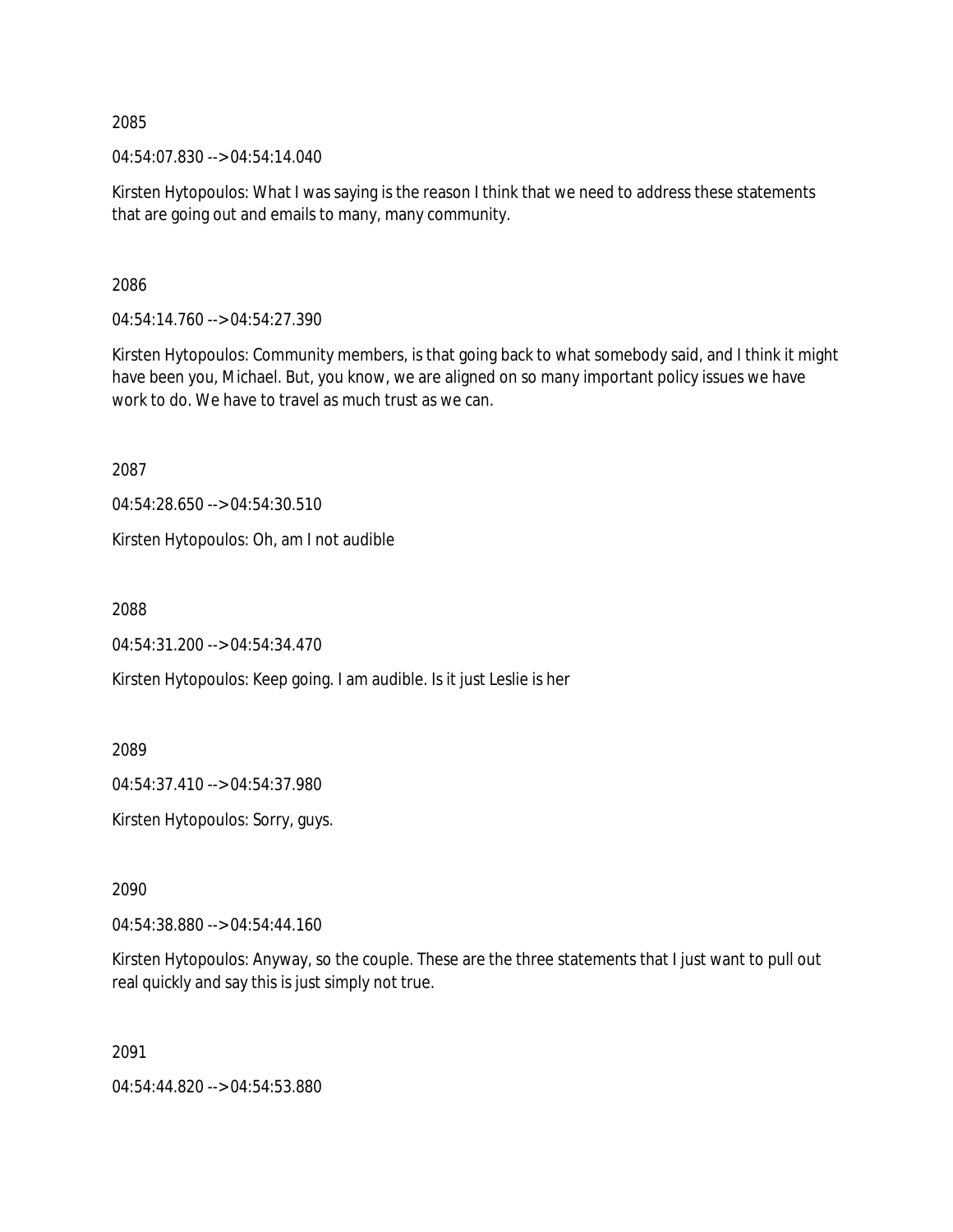Kirsten Hytopoulos: One statement was that the City Council made a decision at the meeting when we, when we restructured our meetings in order to decide what we could do, pursuant to the governor's order.

### 2092

04:54:54.630 --> 04:54:59.820

Kirsten Hytopoulos: This email states that the decision was made by the Council not to take up its discussion of climate change.

### 2093

04:55:00.150 --> 04:55:04.590

Kirsten Hytopoulos: There was no specific reason why this discussion had to wait. But that's what a majority decided

### 2094

04:55:04.950 --> 04:55:10.650

Kirsten Hytopoulos: That's pretty inflammatory because we were very clear that we all are very committed to continue to talk about climate change.

### 2095

04:55:11.040 --> 04:55:21.060

Kirsten Hytopoulos: And that it was because of the governor's order that we were not able to continue our business. At that point, you guys are all frozen. So I may just not be able to do this. Thank you.

### 2096

04:55:22.650 --> 04:55:30.210

Kirsten Hytopoulos: Um, so to be clear what was important about that was that what was then stated was that what we had what I had said is that members of the

### 2097

04:55:30.330 --> 04:55:44.880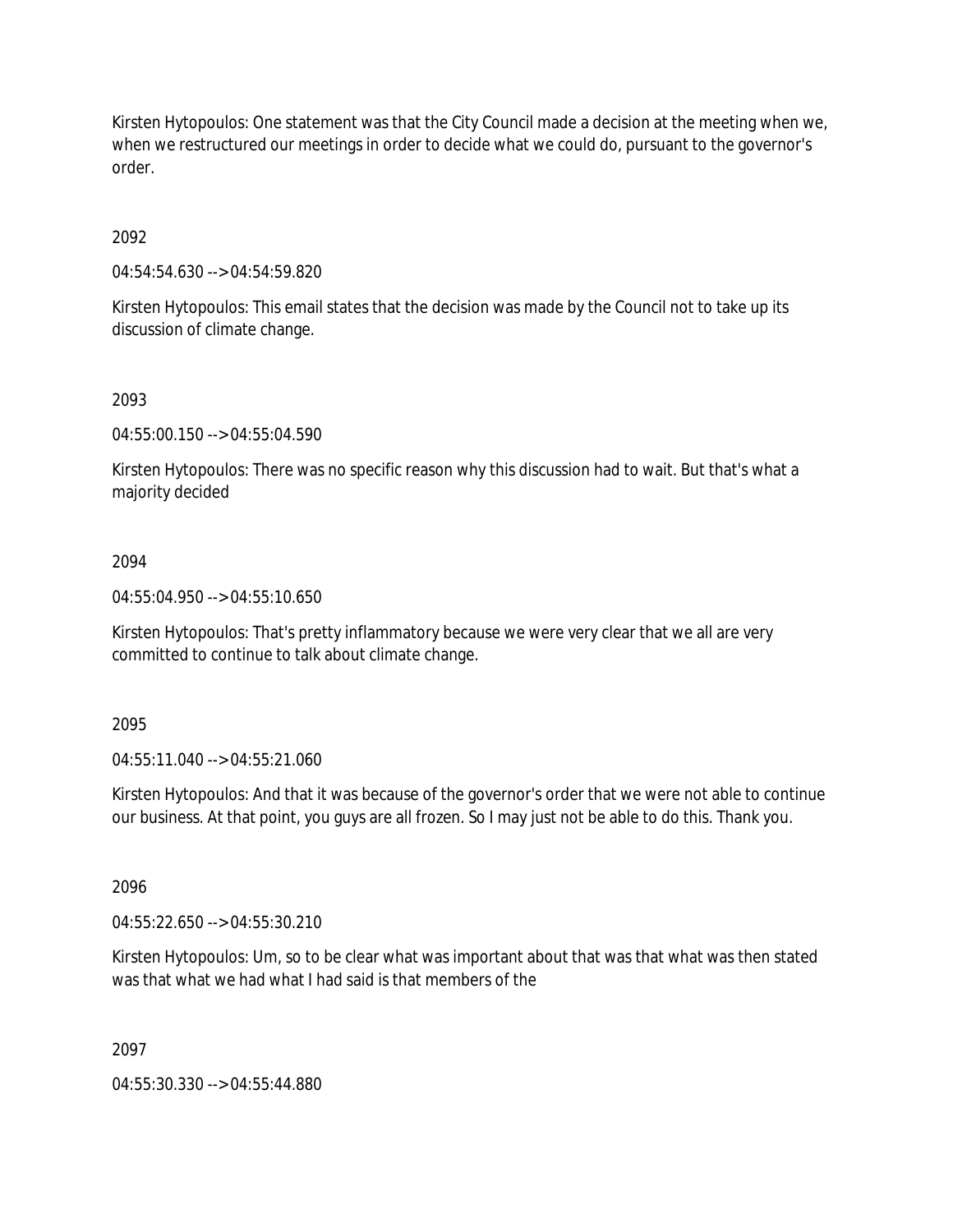Kirsten Hytopoulos: Council. We're not allowed to discuss climate change at that point because we weren't discussing climate change going forward during coven that's absolutely not the case, obviously, what we talked about was the fact that the issue was whether or not was appropriate for to invite the

### 2098

04:55:46.470 --> 04:55:54.180

Kirsten Hytopoulos: Climate Advisory Commission committee to bring forward their PowerPoint meant for the entire Council to be processed by just a couple of council members.

### 2099

04:55:54.660 --> 04:56:06.750

Kirsten Hytopoulos: Very different from not being able to talk about climate change, please go forth and talk about climate change constantly. And then the last one was that apparently there's an allegation that other council members.

### 2100

04:56:07.680 --> 04:56:13.950

Kirsten Hytopoulos: work behind the scenes with a city attorney to craft an amendment to the ordinance effectively exempting the Winslow hotel.

# 2101

04:56:14.520 --> 04:56:19.920

Kirsten Hytopoulos: That is simply not true. And that's what I was alluding to, when I said that when we were discussing

### 2102

04:56:20.640 --> 04:56:25.740

Kirsten Hytopoulos: Executive Session, with Joe that I wanted to address this being able to refute things that did or didn't happen.

### 2103

04:56:26.070 --> 04:56:29.160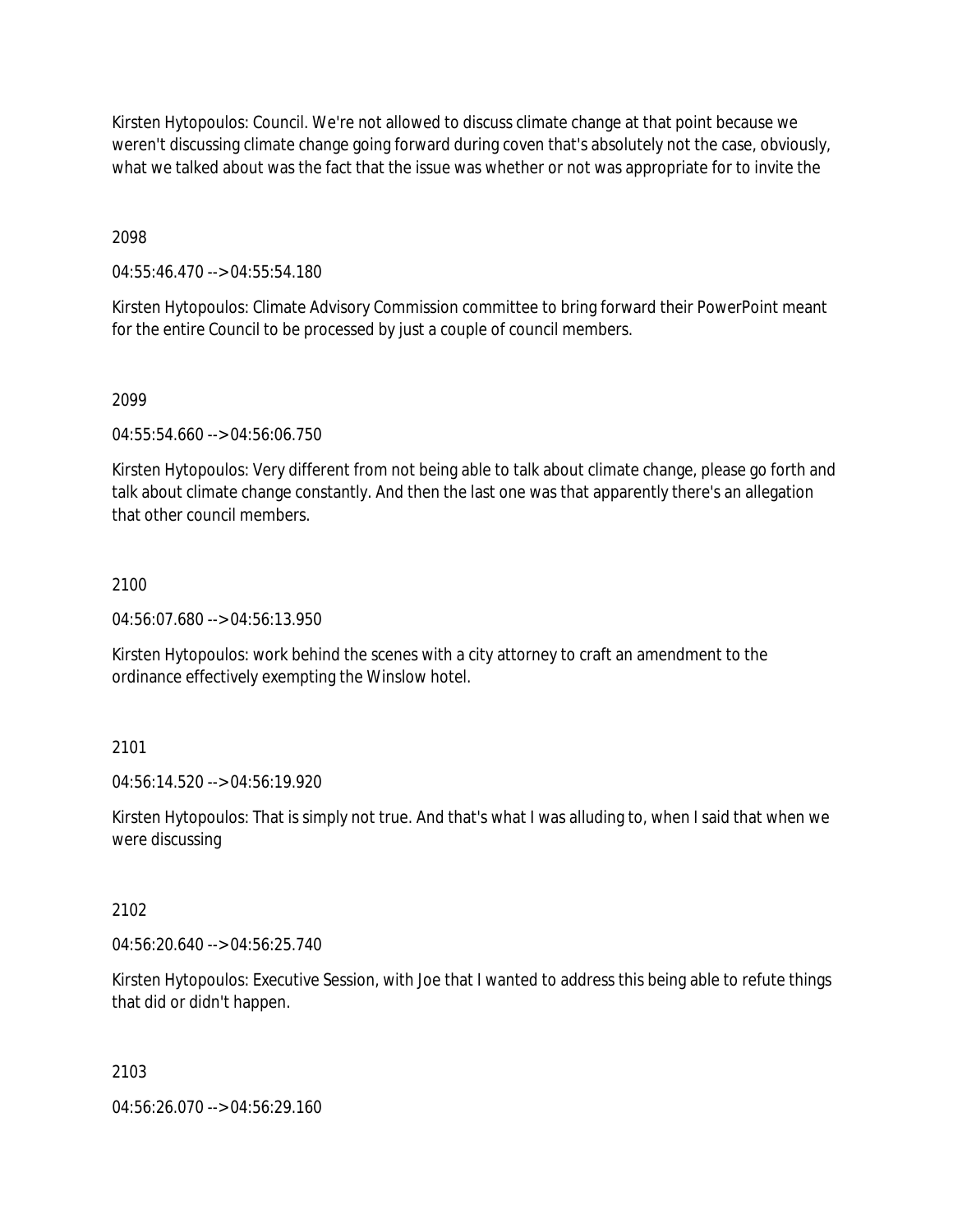Kirsten Hytopoulos: in executive session that aren't related to legal advice or statements that were made.

2104

04:56:29.550 --> 04:56:37.800

Kirsten Hytopoulos: Our attorney, provided that amendment, he drafted it for the reasons that he stated earlier about what what he tends to do with his position, which is to

2105

04:56:38.160 --> 04:56:47.910

Kirsten Hytopoulos: Go ahead and draft motions for us to help accomplish what his legal advice is so I want to clearly refute and if anybody has any other evidence to the contrary.

2106

04:56:48.180 --> 04:56:57.300

Kirsten Hytopoulos: That the account that no council member participated in the drafting of that amendment that was brought forward by our city attorney. And again, I think that's just so important for the community to

2107

04:56:57.660 --> 04:57:06.990

Kirsten Hytopoulos: Not have this impression that there's a secret meetings going on behind the scenes. I'm trying to orchestrate things like this. That's just not the case. Thank you.

2108

04:57:09.990 --> 04:57:15.390

Rasham Nassar: Okay, any other COUNCIL COMMENTS for go to the order. Councilmember Medina.

2109

04:57:17.430 --> 04:57:25.230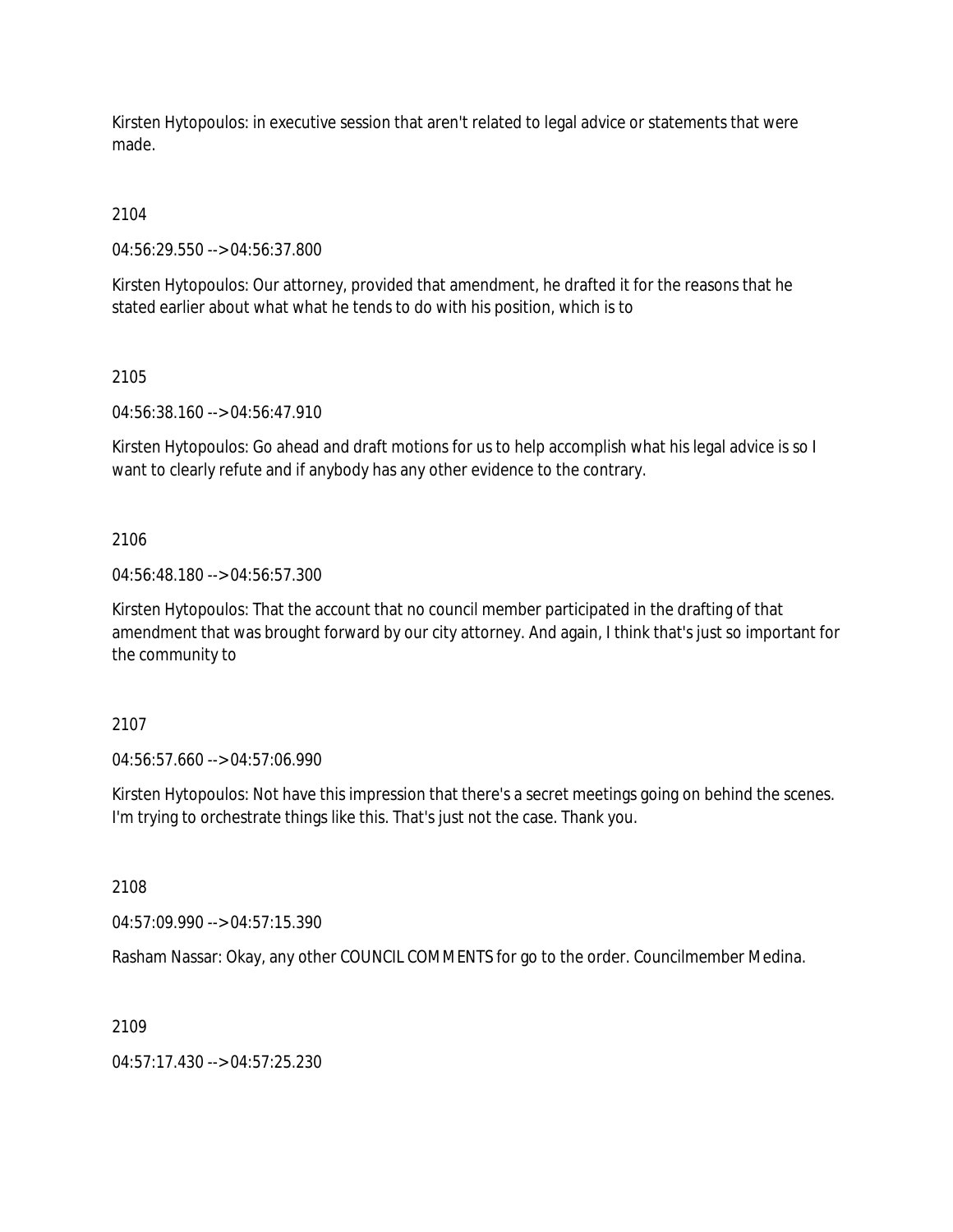Kol Medina: Yeah, sorry guys I know it's super late, but I, there's a couple things I wanted to bring up. We all got an email from

2110

04:57:26.640 --> 04:57:33.720

Kol Medina: Constituent within the last couple days, I think, or last few days anyway. And he was suggesting that

# 2111

04:57:34.830 --> 04:57:52.320

Kol Medina: The city council, consider the city, consider setting up and I'm just reading from the email setting up a volunteer advisory group that can put together an Options analysis with possible solutions for a long term 12 to 24 month time period for how our island can best survive.

# 2112

04:57:53.400 --> 04:58:04.290

Kol Medina: This coordinating crisis economically and socially. So basically I'm hey should the city put together an advisory group of people to help with some long term recovery planning.

# 2113

04:58:05.100 --> 04:58:14.100

Kol Medina: For the city. I just think that's an interesting idea. I don't know if that ideas on anyone's agenda anywhere and I'm looking at the city manager.

# 2114

04:58:14.970 --> 04:58:23.850

Kol Medina: I personally i mean i see pros and cons to that I'm not here saying yes, it's definitely do that. But I wanted to just bring it up and see if anyone had any thoughts about it.

# 2115

04:58:26.700 --> 04:58:35.070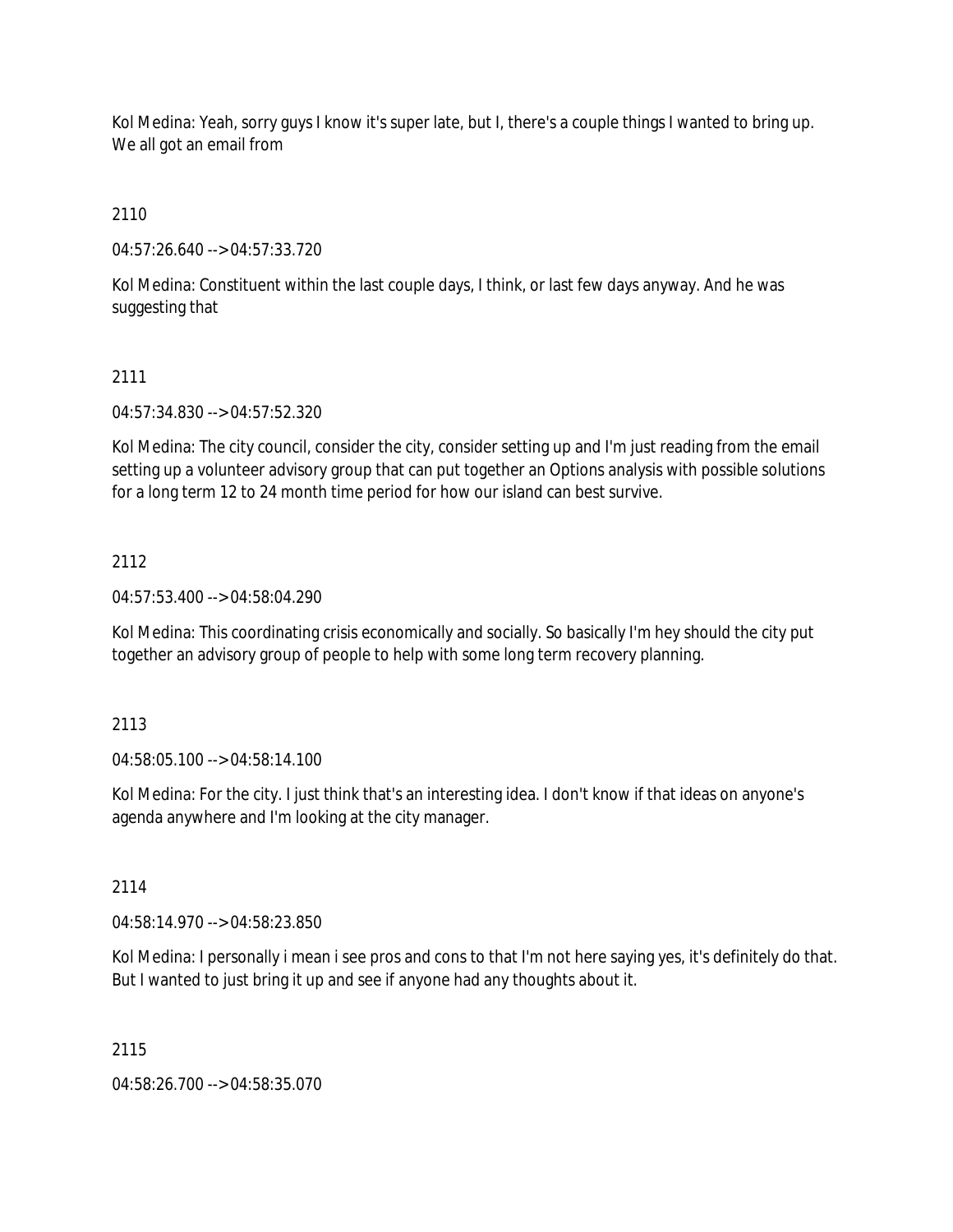Rasham Nassar: I thank you for bringing that up. I COUNCILMEMBER Medina, I note I noted that email. I think I forwarded it to city manager Smith and

2116

04:58:36.180 --> 04:58:39.270

Rasham Nassar: And our emergency management coordinator

# 2117

04:58:41.790 --> 04:58:45.300

Rasham Nassar: I trust that you receive that city manager and

# 2118

04:58:46.710 --> 04:58:53.460

Rasham Nassar: I don't know how it fits in with the city's current response or future plans in terms of dealing with the pandemic, but

# 2119

04:58:53.850 --> 04:59:10.140

Rasham Nassar: I'm certainly interested in hearing feedback on that. I don't know that now is the time. But are we expecting another coven update agenda item I don't recall what we had planned for next week, but perhaps a good fit in.

# 2120

04:59:10.770 --> 04:59:25.080

Morgan Smith: Well, I wasn't planning to provide an update on that particular aspect. If I, if there's one I was figured out a time. The next update for some information when and if the governor's pivoting towards face to

# 2121

04:59:26.160 --> 04:59:35.190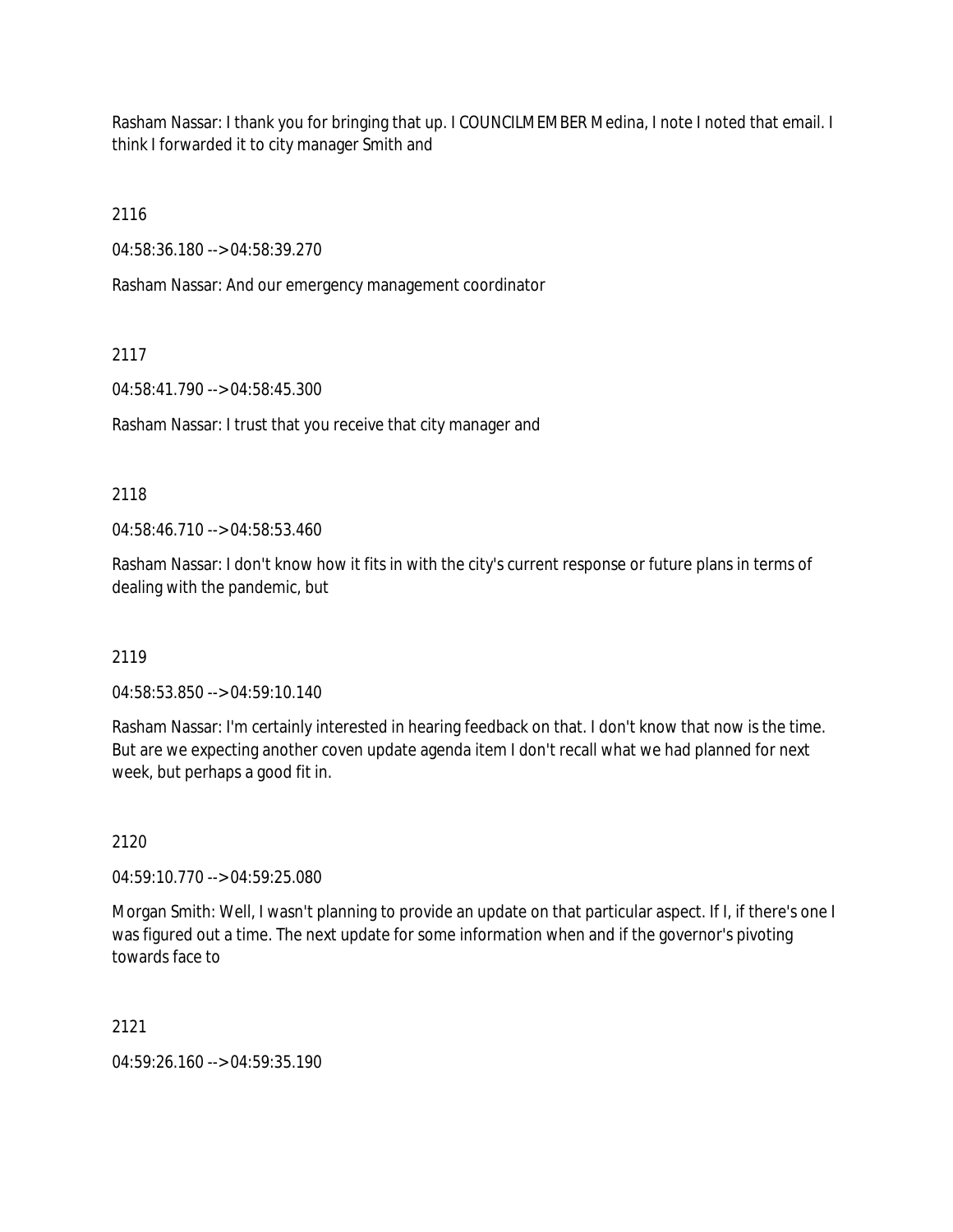Morgan Smith: With respect to an advisory group. It's typical that the Council decides to create an advisor group because you feel like there's a dimension that you

2122

04:59:35.730 --> 04:59:45.600

Morgan Smith: To a topic that you'd like to hear from residents on the city's response is grouped essentially into two areas that I can think of right now, maybe three

# 2123

04:59:45.930 --> 04:59:56.820

Morgan Smith: One is to inform you on the financial impacts and support and leave the financial planning for the city, the municipal organization and the second is to

### 2124

04:59:57.810 --> 05:00:07.440

Morgan Smith: Develop and lead the changes required for the city, the municipal organizations workspaces, which are pretty significant. And then the third is

2125

05:00:08.010 --> 05:00:17.880

Morgan Smith: To have our emergency response. Generally, led by our emergency coordinator who, as you know, we're unique among kids have cities and having the benefit of a paid full time.

2126

05:00:18.660 --> 05:00:27.330

Morgan Smith: Emergency coordinator and we have our own independent emergency management function. I think if the Council is interested in developing an advisory group of residents.

2127

05:00:27.780 --> 05:00:34.050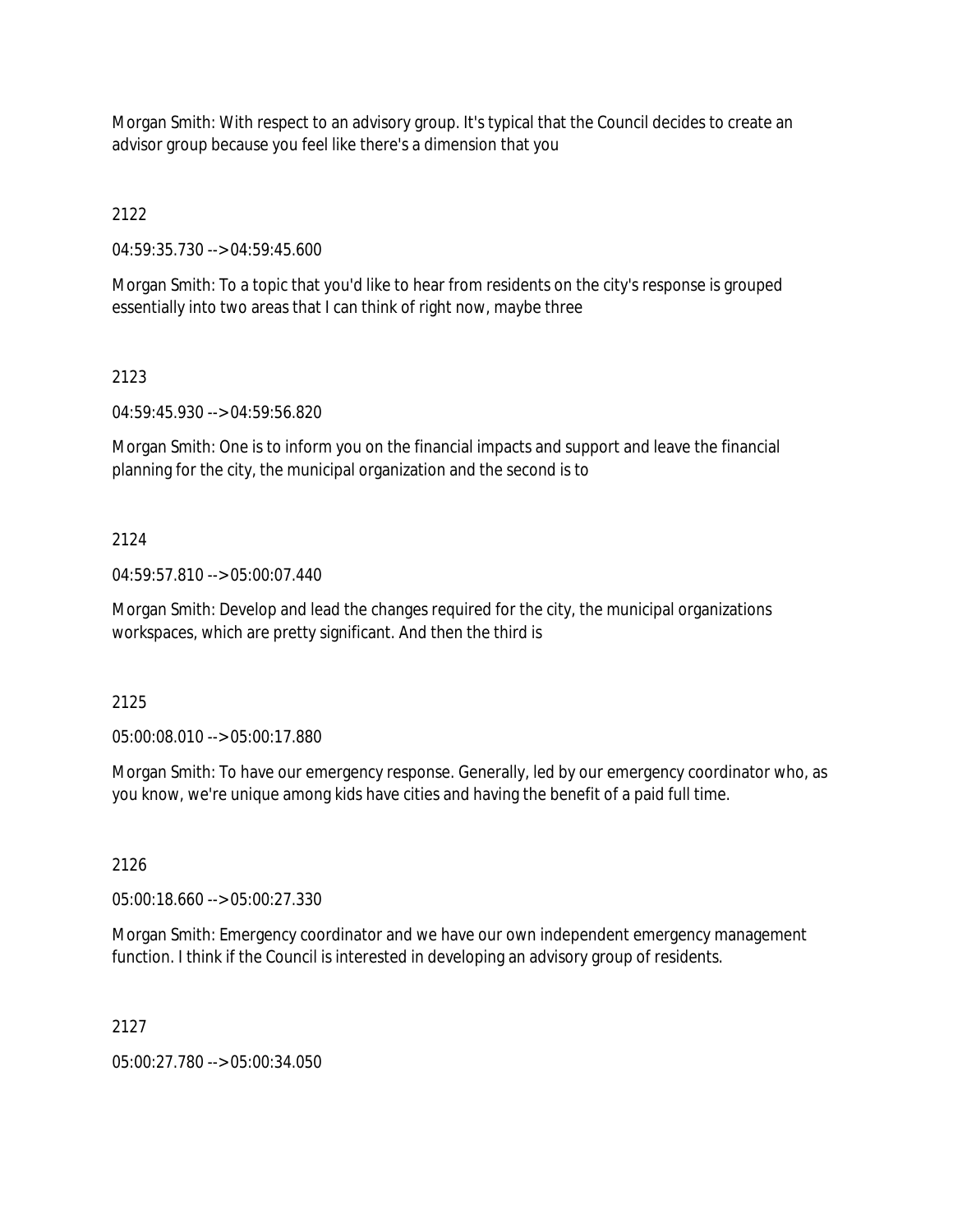Morgan Smith: It would help to begin with what you would like the residents to inform you on and advise you on and what areas.

2128

05:00:34.770 --> 05:00:44.460

Morgan Smith: I am not sure the three areas I just outlined are ones where having residents unless they have a specific background and municipal finance or in

# 2129

05:00:45.090 --> 05:00:56.520

Morgan Smith: Emergency Preparedness or in the workplace coven issues. I'm not sure that would be useful to us in those areas, but I think there are probably other places where you would like to hear from residents and so

### 2130

05:00:56.790 --> 05:01:11.460

Morgan Smith: Rather than looking to me to take up that suggestion and provide feedback. I really think it falls to counsel and understanding where the city staff is already working. Where are other places you would like work to be happening if that makes sense.

# 2131

05:01:14.610 --> 05:01:17.100

Rasham Nassar: COUNCILMEMBER Medina, did you want to respond to that or

2132

05:01:18.420 --> 05:01:22.650

Kol Medina: I just wanted to bring it up and see what people thought I agree that the city manager said

### 2133

05:01:23.160 --> 05:01:28.740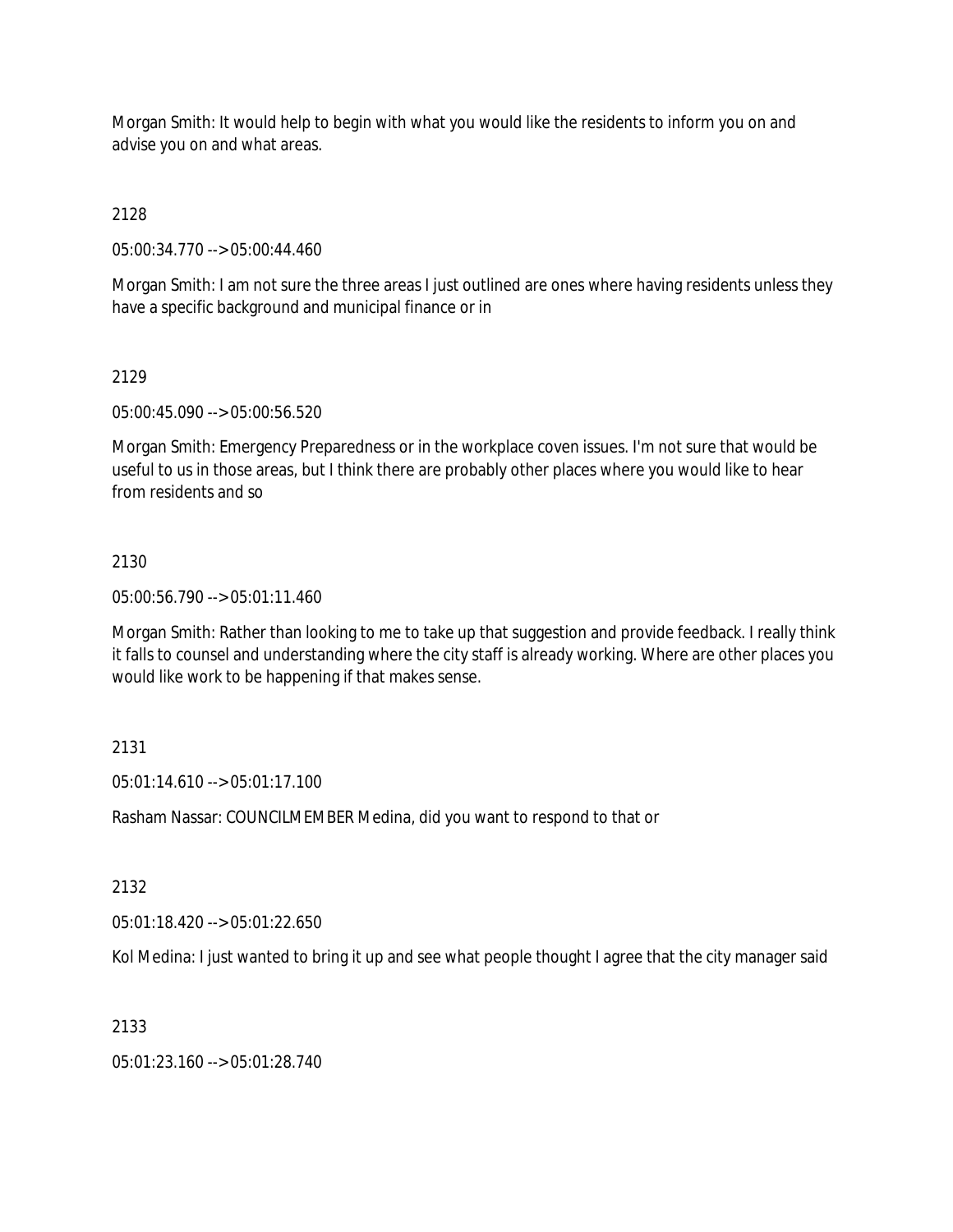Kol Medina: I don't think this person was talking about emergency preparedness. I think this person was talking about long term economic recovery.

2134

05:01:29.340 --> 05:01:38.520

Kol Medina: And social recovery, as he put it, and I don't think that was in the list of things that senior managers talked about, I think the EEOC focuses on that.

2135

05:01:39.270 --> 05:01:45.510

Kol Medina: So if that's something that the City Council thinks the city should spend some time and energy and effort, focusing on then.

### 2136

05:01:46.110 --> 05:01:54.390

Kol Medina: Then we should talk about that at some point. And again, I'm not pushing it. I just thought I was interesting. I wonder, bring it up. I do have another thing. Also, if we're done with that.

2137

05:01:55.290 --> 05:01:56.910

Rasham Nassar: Number. Do you want to comment.

2138

05:01:58.110 --> 05:02:01.140

Joe Deets: Well, just very briefly, I know it's late, folks, but

2139

05:02:01.800 --> 05:02:13.020

Joe Deets: I I've been working on putting on myself to try and help on economic development with helping our small businesses, working with the kids have economic development alliance and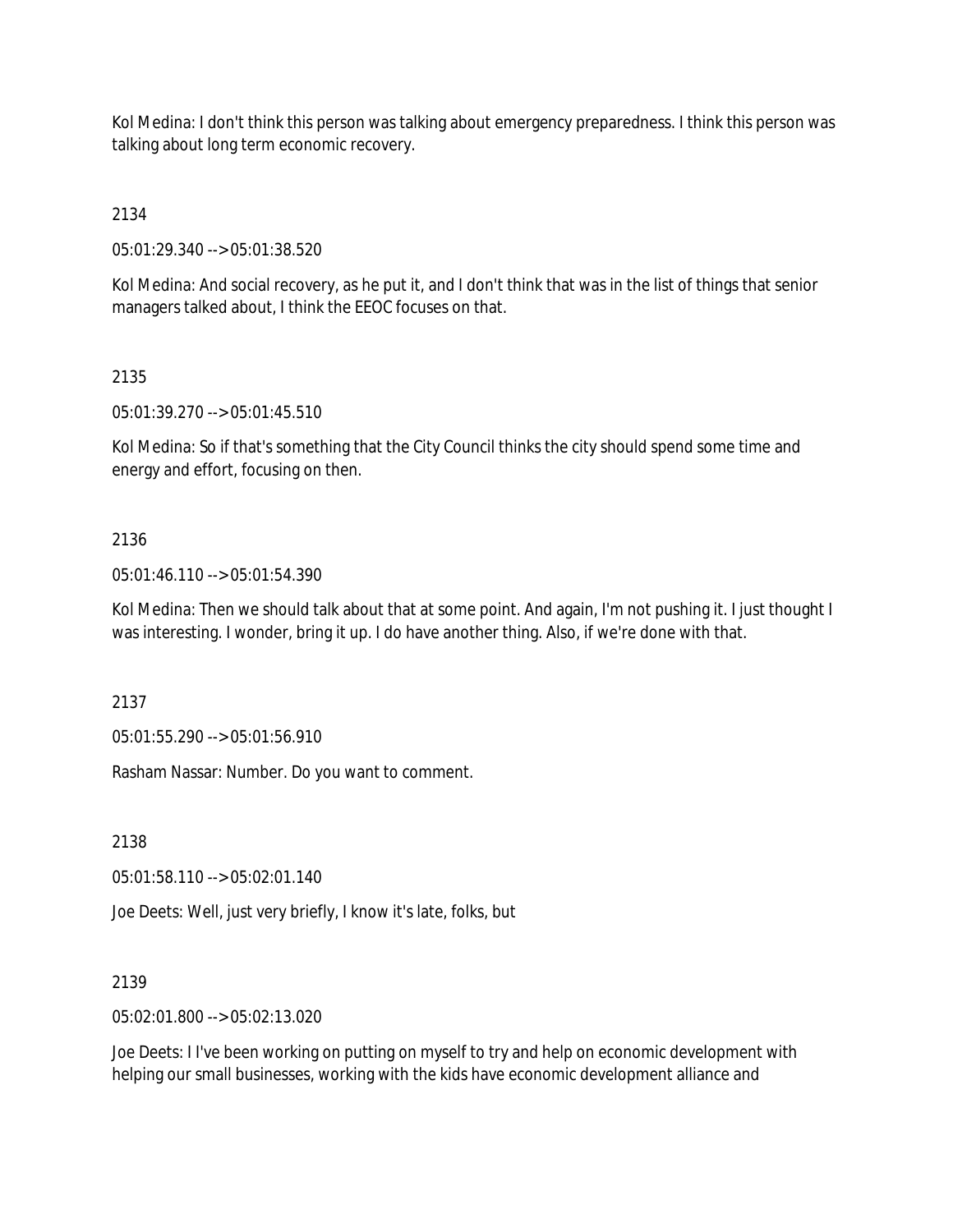05:02:13.380 --> 05:02:31.620

Joe Deets: And I know there's a lot of interest among different citizens I somehow that message I missed that that call that you mentioned but but I know there's been other citizens who started up their own little groups. So there's a lot of threads. So I guess it would be nice.

2141

05:02:33.270 --> 05:02:34.860

Joe Deets: To consolidate

2142

05:02:35.970 --> 05:02:53.700

Joe Deets: But, but things that maybe the city is not doing, perhaps, so I'm certainly open to those thoughts. I appreciate bringing it up but but there's a lot of folks who are sort of jumping into the pool in different sections of the pool and and sometimes that's not always helpful.

2143

05:02:58.080 --> 05:02:59.430

Rasham Nassar: COUNCILMEMBER head topless.

2144

05:03:00.240 --> 05:03:01.260

Kirsten Hytopoulos: Just wanted to say that

### 2145

05:03:02.400 --> 05:03:11.400

Kirsten Hytopoulos: I think that we do need to talk. Not tonight but at some point about what our role will be, if at all in supporting economic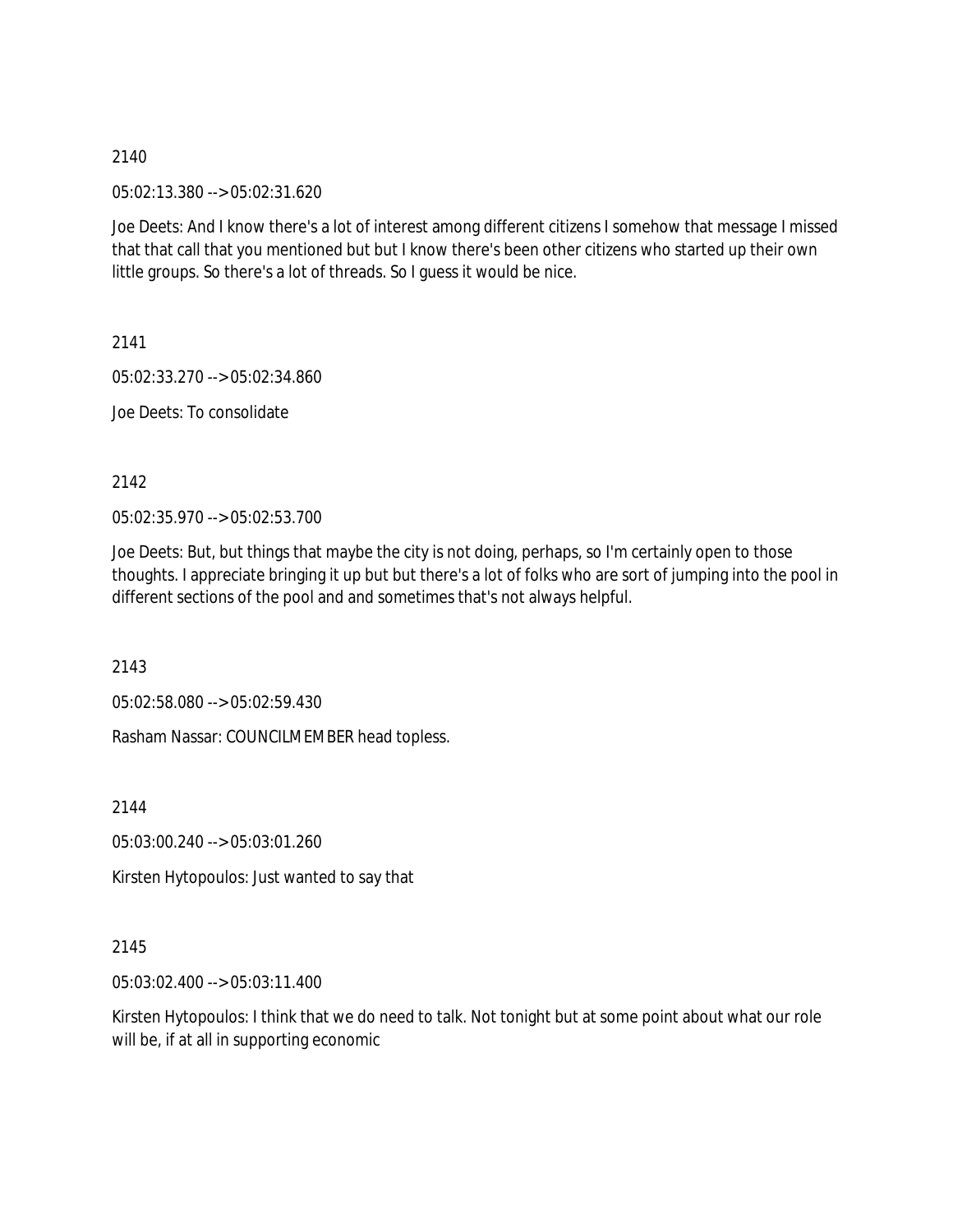05:03:11.880 --> 05:03:18.000

Kirsten Hytopoulos: An economic plan like this and it sounds like this person would be better directed to the private sector ultimately

2147

05:03:18.300 --> 05:03:23.970

Kirsten Hytopoulos: But I think people are looking to us for some sort of leadership role. I don't think we can do it in house. We don't have the

2148

05:03:24.300 --> 05:03:29.430

Kirsten Hytopoulos: You know, we don't have a department for that or the expertise. So the capacity, but we may have some sort of a

### 2149

05:03:30.090 --> 05:03:40.980

Kirsten Hytopoulos: Some sort of a role in helping to pull people together. And if it's very talking about Joe, but I don't want to lose track of this thread and it's sort of like what what Santa Rosa Rosa Leo was saying earlier today and public comment about

#### 2150

05:03:41.340 --> 05:03:45.030

Kirsten Hytopoulos: Where do I go, I don't know if that's still not clear, maybe to a lot of people where to go. So

### 2151

05:03:46.050 --> 05:03:51.210

Kirsten Hytopoulos: Hope that makes sense. I don't think this is a city function, but I think we might have some sort of role to play.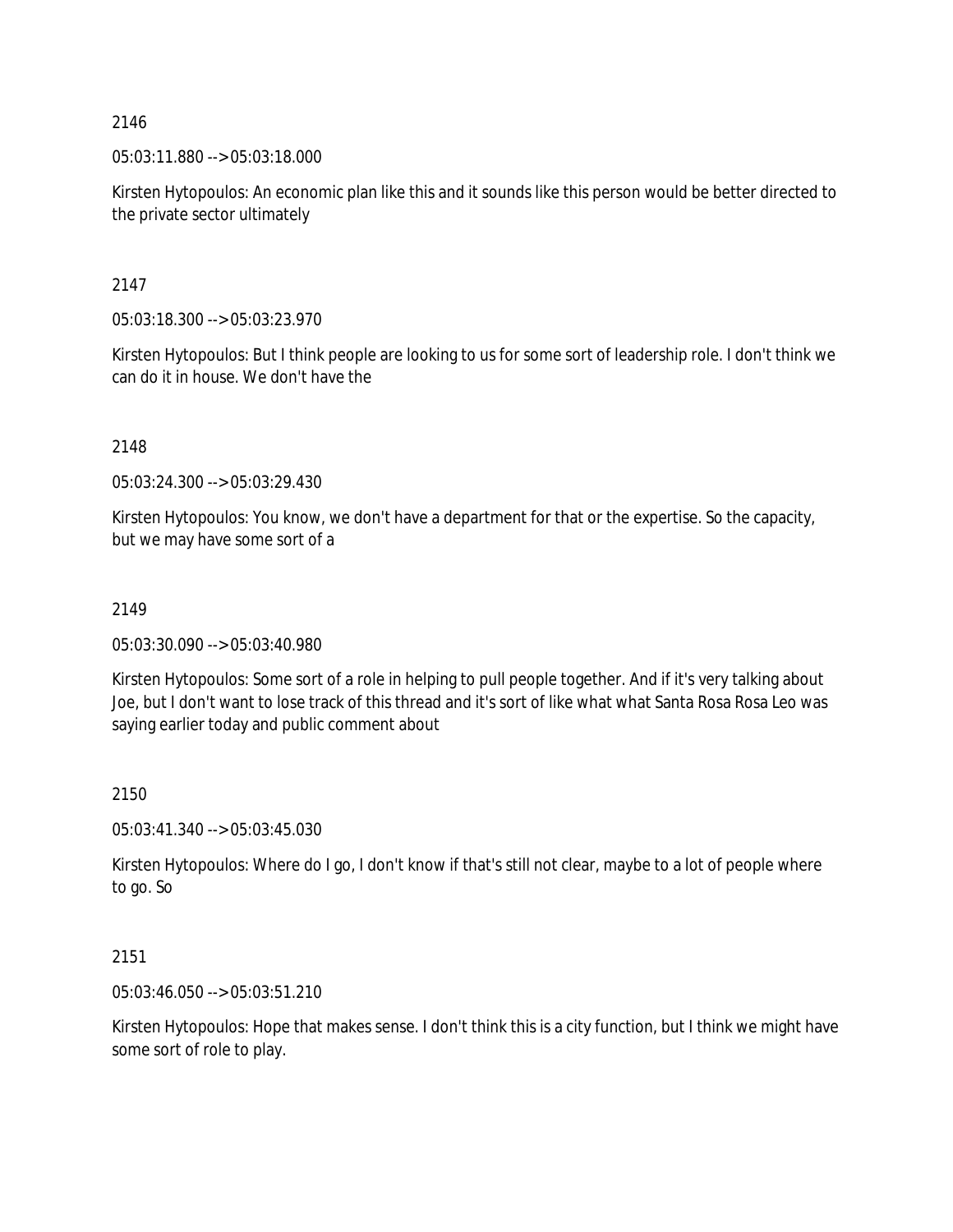05:03:52.770 --> 05:03:53.850

Rasham Nassar: COUNCILMEMBER Medina.

2153

05:03:55.980 --> 05:04:06.060

Kol Medina: Got one more thing, so it's it's along the same lines of how can the city help with the business recovery or supporting businesses or economic recovery.

2154

05:04:06.930 --> 05:04:16.950

Kol Medina: Some constituents email string started with an evil of whole counsel or just me. I don't remember, but I'm having a discussion with them about an idea.

### 2155

05:04:17.670 --> 05:04:26.670

Kol Medina: And I'm just going to put this out here. You know, I'm not looking for a bunch of discussion tonight. I'm not necessarily pushing this but I just want to float the idea out there so people can hear it.

2156

05:04:28.290 --> 05:04:40.320

Kol Medina: And the idea started with them asking about the city's bond rating the city's really amazing. The good bond rating and is there some way that that can be put to use here in this situation to help businesses.

2157

05:04:41.850 --> 05:04:46.110

Kol Medina: In a way that theoretically I'm not an expert in this stuff, theoretically.

2158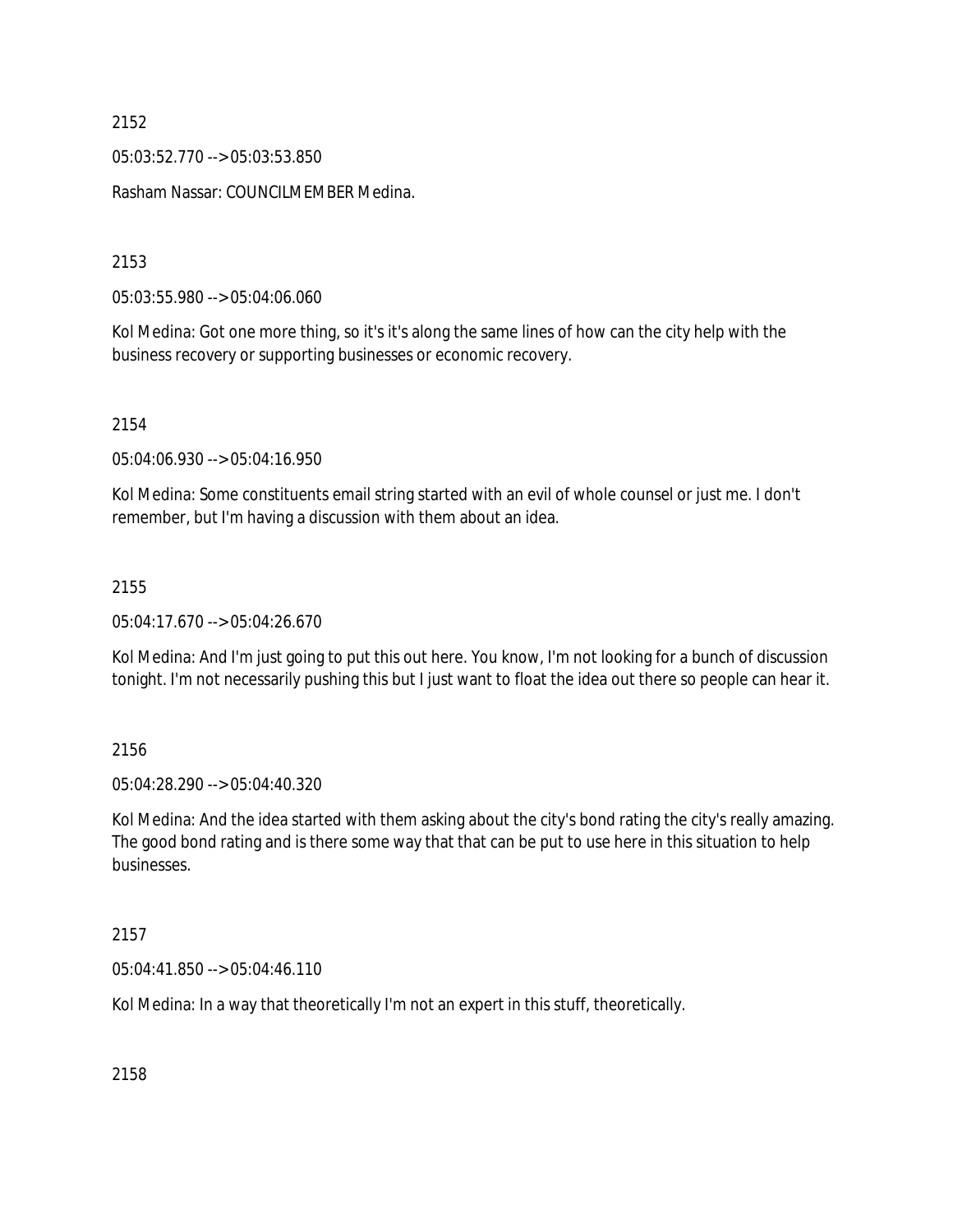05:04:47.160 --> 05:04:50.490

Kol Medina: A city could do something here would be to

2159

05:04:52.650 --> 05:04:55.620

Kol Medina: Use our bond rating to borrow some money that

2160

05:04:56.820 --> 05:05:12.270

Kol Medina: Are to have some money on tap to borrow if needed. And that money would be used as a loan loss reserve, so we'd enter into a partnership with private financial institution and that partnership that financial institution would provide

#### 2161

05:05:13.860 --> 05:05:20.520

Kol Medina: loans to local businesses with probably really good terms to help them get through this crisis and stay afloat.

#### 2162

05:05:21.360 --> 05:05:30.030

Kol Medina: And the city's role would be to provide a loan last reserved, so that one's what some of those loans don't get repaid, because the businesses end up failing.

2163

05:05:30.720 --> 05:05:40.620

Kol Medina: The city covers out those loan losses and the city could cover those long losses, with some potentially borrowing and a really great rate using the city's bond rating.

2164

05:05:42.240 --> 05:05:51.150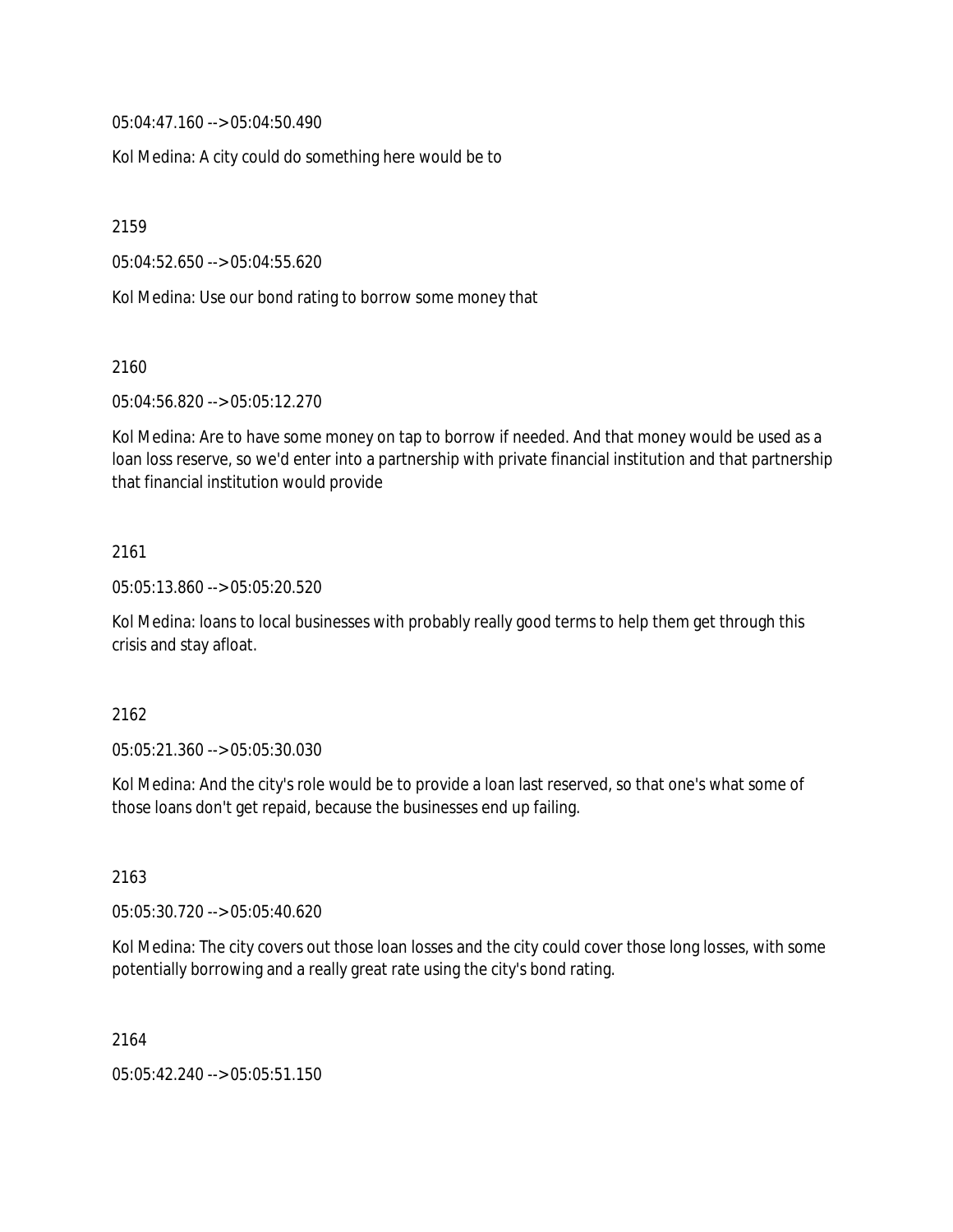Kol Medina: So again, I'm not, I'm not pushing that I've asked these folks if they really they think this is a workable idea to to bake that idea and bring it to us.

2165

05:05:52.620 --> 05:05:58.020

Kol Medina: And at that point I would decide if it's something that I personally would want to support. I did have a conversation with

# 2166

05:05:59.760 --> 05:06:09.480

Kol Medina: A representative of the county last week, and this happened to come up and he told me that a few years ago, the candidate this very same thing are very similar with repower initiative.

# 2167

05:06:09.930 --> 05:06:20.070

Kol Medina: Where they worked with a permanent private financial institution and provided alone last reserve. So theoretically, it can be done. I just wanted to put that idea out there for people not looking for any action or anything.

2168

05:06:21.810 --> 05:06:22.950

Rasham Nassar: COUNCILMEMBER deets.

2169

05:06:23.550 --> 05:06:23.910

Yeah.

2170

 $05:06:24.960 \rightarrow 05:06:42.120$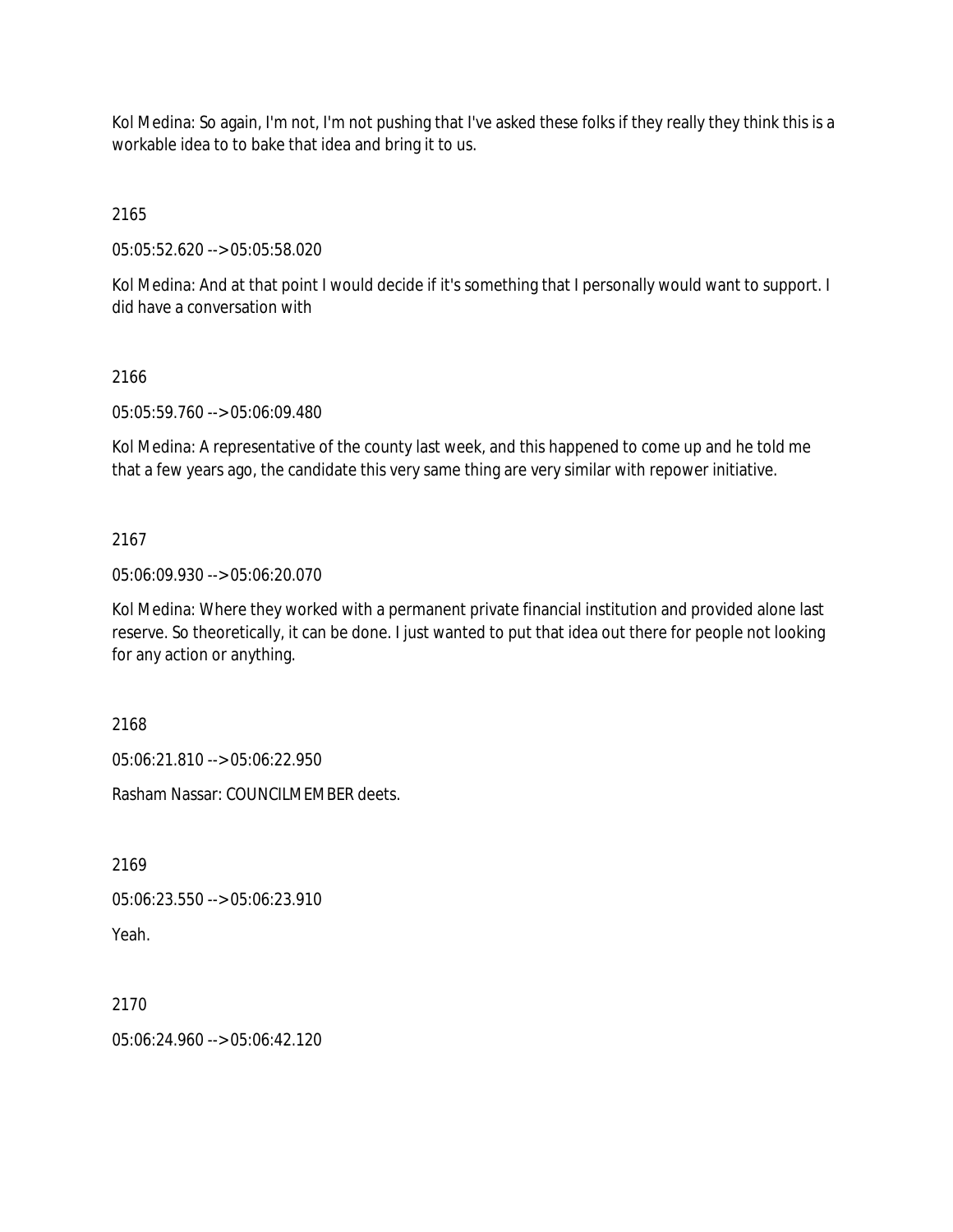Joe Deets: Did it did these folks talk to any businesses, the ones I've talked to are not interested in any more. Dad, so I don't want to squash the idea but great idea but I suggest talking with businesses and ask them what they want. The ones I hear they're not interested in more debt.

2171

05:06:44.070 --> 05:06:50.340

Kol Medina: This, this is a business owner who came to me. But that's a very good point. Okay.

2172

05:06:51.000 --> 05:06:52.440

Rasham Nassar: That's not a topless.

2173

05:06:57.690 --> 05:07:01.680

Rasham Nassar: Okay. Councilmember deets. Your hand is still raised. I'm assuming you left it up.

2174

05:07:04.230 --> 05:07:07.590

Rasham Nassar: So is there anything else for for the good of the order

2175

05:07:09.570 --> 05:07:16.590

Rasham Nassar: Now I just want to congratulate COUNCILMEMBER car on your first council meeting at a five hour one at that.

2176

05:07:18.210 --> 05:07:19.200

Christy Carr: Thanks very much.

2177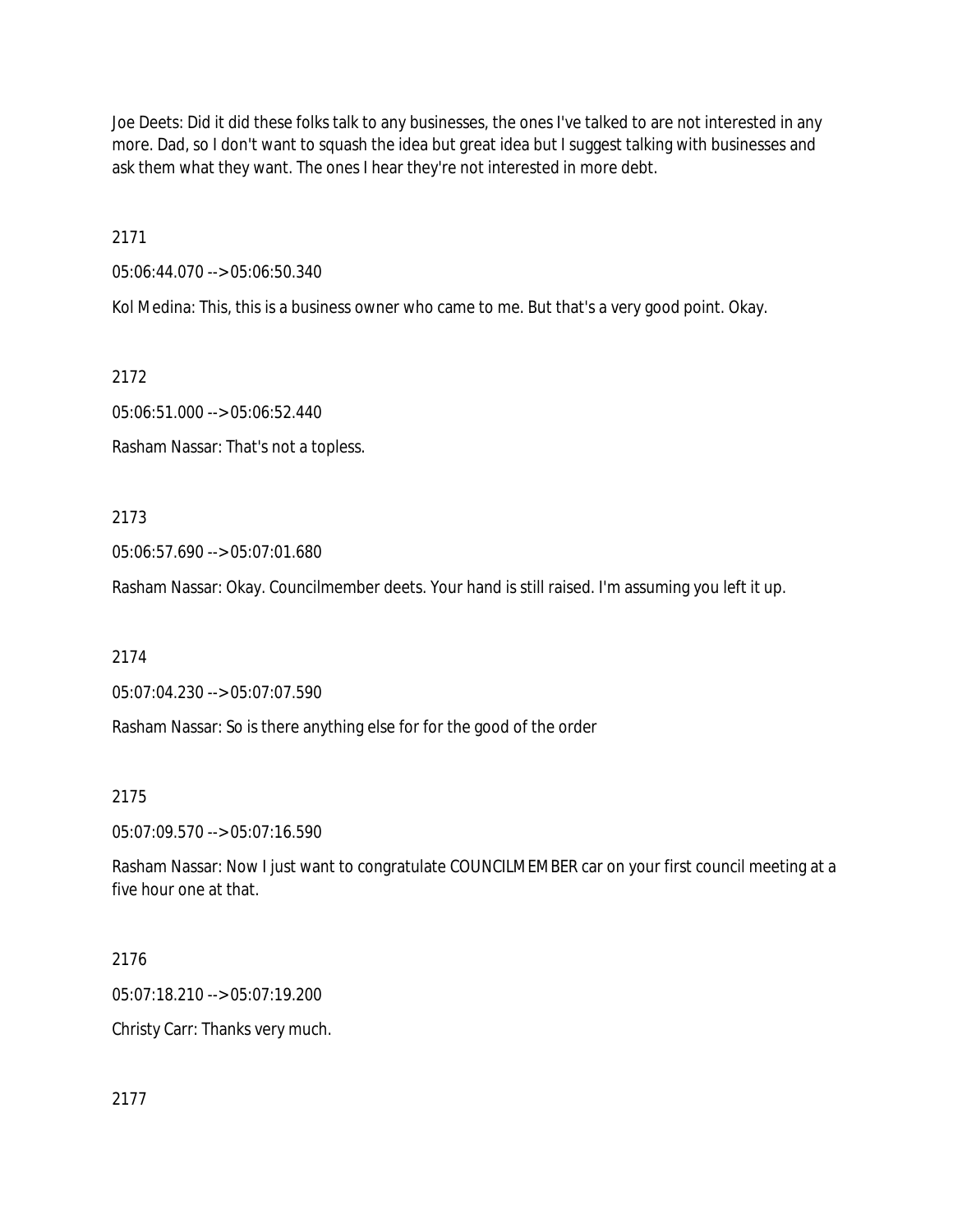05:07:22.080 --> 05:07:31.680

Rasham Nassar: To all the council members city manager city attorney city clerk all of the attendees and members of the public that joined us here tonight and those that are still watching

#### 2178

05:07:32.520 --> 05:07:38.850

Rasham Nassar: Thank you very much council members if there's nothing else city manager Smith wants the last word. Are you saying bye

2179 05:07:39.630 --> 05:07:39.990 Joe Deets: Bye.

#### 2180

05:07:40.200 --> 05:07:41.940

Rasham Nassar: I looks like a hand raised. My bad.

2181

05:07:42.150 --> 05:07:43.260

Joe Deets: Thank you. Definitely matter.

2182

05:07:43.620 --> 05:07:45.240

Joe Deets: Everyone give me

2183 05:07:46.200 --> 05:07:46.650 Rasham Nassar: Healthy and